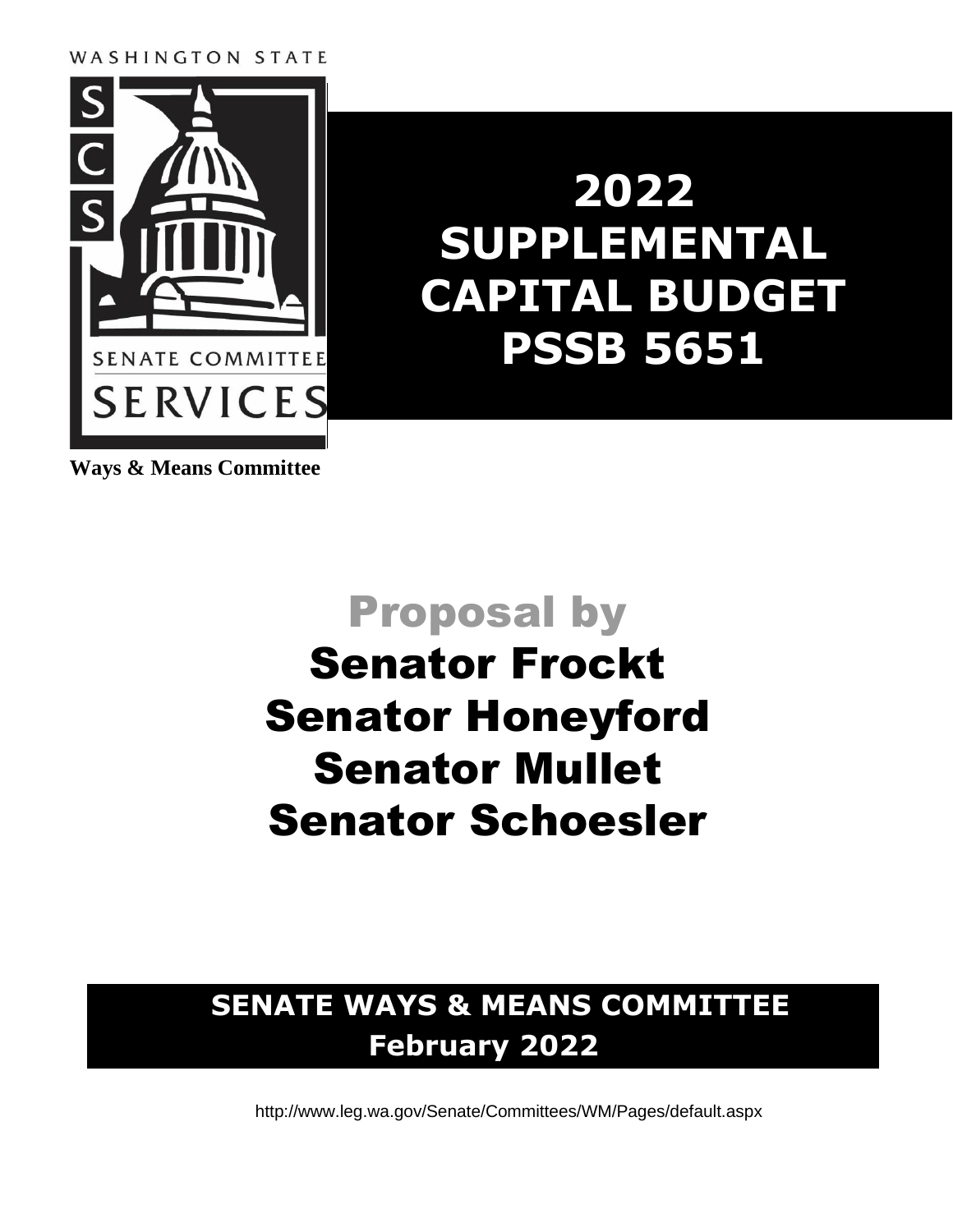AN ACT Relating to the capital budget; making appropriations and authorizing expenditures for capital improvements; amending RCW 43.83B.430; amending 2021 c 332 ss 1008, 1014, 1015, 1018, 1021, 1023, 1025, 1036, 1055, 1063, 1064, 1066, 1068, 1071, 1075, 1048, 1052, 1084, 1085, 1086, 1087, 1092, 1094, 1089, 1024, 1082, 1095, 1096, 1097, 1104, 1114, 1120, 1121, 1123, 2002, 2006, 2012, 2014, 2016, 2046, 2047, 2048, 2050, 2062, 2063, 2065, 2066, 2068, 2069, 2071, 2072, 2075, 2076, 2080, 2082, 2084, 2085, 2086, 2095, 2104, 2103, 2106, 2107, 3071, 3084, 3086, 3112, 3129, 3130, 3133, 3134, 3136, 3138, 3143, 3147, 3149, 3151, 3154, 3164, 3165, 3168, 3171, 3173, 3178, 3183, 3184, 3185, 3187, 3188, 3189, 3190, 3195, 3197, 3201, 3221, 3229, 3230, 3232, 3253, 3254, 3255, 3273, 3274, 3281, 3292, 3298, 3305, 3306, 3308, 3313, 3317, 3319, 3326, 3328, 5002, 5005, 5010, 5015, 5018, 5019, 5023, 5038, 5039, 5044, 5051, 5054, 5070, 5083, 5093, 5094, 5096, 5101, 5104, 5107, 5111, 5112, 5115, 5153, 5170, 7001, 7002, 7012, 7020, and 7041 (uncodified); reenacting and amending RCW 43.155.050; adding new sections to 2021 c 332 (uncodified); creating new sections; repealing 2021 c 332 ss 2093 and 19 5024 (uncodified); and declaring an emergency.

BE IT ENACTED BY THE LEGISLATURE OF THE STATE OF WASHINGTON: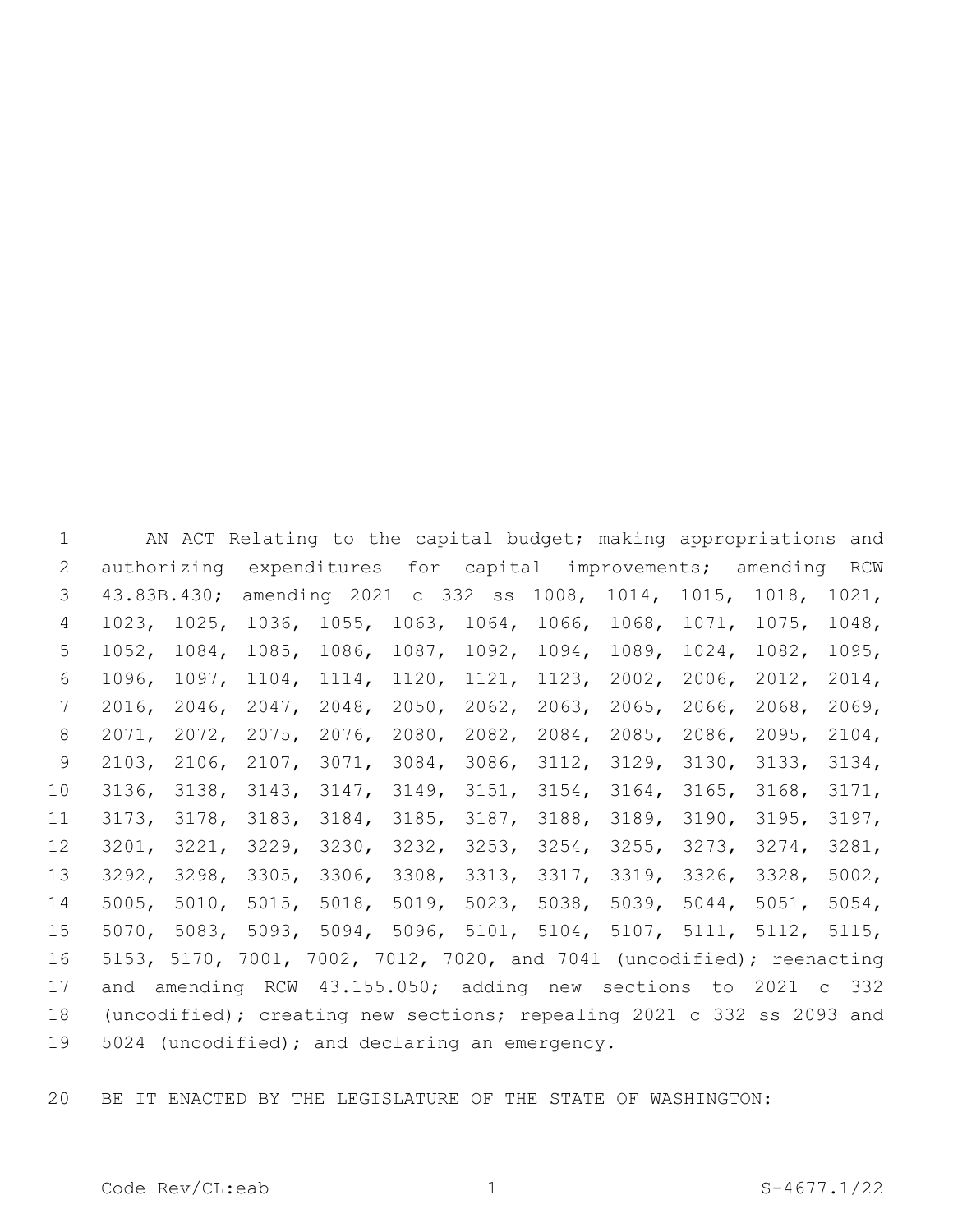NEW SECTION. **Sec. 1.** A supplemental capital budget is hereby adopted and, subject to the provisions set forth in this act, the several dollar amounts hereinafter specified, or so much thereof as shall be sufficient to accomplish the purposes designated, are hereby appropriated and authorized to be incurred for capital projects during the period beginning with the effective date of this act and ending June 30, 2023, out of the several funds specified in this act. **PART 1 GENERAL GOVERNMENT Sec. 1001.** 2021 c 332 s 1008 (uncodified) is amended to read as follows: 11 **FOR THE DEPARTMENT OF COMMERCE** Public Works Assistance Account Program 2013 Loan List (30000184) Reappropriation: 15 Public Works Assistance Account—State. . . . . . ((\$1,523,000)) \$815,000 17 Prior Biennia (Expenditures). . . . . . . . . . ((\$32,378,000))  $\frac{18}{31,343,000}$ 19 Future Biennia (Projected Costs). . . . . . . . . . . . . . \$0 20 TOTAL. . . . . . . . . . . . . . . . . . ((\$33,901,000)) 21 \$32,158,000 **Sec. 1002.** 2021 c 332 s 1014 (uncodified) is amended to read as follows: 23 **FOR THE DEPARTMENT OF COMMERCE** 2017 Local and Community Projects (30000846) The reappropriation in this section is subject to the following conditions and limitations: The reappropriation is subject to the provisions of section 6004, chapter 4, Laws of 2017 3rd sp. sess. Reappropriation: 30 State Building Construction Account—State. . . . . ((\$1,750,000))  $$1,763,000$ 32 Prior Biennia (Expenditures). . . . . . . . . . ((\$9,128,000)) \$8,983,000 Future Biennia (Projected Costs). . . . . . . . . . . . . . . \$0 TOTAL. . . . . . . . . . . . . . . . . . . . ((\$10,878,000))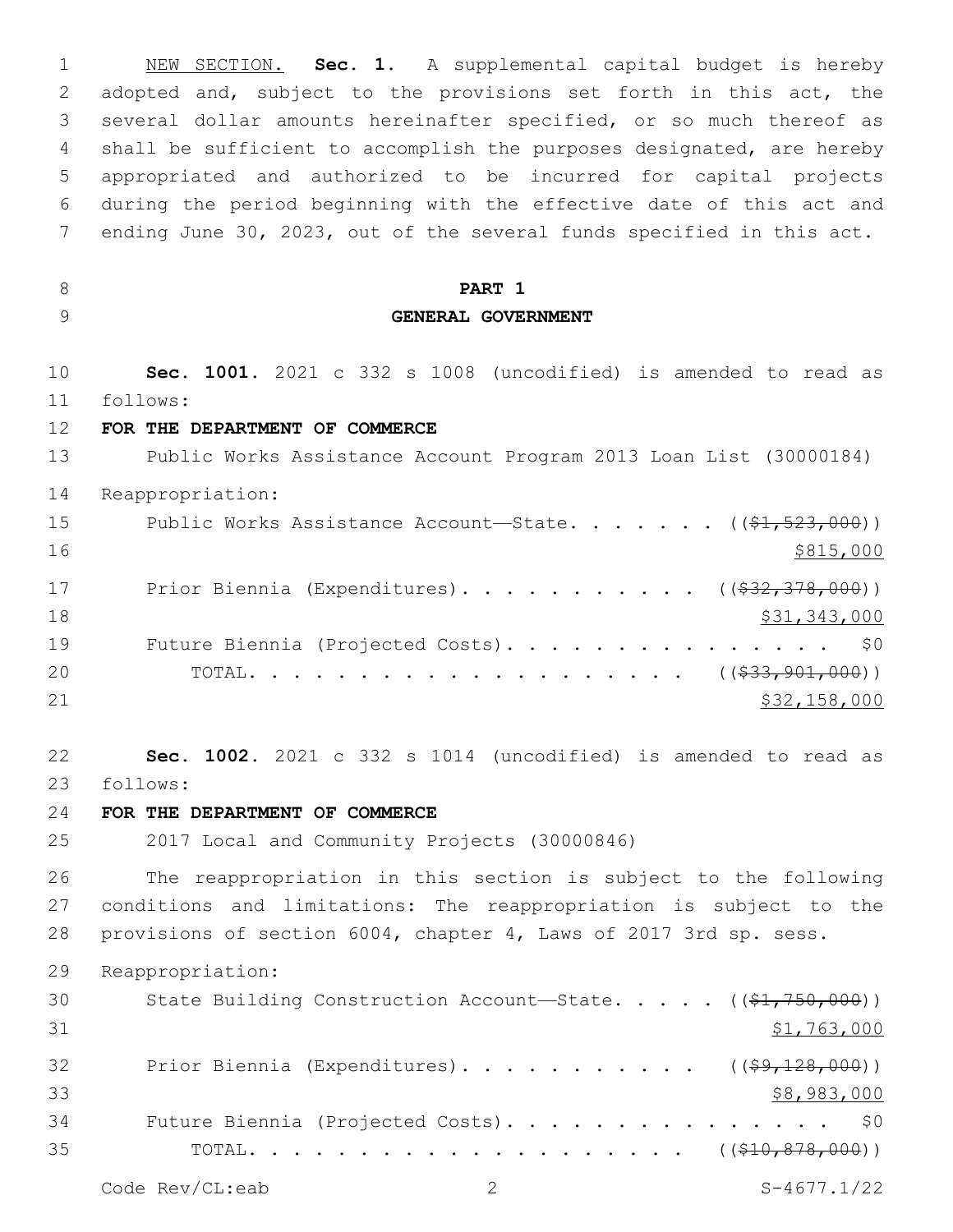**Sec. 1003.** 2021 c 332 s 1015 (uncodified) is amended to read as follows: 3 **FOR THE DEPARTMENT OF COMMERCE** 2017-19 Housing Trust Fund Program (30000872) The ((reappropriations)) appropriations in this section are subject to the following conditions and limitations: The 8 ((reappropriations)) appropriations are subject to the provisions of 9 section 6001, chapter 356, Laws of 2020. Section 6001, chapter 356, Laws of 2020 is set forth in full below, except that new language is 11 added to subsection  $(1)(f)(x)$  of this section, which supersedes the 12 requirements of subsection (1)(f)(x) in section 6001, chapter 356, Laws of 2020. (1) \$83,500,000 of the state taxable building construction account—state appropriation, \$19,631,000 of the state building 16 construction account—state appropriation, and \$8,658,000 of the Washington housing trust account—state appropriation are provided solely for affordable housing and preservation of affordable housing. Of the amounts in this subsection: (a) \$24,370,000 is provided solely for housing projects that provide supportive housing and case-management services to persons with chronic mental illness. The department must prioritize low- income supportive housing unit proposals that provide services or 24 include a partner community behavioral health treatment provider; (b) \$10,000,000 is provided solely for housing preservation grants or loans to be awarded competitively. The grants may be 27 provided for major building improvements, preservation, and system replacements necessary for the existing housing trust fund portfolio to maintain long-term viability. The department must require that a capital needs assessment is performed to estimate the cost of the preservation project at contract execution. Funds may not be used to add or expand the capacity of the property. To receive grants, housing projects must meet the following requirements: (i) The property is more than 15 years old; (ii) At least 50 percent of the housing units are occupied by families and individuals at or below 30 percent area median income; (iii) The improvements will result in reduction of operating or utilities costs, or both; and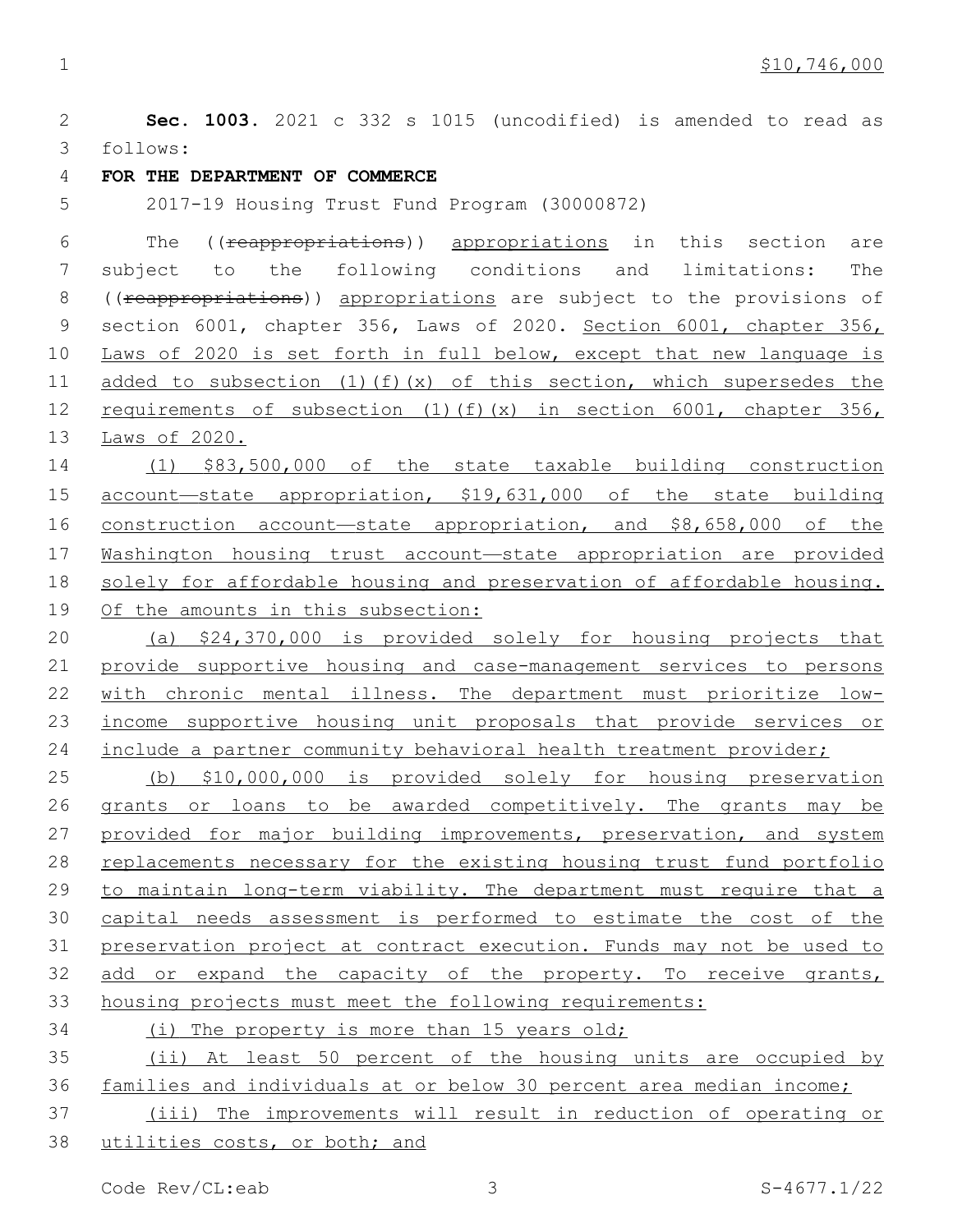(iv) Other criteria that the department considers necessary to 2 achieve the purpose of this program.

 (c) \$5,000,000 is provided solely for housing projects that benefit people at or below 80 percent of the area median income who have been displaced by a natural disaster declared by the governor, including people who have been displaced within the last two biennia.

 (d) \$1,000,000 of the Washington housing trust account—state appropriation is provided solely for the department to work with the communities of concern commission to focus on creating capital assets that will help reduce poverty and build stronger and more sustainable communities using the communities' cultural understanding and vision. The funding must be used for predevelopment costs for capital projects identified by the commission and for other activities to assist communities in developing capacity to create community-owned capital assets.

 (e) \$1,000,000 of the Washington housing trust account—state appropriation and \$1,500,000 of the state taxable building construction account—state appropriation are provided solely for the department to contract directly with YouthCare Service Center to purchase the 1534 Broadway site from Capitol Hill Housing in order for YouthCare Service Center to develop a youth community center.

 (f) \$25,506,000 is provided solely for the following list of housing projects:

| 24 | Spokane Housing Predesign. \$500,000<br>(i)                            |
|----|------------------------------------------------------------------------|
| 25 | <u> El Centro de la Raza. \$737,000</u><br>(i)                         |
| 26 | (iii) Highland Village Preservation. \$1,500,000                       |
| 27 | (iv) King County Modular Housing Project. \$1,500,000                  |
| 28 | (v) Nisqually Tribal Housing. \$1,250,000                              |
| 29 | Othello Homesight Community Center. \$3,000,000<br>(vi)                |
| 30 | (vii) Parkview Apartments Affordable Housing. \$100,000                |
| 31 | Supported Housing and Employment (Longview). \$129,000<br>(viii)       |
| 32 | (ix) \$2,000,000 is provided solely for homeownership assistance       |
| 33 | for low-income households displaced from their manufactured/mobile     |
| 34 | the closure or conversion of a mobile home park or<br>due<br>homes     |
| 35 | manufactured housing community in south King county. \$1,500,000 of    |
| 36 | in this subsection is provided solely for low-income<br>this<br>amount |
| 37 | residents displaced from the Firs Mobile Home Park located in SeaTac.  |
| 38 | \$7,500,000 is provided solely for grants for high quality<br>(x)      |
| 39 | low-income housing projects that will quickly move people from         |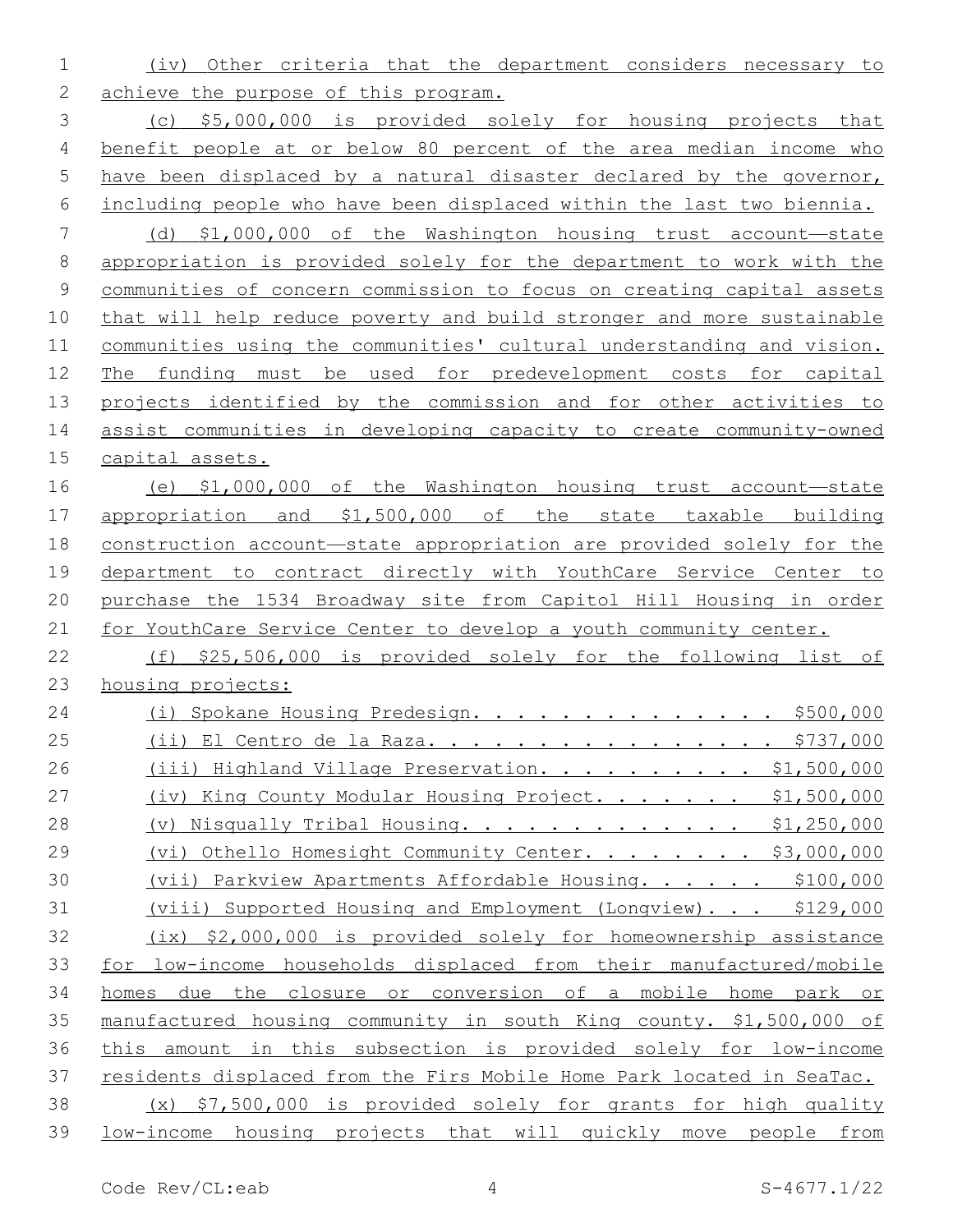homelessness into secure housing and are significantly less expensive to construct than traditional housing. It is the intent of the 3 legislature that these grants serve projects with a total project development cost per housing unit of less than \$200,000, excluding 5 the value of land, and with a commitment by the applicant to maintain the housing units for at least a 25 year period. Amounts provided 7 that are subject to this subsection  $(1)(f)(x)$  must be used to plan, predesign, design, provide technical assistance and financial services, purchase land for, and build innovative low-income housing units. \$4,500,000 of the appropriation that is subject to this subsection is provided solely for innovative affordable housing in Shelton and \$3,000,000 of the appropriation that is subject to this subsection (1)(f)(x) is provided solely for innovative affordable housing for veterans in Orting. Mental health and substance abuse 15 counseling services must be offered to residents of housing projects supported by appropriations in this subsection (1)(f)(x). \$500,000 of the appropriation for housing units in Shelton can be released for 18 purchase of land, planning, or predesign services before the project is fully funded. \$500,000 of the appropriation for housing units in Orting can be released for purchase of land, planning, or predesign 21 services before the project is fully funded. (xi) \$7,290,000 is provided solely for grants to the following 23 organizations using innovative methods to address homelessness: \$4,290,000 for THA Arlington drive youth campus in Tacoma and \$3,000,000 for a King county housing project. (xii) \$1,500,000 is provided solely for Valley Cities modular housing project in Auburn.

 (g) Of the amounts appropriated remaining after (a) through (f) of this subsection, the department must allocate the funds as follows:

 (i) Ten percent is provided solely for housing projects that benefit veterans;

### (ii) Ten percent is provided solely for housing projects that benefit homeownership;

 (iii) Five percent is provided solely for housing projects that benefit people with developmental disabilities; and

 (iv) The remaining amount is provided solely for projects that serve low-income and special needs populations in need of housing, including, but not limited to, homeless families with children, homeless youth, farmworkers, and seniors.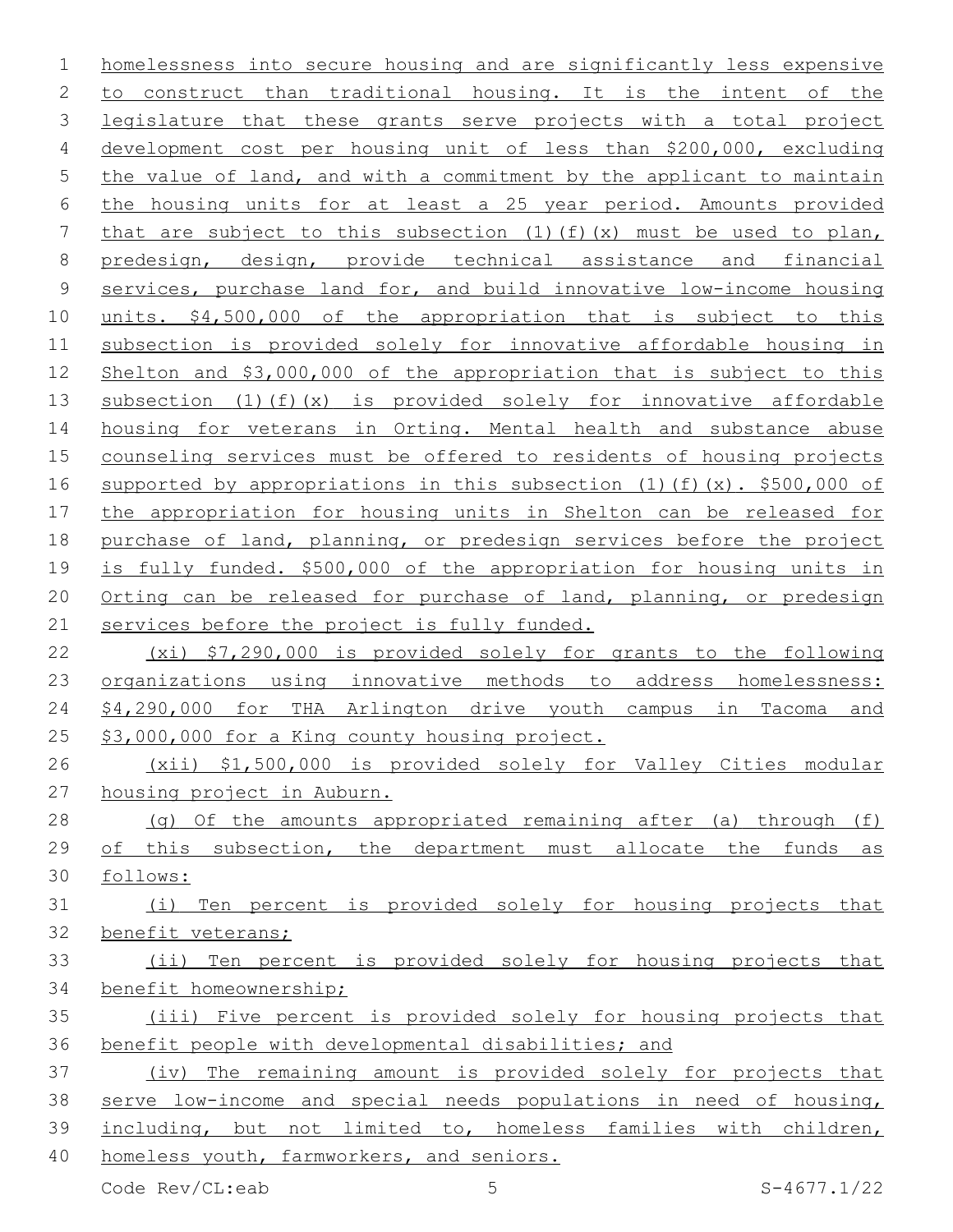| 1              | (2) In evaluating projects in this section, the department must       |
|----------------|-----------------------------------------------------------------------|
| $\mathbf{2}$   | give preference for applications based on some or all of the criteria |
| 3              | in RCW 43.185.070(5).                                                 |
| 4              | (3) The department must strive to allocate all of the amounts         |
| 5              | appropriated in this section within the 2017-2019 fiscal biennium in  |
| 6              | the manner prescribed in subsection (1) of this section. However, if  |
| 7              | upon review of applications the department determines there are not   |
| 8              | adequate suitable projects in a category, the department may allocate |
| $\overline{9}$ | funds to projects serving other low-income and special needs          |
| 10             | populations, provided those projects are located in an area with an   |
| 11             | identified need for the type of housing proposed.                     |
| 12             | Reappropriation:                                                      |
| 13             | State Building Construction Account-State. ((\$5,716,000))            |
| 14             | \$6, 246, 000                                                         |
| 15             | State Taxable Building Construction Account-                          |
| 16             |                                                                       |
| 17             | Washington Housing Trust Account-State. \$1,578,000                   |
| 18             | Subtotal Reappropriation. ( $(\frac{232,104,000}{2})$ )               |
| 19             | \$32,634,000                                                          |
| 20             | Appropriation:                                                        |
| 21             | State Building Construction Account-State. \$1,500,000                |
|                |                                                                       |
| 22             | Prior Biennia (Expenditures). ( $(\frac{279}{36000})$ )               |
| 23<br>24       | \$78,856,000                                                          |
| 25             | Future Biennia (Projected Costs).<br>\$0                              |
| 26             | \$112,990,000                                                         |
|                |                                                                       |
| 27             | Sec. 1004. 2021 c 332 s 1018 (uncodified) is amended to read as       |
| 28             | follows:                                                              |
| 29             | FOR THE DEPARTMENT OF COMMERCE                                        |
| 30             | 2017-19 Building for the Arts Grant Program (30000877)                |
|                |                                                                       |
| 31             | The reappropriation in this section is subject to the following       |
| 32             | conditions and limitations: The reappropriation is subject to the     |
| 33             | provisions of section 1009, chapter 2, Laws of 2018.                  |
| 34             | Reappropriation:                                                      |
| 35             | State Building Construction Account-State. \$1,000,000                |
| 36             | Prior Biennia (Expenditures). ( $(\frac{11}{611}, 000, 000)$ )        |
|                | Code Rev/CL:eab<br>$S-4677.1/22$<br>6                                 |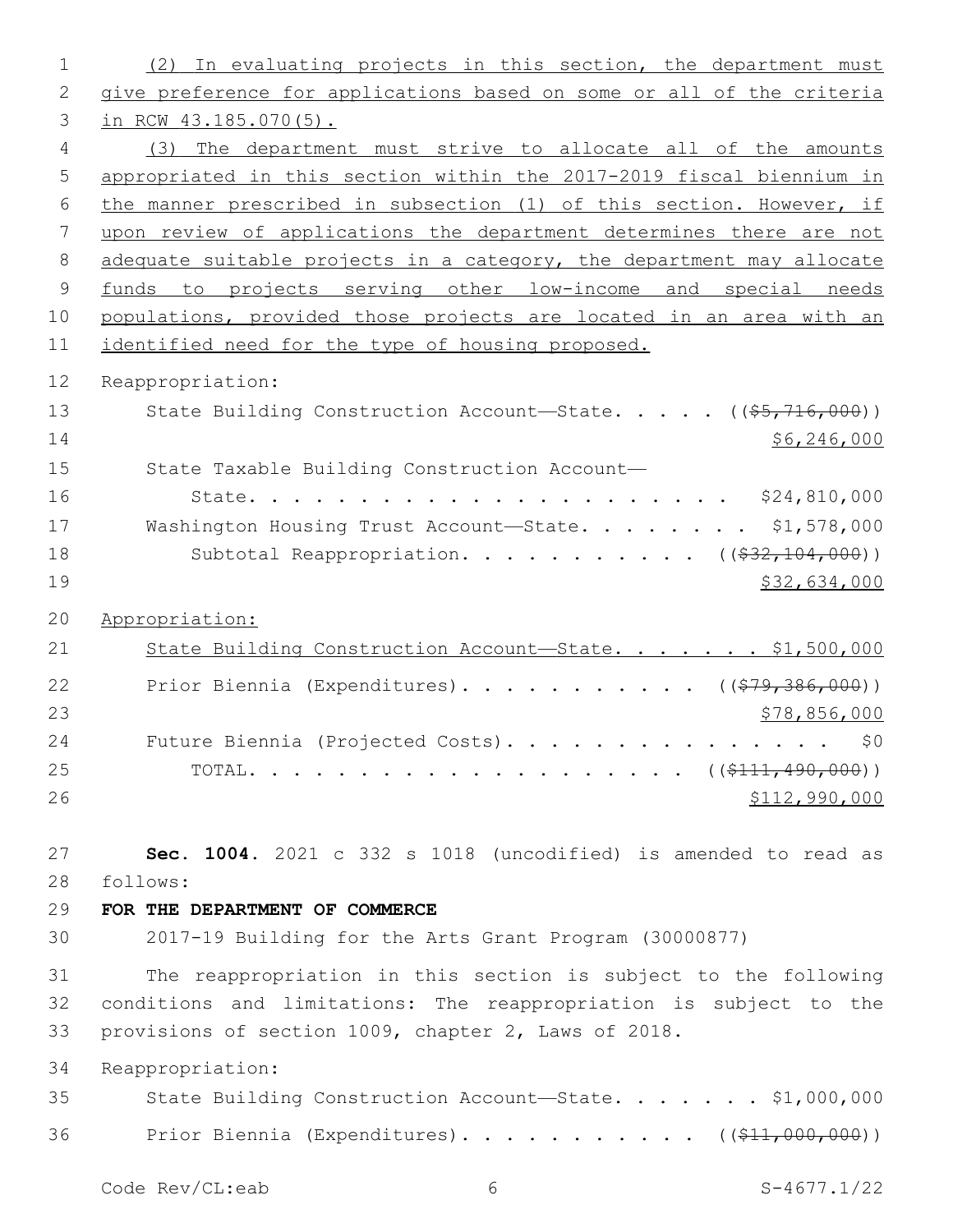\$10,954,000 2 Future Biennia (Projected Costs). . . . . . . . . . . . . . \$0 3 TOTAL. . . . . . . . . . . . . . . . . . (  $(\frac{212,000,000)}{12,000,000})$  \$11,954,000 **Sec. 1005.** 2021 c 332 s 1021 (uncodified) is amended to read as follows: 6 **FOR THE DEPARTMENT OF COMMERCE** Clean Energy Funds 3 (30000881) The reappropriations in this section are subject to the following conditions and limitations: The reappropriations are subject to the provisions of section 6006, chapter 413, Laws of 2019, except that 12 funding may not be provided for an aluminum smelter restart project in Whatcom county as this project is transitioning to the 2021-23 Clean Energy V - Investing in Washington's Clean Energy (40000148) 15 project pursuant to section 1011 of this act. Reappropriation: 17 Energy Efficiency Account—State. . . . . . . . . . . \$5,362,000 18 State Building Construction Account—State. . . . ((\$29,402,000)) \$27,002,000 20 Subtotal Reappropriation. . . . . . . . . . ((\$34,764,000)) \$32,364,000 Prior Biennia (Expenditures). . . . . . . . . . . . . \$11,336,000 23 Future Biennia (Projected Costs). . . . . . . . . . . . . . \$0 24 TOTAL. . . . . . . . . . . . . . . . . . (  $(\frac{646,100,000)}{100,000})$  \$43,700,000 **Sec. 1006.** 2021 c 332 s 1023 (uncodified) is amended to read as follows: 27 **FOR THE DEPARTMENT OF COMMERCE** 2017-19 Building Communities Fund Grant (30000883) The reappropriation in this section is subject to the following conditions and limitations: The reappropriation is subject to the provisions of section 1015, chapter 2, Laws of 2018. Reappropriation: 34 State Building Construction Account—State. . . . . ((\$1,700,000)) \$1,884,000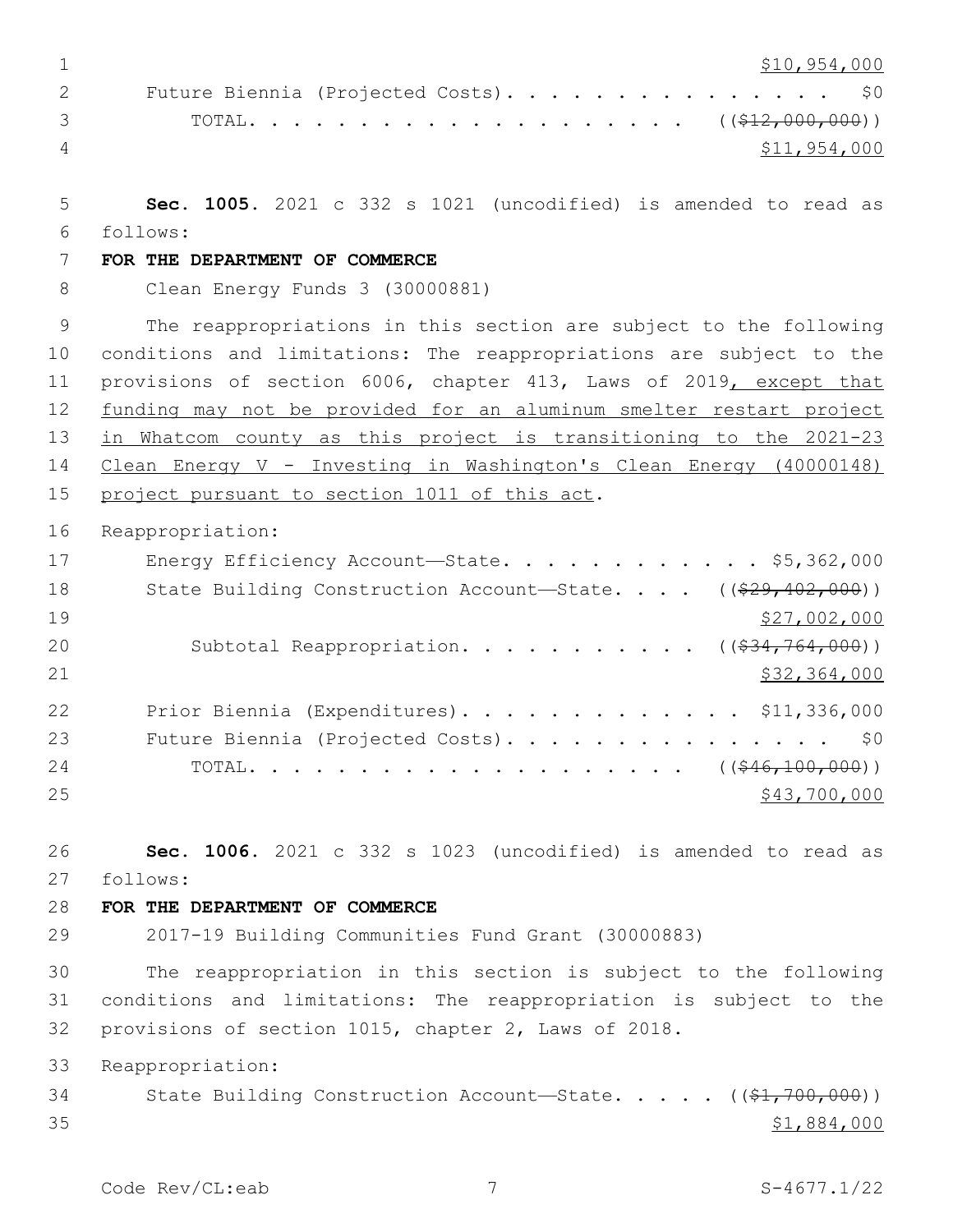| $\mathbf 1$  | Prior Biennia (Expenditures). ((\$26,200,000))                                                                                |
|--------------|-------------------------------------------------------------------------------------------------------------------------------|
| $\mathbf{2}$ | \$25,379,000                                                                                                                  |
| 3            | Future Biennia (Projected Costs).<br>\$0                                                                                      |
| 4            |                                                                                                                               |
| 5            | \$27, 263, 000                                                                                                                |
| 6            | Sec. 1007. 2021 c 332 s 1025 (uncodified) is amended to read as                                                               |
| 7            | follows:                                                                                                                      |
| 8            | FOR THE DEPARTMENT OF COMMERCE                                                                                                |
| 9            | Early Learning Facility Grants (40000006)                                                                                     |
| 10           | The reappropriations in this section are subject to the following                                                             |
| 11<br>12     | conditions and limitations: The reappropriations are subject to the<br>provisions of section 1005, chapter 298, Laws of 2018. |
| 13           | Reappropriation:                                                                                                              |
| 14           | Early Learning Facilities Development Account-                                                                                |
| 15           | \$999,000                                                                                                                     |
| 16           | Early Learning Facilities Revolving Account-                                                                                  |
| 17           | $($ $($ $\frac{63,000,000}{2})$ $)$<br>State.                                                                                 |
| 18           | \$3,062,000                                                                                                                   |
| 19           | Subtotal Reappropriation.<br>$($ (\$3,999,000))                                                                               |
| 20           | \$4,061,000                                                                                                                   |
| 21           | Prior Biennia (Expenditures). ( $(\frac{11}{21}, \frac{501}{100})$ )                                                          |
| 22           | \$11,404,000                                                                                                                  |
| 23           | Future Biennia (Projected Costs).<br>\$0                                                                                      |
| 24           | ( ( \$15, 500, 000) )<br>TOTAL.<br>$\mathbf{r}$ , $\mathbf{r}$ , $\mathbf{r}$ , $\mathbf{r}$ , $\mathbf{r}$ , $\mathbf{r}$    |
| 25           | \$15,465,000                                                                                                                  |
| 26           | Sec. 1008. 2021 c 332 s 1036 (uncodified) is amended to read as                                                               |
| 27           | follows:                                                                                                                      |
| 28           | FOR THE DEPARTMENT OF COMMERCE                                                                                                |
| 29           | 2019-21 Early Learning Facilities (40000044)                                                                                  |
| 30           | The reappropriations in this section are subject to the following                                                             |
| 31           | conditions and limitations: The reappropriations are subject to the                                                           |
| 32           | provisions of section 1006, chapter 356, Laws of 2020.                                                                        |
| 33           | Reappropriation:                                                                                                              |
| 34           | State Building Construction Account-State. \$8,000,000                                                                        |
| 35           | Early Learning Facilities Revolving Account-                                                                                  |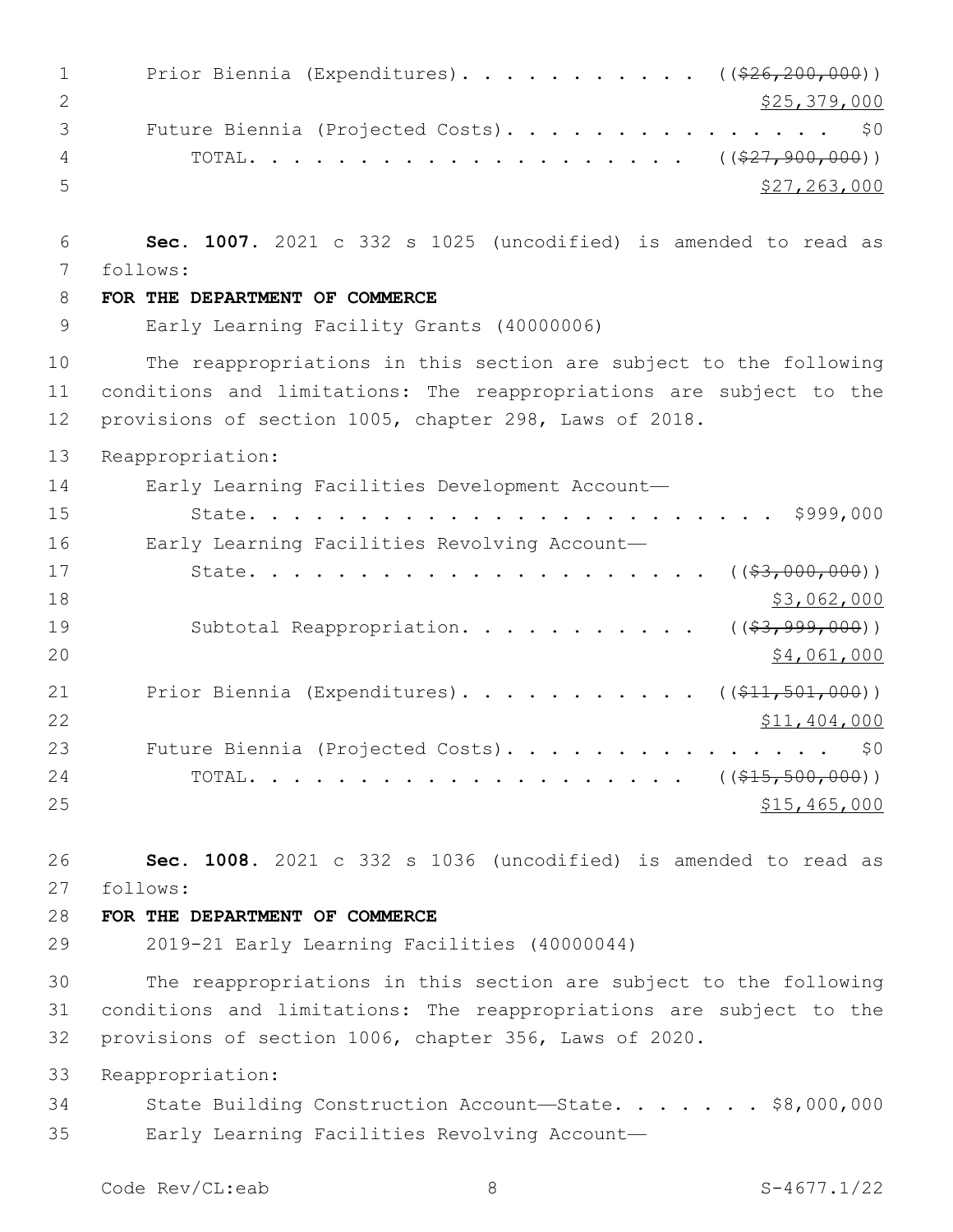| $\mathbf 1$    | \$20,000,000                                                                     |
|----------------|----------------------------------------------------------------------------------|
| $\mathbf{2}$   | Early Learning Facilities Development Account-                                   |
| 3              | $((\$1,500,000))$<br>State.                                                      |
| $\overline{4}$ | \$1,839,000                                                                      |
| 5              | ( ( \$29, 500, 000) )<br>Subtotal Reappropriation.                               |
| 6              | \$29,839,000                                                                     |
| 7              | Prior Biennia (Expenditures).<br>$($ $($ $$5, 520, 000)$ $)$                     |
| $\,8\,$        | \$5,181,000                                                                      |
| 9              | Future Biennia (Projected Costs).<br>\$0                                         |
| 10             | \$35,020,000<br>TOTAL.<br>$\mathbf{r}$ , and the state of the state $\mathbf{r}$ |
| 11             | Sec. 1009. 2021 c 332 s 1055 (uncodified) is amended to read as                  |
| 12             | follows:                                                                         |
| 13             | FOR THE DEPARTMENT OF COMMERCE                                                   |
| 14             | Seattle Vocational Institute (40000136)                                          |
| 15             | The reappropriations in this section are subject to the following                |
| 16             | conditions and limitations: The reappropriations are subject to the              |
| 17             | provisions of section 1009, chapter 356, Laws of 2020.                           |
| 18             | Reappropriation:                                                                 |
| 19             | State Building Construction Account-State. $($ $(*1, 105, 000))$                 |
| 20             | \$1,106,000                                                                      |
| 21             | State Taxable Building Construction Account-                                     |
| 22             | \$175,000<br>State.                                                              |
| 23             | ( ( \$1, 280, 000) )<br>Subtotal Reappropriation.                                |
| 24             | \$1,281,000                                                                      |
| 25             | Prior Biennia (Expenditures). ( $(\frac{20}{100})$ )                             |
| 26             | \$19,000                                                                         |
| 27             | Future Biennia (Projected Costs). \$0                                            |
| 28             |                                                                                  |
| 29             | Sec. 1010. 2021 c 332 s 1063 (uncodified) is amended to read as                  |
| 30             | follows:                                                                         |
| 31             | FOR THE DEPARTMENT OF COMMERCE                                                   |
| 32             | 2021-23 Library Capital Improvement Program (LCIP) Grants                        |
| 33             | (40000147)                                                                       |
| 34             | The appropriation in this section is subject to the following                    |
| 35             | conditions and limitations:                                                      |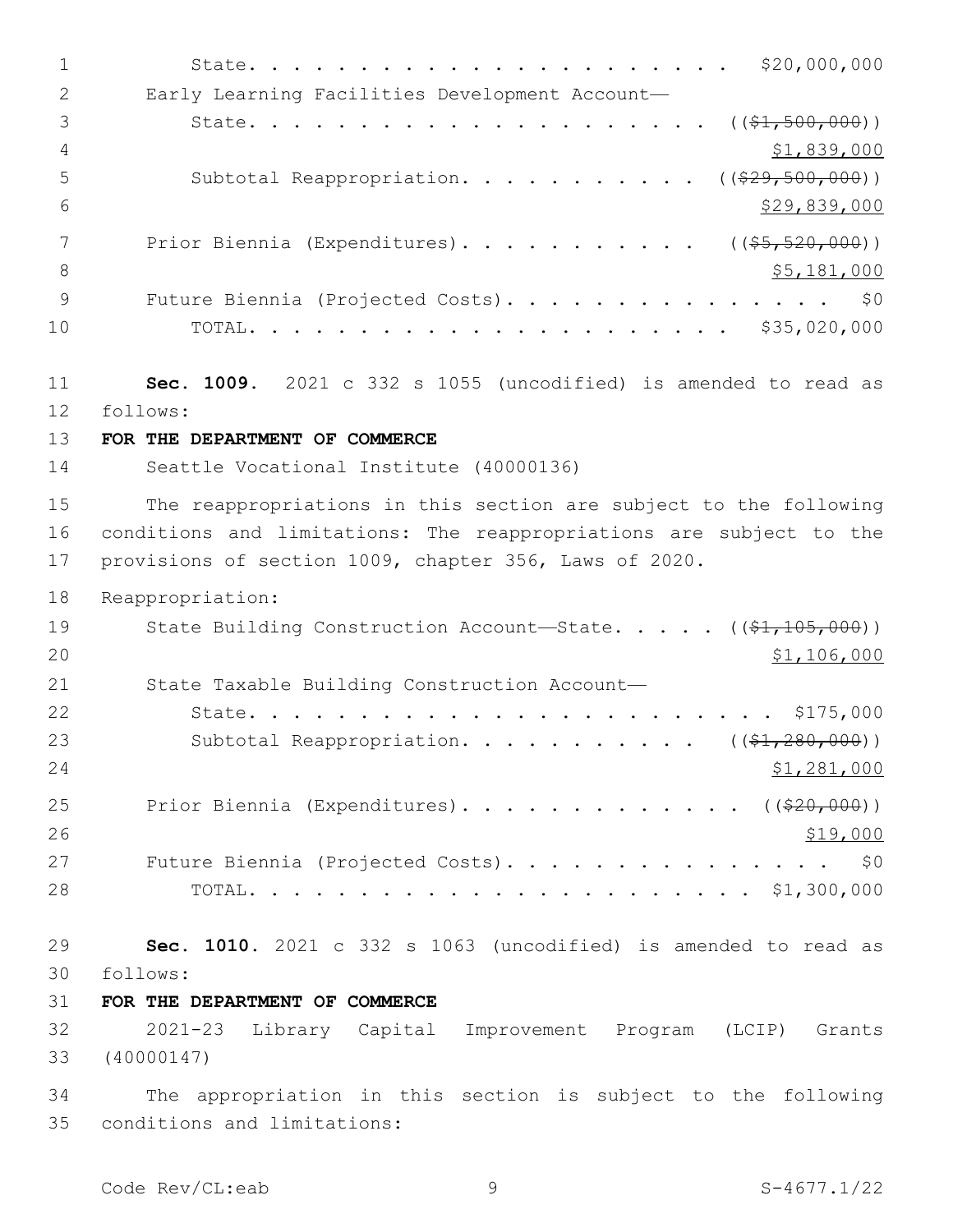(1) The appropriation in this section is provided solely for a local library capital improvement grant program for the following 3 list of projects:

 City of Colville. . . . . . . . . . . . . . . . . . . . \$264,000 Sno-Isle Regional Inter-County Libraries (Langley). . . \$700,000 Stevens County Rural Library District (Loon Lake). . . . \$649,000 7 Stevens County Rural Library District (Chewelah). . . . . \$90,000 8 North Olympic Library System (Sequim). . . . . . . . \$2,000,000 9 Spokane County Library District (Spokane Valley)... \$2,000,000 Jefferson County Rural Library District (Port Hadlock). \$285,000 11 Stevens County Rural Library District (Northport).... \$50,000 12 North Central Regional Library (Wenatchee)....... \$798,000 City of Seattle. . . . . . . . . . . . . . . . . . . . \$1,889,000 14 Pend Oreille County Library District (Metaline Falls).. \$40,000 15 Upper Skagit Library District (Concrete). . . . . . . \$209,000 City of Cashmere. . . . . . . . . . . . . . . . . . . . . \$14,000 Town of Coulee City. . . . . . . . . . . . . . . . . . . \$760,000 Sno-Isle Regional Inter-County Libraries (Darrington). . \$250,000 Fort Vancouver Regional Library Foundation (Woodland). \$2,000,000 City of Mount Vernon. . . . . . . . . . . . . . . . . \$2,000,000 ((Sno-Isle Regional Inter-County Libraries

22 (Lake Stevens). . . . . . . . . . . . . . . . . \$1,100,000) 23 Camas Library Improvements (Camas). . . . . . . . . . \$515,000 Ephrata Public Library (Ephrata). . . . . . . . . . . . . \$91,000 Lake Stevens Early Learning Library (Lake Stevens). . \$2,000,000 (2) The department must establish a competitive process to solicit proposals for and prioritize projects whose primary objective is to assist libraries operated by governmental units, as defined in RCW 27.12.010, in acquiring, constructing, repairing, or 30 rehabilitating facilities.

 (3) The department must establish a committee to develop the grant program criteria and review proposals. The committee must be composed of five members as provided in this subsection. The committee must include: (a) A representative from the department of commerce; (b) a representative from the department of archaeology and historic preservation; (c) the state librarian; (d) a representative from a library district; and (e) a representative from a municipal 38 library.

 (4) The department must conduct a statewide solicitation of project applications. The department must evaluate and rank Code Rev/CL:eab 10 S-4677.1/22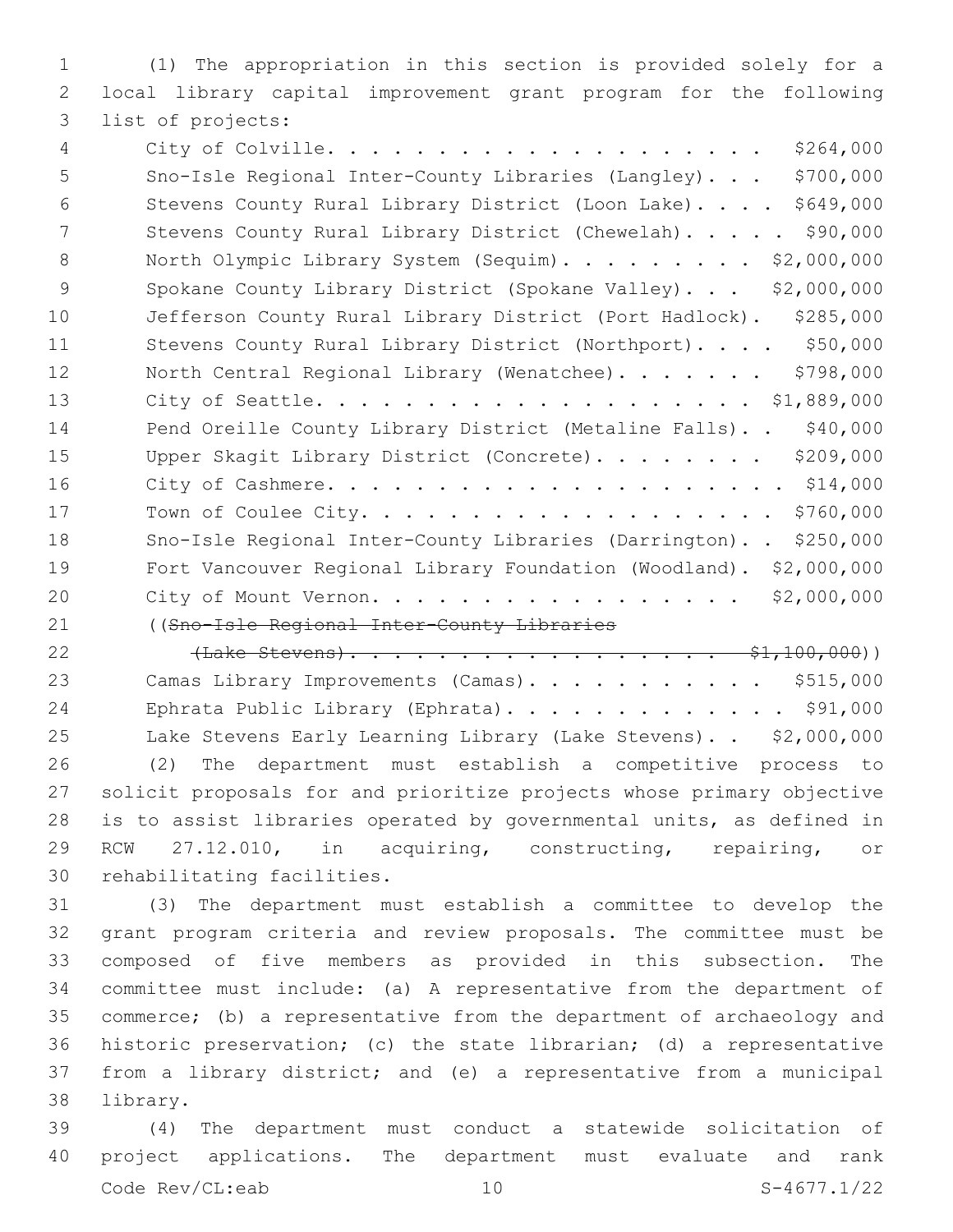applications in consultation with the committee established in subsection (3) of this section, using objective criteria. The ranking of projects must prioritize library district facilities listed on a local, state, or federal register of historic places and those located in distressed or rural counties. The evaluation and ranking process must also include an examination of existing assets that applicants propose to apply to projects. Grant assistance under this section may not exceed 50 percent of the total cost of the project. The nonstate portion of the total project cost may include cash, the value of real property when acquired solely for the purpose of the 11 project, and in-kind contributions.

 (5) The department must submit a prioritized list of recommended projects to the governor and the legislature by October 1, 2022, for inclusion in the department of commerce's 2023-2025 biennial capital budget request. The list must include a description of each project, the amount of recommended state funding, and documentation of nonstate funds to be used for the project. Individual grants may not exceed \$2,000,000. The total amount of recommended state funding for the projects on a biennial project list may not exceed \$10,000,000.

 (6) In contracts for grants authorized under this section, the department must include provisions that require that capital improvements be held by the grantee for a specified period of time appropriate to the amount of the grant and that facilities be used for the express purpose of the grant. If the grantee is found to be 25 out of compliance with provisions of the contract, the grantee must repay to the state general fund the principal amount of the grant plus interest calculated at the rate of interest on state of Washington general obligation bonds issued on the date most close in 29 time to the date of authorization of the grant.

 (7) The department must assist grant recipients under this section to apply for applicable competitive federal grant funding and, upon receipt of any such funding, an equal amount of the state building construction account—state appropriation must be placed in unallotted status.34

Appropriation:

| 36 | State Building Construction Account-State. $($ $($ $\frac{217}{772}$ , $704$ , $000)$ ) |
|----|-----------------------------------------------------------------------------------------|
| 37 | \$16,604,000                                                                            |
| 38 | Prior Biennia (Expenditures). \$0                                                       |
| 39 | Future Biennia (Projected Costs). \$30,000,000                                          |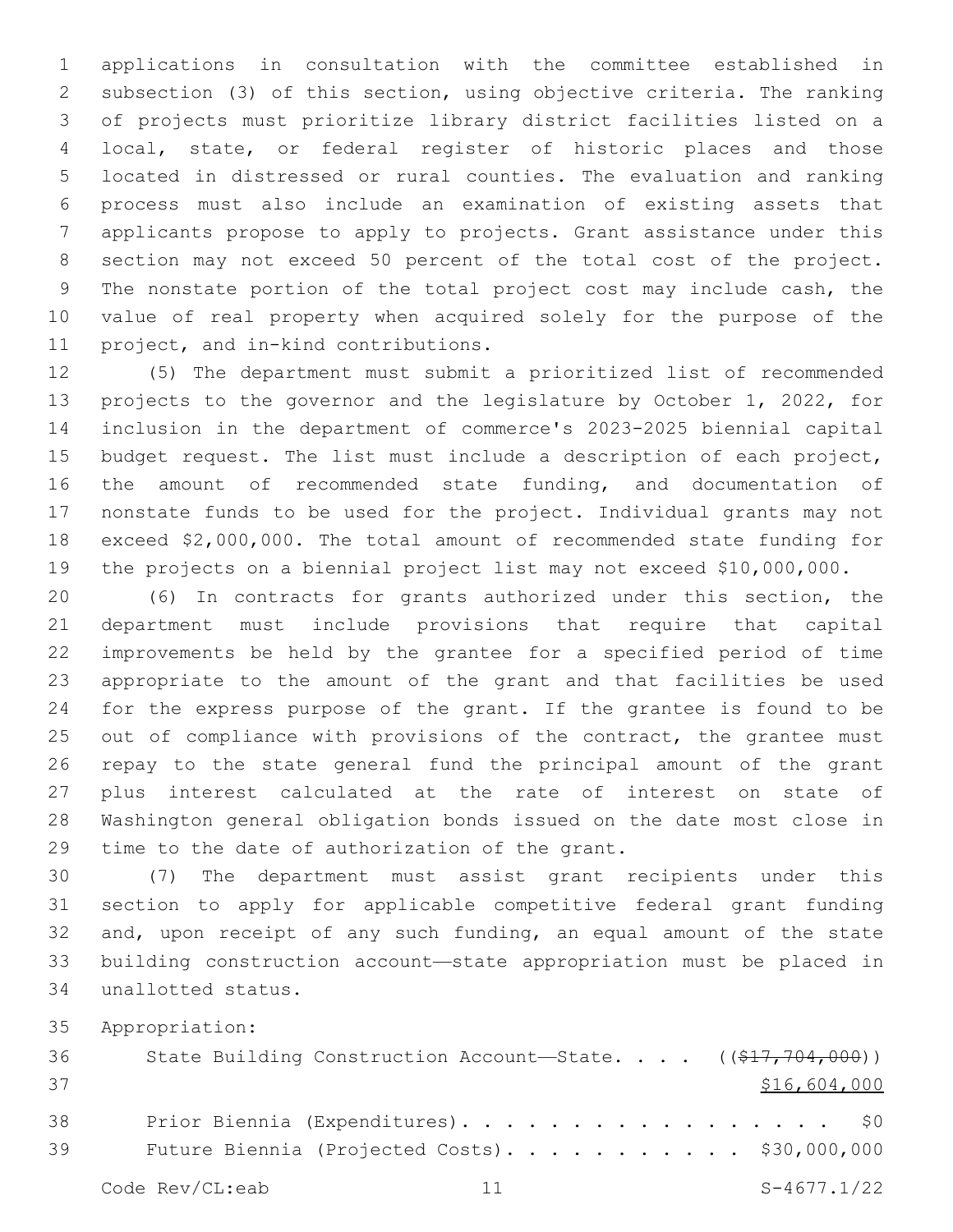1 TOTAL. . . . . . . . . . . . . . . . . . (  $(\frac{247, 704, 000}{5})$ 2  $\frac{$46,604,000}{ }$ 

 **Sec. 1011.** 2021 c 332 s 1064 (uncodified) is amended to read as follows: 4

### **FOR THE DEPARTMENT OF COMMERCE**

 2021-23 Clean Energy V - Investing in Washington's Clean Energy (40000148)

 The appropriations in this section are subject to the following 9 conditions and limitations:

 (1) The appropriations in this section are provided solely for projects that provide a benefit to the public through development, demonstration, and deployment of clean energy technologies that save energy and reduce energy costs, reduce harmful air emissions, or increase energy independence for the state. Priority must be given to projects that benefit vulnerable populations and overburdened communities, including tribes and communities with high environmental 17 or energy burdens.

 (2) The 2021 state energy strategy must guide the department in the design of programs under this section, using an equity and environmental justice lens for program structure and participation. To the extent practicable, the department must prioritize projects that build upon Washington's existing strengths in communities, aerospace, maritime, information and communications technology (particularly data center infrastructure, artificial intelligence and machine learning), grid modernization, advanced materials, and 26 decarbonizing the built environment.

 (3) Subject to the availability of funds, the department must reconvene an advisory committee to support involvement of a broad range of stakeholders in the design and implementation of programs implemented under this section to encourage collaboration, leverage partners, and engage communities and organizations in improving the equitable distribution of benefits from the program.

 (4) In soliciting and evaluating proposals, awarding contracts, and monitoring projects under this section, the department must:

 (a) Ensure that competitive processes, rather than sole source contracting processes, are used to select all projects, except as 37 otherwise noted in this section; and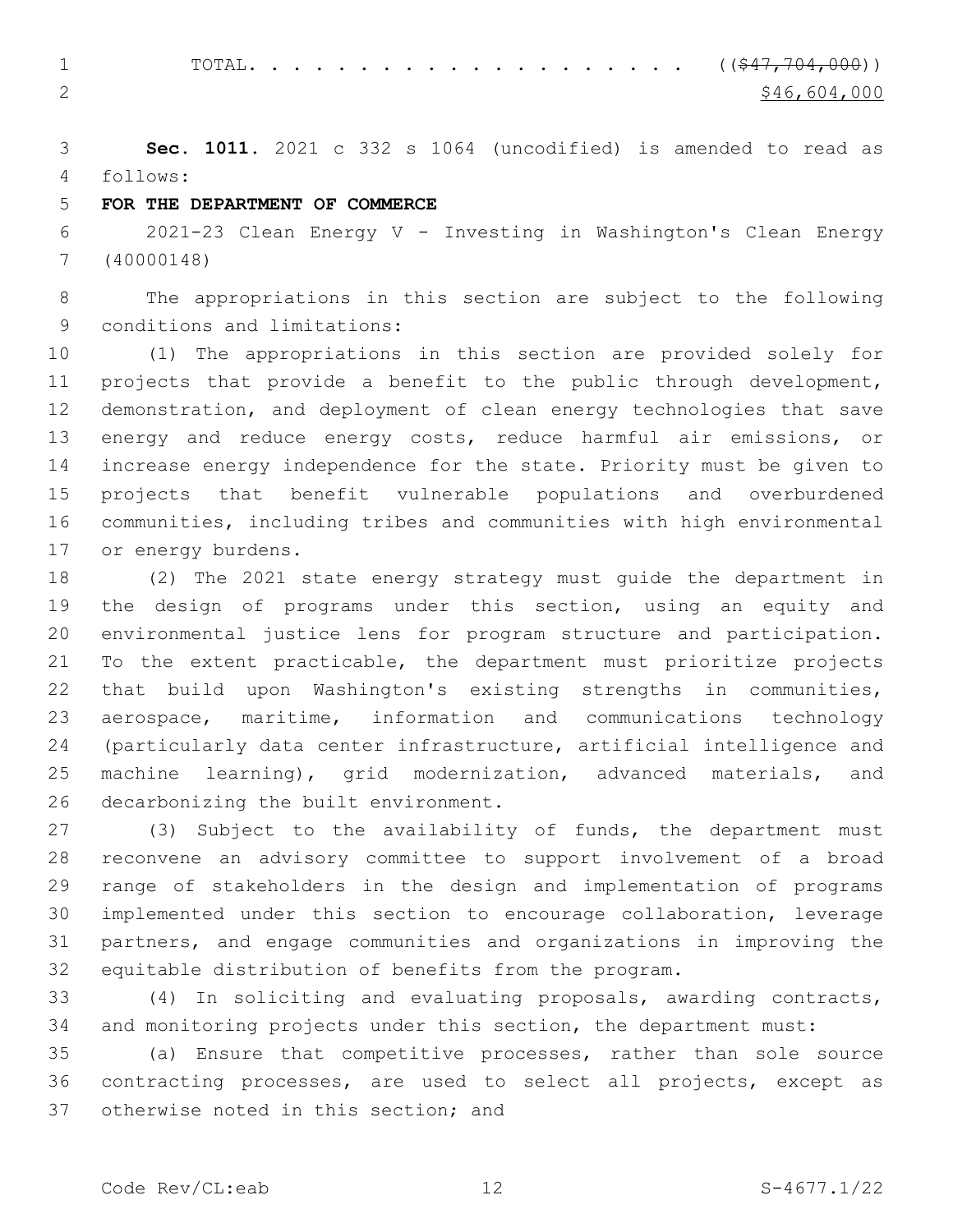(b) Conduct due diligence activities associated with the use of public funds including, but not limited to, oversight of the project selection process, project monitoring, and ensuring that all applications and contracts fully comply with all applicable laws including disclosure and conflict of interest statutes.

 (5) During project solicitation periods for grants funded with this appropriation, the department must maintain a list of applicants by grant program that scored competitively but did not receive a grant award due to lack of available funding. These applicants must be considered for funding during future grant award cycles. If the department submits a 2022 supplemental budget request for this program, the request must include a list of prioritized projects by 13 grant type.

 (6)(a) Pursuant to chapter 42.52 RCW, the ethics in public service act, the department must require a project applicant to identify in application materials any state of Washington employees or former state employees employed by the firm or on the firm's governing board during the past 24 months. Application materials must identify the individual by name, the agency previously or currently employing the individual, job title or position held, and separation date. If it is determined by the department that a conflict of interest exists, the applicant may be disqualified from further 23 consideration for award of funding.

 (b) If the department finds, after due notice and examination, 25 that there is a violation of chapter 42.52 RCW, or any similar statute involving a grantee who received funding under this section, either in procuring or performing under the grant, the department in its sole discretion may terminate the funding grant by written notice. If the grant is terminated, the department must reserve its right to pursue all available remedies under law to address the 31 violation.

 (7) The requirements in subsections (4) and (6) of this section must be specified in funding agreements issued by the department.

 (8) \$17,594,000 of the state building construction account—state appropriation is provided solely for grid modernization grants.

 (a)(i) \$11,000,000 is provided solely for projects that: Advance community resilience, clean and renewable energy technologies and transmission and distribution control systems; support integration of renewable energy sources, deployment of distributed energy resources and sustainable microgrids; and support state decarbonization goals Code Rev/CL:eab 13 S-4677.1/22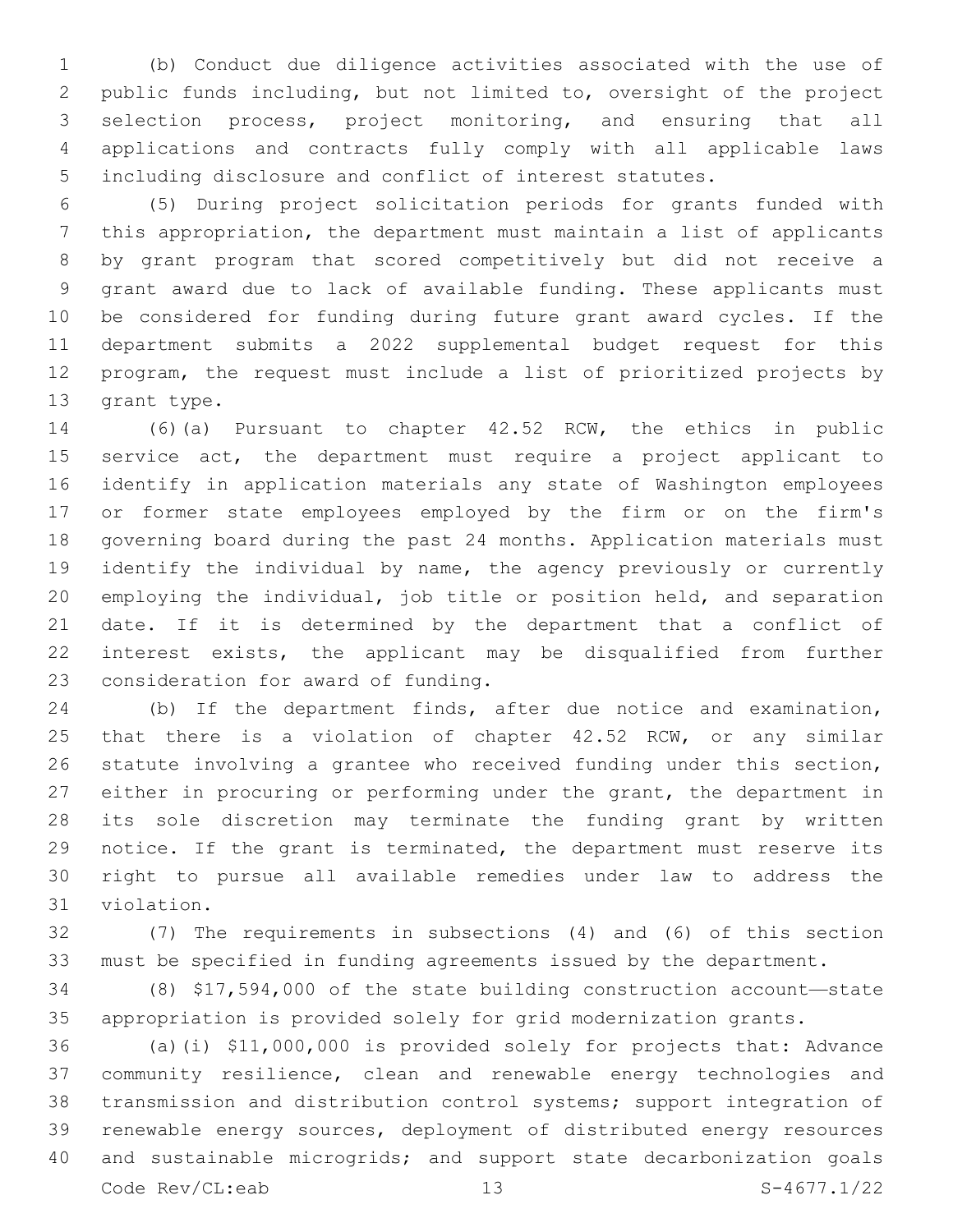pursuant to the clean energy transformation act, including requirements placed upon retail electric utilities.

 (ii) Projects must be implemented by community organizations, local governments, federally recognized tribal governments, or by public and private electrical utilities that serve retail customers in the state (retail electric utilities). Projects submitted by applicants other than retail electric utilities must demonstrate partnership with their load serving entity to apply. Priority must be 9 qiven to:

 (A) Projects that benefit vulnerable populations, including tribes and communities with high environmental or energy burden; and

 (B) Projects that demonstrate partnerships between eligible applicants in applying for funding, including utilities, public and private sector research organizations, businesses, tribes, and 15 nonprofit organizations.

 (iii) The department shall develop a grant application process to competitively select projects for grant awards, to include scoring conducted by a group of qualified experts with application of criteria specified by the department. In development of the application criteria, the department shall, to the extent possible, develop program guidelines that encourage smaller utilities or consortia of small utilities to apply for funding. Where suitable, this may include funding for projects consisting solely of planning, 24 predesign and/or predevelopment activities.

 (iv) Applications for grants must disclose all sources of public 26 funds invested in a project.

 (b) \$3,550,000 of the appropriation in this section is provided solely for a grant to the Public Utility District No. 1 of Lewis county for land acquisition and construction of the Winlock Industrial Park and South County Substation and Transmission facility, located on North Military Road in Winlock.

 (c) \$3,044,000 of the appropriation in this section is provided solely for a grant to the Klickitat County Public Hospital District #1 for the Electrical Upgrade and Smart Grid project at the Klickitat 35 Valley Health Hospital in Goldendale.

 (9) \$10,830,000 of the state building construction account—state appropriation is provided solely for grants for strategic research and development for new and emerging clean energy technologies. These grants must be used to match federal or other nonstate funds to 40 research, develop, and demonstrate clean energy technologies, Code Rev/CL:eab 14 S-4677.1/22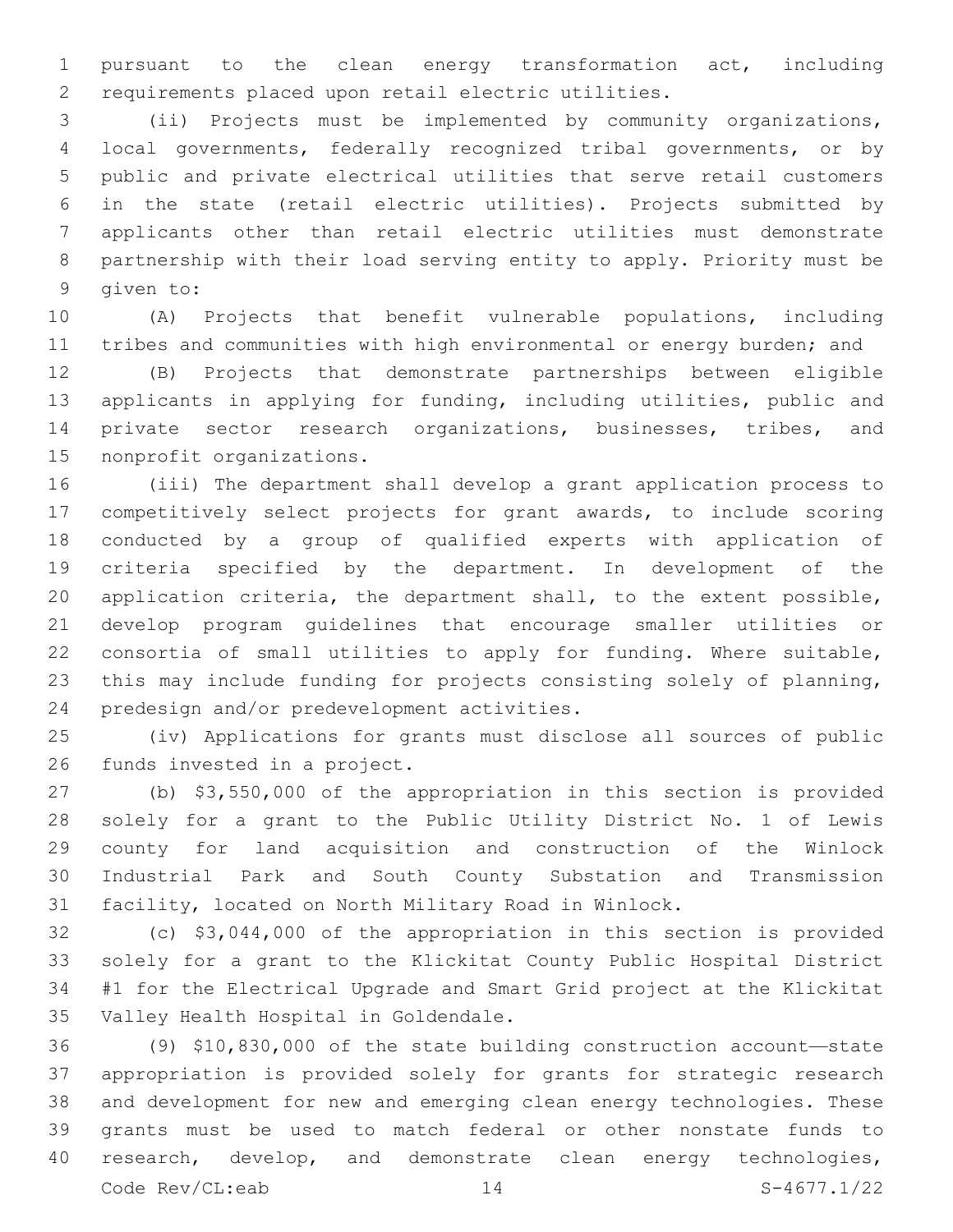focusing on areas that help develop technologies to meet the state's climate goals, offer opportunities for economic and job growth, and strengthen technology supply chains. The program may include, but is not limited to: Solar technologies, advanced bioenergy and biofuels, development of new earth abundant materials or lightweight materials, advanced energy storage, recycling energy system components, and new renewable energy and energy efficiency technologies.

 (a) \$5,000,000 of the appropriation in this section is provided 9 solely for competitive grants.

 (b) \$4,800,000 of the appropriation in this section is provided solely for a grant to the Pacific Northwest National Laboratory for a renewable energy platform to support ocean energy research and development testbeds for the Marine and Coastal Research Laboratory 14 in Sequim.

 (c) \$1,030,000 of the appropriation in this section is provided solely for a grant to the Chelan County Public Utility District for the hydroelectric turbine hub project at Rocky Reach dam near 18 Wenatchee.

 (10)(a) \$2,500,000 of the state taxable building construction account—state appropriation is provided solely as grants to nonprofit lenders to create a revolving loan fund to support the widespread use of proven energy efficiency and renewable energy technologies by households, or for the benefit of households, with high energy burden or environmental health risk now inhibited by lack of access to 25 capital.

 (b) The department shall provide grant funds to one or more competitively selected nonprofit lenders that must provide matching private capital and administer the loan fund. The department shall select the loan fund administrator or administrators through a competitive process, with scoring conducted by a group of qualified experts, applying criteria specified by the department.

 (c) The department must establish guidelines that specify applicant eligibility, the screening process, and evaluation and selection criteria. The guidelines must be used by the nonprofit lenders.35

 (11) \$5,550,000 of the state building construction account—state appropriation is provided solely for grants to demonstrate innovative approaches to electrification of transportation systems.

 (a)(i) \$3,000,000 of the appropriation is provided solely for 40 competitive grants, prioritizing projects that:

Code Rev/CL:eab 15 S-4677.1/22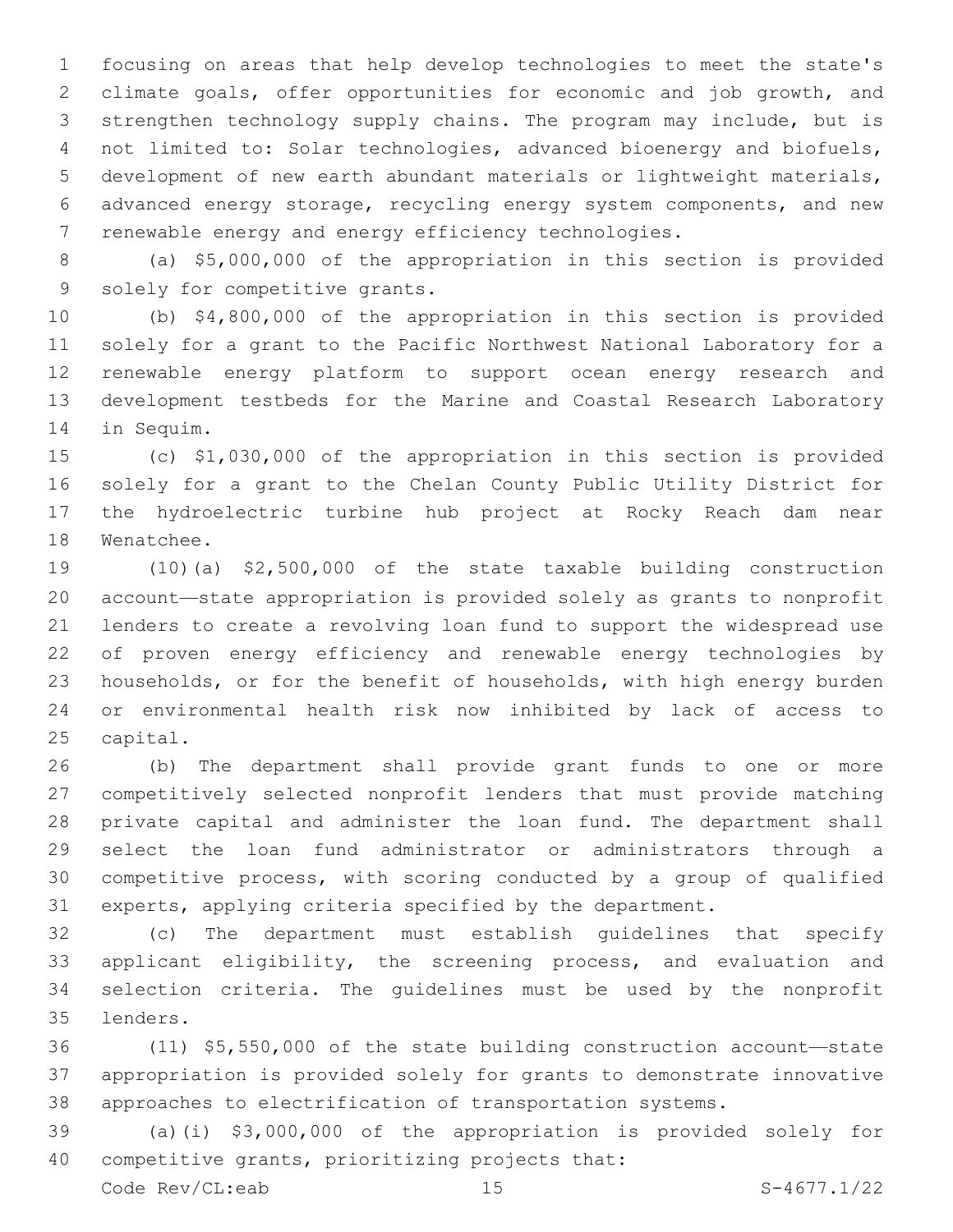(A) Demonstrate meaningful and enduring benefits to communities and populations disproportionately burdened by air pollution, climate 3 change, or lack of transportation investments;

 (B) Beneficially integrate load using behavioral, software, hardware, or other demand-side management technologies, such as demand response, time-of-use rates, or behavioral programming;

 (C) Accelerate the transportation electrification market in Washington using market transformation principles; or

 (D) Develop electric vehicle charging and hydrogen fueling infrastructure along highways, freeways, and other heavily trafficked corridors across the state to support long-distance travel.

 (ii) Projects must be implemented by local governments, federally recognized tribal governments, by public and private electrical utilities that serve retail customers in the state, or state agencies. Eligible parties may partner with other public and private sector research organizations and businesses in applying for funding. The department shall consult and coordinate with the Washington state department of transportation on project selection and implementation. The department shall also coordinate with other state agencies that have other electrification programs, in order to determine to optimally accomplish each agency's respective policy and program 22 goals.

 (iii) Projects must be related to on-road end-uses and 24 nonmaritime off-road uses.

 (iv) Eligible technologies for these projects include, but are 26 not limited to:

(A) Battery electric vehicle supply equipment;

 (B) On-site generation or storage, where the technology directly supplies electricity to the electric vehicle supply equipment;

 (C) Electric grid distribution system infrastructure upgrades, where the upgrade is needed as a result of the installed electric 32 vehicle supply equipment;

(D) Hydrogen refueling station infrastructure that:

 (I) Dispenses renewable hydrogen or hydrogen produced in 35 Washington with electrolysis; and

 (II) Aligns with the 2021 state energy strategy's recommended 37 uses of hydrogen in the transportation sector.

 (v) \$2,000,000 of the state building construction account—state appropriation is provided solely for federally recognized tribal governments and for local governments in rural communities, for Code Rev/CL:eab 16 S-4677.1/22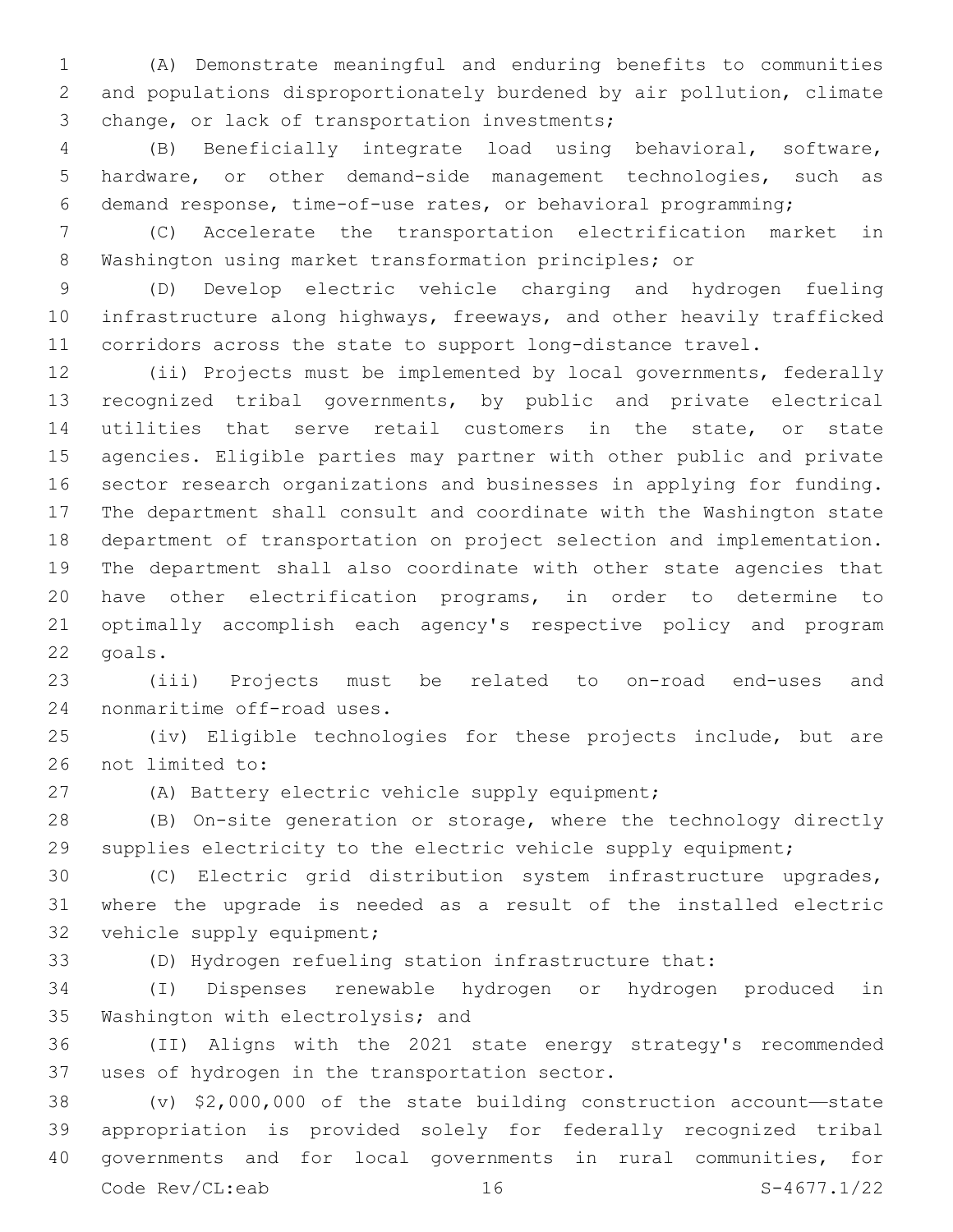projects aligning with the above objectives and addressing electric vehicle supply infrastructure gaps in rural communities.

 (b) \$2,550,000 of the appropriation in this section is provided solely for a grant to the Lewis Public Transportation Benefit Area to construct a hydrogen fueling station that dispenses renewable hydrogen or hydrogen produced in Washington with electrolysis for electric vehicles at Exit 74 on Interstate 5, near Chehalis.

 (12)(a) \$10,000,000 of the state building construction account— state appropriation is provided solely for the purpose of building electrification projects that advance the goals of the 2021 state 11 energy strategy to demonstrate grid-enabled, high-efficiency, all 12 electric buildings.

 (b) The program may include, but is not limited to: Shifting from fossil fuels to high-efficiency electric heat pumps and other electric equipment, control systems that enable grid integration or demand control, and on-site renewable generation and efficiency measures that significantly reduce building energy loads.

 (c) Preference must be given to projects based on total greenhouse gas emissions reductions, accelerating the path to zero- energy, or that demonstrate early adoption of grid integration 21 technology.

 (d) Program funding may be administered to entities also receiving incentives provided according to RCW 19.27A.220 for buildings covered by the state energy performance standard, RCW 25 19.27A.210.

 (e) \$5,000,000 of the appropriation in this section is provided solely for the purpose of supporting the transition of residential and commercial buildings away from fossil fuels through the installation of high-efficiency electric heat pumps and other 30 electric equipment.

 (13) \$4,924,000 of the state building construction account—state appropriation is provided solely for maritime electrification grants.

 (a) \$4,450,000 of the appropriation in this section is provided solely for a grant to the Northwest Seaport Alliance to upgrade the reefer plug capacity at the Port of Seattle's Terminal 5, located in 36 west Seattle.

 (b) \$474,000 of the appropriation in this section is provided solely for a grant to the Skagit County Public Works Department for electric ferry charging infrastructure in Anacortes.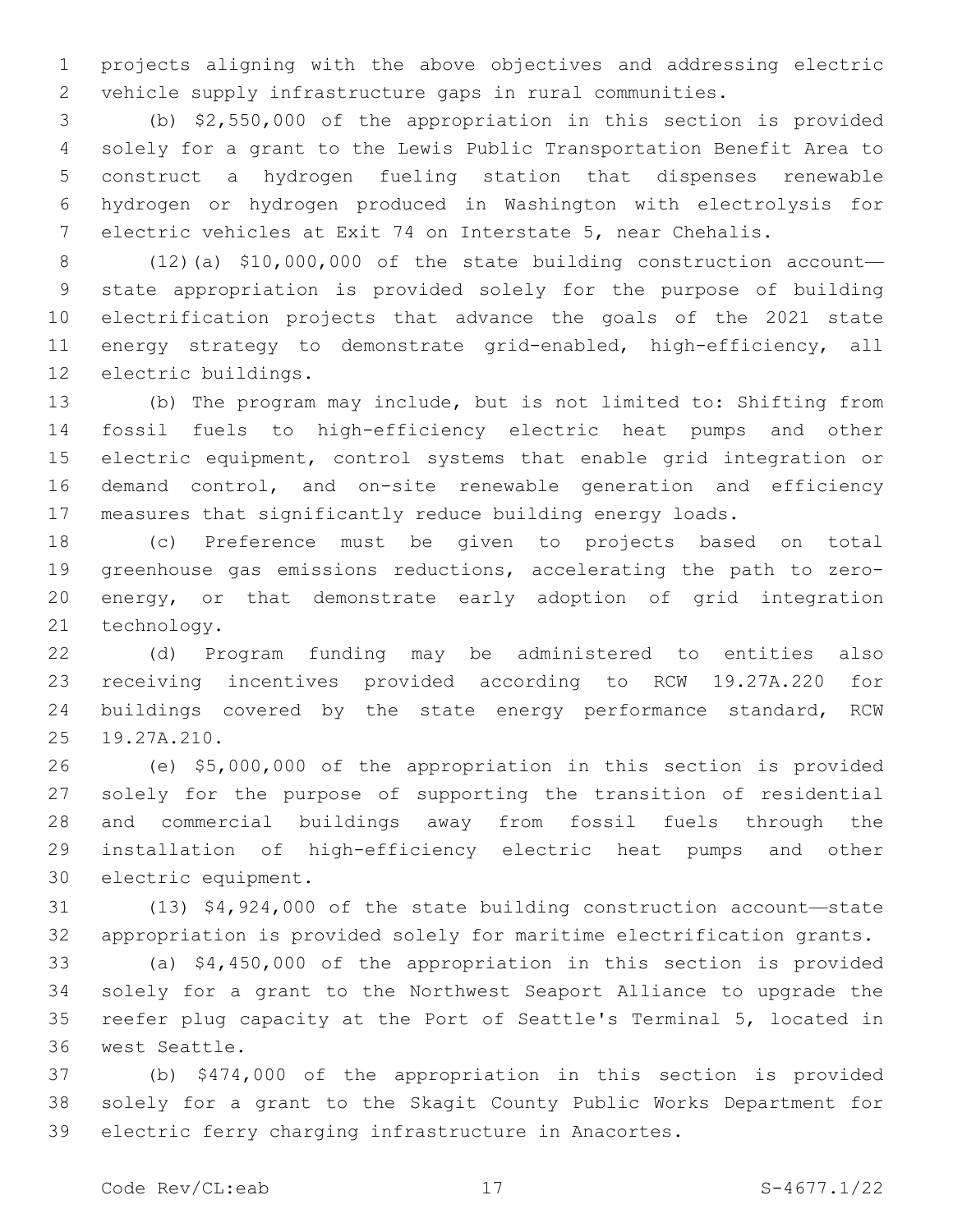(14) \$4,900,000 of the state building construction account—state appropriation is provided solely for the department to develop targeted rural clean energy innovation projects as provided in this 4 subsection  $(14)$ .

 (a) \$150,000 of the appropriation is provided solely for the department to develop targeted rural clean energy strategies informed by rural community and business engagement, outreach, and research. The department must convene a rural energy work group to identify investments, programs, and policy changes that align with the 2021 state energy strategy and increase access to clean energy opportunities in rural communities and agricultural and forestry management practices. The group must identify existing federal funding opportunities and strategies to leverage these funds with state capital investment. By June 30, 2022, the department shall report recommendations and findings from the rural energy work group 16 to the office of financial management, the governor, and the appropriate legislative committees and present a strategic plan for 18 state rural clean energy investment.

 (b) \$4,750,000 of the appropriation is provided solely for rural 20 clean energy innovation grants.

 (i) The department must award at least 40 percent of the funding to projects that enhance the viability of dairy digester bioenergy projects through advanced resource recovery systems that produce renewable natural gas and value-added biofertilizers, reduce greenhouse gas emissions, and improve soil health and air and water 26 quality.

 (ii) Grants may also be awarded to other clean energy innovation projects in rural communities, including, but not limited to, 29 projects that enhance energy efficiency, demand response, energy storage, renewable energy, beneficial electrification, resilience, organic waste management, and biological carbon sequestration.

 (iii) Grants may fund project predevelopment, research, and development, pilot projects, strategic implementation, field trials, and data dashboards and tools to inform rural project development.

 (c) The department is encouraged to make 20 percent of the funds under (b) of this subsection (14) to tribal governments, designated 37 subdivisions, and agencies.

 (d) If a grant is awarded to purchase heating devices or systems, the agency must, whenever possible and most cost effective, select 40 devices and systems that do not use fossil fuels.

Code Rev/CL:eab 18 18 S-4677.1/22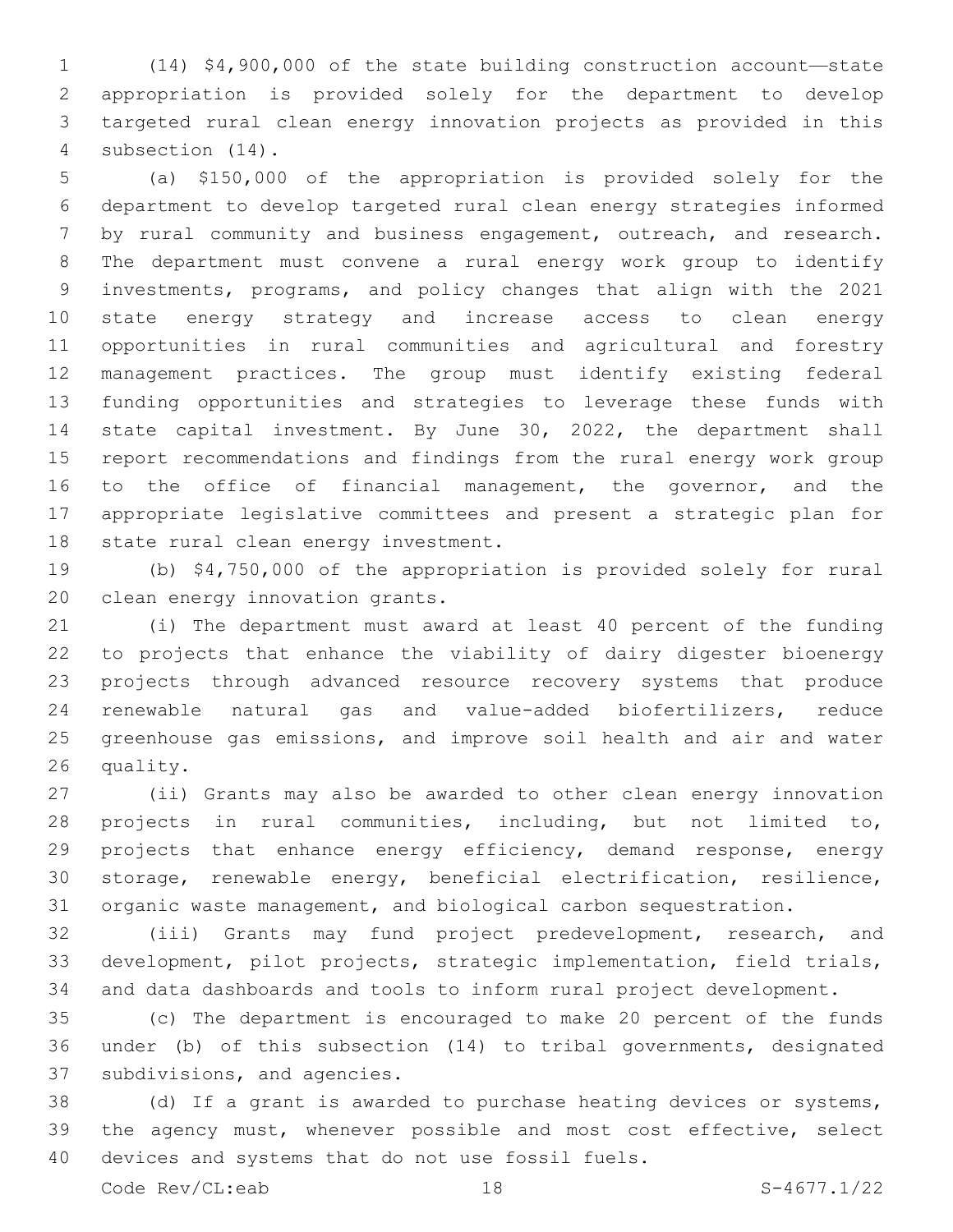(15) \$10,672,000 of the coronavirus state fiscal recovery fund— federal appropriation is provided solely for the first phase of an 3 aluminum smelter restart project which, when fully deployed, will reduce emissions of greenhouse gases by a minimum of 750,000 tons per year, increase energy efficiency, and protect or create aluminum manufacturing jobs located in Whatcom county. (16) \$10,000,000 of the state building construction account—state appropriation is provided solely for the Grant county public utility district for expenses related to public infrastructure development benefiting for a solar manufacturing facility in central Washington. Appropriation: 12 State Building Construction Account—State. . . . ((\$53,798,000)) \$63,798,000 State Taxable Building Construction Account— State. . . . . . . . . . . . . . . . . . . . . . . \$2,500,000 16 Coronavirus State Fiscal Recovery Fund—Federal. . . . \$10,072,000 17 Subtotal Appropriation. . . . . . . . . . . ((\$56,298,000)) 18 \$76,370,000 19 Prior Biennia (Expenditures). . . . . . . . . . . . . . . . \$0 Future Biennia (Projected Costs). . . . . . . . . . \$100,000,000 21 TOTAL. . . . . . . . . . . . . . . . . .  $($   $($   $\frac{298}{156}$ ,  $298$ , 000)) \$176,370,000 **Sec. 1012.** 2021 c 332 s 1066 (uncodified) is amended to read as follows: 24 **FOR THE DEPARTMENT OF COMMERCE** 2021-23 Weatherization Plus Health (40000150) 27 The appropriations in this section ((is)) are subject to the 28 following conditions and limitations: 29 (1) \$5,000,000 of the appropriations in this section is provided solely for grants for the Washington State University energy

 extension community energy efficiency program (CEEP) to support homeowners, tenants, and small business owners in making sound energy efficiency investments by providing consumer education and marketing, workforce support through training and lead generation, and direct consumer incentives for upgrades to existing homes and small commercial buildings. This is the maximum amount the department may 37 expend for this purpose.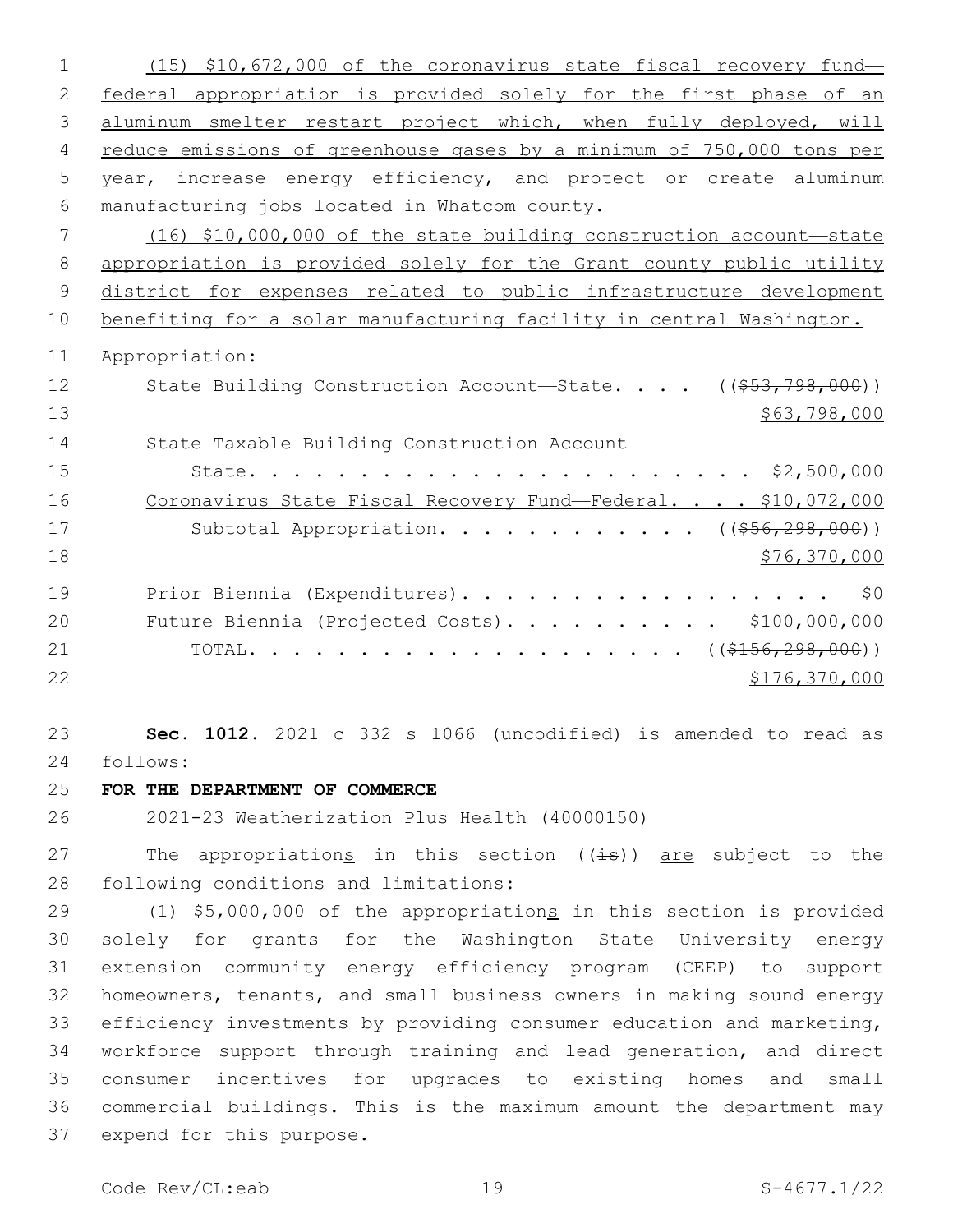(2) The department, in collaboration with the Washington State University, shall make recommendations to the appropriate committees of the legislature on strategies to expand and align the weatherization program and the rural rehabilitation loan program. The department shall report the recommendations to the appropriate committees of the legislature and the governor by November 1, 2022. 7 The recommendations must include strategies to:

 (a) Recruit community energy efficiency program sponsors that are community-based organizations located in geographic areas of the state that have not received funding for low-income weatherization programs, targeting hard to reach market segments;

 (b) Leverage funding from community energy efficiency program sponsors in an amount greater than or equal to the amount provided by 14 the state through the weatherization program;

 (c) Ensure that community energy efficiency program utility sponsors work with non-profit community-based organizations to 17 deliver community energy efficiency program services; and

 (d) Identify community energy efficiency program sponsors that support the conversion of space and water heating from fossil fuels to electricity, as part of a set of energy efficiency investments.

 (3) If funding from this appropriation is used to purchase heating devices or systems, the agency shall, whenever possible and most cost effective, select devices and systems that do not use 24 fossil fuels.

 (4) \$69,766,000 of the general fund—federal appropriation in this section is provided solely for grants awarded for the weatherization assistance program in section 40551 of P.L 117-58 (infrastructure investment and jobs act). If awards are not received by June 30, 2023, the expenditure authority in this section shall lapse.

Appropriation:

| 31 | State Building Construction Account-State. \$10,000,000 |
|----|---------------------------------------------------------|
| 32 | General Fund-Federal. \$69,766,000                      |
| 33 | Subtotal Appropriation. \$79,766,000                    |
| 34 | Prior Biennia (Expenditures). \$0                       |
| 35 | Future Biennia (Projected Costs). \$50,000,000          |
| 36 |                                                         |
| 37 | \$129,766,000                                           |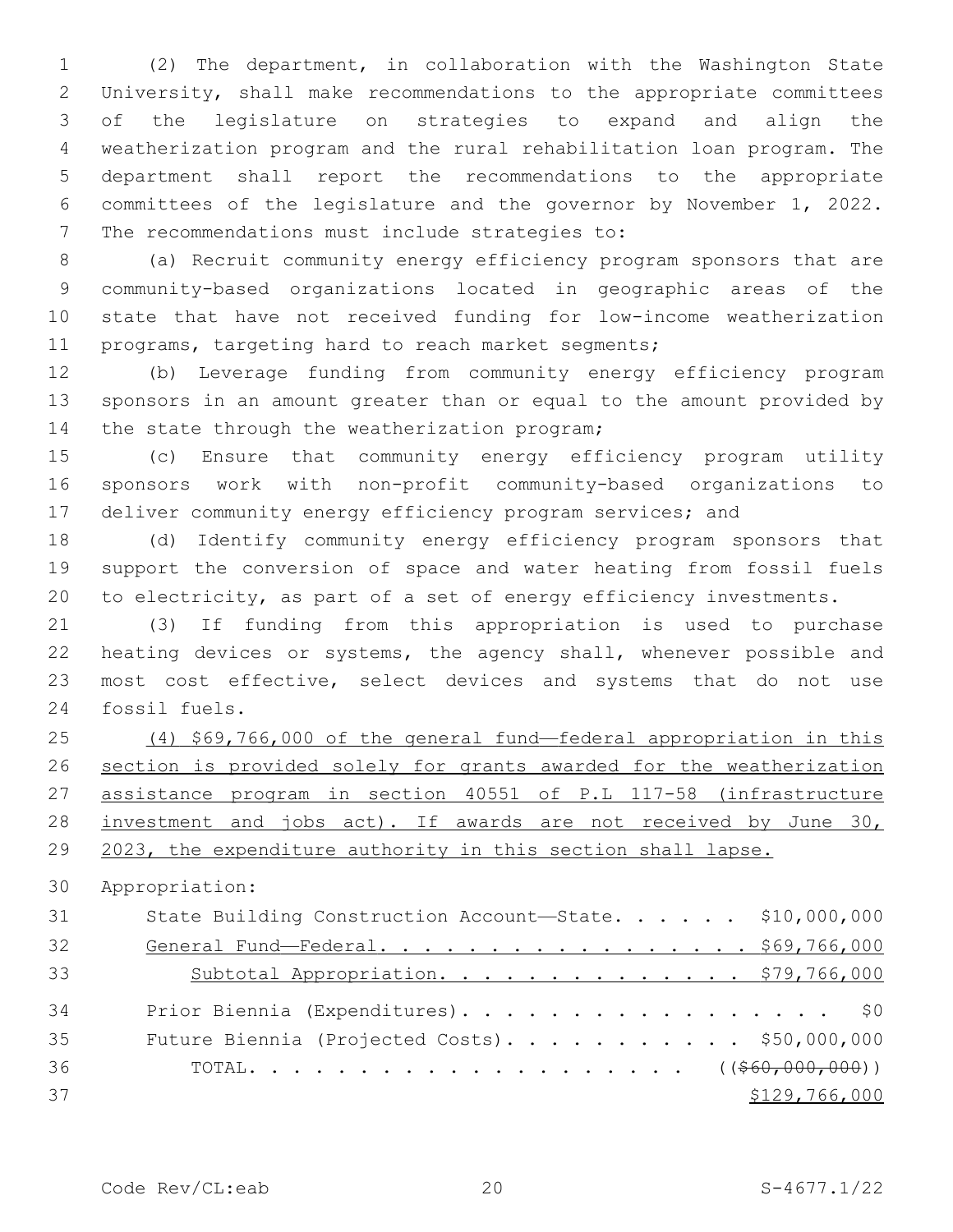**Sec. 1013.** 2021 c 332 s 1068 (uncodified) is amended to read as follows: 2

#### **FOR THE DEPARTMENT OF COMMERCE**

 2021-23 Housing Trust Fund Investment in Affordable Housing (40000153)

 The appropriations in this section are subject to the following 7 conditions and limitations:

8 (1) ((\$129,903,000)) \$55,229,000 of the state taxable building 9 construction account—state appropriation, \$74,674,000 of the 10 coronavirus state fiscal recovery fund—federal appropriation, and \$20,000,000 of the state building construction account—state appropriation are provided solely for production and preservation of affordable housing projects that serve and benefit low-income and special needs populations including, but not limited to, people with chronic mental illness, people with developmental disabilities, farmworkers, people who are homeless, and people in need of permanent supportive housing. The department shall strive to allocate at least 30 percent of these funds to projects located in rural areas of the 19 state, as defined by the department.

 (a) In addition to the definition of "first-time home buyer" in RCW 43.185A.010, for the purposes of awarding homeownership projects during the 2021-2023 fiscal biennium "first-time home buyer" also 23 includes:

 (i) A single parent who has only owned a home with a former 25 spouse while married;

 (ii) An individual who is a displaced homemaker as defined in 24 C.F.R. Sec. 93.2 as it existed on the effective date of this section, or such subsequent date as may be provided by the department by rule, consistent with the purposes of this section, and who has only owned 30 a home with a spouse;

 (iii) An individual who has only owned a principal residence not permanently affixed to a permanent foundation in accordance with 33 applicable regulations; or

 (iv) An individual who has only owned a property that is discerned by a licensed building inspector as being uninhabitable.

 (b) \$5,000,000 of the appropriation provided in this subsection (1) is provided solely for housing that serves people with 38 developmental disabilities;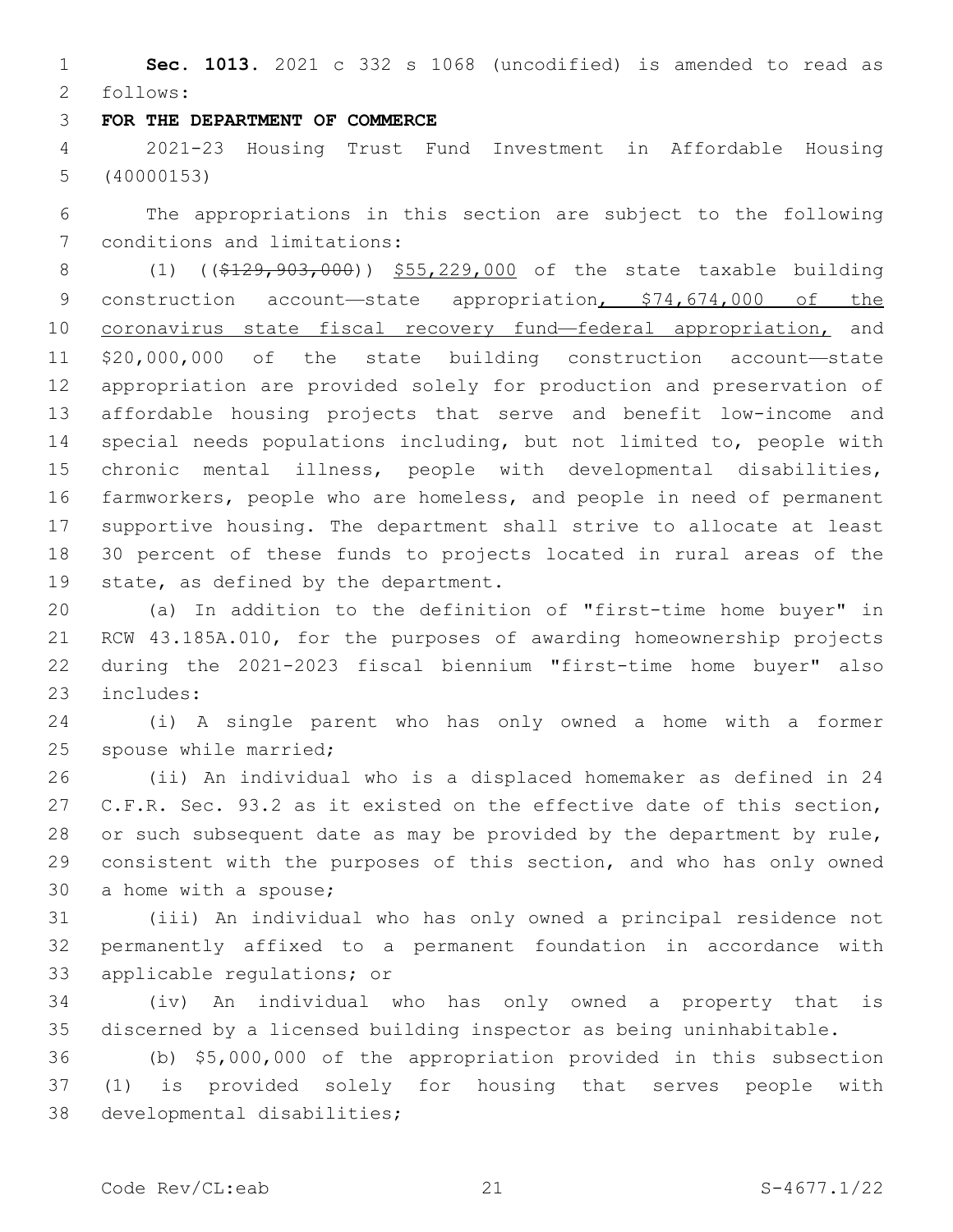(c)(i) \$20,000,000 of the appropriation in this subsection (1) is provided solely for housing preservation grants or loans to be 3 awarded competitively.

 (ii) The funds may be provided for major building improvements, preservation, and system replacements, necessary for the existing housing trust fund portfolio to maintain long-term viability. The department must require a capital needs assessment be provided prior to contract execution. Funds may not be used to add or expand the 9 capacity of the property.

 (iii) To allocate preservation funds, the department must review applications and evaluate projects based on the following criteria:

 (A) The age of the property, with priority given to buildings 13 that are more than 15 years old;

 (B) The population served, with priority given to projects with at least 50 percent of the housing units being occupied by families and individuals at or below 50 percent area median income;

 (C) The degree to which the applicant demonstrates that the improvements will result in a reduction of operating or utilities 19 costs, or both;

 (D) The potential for additional years added to the affordability 21 period of the property; and

 (E) Other criteria that the department considers necessary to 23 achieve the purpose of this program.

 (2) \$10,000,000 of the state building construction account—state appropriation is provided solely for grant awards for the development of community housing and cottage communities to shelter individuals 27 or households experiencing homelessness.

 (a) \$8,775,000 of the state building construction account—state appropriation is provided solely for competitive grant awards. This funding must be awarded to projects that develop a minimum of four individual structures in the same location. Individual structures must contain insulation, electricity, overhead lights, and heating. Kitchens and bathrooms may be contained within the individual structures or offered as a separate facility that is shared with the community. When evaluating applications for this grant program, the department must prioritize projects that demonstrate:

(i) The availability of land to locate the community;

(ii) A strong readiness to proceed to construction;

(iii) A longer term of commitment to maintain the community;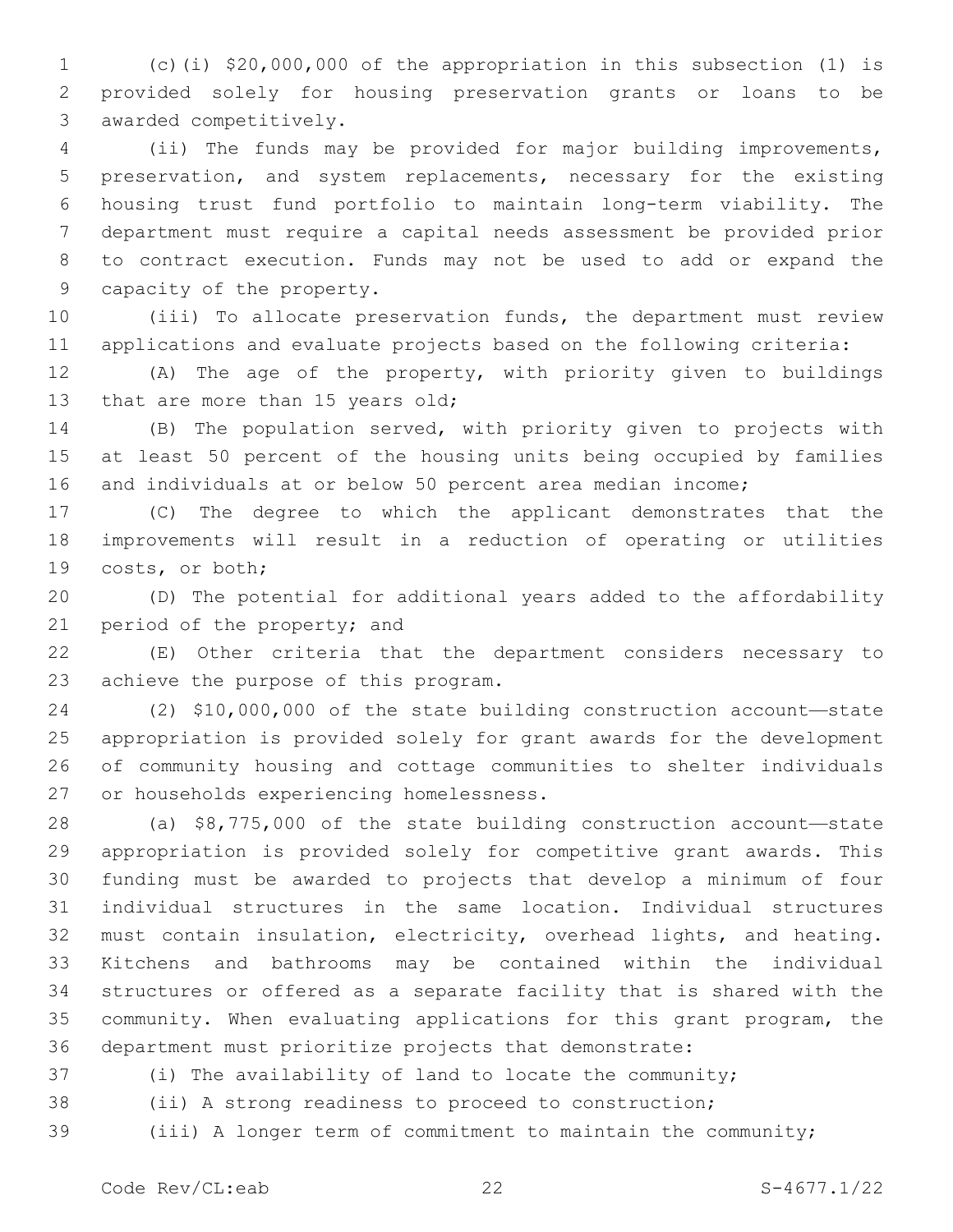(iv) A commitment by the applicant to provide, directly or through a formal partnership, case management and employment support 3 services to the tenants;

 (v) Access to employment centers, health care providers, and 5 other services; and

(vi) A community engagement strategy.6

 (b) \$1,225,000 of the state building construction account—state appropriation is provided solely for Eagle Haven Cottage Village 9 located in Bellingham.

 (3)(a) \$11,500,000 of the state taxable building construction account—state appropriation is provided solely for the following list 12 of projects:

13 Bellwether Affordable Housing (Seattle). . . . . . . \$4,000,000 14 Didgwalic Transitional Housing (Anacortes). . . . . . \$4,500,000 15 Redondo Heights TOD (Federal Way). . . . . . . . . . \$3,000,000 (b) \$3,497,000 of the state building construction account—state appropriation is provided solely for the following list of projects: 18 Habitat for Humanity (North Bend). . . . . . . . . . . \$250,000 19 Manette Affordable Housing Project (Bremerton). . . . . \$515,000 OlyCAP Port Townsend Affordable Housing and Child

 (Port Townsend). . . . . . . . . . . . . . . . . . . \$412,000 Shelton Young Adult Transitional Housing (Shelton). . . \$515,000 Willapa Center (Raymond). . . . . . . . . . . . . . . \$1,805,000

 (4) In evaluating projects in this section, the department must give preference for applications based on some or all of the criteria 26 in RCW 43.185.070(5).

 (5) The appropriations in this section are subject to the 28 following reporting requirements:

 (a) By June 30, 2023, the department must report on its website the following for every previous funding cycle: The number of homeownership and multifamily rental projects funded by housing trust fund moneys; the percentage of housing trust fund investments made to homeownership and multifamily rental projects; and the total number of households being served at up to 80 percent of the area median income, up to 50 percent of the area median income, and up to 30 percent of the area median income, for both homeownership and 37 multifamily rental projects.

 (b) Beginning December 1, 2021, and continuing annually, the department must provide the legislature with a report of its final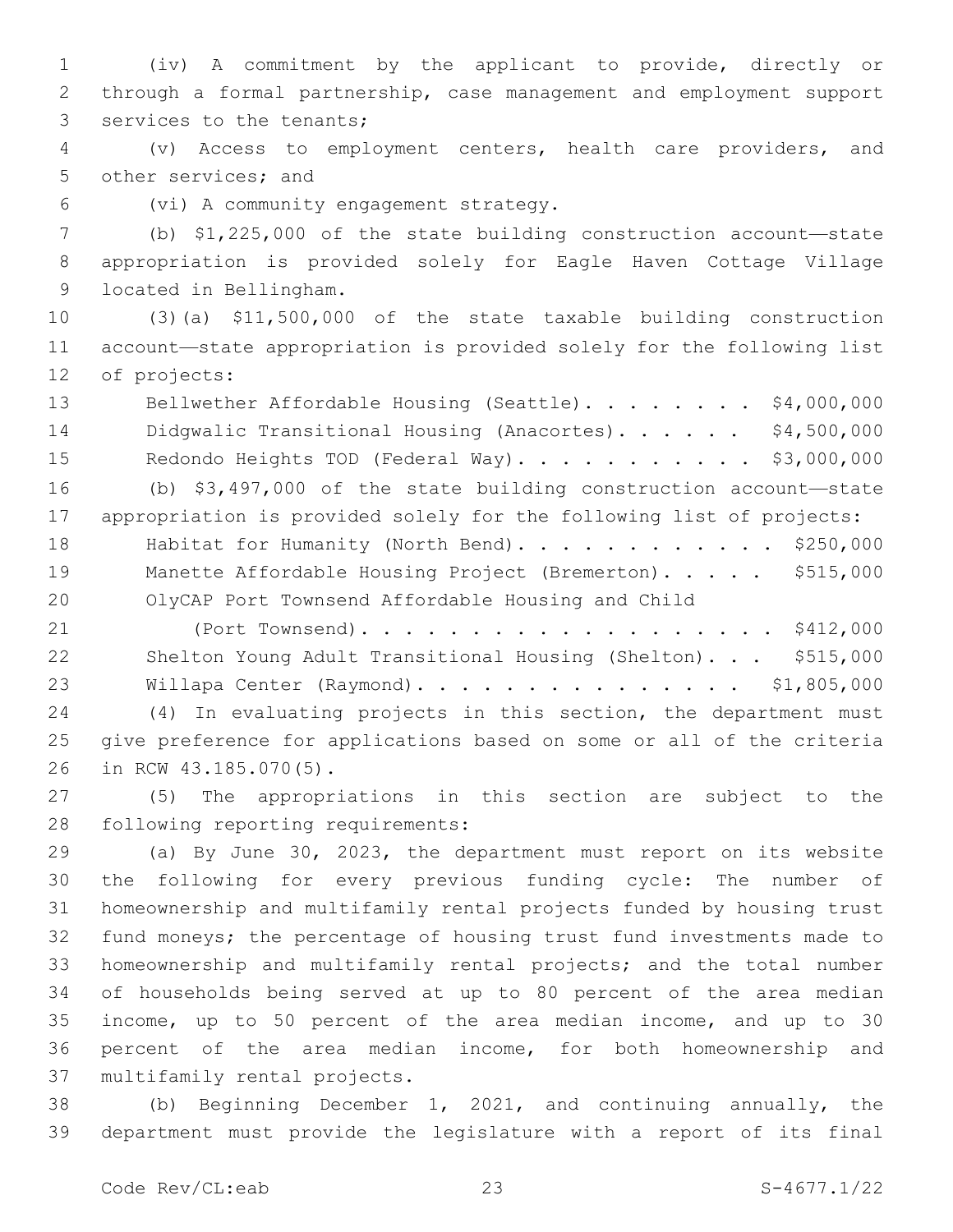cost data for each project under this section. Such cost data must, at a minimum, include total development cost per unit for each project completed within the past year, descriptive statistics such as average and median per unit costs, regional cost variation, and other costs that the department deems necessary to improve cost controls and enhance understanding of development costs. The department must coordinate with the housing finance commission to identify relevant development costs data and ensure that the measures 9 are consistent across relevant agencies.

 (6) \$100,000 of the state building construction account—state appropriation is provided solely for the department of social and health services to complete a study of the community-based housing needs of adults with intellectual and developmental disabilities. The department of social and health services shall collaborate with appropriate stakeholders and the department in completing this study 16 and the study shall:

 (a) Estimate the number of adults with intellectual and developmental disabilities who are facing housing insecurity;

 (b) Make recommendations for how to improve housing stability for adults with intellectual and developmental disabilities who are 21 facing housing insecurity;

 (c) Make recommendations for how to increase the capacity of developers to support increasing the supply of housing that meets the needs of the intellectual and developmental disabilities population; 25 and

 (d) Be submitted to the appropriate committees of the legislature 27 no later than December 1, 2022.

 (7) The legislature finds that there are insufficient data sources to identify adults with intellectual and developmental disabilities facing housing insecurity in Washington state and that the absence of reliable data limits the ability for the legislature to make informed decisions that will improve the outcomes of these individuals. The legislature further finds that reliable, current information about the unmet housing needs of this population will position Washington state to leverage community-based partnerships and funding to establish greater housing choice and increased community integration of individuals with intellectual and 38 developmental disabilities.

Appropriation:

Code Rev/CL:eab 24 S-4677.1/22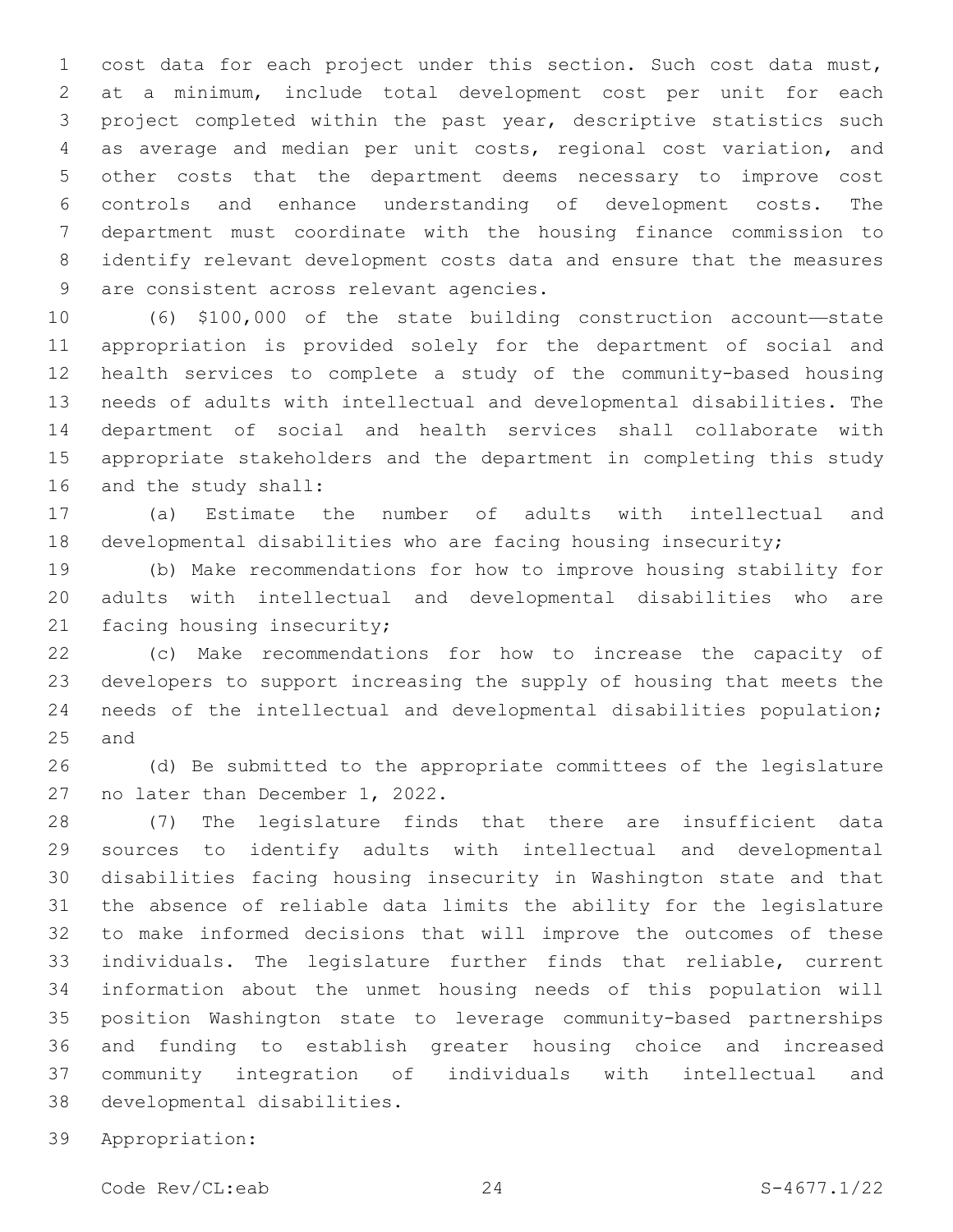|               | \$33,597,000<br>State Building Construction Account-State.   |
|---------------|--------------------------------------------------------------|
| $\mathcal{L}$ | State Taxable Building Construction Account-                 |
| 3             |                                                              |
| 4             | \$66,729,000                                                 |
| .5            | Coronavirus State Fiscal Recovery Fund-Federal. \$74,674,000 |
| 6             | Subtotal Appropriation. \$175,000,000                        |
|               | Prior Biennia (Expenditures). \$0                            |
| 8             | Future Biennia (Projected Costs). \$620,000,000              |
| 9             |                                                              |

 **Sec. 1014.** 2021 c 332 s 1071 (uncodified) is amended to read as follows: 11

**FOR THE DEPARTMENT OF COMMERCE**

2021-23 Rapid Capital Housing Acquisition (40000222)

14 The appropriations in this section  $((\pm s))$  are subject to the 15 following conditions and limitations:

 (1) Except as provided in subsections (7) through (9) of this 17 section, the appropriations in this section ((is)) are provided solely for the department to issue competitive financial assistance to eligible organizations under RCW 43.185A.040 to acquire or rent real property for a rapid conversion into enhanced emergency shelters, permanent supportive housing, transitional housing, permanent housing, youth housing, drop-in center, or shelter for extremely low-income people, as well as individuals, families, unaccompanied youth, and young people experiencing sheltered and unsheltered homelessness. Amounts provided in this section may be also used for renovation and building update costs associated with establishment of the acquired or rented facilities. For youth housing, drop-in centers, and shelter projects, renovation of existing properties is an allowable activity. The department may only approve funding for projects resulting in increased shelter or housing capacity. Amounts provided in this section may not be used for operating or maintenance costs associated with providing housing, 33 supportive services, or debt service.

 (2) Funds may also be used for permanent financing for real estate acquired using other short term acquisition sources. To expand availability of permanent housing, financing of acquisition of unoccupied multifamily housing is a priority. Funds must also be provided specifically for the city of Seattle to move people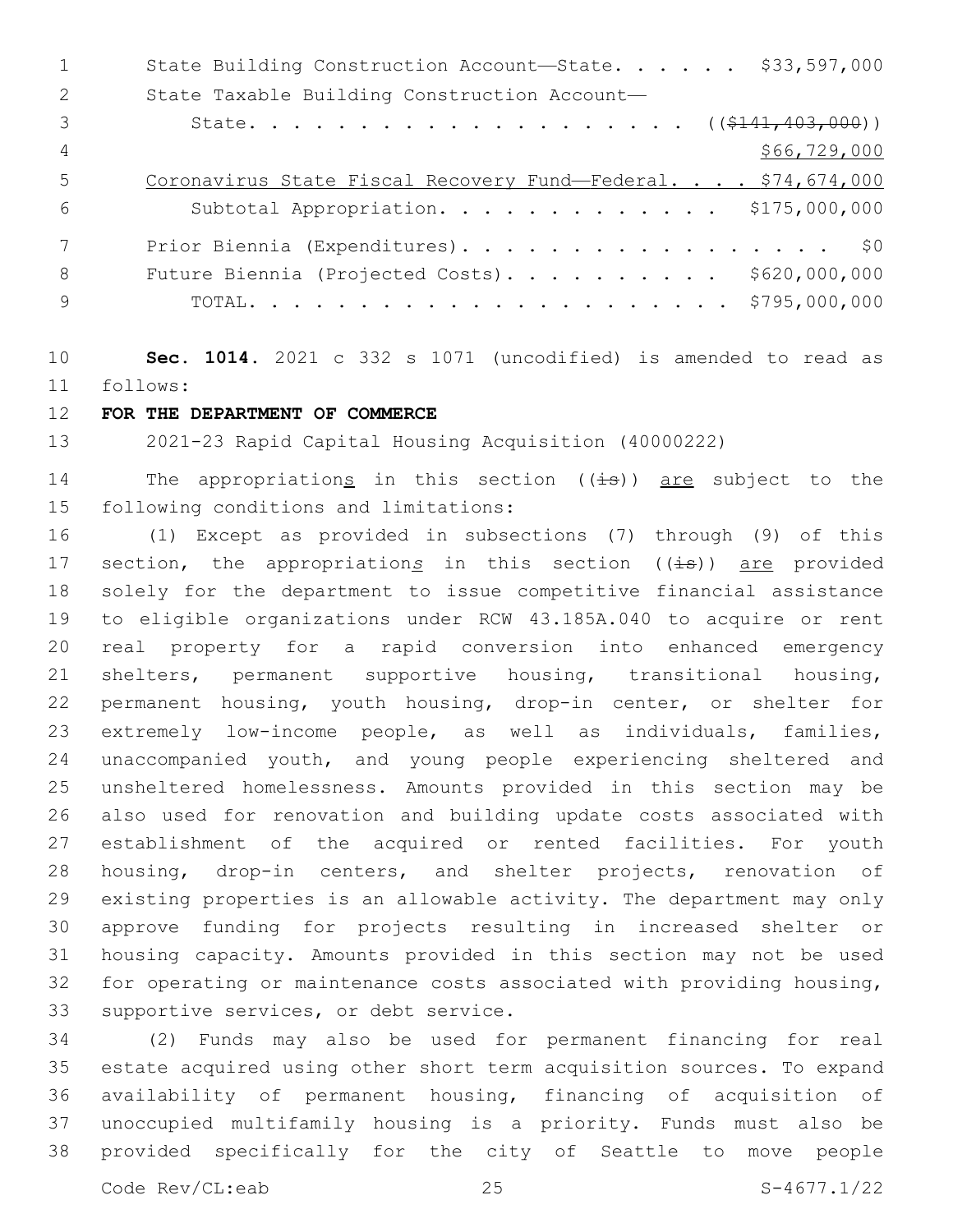experiencing unsheltered homelessness into safe spaces, including, but not limited to, tiny homes, hotels, enhanced emergency shelters, 3 or other rapid housing alternatives.

 (3) While emphasizing the rapid deployment of the amounts appropriated under this section to alleviate the immediate crisis of homelessness throughout the state, the department shall establish 7 criteria for the issuance of the grants, ((which may include provisions that require that capital improvements be held by the grantee for a specified period of time appropriate to the amount of  $the$   $q$ rant,)) during which time the property must be used for the express purpose of the grant. If the grantee is found to be out of compliance with provisions of the contract, the grantee shall repay to the state general fund the principal amount of the grant plus interest calculated at the rate of interest on state of Washington general obligation bonds issued on the date most close in time to the date of authorization of the grant. The criteria must include:

 (a) The date upon which structural modifications or construction 18 would begin and the anticipated date of completion of the project;

 (b) A detailed estimate of the costs associated with the acquisition and any updates or improvements necessary to make the 21 property habitable for its intended use;

 (c) A detailed estimate of the costs associated with opening the 23 beds or units; and

 (d) A financial plan demonstrating the ability to maintain and operate the property and support its intended tenants throughout the 26 end of the grant contract.

 (4) The department must provide a progress report on its website 28 by December 1, 2022. The report must include:

 (a) The total number of applications and amount of funding 30 requested; and

 (b) A list and description of the projects approved for funding including state funding, total project cost, services anticipated to be provided, housing units, and anticipated completion date.

 (5) The funding provided under this section is not subject to the 90-day application periods in RCW 43.185.070 or 43.185A.050. The department of commerce shall dispense funds to the city of Seattle and other qualifying applicants within 45 days of receipt of documentation from the applicant for qualifying uses and execution of any necessary contracts with the department in order to effect the purpose of rapid deployment of funds under this section.

Code Rev/CL:eab 26 S-4677.1/22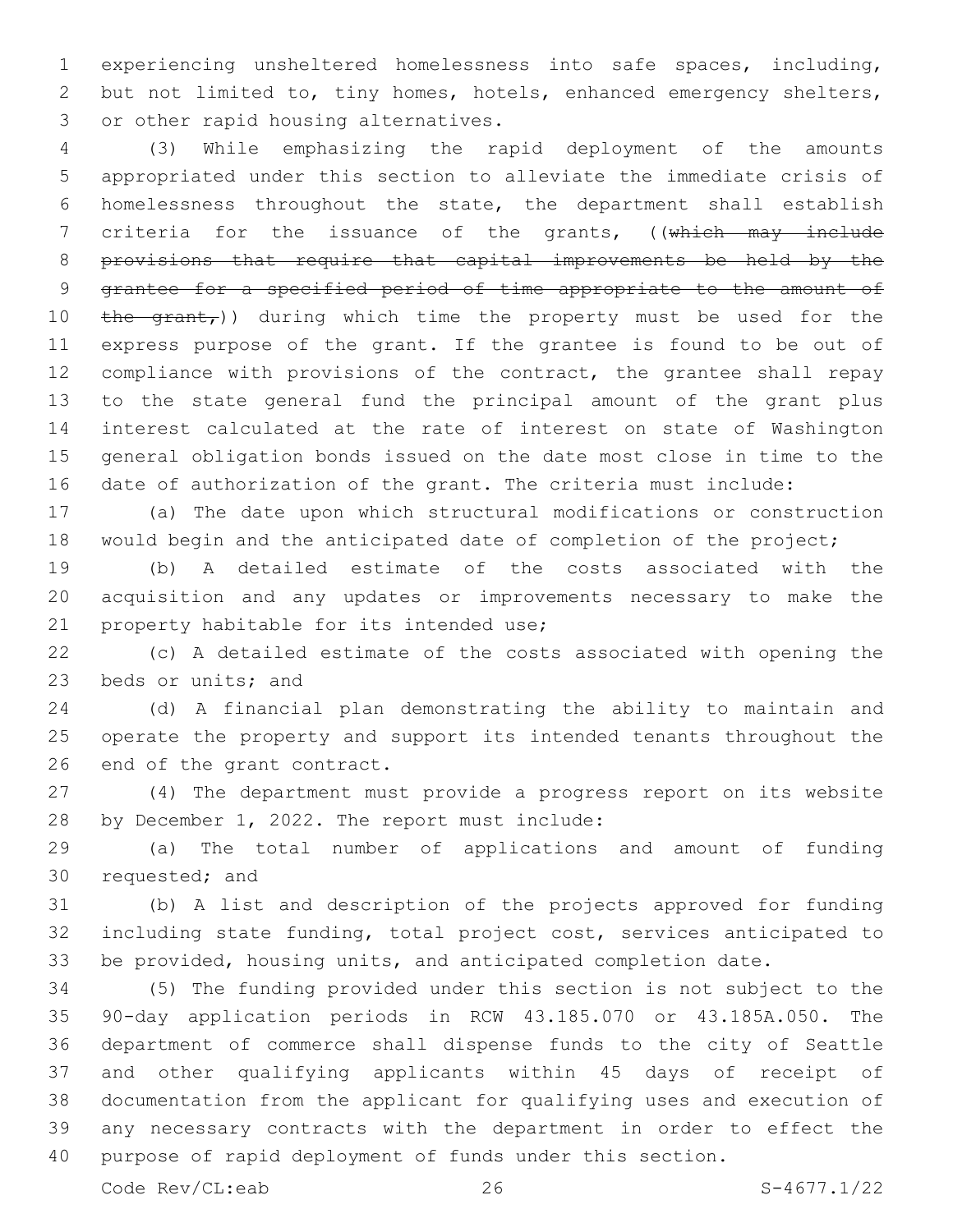(6) If the department receives simultaneous applications for funding under this program, proposals that reach the greatest public benefit, as defined by the department, must be prioritized. For purposes of this subsection (6), "greatest public benefit" must 5 include, but is not limited to:

 (a) The greatest number of accommodations or increased shelter capacity that will benefit extremely low-income people, as well as 8 individuals, families, and youth experiencing homelessness.

 (b) Whether the project has federally funded rental assistance 10 tied to it;

 (c) The scarcity of the affordable housing or shelter capacity applied for compared to the number of available affordable housing units or shelter capacity in the same geographic location; and

 (d) The program's established funding priorities under RCW 15 43.185.070(5).

 (7) \$900,000 of the state building construction account—state appropriation in this section is provided solely for the public building conversion pilot program. The pilot program must be implemented in Grays Harbor county in collaboration with Community House on Broadway, in partnership with CORE Health.

 (a) The appropriation may be used only for costs related to rehabilitation, retrofitting, and conversion of the publicly owned 23 building for use as housing for homeless persons.

 (b) The appropriation may not be used for staffing or maintaining buildings converted to housing for homeless persons. Costs for staffing and maintenance must be borne by the county or the 27 contractor.

 (c) In the contract for the pilot program, the department shall include provisions that require that capital improvements be held by the grantee for a specified period of time appropriate to the amount of the grant and that facilities be used for the express purpose of the grant. If the grantee is found to be out of compliance with provisions of the contract, the grantee shall repay to the state general fund the principal amount of the grant plus interest calculated at the rate of interest on state of Washington general obligation bonds issued most closely to the date of authorization of 37 the grant.

 (d) The pilot program should help inform the development of a public building conversion grant program to encourage counties to convert unused, publicly owned buildings into housing for homeless Code Rev/CL:eab 27 S-4677.1/22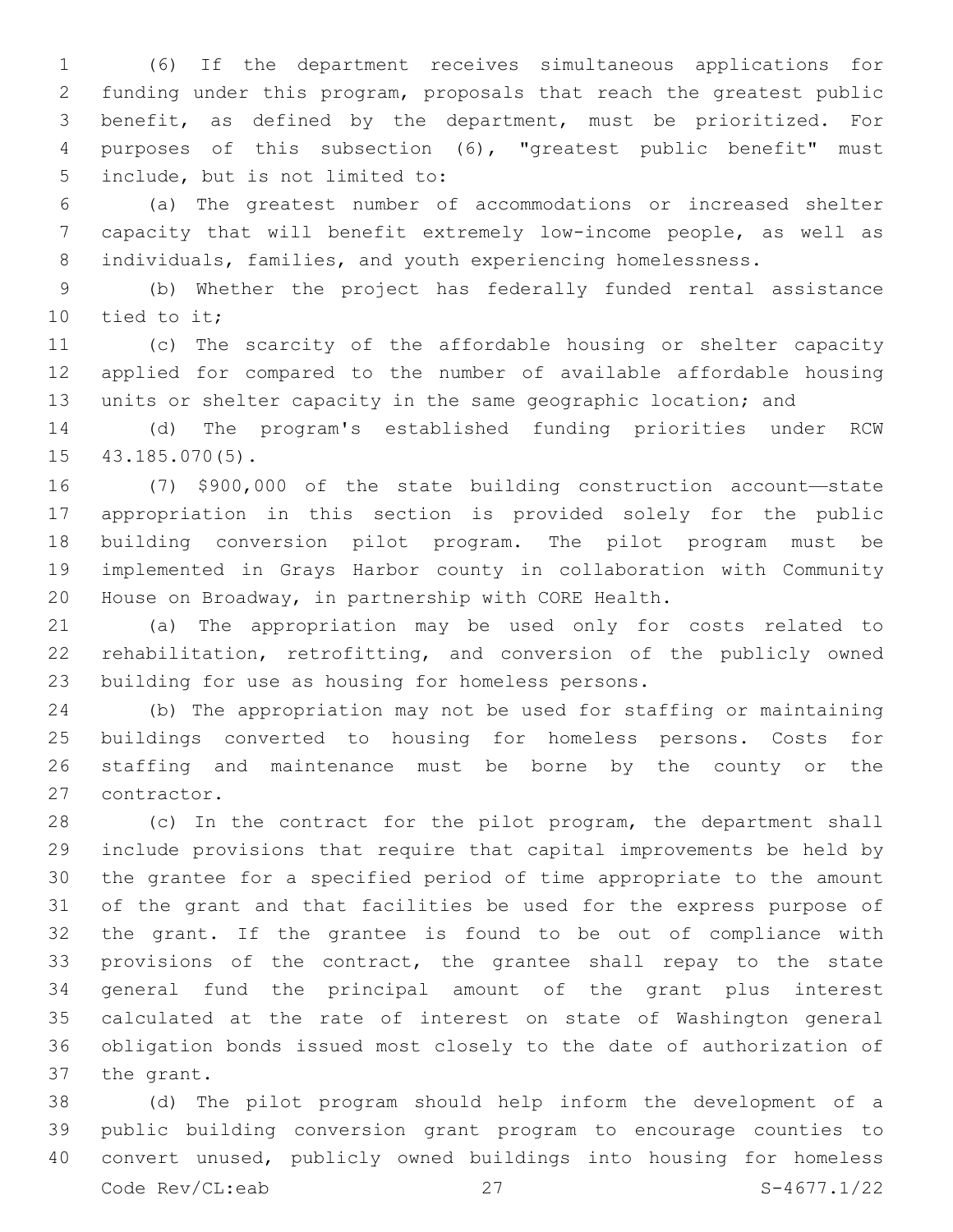persons. The department must report to the office of financial management and fiscal committees of the legislature by November 1, 2022, regarding the establishment of the pilot program and any recommendations related to implementation of a public building 5 conversion grant program.

6 (8) ((\$17,800,000)) \$17,500,000 of the state building 7 construction account—state appropriation is provided solely for the 8 following list of projects:

9 \$5,000,000 for the Tacoma Housing Authority affordable housing 10 acquisition;

11 \$4,000,000 for the Keiro nursing home acquisition in Seattle;

12 \$1,500,000 for the Parkland/Spanaway homeless shelter;

13 ((\$300,000 for the Concord apartments acquisition in Seattle;))

14 \$2,000,000 for the Eastgate supportive housing in Bellevue; and 15 \$5,000,000 for the City of Seattle for the acquisition of the 16 Clay Apartments in partnership with a low-income housing provider.

17 (9)(a) ((\$7,903,000 of the coronavirus capital projects account-18 federal)) \$7,903,000 of the coronavirus state fiscal recovery account 19 —federal appropriation is provided solely for the following list of 20 youth housing projects identified by the office of homeless youth 21 protection and prevention programs:

22 FYRE's Village: Housing Stability for Young Adults

23 (Omak). . . . . . . . . . . . . . . . . . . . . . \$3,350,000 24 NWYS Young Adult Shelter Services (Bellingham). . . . . \$438,000 25 OlyCap Pfeiffer House (Port Townsend). . . . . . . . . \$127,000 26 Ryan's House for Youth Campus (Coupeville)...... \$1,015,000 27 Shelton Young Adult Transitional Housing (Shelton)... \$773,000 28 Volunteers of America Crosswalk 2.0 (Spokane). . . . . \$2,200,000 29 (b) If funding provided in (a) of this subsection needs to be 30 reallocated, the department shall consult with the office of homeless 31 youth prevention and protection programs to identify other eligible 32 vouth housing projects.

33 Appropriation:

34 State Building Construction Account—State. . . . ((\$90,000,000))  $35$  \$64,700,000 36 ((Coronavirus Capital Projects Account— 37 Federal. . . . . . . . . . . . . . . . . . . . \$30,435,000)) 38 Coronavirus State Fiscal Recovery Fund—Federal. . . . \$55,435,000 39 Subtotal Appropriation. . . . . . . . . . ((\$120,435,000))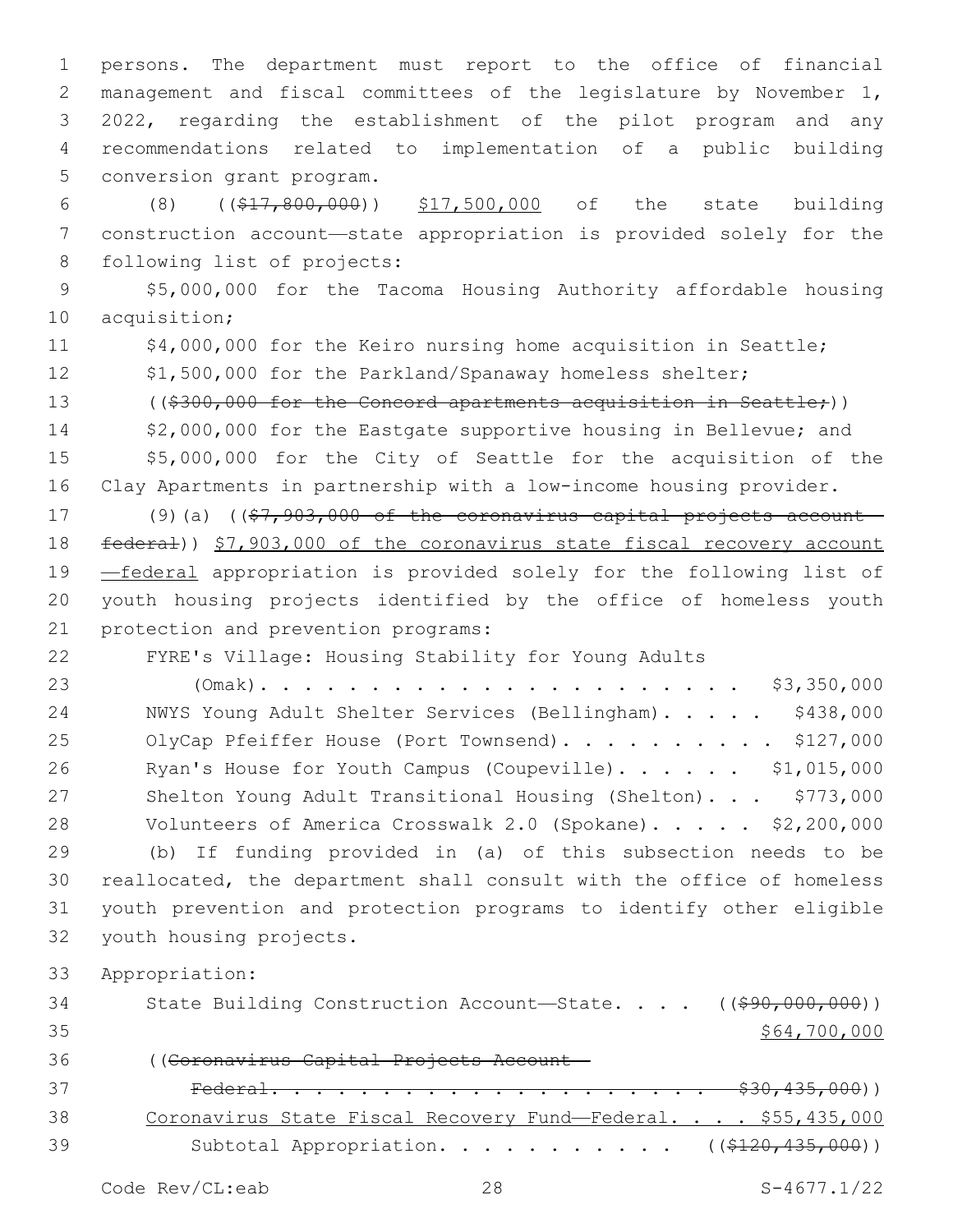$1 \quad$  \$120,135,000

| $\mathbf{2}$                    | Prior Biennia (Expenditures). \$0 |               |
|---------------------------------|-----------------------------------|---------------|
| $\mathcal{S}$ and $\mathcal{S}$ |                                   |               |
| $\sim$ 4                        |                                   |               |
| $\sim$                          |                                   | \$120,135,000 |

 **Sec. 1015.** 2021 c 332 s 1075 (uncodified) is amended to read as follows: 7

#### **FOR THE DEPARTMENT OF COMMERCE**

2022 Local & Community Projects (40000230)

 The appropriation in this section is subject to the following 11 conditions and limitations:

 (1) The department may not expend the appropriation in this section unless and until the nonstate share of project costs have been either expended or firmly committed, or both, in an amount sufficient to complete the project or a distinct phase of the project that is useable to the public for the purpose intended by the legislature. This requirement does not apply to projects where a share of the appropriation is for design costs only.

 (2) Prior to receiving funds, project recipients must demonstrate that the project site is under control for a minimum of 10 years, either through ownership or a long-term lease. This requirement does not apply to appropriations for preconstruction activities or appropriations in which the sole purpose is to purchase real property that does not include a construction or renovation component.

 (3) Projects funded in this section may be required to comply with Washington's high-performance building standards as required by 27 chapter 39.35D RCW.

 (4) Project funds are available on a reimbursement basis only, 29 and may not be advanced under any circumstances.

 (5) In contracts for grants authorized under this section, the department must include provisions that require that capital improvements be held by the grantee for a specified period of time appropriate to the amount of the grant and that facilities be used for the express purpose of the grant. If the grantee is found to be out of compliance with provisions of the contract, the grantee shall repay to the state general fund the principal amount of the grant plus interest calculated at the rate of interest on state of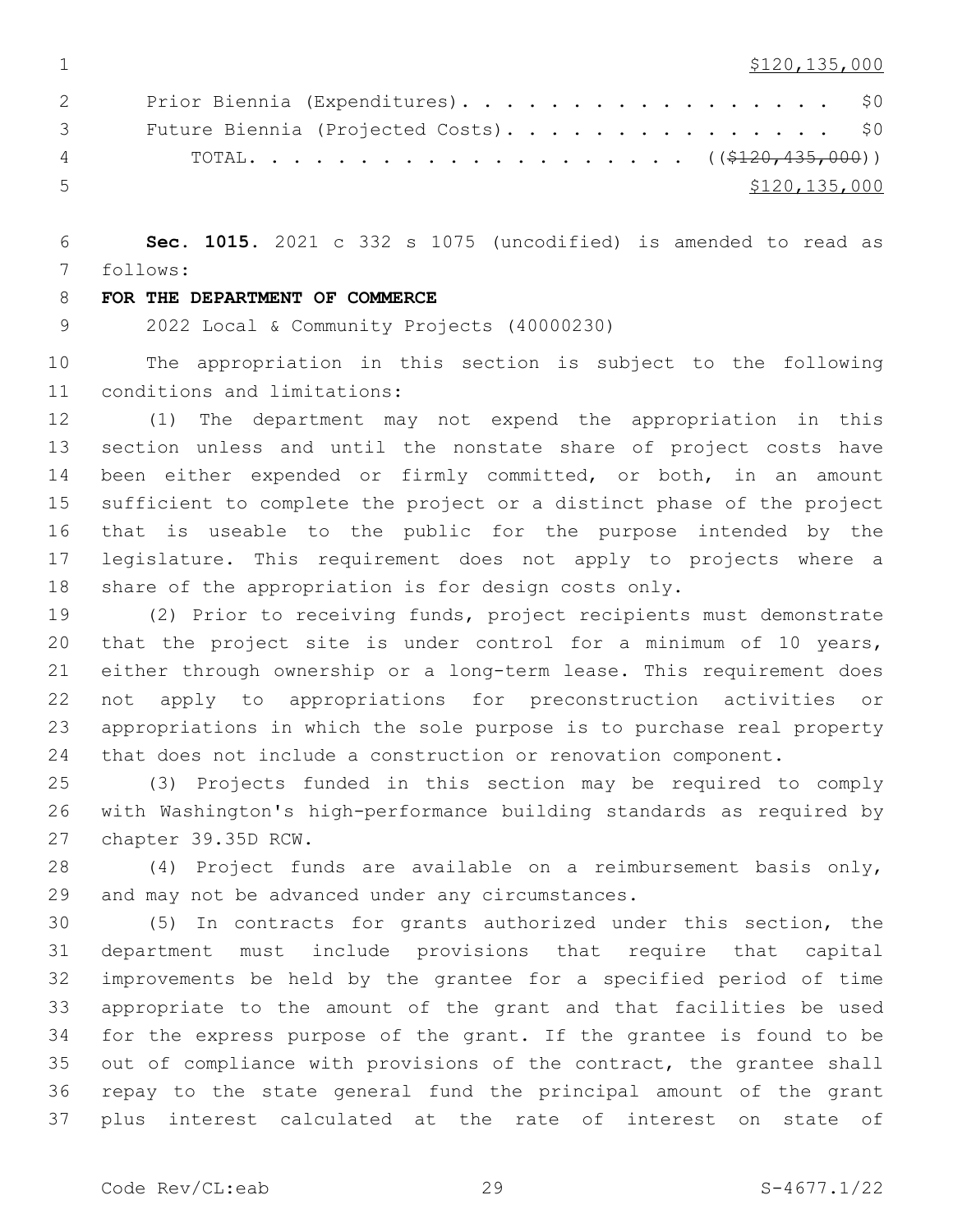Washington general obligation bonds issued most closely to the date 2 of authorization of the grant.

 (6) Projects funded in this section, including those that are owned and operated by nonprofit organizations, are generally required 5 to pay state prevailing wages.

 (7) The department must comply with the requirements set forth in executive order 21-02 and must consult with the department of archaeology and historic preservation and affected tribes on the potential effects of these projects on cultural resources and historic properties. Consultation with the department of archaeology and historic preservation and affected tribes must be initiated 12 before project funds are made available.

 (8)(a) The appropriation is provided solely for the following 14 list of projects:

Adams County Property/Evidence Processing Facility

| 16 | \$900,000                                                             |
|----|-----------------------------------------------------------------------|
| 17 | \$246,000<br>Amara 29 Acre Opportunity in Pierce County (Tacoma).     |
| 18 | American Lake Park ADA Improvement Project (Lakewood). .<br>\$258,000 |
| 19 | \$262,000<br>American Legion Building Renovation (Goldendale).        |
| 20 | \$88,000<br>American Legion Veterans Housing & Resource Ctr (Raymond) |
| 21 | \$372,000<br>Arlington Innovation Center (Arlington).                 |
| 22 | \$552,000<br>Ashley House (Spokane).                                  |
| 23 | \$2,500,000<br>Aurora Commons Acquisition (Seattle).                  |
| 24 | Ballinger Park - Hall Creek Restoration                               |
| 25 | (Mountlake Terrace). \$824,000                                        |
| 26 | Battle Ground HealthCare Free Clinic Relocation                       |
| 27 | (Battle Ground). \$1,000,000                                          |
| 28 | Bellevue High School Automotive Dynamometer Install                   |
| 29 | \$277,000                                                             |
| 30 | \$52,000<br>Bigelow House Museum Preservation (Olympia).              |
| 31 | BIPOC Artist Installation at Kraken Training Center                   |
| 32 |                                                                       |
| 33 | \$1,200,000<br>Brewery Park Visitor Center (Tumwater).                |
| 34 | Bridges To Home (Shoreline).<br>\$2,000,000                           |
| 35 | Camp Kilworth - YMCA Day Camp/Environmental Educ                      |
| 36 |                                                                       |
| 37 | \$301,000<br>Campus Towers Roofing Project (Longview).                |
| 38 | Capitol Theatre Curtains/Soft Goods Replacement (Yakima)<br>\$250,000 |
| 39 | Central Klickitat County Parks Improvements (Goldendale). \$25,000    |
| 40 | Chehalis Centralia Steam Locomotive Repair/Restore                    |
|    |                                                                       |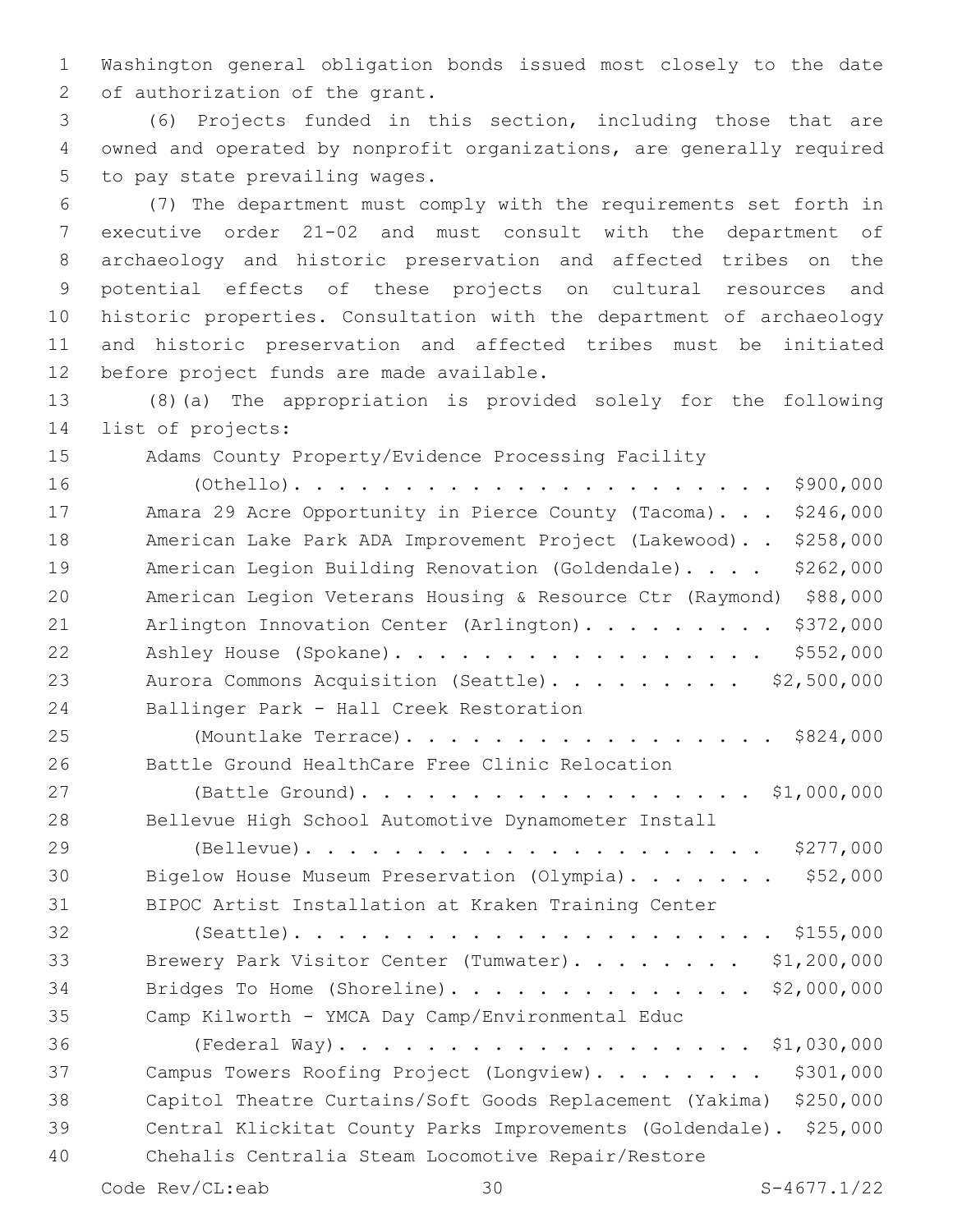(Chehalis). . . . . . . . . . . . . . . . . . . . . \$123,000 Children's Village Neurodevelopmental Center Expansion

 (Yakima). . . . . . . . . . . . . . . . . . . . . . \$750,000 City of Wenatchee Community Center (Wenatchee). . . . \$2,500,000 Civic Park Mika's Playground (Edmonds). . . . . . . . . \$258,000 Clallam Joint Emergency Services (Port Angeles). . . . \$1,200,000 Class A Biosolids Dryer (Yelm). . . . . . . . . . . . . \$850,000 8 Clemans View Park (Naches). . . . . . . . . . . . . . \$442,000 Coastal Community Action Program Service Ctr (Aberdeen). \$500,000 10 Communications Tower (Ocean Shores). . . . . . . . . . \$77,000 Community Action Resource and Training Center (Omak). . \$400,000 12 Community Multi-Use Center (Carnation). . . . . . . \$1,030,000 Cornforth Campbell Demolition & Infrastructure (Puyallup). . . . . . . . . . . . . . . . . . . . . \$330,000 15 Coulee City Medical Clinic (Coulee City). . . . . . . \$846,000 Coulon North Water Walk Repair and Enhancement (Renton). . . . . . . . . . . . . . . . . . . . . \$1,339,000 18 Coupeville Boys & Girls Club (Coupeville)....... \$1,030,000 Cow Skull Creek and Rushingwater Creek Acclimation Ponds (Orting). . . . . . . . . . . . . . . . . . . . . . \$690,000 21 Craft Beverage Lab & Instrumentation (Tumwater). . . . \$773,000 22 Cross Park Trail and Picnic Shelter (Tacoma). . . . . \$206,000 23 CSML Food Bank Facility (Moses Lake). . . . . . . . \$1,900,000 24 Cultural Anchor Village (Tukwila)............ \$1,500,000 25 Curran House Museum (University Place). . . . . . . . . \$85,000 26 Dawson Place Facilities (Everett). . . . . . . . . . . \$258,000 Day/Night House Exhibit Rebuild - Design Phase (Seattle). . . . . . . . . . . . . . . . . . . . . . \$300,000 Daybreak Star Indian Cultural Center (Seattle). . . . \$2,600,000 Delridge Wetland Park (Seattle). . . . . . . . . . . . . \$244,000 Des Moines North Marina Bulkhead Replacement Ph II (Des Moines). . . . . . . . . . . . . . . . . . . \$2,000,000 Doris Morrison Learning Center (Greenacres). . . . . . \$1,030,000 Downtown Puyallup Redevelopment Infrastructure (Puyallup). . . . . . . . . . . . . . . . . . . . . \$257,000 Downtown Revitalization (Blaine). . . . . . . . . . . . \$500,000 37 Duffy's Pond Pathway Completion (Kennewick). . . . . . \$38,000 Early Learning Facility Project for Licensed Childcare (Hoquiam). . . . . . . . . . . . . . . . . . . . . . \$721,000 East County Family Resource Center Renovation40 Code Rev/CL:eab 31 S-4677.1/22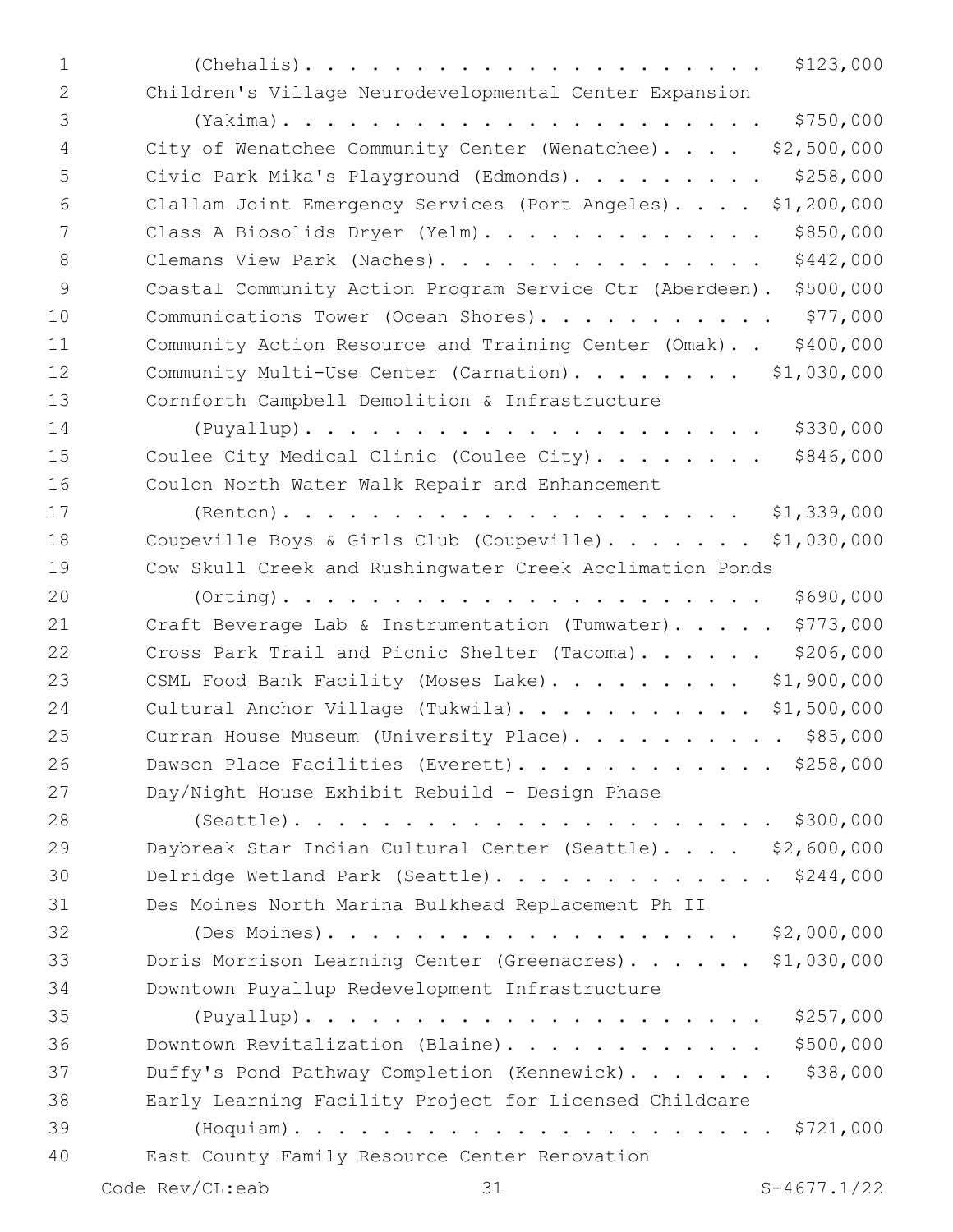| 1              | \$721,000                                                             |
|----------------|-----------------------------------------------------------------------|
| $\overline{2}$ | \$258,000<br>Edmonds Marsh Restoration (Edmonds).                     |
| 3              | \$250,000<br>Edmonds Waterfront Center (Edmonds).                     |
| 4              | \$200,000<br>Ejido Farm Project (Everson).                            |
| 5              | \$258,000<br>Ellensburg Masonic Temple (Ellensburg).                  |
| 6              | \$1,500,000<br>Ellensburg Rodeo Grandstands (Ellensburg).             |
| 7              | \$621,000<br>Ephrata Rec Center Upgrade (Ephrata).                    |
| 8              | \$1,000,000<br>Esther's Home (Pasco).                                 |
| $\overline{9}$ | \$3,000,000<br>Ethiopian Community Affordable Housing (Seattle).      |
| 10             | \$515,000<br>Extruded Curb Improvements (Kirkland).                   |
| 11             | Family Engagement Center (Seattle). \$1,030,000                       |
| 12             | \$400,000<br>Felts Field Gateway Project (Spokane).                   |
| 13             | \$450,000<br>Ferry County Airport Runway Lighting System (Republic).  |
| 14             | Flag Plaza Redevelopment (Kennewick). \$46,000                        |
| 15             | \$77,000<br>FOE Meeting and Dance Hall (Puyallup).                    |
| 16             | Fourth Plain Community Commons (Vancouver). \$1,236,000               |
| 17             | Franklin Pierce Farm Agricultural Resource Center                     |
| 18             | \$3,900,000                                                           |
| 19             | \$89,000<br>Frontier Park - Goat Barn Roof (Graham).                  |
| 20             | \$1,811,000<br>Frontier Park-Horse Arena Cover (Graham).              |
| 21             | \$500,000<br>Garfield Pool Upgrade (Garfield).                        |
| 22             | \$515,000<br>Gas Station Park Improvements (Tacoma).                  |
| 23             | Gold Mountain Communications Zone - Upgraded Telecomm                 |
| 24             | \$835,000                                                             |
| 25             | \$300,000<br>Granger Historical Society Museum (Granger).             |
| 26             | \$100,000<br>Green Lake Community Boathouse (Seattle).                |
| 27             | \$150,000<br>Grounds Improvement Proposal (Ritzville).                |
| 28             | Health Care Kiosk Deployment (Federal Way). \$75,000                  |
| 29             | Historic Downtown Chelan Infrastructure Predesign                     |
| 30             | \$150,000                                                             |
| 31             | \$960,000<br>Immigrant and Refugee Community Hub (Tukwila).           |
| 32             | \$600,000<br>Island County Criminal Justice Renovation (Coupeville).  |
| 33             | \$1,350,000<br>IT3 Discovery Center (Ridgefield).                     |
| 34             | \$206,000<br>Japanese Gulch Daylighting (Mukilteo).                   |
| 35             | \$200,000<br>Jim Kaemingk Sr. Trail (Lynden).                         |
| 36             | Joya Child & Family Development Center (Spokane). \$1,200,000         |
| 37             | \$250,000<br>JV Memorial Pool Roof (Oak Harbor).                      |
| 38             | \$258,000<br>Kitsap Lake Park Renovation & Accessibility (Bremerton). |
| 39             | Kittitas Valley Healthcare Laboratory Services Reno                   |
| 40             | \$397,000                                                             |
|                | $S-4677.1/22$<br>Code Rev/CL:eab<br>32                                |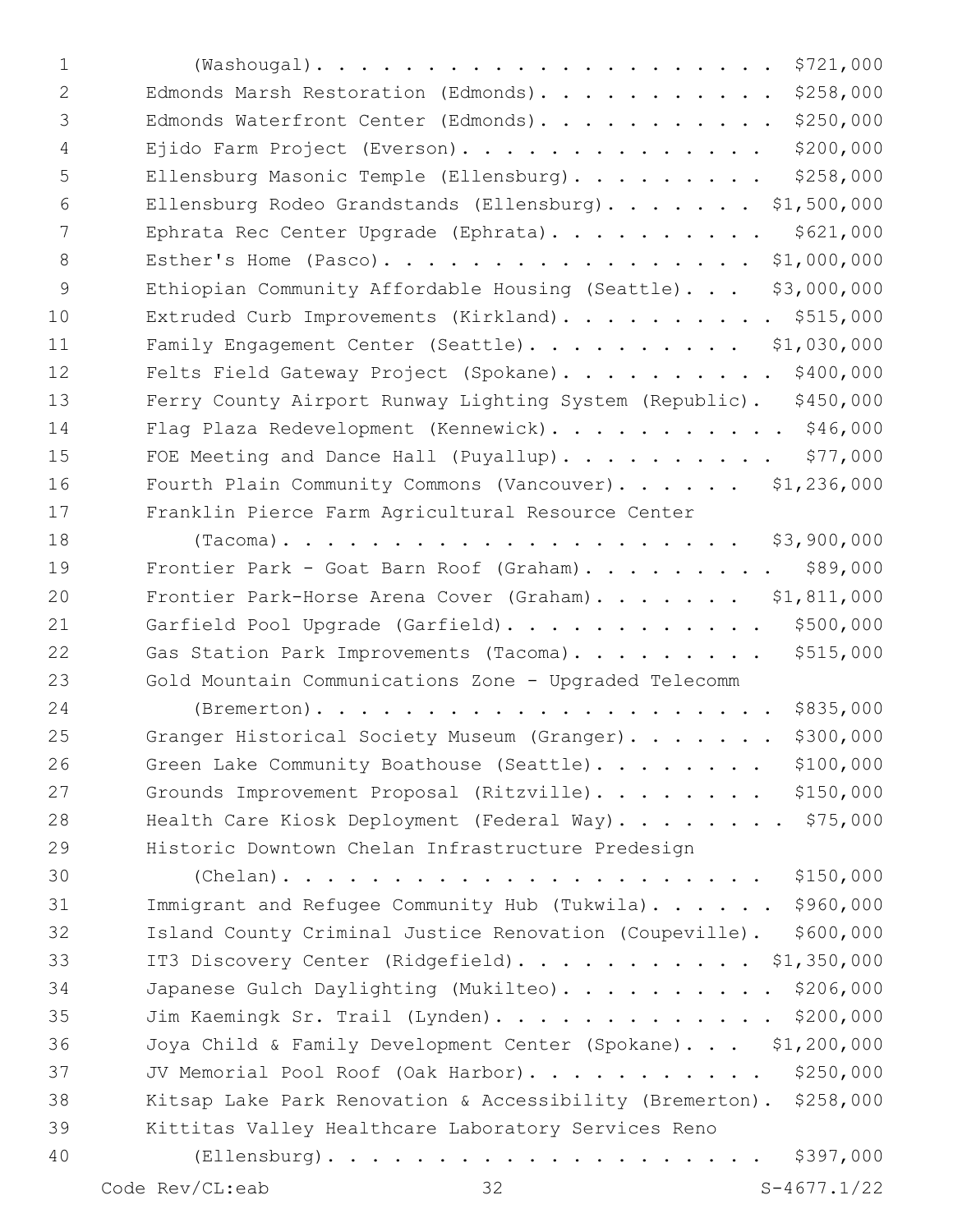| $\mathbf 1$ | La Center City Hall Improvements (La Center). \$1,236,000        |
|-------------|------------------------------------------------------------------|
| 2           | \$515,000<br>Lake Lawrence Fire Station (Yelm).                  |
| 3           | \$900,000<br>Lake Sacajawea Renovation Project (Longview).       |
| 4           | Lake Stevens Civic Center Phase 3 (Lake Stevens) \$2,100,000     |
| 5           | \$432,000<br>Lakefront Property Acquisition (Lake Forest Park).  |
| 6           | \$515,000<br>LASA Client Services Center (Lakewood).             |
| 7           | \$52,000<br>Leavenworth Ski Hill ADA Restroom (Leavenworth).     |
| 8           | Lewis County Public Safety Radio Infrastructure                  |
| 9           | \$129,000<br>$(Chehalis)$                                        |
| 10          | Lewis County Youth Services Renovation and Addition              |
| 11          | \$824,000<br>$(Chehalis)$                                        |
| 12          | \$1,030,000<br>LGBTQ-Affirming Senior Center (Seattle).          |
| 13          | \$2,000,000<br>Links to Opportunity (Tacoma).                    |
| 14          | \$200,000<br>Little League Field Improvement (Federal Way).      |
| 15          | \$765,000<br>Longview Hospice Care Center Renovation (Longview). |
| 16          | \$245,000<br>Lopez Island Swim Center (Lopez Island).            |
| 17          | \$500,000<br>Lynnwood Neighborhood Center (Lynnwood).            |
| 18          | \$644,000<br>Maddie's Place (Spokane).                           |
| 19          | \$321,000<br>Madrona Day Treatment School (Bremerton).           |
| 20          | \$1,130,000<br>Magnuson Park Hangar 2 (Seattle).                 |
| 21          | \$1,200,000<br>Main Street Phase 2 (Mountlake Terrace).          |
| 22          | \$1,670,000<br>Mariner Community Campus (Everett).               |
| 23          | \$1,000,000<br>Martin Luther King Center Improvements (Pasco).   |
| 24          | \$352,000<br>Mary's Place Shelter Renovation (Burien).           |
| 25          | Marysville Trail Connector (Marysville). \$515,000               |
| 26          | Mason County Veterans Memorial Hall Refurbishment                |
| 27          | \$62,000                                                         |
| 28          | McKinney Center Renovations (Seattle). \$1,000,000               |
| 29          | \$77,000<br>Meadowglen Community Park (Spokane).                 |
| 30          | \$600,000<br>Medical Examiner's Facility Upgrades (Spokane).     |
| 31          | \$642,000<br>Miller Park (Yakima).                               |
| 32          | MLK Community Center Roof Replacement (Spokane). \$1,380,000     |
| 33          | Moses Lake Business Incubator (Moses Lake). \$1,313,000          |
| 34          | Mountain Rescue Center (North Bend). \$222,000                   |
| 35          | Nelson Dam Removal Project (Naches). \$1,325,000                 |
| 36          | New Ground Kirkland (Kirkland). \$258,000                        |
| 37          | Next Chapter Morgan Shelter (Tacoma). \$16,000                   |
| 38          | NJROTC/NNDCC Program Peninsula School District                   |
| 39          |                                                                  |
| 40          | North Bend Depot Rehab (North Bend). \$151,000                   |
|             | Code Rev/CL:eab<br>$S-4677.1/22$<br>33                           |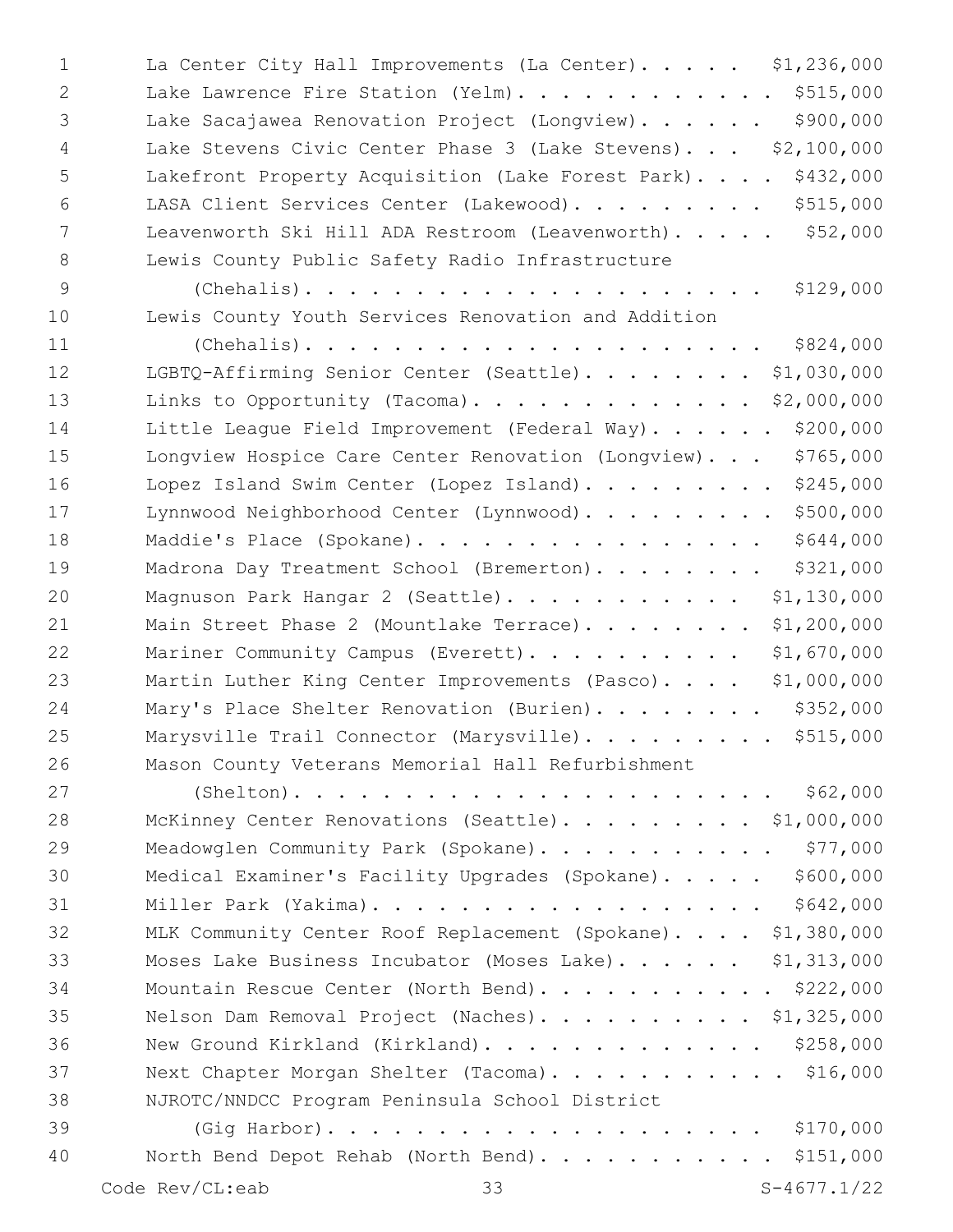1 North Clear Zone Land Acquisition (Lakewood). . . . . \$1,400,000 2 North Creek Trail (Bothell). . . . . . . . . . . . . . \$618,000 3 North Seattle Boys & Girls Club Safety Upgrades

4 (Seattle). . . . . . . . . . . . . . . . . . . . . . \$361,000 5 Northwest Kidney Centers Clinic (Port Angeles). . . . . \$900,000 6 Ocean Beach Medical Group - Ilwaco Clinic (Ilwaco). . . \$309,000 7 Panther Lake Community Park (Kent). . . . . . . . . \$2,000,000 8 Patterson Park Preservation & Upgrade (Republic).... \$300,000 9 Pedestrian Overcrossing Replacement (Kalama). . . . . \$2,250,000 10 Perfect Passage (Tonasket). . . . . . . . . . . . . . \$1,698,000 11 Perry Technical Institute Auditorium Renovation 12 (Yakima). . . . . . . . . . . . . . . . . . . . . \$1,550,000 13 Peter Kirk Community Center Roof and Retrofitted Emerg 14 (Kirkland). . . . . . . . . . . . . . . . . . . . . \$773,000 15 Phase 1 Master Plan - COVID Mitigation (Lake Stevens). . \$103,000 16 Phase 1 of Trails Plan Improvements (Issaquah)..... \$251,000 17 Planning & Upgrades Edmonds Boys & Girls Club (Edmonds). \$200,000 18 Point Hudson Breakwater (Port Townsend). . . . . . . \$1,000,000 19 Police Station Renovations - City of Duvall (Duvall). . \$107,000 20 Port of Olympia Marine Center (Olympia). . . . . . . . \$250,000 21 Port of Vancouver Waterfront T1 Building Demo/Deconst 22 (Vancouver). . . . . . . . . . . . . . . . . . . . \$1,000,000 23 Port Susan Trail (Stanwood). . . . . . . . . . . . . . . \$742,000 24 Port Townsend Affordable Housing Development 25 (Port Townsend). . . . . . . . . . . . . . . . . . \$1,400,000 26 Proclaim Liberty Affordable Housing (Spokane). . . . . \$2,000,000 27 Project Chairlift: Lifting Up Washington ((State Chair 28 1)) (Mead). . . . . . . . . . . . . . . . . . . . . \$750,000 29 Pts of Ilwaco/Chinook Nav Infrastructure 30 (Ilwaco & Chinook). . . . . . . . . . . . . . . . . \$634,000 31 Public Pavilion for Shoreline Park (Shoreline)..... \$361,000 32 Puyallup Recreation Center (Puyallup). . . . . . . . \$1,030,000 33 Puyallup Valley Cultural Heritage Center (Puyallup). . . \$335,000 34 Rainier View Covered Court (Sumner). . . . . . . . . . . \$245,000 35 Ramstead Regional Park (Everson). . . . . . . . . . \$1,500,000 36 Redmond Senior and Community Center (Redmond). . . . . \$1,250,000 37 Redondo Fishing Pier (Des Moines). . . . . . . . . . . \$900,000 38 Replacement Hospice House (Richland). . . . . . . . . \$900,000 39 Resource Center Planning (Pasco). . . . . . . . . . . \$250,000 40 Ridgefield I-5 Pedestrian Screen (Ridgefield). . . . . . \$335,000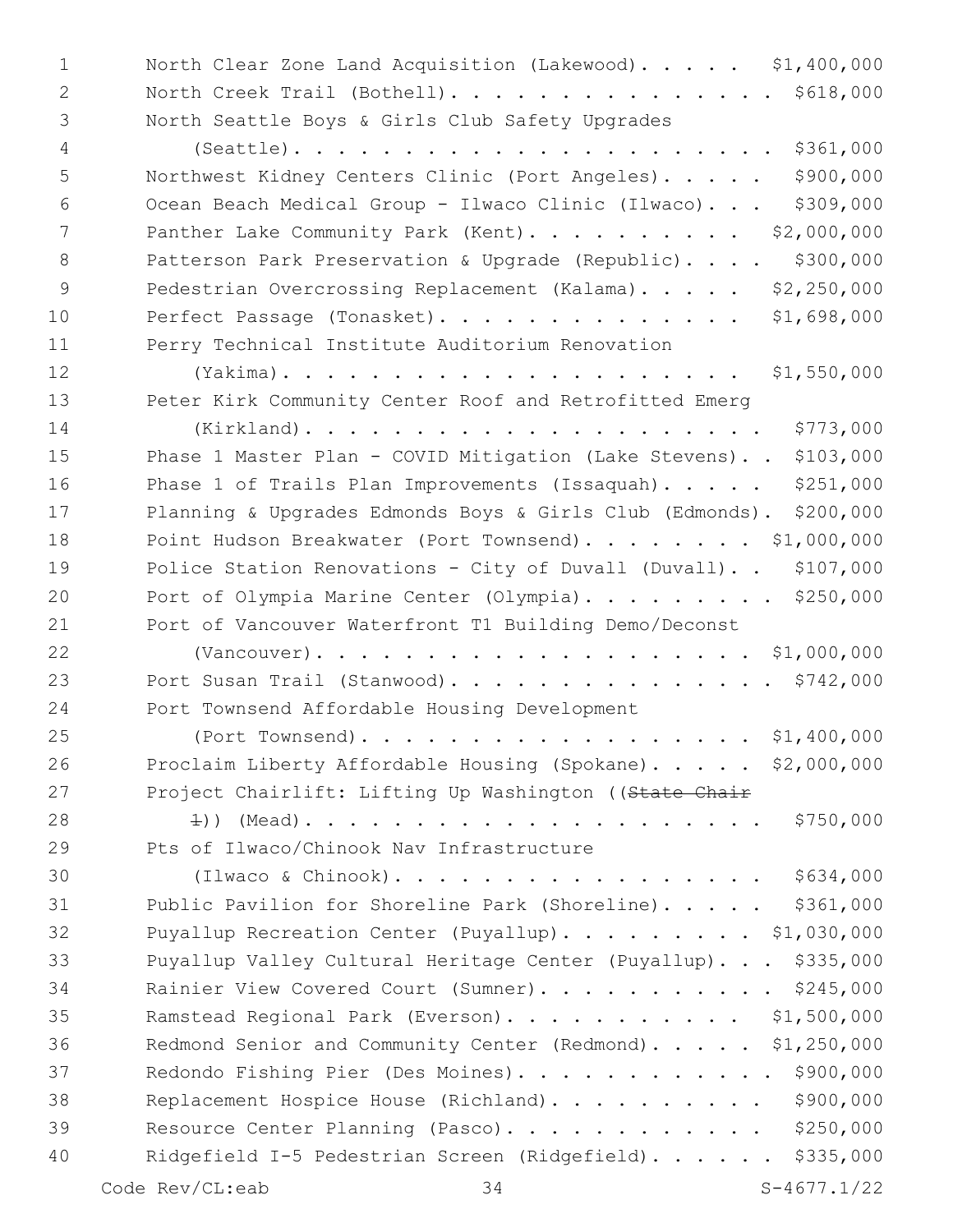| 1             | \$258,000<br>Ridgefield YMCA (Ridgefield).                           |
|---------------|----------------------------------------------------------------------|
| 2             | Ridgetop DNR Trust Land Purchase (Silverdale). \$2,050,000           |
| 3             | \$105,000<br>Ritzville Downtown Improvements (Ritzville).            |
| 4             | \$344,000<br>Sargent Oyster House Restoration (Allyn).               |
| 5             | \$750,000<br>School Based Health Care Clinic (Tacoma).               |
| 6             | \$500,000<br>SE 168th St. Bike Lanes/Safe Crossings (Renton).        |
| 7             | Seattle Aquarium Expansion (Seattle). \$2,000,000                    |
| 8             | \$103,000<br>Seattle Kraken Multisport Courts (Seattle).             |
| $\mathcal{G}$ | \$300,000<br>Selah-Moxee Irrigation District (Moxee).                |
| 10            | Seminary Hill Natural and Heritage Trail Project                     |
| 11            | \$52,000<br>$(Centralia)$                                            |
| 12            | Sheffield Trail (Fife). \$1,030,000                                  |
| 13            | \$463,000<br>Shipley Senior Center (Sequim).                         |
| 14            | \$412,000<br>Shoreline Parks Restrooms (Shoreline).                  |
| 15            | \$309,000<br>SIHB Thunderbird Treatment Center (Seattle).            |
| 16            | Silver Crest Park (Mill Creek). \$90,000                             |
| 17            | \$500,000<br>Skabob House Cultural Center Art Studio (Skokomish).    |
| 18            | \$139,000<br>Skagit County Morque (Mount Vernon).                    |
| 19            | \$773,000<br>Sky Valley Teen Center (Sultan).                        |
| 20            | Snohomish County Food and Farming Center (Everett). . \$2,550,000    |
| 21            | Snoqualmie Valley Youth Activity Center (North Bend). . \$361,000    |
| 22            | \$157,000<br>Soap Lake City Hall Reactivation (Soap Lake).           |
| 23            | SoCo Park (Covington). \$1,300,000                                   |
| 24            | South Bend School Multi-Use Field Upgrades (South Bend). \$361,000   |
| 25            | South Kitsap Community Events Center (Port Orchard). . \$1,236,000   |
| 26            | South Kitsap HS Phys Ed Support (Port Orchard). \$15,000             |
| 27            | Southwest Washington Grain Project (Chehalis). \$1,750,000           |
| 28            | Spokane Public Radio (Spokane). \$1,000,000                          |
| 29            | Spokane Valley Boys & Girls Club (Spokane Valley). \$1,030,000       |
| 30            | Spokane Valley Fairgrounds Exhibition Center                         |
| 31            | \$750,000<br>(Spokane Valley).                                       |
| 32            | Sprinker Recreation Center Outdoor Improvements                      |
| 33            | \$400,000<br>$(Tacoma)$                                              |
| 34            | Squire's Landing Park Waterfront & Open Space Access Pr              |
| 35            | \$927,000                                                            |
| 36            | \$814,000<br>Steilacoom Tribal Cultural Center (Steilacoom).         |
| 37            | Stonehenge Memorial Public Restroom Project (Maryhill).<br>\$129,000 |
| 38            | \$26,000<br>Sultan Basin Park Design (Sultan).                       |
| 39            | \$75,000<br>Sumas Sidewalks and Trails (Sumas).                      |
| 40            | Teaching & Commercial Kitchen (Kent)<br>\$515,000                    |
|               | $S-4677.1/22$<br>Code Rev/CL:eab<br>35                               |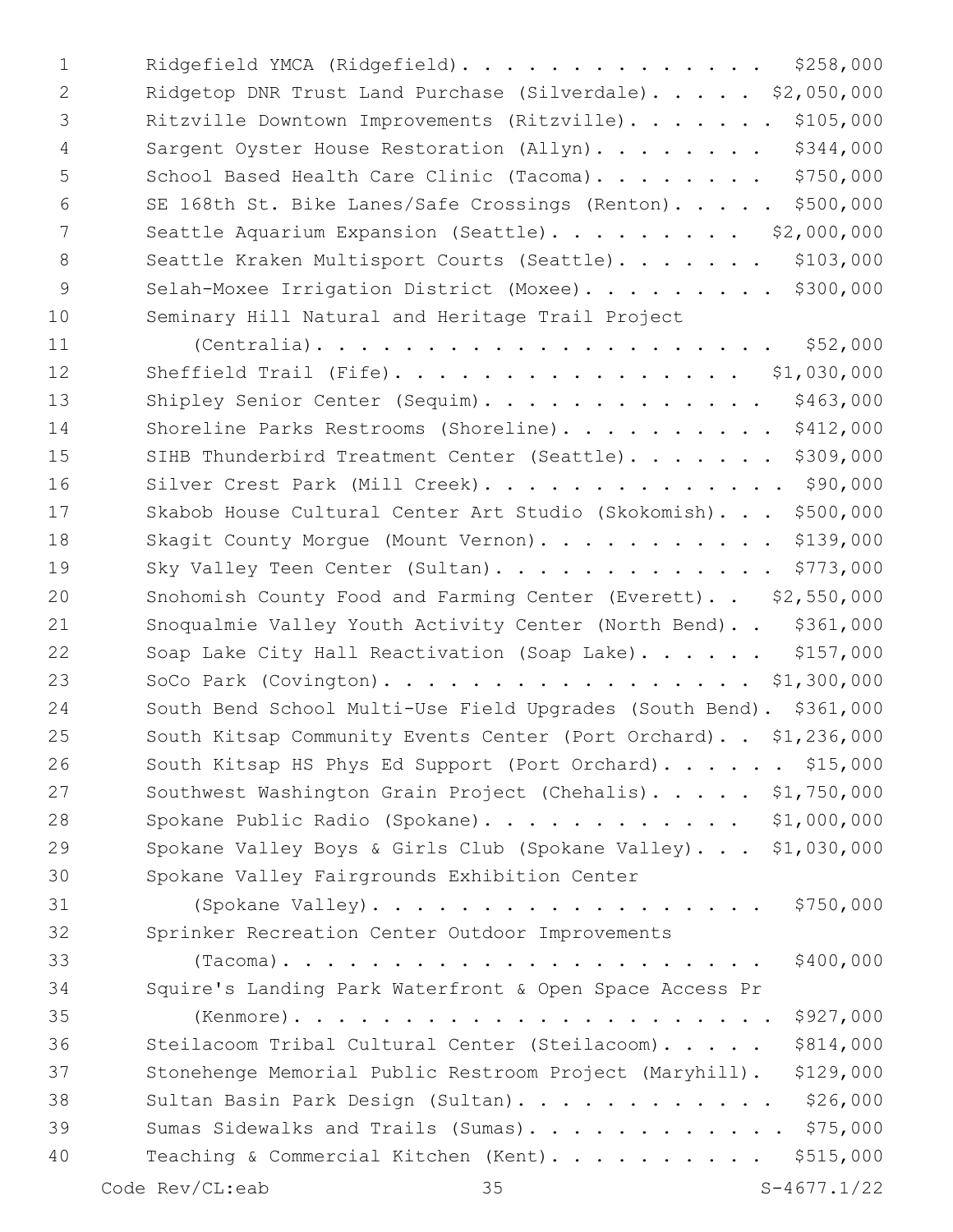|              | Code Rev/CL:eab<br>$S-4677.1/22$<br>36                                                                    |
|--------------|-----------------------------------------------------------------------------------------------------------|
| 40           | the project has secured at least $$6,000,000$ in total funding for the                                    |
| 39           | For Excellence has not certified to the department of commerce that                                       |
| 38           | the Magnuson Park Center For Excellence. If the Magnuson Park Center                                      |
| 37           | project is contingent on the contribution of at least \$6,000,000 for                                     |
| 36           | Youth Resource Center (Federal Way).<br>(b) The funding for the Magnuson Park Historic Hanger 2 (Seattle) |
| 34<br>35     | \$36,000<br>Yelm Senior Center Repairs (Yelm).<br>\$82,000                                                |
| 33           | Yakima Valley Fair (Grandview).<br>\$235,000                                                              |
| 32           | \$103,000                                                                                                 |
| 31           | Yakima County Fire Communications Radio Repeaters                                                         |
| 30           | \$600,000<br>Woodland Scott Hill Park & Sports Complex (Woodland)                                         |
| 29           | \$400,000<br>$(Belllingham)$                                                                              |
| 28           | Whatcom County Integrated Public Safety Radio System                                                      |
| 27           | West Biddle Lake Dam Restoration (Vancouver). \$1,881,000                                                 |
| 26           |                                                                                                           |
| 25           | Wenas Creek Screening, Passage Engineering Design                                                         |
| 24           | \$193,000<br>Water Efficiency Improvements (Royal City).                                                  |
| 23           | \$258,000<br>Wards Lake Park Improvement Project (Lakewood).                                              |
| 22           | \$103,000<br>Vaughn Library Hall Restoration (Vaughn).                                                    |
| 21           | \$784,000<br>Upper Kittitas County Medic One - Station 99 (Cle Elum).                                     |
| 20           | \$595,000<br>University Heights Center Renovation (Seattle).                                              |
| 19           | \$566,000<br>$(Seattle)$                                                                                  |
| 18           | United Way of King County Building Restoration                                                            |
| 17           | Twisp Civic Center (Twisp). \$1,500,000                                                                   |
| 16           | Turning Pointe Youth Advocacy Addition (Shelton). \$82,000                                                |
| 15           | Turf Field Lighting (Yakima). \$500,000                                                                   |
| 14           | Treatment Plant Remodel (Duvall). \$742,000                                                               |
| 13           | Trails End Community Meeting Space (Tumwater). \$155,000                                                  |
| 12           | Toppenish Junior Livestock Facility Planning (Toppenish). \$21,000                                        |
| 11           | Together Center (Redmond). \$1,030,000                                                                    |
| 10           | Tiny Homes (Seattle). \$2,000,000                                                                         |
| 9            | Therapeutic Play Spaces (Spokane). \$108,000                                                              |
| 8            | The Way Station (Bellingham). \$4,050,000                                                                 |
| 7            | The Podium (Spokane). \$774,000                                                                           |
| 6            | The Millworks (Bellingham). \$1,000,000                                                                   |
| 5            | The Landing (Redmond). \$258,000                                                                          |
| 4            | The Hilltop (Tacoma). \$1,545,000                                                                         |
| 3            | The Ethiopian Village (Seattle). \$515,000                                                                |
| 2            | The Eli's Park Project (Seattle). \$900,000                                                               |
| $\mathbf{1}$ | The Campaign for Wesley Des Moines (Des Moines). \$500,000                                                |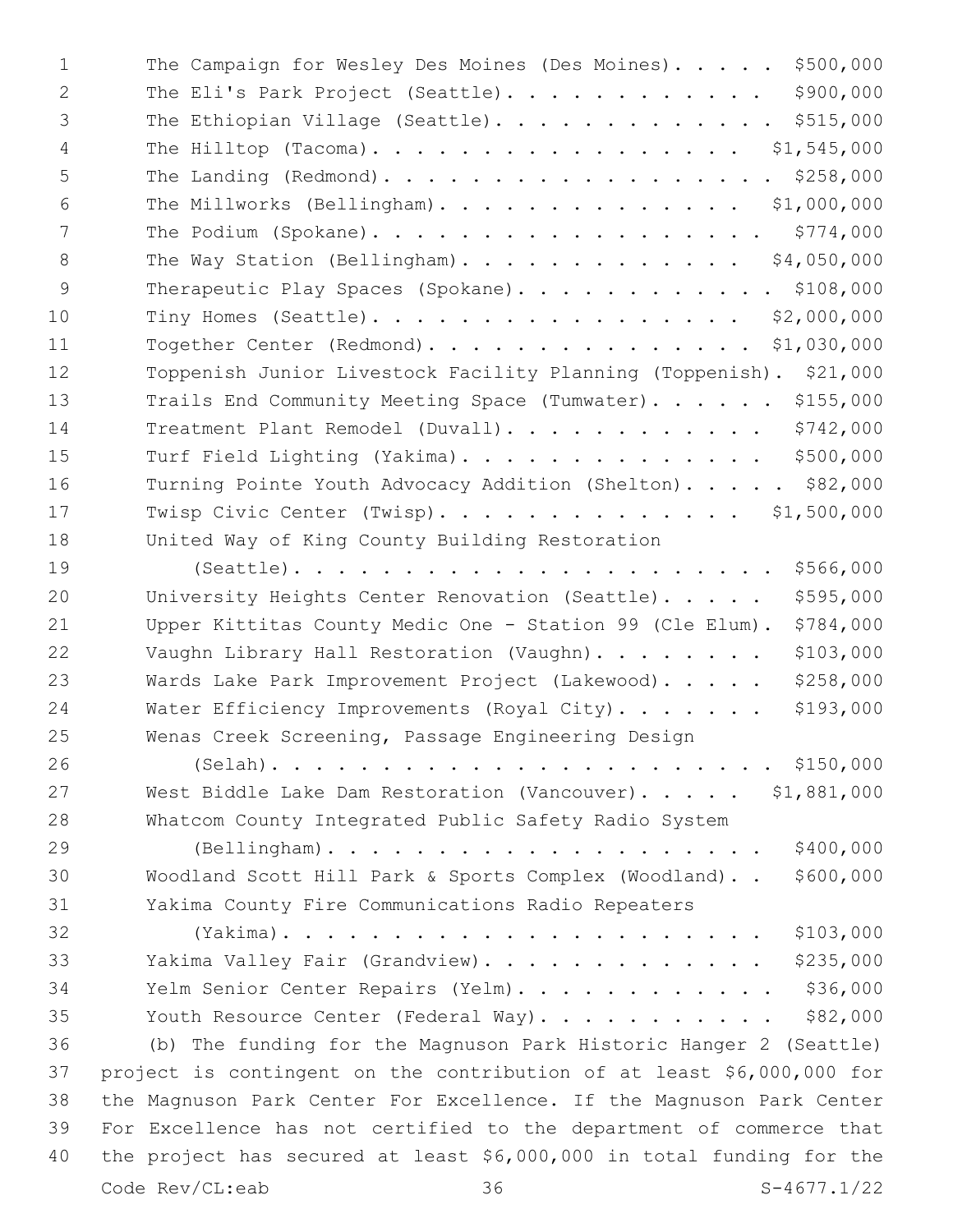capital phase of the project by July 31, 2022, the funds in this subsection (8)(b) shall lapse. The lapse date of July 31, 2022, must be extended to the same extent that the city of Seattle grants an extension, if any, beyond that date for the same project, provided that no further extension may be granted past July 31, 2023. The Magnuson Park Center For Excellence must ensure that the long-term lease with Seattle Parks and Recreation stipulates meaningful public benefits that prioritize low-income, black, indigenous, and people of color youth and families of the Magnuson park and neighborhood and Northeast Seattle. The lease must include provisions to proactively recruit and provide no-cost access to the residents as well as the creation of a scholarship fund dedicated to the residents for the center's events and programming. Additional public benefits to improve accessibility for Magnuson Park residents must be considered 15 in the lease negotiations.

Appropriation:

| 17 | State Building Construction Account-State. \$160,910,000 |
|----|----------------------------------------------------------|
| 18 | Prior Biennia (Expenditures). \$0                        |
| 19 | Future Biennia (Projected Costs). \$0                    |
| 20 |                                                          |

 NEW SECTION. **Sec. 1016.** A new section is added to 2021 c 332 (uncodified) to read as follows: 22

### **FOR THE DEPARTMENT OF COMMERCE**

Economic Opportunity Grants Authority (40000246)

Appropriation:

| 26 | Rural Washington Loan Account-State. \$903,000 |
|----|------------------------------------------------|
| 27 | Prior Biennia (Expenditures). \$0              |
| 28 | Future Biennia (Projected Costs). \$0          |
| 29 |                                                |

 NEW SECTION. **Sec. 1017.** A new section is added to 2021 c 332 (uncodified) to read as follows: 31

# **FOR THE DEPARTMENT OF COMMERCE**

CERB Rural Broadband (40000250)

 The appropriation in this section is subject to the following conditions and limitations: \$25,000,000 of the general fund—federal appropriation in this section is provided solely for grants awarded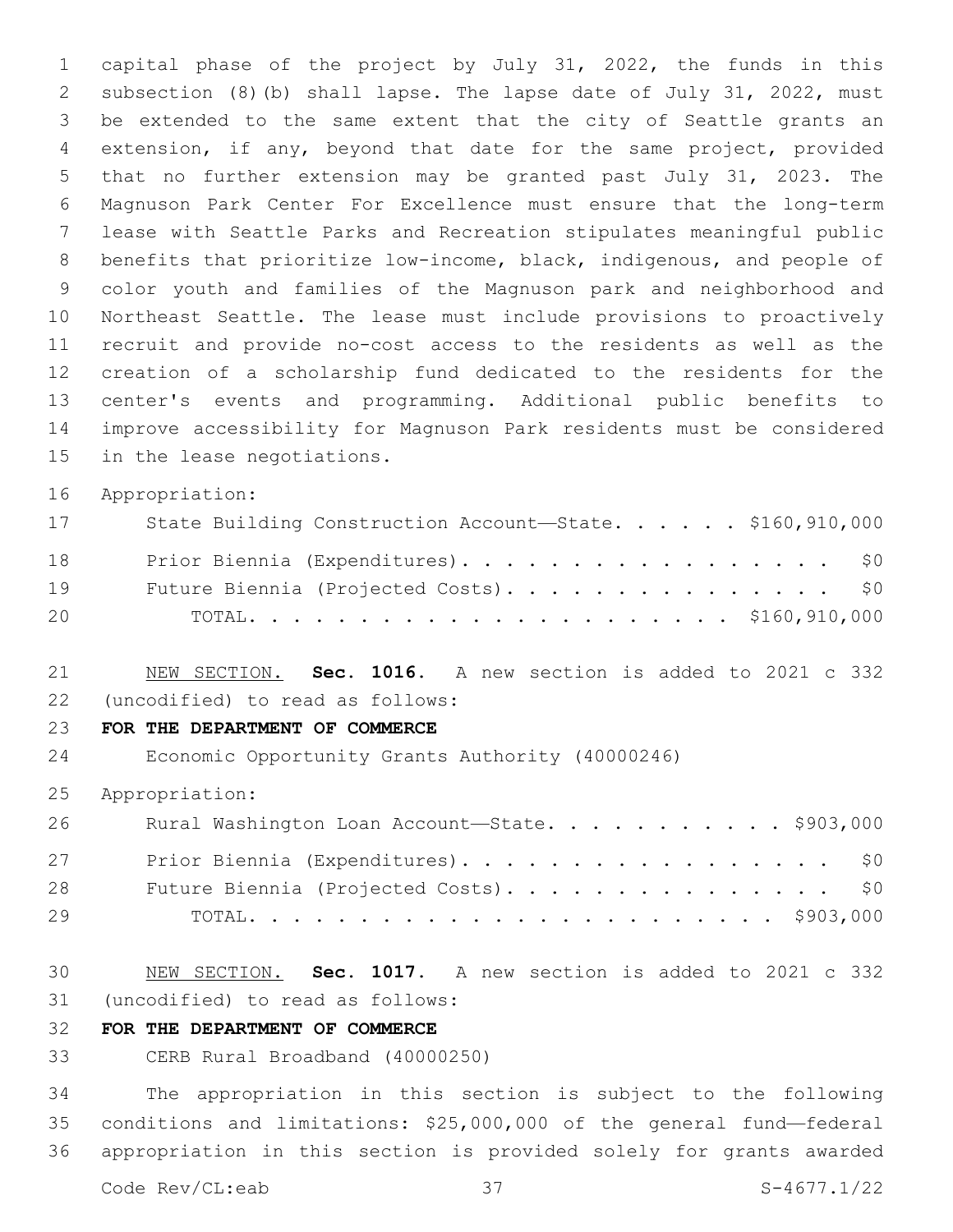for the broadband equity, access, and deployment state grants program in section 60102 of P.L. 117-58 (infrastructure investment and jobs act). If awards are not received by June 30, 2023, the expenditure 4 authority in this section shall lapse.

Appropriation:

| $6 \overline{}$ | General Fund—Federal. \$25,000,000    |
|-----------------|---------------------------------------|
| 7               | Prior Biennia (Expenditures). \$0     |
| 8               | Future Biennia (Projected Costs). \$0 |
| 9               |                                       |

 NEW SECTION. **Sec. 1018.** A new section is added to 2021 c 332 (uncodified) to read as follows: 11

#### **FOR THE DEPARTMENT OF COMMERCE**

Public Works Broadband (40000251)

 The appropriation in this section is subject to the following conditions and limitations: \$25,000,000 of the general fund—federal appropriation in this section is provided solely for grants awarded for the broadband equity, access, and deployment state grants program in section 60102 of P.L. 117-58 (infrastructure investment and jobs act). If awards are not received by June 30, 2023, the expenditure 20 authority in this section shall lapse.

Appropriation:

| 22 | General Fund—Federal. \$25,000,000    |
|----|---------------------------------------|
| 23 | Prior Biennia (Expenditures). \$0     |
| 24 | Future Biennia (Projected Costs). \$0 |
| 25 |                                       |

 NEW SECTION. **Sec. 1019.** A new section is added to 2021 c 332 (uncodified) to read as follows: 27

#### **FOR THE DEPARTMENT OF COMMERCE**

2022 Rapid Capital Housing (40000260)

 The appropriation in this section is subject to the following 31 conditions and limitations:

 (1) \$289,528,000 of the coronavirus state fiscal recovery account —federal appropriation in this section is provided solely for the department to issue competitive financial assistance to organizations eligible to receive assistance under RCW 43.185A.040 to acquire or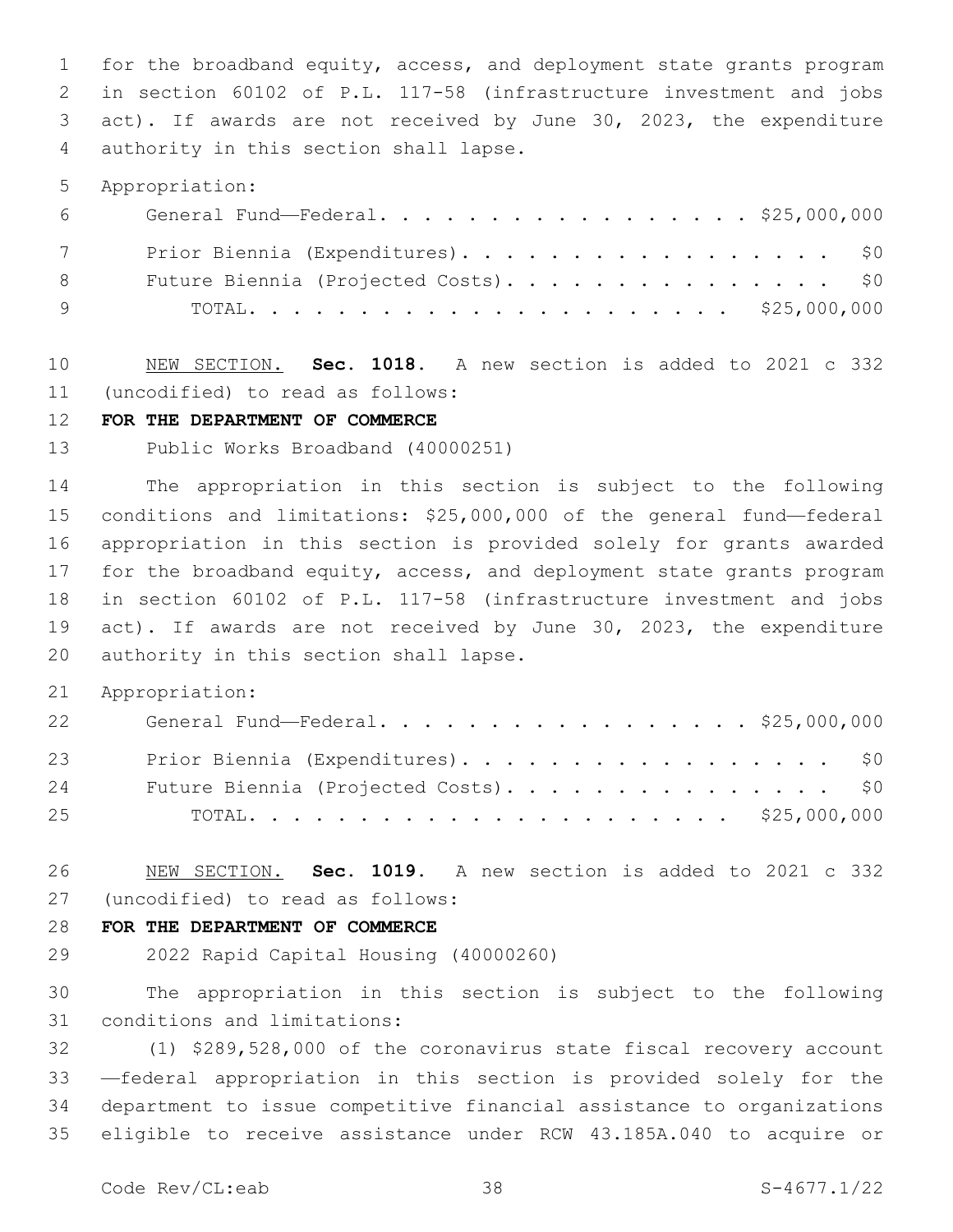rent real property for a rapid conversion into enhanced emergency shelters, permanent supportive housing, transitional housing, permanent housing, youth housing, or shelter for extremely low-income people, as well as individuals, families, unaccompanied youth, and young people experiencing sheltered and unsheltered homelessness. Amounts provided in this section may also be used for renovation and building update costs associated with establishment of the acquired or rented facilities. For youth housing and shelter projects, renovation of existing properties is an allowable activity. The department may only approve funding for projects resulting in increased shelter or housing capacity. Amounts provided in this section may not be used for operating or maintenance costs associated with providing housing, supportive services, or debt service. New construction that fits the federal funding timeline is an eligible activity. Funds must be reasonably allocated to each of the health care authority 10 regional service areas, with at least one project 17 in each area. Of the amounts in this section:

 (a) \$252,028,000 of the appropriation in this section is provided solely for housing projects that will rapidly move people experiencing unsheltered homelessness from unsanctioned encampments, the public right-of-way, or public spaces into safe and habitable spaces, including, but not limited to, permanent housing, tiny homes, hotels, enhanced emergency shelters, or other rapid housing alternatives and permanent supportive housing and case management services to persons with chronic mental illness. New construction of high-quality low-income housing projects that are significantly less expensive to construct than traditional housing, and that fits the 28 federal funding timeline is an eligible activity.

 (b) \$37,500,000 of the appropriation in this section is provided solely for housing projects in rural areas as defined by the department under RCW 43.185.050 and underserved communities with the goal of maximizing the investment and increasing the number of supportive housing units in rural, underserved communities.

 (2) \$172,000 of the coronavirus state fiscal recovery account— federal appropriation in this section is provided solely for Building Transitional Tiny Homes for the Homeless (Seattle).

 (3) \$300,000 of the coronavirus state fiscal recovery account— federal appropriation in this section is provided solely for the department to contract and work with a professional real estate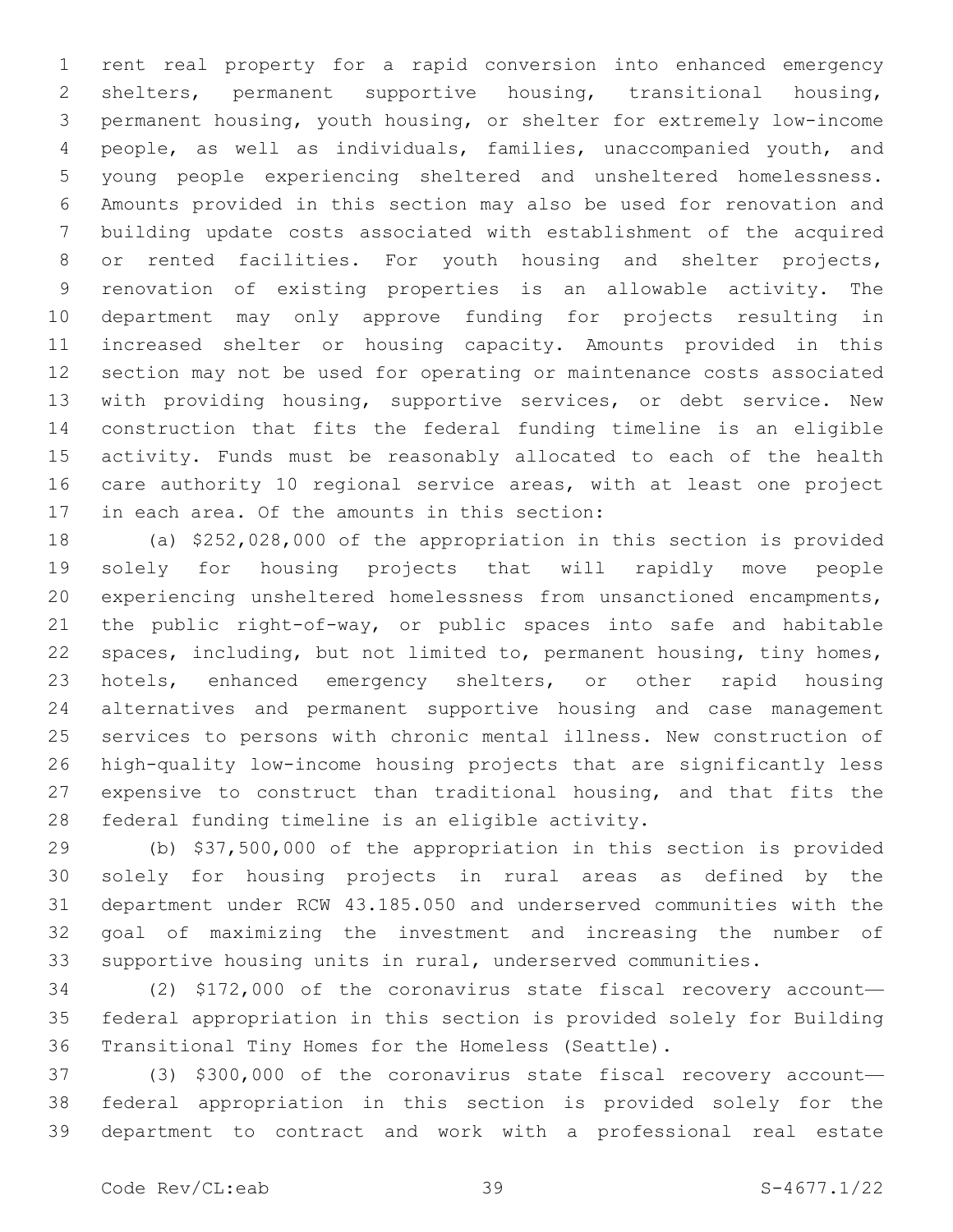broker to identify opportunities for rapid acquisition or conversion 2 of properties.

 (4) Amounts appropriated under this section may also be used for permanent financing for real estate acquired using other short-term acquisition sources. To expand availability of permanent housing, financing of acquisition of unoccupied multifamily housing is a 7 priority.

 (5) The department must provide a progress report on its website 9 by December 30, 2023. The report must include:

 (a) The total number of applications and amount of funding 11 requested; and

 (b) A list and description of the projects approved for funding including state funding, total project cost, services anticipated to be provided, housing units, and anticipated completion date.

 (6) The funding provided under this section is not subject to the 90-day application periods in RCW 43.185.070 or 43.185A.050.

 (7) The department shall prioritize proposals that reach the 18 greatest public benefit, as defined by the department. For purposes of this subsection (6), "greatest public benefit" must include, but 20 is not limited to:

 (a) The rapid transition of people encamped on the public rights-of-way to transitional and more permanent housing solutions;

 (b) The greatest number of accommodations or increased shelter capacity that will benefit extremely low-income people, as well as 25 individuals, families, and youth experiencing homelessness;

 (c) Whether the project has local funding commitments and rental 27 assistance:

 (d) The scarcity of the affordable housing or shelter capacity applied for compared to the number of available affordable housing units or shelter capacity in the same geographic location; and

 (e) The program's established funding priorities under RCW 43.185.070(5).32

 (8) The department must ensure compliance with conditions of the federal coronavirus state fiscal recovery fund. All expenditures from the coronavirus state fiscal recovery account—federal appropriation in this section must be incurred by December 31, 2024.

 (9) The department must strive to allocate all of the amounts appropriated in this section within the 2021-2023 fiscal biennium in the manner prescribed in this section. However, if upon review of applications the department determines there are not adequate Code Rev/CL:eab 40 S-4677.1/22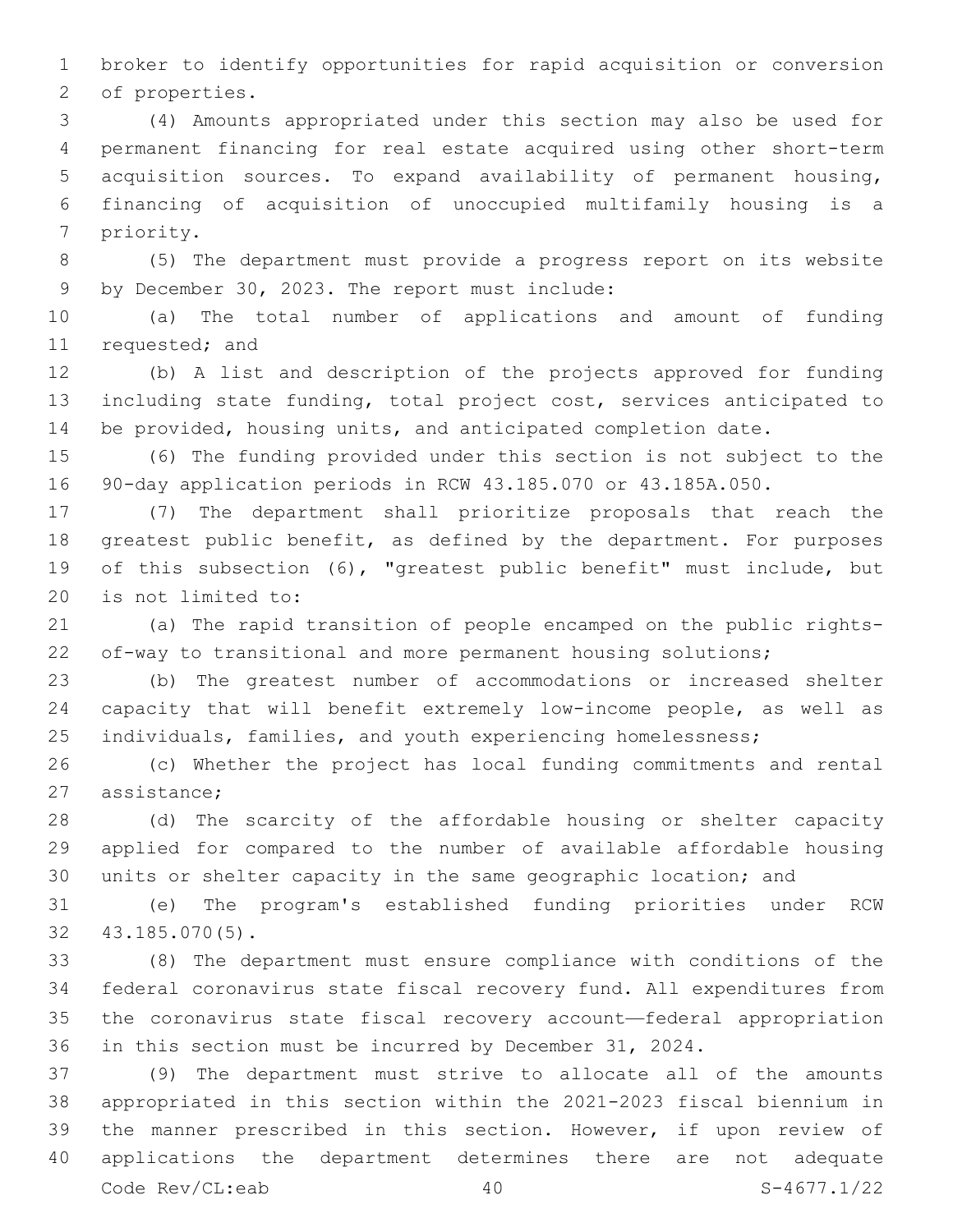suitable projects in a category, the department may allocate funds to projects serving other low-income and special needs populations, provided those projects are located in an area with an identified 4 need for the type of housing proposed.

Appropriation:

| 6 —          | Coronavirus State Fiscal Recovery Fund-Federal. \$290,000,000 |
|--------------|---------------------------------------------------------------|
| 7            | Prior Biennia (Expenditures). \$0                             |
| 8            | Future Biennia (Projected Costs). \$0                         |
| <sub>9</sub> |                                                               |

 NEW SECTION. **Sec. 1020.** A new section is added to 2021 c 332 (uncodified) to read as follows: 11

**FOR THE DEPARTMENT OF COMMERCE**

 2022 Housing Trust Fund Investment in Affordable Housing (40000261)

 The appropriation in this section is subject to the following 16 conditions and limitations:

 (1) \$71,000,000 of the coronavirus state fiscal recovery fund— federal appropriation in this section is provided solely for the production and preservation of affordable housing units that serve and benefit low-income and special needs populations including, but not limited to, people with chronic mental illness, people with developmental disabilities, farmworkers, people who are experiencing homelessness, people in need of permanent supportive housing, class members of *Trueblood, et al., v. DSHS, et al.*, and first-time home buyers. The department shall strive to allocate at least 30 percent 26 of these funds to projects located in rural areas of the state, as 27 defined by the department.

 (a) \$50,000,000 of the appropriation in this section is provided solely for grants for affordable housing production, which must 30 include the following list of projects:

| 31 | Illahee Affordable Housing (Bellevue) \$1,000,000 |
|----|---------------------------------------------------|
| 32 | Sno Valley Senior Housing (Carnation). \$309,000  |
| 33 | Boat Street (Lakewood). \$464,000                 |
| 34 | Mary's Place Burien Project Shelter               |

 Replacement (Burien). . . . . . . . . . . . . . . \$3,000,000 Skyway Affordable Housing and Early Learning (Skyway). . \$500,000 37 Highland Village Phase 2 (Airway Heights). . . . . . \$3,000,000 FFC Homes XXINC (Blaine). . . . . . . . . . . . . . . . \$381,000 Code Rev/CL:eab 41 S-4677.1/22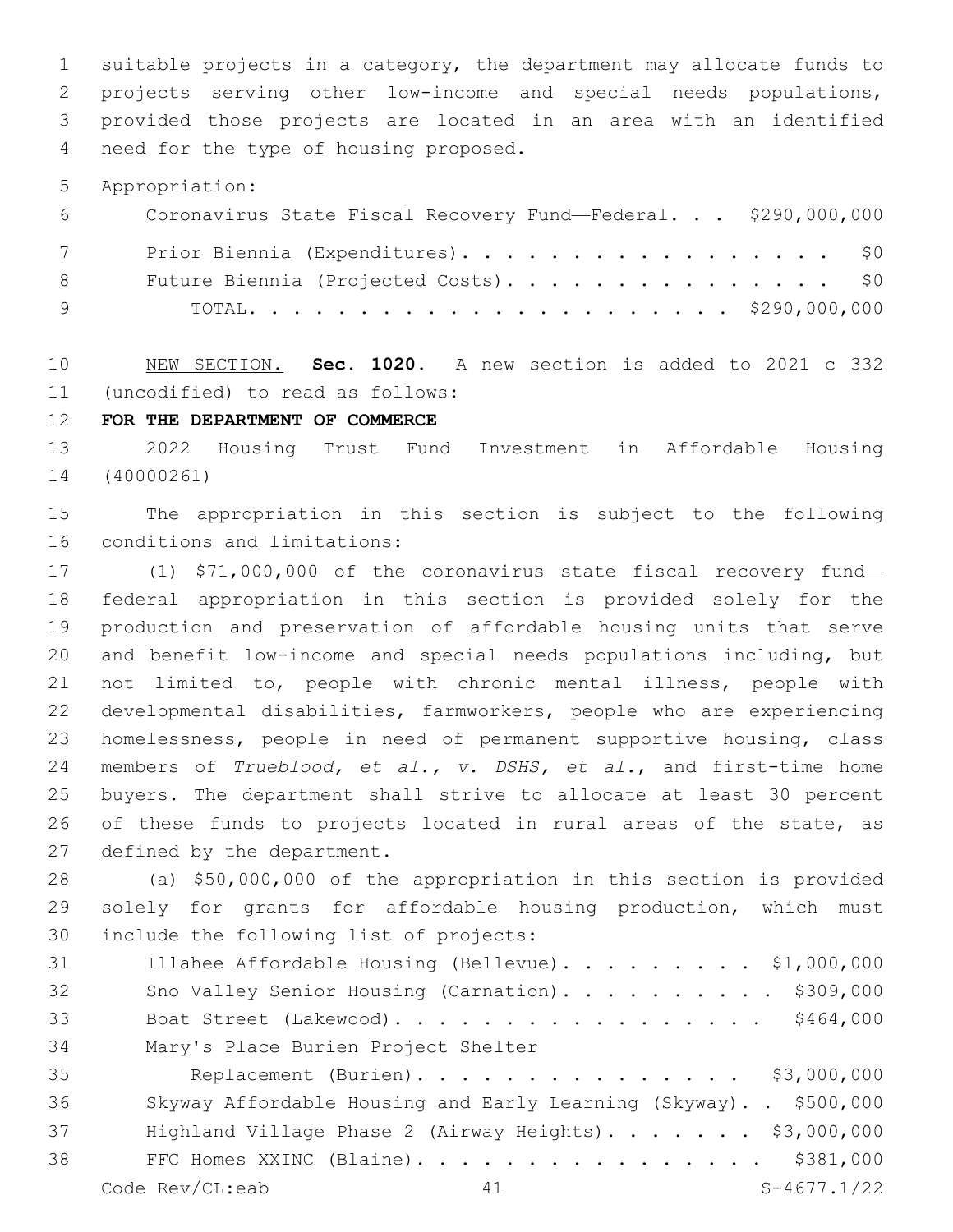1 Oxford Housing Program (Lacey).............. \$515,000

YouthCare Workforce Development Center (Seattle). . . \$1,500,000

 (b) \$21,000,000 of the appropriation in this section is provided solely for grants for affordable housing preservation projects, which 5 must include:

 (i) \$2,500,000 for Squire Park Plaza Affordable Housing 7 Preservation (Seattle); and

 (ii) \$309,000 for South Park Riverside Affordable Housing 9 Preservation (Seattle).

 (2) In addition to the definition of "first-time home buyer" in RCW 43.185A.010, for the purposes of awarding homeownership projects under this section during the 2021-2023 fiscal biennium "first-time 13 home buyer" also includes:

 (a) A single parent who has only owned a home with a former 15 spouse while married;

 (b) An individual who is a displaced homemaker as defined in 24 C.F.R. Sec. 93.2 as it existed on the effective date of this section, 18 or such subsequent date as may be provided by the department by rule, consistent with the purposes of this section, and who has only owned 20 a home with a spouse;

 (c) An individual who has only owned a principal residence not permanently affixed to a permanent foundation in accordance with 23 applicable rules and regulations; and

 (d) An individual who has only owned a property that was considered by a licensed building inspector as being uninhabitable.

 (3) In evaluating projects in this section, the department must give preference for applications based on some or all of the criteria 28 in RCW 43.185.070(5).

 (4) The department must ensure compliance with conditions of the federal coronavirus state fiscal recovery fund. All expenditures from the coronavirus state fiscal recovery account—federal appropriation in this section must be incurred by December 31, 2024.

 (5) The appropriations in this section are subject to the 34 following reporting requirements:

 (a) By June 30, 2023, the department must report on its website the following: The number of homeownership and multifamily rental projects funded by housing trust fund moneys; the percentage of housing trust fund investments made to homeownership and multifamily rental projects; and the total number of households being served at up to 80 percent of the area median income, up to 50 percent of the Code Rev/CL:eab 42 S-4677.1/22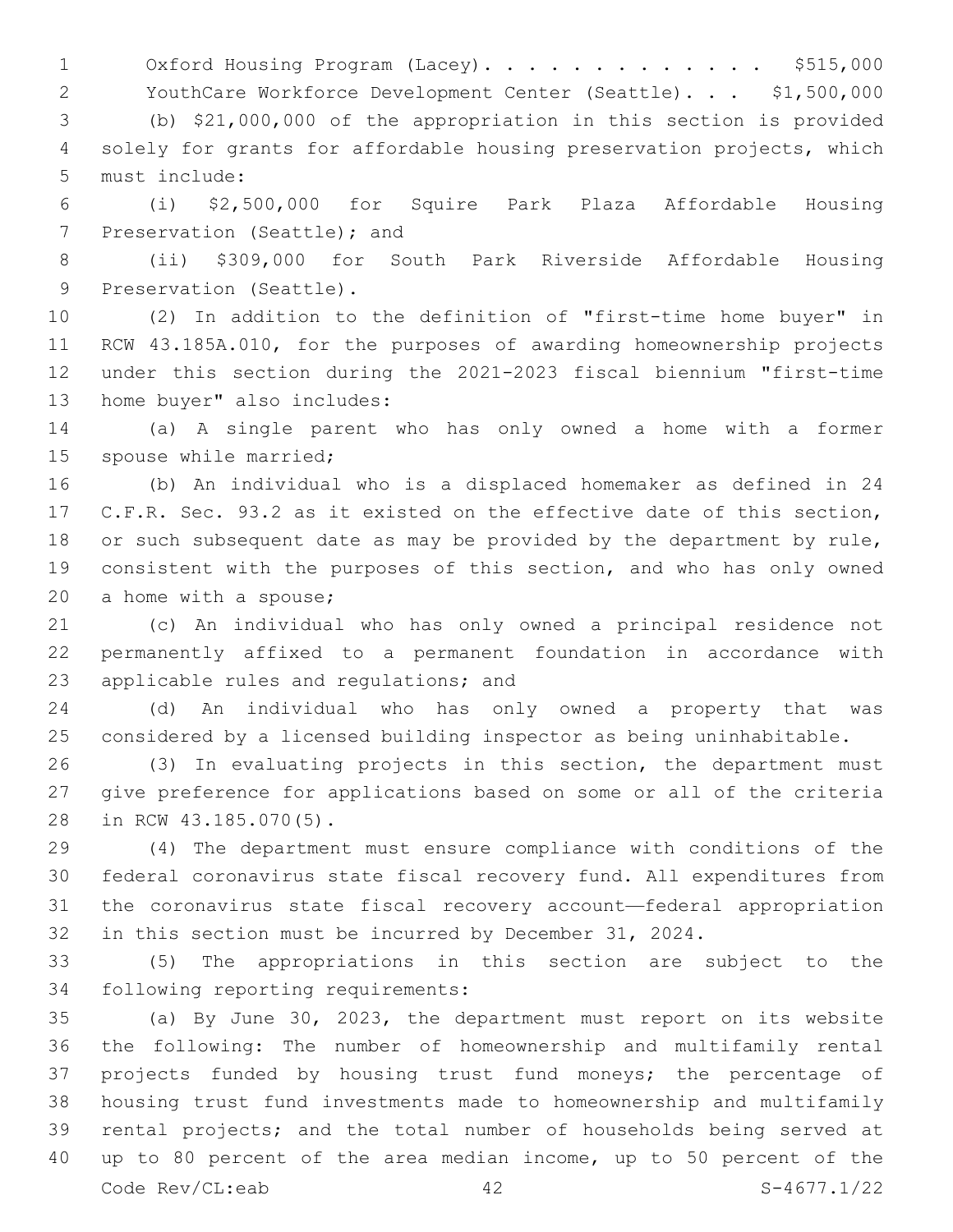area median income, and up to 30 percent of the area median income, for both homeownership and multifamily rental projects.

 (b) The department must continue to provide the fiscal committees of legislature and the office of financial management with a report of its final cost data for each project under this section. The cost data must, at a minimum, include total development cost per unit for each project completed within the past year, descriptive statistics such as average and median per unit costs, regional cost variation, and other costs that the department deems necessary to improve cost controls and enhance understanding of development costs. The department must coordinate with the housing finance commission to identify relevant development costs data and ensure that the measures 13 are consistent across relevant agencies.

Appropriation:

| 15 | Coronavirus State Fiscal Recovery Fund-Federal. \$71,000,000 |
|----|--------------------------------------------------------------|
| 16 | Prior Biennia (Expenditures). \$0                            |
| 17 | Future Biennia (Projected Costs). \$0                        |
| 18 |                                                              |

 NEW SECTION. **Sec. 1021.** A new section is added to 2021 c 332 (uncodified) to read as follows: 20

### **FOR THE DEPARTMENT OF COMMERCE**

Habitat for Humanity Affordable Housing (92001299)

 The appropriations in this section are subject to the following 24 conditions and limitations:

 (1) \$11,850,000 of the state building construction account—state appropriation and \$12,500,000 of the coronavirus state fiscal recovery fund—federal appropriation are provided solely for the department to contract with Habitat for Humanity for the production of affordable housing units that serve and benefit low-income persons 30 and families throughout the state.

 (2) \$650,000 of the state building construction account—state appropriation in this section is provided solely for the Yakima 33 Valley Partners Habitat for Humanity.

Appropriation:

| 35 | State Building Construction Account-State. \$12,500,000      |  |
|----|--------------------------------------------------------------|--|
| 36 | Coronavirus State Fiscal Recovery Fund-Federal. \$12,500,000 |  |
| 37 | Subtotal Appropriation. \$25,000,000                         |  |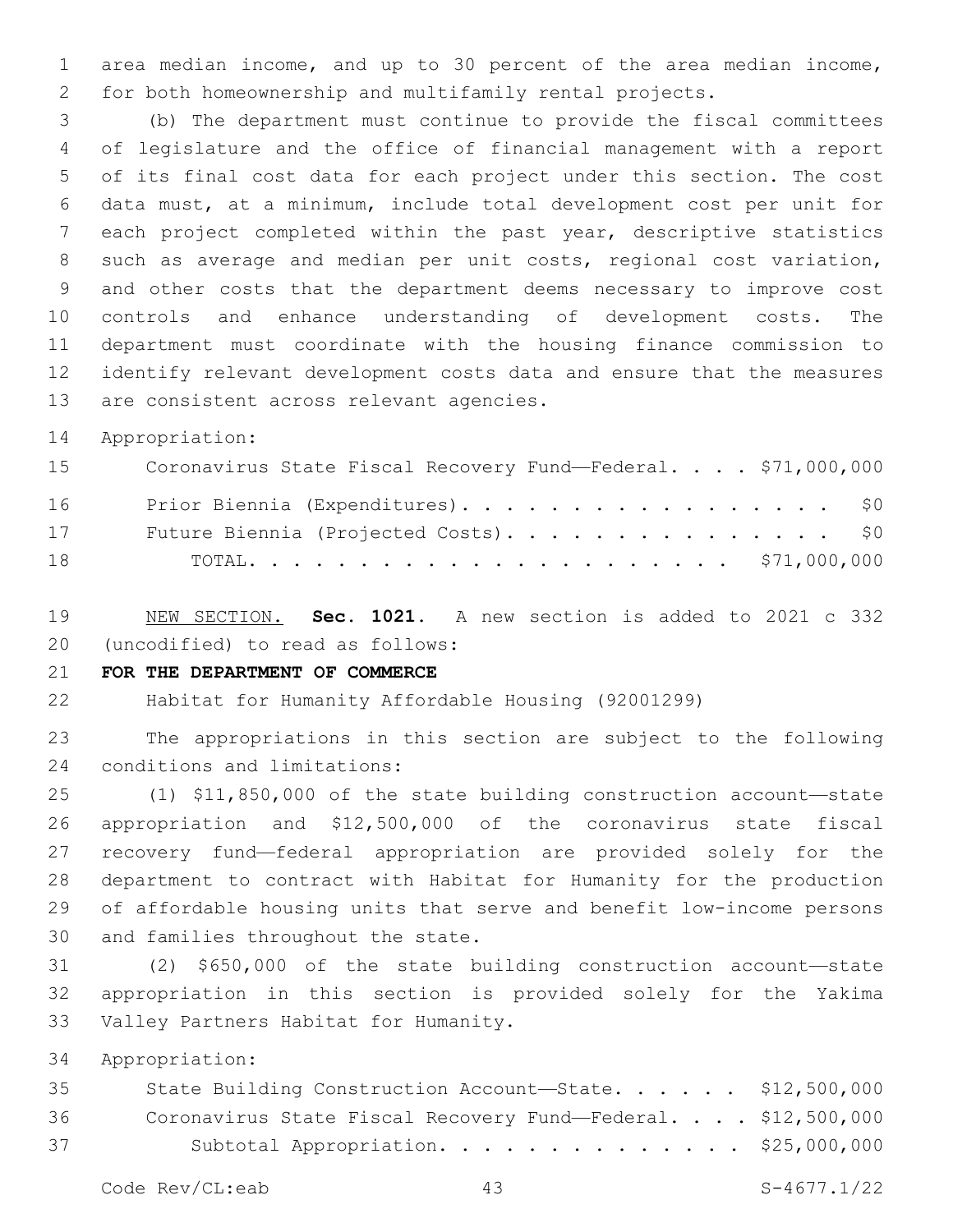| $1 \qquad \qquad$ | Prior Biennia (Expenditures). \$0                                                     |
|-------------------|---------------------------------------------------------------------------------------|
|                   | 2 Future Biennia (Projected Costs). \$0                                               |
|                   | 3 TOTAL $\ldots$ , $\ldots$ , $\ldots$ , $\ldots$ , $\ldots$ , $\frac{25,000,000}{2}$ |

 NEW SECTION. **Sec. 1022.** A new section is added to 2021 c 332 (uncodified) to read as follows: 5

# **FOR THE DEPARTMENT OF COMMERCE**

2022 Crisis Stabilization Facilities (92001286)

 The appropriation in this section is subject to the following 9 conditions and limitations:

 (1)(a) The appropriation in this section is provided solely for the department to issue grants to expand and establish new capacity for 23-hour crisis triage facilities, crisis stabilization facilities with capacity up to 16 beds, and youth residential crisis triage and stabilization facilities, that are not subject to federal funding restrictions that apply to institutions of mental disease. Eligible grantees are limited to nonprofit or for-profit businesses, public entities, and tribes, that are also community hospitals or other community-based behavioral health providers. Facilities of less than 16 beds are permitted, but the department shall consider, as a factor in awards, the economies of scale created by facilities with higher numbers of beds and the operational costs and funding sources 22 available to the applicant.

 (b) The department shall work with the department of health, health care authority, and other relevant agencies to ascertain the areas of Washington with the most acute behavioral health crisis needs using emergency department data and other data available and shall ensure that these areas receive grants to help facilitate placement and construction of facilities in an expeditious manner.

 (c) The department shall ensure that there is equitable distribution of these projects across the state, relative to need, and shall work affirmatively with all behavioral health administrative services organizations regions, with the goal that all 33 areas of the state are adequately served.

 (2) Amounts provided in this section may be used for construction and equipment costs associated with establishment of the facilities. The department may approve funding for the acquisition of a facility if the project will result in increased crisis triage and stabilization capacity. Amounts provided in this section may not be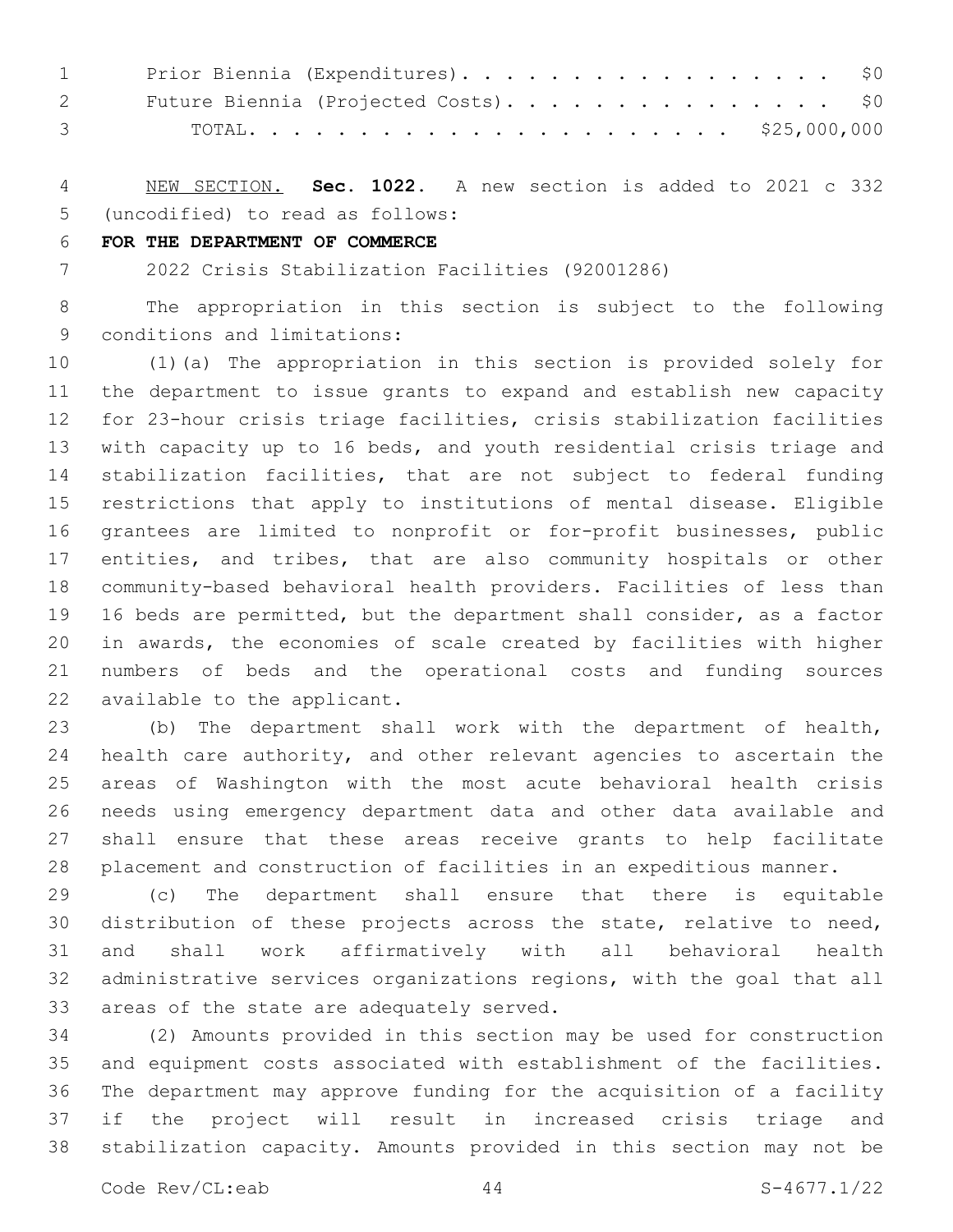used for operating costs associated with the treatment of patients 2 using these services.

 (3) \$12,000,000 of the appropriation in this section is provided solely for the department to issue grants for at least two residential crisis triage and stabilization facilities for youth. These facilities must increase behavioral health services and capacity for children and minor youth including, but not limited to, services for substance use disorder treatment, sexual assault and traumatic stress, anxiety, depression, suicidality, and interventions for children exhibiting aggressive or depressive behaviors.

 (4)(a) \$12,000,000 of the appropriation in this section is provided solely for the King County Crisis Walk-In/Stabilization; and

 (b) \$12,000,000 of the appropriation in this section is provided solely for the Lynnwood Community Recovery Center (Lynnwood).

 (5) The department must provide a progress report to the fiscal committees of the legislature by December 30, 2022. The report must 17 include:

 (a) The total number of applications and amount of funding 19 requested; and

 (b) A list and description of the projects approved for funding including state funding, total project cost, services anticipated to be provided, bed capacity, and anticipated completion date.

 (6) The department must ensure compliance with conditions of the federal coronavirus state fiscal recovery fund. All expenditures from the coronavirus state fiscal recovery account—federal appropriation in this section must be incurred by December 31, 2024.

Appropriation:

| 28 | Coronavirus State Fiscal Recovery Fund-Federal. \$86,000,000 |
|----|--------------------------------------------------------------|
| 29 | Prior Biennia (Expenditures). \$0                            |
| 30 | Future Biennia (Projected Costs). \$0                        |
| 31 |                                                              |

 NEW SECTION. **Sec. 1023.** A new section is added to 2021 c 332 (uncodified) to read as follows: 33

**FOR THE DEPARTMENT OF COMMERCE**

2023 Local and Community Projects (40000266)

 The appropriation in this section is subject to the following conditions and limitations:37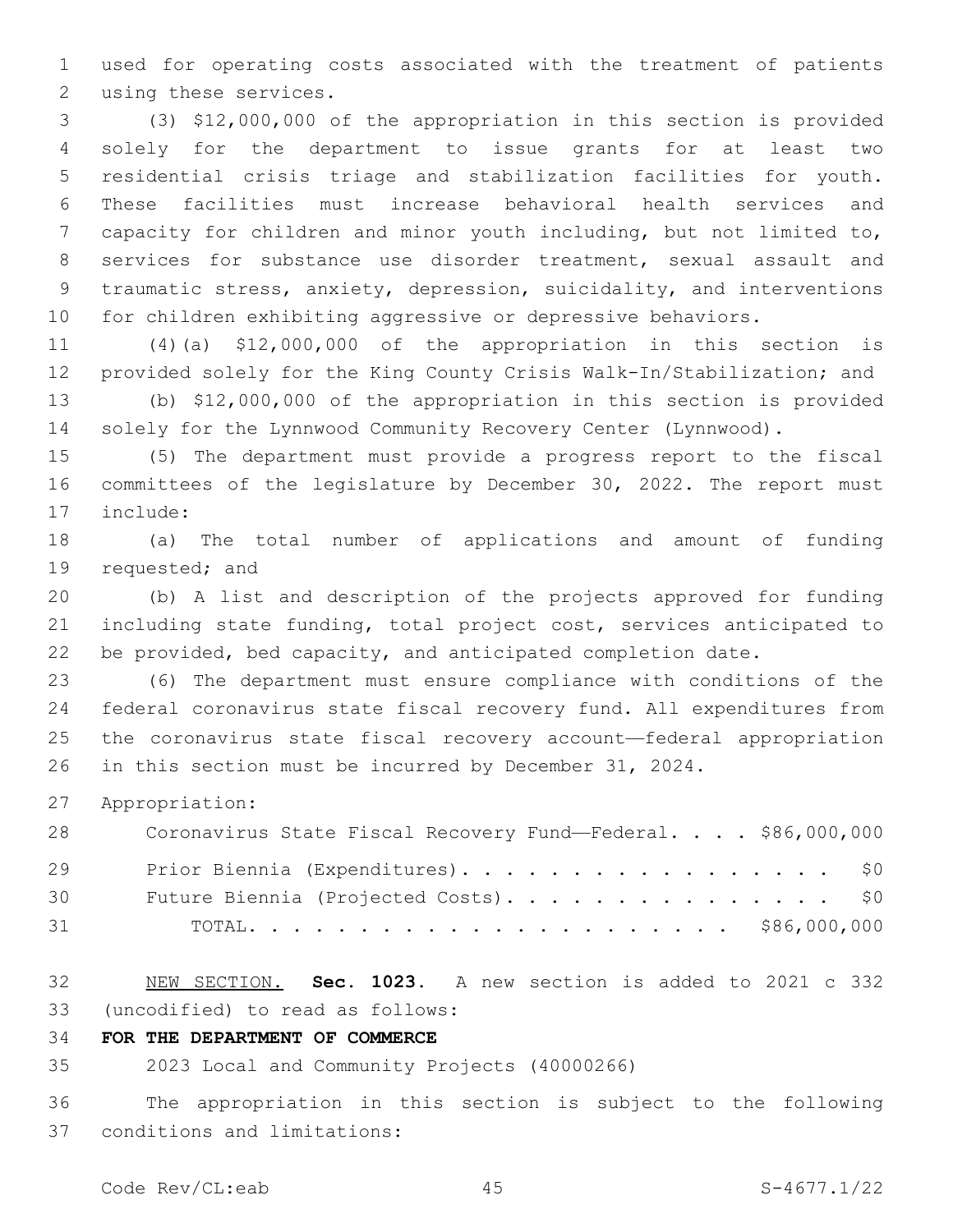(1) The department may not expend the appropriation provided in this section unless and until the nonstate share of project costs have been either expended or firmly committed, or both, in an amount sufficient to complete the project or a distinct phase of the project that is useable to the public for the purpose intended by the legislature. This requirement does not apply to projects where a share of the appropriation is for design costs only.

 (2) Prior to receiving funds, project recipients must demonstrate that the project site is under control for a minimum of 10 years, either through ownership or a long-term lease. This requirement does not apply to appropriations for preconstruction activities or appropriations in which the sole purpose is to purchase real property that does not include a construction or renovation component.

 (3) Projects funded in this section may be required to comply with Washington's high-performance building standards as required by 16 chapter 39.35D RCW.

 (4) Project funds are available on a reimbursement basis only and 18 may not be advanced under any circumstances.

 (5) In contracts for grants authorized under this section, the department must include provisions that require that capital improvements be held by the grantee for a specified period of time appropriate to the amount of the grant and that facilities be used for the express purpose of the grant. If the grantee is found to be out of compliance with provisions of the contract, the grantee shall repay to the state general fund the principal amount of the grant plus interest calculated at the rate of interest on state of Washington general obligation bonds issued most closely to the date 28 of authorization of the grant.

 (6) Projects funded in this section, including those that are owned and operated by nonprofit organizations, are generally required 31 to pay state prevailing wages.

 (7) The department must comply with the requirements set forth in executive order 21-02 and must consult with the department of archaeology and historic preservation and affected tribes on the potential effects of these projects on cultural resources and historic properties. Consultation with the department of archaeology and historic preservation and affected tribes must be initiated 38 before project funds are made available.

 (8) The appropriation is provided solely for the following list 40 of projects:

Code Rev/CL:eab 46 S-4677.1/22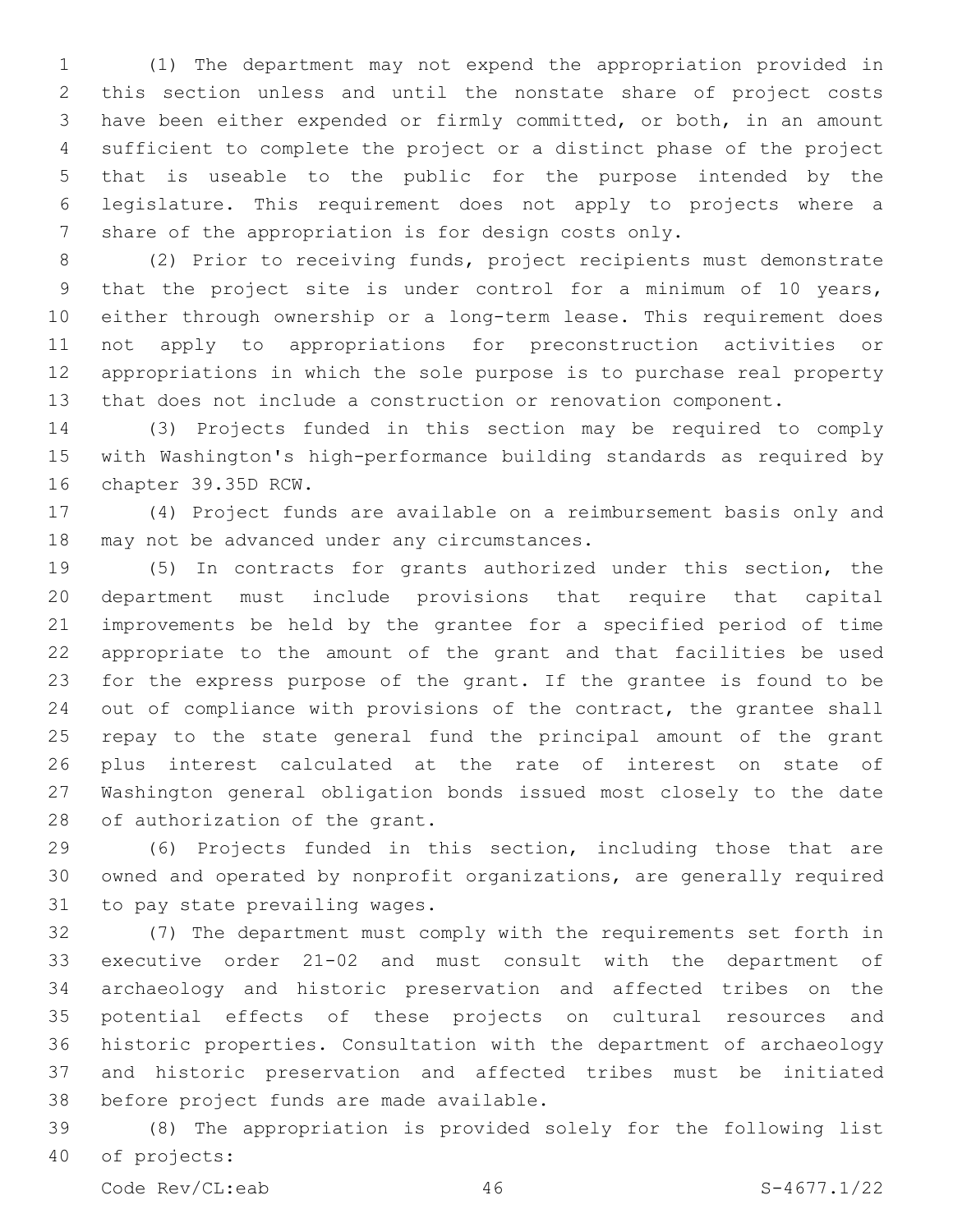1 57th Avenue Sewer Project (University Place). . . . . \$100,000 2 Accessibility and Upgrades for WHO (Vancouver)...... \$283,000 3 Anacortes Family Center (Anacortes). . . . . . . . . . \$50,000 Ballard Boys & Girls Club Teen Ctr Remodel &4 Expansion (Seattle). . . . . . . . . . . . . . . . . \$241,000

 Black Diamond Community Skatepark (Black Diamond). . . . \$85,000 Burton Water Company Cooperative Conversion (Vashon). . . \$26,000 8 City of Yelm Dog Park (Yelm). . . . . . . . . . . . . . \$50,000 Columbia Basin Dive Rescue's New Boat (Richland). . . . \$270,000 Community Boating Center for All - Magnuson Park

 (Seattle). . . . . . . . . . . . . . . . . . . . . . \$77,000 12 Community Longhouse (Nespelem). . . . . . . . . . . \$1,500,000 13 Darrington Wood Innovation Center (Darrington).... \$1,500,000 Des Moines 223rd Green Street Planning (Des Moines). . . \$309,000 15 East Blaine Water Pump Station (Blaine). . . . . . . . \$500,000 Edmonds Boys & Girls Club Feasibility Study (Edmonds). . \$206,000 Electrical & Safety Upgrades at N Seattle Boys &

 Girls (Seattle). . . . . . . . . . . . . . . . . . . \$304,000 Eli's Park Project (Seattle). . . . . . . . . . . . . . \$140,000 20 Eustis Hunt and 216th Sidewalks (Graham). . . . . . . \$250,000 21 Felts Field Gateway Project (Spokane). . . . . . . . . \$200,000 22 Fircrest Campus Master Plan (Shoreline). . . . . . . . \$300,000 Flooring Replacement Kirkland Boys & Girls Club (Kirkland). . . . . . . . . . . . . . . . . . . . . . \$53,000 Frontier Park Goat Barns (Graham). . . . . . . . . . . . \$70,000 26 GH Senior Center Office/Education Container (Gig Harbor). . . . . . . . . . . . . . . . . . . . . \$60,000 28 Granger Historical Society New Museum Project (Granger). . . . . . . . . . . . . . . . . . . . . . \$100,000 Handicap Accessibility and Education Support30 (Waitsburg). . . . . . . . . . . . . . . . . . . . . \$41,000 Harper Estuary Restoration and Bridge Construction (Port Orchard). . . . . . . . . . . . . . . . . . . \$100,000 Historic Neptune Theatre HVAC Upgrade (Seattle). . . . . \$100,000 Historic Paramount Theatre HVAC Upgrade (Seattle). . . . \$198,000 36 HVAC Upgrade with New System and Heat Pumps

 (Shelton). . . . . . . . . . . . . . . . . . . . . . \$250,000 Illahee Preserve 'Homestead, Ph 1' Acquisition (Bremerton). . . . . . . . . . . . . . . . . . . . . \$150,000 Interfaith Family Shelter Building Acquisition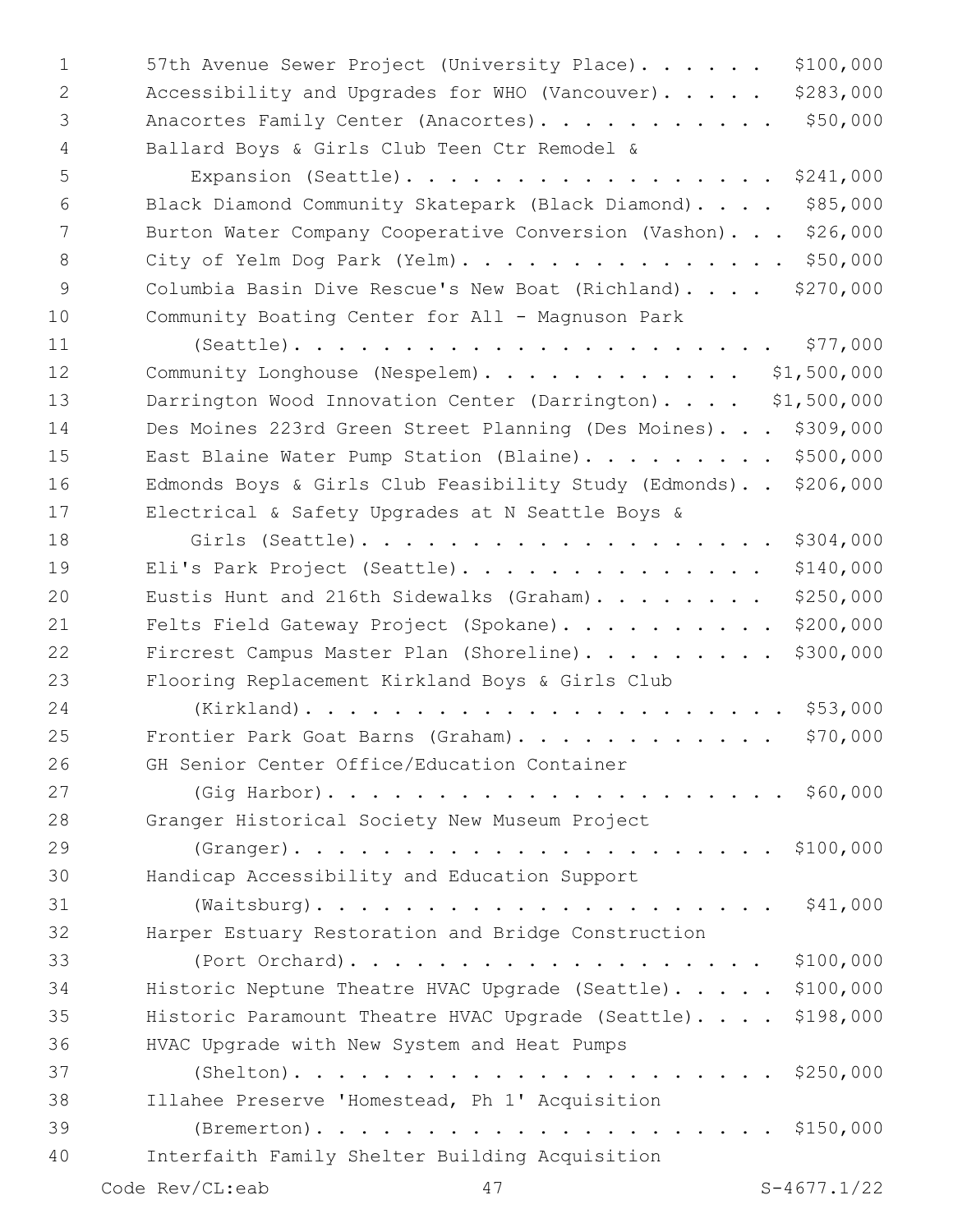| $\mathbf{1}$ | \$300,000                                                         |
|--------------|-------------------------------------------------------------------|
| 2            | \$200,000<br>Island County Jail Intake Body Sensor (Coupeville).  |
| 3            | \$300,000<br>Jim Kaemingk Sr. Trail Missing Link (Lynden).        |
| 4            | Kiwanis Park Playground Accessibility Upgrades                    |
| 5            |                                                                   |
| 6            | Lake Boren Park Fishing Dock and Viewing                          |
| 7            | Platform (Newcastle). \$62,000                                    |
| 8            | Lake Wilderness Lodge Emergency Generator                         |
| 9            | (Maple Valley).<br>\$215,000                                      |
| 10           | Lewis County Regional Tennis and Wrestling                        |
| 11           | Facility (Chehalis).<br>\$300,000                                 |
| 12           | Library Commons Project (Mount Vernon). \$4,000,000               |
| 13           | \$160,000<br>Logistics Facility (Vancouver).                      |
| 14           | Luther Burbank Pk Waterfront Activity Center                      |
| 15           | \$85,000<br>(Mercer Island).                                      |
| 16           | \$50,000<br>Mukai's Fruit Barreling Plant (Vashon).               |
| 17           | \$50,000<br>Naches Rearing Pond (Naches).                         |
| 18           | \$100,000<br>Newman Lake Milfoil Wash Station (Newman Lake).      |
| 19           | \$30,000<br>Nondestructive Weld Testing (Sunnyside).              |
| 20           | \$300,000<br>North Creek Trail (Bothell).                         |
| 21           | Northwest Kidney Centers - Port Angeles Clinic                    |
| 22           | (Port Angeles).<br>\$235,000                                      |
| 23           | \$50,000<br>ODMF Multicultural Village (Kent).                    |
| 24           | \$258,000<br>Pedestrian Boardwalk May Creek Trail (Renton).       |
| 25           | Pipe Lake Water Quality Improvement Project                       |
| 26           | \$319,000                                                         |
| 27           | Planning Land Acquisition for Veteran Rites (Tacoma).<br>\$46,000 |
| 28           | \$300,000<br>Port Gamble Forest Restoration (Port Gamble).        |
| 29           | Port Marine Transportation Infrastructure                         |
| 30           | \$258,000<br>(Friday Harbor).                                     |
| 31           | \$125,000<br>Port of Mattawa Event Center (Mattawa).              |
| 32           | \$103,000<br>Public Electric Vehicle Infrastructure (Lacey).      |
| 33           | Pump Station Modernization: Design and Permitting                 |
| 34           | \$100,000<br>(Mount Vernon).                                      |
| 35           | \$300,000<br>Puyallup Elks 1450 Roof Replacement (Puyallup).      |
| 36           | Rejuvenation Community Day Center & Shower/Laundry                |
| 37           | \$250,000                                                         |
| 38           | \$105,000<br>Rimrock Grange Renovation (Washtucna).               |
| 39           | \$50,000<br>Rotary Morrow Community Park (Poulsbo)                |
| 40           | \$300,000<br>SE 41st Street Project (Washougal).                  |
|              | Code Rev/CL:eab<br>$S-4677.1/22$<br>48                            |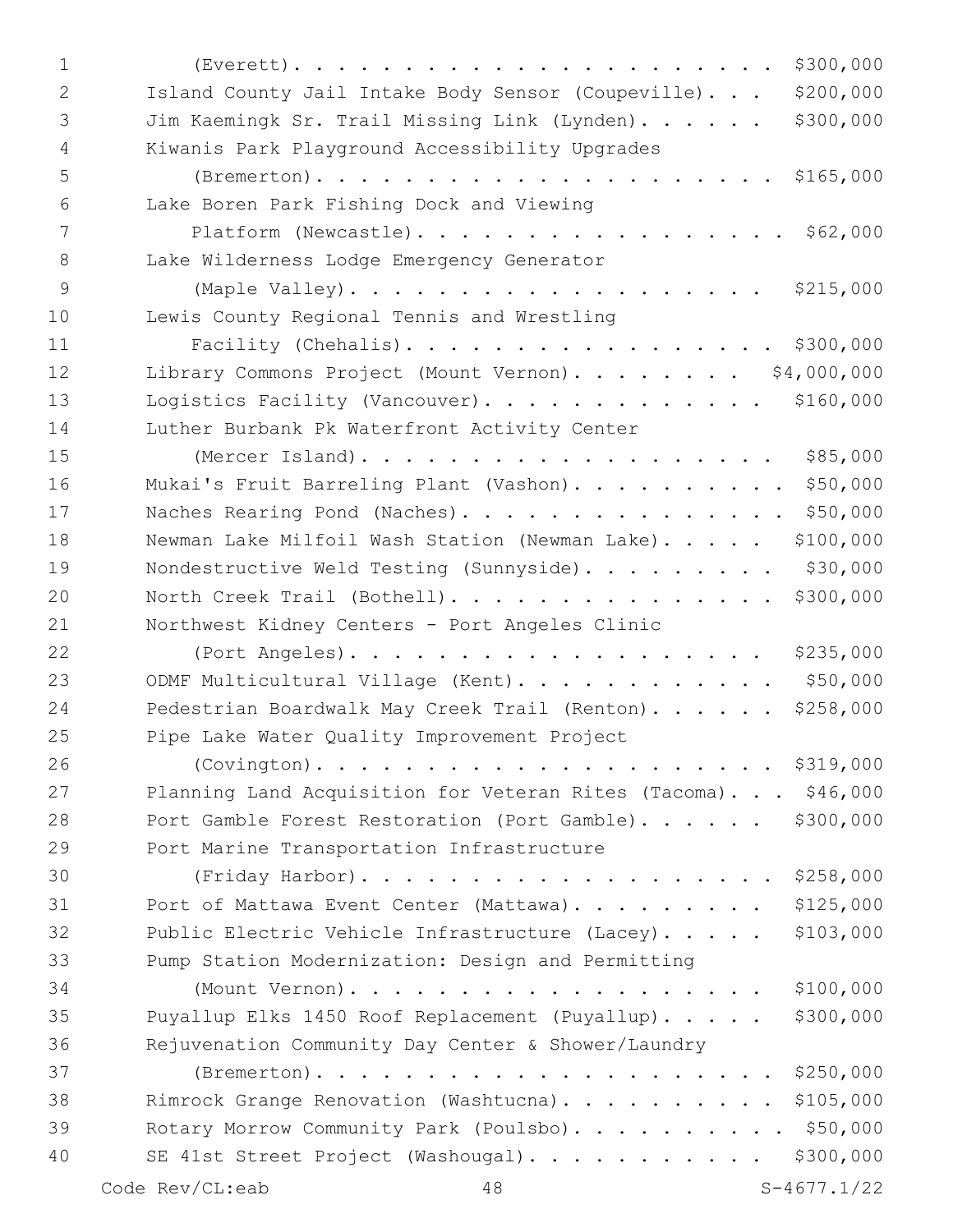| $\mathbf{1}$ | Serving the Community Through Capital Improvements                |
|--------------|-------------------------------------------------------------------|
| 2            |                                                                   |
| 3            | Skokomish Water Line Extension (Skokomish). \$50,000              |
| 4            | Sno-Isle Regional Inter-County Libraries                          |
| 5            | (Lake Stevens). \$1,100,000                                       |
| 6            | \$300,000<br>Snohomish Teen Center Addition (Snohomish).          |
| 7            | South Area Commercial Sewer Infrastructure Ext.                   |
| 8            | \$300,000<br>(Airway Heights).                                    |
| 9            | \$300,000<br>South King County Business Hub (Tukwila).            |
| 10           | South Sound Innovation and Education Center                       |
| 11           |                                                                   |
| 12           | Steilacoom Electrical Charging Station Project                    |
| 13           |                                                                   |
| 14           | The Tacoma Recovery Cafe Site Acquisition (Tacoma). \$400,000     |
| 15           | Titlow Park Hidden Beach Bridge Replacement (Tacoma). \$50,000    |
| 16           | Toppenish Hospital (Toppenish). \$2,000,000                       |
| 17           | Town Center to Burke-Gilman Trail Connector                       |
| 18           | \$103,000<br>(Lake Forest Park).                                  |
| 19           | \$250,000<br>Town of Naches Mobile Stage (Naches).                |
| 20           | \$103,000<br>Transitions (Spokane).                               |
| 21           | \$4,500,000<br>Tubman Health Clinic (Seattle).                    |
| 22           | VOA Veteran Transitional Housing Energy Efficiency                |
| 23           |                                                                   |
| 24           | WA Soldiers Home Cemetery Road Pavement Project                   |
| 25           | \$180,000<br>$(Orthing)$                                          |
| 26           | Wastewater Lift Stations Improvements/Upgrades                    |
| 27           | \$300,000<br>$(Concrete)$                                         |
| 28           | \$300,000<br>Wenatchee City Pool Repairs (Wenatchee).             |
| 29           | \$100,000<br>Western Pond Turtle Recovery - Nest Hill (Lakewood). |
| 30           | \$300,000<br>Westport Marina Gear Yard (Westport).                |
| 31           | \$153,000<br>Whelan Community Building (Pullman).                 |
| 32           | White Center Food Bank Grow2Give Relocation                       |
| 33           | \$200,000                                                         |
| 34           | Willows Road Pedestrian Safety Connection                         |
| 35           | \$206,000                                                         |
| 36           | \$150,000<br>Yakima Canyon Interpretive Center (Ellensburg).      |
| 37           | \$500,000<br>Youth Achievement Center (Seattle).                  |
| 38           | \$70,000<br>YVT Bucket Truck (Yakima).                            |
| $\cap$       |                                                                   |

Appropriation: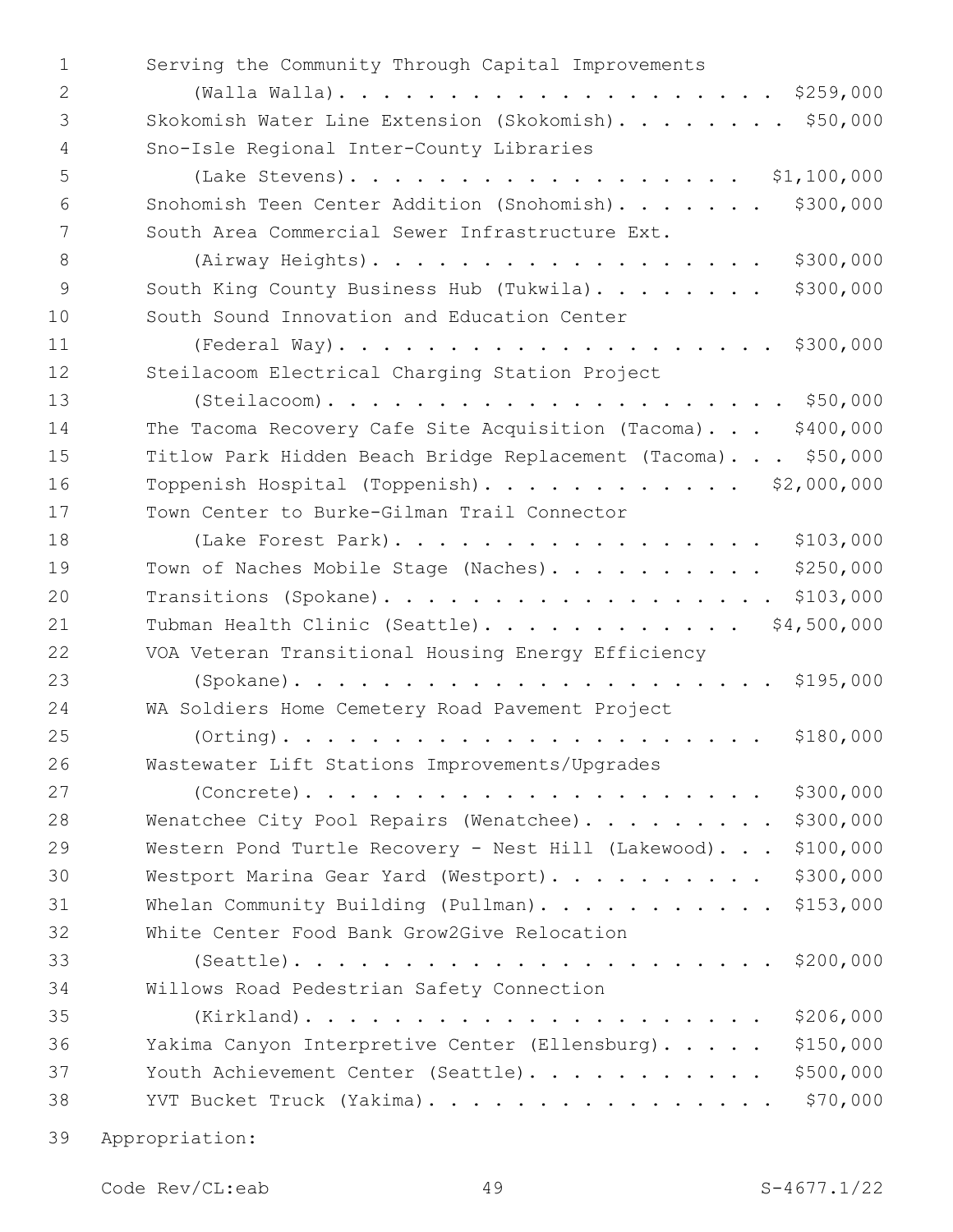| $1 \qquad \qquad$                 | State Building Construction Account-State. \$29,348,000 |
|-----------------------------------|---------------------------------------------------------|
| $\overline{2}$ and $\overline{2}$ | Prior Biennia (Expenditures). \$0                       |
| $\mathcal{S}$ and $\mathcal{S}$   | Future Biennia (Projected Costs). \$0                   |
| $\overline{4}$                    |                                                         |

 NEW SECTION. **Sec. 1024.** A new section is added to 2021 c 332 (uncodified) to read as follows: 6

#### **FOR THE DEPARTMENT OF COMMERCE**

Ports Infrastructure (40000278)

 The appropriation in this section is subject to the following 10 conditions and limitations:

 (1) \$9,000,000 of the appropriation in this section is provided solely for grants to eligible public port authorities established under Title 53 RCW that handle more than \$1,000,000,000 worth of marine cargo exports per year as reported by the United States census bureau for capital projects or asset preservation.

 (2) \$7,500,000 of the appropriation in this section is provided 17 solely for the following list of projects:

- 18 Terminal and Warehouse Upgrades (Port of Everett). . . \$2,000,000 19 Pier 66 Shore Power (Port of Seattle). . . . . . . . \$2,000,000 20 Off Dock Container Yard (Port of Tacoma)....... \$2,000,000 21 Sediment Dredging (Port of Clarkston). . . . . . . . \$1,500,000
- Appropriation:

| 23 | State Building Construction Account-State. \$16,500,000 |  |
|----|---------------------------------------------------------|--|
| 24 | Prior Biennia (Expenditures). \$0                       |  |
| 25 | Future Biennia (Projected Costs). \$0                   |  |
| 26 |                                                         |  |

 **Sec. 1025.** 2021 c 332 s 1048 (uncodified) is amended to read as follows: 28

#### **FOR THE DEPARTMENT OF COMMERCE**

Library Capital Improvement Program (91001239)

 The reappropriation in this section is subject to the following conditions and limitations: The reappropriation is subject to the provisions of section 1053, chapter 413, Laws of 2019.

Reappropriation:

35 State Building Construction Account—State. . . . . ((\$6,000,000))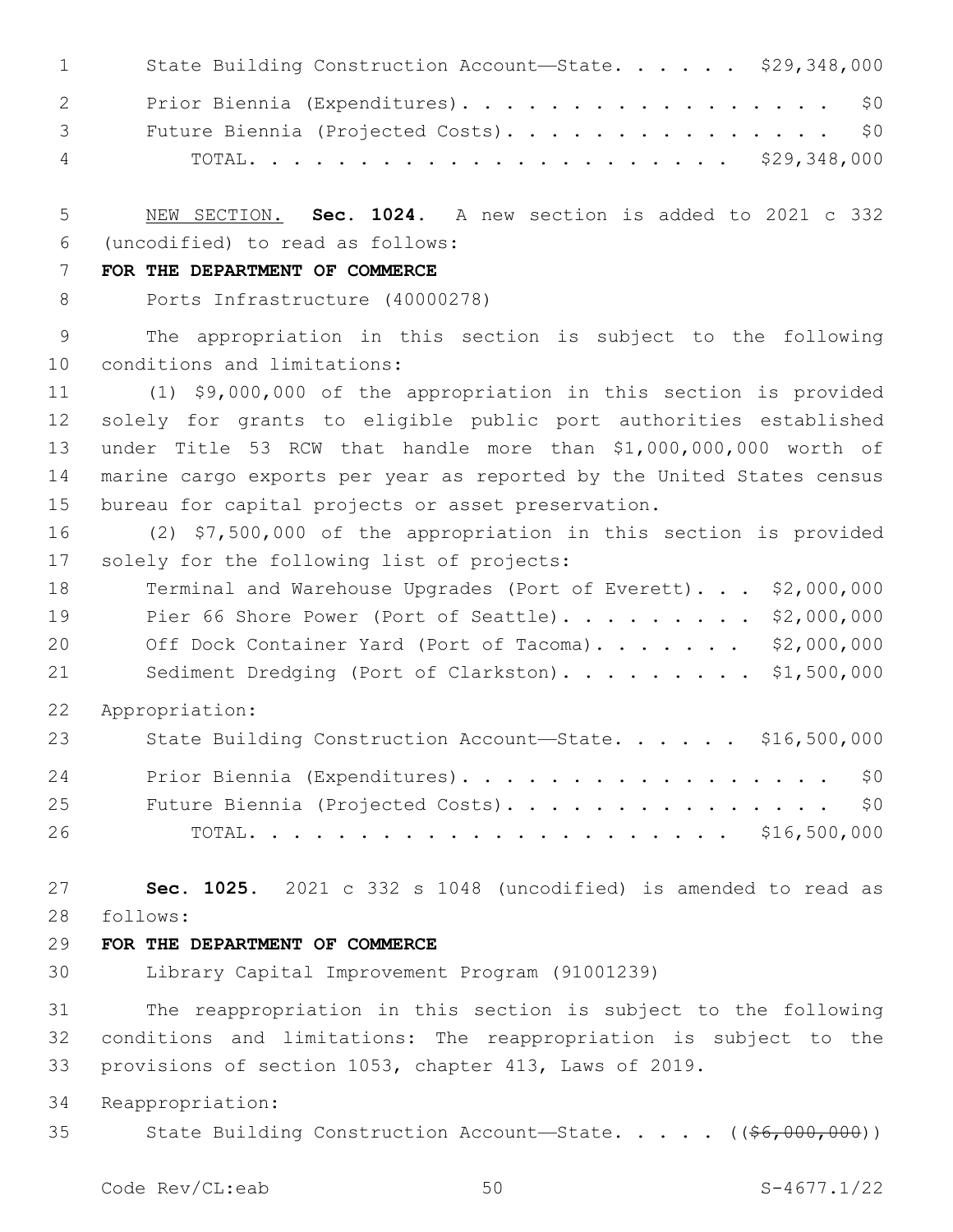| 1  | \$6, 279, 000                                                         |
|----|-----------------------------------------------------------------------|
| 2  | Prior Biennia (Expenditures).<br>$((\$6,838,000))$                    |
| 3  | \$6,559,000                                                           |
| 4  | Future Biennia (Projected Costs).<br>\$0                              |
| 5  |                                                                       |
| 6  | Sec. 1026. 2021 c 332 s 1052 (uncodified) is amended to read as       |
| 7  | follows:                                                              |
| 8  | FOR THE DEPARTMENT OF COMMERCE                                        |
| 9  | Projects that Strengthen Communities & Quality of Life (92000230)     |
| 10 | The reappropriation in this section is subject to the following       |
| 11 | conditions and limitations: The reappropriation is subject to the     |
| 12 | provisions of section 6006, chapter 3, Laws of 2015 3rd sp. sess.     |
| 13 | Reappropriation:                                                      |
| 14 | State Building Construction Account-State. \$1,000,000                |
| 15 | Prior Biennia (Expenditures). ( $(\frac{231}{1000}, 0.00)$ )          |
| 16 | \$31,045,000                                                          |
| 17 | Future Biennia (Projected Costs).<br>\$0                              |
| 18 |                                                                       |
| 19 | \$32,045,000                                                          |
| 20 | Sec. 1027. 2021 c 332 s 1084 (uncodified) is amended to read as       |
| 21 | follows:                                                              |
| 22 | FOR THE DEPARTMENT OF COMMERCE                                        |
| 23 | Food Banks (91001690)                                                 |
| 24 | The appropriation in this section is subject to the following         |
| 25 | conditions and limitations:                                           |
| 26 | (1) The department may not expend the appropriation in this           |
| 27 | section unless and until the nonstate share of project costs have     |
| 28 | been either expended or firmly committed, or both, in an amount       |
| 29 | sufficient to complete the project or a distinct phase of the project |
| 30 | that is useable to the public for the purpose intended by the         |
| 31 | legislature. This requirement does not apply to projects where a      |
| 32 | share of the appropriation is for design costs only.                  |
| 33 | (2) Prior to receiving funds, project recipients must demonstrate     |
| 34 | that the project site is under control for a minimum of 10 years,     |

 that the project site is under control for a minimum of 10 years, either through ownership or a long-term lease. This requirement does not apply to appropriations for preconstruction activities or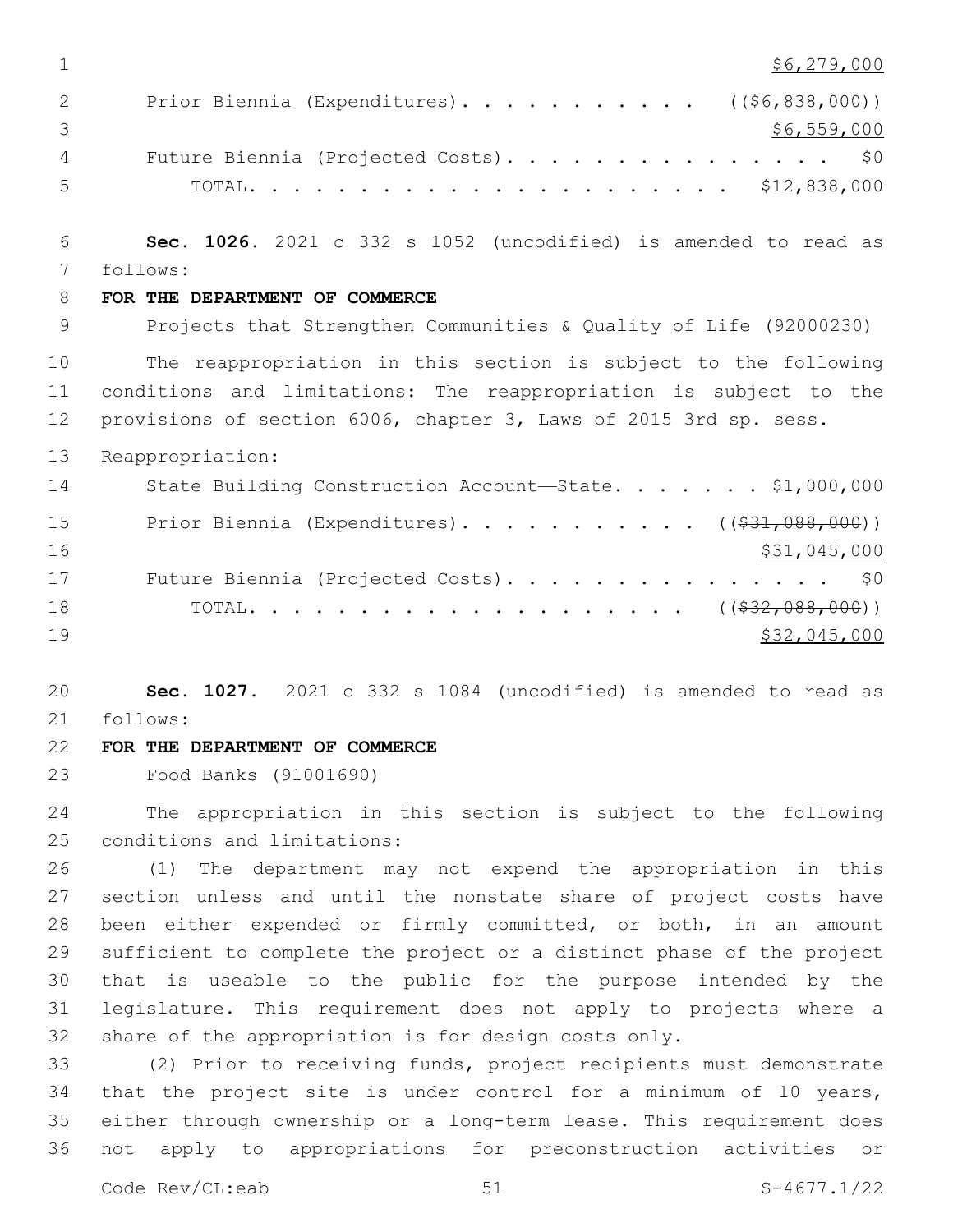appropriations in which the sole purpose is to purchase real property that does not include a construction or renovation component.

 (3) Projects funded in this section may be required to comply with Washington's high-performance building standards as required by 5 chapter 39.35D RCW.

 (4) Project funds are available on a reimbursement basis only, 7 and may not be advanced under any circumstances.

 (5) In contracts for grants authorized under this section, the department must include provisions that require that capital improvements be held by the grantee for a specified period of time appropriate to the amount of the grant and that facilities be used for the express purpose of the grant. If the grantee is found to be out of compliance with provisions of the contract, the grantee shall repay to the state general fund the principal amount of the grant plus interest calculated at the rate of interest on state of Washington general obligation bonds issued most closely to the date 17 of authorization of the grant.

 (6) Projects funded in this section, including those that are owned and operated by nonprofit organizations, are generally required 20 to pay state prevailing wages.

 (7) The department must comply with the requirements set forth in executive order 21-02 and must consult with the department of archaeology and historic preservation and affected tribes on the potential effects of these projects on cultural resources and historic properties. Consultation with the department of archaeology and historic preservation and affected tribes must be initiated 27 before project funds are made available.

 (8) The appropriation in this section is provided solely for the 29 following list of projects:

30 FISH Community Food Bank and Food Pantry

| 31 | \$1,545,000<br>$(Ellensburg)$                        |
|----|------------------------------------------------------|
| 32 | Gig Harbor Peninsula FISH New Facility               |
| 33 | Construction (Gig Harbor). \$2,050,000               |
| 34 | Hunger Solution Center Cold Storage Expansion        |
| 35 |                                                      |
| 36 | Issaquah Food Bank Expansion (Issaquah). \$1,030,000 |
| 37 | La Center Community Center Repairs and               |
| 38 | \$515,000<br>Improvements (La Center).               |
| 39 | Northwest Harvest (Yakima). \$3,200,000              |
| 40 | Port Angeles Food Bank (Port Angeles). \$1,050,000   |
|    | $S-4677.1/22$<br>Code Rev/CL:eab<br>52               |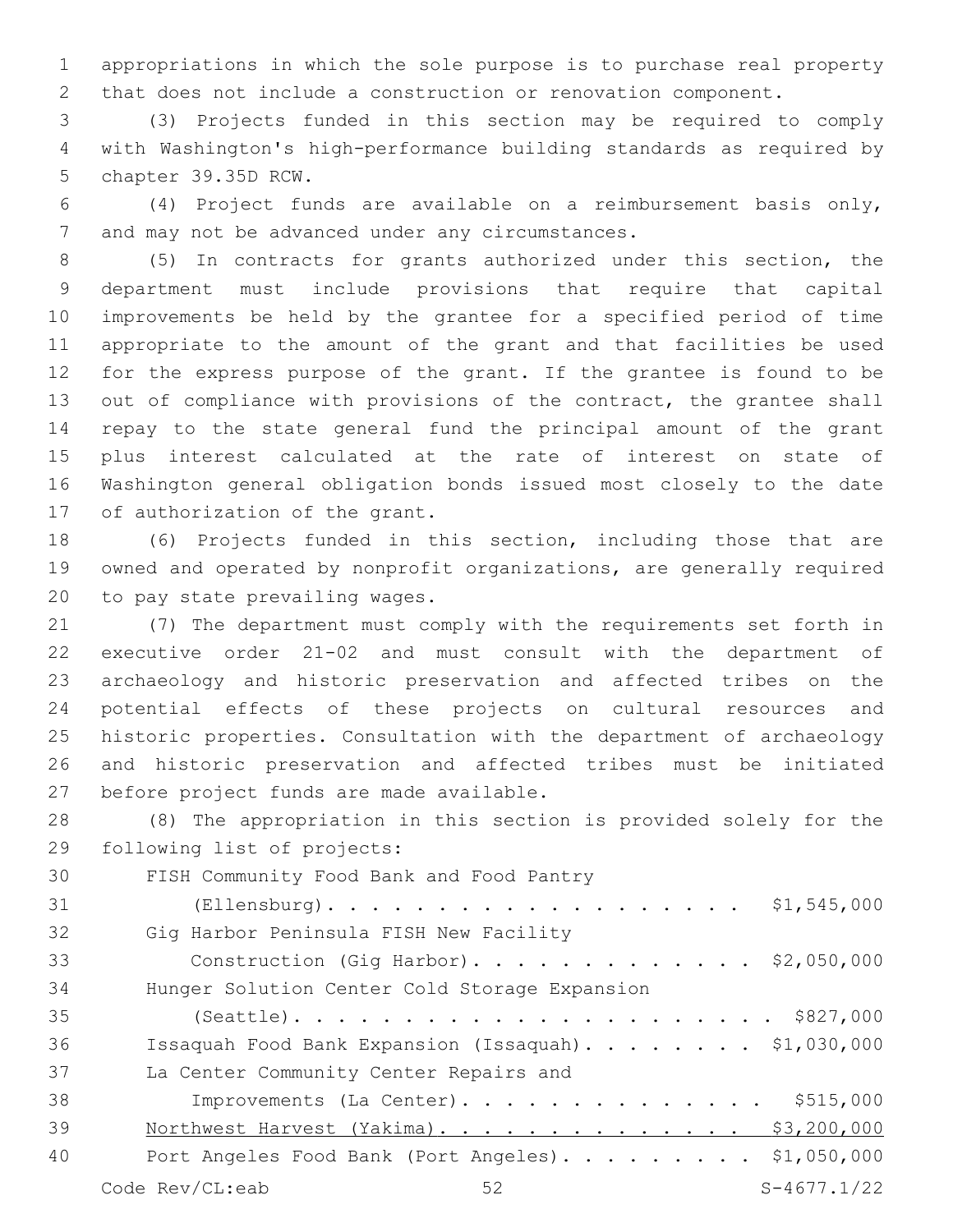1 Puyallup Food Bank Capital Campaign (Puyallup)...... \$257,000 2 White Center Food Bank Relocation (Seattle). . . . . \$1,030,000 Appropriation: 4 State Building Construction Account—State. . . . . ((\$8,304,000))  $5 - 5$   $5 - 1,504,000$  Prior Biennia (Expenditures). . . . . . . . . . . . . . . . . \$0 7 Future Biennia (Projected Costs). . . . . . . . . . . . . . \$0 TOTAL. . . . . . . . . . . . . . . . . . . . . ((\$8,304,000)) \$11,504,000

 **Sec. 1028.** 2021 c 332 s 1085 (uncodified) is amended to read as follows: 11

# **FOR THE DEPARTMENT OF COMMERCE**

Infrastructure Projects (91001687)

14 The appropriations in this section ((is)) are subject to the 15 following conditions and limitations:

 (1) The department may not expend the appropriations in this section unless and until the nonstate share of project costs have been either expended or firmly committed, or both, in an amount sufficient to complete the project or a distinct phase of the project that is useable to the public for the purpose intended by the legislature. This requirement does not apply to projects where a share of the appropriation is for design costs only.

 (2) Prior to receiving funds, project recipients must demonstrate that the project site is under control for a minimum of 10 years, either through ownership or a long-term lease. This requirement does not apply to appropriations for preconstruction activities or appropriations in which the sole purpose is to purchase real property that does not include a construction or renovation component.

 (3) Projects funded in this section may be required to comply with Washington's high-performance building standards as required by 31 chapter 39.35D RCW.

 (4) Project funds are available on a reimbursement basis only, 33 and may not be advanced under any circumstances.

 (5) In contracts for grants authorized under this section, the department must include provisions that require that capital improvements be held by the grantee for a specified period of time appropriate to the amount of the grant and that facilities be used for the express purpose of the grant. If the grantee is found to be Code Rev/CL:eab 53 S-4677.1/22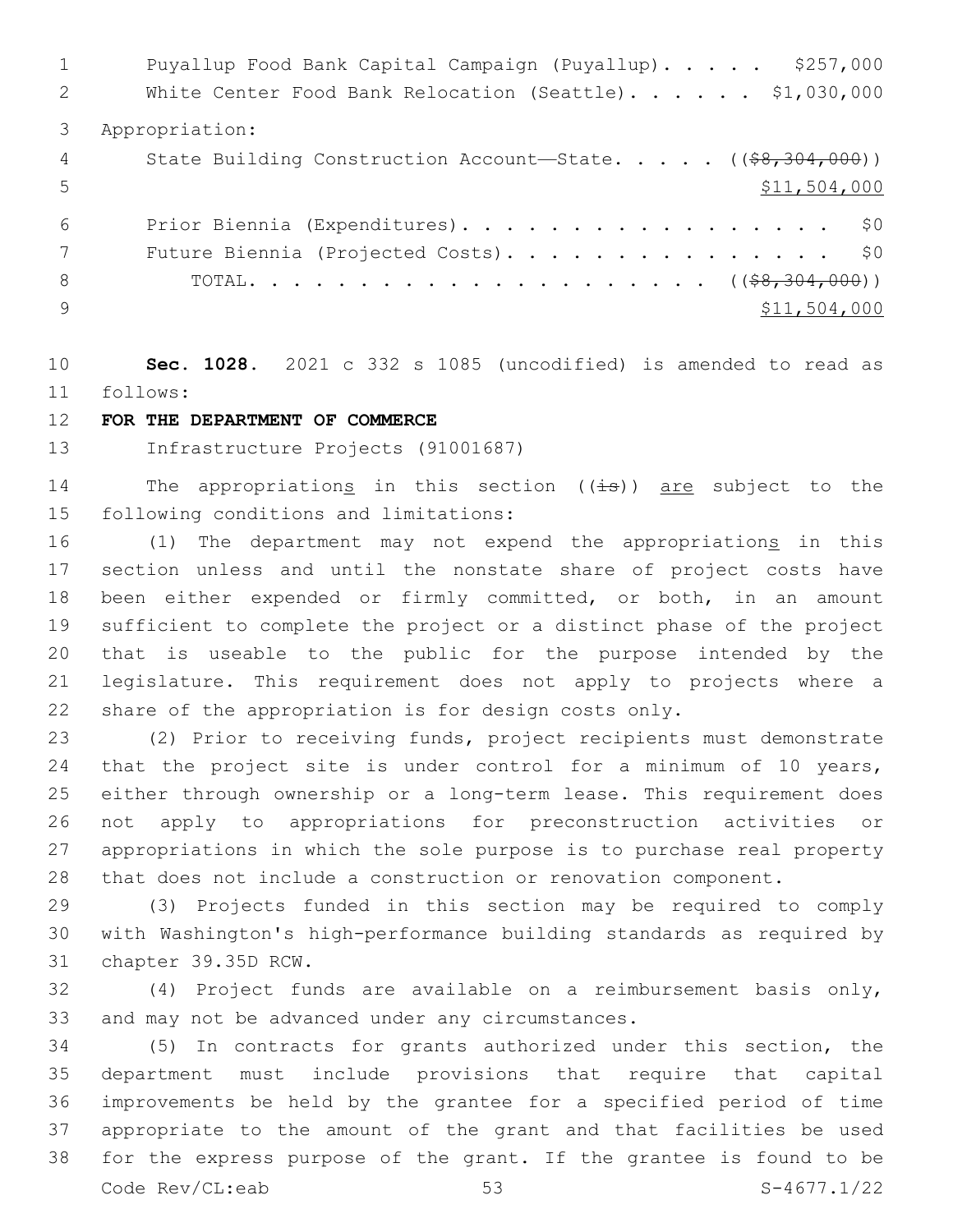out of compliance with provisions of the contract, the grantee shall repay to the state general fund the principal amount of the grant plus interest calculated at the rate of interest on state of Washington general obligation bonds issued most closely to the date 5 of authorization of the grant.

 (6) Projects funded in this section, including those that are owned and operated by nonprofit organizations, are generally required 8 to pay state prevailing wages.

 (7) The department must comply with the requirements set forth in executive order 21-02 and must consult with the department of archaeology and historic preservation and affected tribes on the potential effects of these projects on cultural resources and historic properties. Consultation with the department of archaeology and historic preservation and affected tribes must be initiated 15 before project funds are made available.

 (8) To ensure compliance with conditions of the federal coronavirus state fiscal recovery fund, all expenditures of amounts appropriated in this section must be incurred by December 31, 2024.

 (9) ((The)) \$23,866,000 of the state building construction account—state and \$88,384,000 of the coronavirus state fiscal 21 recovery account—state appropriations in this section  $((\frac{1}{18}))$  are provided solely for the following list of projects:

Airway Heights Water Resources Replacement (Airway

 Heights). . . . . . . . . . . . . . . . . . . . . \$14,950,000 25 Anderson Road Project Design (Chelan). . . . . . . . . \$258,000 26 ((Belfair Water Reclamation Facility (Belfair).... \$500,000)) Boat Haven Stormwater Improvement (Port Townsend). . . \$2,050,000 Centralia School District - Gemini & LTE28

 (Centralia). . . . . . . . . . . . . . . . . . . . \$1,529,000 30 Cheney Purple Pipe Project (Cheney). . . . . . . . \$11,050,000 31 City of Fircrest Water Meter Replacement

 (Fircrest). . . . . . . . . . . . . . . . . . . . . \$171,000 City of Ilwaco – Drinking Water Source Protection (Ilwaco). . . . . . . . . . . . . . . . . . . . . . \$721,000 35 Crusher Canyon Sewer Line (Selah). . . . . . . . . . \$1,000,000 Dryden Wastewater Improvement Project (Dryden). . . . \$1,030,000 Fall City Waste Management System (Fall City). . . . . \$6,500,000 38 Fry Creek Pump Station (Aberdeen). . . . . . . . . . \$8,975,000 Index Phased Water Line Replacement (Index). . . . . . \$1,351,000 40 Lacamas Lake Management Plan (Camas). . . . . . . . . . \$155,000 Code Rev/CL:eab 54 S-4677.1/22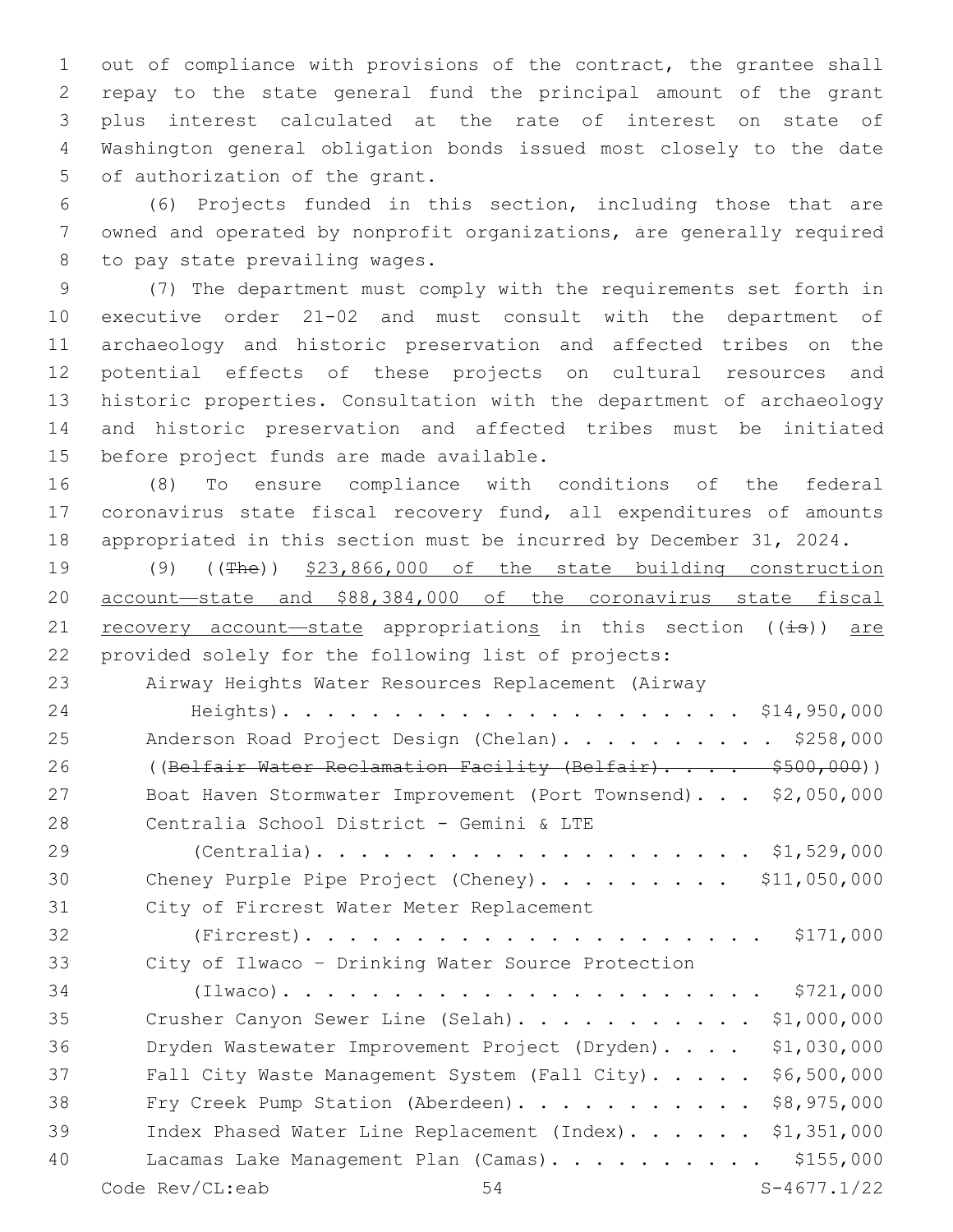| $\mathbf 1$    | Leach Creek Interceptor Extension (University                      |
|----------------|--------------------------------------------------------------------|
| $\mathbf{2}$   | \$2,100,000                                                        |
| 3              | Louis Thompson Road Tightline (Sammamish).<br>\$3,000,000          |
| $\overline{4}$ | Malaga Industrial Park Waterline Extension                         |
| 5              | \$1,545,000                                                        |
| 6              | ((Malden USDA Water (Malden).<br><del>\$247,000</del> ))           |
| 7              | \$1,545,000<br>Mill Creek Flood Control Channel (Walla Walla).     |
| 8              | NE 92nd Avenue Pump Station & Force Main (Battle                   |
| $\mathcal{G}$  | \$2,050,000                                                        |
| 10             | New Well for the Community of Peshastin (Peshastin)<br>\$1,100,000 |
| 11             | Omak Water Reservoir (Omak). \$4,300,000                           |
| 12             | Othello Water Conservation System (Othello). \$515,000             |
| 13             | Packwood Sewer System (Packwood).<br>\$8,050,000                   |
| 14             | PFAS Treatment at City of DuPont Water Wells                       |
| 15             | \$5,950,000                                                        |
| 16             | Port Hadlock Wastewater Facility (Port Hadlock) \$20,175,000       |
| 17             | Port of Mattawa Wastewater Infrastructure                          |
| 18             |                                                                    |
| 19             | Reservoir No. 2, Water Supply & Distribution                       |
| 20             | (Bridgeport).<br>\$3,200,000                                       |
| 21             | \$2,050,000<br>Shelton: Well 1 Water Main (Shelton).               |
| 22             | Skamania County Well Installation (Stevenson).<br>\$52,000         |
| 23             | Vader Wastewater Treatment Plant Improvements                      |
| 24             |                                                                    |
| 25             | Wallula Dodd Water System Ph2 (Wallula). \$2,050,000               |
| 26             | Wanapum Indian Village Fiber infrastructure                        |
| 27             | Project (Mattawa). \$155,000                                       |
| 28             | Water Main Infrastructure Extension Project                        |
| 29             |                                                                    |
| 30             | WWTP Reclaimed Water (Shelton). \$2,050,000                        |
| 31             | (10) \$747,000 of the public works assistance account-state        |
| 32             | appropriation in this section is provided solely for the following |
| 33             | list of projects:                                                  |
| 34             | Belfair Water Reclamation Facility (Belfair). \$500,000            |
| 35             | Malden USDA Water (Malden). \$247,000                              |
| 36             | Appropriation:                                                     |
| 37             | State Building Construction Account-State. \$23,866,000            |
| 38             | Public Works Assistance Account-State. \$747,000                   |
| 39             | Coronavirus State Fiscal Recovery                                  |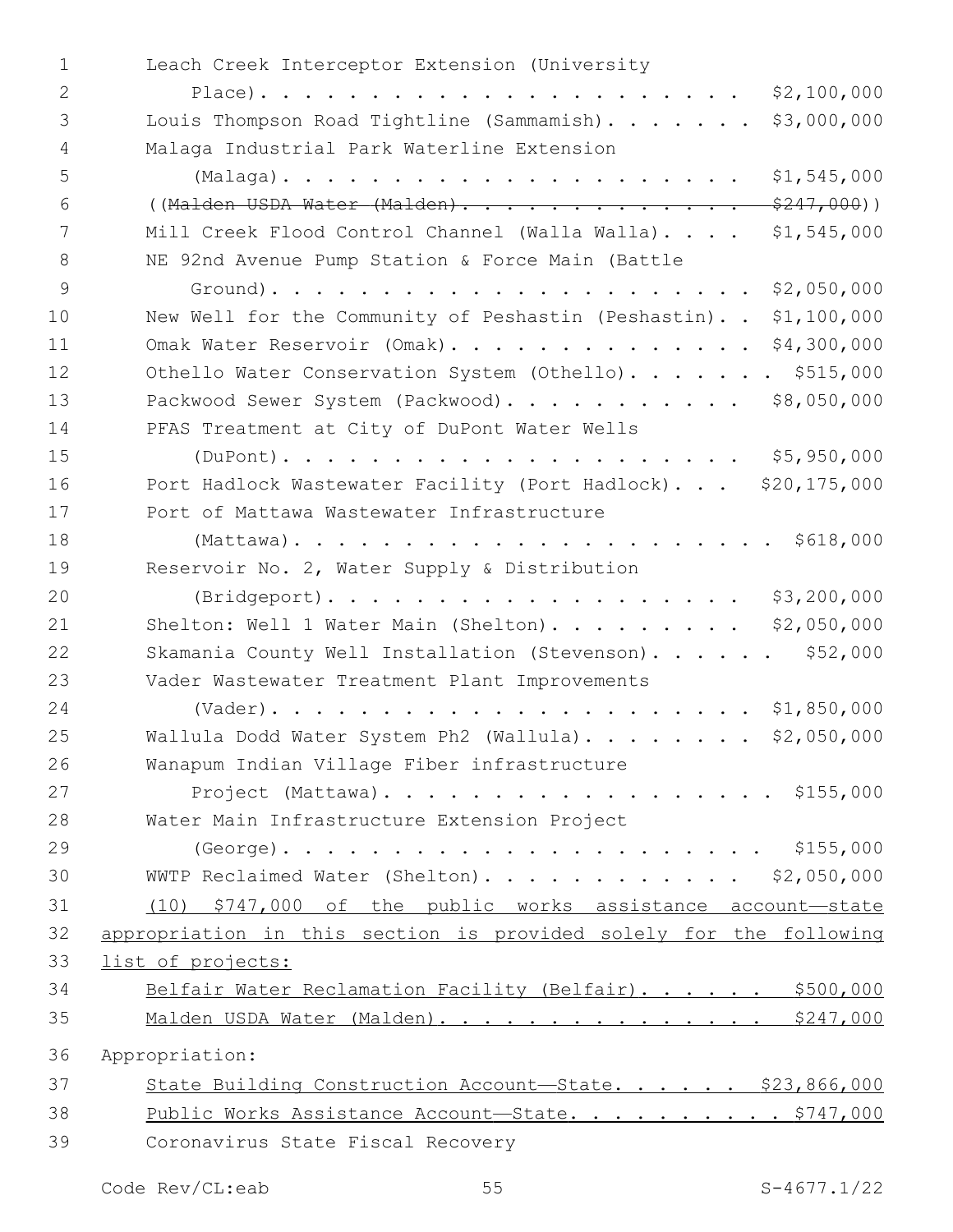| 1              | Account-Federal. ( $(\frac{112,997,000}{$ )                                   |
|----------------|-------------------------------------------------------------------------------|
| $\overline{2}$ | \$88,384,000                                                                  |
| 3              | Subtotal Appropriation. \$112,997,000                                         |
| 4              | \$0<br>Prior Biennia (Expenditures).                                          |
| 5              | Future Biennia (Projected Costs). \$0                                         |
| 6              |                                                                               |
| 7              | Sec. 1029. 2021 c 332 s 1086 (uncodified) is amended to read as               |
| $8\,$          | follows:                                                                      |
| 9              | FOR THE DEPARTMENT OF COMMERCE                                                |
| 10             | 2021-23 Broadband Office (92000953)                                           |
| 11             | The appropriations in this section are subject to the following               |
| 12             | conditions and limitations:                                                   |
| 13             | (1) (a) The appropriations in this section are provided solely to             |
| 14             | statewide broadband office for qualifying broadband<br>the                    |
| 15             | infrastructure projects.                                                      |
| 16             | Unless otherwise stated, eligible applicants for grants<br>(b)                |
| 17             | awarded under subsections (2) and (3) of this section are:                    |
| 18             | (i)<br>Local governments, including ports and public utility                  |
| 19             | districts;                                                                    |
| 20             | (ii) Federally recognized tribes;                                             |
| 21             | (iii) Nonprofit organizations;                                                |
| 22             | (iv) Nonprofit cooperative organizations; and                                 |
| 23             | Multiparty entities comprised of a combination of public<br>$(\triangledown)$ |
| 24             | entity members or private entity members. A multiparty entity cannot          |
| 25             | be solely comprised of private entities.                                      |
| 26             | (c) Projects receiving grants under this section must:                        |
| 27             | (i) Demonstrate that the project site is under the applicant's                |
| 28             | control for a minimum of 25 years, either through ownership or a              |
| 29             | long-term lease; and                                                          |
| 30             | (ii) Commit to using the infrastructure funded by the grant for               |
| 31             | the purposes of providing broadband connectivity for a minimum of 25          |
| 32             | years.                                                                        |
| 33             | (d) Unless otherwise stated, priority must be given to projects:              |
| 34             | Located in unserved areas of the state, which for the<br>(i)                  |
| 35             | purposes of this section means areas of Washington in which                   |
| 36             | households and businesses lack access to broadband service of speeds          |
| 37             | at a minimum of 100 megabits per second download and at a minimum 20          |
| 38             | megabits per second upload;                                                   |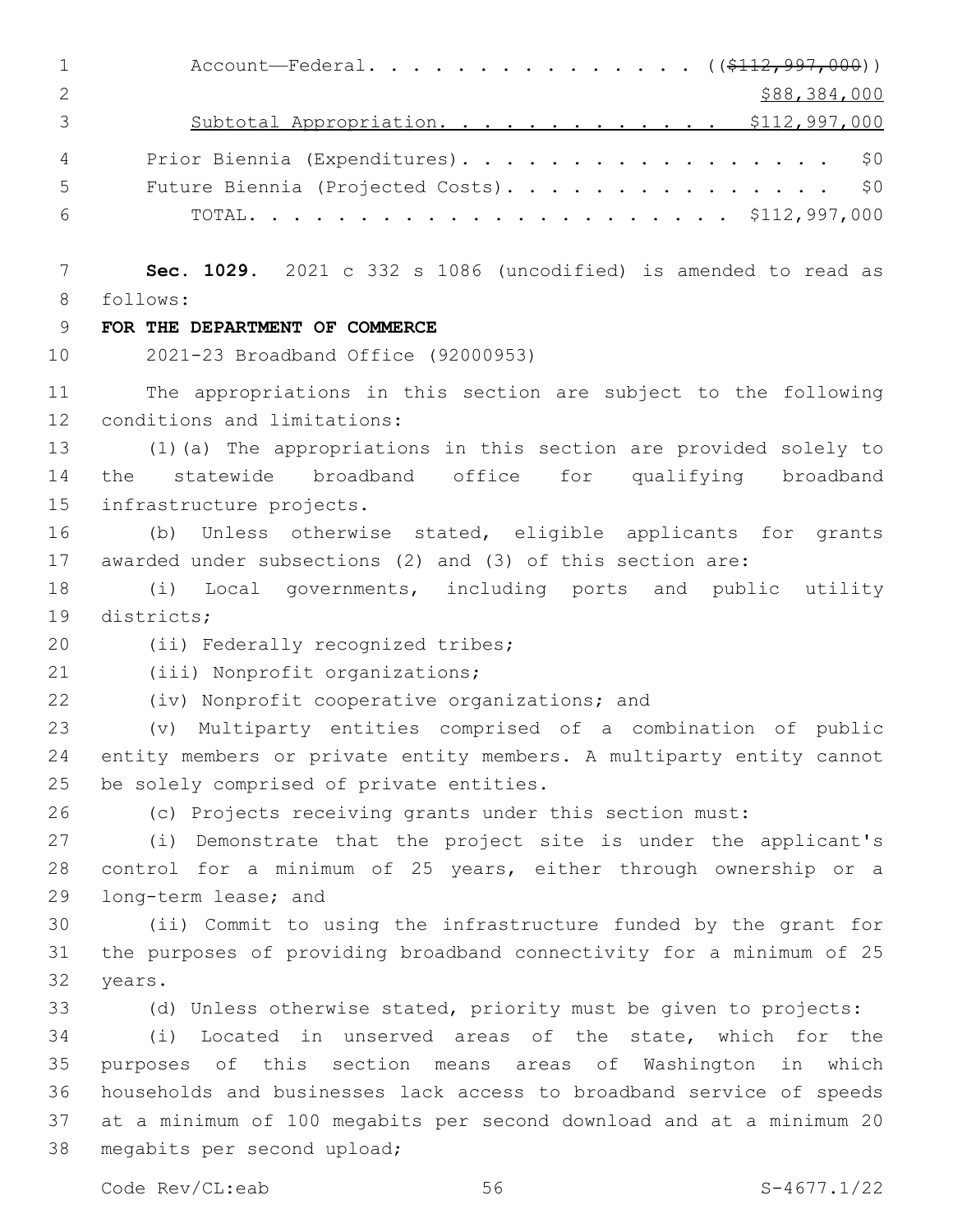(ii) Located in geographic areas of greatest priority for the deployment of broadband infrastructure to achieve the state's broadband goals, as provided in RCW 43.330.536, identified with 4 department and board mapping tools; or

 (iii) That construct last mile infrastructure, as defined in RCW 43.330.530.6

 (e) Unless otherwise stated, appropriations may not be used for projects where a broadband provider currently provides, or has begun construction to provide, broadband service to end users in the proposed project area at speeds equal to or greater than the state 11 speed goals provided in RCW 43.330.536.

 (f) The appropriations must be used for projects that use a technology-neutral approach in order to expand access at the lowest cost to the most unserved or underserved residents.

 (g)(i) The statewide broadband office must act as fiscal agent for the grants authorized in subsections (2) and (3) of this section.

 (ii) No more than 1.5 percent of the funds appropriated for the program may be expended by the statewide broadband office for 19 administration purposes.

 (2)(a) \$50,000,000 of the state building construction account— state appropriation is provided solely to the statewide broadband office to award as grants to eligible applicants as match funds to leverage federal broadband infrastructure program funding.

 (b)(i) For the purposes of this subsection (2), "state broadband infrastructure funders" are the state broadband office, the public works board, and the community economic revitalization board.

 (ii) The statewide broadband office must develop a project evaluation process to assist in coordination among state broadband infrastructure funders to maximize opportunities to leverage federal funding and ensure efficient state investment. The project evaluation process must help determine whether a project is a strong candidate for a known federal funding opportunity and if a project can be packaged as part of a regional or other coordinated federal grant proposal. The state broadband infrastructure funders are encouraged to enter into a memorandum of understanding outlining how coordination will take place so that the process can help with a coordinated funding strategy across these entities.

38 (3)(a) ((\$260,003,000)) \$157,385,000 of the coronavirus state 39 fiscal recovery fund—federal appropriation ((and \$16,000,000)),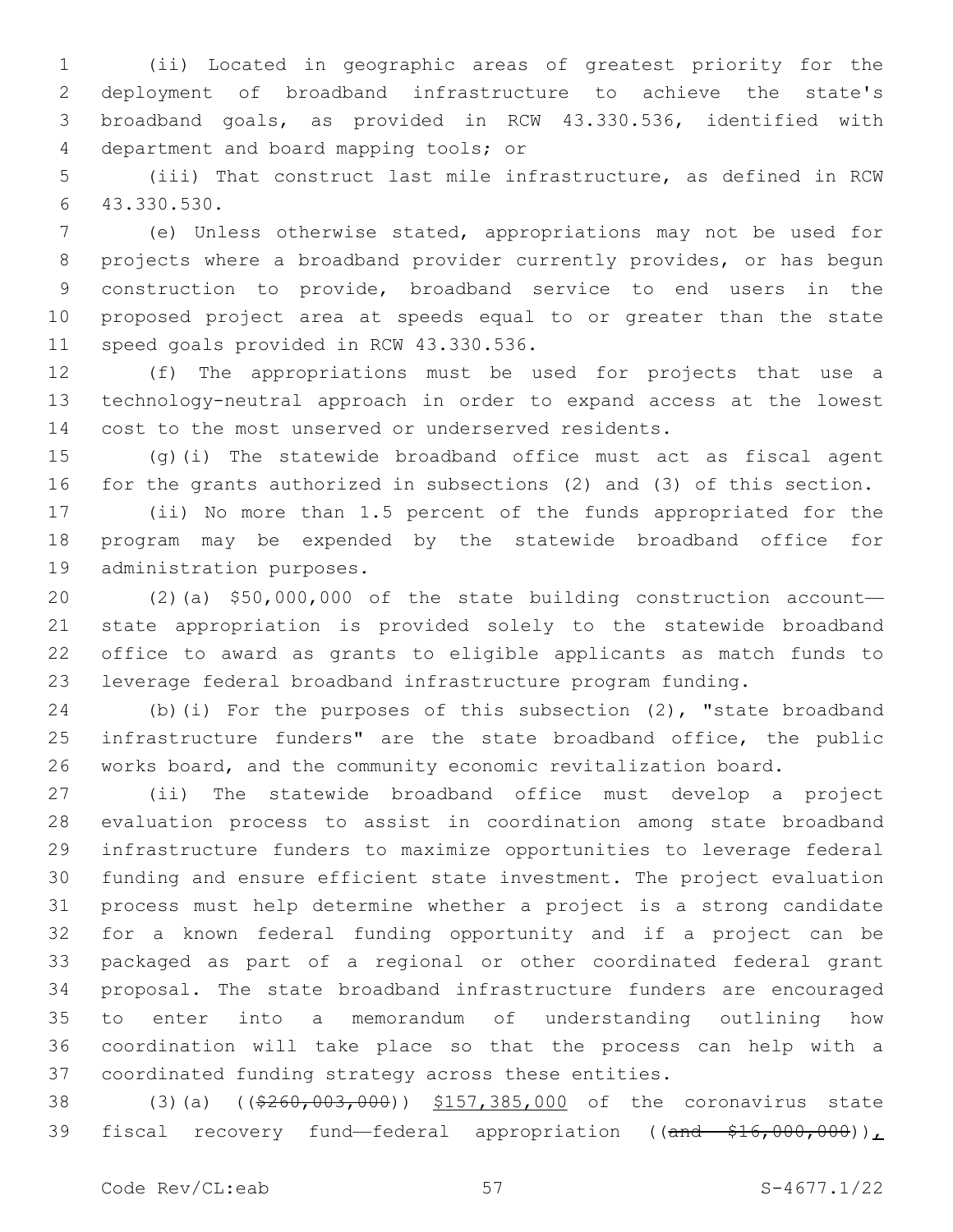\$118,360,000 of the coronavirus capital projects account—federal appropriation, and \$50,000,000 of the state building construction account—state appropriation are provided solely for grants to eligible applicants for qualifying broadband infrastructure projects.

 (b)(i) Projects that receive grant funding under this subsection (3) must be eligible for funds under section 9901 of the American 7 rescue plan act.

 (ii) To ensure compliance with conditions of the federal coronavirus state fiscal recovery fund and coronavirus capital projects account, all expenditures of amounts appropriated in this subsection (3) must be incurred by December 31, 2024.

 (c)(i) \$5,000,000 of the appropriation in this subsection is provided for broadband equity and affordability grants.

 (ii) Grants must be provided to eligible applicants located in 15 areas:

 (A) With existing broadband service with speeds at a minimum of 100 megabits per second download and at a minimum 20 megabits per 18 second upload; and

 (B) Where the state broadband office, in consultation with the department of equity, determine that access to existing broadband 21 service is not affordable or equitable.

 (iii) Eligible applicants for grants awarded under this 23 subsection (3)(c) are:

 (A) Local governments, including ports and public utility 25 districts:

(B) Federally recognized tribes;26

27 (C) Public school districts;

28 (D) Nonprofit organizations; and

 (E) Multiparty entities comprised of public entity members to 30 fund broadband deployment.

 (d) \$258,000 of the ((coronavirus capital projects account— federal)) state building construction account—state appropriation in this subsection is provided solely for the Precision Agriculture and 34 Broadband pilot project.

 (4) By January 30, 2022, and January 30, 2023, the statewide broadband office must develop and submit a report regarding the grants established in subsections (2) and (3) of this section to the office of financial management and appropriate fiscal committees of 39 the legislature. The report must include: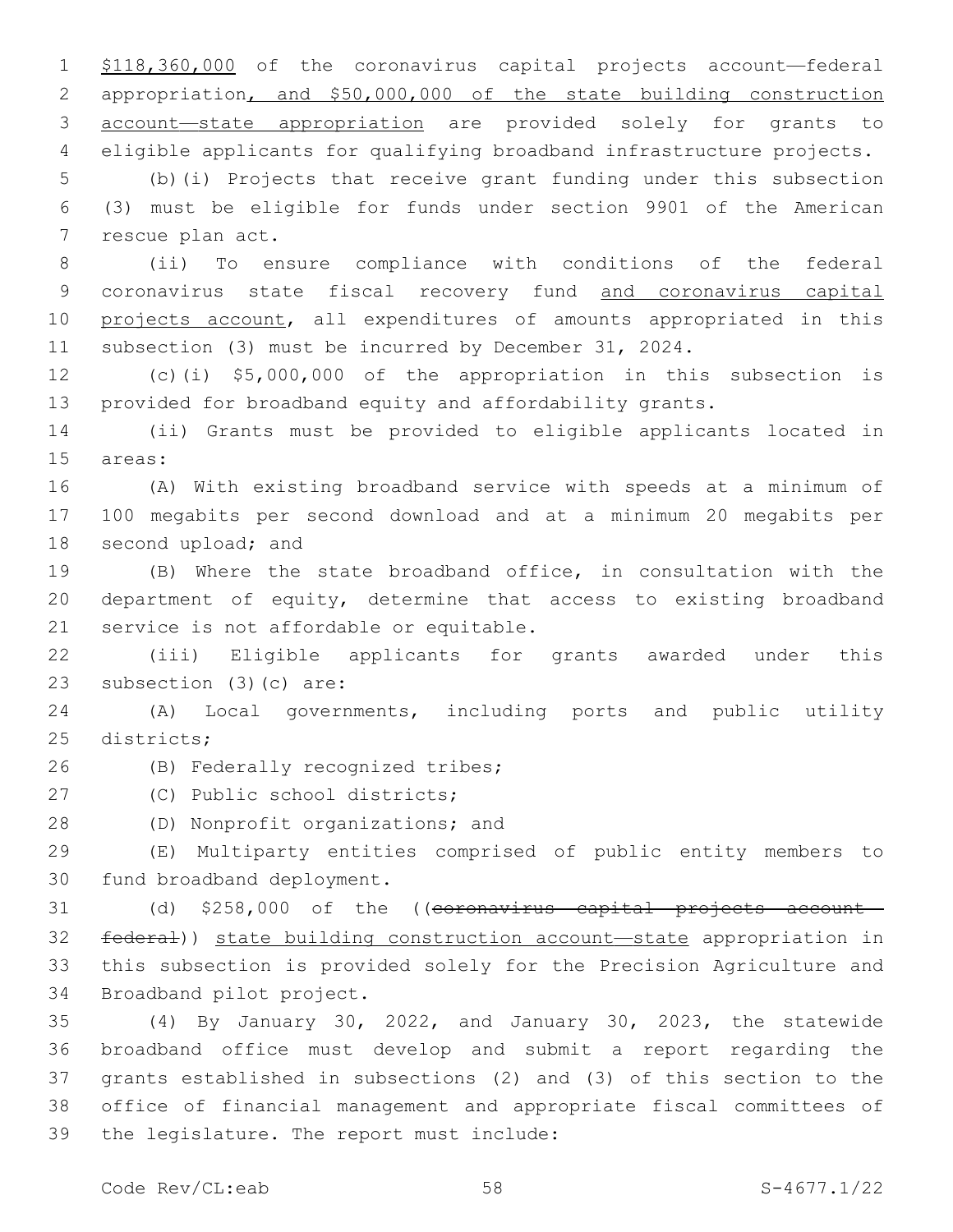1 (a) The total number of applications and amount of funding 2 requested; 3 (b) A list and description of projects approved for grant funding 4 in the preceding fiscal year; 5 (c) The total amount of grant funding that was disbursed during 6 the preceding fiscal year; 7 (d) The total amount of funds obligated and timing of when the 8 funds were obligated in the preceding fiscal year; and 9 (e) For projects funded in the prior biennium, the outcomes 10 achieved by the approved projects. 11 (5) For eligible applicants providing service outside of their 12 jurisdictional boundary, no more than three percent of the award 13 amount may be expended for administration purposes. 14 Appropriation: 15 State Building Construction Account—State. . . . ((\$50,000,000))  $16$  \$50,258,000 17 Coronavirus State Fiscal Recovery 18 Account—Federal. . . . . . . . . . . . . ((\$260,003,000)) 19 \$157,385,000 20 Coronavirus Capital Projects Account—Federal... ((\$16,000,000)) 21 **\$118,360,000** \$118,360,000 22 Subtotal Appropriation. . . . . . . . . . . . . \$326,003,000 23 Prior Biennia (Expenditures). . . . . . . . . . . . . . . . \$0 24 Future Biennia (Projected Costs). . . . . . . . . . . . . . \$0 25 TOTAL. . . . . . . . . . . . . . . . . . . . . . \$326,003,000 26 **Sec. 1030.** 2021 c 332 s 1087 (uncodified) is amended to read as follows: 27 28 **FOR THE DEPARTMENT OF COMMERCE** 29 2021-23 Community Relief (92000957)

30 The appropriations in this section  $((\frac{1}{18}))$  are subject to the 31 following conditions and limitations:

 (1) \$500,000 of the state taxable building construction account— state appropriation is provided solely for the department to contract with the Communities of Concern Commission for development of a list of community-led capital projects that serve underserved communities. Eligible expenses include costs incurred by the Communities of Concern Commission in conducting outreach, developing an application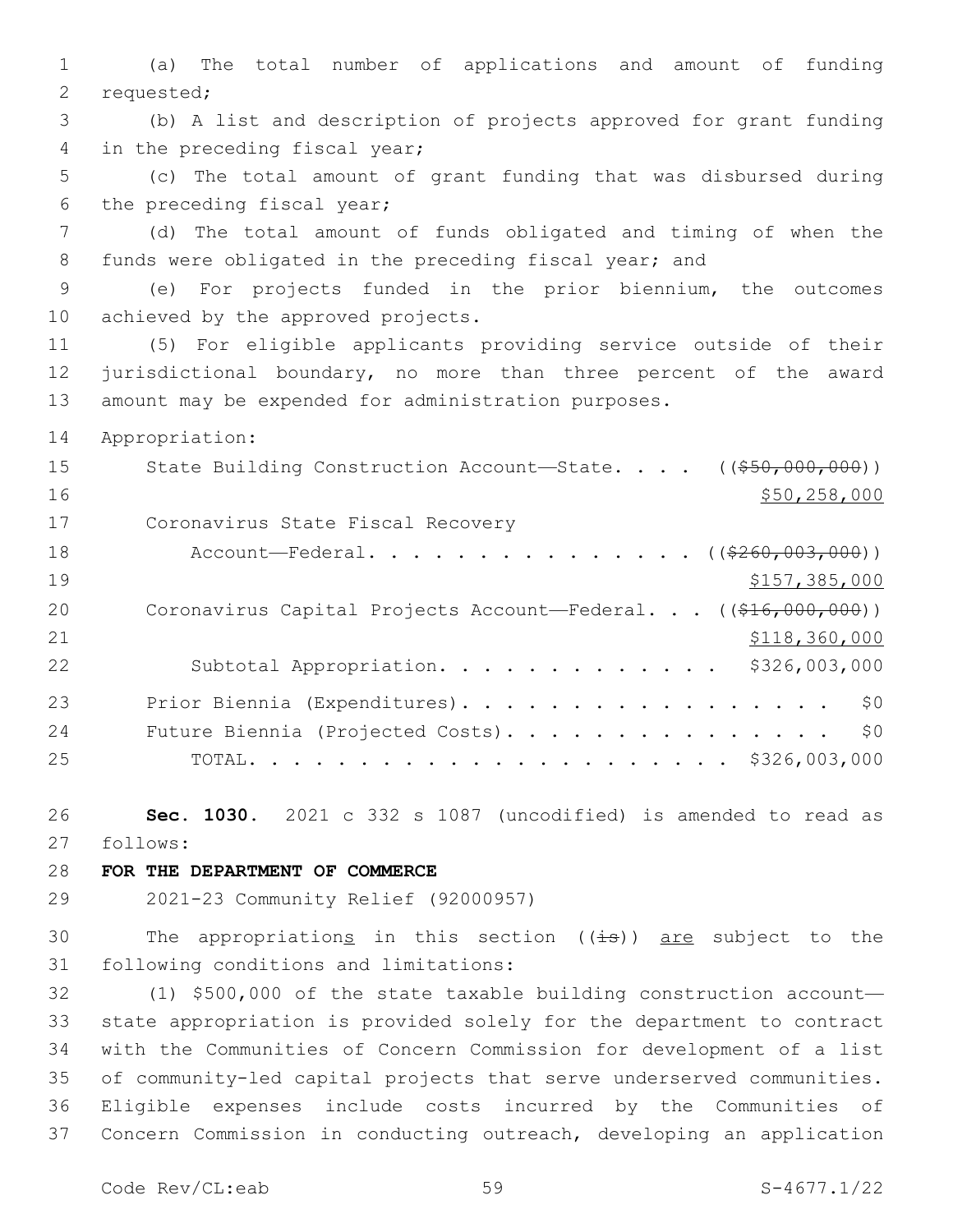process, providing technical assistance, assisting project proponents with project readiness, and assisting the department with identifying barriers faced in accessing capital grant programs. The department must present the list prepared by the Communities of Concern Commission to the fiscal committees of the legislature for consideration for funding in the 2022 supplemental capital budget 7 with the list of identified projects. ((\$2,500,000 of the appropriation in this subsection (1) shall remain in unallotted status for purposes of legislative review of the joint list prepared 10 by the Communities of Concern Commission and the department until the legislature appropriates funds for these projects in the budget 12 process. The legislature retains the right to review and consider all 13 such funding as it does with other requests for project funding.)) The intent of the legislature is to only provide funding in the 2021-2023 fiscal biennium in order to inform the department's comprehensive equity review required in the operating budget and allow the opportunity for the department to implement the steps necessary to improve equitable delivery of all of their capital grant programs. The department must submit an interim report to the legislature by December 31, 2021, on the barriers identified and lessons learned through projects identified through this section and in section 1093 of this act and the connection to the equity review 23 required in the operating budget. 24 (2)(a) ((The)) \$2,500,000 of the appropriations are provided solely for the following list of Communities of Concern Commission projects: Community to Community, Ejidos Cooperative Farm (Everson). . . . . . . . . . . . . . . . . . . . . . \$250,000 Foundation for Homeless & Poverty Management, Community

30 Rejuvenation Center (Bremerton). . . . . . . . . \$1,200,000 31 Northwest Native Canoe Center (Seattle). . . . . . . . \$800,000 32 FAME/Equity Alliance Washington, FAME Plaza (Seattle). . \$25,000 Lummi Stepping Stones/Lhaq'temish Foundation, Eagle

 Haven Cottage Village (Bellingham). . . . . . . . . \$225,000 35 (b) \$10,950,000 of the appropriations ((is)) are provided solely 36 for the following list of projects:

37 31?al (means "Home" in Lushootseed) (Seattle). . . . . \$900,000 Asberry Historic Home Site Acquisition (Tacoma). . . . . \$919,000 Be'er Sheva Park Improvements and Shoreline Restoration

(Seattle). . . . . . . . . . . . . . . . . . . . . . \$500,000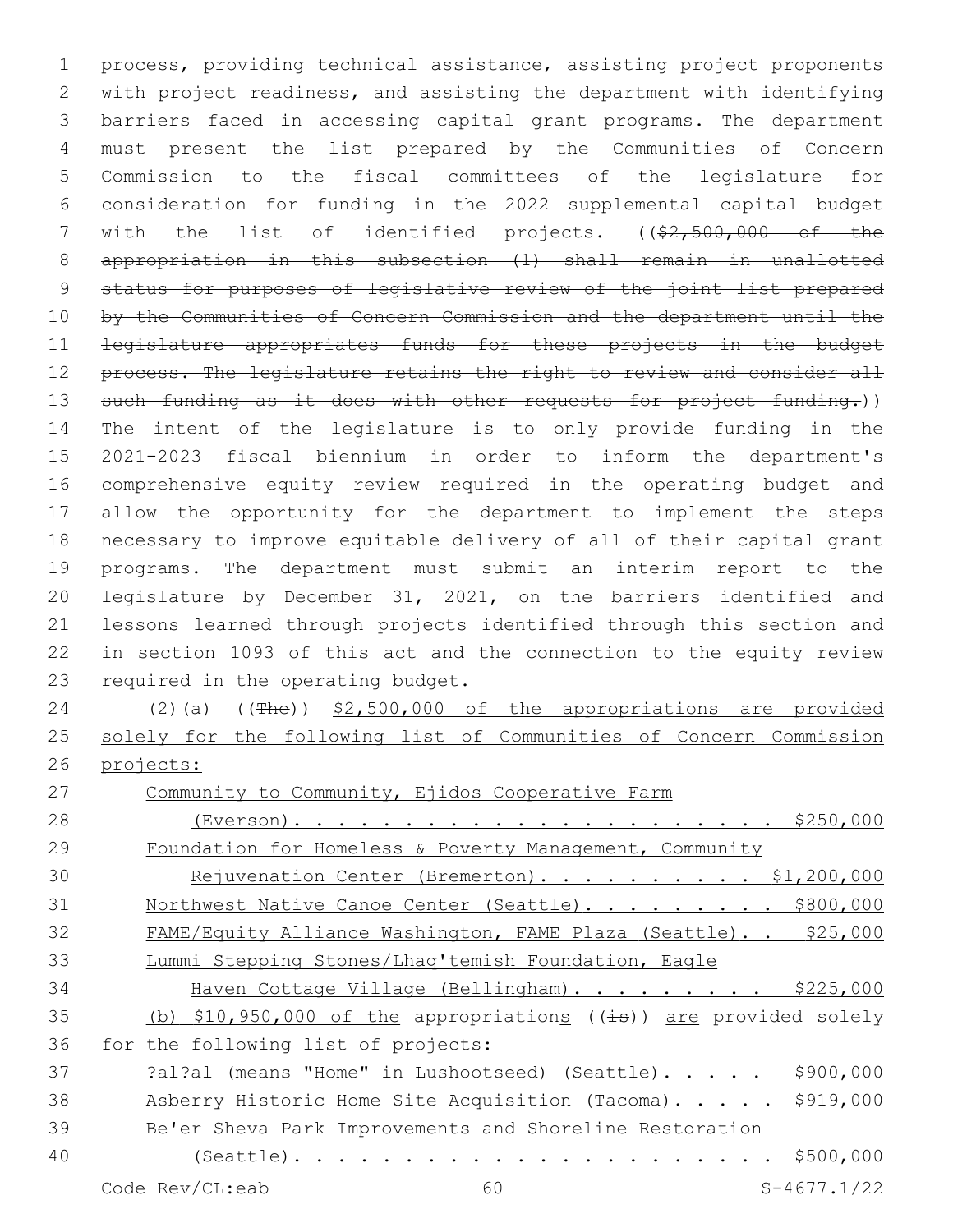| $\mathbf{1}$ | Cham Community Center (CCC) (Seattle). \$515,000                      |
|--------------|-----------------------------------------------------------------------|
| 2            | $((\text{Communities of Concern Commission (Scattle})$ \$3,000,000))  |
| 3            | \$515,000<br>Elevate Youngstown Capital Project (Seattle).            |
| 4            | \$103,000<br>Feast Collective Capital Request (Spokane).              |
| 5            | Feeding Change Campaign (Seattle). \$1,000,000                        |
| 6            | Khmer Community Center & Cultural Hub (Seattle). \$309,000            |
| 7            | Neighborhood House Early Learning Facilities (Seattle) \$2,050,000    |
| 8            | North Seattle Social Services Hub (Seattle). \$300,000                |
| 9            | Shiloh Baptist Housing Development Project (Tacoma). . \$2,100,000    |
| 10           | Skyway Resource Center Renovation Project (Seattle). \$400,000        |
| 11           | Wadajir Residences & Soug (Tukwila). \$1,339,000                      |
| 12           | Asberry Historic Home Site Acquisition, the<br>For the<br>(b)         |
| 13           | department must work with the department of archaeology and historic  |
| 14           | preservation and the grantee to develop a historic preservation       |
| 15           | easement. The easement must be held through the department of         |
| 16           | archaeology and historic preservation and must be placed on the title |
| 17           | in perpetuity.                                                        |
| 18           | Appropriation:                                                        |
|              |                                                                       |
| 19           | State Building Construction Account-State. \$13,150,000               |
| 20           | State Taxable Building Construction Account-                          |
| 21           |                                                                       |
| 22           | Coronavirus State Fiscal Recovery Fund-Federal. \$300,000             |
| 23           | Subtotal Appropriation. ( $(\frac{13}{613}, 650, 000)$ )              |
| 24           | \$13,950,000                                                          |
| 25           | Prior Biennia (Expenditures).<br>\$0                                  |
| 26           | Future Biennia (Projected Costs).<br>\$0                              |
| 27           |                                                                       |
| 28           | \$13,950,000                                                          |
|              |                                                                       |
| 29           | Sec. 1031. 2021 c 332 s 1092 (uncodified) is amended to read as       |
| 30           | follows:                                                              |
| 31           | FOR THE DEPARTMENT OF COMMERCE                                        |
| 32           | Work, Education, Health Monitoring Projects (91001686)                |
| 33           | The appropriation in this section is subject to the following         |

 (1) The department may not expend the appropriation in this section unless and until the nonstate share of project costs have been either expended or firmly committed, or both, in an amount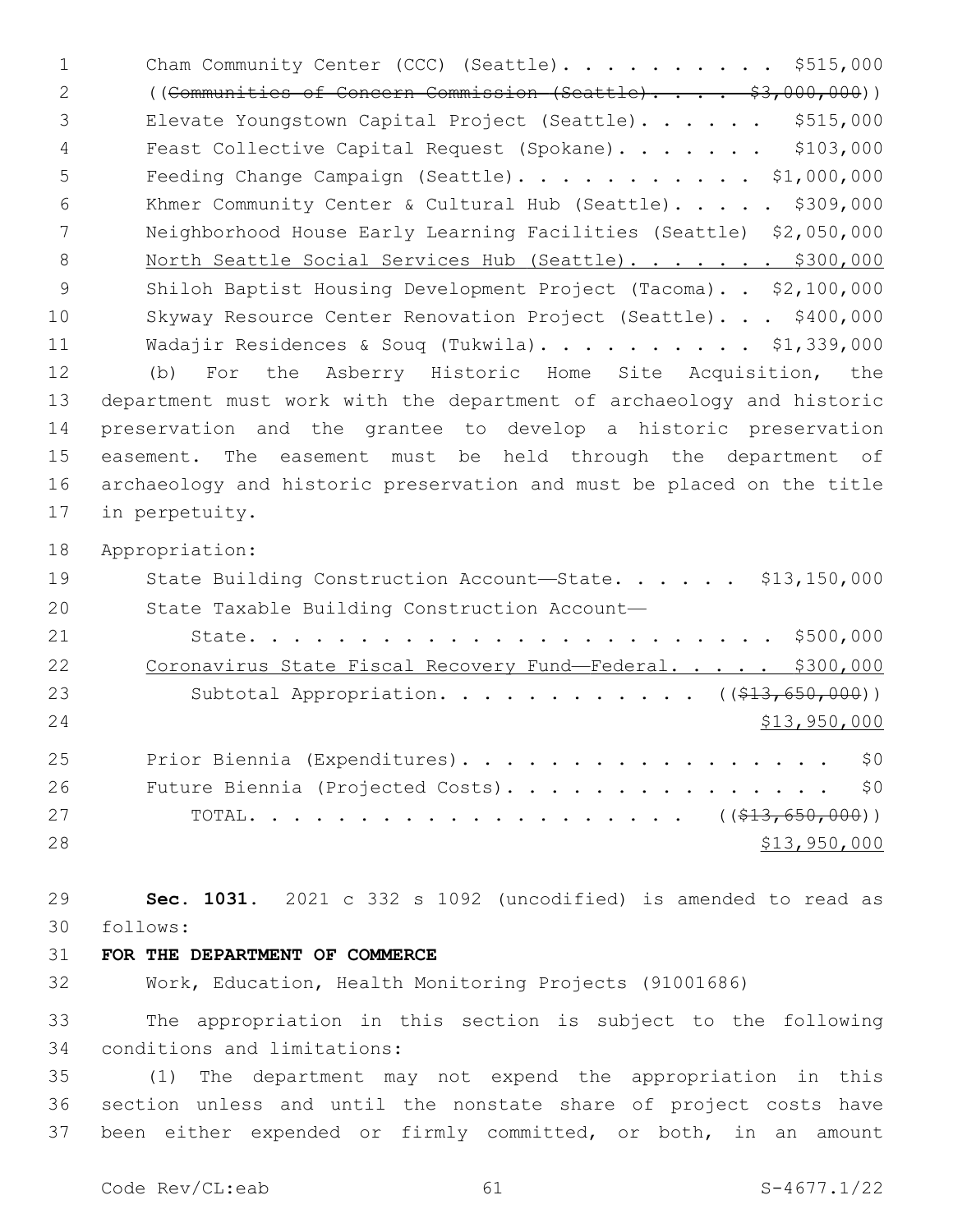sufficient to complete the project or a distinct phase of the project that is useable to the public for the purpose intended by the legislature. This requirement does not apply to projects where a share of the appropriation is for design costs only.

 (2) Prior to receiving funds, project recipients must demonstrate that the project site is under control for a minimum of 10 years, either through ownership or a long-term lease. This requirement does not apply to appropriations for preconstruction activities or appropriations in which the sole purpose is to purchase real property that does not include a construction or renovation component.

 (3) Projects funded in this section may be required to comply with Washington's high-performance building standards as required by 13 chapter 39.35D RCW.

 (4) Project funds are available on a reimbursement basis only, 15 and may not be advanced under any circumstances.

 (5) In contracts for grants authorized under this section, the department must include provisions that require that capital improvements be held by the grantee for a specified period of time appropriate to the amount of the grant and that facilities be used for the express purpose of the grant. If the grantee is found to be 21 out of compliance with provisions of the contract, the grantee shall repay to the state general fund the principal amount of the grant plus interest calculated at the rate of interest on state of Washington general obligation bonds issued most closely to the date 25 of authorization of the grant.

 (6) Projects funded in this section, including those that are owned and operated by nonprofit organizations, are generally required 28 to pay state prevailing wages.

 (7) The department must comply with the requirements set forth in executive order 21-02 and must consult with the department of archaeology and historic preservation and affected tribes on the potential effects of these projects on cultural resources and historic properties. Consultation with the department of archaeology and historic preservation and affected tribes must be initiated 35 before project funds are made available.

 (8) \$926,000 of the ((coronavirus capital projects account— federal)) state building construction account—state appropriation is provided solely for the following list of projects:

39 Camp Waskowitz Restrooms (North Bend). . . . . . . . . \$250,000 40 Mary's Place Burien Shelter COVID Updates

Code Rev/CL:eab 62 S-4677.1/22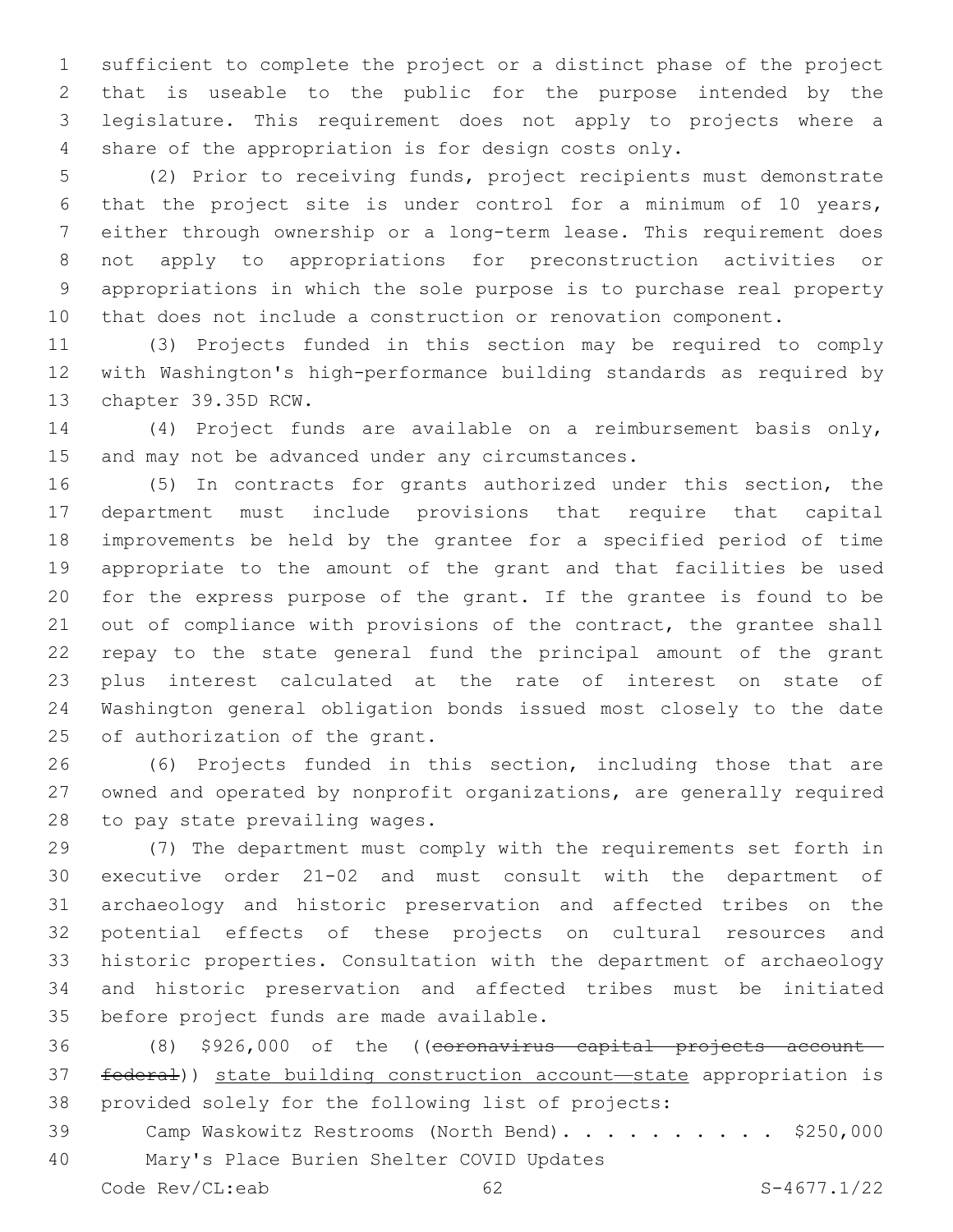(Seattle). . . . . . . . . . . . . . . . . . . . . . \$550,000 2 Nordic Heritage Museum HVAC Renovation (Seattle). . . . . \$26,000 3 Sherwood COVID Mitigation (Lake Stevens). . . . . . . \$100,000 Appropriation: ((Coronavirus Capital Projects Account— Federal. . . . . . . . . . . . . . . . . . . . . . \$926,000)) 7 State Building Construction Account-State. . . . . . . \$926,000 8 Prior Biennia (Expenditures). . . . . . . . . . . . . . . . \$0 Future Biennia (Projected Costs). . . . . . . . . . . . . . . \$0 TOTAL. . . . . . . . . . . . . . . . . . . . . . . . \$926,000 **Sec. 1032.** 2021 c 332 s 1094 (uncodified) is amended to read as follows: 12 **FOR THE DEPARTMENT OF COMMERCE** Early Learning COVID-19 Renovation Grants (91001681) The appropriation in this section is subject to the following 16 conditions and limitations: 17 (1) \$8,500,000 of the ((coronavirus capital projects account— federal)) coronavirus state fiscal recovery fund—federal appropriation is provided solely for the Washington early learning loan fund to provide grants to early learning facilities for emergency renovation and remodeling changes in response to the public health emergency with respect to the coronavirus disease. (2) The grants may not be used for operating expenditures, but 24 must be used for capital needs to: (a) Support increased social distancing requirements; (b) Support increased health and safety measures; 27 (c) Provide increased outdoor space; or (d) Increase or preserve early learning slots within a facility 29 or community. (3) Grant recipients must meet the requirements in RCW 43.31.575. (4) Up to four percent of the funding in this appropriation may be used by the contractor to provide technical assistance to early learning providers interested in applying for the early learning 34 facility grant or loan program. Appropriation: ((Coronavirus Capital Projects Account— Federal. . . . . . . . . . . . . . . . . . . . . \$8,500,000))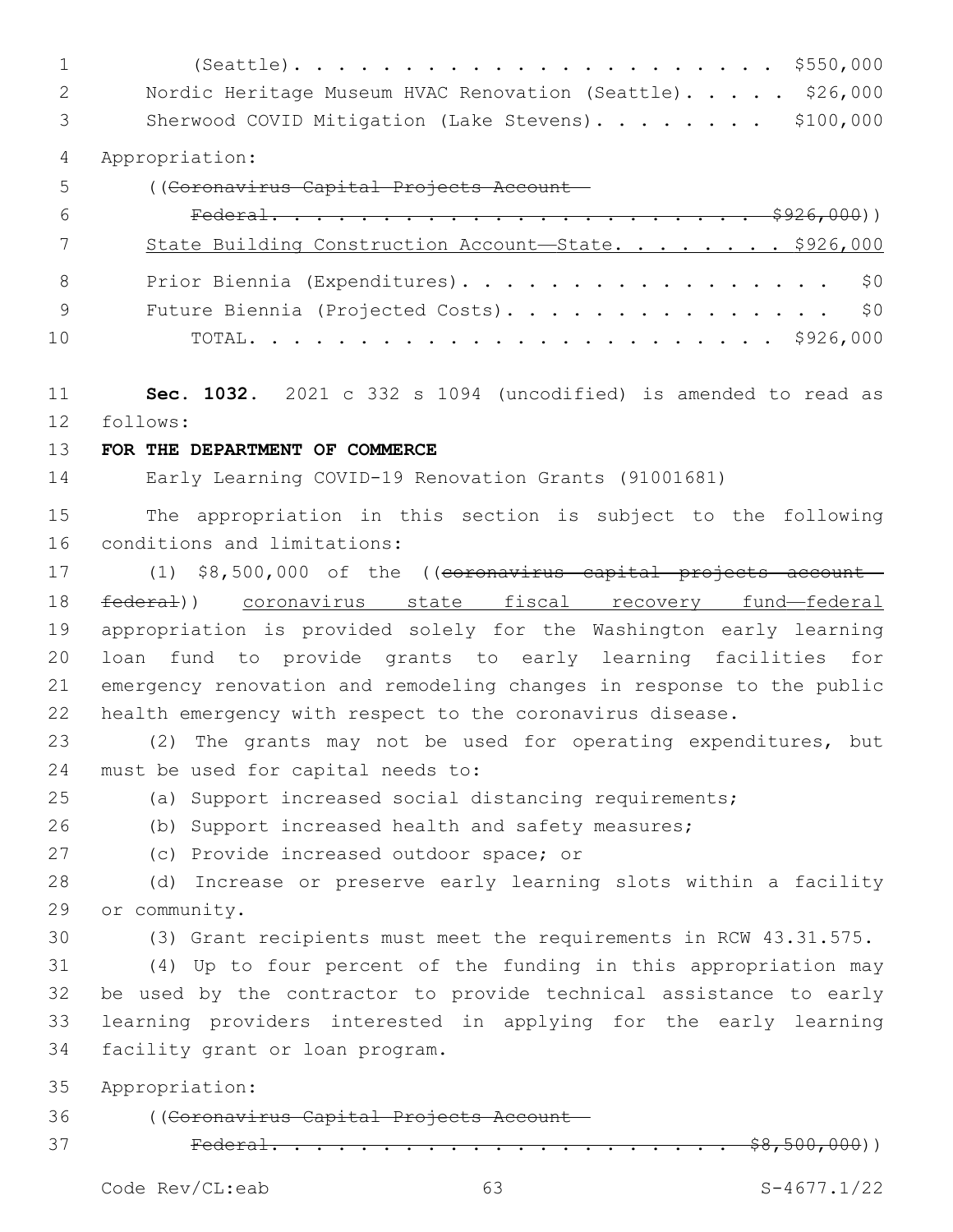| $1 \qquad \qquad$               | Coronavirus State Fiscal Recovery Fund-Federal. \$8,500,000 |
|---------------------------------|-------------------------------------------------------------|
| $\mathbf{2}$                    | Prior Biennia (Expenditures). \$0                           |
| $\mathcal{S}$ and $\mathcal{S}$ | Future Biennia (Projected Costs). \$0                       |
| 4                               |                                                             |

 NEW SECTION. **Sec. 1033.** A new section is added to 2021 c 332 (uncodified) to read as follows: 6

**FOR THE DEPARTMENT OF COMMERCE**

2022 Behavioral Health Community Capacity Grants (92001277)

 The appropriations in this section are subject to the following 10 conditions and limitations:

 (1) \$10,000,000 of the state building construction account—state appropriation and \$6,000,000 of the coronavirus state fiscal recovery fund—federal appropriation are provided solely for the department to issue grants to community hospitals or other community providers to expand and establish new capacity for behavioral health services in communities. The department must consult an advisory group consisting 17 of representatives from the department of social and health services, the health care authority, one representative from a managed care organization, one representative from an accountable care organization, and one representative from the association of county human services. Amounts provided in this section may be used for construction and equipment costs associated with establishment of the facilities. The department may approve funding for the acquisition of a facility if the project will result in increased behavioral health capacity. Amounts provided in this section may not be used for operating costs associated with the treatment of patients using these 27 services.

 (2) The department must establish criteria for the issuance of 29 the grants, which must include:

 (a) Evidence that the application was developed in collaboration with one or more regional behavioral health entities that administer 32 the purchasing of services;

 (b) Evidence that the applicant has assessed and would meet gaps in geographical behavioral health services needs in their region;

 (c) Evidence that the applicant is able to meet applicable licensing and certification requirements in the facility that will be 37 used to provide services;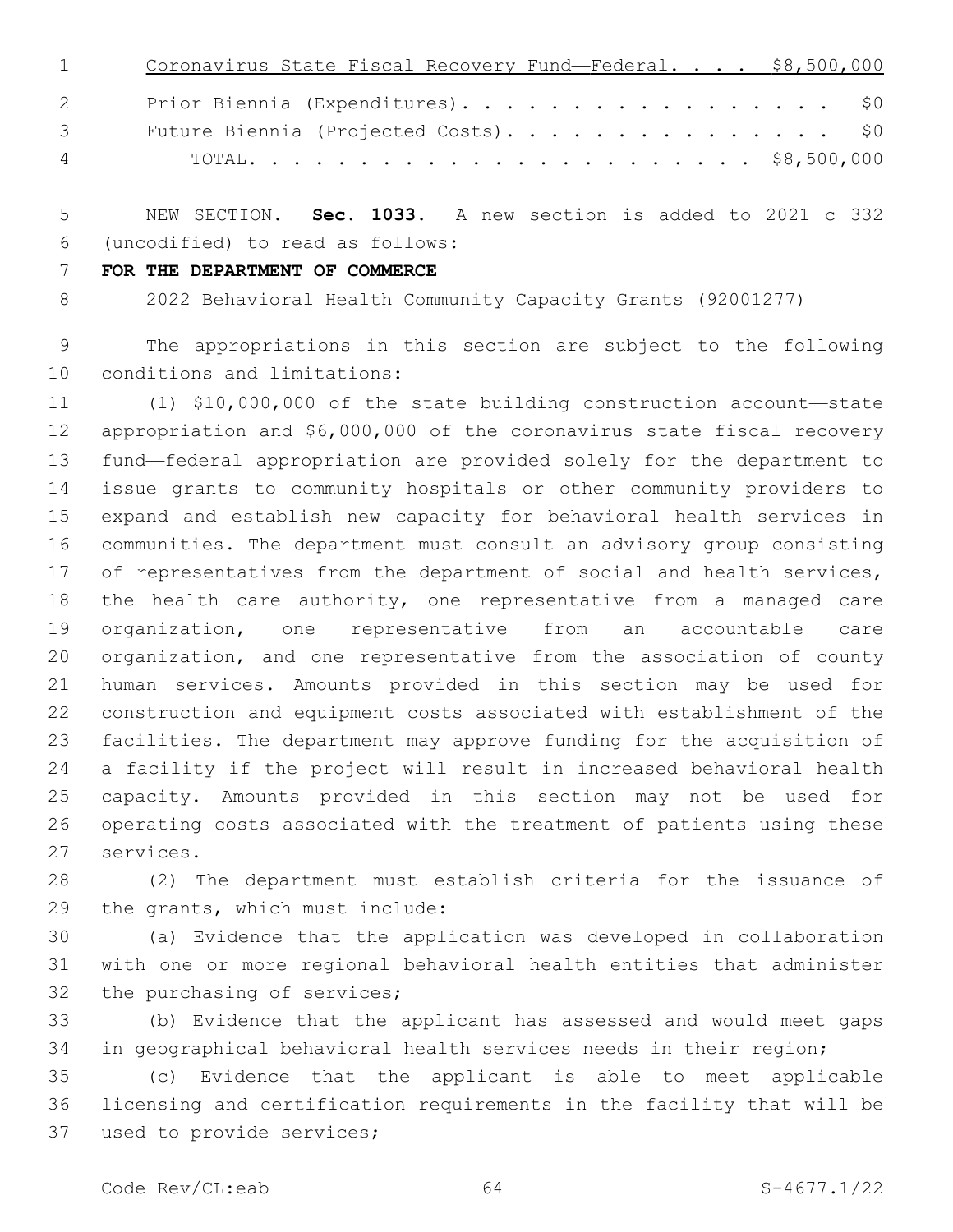(d) A commitment by applicants to serve persons who are publicly funded and persons detained under the involuntary treatment act under 3 chapter 71.05 RCW;

 (e) A commitment by the applicant to maintain and operate the beds or facility for a time period commensurate to the state investment, but for at least a 15-year period;6

 (f) The date upon which structural modifications or construction 8 would begin and the anticipated date of completion of the project;

 (g) A detailed estimate of the costs associated with opening the 10 beds;

 (h) A financial plan demonstrating the ability to maintain and 12 operate the facility; and

 (i) The applicant's commitment to work with local courts and prosecutors to ensure that prosecutors and courts in the area served by the hospital or facility will be available to conduct involuntary commitment hearings and proceedings under chapter 71.05 RCW.

 (3) In awarding funding for projects in subsection (5) of this 18 section, the department, in consultation with the advisory group established in subsection (1) of this section, must strive for geographic distribution and allocate funding based on population and service needs of an area. The department must consider current services available, anticipated services available based on projects underway, and the service delivery needs of an area.

 (4) The department must prioritize projects that increase capacity in unserved and underserved areas of the state.

 (5) \$5,027,000 of the state building construction account—state appropriation in this section is provided solely for a competitive process to expand and establish new capacity for behavioral health 29 community services.

 (6) \$4,973,000 of the state building construction account—state appropriation in this section is provided solely for the following 32 list of projects:

| 33 | Red Road Clean and Sobering House (Renton). \$773,000 |
|----|-------------------------------------------------------|
| 34 | Evergreen Recovery Centers Residential Treatment      |

 (Everett). . . . . . . . . . . . . . . . . . . . . \$1,000,000 Seattle Clinic at Evergreen Treatment (Seattle). . . . \$1,000,000 Three Rivers Behavioral Health Center (Kennewick). . . \$1,500,000 38 NE Spokane Community Behavioral Health Center (Spokane). . . . . . . . . . . . . . . . . . . . . . \$700,000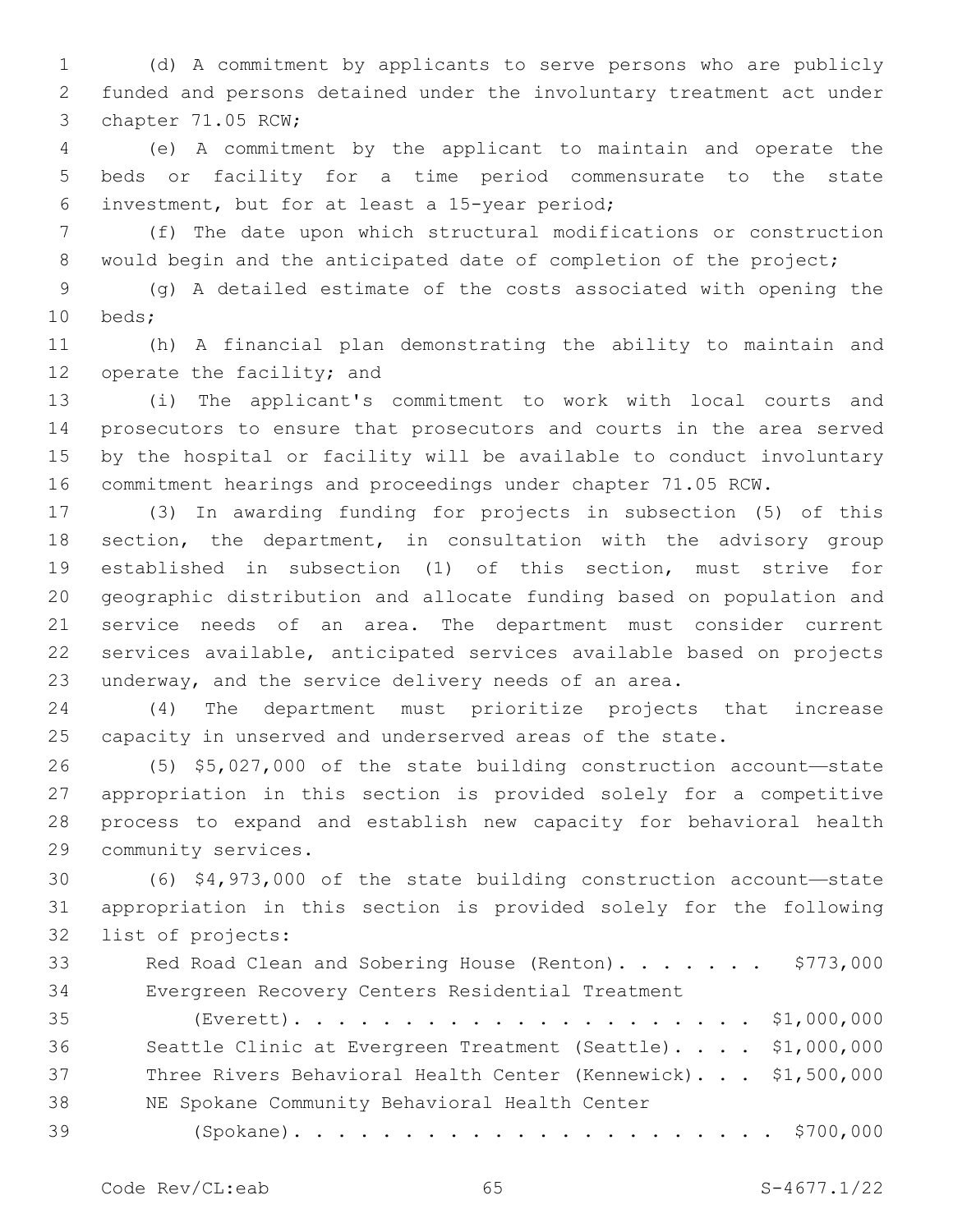(7) \$6,000,000 of the coronavirus state fiscal recovery fund— federal appropriation in this section is provided solely for Cascade 3 Hall (Seattle).

 (8) The department must notify all applicants that they may be required to have a construction review performed by the department of 6 health.

 (9) To accommodate the emergent need for behavioral health services, the department and the department of health, in collaboration with the health care authority and the department of social and health services, must establish a concurrent and expedited process to assist grant applicants in meeting any applicable regulatory requirements necessary to operate inpatient psychiatric beds, freestanding evaluation and treatment facilities, enhanced services facilities, triage facilities, crisis stabilization facilities, or secure detoxification/secure withdrawal management and 16 stabilization facilities.

 (10) The department must provide a progress report to the fiscal committees of the legislature by December 30, 2022. The report must 19 include:

 (a) The total number of applications and amount of funding 21 requested;

 (b) A list and description of the projects approved for funding including state funding, total project cost, services anticipated to 24 be provided, bed capacity, and anticipated completion date; and

 (c) A status report of projects that received funding in prior funding rounds, including details about the project completion and 27 the date the facility began providing services.

Appropriation:

| 29 | State Building Construction Account-State. \$10,000,000     |  |
|----|-------------------------------------------------------------|--|
| 30 | Coronavirus State Fiscal Recovery Fund-Federal. \$6,000,000 |  |
| 31 | Subtotal Appropriation. \$16,000,000                        |  |
| 32 | Prior Biennia (Expenditures). \$0                           |  |
| 33 | Future Biennia (Projected Costs). \$0                       |  |
| 34 |                                                             |  |

 NEW SECTION. **Sec. 1034.** A new section is added to 2021 c 332 (uncodified) to read as follows: 36

**FOR THE DEPARTMENT OF COMMERCE**

2022 Dental Capacity Grants (92001175)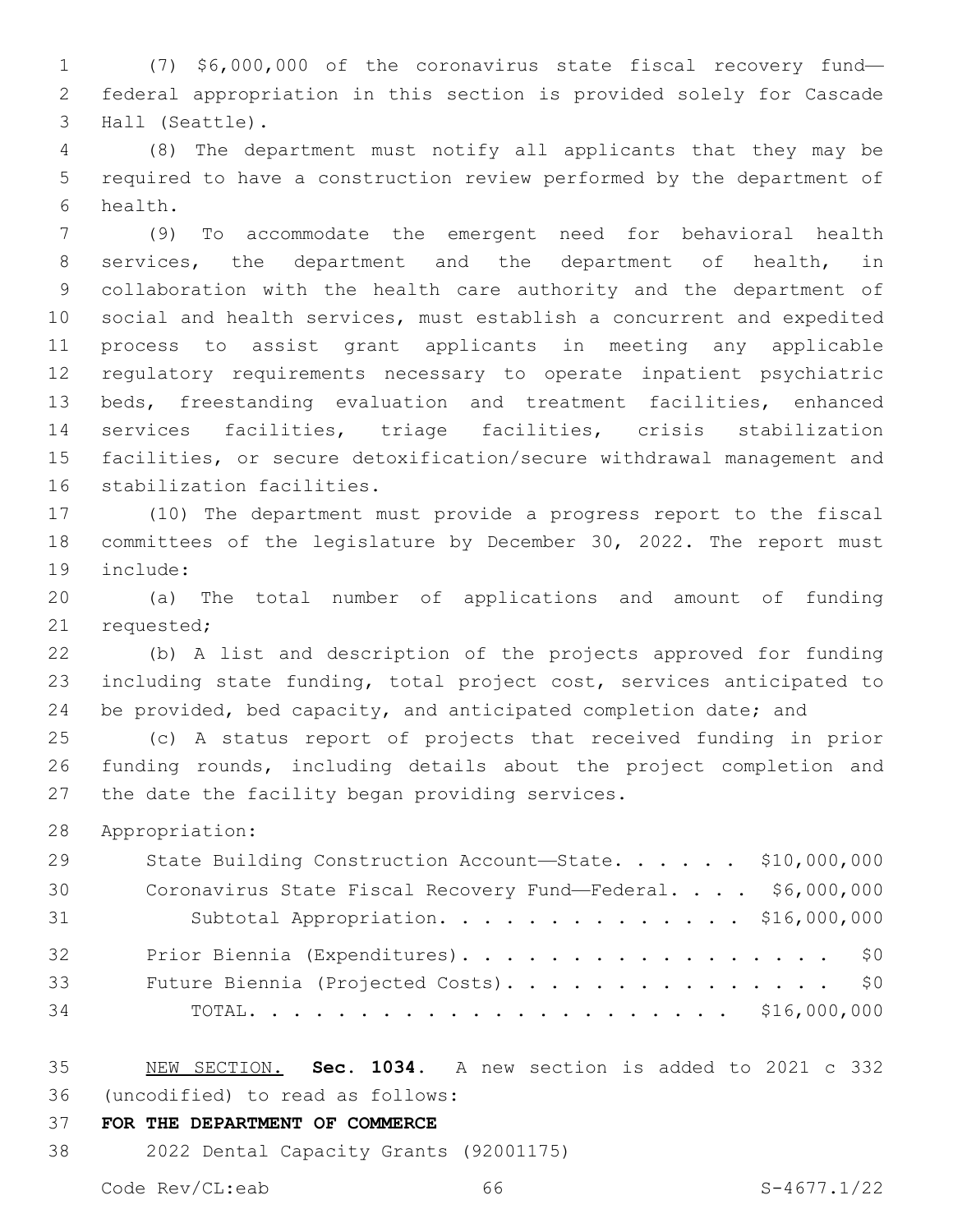The appropriations in this section are subject to the following 2 conditions and limitations:

 (1) Funding in this section is provided solely for the construction and equipment directly associated with dental facilities that provide capacity to address unmet patient need and increased efficiency in dental access. Projects funded in this section must maintain dental services for a period of at least 10 years.

 (2) \$4,963,000 of the coronavirus state fiscal recovery account— federal appropriation in this section is provided solely for the 10 following list of projects:

11 Community Health Care (Puyallup). . . . . . . . . . \$1,500,000 Family Health Center (Omak). . . . . . . . . . . . . . \$2,500,000 13 Peninsula Community Health Services (Bremerton). . . . . \$463,000 14 Yakima Valley Farmworkers Clinic (Kennewick)...... \$500,000 (3) \$300,000 of the state building construction account—state appropriation in this section is provided solely for the NEW Health 17 CHC Dental Capital Expansion (Newport).

Appropriation:

| 19 | State Building Construction Account-State. \$300,000        |  |
|----|-------------------------------------------------------------|--|
| 20 | Coronavirus State Fiscal Recovery Fund-Federal. \$4,963,000 |  |
| 21 | Subtotal Appropriation. \$5,263,000                         |  |
| 22 | Prior Biennia (Expenditures). \$0                           |  |
| 23 | Future Biennia (Projected Costs). \$0                       |  |
| 24 |                                                             |  |

 NEW SECTION. **Sec. 1035.** A new section is added to 2021 c 332 (uncodified) to read as follows: 26

## **FOR THE DEPARTMENT OF COMMERCE**

2022 Early Learning Facilities (92001174)

 The appropriations in this section are subject to the following 30 conditions and limitations:

 (1) \$25,227,000 of the coronavirus state fiscal recovery fund— federal appropriation in this section is provided solely for early learning facility grants to provide state assistance for designing, constructing, purchasing, expanding, or modernizing public or private early learning education facilities for eligible organizations. Up to four percent of the funding in this subsection may be used by the department of children, youth, and families to provide technical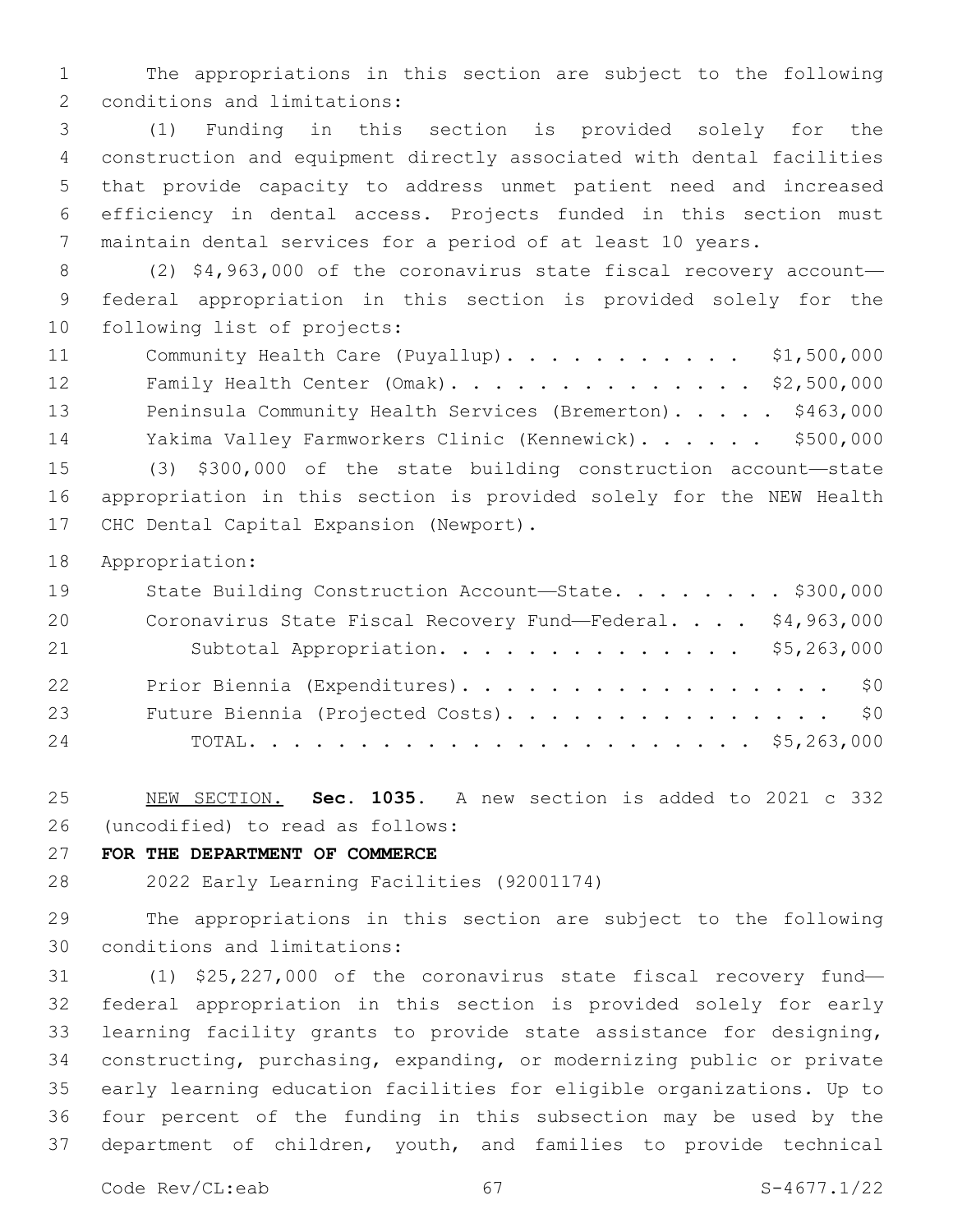assistance to early learning providers interested in applying for an 2 early learning facility grant.

 (2) \$1,773,000 of the coronavirus state fiscal recovery fund— federal appropriation in this section is provided solely for the following list of early learning facility projects in the following amounts:6

7 Early Learning Classrooms at Logan Elementary

 (Spokane). . . . . . . . . . . . . . . . . . . . . \$1,000,000 9 Laurel Forest Childcare Center (Bellingham). . . . . . \$773,000 (3) \$4,000,000 of the state building construction account—state appropriation in this section is provided solely for Rainier Valley 12 Early Learning Center (Seattle).

 (4) The department shall, in consultation with the department of children, youth, and families, prepare a report to the office of financial management and the fiscal committees of the legislature regarding the geographical diversity of early learning facilities grants. The report must be submitted by December 1, 2022, and must 18 provide the following information:

 (a) Geographical disbursement of school district early learning grants, early learning grants to eligible organizations, and early learning grants provided by a nongovernmental private-public 22 partnership contracted by the department, including type of grant, size of award, number of early childhood education and assistance program or working connections childcare program slots added, and any 25 other information that the department deems relevant;

 (b) Disbursement of early learning grants to providers in rural and nonrural counties, including type of grant, size of award, number of early childhood education and assistance program or working connections childcare program slots added, and any other information 30 that the department deems relevant; and

 (c) Disbursement of early learning grants to providers by type of provider, including school district, childcare center, licensed family home, or other, including type of grant, size of award, number of early childhood education and assistance program or working connections child care program slots added, and any other information 36 that the department deems relevant.

Appropriation:

38 State Building Construction Account-State. . . . . . \$4,000,000 Coronavirus State Fiscal Recovery Fund—Federal. . . . \$27,000,000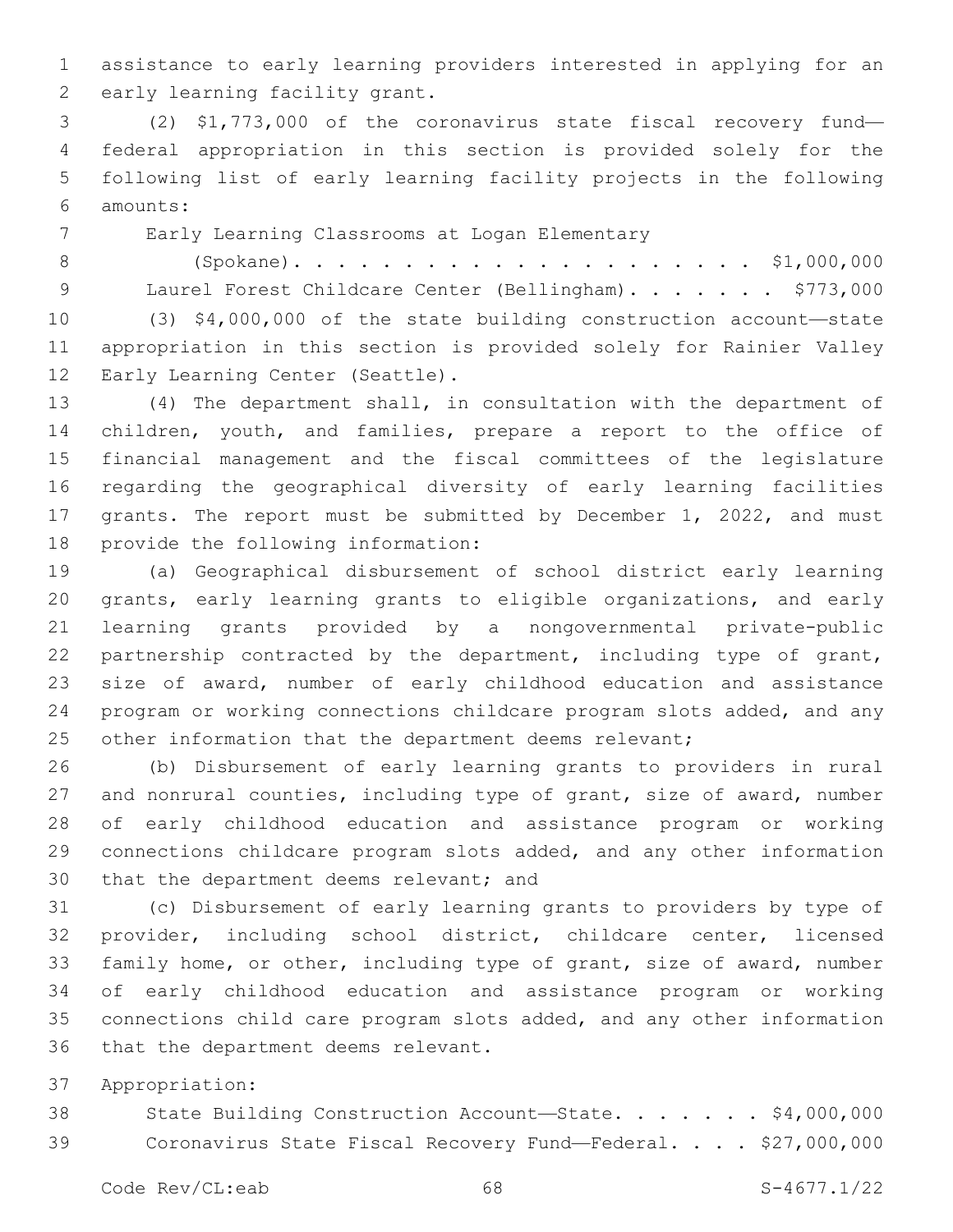|                                   | Subtotal Appropriation. \$31,000,000<br>$1 \qquad \qquad$ |
|-----------------------------------|-----------------------------------------------------------|
| $\overline{2}$ and $\overline{2}$ | Prior Biennia (Expenditures). \$0                         |
| $\mathcal{S}$ and $\mathcal{S}$   | Future Biennia (Projected Costs). \$0                     |
|                                   | $\overline{4}$                                            |

 NEW SECTION. **Sec. 1036.** A new section is added to 2021 c 332 (uncodified) to read as follows: 6

### **FOR THE DEPARTMENT OF COMMERCE**

Inflation and Contingency (92001176)

 The appropriation in this section is subject to the following 10 conditions and limitations:

 (1) \$3,109,000 of the appropriation in this section is provided solely for inflationary cost increases of materials for the 2022 Local and Community Projects (40000230), 2021-23 Community Relief Projects (92000957), and the 2023 Local and Community Projects 15 (40000266).

 (2) \$1,891,000 of the appropriation in this section is provided 17 solely for the following list of projects:

- 18 GenPride LGBTQ+ Senior Community Center (Seattle). . . . \$530,000 19 Kitsap Humane Society Veterinary Lifesaving
- Center (Silverdale) . . . . . . . . . . . . . . . . \$258,000 21 Marina View Building Renovation (Olympia). . . . . . . \$103,000 Point Hudson Breakwater Project (Port Townsend). . . . \$1,000,000
- Appropriation:

| 24 | State Building Construction Account-State. \$5,000,000 |
|----|--------------------------------------------------------|
| 25 | Prior Biennia (Expenditures). \$0                      |
| 26 | Future Biennia (Projected Costs). \$0                  |
| 27 |                                                        |

 NEW SECTION. **Sec. 1037.** A new section is added to 2021 c 332 (uncodified) to read as follows: 29

# **FOR THE DEPARTMENT OF COMMERCE**

2022 Broadband Office (92001178)

 The appropriation in this section is subject to the following conditions and limitations: \$55,000,000 of the general fund—federal appropriation and \$15,000,000 of the state building construction account—state appropriation in this section are provided solely for grants awarded for the broadband equity, access, and deployment state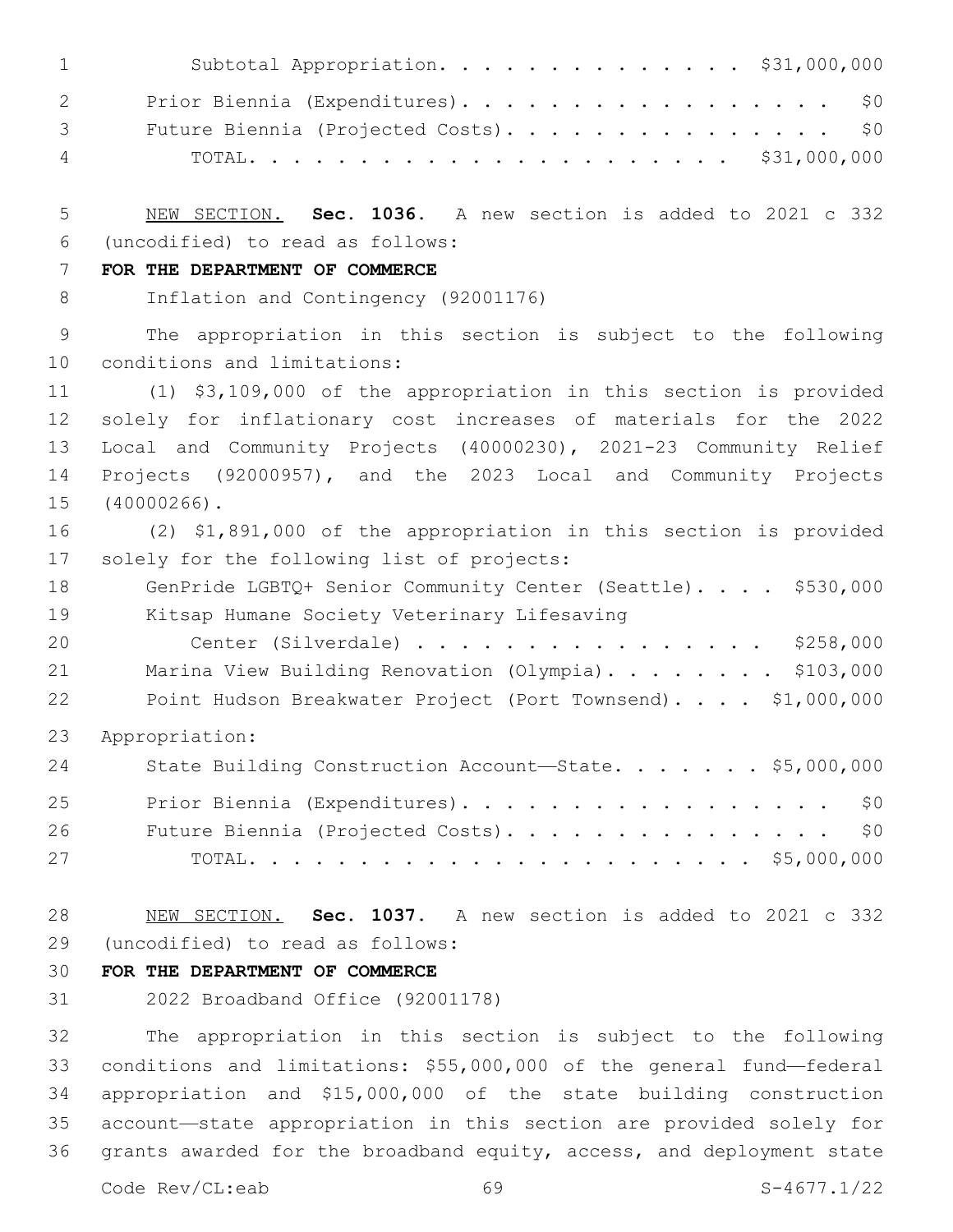grants program in section 60102 of P.L. 117-58 (infrastructure investment and jobs act) and the state share of the nonfederal match. If awards are not received by June 30, 2023, the expenditure 4 authority in this section shall lapse.

Appropriation:

| 6               | State Building Construction Account-State. \$15,000,000 |  |
|-----------------|---------------------------------------------------------|--|
| $7\overline{ }$ | General Fund—Federal. \$55,000,000                      |  |
| - 8             | Subtotal Appropriation. \$70,000,000                    |  |
| - 9             | Prior Biennia (Expenditures). \$0                       |  |
| 10              | Future Biennia (Projected Costs). \$0                   |  |
| 11              |                                                         |  |

 NEW SECTION. **Sec. 1038.** A new section is added to 2021 c 332 (uncodified) to read as follows: 13

**FOR THE DEPARTMENT OF COMMERCE**

 Energy Efficiency Revolving Loan Fund Capitalization Program (92001179)

 The appropriation in this section is subject to the following conditions and limitations: \$1,869,000 of the energy efficiency revolving loan capital account—state appropriation in this section is provided solely for grants awarded for the energy efficiency revolving loan fund capitalization program in section 40502 of P.L. 117-58 (infrastructure investment and jobs act). If awards are not received by June 30, 2023, the expenditure authority in this section 24 shall lapse.

Appropriation:

Energy Efficiency Revolving Loan Capital26

| 27 | Account-State. \$1,869,000            |
|----|---------------------------------------|
| 28 | Prior Biennia (Expenditures). \$0     |
| 29 | Future Biennia (Projected Costs). \$0 |
| 30 |                                       |

 NEW SECTION. **Sec. 1039.** A new section is added to 2021 c 332 (uncodified) to read as follows: 32

### **FOR THE DEPARTMENT OF COMMERCE**

State Energy Program (92001180)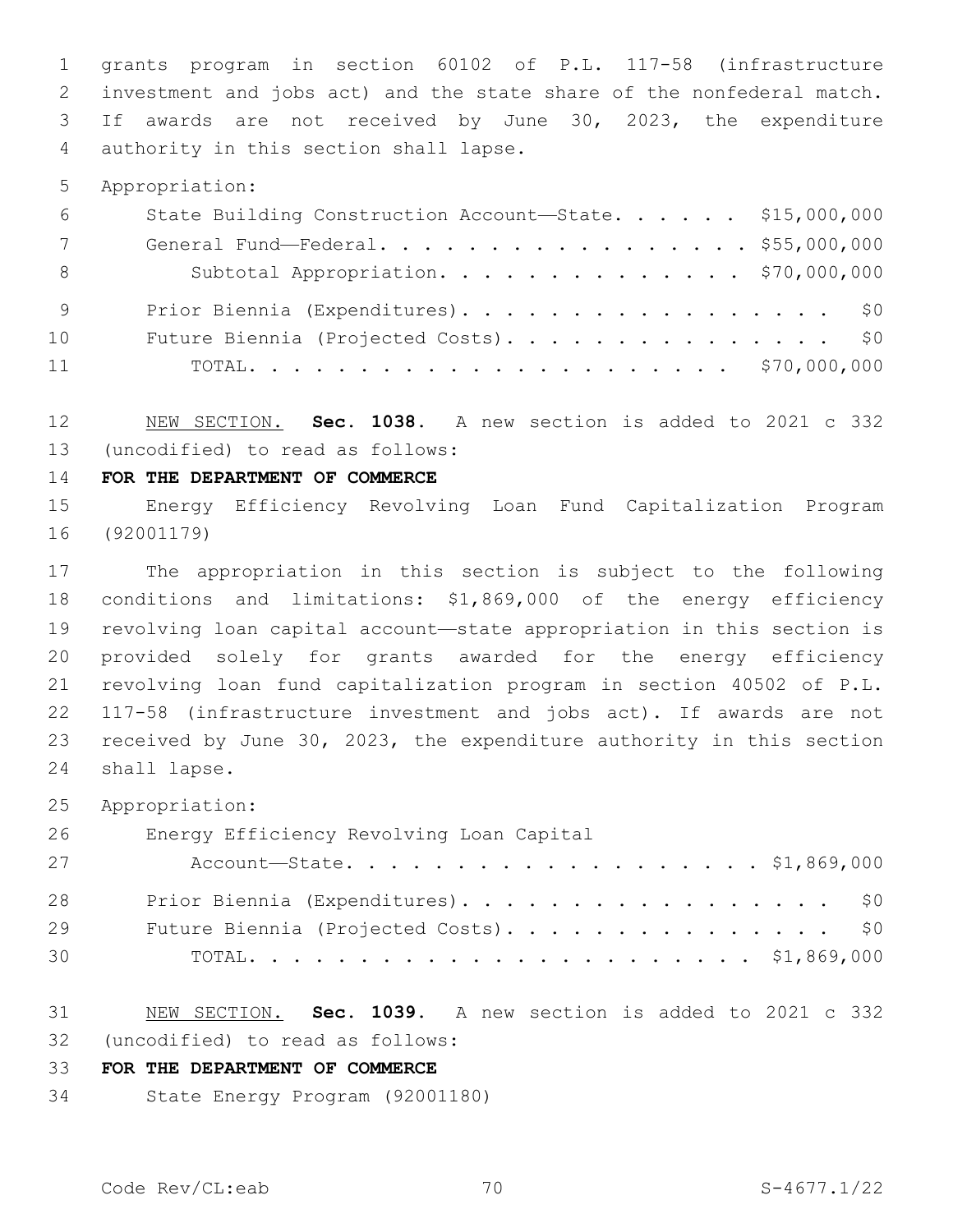The appropriation in this section is subject to the following conditions and limitations: \$9,343,000 of the general fund—federal appropriation in this section is provided solely for grants awarded for the state energy program grant in section 40109 of P.L. 117-58 (infrastructure investment and jobs act). If awards are not received by June 30, 2023, the expenditure authority in this section shall 7 lapse.

Appropriation:

| 9               | General Fund-Federal. \$9,343,000     |
|-----------------|---------------------------------------|
| 10              | Prior Biennia (Expenditures). \$0     |
| 11              | Future Biennia (Projected Costs). \$0 |
| 12 <sup>°</sup> |                                       |

 **Sec. 1040.** 2021 c 332 s 1089 (uncodified) is amended to read as follows: 14

# **FOR THE DEPARTMENT OF COMMERCE**

Child Care Minor Renovation Grants (92001109)

 The appropriation in this section is subject to the following 18 conditions and limitations:

 ((\$10,000,000)) \$28,522,000 of the appropriation is provided solely for the department to provide grants to childcare providers for minor renovations and small capital purchases and projects. The grants are intended to support childcare providers so that they may maintain operations or expand operations during and after the 24 COVID-19 public health emergency.

 (1) The department shall collaborate with the department of children, youth, and families to conduct outreach to licensed family homes to ensure they are made aware of the grant opportunity.

 (2) The department shall give priority to projects that make minor renovations without adding capacity and are therefore ineligible for the early learning facilities program.

 (3) All grants provided in this section must be awarded by 32 September 30, ((2022)) 2023.

 (4) Of the amounts provided in this section, no more than four percent may be retained by the department for administrative 35 purposes.

Appropriation:

37 General Fund—Federal. . . . . . . . . . . . . . ((\$10,000,000))

Code Rev/CL:eab 71 S-4677.1/22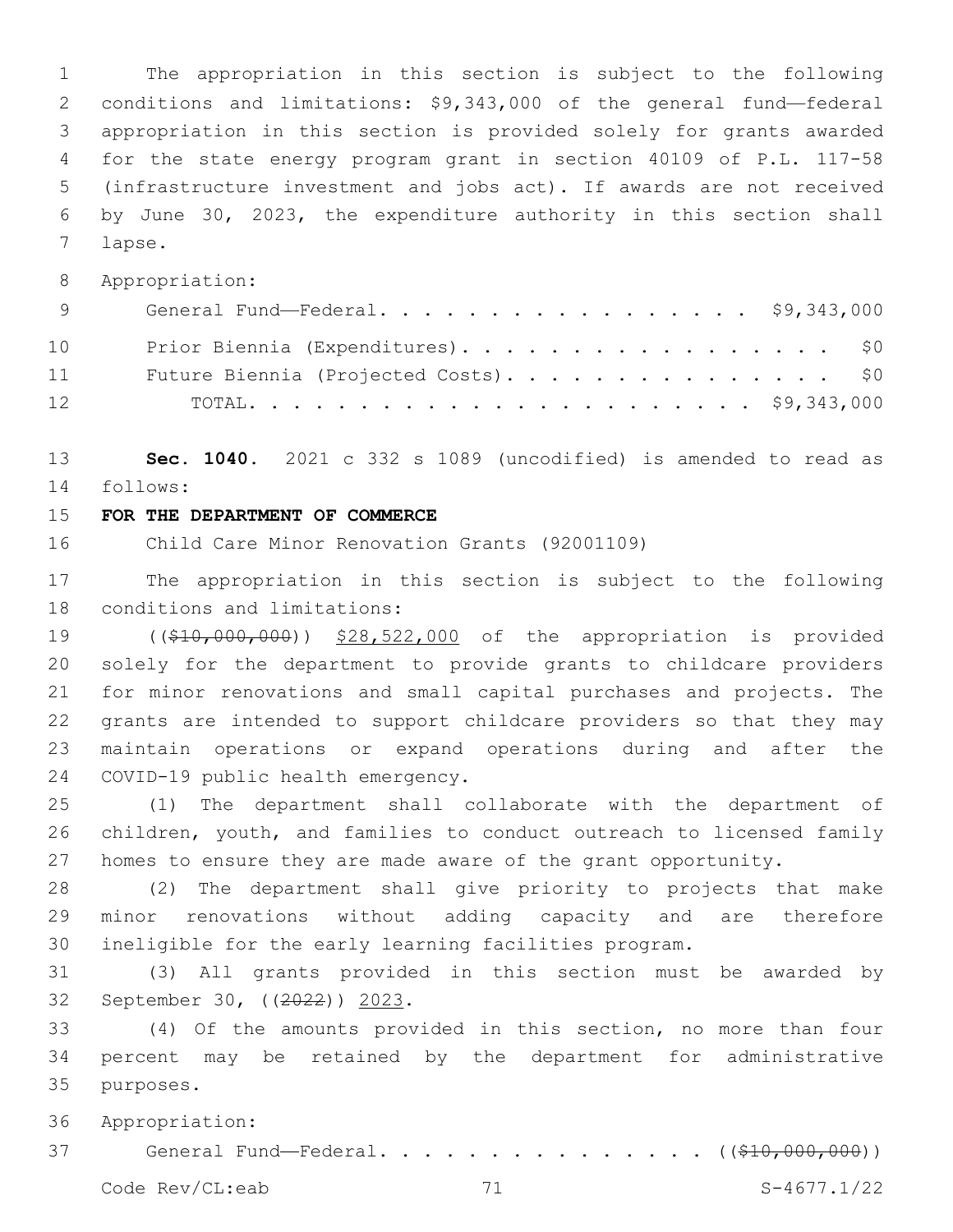\$28,522,000

| $\overline{2}$                                                                                                                                                                                                                                                                                                                     | Prior Biennia (Expenditures). \$0     |              |
|------------------------------------------------------------------------------------------------------------------------------------------------------------------------------------------------------------------------------------------------------------------------------------------------------------------------------------|---------------------------------------|--------------|
| $\mathcal{B}$ and $\mathcal{B}$                                                                                                                                                                                                                                                                                                    | Future Biennia (Projected Costs). \$0 |              |
| $\overline{4}$ and $\overline{4}$ and $\overline{4}$ and $\overline{4}$ and $\overline{4}$ and $\overline{4}$ and $\overline{4}$ and $\overline{4}$ and $\overline{4}$ and $\overline{4}$ and $\overline{4}$ and $\overline{4}$ and $\overline{4}$ and $\overline{4}$ and $\overline{4}$ and $\overline{4}$ and $\overline{4}$ and |                                       |              |
| - 5 -                                                                                                                                                                                                                                                                                                                              |                                       | \$28,522,000 |

 **Sec. 1041.** 2021 c 332 s 1024 (uncodified) is amended to read as follows: 7

# **FOR THE DEPARTMENT OF COMMERCE**

2018 Local and Community Projects (40000005)

 The reappropriation in this section is subject to the following conditions and limitations: The reappropriation is subject to the 12 provisions of section 6002, chapter 356, Laws of 2020, except that no funding may be directed to the Sunnyside Community Hospital (Sunnyside) as this project is transitioning to Toppenish Hospital 15 (Toppenish) pursuant to section 1023 of this act.

Reappropriation:

| 17 | State Building Construction Account-State. $($ $($ $\frac{42}{7}$ $\frac{896}{100})$ |
|----|--------------------------------------------------------------------------------------|
| 18 | \$40,896,000                                                                         |
| 19 | Prior Biennia (Expenditures). \$87,441,000                                           |
| 20 | Future Biennia (Projected Costs). \$0                                                |
| 21 |                                                                                      |
| 22 | \$128,337,000                                                                        |

 **Sec. 1042.** 2021 c 332 s 1082 (uncodified) is amended to read as follows: 24

# **FOR THE DEPARTMENT OF COMMERCE**

Substance Use Disorder Recovery Housing (91001675)

 The appropriation in this section is subject to the following 28 conditions and limitations:

 (1) The appropriation in this section is provided solely for an agreement with Catholic Community Services/Catholic Housing Services to fund a master planning process for the development of a family- centered drug treatment and housing program in western Washington that supports families staying together while they recover from addiction and rebuild their lives. Housing developers, service providers, and other stakeholders must be included in this master 36 planning process.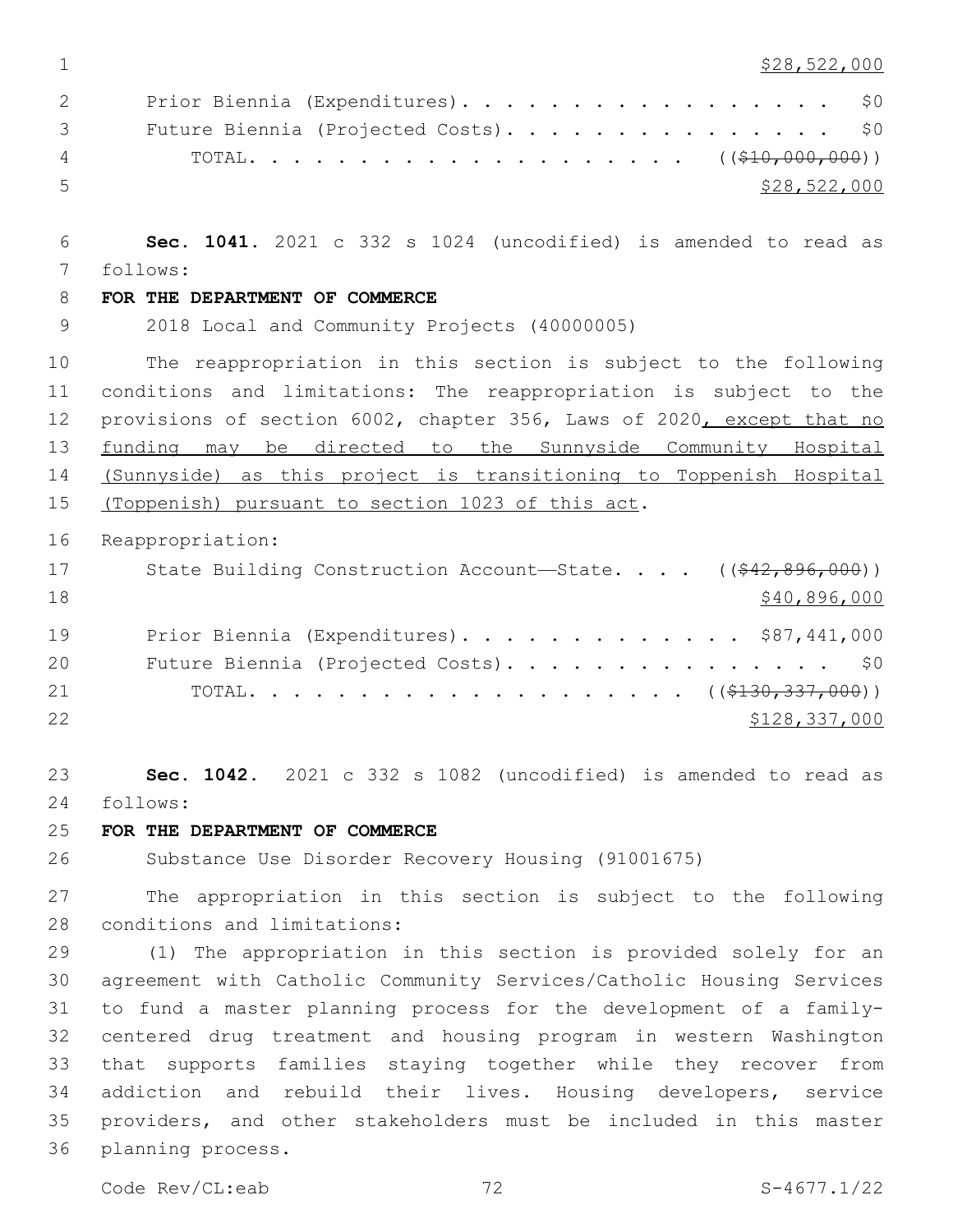(2) The master planning process under this section must model the project to be developed after Rising Strong in Spokane and must include units for families that are experiencing substance use disorder and that are involved in the child welfare system. The site must include living quarters for families, space for services, play areas for children, and space for child care. The program services located at the site must include, but are not limited to, case management, counseling, substance use disorder treatment, and parenting skills classes. The site must be located in King County, or located near King county, to provide services to families in the 11 western area of the state.

 (3) Phase two of the planning process must: Further define the 13 community needs; work with the department, the health care authority, 14 and the department of children, youth, and families in identifying a 15 sponsoring agency or organization and service partners; make 16 preferred site recommendations; determine the project budget and establish the model and sources for funding the program located in 18 the facility, including the conditions for sustainable funding; and include additional components identified by Catholic Community Services/Catholic Housing Services or its consultants needed to prepare for a 2023-2025 biennium capital construction request. The master plan developed under this section must be submitted to the 23 appropriate committees of the legislature by December 31, ((2021)) 2022.

Appropriation:

| 26 | State Building Construction Account-State. \$150,000 |
|----|------------------------------------------------------|
| 27 | Prior Biennia (Expenditures). \$0                    |
| 28 | Future Biennia (Projected Costs). \$0                |
| 29 |                                                      |

 **Sec. 1043.** 2021 c 332 s 1095 (uncodified) is amended to read as follows: 31

# **FOR THE OFFICE OF FINANCIAL MANAGEMENT**

Cowlitz River Dredging (20082856)

 The appropriations in this section are subject to the following conditions and limitations: The appropriation in this section is provided solely for the office of financial management to contract with Cowlitz county to acquire land and rights of way along the Cowlitz river for the United States army corps of engineers to Code Rev/CL:eab 73 S-4677.1/22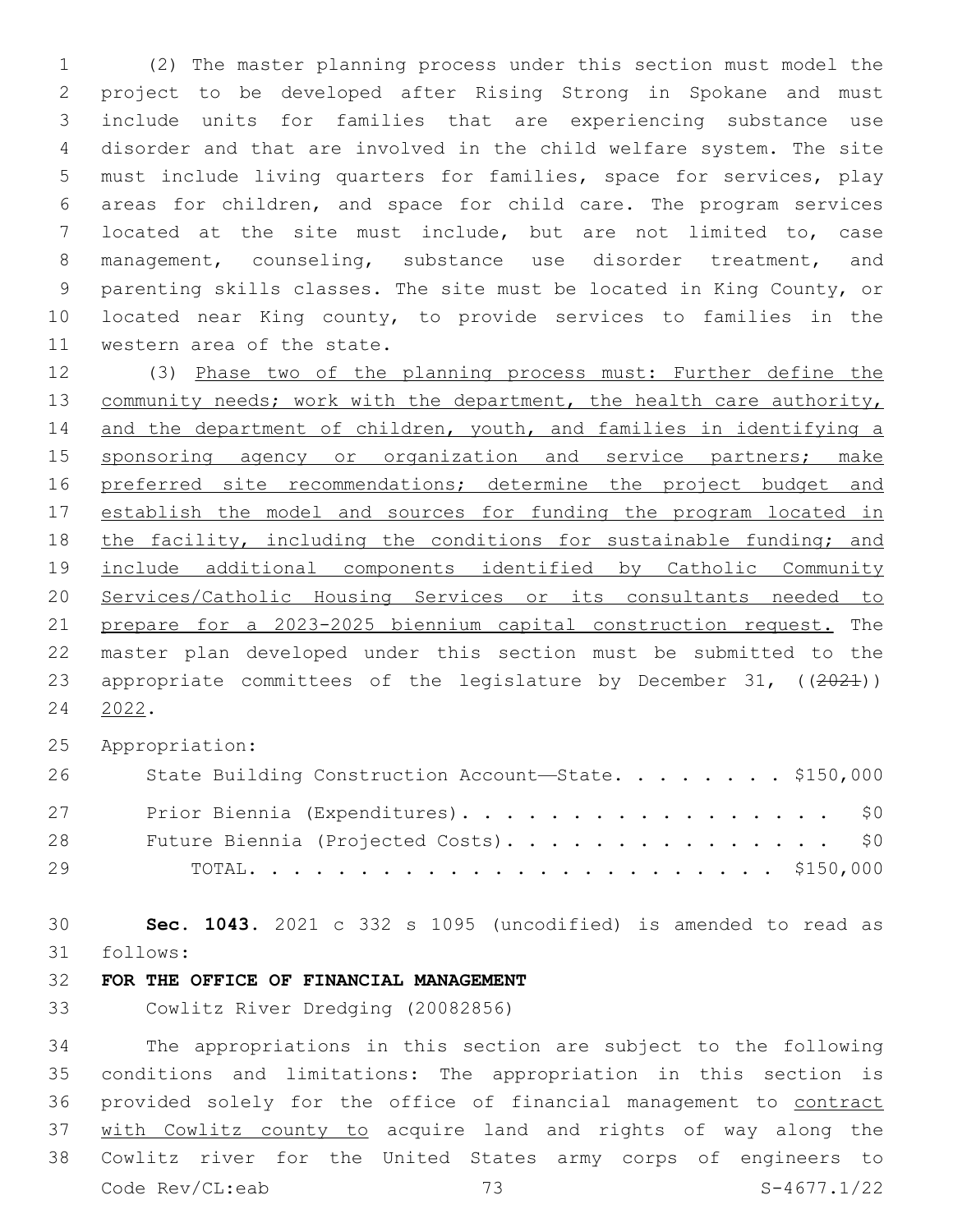dredge. The land is necessary for dredged material deposit sites for 2 the Mt. St. Helen's flood protection project.

Reappropriation:

4 State Building Construction Account-State. . . . . . . \$800,000 Appropriation: State Building Construction Account—State. . . . . . . \$1,200,000 7 Prior Biennia (Expenditures). . . . . . . . . . . . . . \$700,000 8 Future Biennia (Projected Costs). . . . . . . . . . . . . . \$0

TOTAL. . . . . . . . . . . . . . . . . . . . . . . \$2,700,000

 **Sec. 1044.** 2021 c 332 s 1096 (uncodified) is amended to read as follows: 11

# **FOR THE OFFICE OF FINANCIAL MANAGEMENT**

Oversight of State Facilities (30000039)

 The appropriation in this section is subject to the following conditions and limitations: The appropriation in this section is provided solely for the office of financial management to cover staffing and support costs of the facilities oversight team.

Appropriation:

| 19 | Thurston County Capital Facilities-State. \$2,610,000 |  |
|----|-------------------------------------------------------|--|
| 20 | Prior Biennia (Expenditures). \$4,769,000             |  |
| 21 | Future Biennia (Projected Costs). \$10,440,000        |  |
| 22 |                                                       |  |

 **Sec. 1045.** 2021 c 332 s 1097 (uncodified) is amended to read as follows: 24

## **FOR THE OFFICE OF FINANCIAL MANAGEMENT**

OFM Capital Budget Staff (30000040)

 The appropriation in this section is subject to the following conditions and limitations: The appropriation in this section is provided solely for the office of financial management to cover staffing and support costs of the capital budget team.

Appropriation:

| 32 | Thurston County Capital Facilities-State. \$1,315,000 |  |
|----|-------------------------------------------------------|--|
| 33 | Prior Biennia (Expenditures). \$2,469,000             |  |
| 34 | Future Biennia (Projected Costs). \$5,260,000         |  |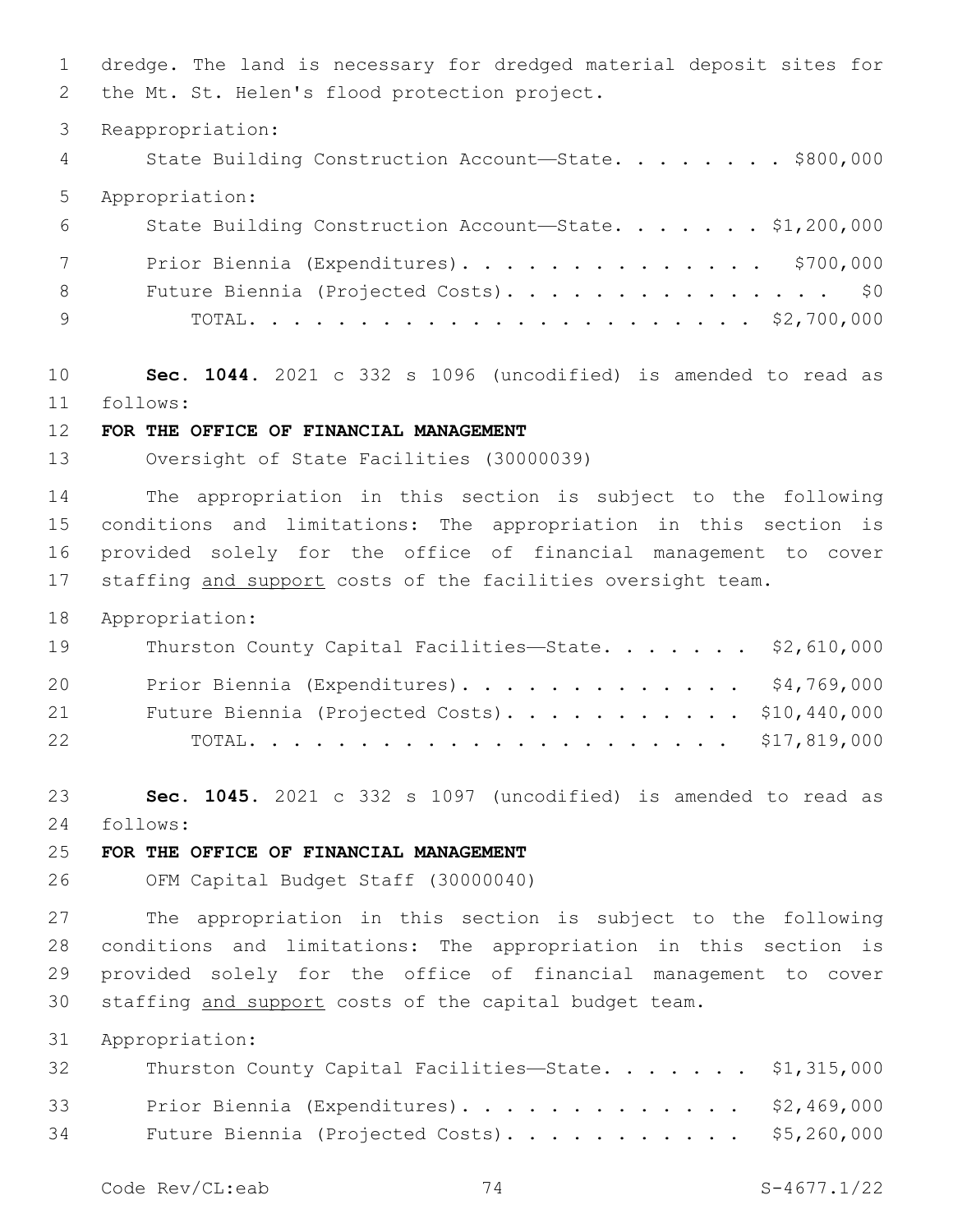TOTAL. . . . . . . . . . . . . . . . . . . . . . . \$9,044,000

 NEW SECTION. **Sec. 1046.** A new section is added to 2021 c 332 (uncodified) to read as follows: 3

**FOR THE OFFICE OF FINANCIAL MANAGEMENT**

Inflation and Contingency Fund (92001124)

 The appropriations in this section are subject to the following 7 conditions and limitations:

 (1)(a) The appropriations in this section are provided solely for inflationary cost increases of materials for projects currently active in the construction phase. Projects in the design phase are not eligible and must submit a budget decision package for the 2023 legislative session. The office of financial management shall 13 allocate funds based on project necessity.

 (b) \$10,000,000 of the coronavirus state fiscal recovery fund— federal appropriation in this section is provided to the University of Washington behavioral health hospital construction due to 17 materials inflation and delay.

 (2) To be eligible for funds from this inflation and contingency fund, a request letter signed by the affected agency director must be submitted to the office of financial management and the appropriate legislative fiscal committees. The request must include:

(a) A statement describing the unexpected costs;

 (b) The ways the agency has already mitigated project costs; and (c) The identification of other funding that may be applied to

25 the project.

 (3) For requests during a legislative session, an agency must notify the legislative fiscal committees before requesting these 28 funds from the office of financial management.

 (4) The office of financial management must notify the legislative evaluation and accountability program committee and the fiscal committees of the legislature as inflation and contingency funds are approved, including the approved funding level by fund type, and a copy of all the materials submitted in subsection (2) of 34 this section.

 (5) The office of financial management must report quarterly, beginning October 1, 2022, on the funding approved by agency, by project number, and type of funds authorized, to the fiscal 38 committees of the legislature.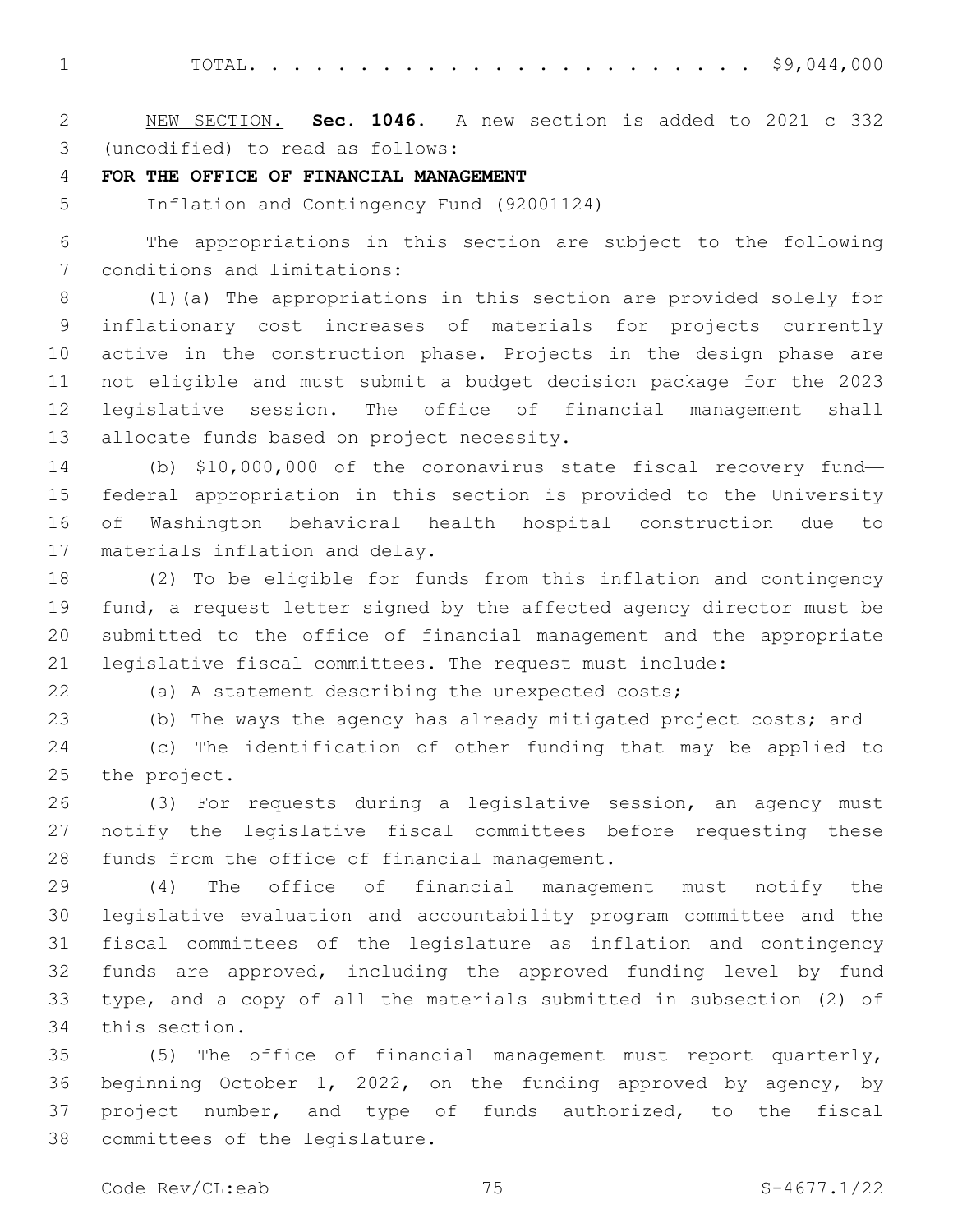Appropriation: 2 State Building Construction Account-State. . . . . \$10,000,000 Coronavirus State Fiscal Recovery Fund—Federal. . . . \$29,513,000 Subtotal Appropriation. . . . . . . . . . . . . . \$39,513,000 5 Prior Biennia (Expenditures). . . . . . . . . . . . . . . . \$0 Future Biennia (Projected Costs). . . . . . . . . . . . . . . \$0 TOTAL. . . . . . . . . . . . . . . . . . . . . . \$39,513,000 **Sec. 1047.** 2021 c 332 s 1104 (uncodified) is amended to read as follows: 9 **FOR THE DEPARTMENT OF ENTERPRISE SERVICES** Statewide Minor Works - Preservation Projects (30000825) Reappropriation: 13 State Building Construction Account—State. . . . . . . \$170,000 14 Prior Biennia (Expenditures). . . . . . . . . . ((\$3,416,000)) \$2,983,000 16 Future Biennia (Projected Costs). . . . . . . . . . . . . . \$0 TOTAL. . . . . . . . . . . . . . . . . . . . . ((\$3,586,000)) \$3,153,000 **Sec. 1048.** 2021 c 332 s 1114 (uncodified) is amended to read as follows: 20 **FOR THE DEPARTMENT OF ENTERPRISE SERVICES** Temple of Justice HVAC, Lighting & Water Systems (92000040) 23 The appropriation( $(\theta)$ ) in this section ( $(\theta + \epsilon)$ ) is subject to the 24 following conditions and limitations: (1)(a) To assist in funding this project, the department must work with the office of financial management to access federal 27 funding for the total project cost. (b) If the agency receives more than \$26,000,000 in federal funds, an amount of the state building construction account—state appropriation equal to the additional federal funds must be placed in 31 unallotted status. (c) For purposes of this subsection, "additional federal funds" means the difference between the total amount of federal funds received under (a) of this subsection and \$26,000,000. (2) The department must:35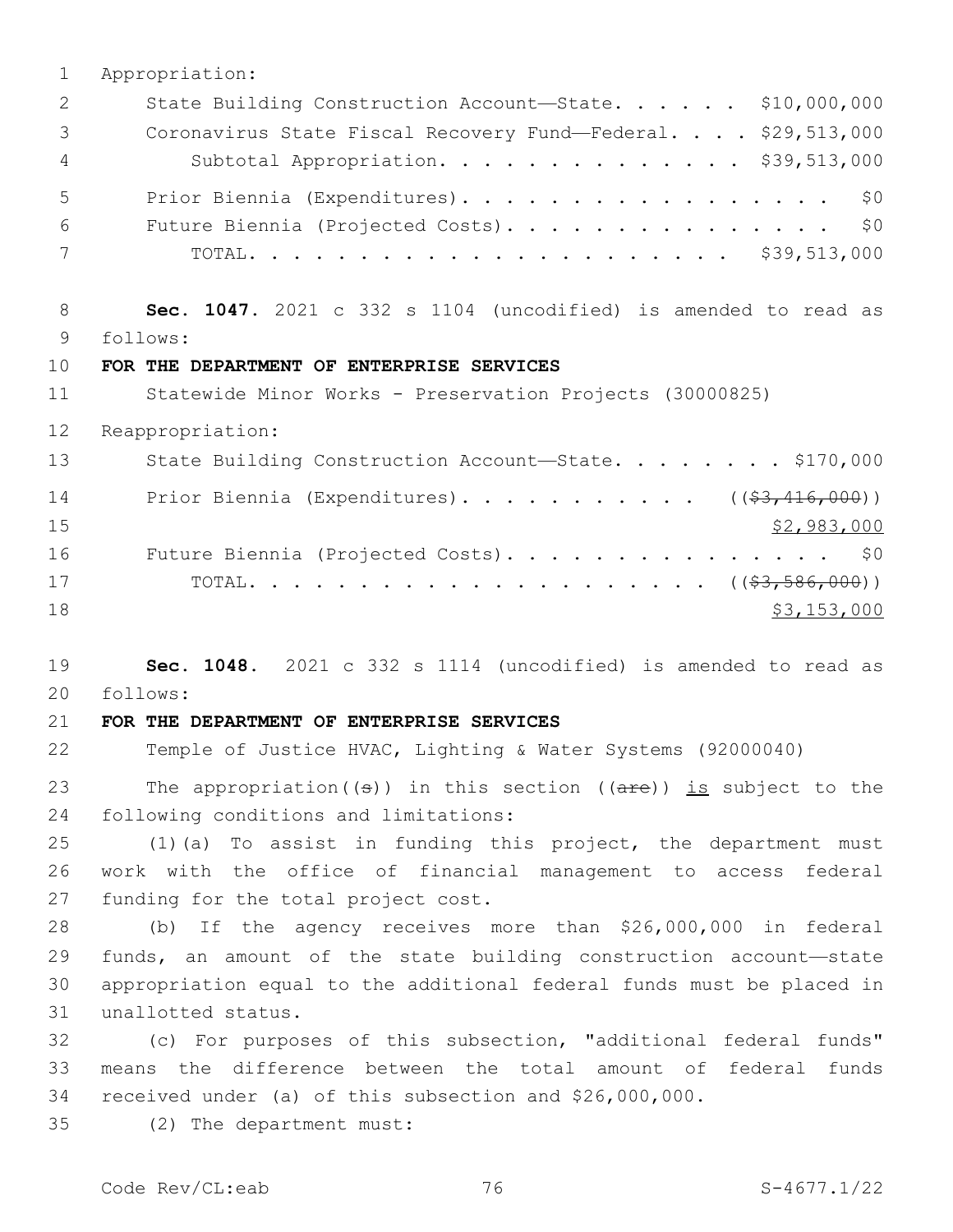1 (a) Submit the final predesign to the office of financial 2 management by June 1, 2021; 3 (b) Submit the final energy services proposal to the senate ways 4 and means committee and the house capital budget committee prior to 5 the department starting the design phase; and 6 (c) Start design by August 31, 2021. 7 Appropriation: 8 State Building Construction Account—State. . . . . ((\$4,000,000)) 9 \$30,000,000 \$30,000,000 10 ((Coronavirus Capital Projects Account— 11 Federal. . . . . . . . . . . . . . . . . . . . . \$26,000,000 12 Subtotal Appropriation. . . . . . . . . . . . \$30,000,000)) 13 Prior Biennia (Expenditures). . . . . . . . . . . . . . . . \$0 14 Future Biennia (Projected Costs). . . . . . . . . . . . . . . \$0 15 TOTAL. . . . . . . . . . . . . . . . . . . . . . \$30,000,000 16 NEW SECTION. **Sec. 1049.** A new section is added to 2021 c 332 (uncodified) to read as follows: 17 18 **FOR THE MILITARY DEPARTMENT** 19 Thurston County Readiness Center (30000594) 20 Reappropriation: 21 Military Department Capital Account-State. . . . . . . \$65,000 22 Prior Biennia (Expenditures). . . . . . . . . . . . \$47,887,000 23 Future Biennia (Projected Costs). . . . . . . . . . . . . . \$0 24 TOTAL. . . . . . . . . . . . . . . . . . . . . . \$47,952,000 25 **Sec. 1050.** 2021 c 332 s 1120 (uncodified) is amended to read as follows: 26 27 **FOR THE MILITARY DEPARTMENT** 28 Snohomish Readiness Center (30000930) 29 Appropriation: 30 General Fund—Federal. . . . . . . . . . . . . . ((\$3,562,000))  $31$  \$4,349,000 32 State Building Construction Account—State. . . . . ((\$1,188,000))  $33$   $\frac{$1,566,000}{9}$ 34 Subtotal Appropriation. . . . . . . . . . .  $($  $($ \$4,750,000))  $35$   $\frac{15}{25}$ ,  $915$ ,  $000$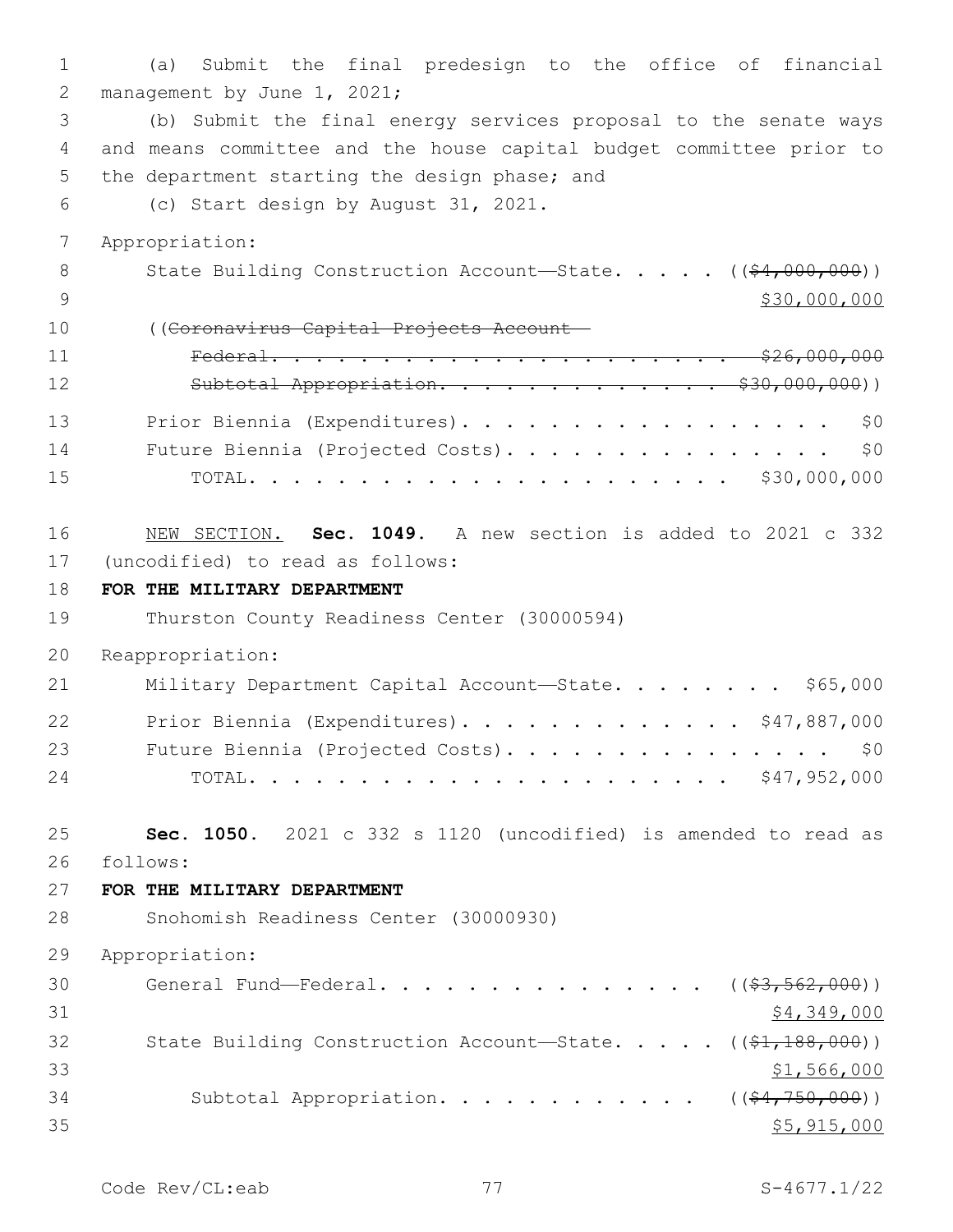| $\mathbf{1}$   | Prior Biennia (Expenditures).<br>\$0                                                  |
|----------------|---------------------------------------------------------------------------------------|
| $\overline{2}$ | Future Biennia (Projected Costs).<br>\$0                                              |
| 3              |                                                                                       |
| 4              | \$5,915,000                                                                           |
| 5              | Sec. 1051. 2021 c 332 s 1121 (uncodified) is amended to read as                       |
| 6              | follows:                                                                              |
| 7<br>8         | FOR THE MILITARY DEPARTMENT<br>Anacortes Readiness Center Major Renovation (40000004) |
|                |                                                                                       |
| $\overline{9}$ | Reappropriation:                                                                      |
| 10             | Military Department Capital Account-State. \$75,000                                   |
| 11             | Appropriation:                                                                        |
| 12             | General Fund-Federal. \$3,551,000                                                     |
| 13             | State Building Construction Account-State. \$3,551,000                                |
| 14             | \$7,102,000<br>Subtotal Appropriation.                                                |
| 15             | Prior Biennia (Expenditures). ( $(\frac{275}{100})$ )                                 |
| 16             | \$74,000                                                                              |
| 17             | Future Biennia (Projected Costs). \$0                                                 |
| 18             |                                                                                       |
| 19             | \$7,251,000                                                                           |
| 20             | Sec. 1052. 2021 c 332 s 1123 (uncodified) is amended to read as                       |
| 21             | follows:                                                                              |
| 22             | FOR THE MILITARY DEPARTMENT                                                           |
| 23             | Minor Works Program 2019-21 Biennium (40000037)                                       |
| 24             | Reappropriation:                                                                      |
| 25             | General Fund-Federal. \$20,000,000                                                    |
| 26             | State Building Construction Account-State. $($ $($ $\frac{2}{2}, 200, 000)$ $)$       |
| 27             | <u>\$2,243,000</u>                                                                    |
| 28             | Military Department Capital Account-State. \$109,000                                  |
| 29             | Subtotal Reappropriation. ( $(\frac{222,309,000}{2})$ )                               |
| 30             | <u>\$22,352,000</u>                                                                   |
| 31             | Prior Biennia (Expenditures). ( $(\frac{\$691,000}{\$})$                              |
| 32             | \$648,000                                                                             |
| 33             | Future Biennia (Projected Costs). \$0                                                 |
| 34             |                                                                                       |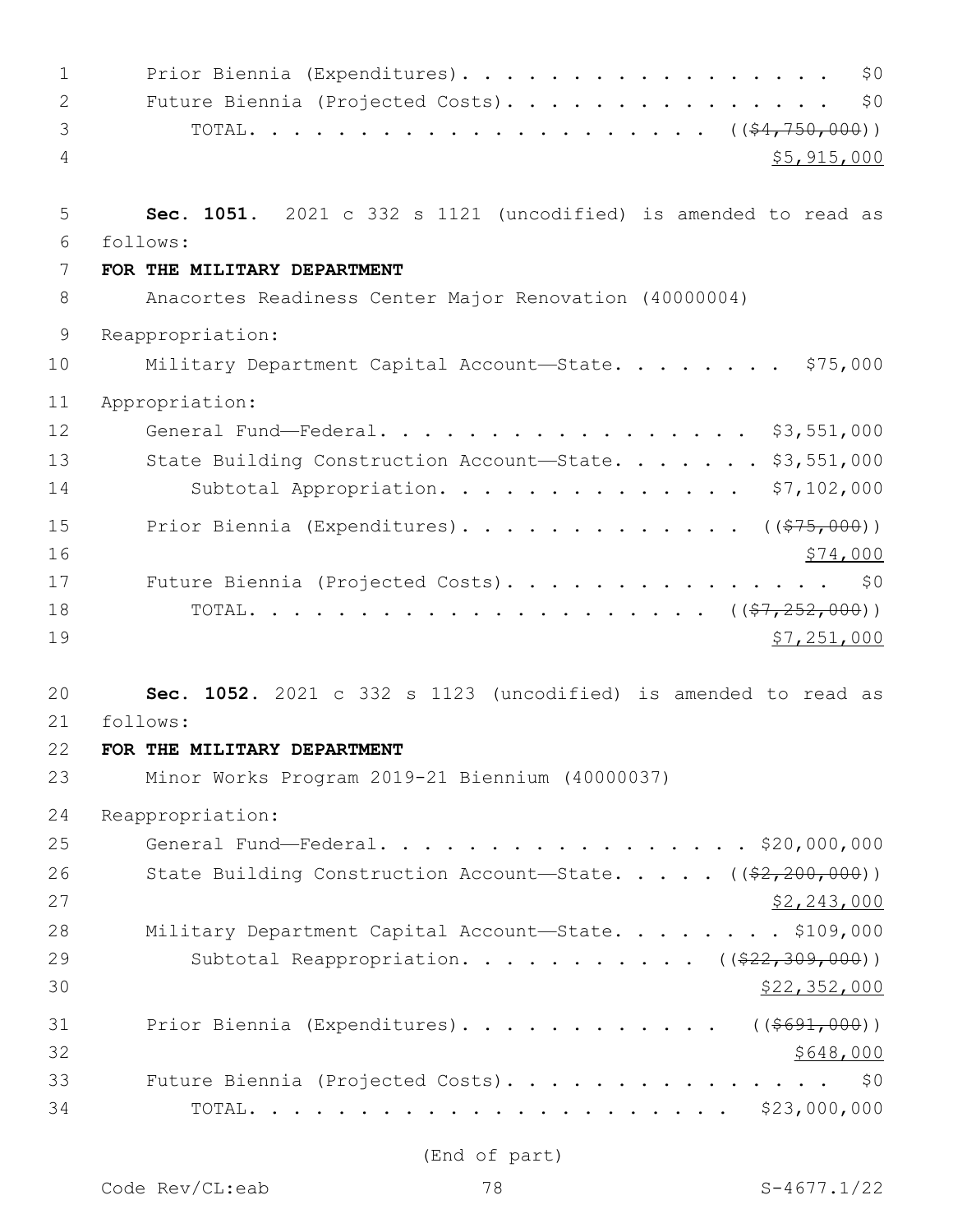| $\mathbf 1$    | PART <sub>2</sub>                                                 |
|----------------|-------------------------------------------------------------------|
| $\overline{2}$ | <b>HUMAN SERVICES</b>                                             |
| 3              | NEW SECTION. Sec. 2001. A new section is added to 2021 c 332      |
| 4              | (uncodified) to read as follows:                                  |
| 5              | FOR THE CRIMINAL JUSTICE TRAINING COMMISSION                      |
| 6              | Omnibus Minor Works (40000014)                                    |
| 7              | Appropriation:                                                    |
| 8              | State Building Construction Account-State. \$735,000              |
| 9              | Prior Biennia (Expenditures).<br>\$0                              |
| 10             | \$0<br>Future Biennia (Projected Costs).                          |
| 11             |                                                                   |
| 12             | Sec. 2002. 2021 c 332 s 2002 (uncodified) is amended to read as   |
| 13             | follows:                                                          |
| 14             | FOR THE DEPARTMENT OF LABOR AND INDUSTRIES                        |
| 15             | L&I HQ Elevators (30000018)                                       |
| 16             | Reappropriation:                                                  |
| 17             | Accident Account-State.<br>( ( \$425,000) )                       |
| 18             | \$612,000                                                         |
| 19             | Medical Aid Account-State. ( $(\frac{2425,000}{1})$               |
| 20             | \$612,000                                                         |
| 21             | Subtotal Reappropriation.<br>( ( \$850,000) )                     |
| 22             | \$1,224,000                                                       |
| 23             | Prior Biennia (Expenditures). ( $(\frac{27.084}{100})$ )          |
| 24             | \$2,710,000                                                       |
| 25             | Future Biennia (Projected Costs). \$0                             |
| 26             |                                                                   |
| 27             | Sec. 2003. 2021 c 332 s 2006 (uncodified) is amended to read as   |
| 28             | follows:                                                          |
| 29             | FOR THE DEPARTMENT OF SOCIAL AND HEALTH SERVICES                  |
| 30             | Western State Hospital New Kitchen and Commissary Building        |
| 31             | (20081319)                                                        |
| 32             | The reappropriation in this section is subject to the following   |
| 33             | conditions and limitations: The reappropriation is subject to the |
| 34             | provisions of section 2003, chapter 2, Laws of 2018.              |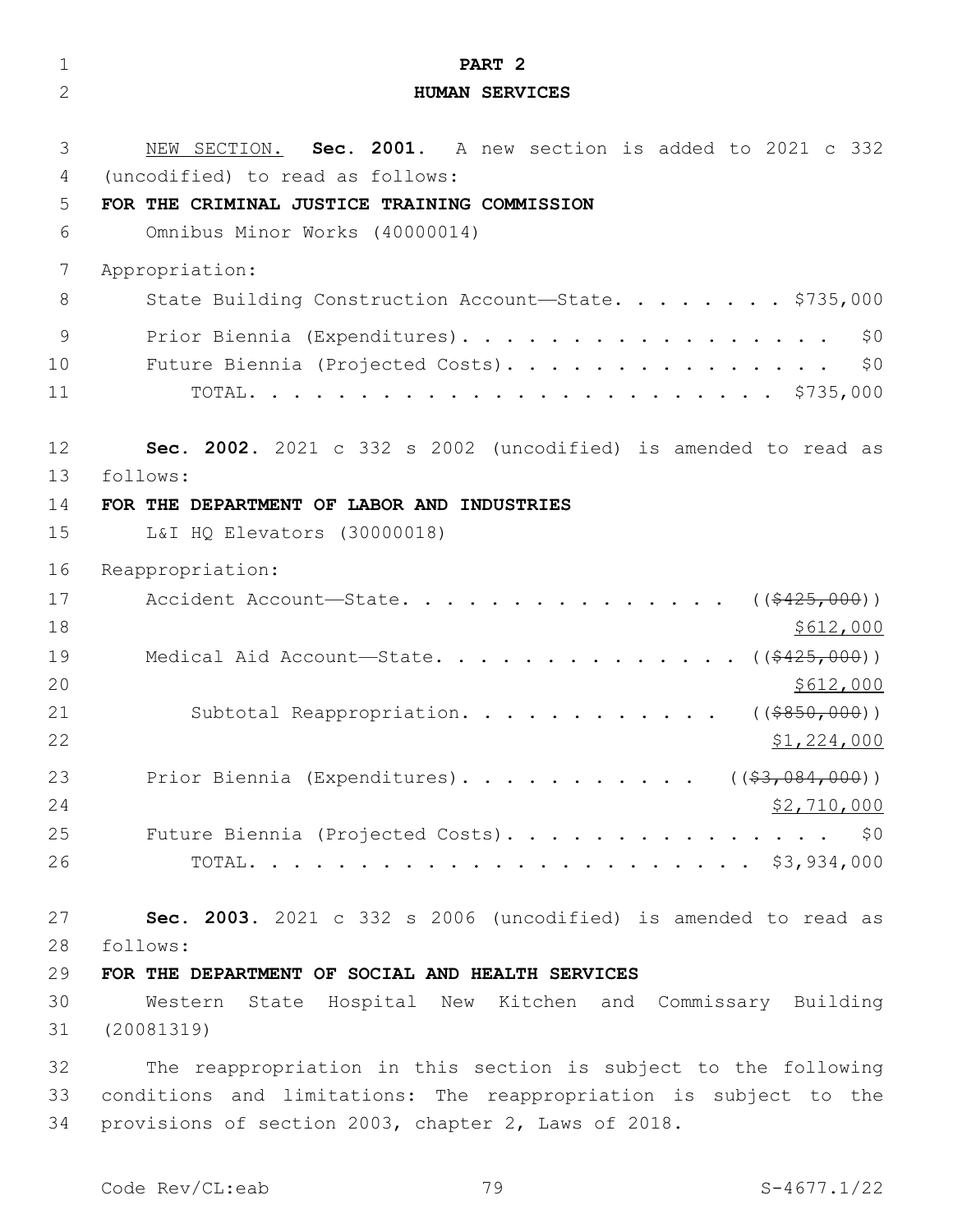Reappropriation: 2 State Building Construction Account—State. . . . . ((\$2,358,000))  $\frac{1}{2}$  \$2,441,000 4 Prior Biennia (Expenditures)............. ((\$27,832,000)) \$27,749,000 Future Biennia (Projected Costs). . . . . . . . . . . . . . . \$0 TOTAL. . . . . . . . . . . . . . . . . . . . . . \$30,190,000

 **Sec. 2004.** 2021 c 332 s 2012 (uncodified) is amended to read as follows: 9

#### **FOR THE DEPARTMENT OF SOCIAL AND HEALTH SERVICES**

Fircrest School-Nursing Facilities: Replacement (30002755)

12 The appropriations in this section  $((\pm s))$  are subject to the 13 following conditions and limitations:

 (1) It is the intent of the legislature to further the recommendations of the December 2019 report from the William D. Ruckleshaus center to redesign the intermediate care facility of the Fircrest Residential Habilitation Center to function as short-term crisis stabilization and intervention. It is also the intent of the legislature to concentrate the footprint of the Fircrest Residential Habilitation Center on the northern portion of the property. As a result, \$7,750,000 of the appropriation in this section is provided 22 solely for design of a 120-bed nursing facility.

 (2) \$2,243,000 of the appropriation is provided solely to relocate the adult training program to a different location on the Fircrest Rehabilitation Center campus. The department must consider the proposal to redesign the facility as a short-term crisis stabilization and intervention when devising options for relocation of the adult training program and submit a report of these options to 29 the legislature no later than December  $1, 2022$ .

 (3) The department must seek input from individuals with intellectual and developmental disabilities, including the residents at Fircrest and their families or guardians, in design of a nursing 33 facility.

Reappropriation:

State Building Construction Account—State. . . . . . . . \$58,000

Appropriation:

State Building Construction Account—State. . . . . . . \$9,993,000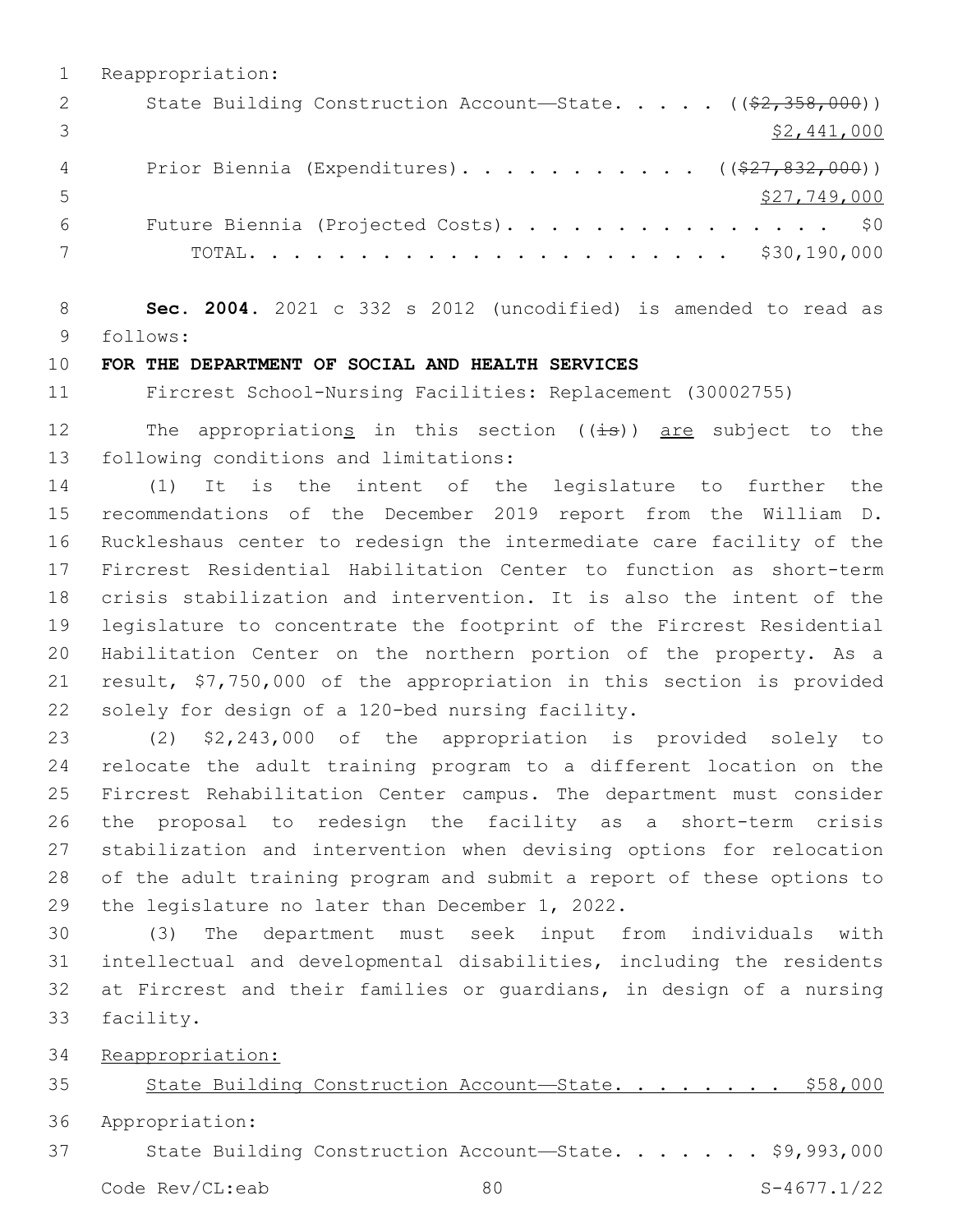| $\mathbf{1}$   | Prior Biennia (Expenditures). ( $(\frac{2242,000}{s})$                       |
|----------------|------------------------------------------------------------------------------|
| $\mathbf{2}$   | \$184,000                                                                    |
| 3              | Future Biennia (Projected Costs).<br>\$0                                     |
| 4              |                                                                              |
| 5              | Sec. 2005. 2021 c 332 s 2014 (uncodified) is amended to read as              |
| 6              | follows:                                                                     |
| 7              | FOR THE DEPARTMENT OF SOCIAL AND HEALTH SERVICES                             |
| 8              | Eastern State Hospital-Westlake: New HVAC DDC Controls (30002759)            |
| $\overline{9}$ | Reappropriation:                                                             |
| 10             | State Building Construction Account-State. \$1,227,000                       |
| 11             | Appropriation:                                                               |
| 12             | ((Coronavirus Capital Projects Account-                                      |
| 13             |                                                                              |
| 14             | State Building Construction Account-State. \$1,450,000                       |
| 15             | Prior Biennia (Expenditures). \$1,173,000                                    |
| 16             | Future Biennia (Projected Costs). \$0                                        |
| 17             |                                                                              |
| 18             | Sec. 2006. 2021 c 332 s 2016 (uncodified) is amended to read as              |
| 19             | follows:                                                                     |
| 20             | FOR THE DEPARTMENT OF SOCIAL AND HEALTH SERVICES                             |
| 21             | DOC/DSHS<br>McNeil Island-Infrastructure:<br>Repairs<br>Upgrades<br>$\delta$ |
| 22             | (30003211)                                                                   |
| 23             | Reappropriation:                                                             |
| 24             | State Building Construction Account-State. \$1,234,000                       |
| 25             | Appropriation:                                                               |
| 26             | State Building Construction Account-State. \$685,000                         |
| 27             | Prior Biennia (Expenditures). \$36,000                                       |
| 28             | Future Biennia (Projected Costs). \$0                                        |
| 29             |                                                                              |
| 30             | \$1,955,000                                                                  |
| 31             | NEW SECTION. Sec. 2007. A new section is added to 2021 c 332                 |
| 32             | (uncodified) to read as follows:                                             |
| $\cap$         | <b>DIRMUTUM AT AAATIT JUR UTJIMU ATRUIATA</b>                                |

**FOR THE DEPARTMENT OF SOCIAL AND HEALTH SERVICES**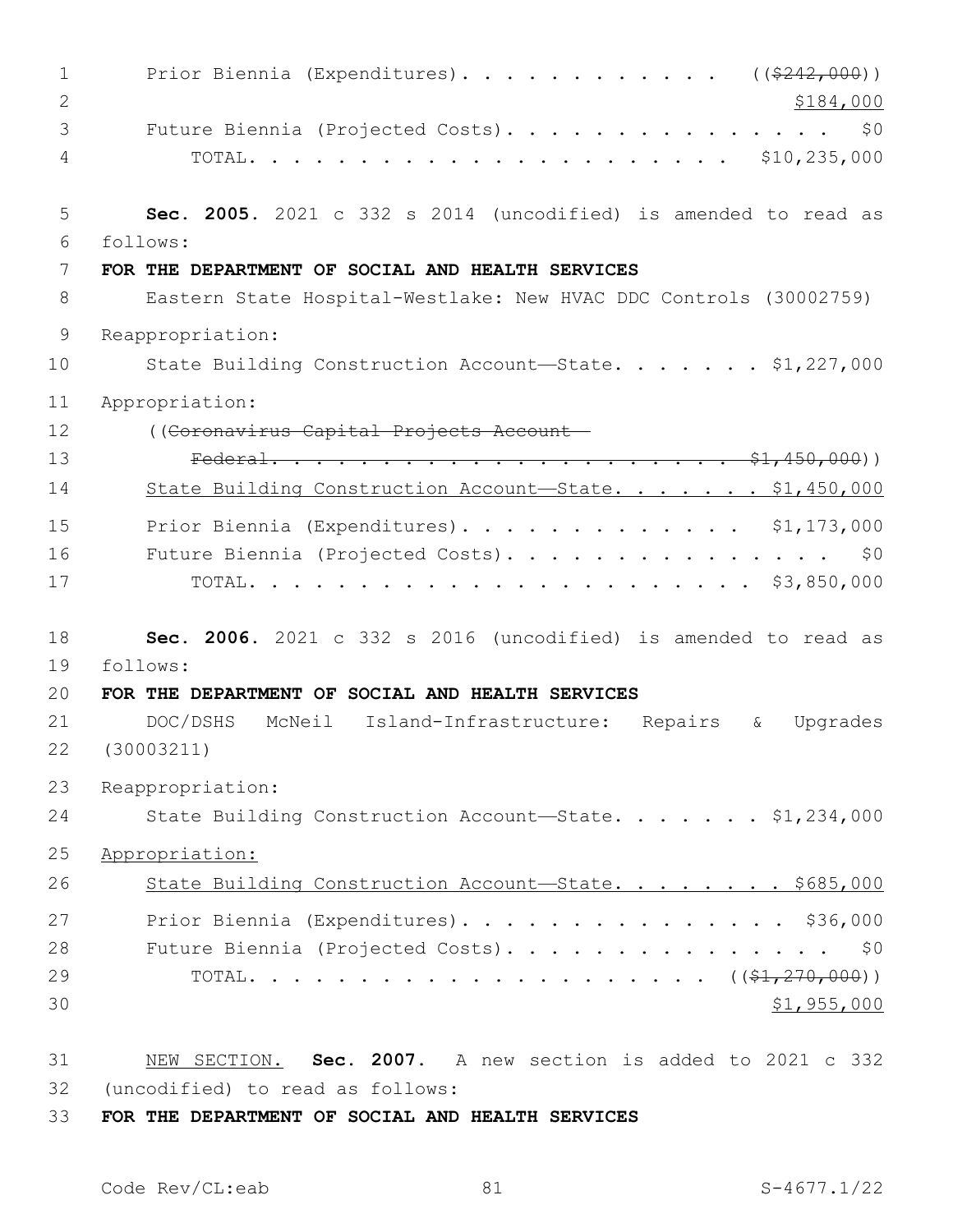Special Commitment Center-Campus: HVAC Units Replacement (30003586) Appropriation: 4 State Building Construction Account—State. . . . . . \$2,050,000 5 Prior Biennia (Expenditures). . . . . . . . . . . . . . . . \$0 Future Biennia (Projected Costs). . . . . . . . . . . . . . . \$0 TOTAL. . . . . . . . . . . . . . . . . . . . . . . \$2,050,000 **Sec. 2008.** 2021 c 332 s 2046 (uncodified) is amended to read as follows: 9 **FOR THE DEPARTMENT OF SOCIAL AND HEALTH SERVICES** Minor Works Program Projects: Statewide 2021-23 (40000569) The appropriation in this section is subject to the following conditions and limitations: \$250,000 of the appropriation in this section is provided solely for the department to complete a comprehensive review and plan of the water system on the Fircrest 16 campus. Appropriation: 18 State Building Construction Account—State. . . . ((\$2,755,000)) \$3,180,000 20 Prior Biennia (Expenditures). . . . . . . . . . . . . . . . \$0 21 Future Biennia (Projected Costs). . . . . . . . . . \$13,750,000 22 TOTAL. . . . . . . . . . . . . . . . . . ((<del>\$16,505,000</del>)) \$16,930,000 **Sec. 2009.** 2021 c 332 s 2047 (uncodified) is amended to read as follows: 25 **FOR THE DEPARTMENT OF SOCIAL AND HEALTH SERVICES** Minor Works Preservation Projects: Statewide 2021-23 (40000571) Appropriation: 29 State Building Construction Account—State. . . . . ((<del>\$6,950,000</del>))  $30 \times 9,480,000$  Charitable, Educational, Penal, and Reformatory Institutions Account—State. . . . . . . . . . . . \$1,845,000 33 Subtotal Appropriation. . . . . . . . . . . ((\$8,795,000)) \$11,325,000 Prior Biennia (Expenditures). . . . . . . . . . . . . . . . . \$0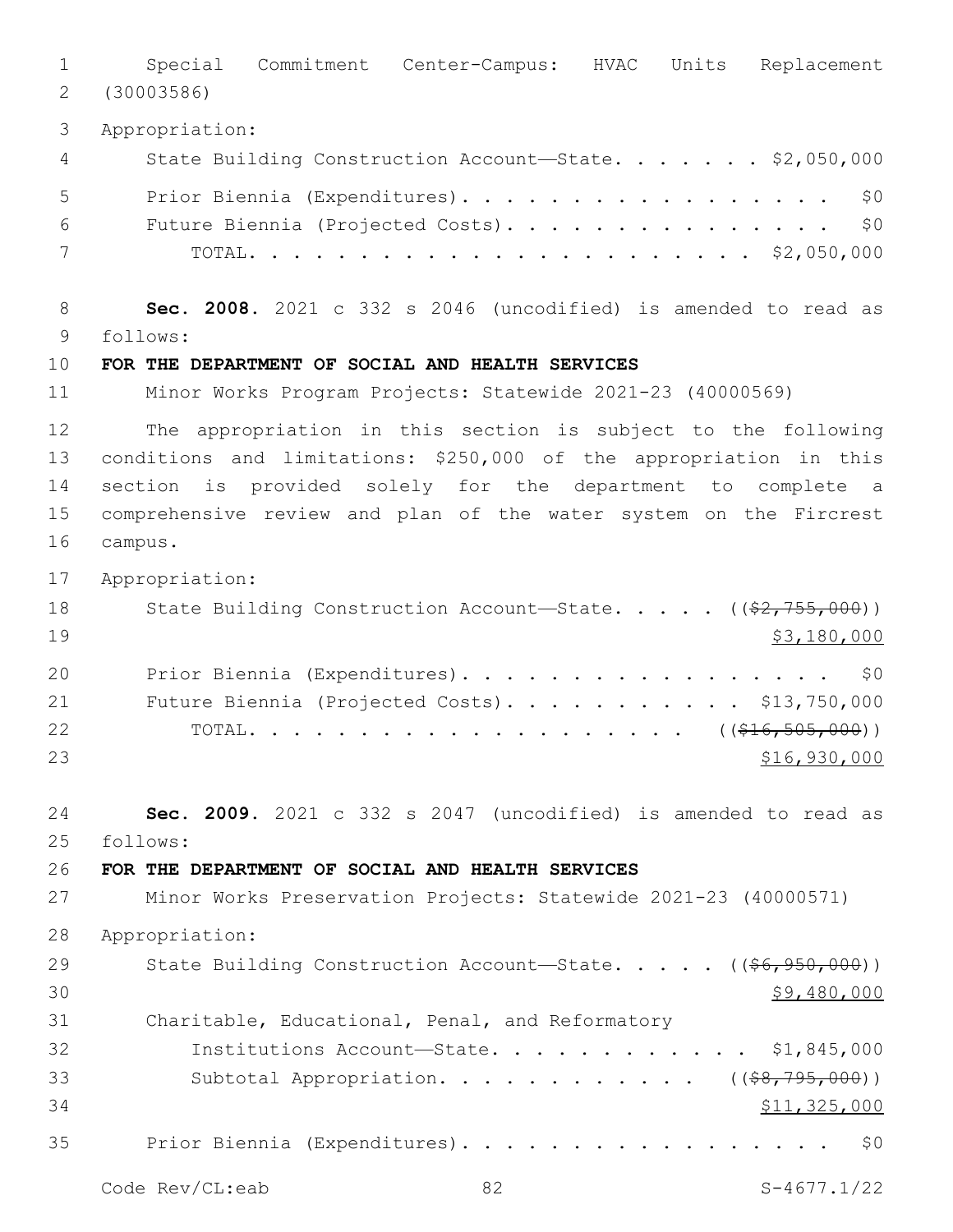1 Future Biennia (Projected Costs). . . . . . . . . . \$21,000,000 2 TOTAL. . . . . . . . . . . . . . . . . . ((<del>\$29,795,000</del>)) \$32,325,000 **Sec. 2010.** 2021 c 332 s 2048 (uncodified) is amended to read as follows: 5 **FOR THE DEPARTMENT OF SOCIAL AND HEALTH SERVICES** Transitional Care Center-Main Building: Patient Rooms Cooling (40000574) Appropriation: ((Coronavirus Capital Projects Account— Federal. . . . . . . . . . . . . . . . . . . . . \$2,335,000)) 12 Coronavirus State Fiscal Recovery Fund-Federal. . . . \$2,335,000 13 Prior Biennia (Expenditures). . . . . . . . . . . . . . . . \$0 Future Biennia (Projected Costs). . . . . . . . . . . . . . . \$0 TOTAL. . . . . . . . . . . . . . . . . . . . . . . \$2,335,000 NEW SECTION. **Sec. 2011.** A new section is added to 2021 c 332 17 (uncodified) to read as follows: **FOR THE DEPARTMENT OF SOCIAL AND HEALTH SERVICES** Fircrest School-ICF Cottages: HVAC and Water Heater Improvements (40000946) Appropriation: 22 State Building Construction Account-State. . . . . . \$5,780,000 23 Prior Biennia (Expenditures). . . . . . . . . . . . . . . . \$0 24 Future Biennia (Projected Costs). . . . . . . . . . . . . . \$0 TOTAL. . . . . . . . . . . . . . . . . . . . . . . \$5,780,000 NEW SECTION. **Sec. 2012.** A new section is added to 2021 c 332 27 (uncodified) to read as follows: **FOR THE DEPARTMENT OF SOCIAL AND HEALTH SERVICES** Western State Hospital-Building 29: CMS Certification (40000948) Appropriation: 31 State Building Construction Account—State. . . . . . . \$440,000 32 Prior Biennia (Expenditures). . . . . . . . . . . . . . . . \$0 33 Future Biennia (Projected Costs). . . . . . . . . . . . . . \$0 TOTAL. . . . . . . . . . . . . . . . . . . . . . . . \$440,000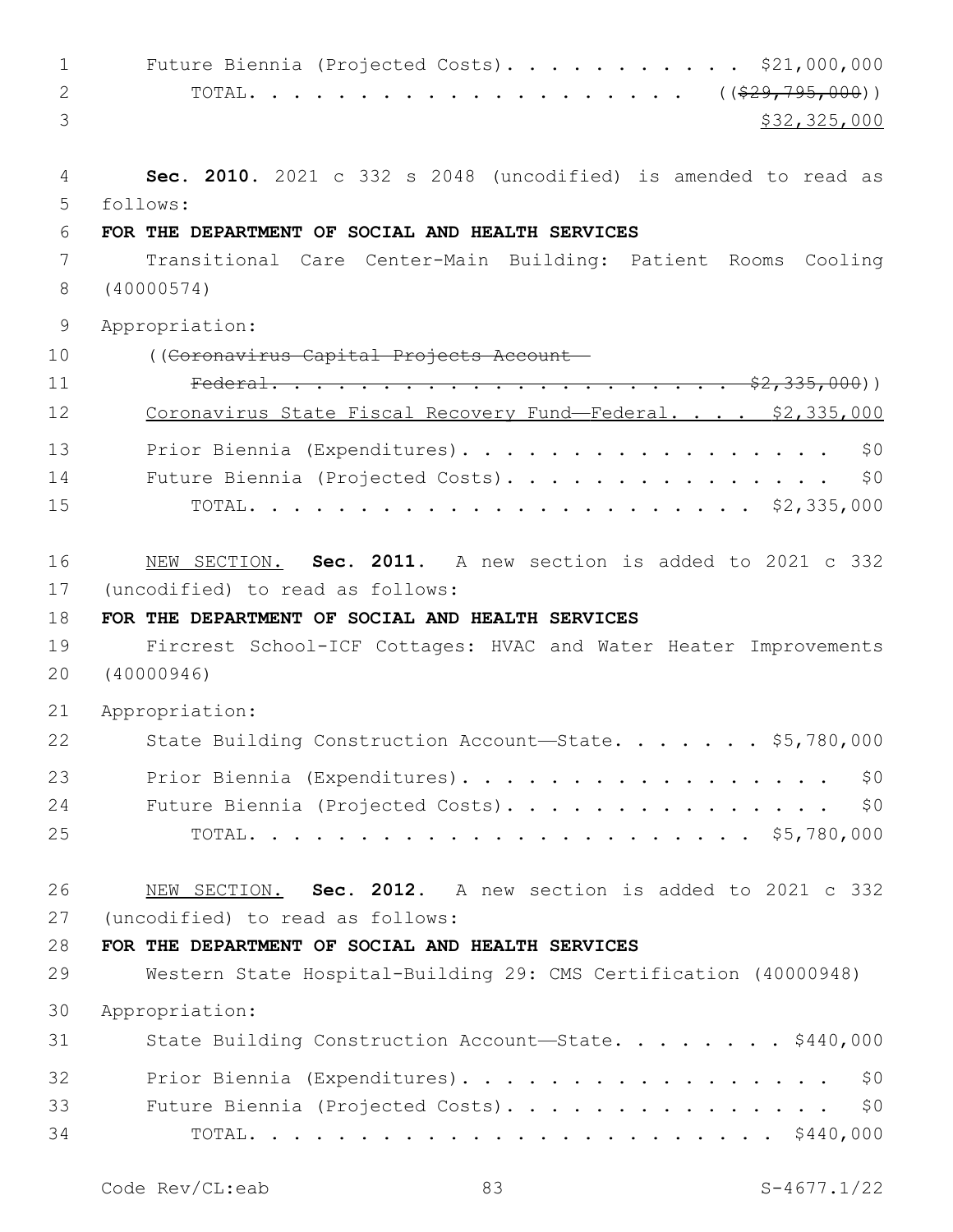**Sec. 2013.** 2021 c 332 s 2050 (uncodified) is amended to read as 2 follows: **FOR THE DEPARTMENT OF SOCIAL AND HEALTH SERVICES** Western State Hospital-Building 29: Roofing Replacement (40000589) Appropriation: 7 State Building Construction Account—State. . . . . ((\$2,285,000))  $\frac{1}{5}$ ,035,000 9 Prior Biennia (Expenditures). . . . . . . . . . . . . . . . \$0 10 Future Biennia (Projected Costs). . . . . . . . . . . . . . \$0 TOTAL. . . . . . . . . . . . . . . . . . . . . ((\$2,285,000))  $12 \hspace{2.5cm}$  \$5,035,000 **Sec. 2014.** 2021 c 332 s 2062 (uncodified) is amended to read as follows: 14 **FOR THE DEPARTMENT OF HEALTH** Drinking Water Preconstruction Loans (30000334) Reappropriation: 18 Drinking Water Assistance Account—State. . . . . ((\$5,115,000)) \$5,415,000 20 Prior Biennia (Expenditures). . . . . . . . . . . . . \$585,000 21 Future Biennia (Projected Costs). . . . . . . . . . . . . . \$0 TOTAL. . . . . . . . . . . . . . . . . . . . . ((\$5,700,000))  $$6,000,000$  **Sec. 2015.** 2021 c 332 s 2063 (uncodified) is amended to read as follows: 25 **FOR THE DEPARTMENT OF HEALTH** Public Health Lab South Laboratory Addition (30000379) Appropriation: ((Coronavirus Capital Projects Account— Federal. . . . . . . . . . . . . . . . . . . . . \$4,933,000)) 31 State Building Construction Account—State. . . . . . \$4,933,000 Prior Biennia (Expenditures). . . . . . . . . . . . . . \$196,000 33 Future Biennia (Projected Costs). . . . . . . . . . \$66,519,000 TOTAL. . . . . . . . . . . . . . . . . . . . . . \$71,648,000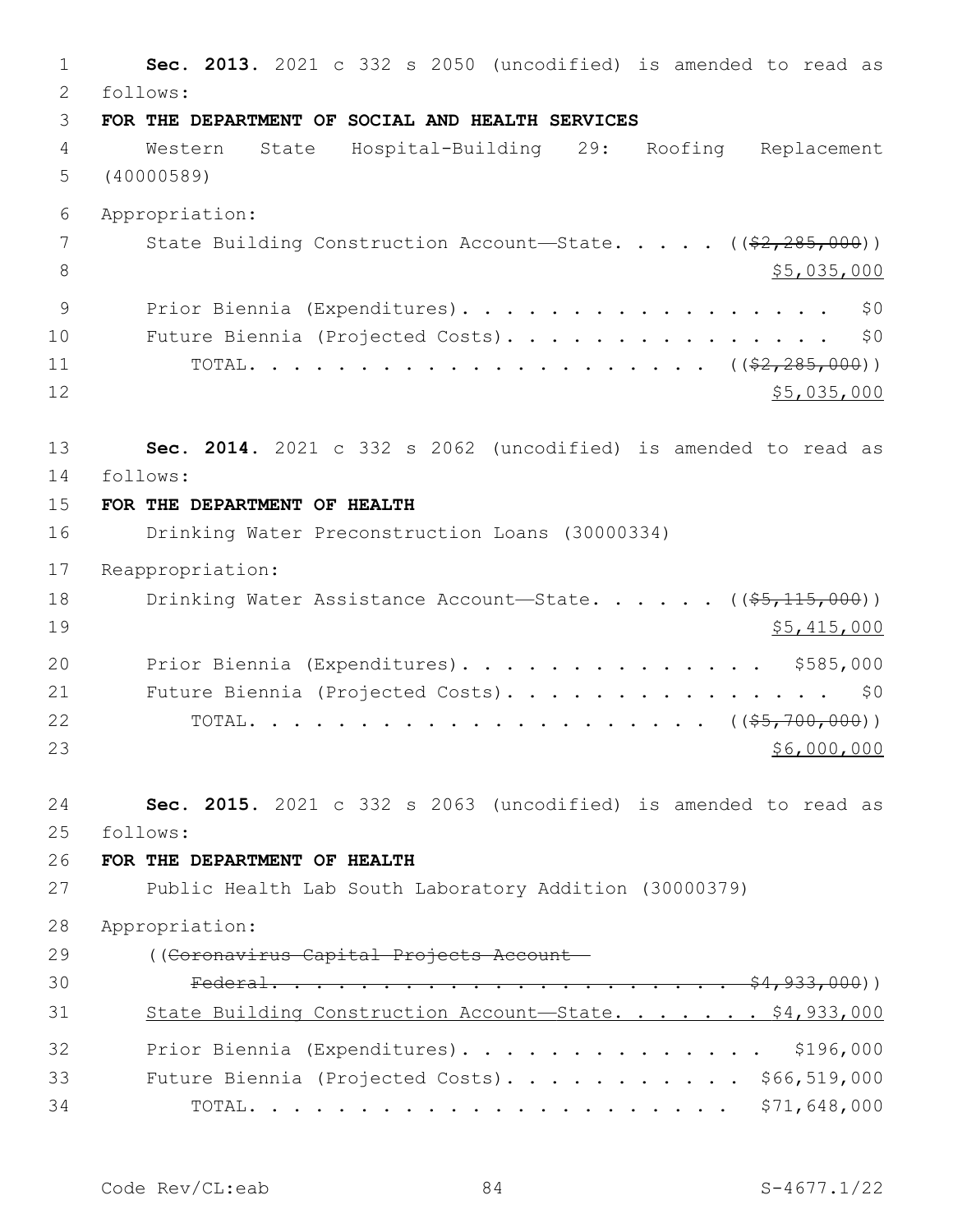**Sec. 2016.** 2021 c 332 s 2065 (uncodified) is amended to read as follows: 2 **FOR THE DEPARTMENT OF HEALTH** Drinking Water Construction Loans (30000409) The reappropriation in this section is subject to the following conditions and limitations: The reappropriation is subject to the provisions of section 2034, chapter 2, Laws of 2018. Reappropriation: 9 Drinking Water Assistance Account—State. . . . . ((\$38,529,000))  $\frac{10}{248,390,000}$ 11 Prior Biennia (Expenditures)........... ((\$69,609,000)) 12 \$69,610,000 13 Future Biennia (Projected Costs). . . . . . . . . . . . . . \$0 14 TOTAL. . . . . . . . . . . . . . . . . . ((\$108,138,000))  $$118,000,000$  **Sec. 2017.** 2021 c 332 s 2066 (uncodified) is amended to read as follows: 17 **FOR THE DEPARTMENT OF HEALTH** Drinking Water System Repairs and Consolidation (40000006) The reappropriation in this section is subject to the following conditions and limitations: The reappropriation is subject to the provisions of section 2035, chapter 2, Laws of 2018. Reappropriation: 24 State Building Construction Account—State. . . . ((\$1,000,000)) \$1,462,000 26 Prior Biennia (Expenditures). . . . . . . . . . ((\$2,858,000)) \$3,538,000 28 Future Biennia (Projected Costs). . . . . . . . . . . . . . \$0 TOTAL. . . . . . . . . . . . . . . . . . . . . ((\$3,858,000)) \$5,000,000 **Sec. 2018.** 2021 c 332 s 2068 (uncodified) is amended to read as follows: 32 **FOR THE DEPARTMENT OF HEALTH** 2019-21 Drinking Water Assistance Program (40000025) Reappropriation:

Code Rev/CL:eab 85 85 S-4677.1/22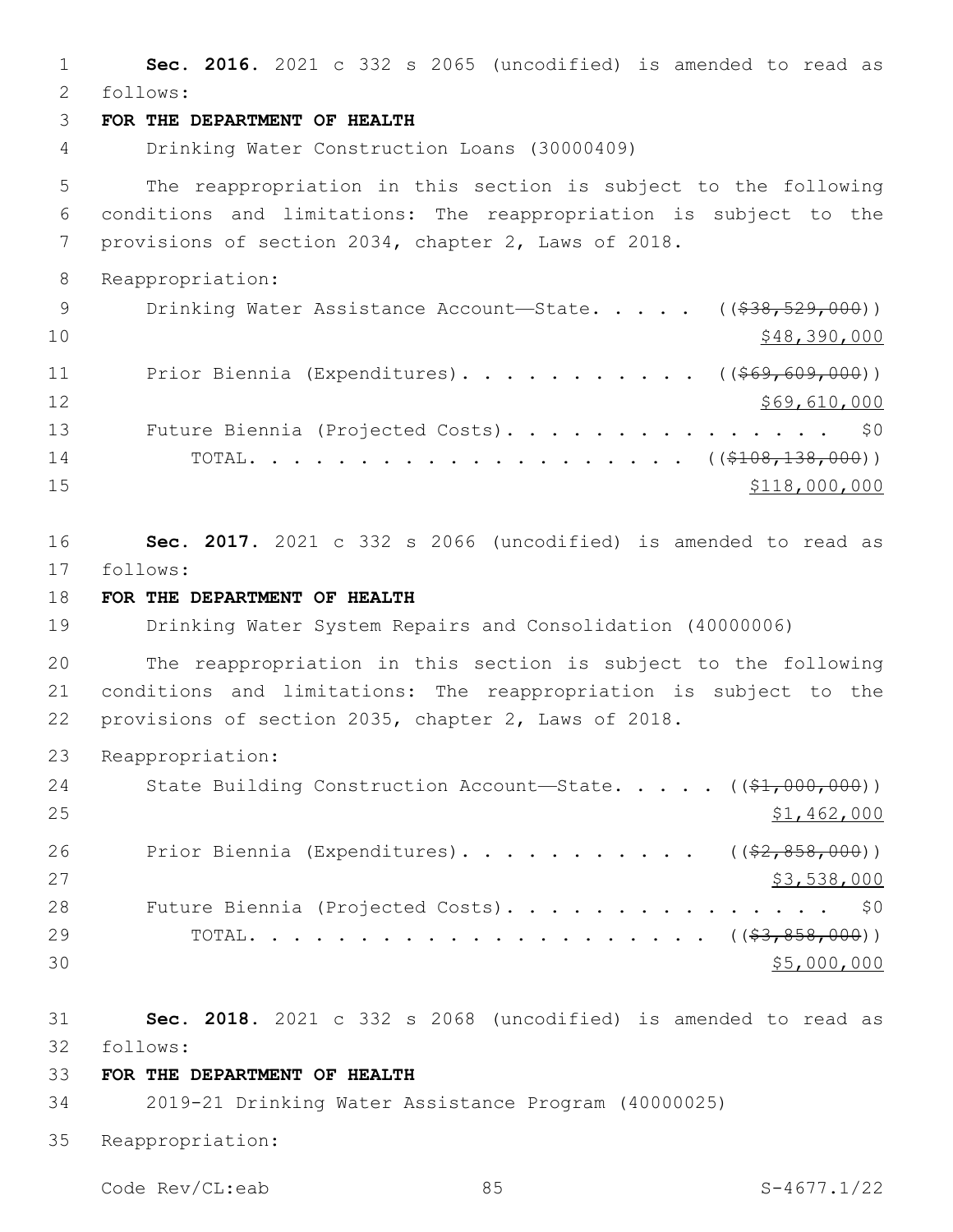1 Drinking Water Assistance Account—Federal. . . . ((\$31,000,000)) 2 \$33,697,000 3 Prior Biennia (Expenditures). . . . . . . . . . . ((\$4,000,000))  $\frac{4}{71,303,000}$  Future Biennia (Projected Costs). . . . . . . . . . . . . . . \$0 TOTAL. . . . . . . . . . . . . . . . . . . . . . \$35,000,000 **Sec. 2019.** 2021 c 332 s 2069 (uncodified) is amended to read as follows: 8 **FOR THE DEPARTMENT OF HEALTH** 2019-21 Drinking Water System Repairs and Consolidation (40000027) The reappropriation in this section is subject to the following conditions and limitations: The reappropriation is subject to the provisions of section 2068, chapter 413, Laws of 2019. Reappropriation: 16 State Building Construction Account—State. . . . . . ((\$750,000)) \$1,380,000 18 Prior Biennia (Expenditures). . . . . . . . . . . . ((\$21,000)) 19 \$120,000 20 Future Biennia (Projected Costs). . . . . . . . . . . . . . \$0 TOTAL. . . . . . . . . . . . . . . . . . . . . . ((\$771,000))  $$1,500,000$  **Sec. 2020.** 2021 c 332 s 2071 (uncodified) is amended to read as follows: 24 **FOR THE DEPARTMENT OF HEALTH** E-wing Remodel to a Molecular Laboratory (40000032) Appropriation: ((Coronavirus Capital Projects Account— Federal. . . . . . . . . . . . . . . . . . . . . . \$216,000)) State Building Construction Account—State. . . . . . . . \$216,000 31 Prior Biennia (Expenditures). . . . . . . . . . . . . . . . \$0 32 Future Biennia (Projected Costs). . . . . . . . . . \$14,179,000 TOTAL. . . . . . . . . . . . . . . . . . . . . . \$14,395,000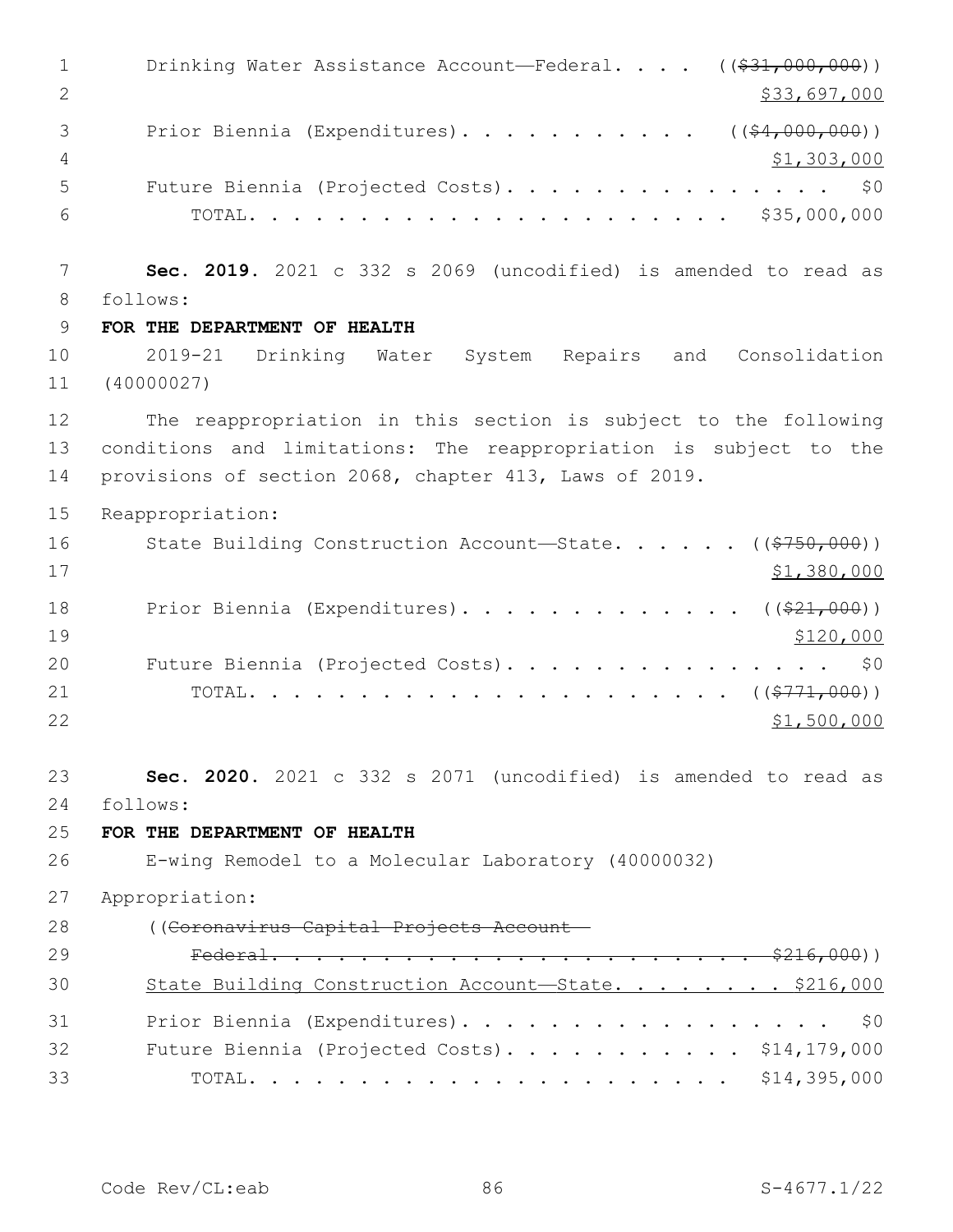**Sec. 2021.** 2021 c 332 s 2072 (uncodified) is amended to read as follows: 2

## **FOR THE DEPARTMENT OF HEALTH**

Replace Air Handling Unit (AHU) in A/Q-wings (40000034)

Appropriation:

| 6  | ((Coronavirus Capital Projects Account-                     |
|----|-------------------------------------------------------------|
|    |                                                             |
| -8 | Coronavirus State Fiscal Recovery Fund-Federal. \$1,894,000 |
|    | Prior Biennia (Expenditures). \$0                           |
| 10 | Future Biennia (Projected Costs). \$0                       |
| 11 |                                                             |

 **Sec. 2022.** 2021 c 332 s 2075 (uncodified) is amended to read as follows: 13

### **FOR THE DEPARTMENT OF HEALTH**

2021-23 Drinking Water Assistance Program (40000049)

 The appropriation in this section is subject to the following 17 conditions and limitations:

 (1) For projects involving repair, replacement, or improvement of a clean water infrastructure facility or other public works facility for which an investment grade efficiency audit is reasonably obtainable, the department must require as a contract condition that the project sponsor undertake an investment grade efficiency audit. The project sponsor may finance the costs of the audit as part of its 24 drinking water state revolving fund program loan.

 (2) The department must encourage local government use of federally funded drinking water infrastructure programs operated by the United States department of agriculture rural development.

Appropriation:

| 29 | Drinking Water Assistance Account—Federal. $($ $($ $\frac{24}{634}$ , 000, 000)) |
|----|----------------------------------------------------------------------------------|
| 30 | \$97,000,000                                                                     |
| 31 | Prior Biennia (Expenditures). \$0                                                |
| 32 | Future Biennia (Projected Costs). \$0                                            |
| 33 |                                                                                  |
| 34 | \$97,000,000                                                                     |

 **Sec. 2023.** 2021 c 332 s 2076 (uncodified) is amended to read as follows: 36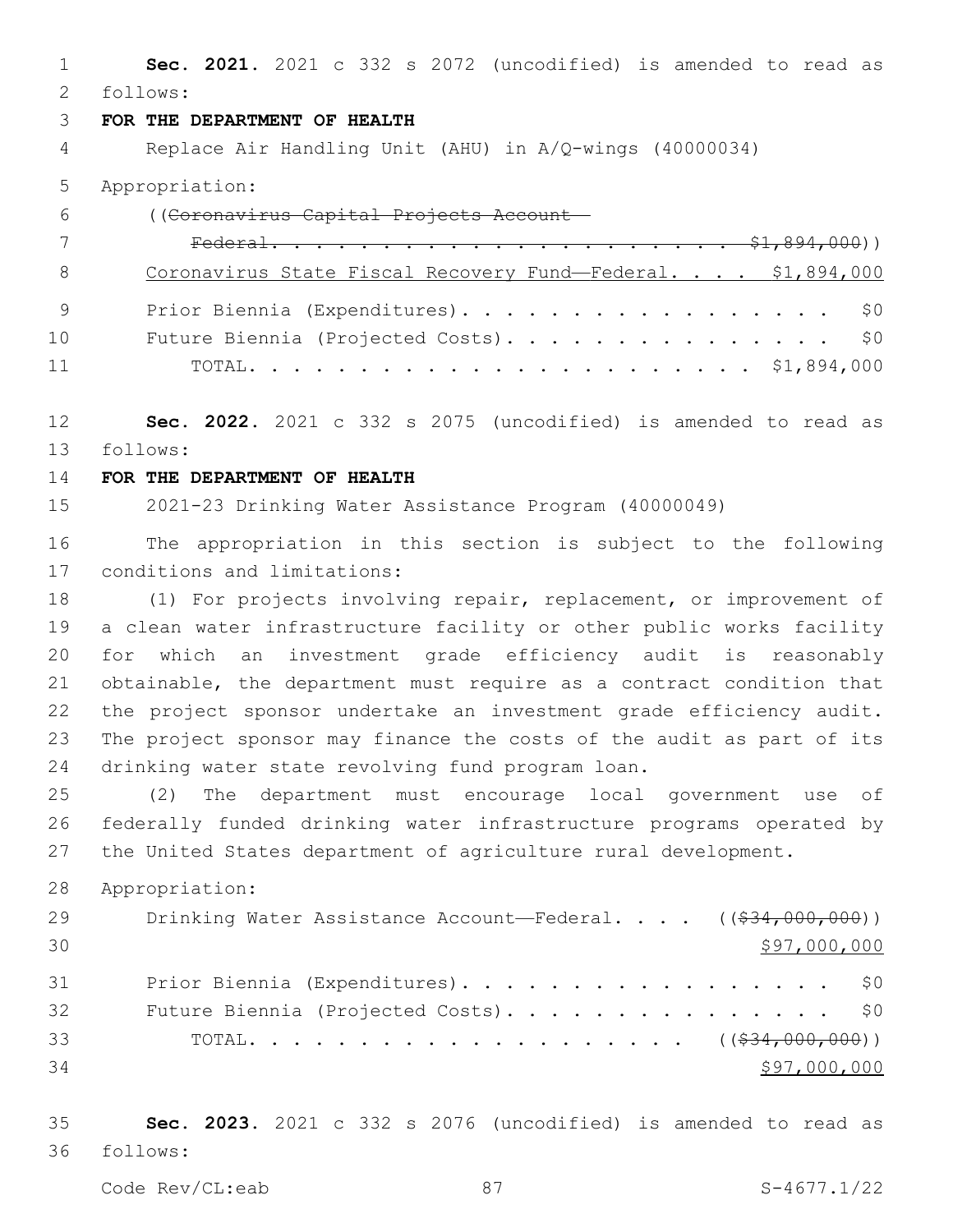**FOR THE DEPARTMENT OF HEALTH**

 2021-23 Drinking Water Construction Loans - State Match (40000051)

 The appropriation in this section is subject to the following 5 conditions and limitations:

 (1) For projects involving repair, replacement, or improvement of a clean water infrastructure facility or other public works facility for which an investment grade efficiency audit is reasonably obtainable, the department of health must require as a contract condition that the project sponsor undertake an investment grade efficiency audit. The project sponsor may finance the costs of the audit as part of its drinking water state revolving fund program 13 loan.

 (2) The department must encourage local government use of federally funded drinking water infrastructure programs operated by the United States department of agriculture rural development.

Appropriation:

| 18 | Drinking Water Assistance Account-State. $($ $($ \$11,000,000)) |  |
|----|-----------------------------------------------------------------|--|
| 19 | \$14,500,000                                                    |  |
| 20 | Prior Biennia (Expenditures). \$0                               |  |
| 21 | Future Biennia (Projected Costs). \$0                           |  |
| 22 |                                                                 |  |
| 23 | \$14,500,000                                                    |  |

 NEW SECTION. **Sec. 2024.** A new section is added to 2021 c 332 (uncodified) to read as follows: 25

**FOR THE DEPARTMENT OF HEALTH**

2022 Small and Disadvantaged Communities DW (92000031)

Appropriation:

| 29 | General Fund—Federal. \$800,000       |
|----|---------------------------------------|
| 30 | Prior Biennia (Expenditures). \$0     |
| 31 | Future Biennia (Projected Costs). \$0 |
| 32 |                                       |

- NEW SECTION. **Sec. 2025.** A new section is added to 2021 c 332 (uncodified) to read as follows: 34
- **FOR THE DEPARTMENT OF HEALTH**
- Generator for New Central Boiler Plant (40000053)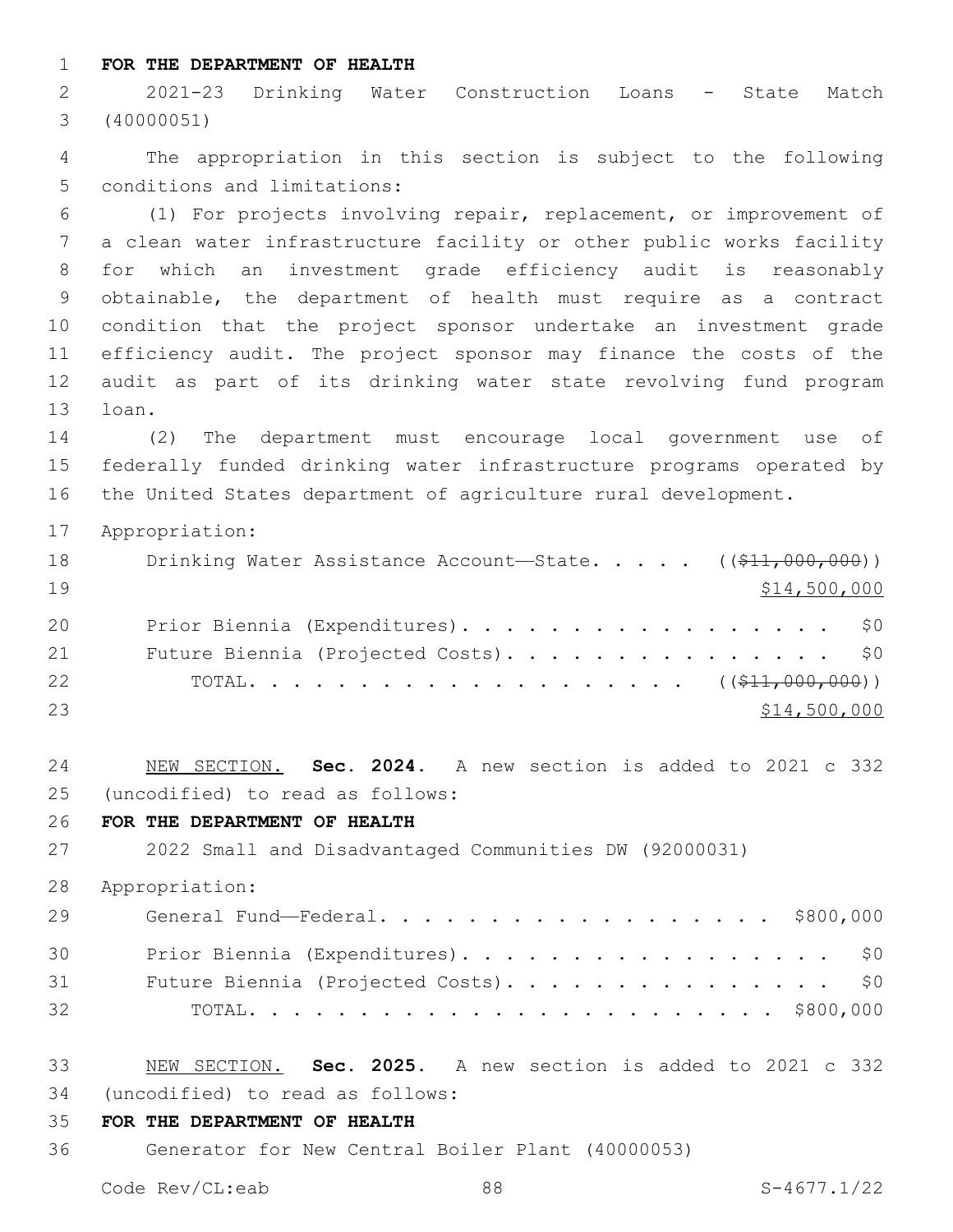| 1  | Appropriation:                                                        |
|----|-----------------------------------------------------------------------|
| 2  | State Building Construction Account-State. \$1,837,000                |
| 3  | Prior Biennia (Expenditures).<br>\$0                                  |
| 4  | Future Biennia (Projected Costs).<br>\$0                              |
| 5  |                                                                       |
| 6  | NEW SECTION. Sec. 2026. A new section is added to 2021 c 332          |
| 7  | (uncodified) to read as follows:                                      |
| 8  | FOR THE DEPARTMENT OF HEALTH                                          |
| 9  | Improve Critical Water Infrastructure (40000058)                      |
| 10 | Appropriation:                                                        |
| 11 | Drinking Water Assistance Account-State. \$20,000,000                 |
| 12 | Prior Biennia (Expenditures).<br>\$0                                  |
| 13 | Future Biennia (Projected Costs). \$70,000,000                        |
| 14 | \$90,000,000                                                          |
|    |                                                                       |
| 15 | NEW SECTION. Sec. 2027. A new section is added to 2021 c 332          |
| 16 | (uncodified) to read as follows:                                      |
| 17 | FOR THE DEPARTMENT OF HEALTH                                          |
| 18 | 2023 DWSRF Preconstruction Loans (40000059)                           |
| 19 | Appropriation:                                                        |
| 20 | Drinking Water Assistance Account-State. \$400,000                    |
| 21 | Prior Biennia (Expenditures).<br>\$0                                  |
| 22 | Future Biennia (Projected Costs). \$5,600,000                         |
| 23 |                                                                       |
| 24 | Sec. 2028. 2021 c 332 s 2080 (uncodified) is amended to read as       |
| 25 | follows:                                                              |
| 26 | FOR THE DEPARTMENT OF VETERANS AFFAIRS                                |
| 27 | WVH HVAC Retrofit (40000006)                                          |
| 28 | Reappropriation:                                                      |
| 29 | State Building Construction Account-State. $($ $($ $\frac{250}{100})$ |
| 30 | \$441,000                                                             |
| 31 | Prior Biennia (Expenditures).<br>( ( \$162, 000) )                    |
| 32 | \$309,000                                                             |
| 33 | Future Biennia (Projected Costs).<br>\$0                              |
| 34 |                                                                       |
|    | Code Rev/CL:eab<br>89<br>$S-4677.1/22$                                |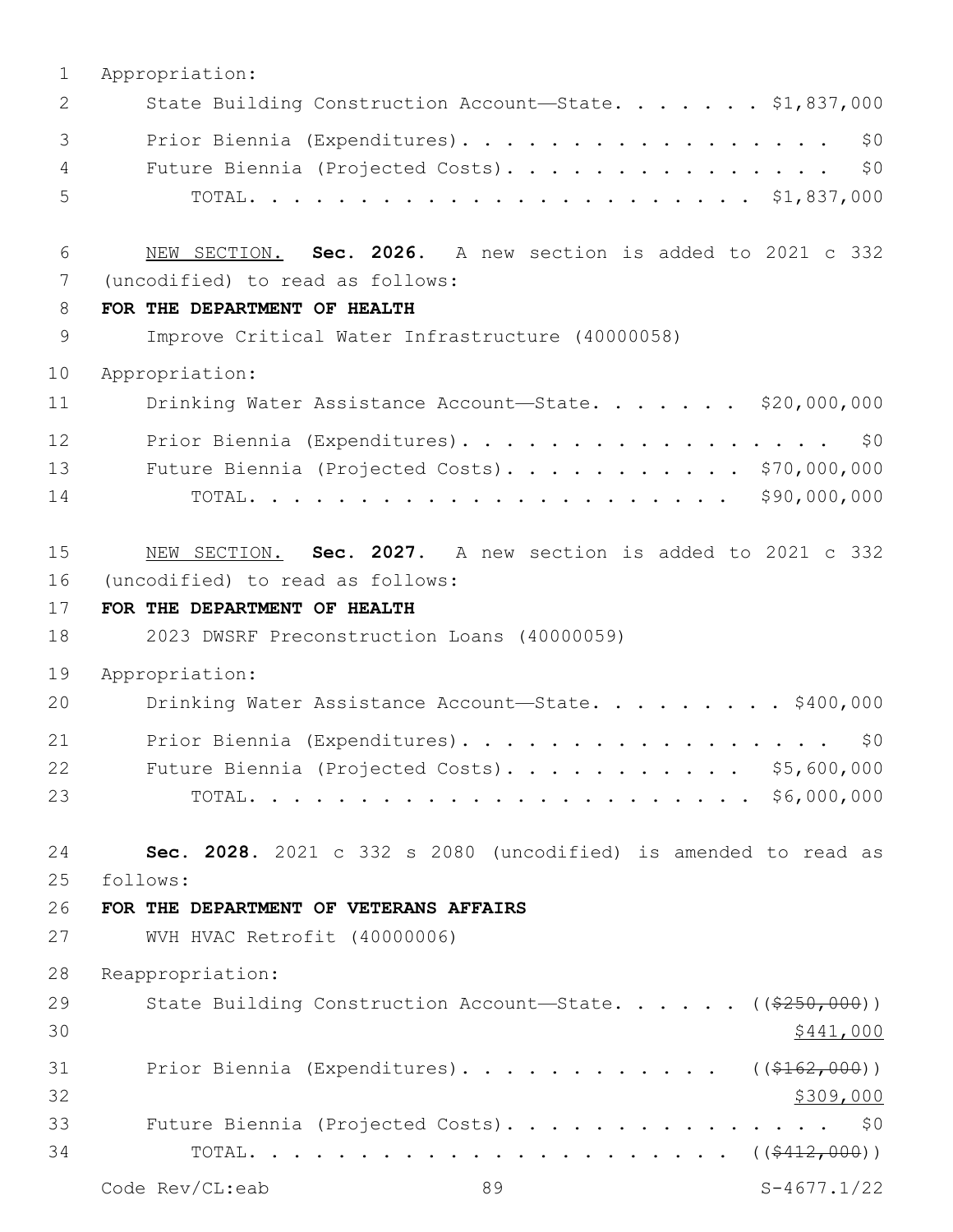1 \$750,000

| $\mathbf{2}$ | NEW SECTION. Sec. 2029. A new section is added to 2021 c 332          |
|--------------|-----------------------------------------------------------------------|
| 3            | (uncodified) to read as follows:                                      |
| 4            | FOR THE DEPARTMENT OF VETERANS AFFAIRS                                |
| 5            | Transitional Housing Capital Improvements (40000066)                  |
| 6            | Appropriation:                                                        |
| 7            | General Fund-Federal. \$2,400,000                                     |
| 8            | Prior Biennia (Expenditures).<br>\$0                                  |
| $\mathsf 9$  | Future Biennia (Projected Costs). \$0                                 |
| 10           |                                                                       |
| 11           | Sec. 2030. 2021 c 332 s 2084 (uncodified) is amended to read as       |
| 12           | follows:                                                              |
| 13           | FOR THE DEPARTMENT OF CHILDREN, YOUTH, AND FAMILIES                   |
| 14           | Echo Glen-Housing Unit: Acute Mental Health Unit (30002736)           |
| 15           | Reappropriation:                                                      |
| 16           | State Building Construction Account-State. $($ $(*7,000,000) )$       |
| 17           | \$9,174,000                                                           |
| 18           | Prior Biennia (Expenditures). ( $(\frac{2}{62}, 600, 000)$ )          |
| 19           | \$426,000                                                             |
| 20           | Future Biennia (Projected Costs). \$0                                 |
| 21           |                                                                       |
| 22           | Sec. 2031. 2021 c 332 s 2085 (uncodified) is amended to read as       |
| 23           | follows:                                                              |
| 24           | FOR THE DEPARTMENT OF CHILDREN, YOUTH, AND FAMILIES                   |
| 25           | Green Hill School-Recreation Building: Replacement (30003237)         |
| 26           | Reappropriation:                                                      |
| 27           | State Building Construction Account-State. \$181,000                  |
| 28           | Appropriation:                                                        |
| 29           | State Building Construction Account-State. \$29,962,000               |
| 30           | Prior Biennia (Expenditures). ( $(\frac{1}{2}, \frac{1}{200}, 000)$ ) |
| 31           | \$1,619,000                                                           |
| 32           | Future Biennia (Projected Costs). \$0                                 |
| 33           |                                                                       |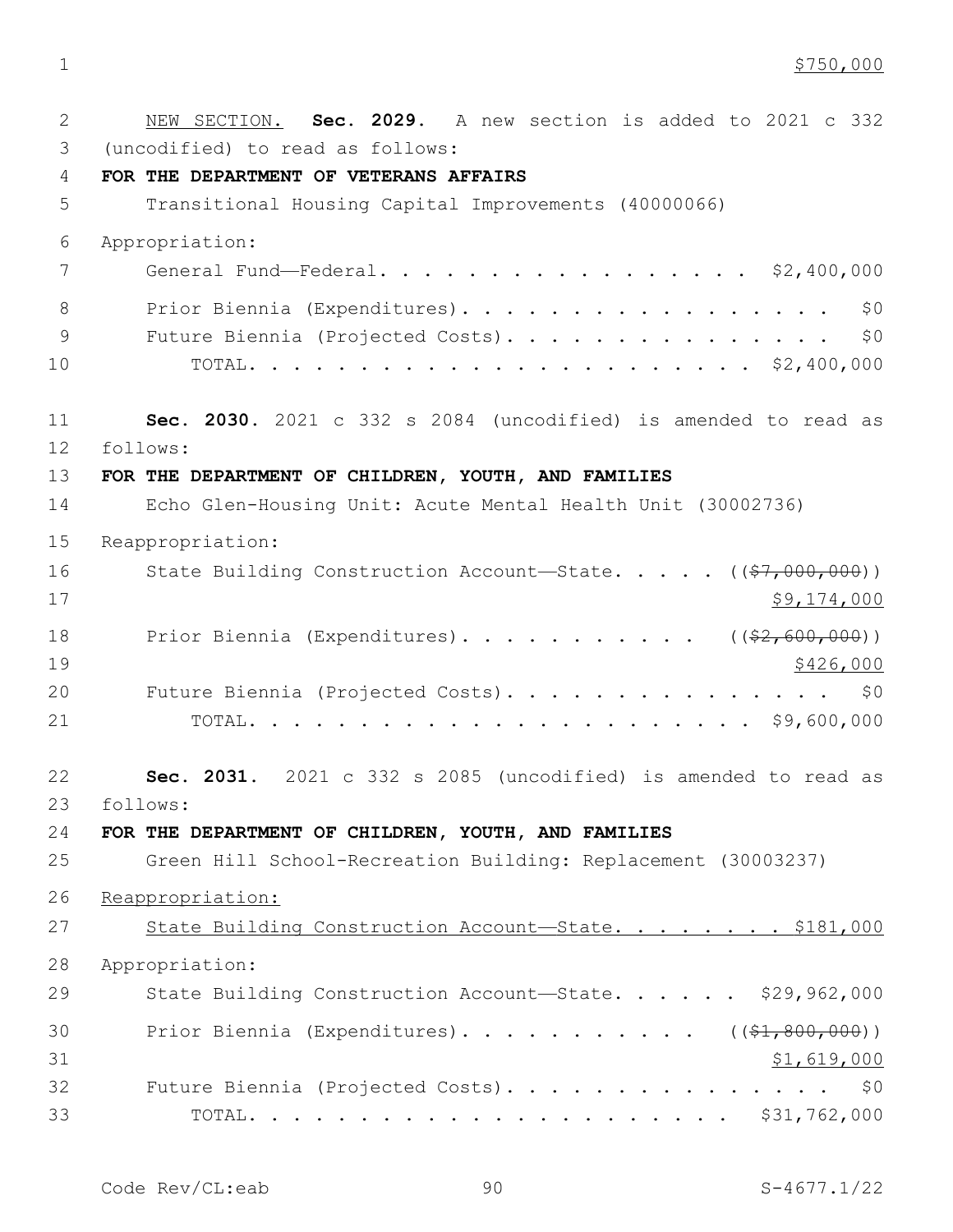**Sec. 2032.** 2021 c 332 s 2086 (uncodified) is amended to read as follows: 2 **FOR THE DEPARTMENT OF CHILDREN, YOUTH, AND FAMILIES** Minor Works Preservation Projects: Statewide 2019-21 (40000400) Reappropriation: State Building Construction Account—State. . . . . . . . \$750,000 7 Prior Biennia (Expenditures). . . . . . . . . . ((\$2,250,000))  $\frac{1}{2}$ ,690,000 9 Future Biennia (Projected Costs). . . . . . . . . . . . . . \$0 TOTAL. . . . . . . . . . . . . . . . . . . . . ((\$3,000,000)) \$2,440,000 NEW SECTION. **Sec. 2033.** A new section is added to 2021 c 332 13 (uncodified) to read as follows: **FOR THE DEPARTMENT OF CORRECTIONS** WCC: Interim Mental Health Building (40000260) Appropriation: 17 State Building Construction Account-State. . . . . . \$1,275,000 18 Prior Biennia (Expenditures). . . . . . . . . . . . . . . . \$0 19 Future Biennia (Projected Costs). . . . . . . . . . . . . . \$0 TOTAL. . . . . . . . . . . . . . . . . . . . . . . \$1,275,000 **Sec. 2034.** 2021 c 332 s 2095 (uncodified) is amended to read as follows: 22 **FOR THE DEPARTMENT OF CORRECTIONS** MCC: TRU Support Building HVAC Replacement (40000379) Appropriation: ((Coronavirus Capital Projects Account— Federal. . . . . . . . . . . . . . . . . . . . . \$4,646,000)) 28 Coronavirus State Fiscal Recovery Fund—Federal. . . . \$4,646,000 29 Prior Biennia (Expenditures). . . . . . . . . . . . . . . . \$0 30 Future Biennia (Projected Costs). . . . . . . . . . . . . . \$0 TOTAL. . . . . . . . . . . . . . . . . . . . . . . \$4,646,000 **Sec. 2035.** 2021 c 332 s 2104 (uncodified) is amended to read as follows: 33 **FOR THE DEPARTMENT OF CORRECTIONS**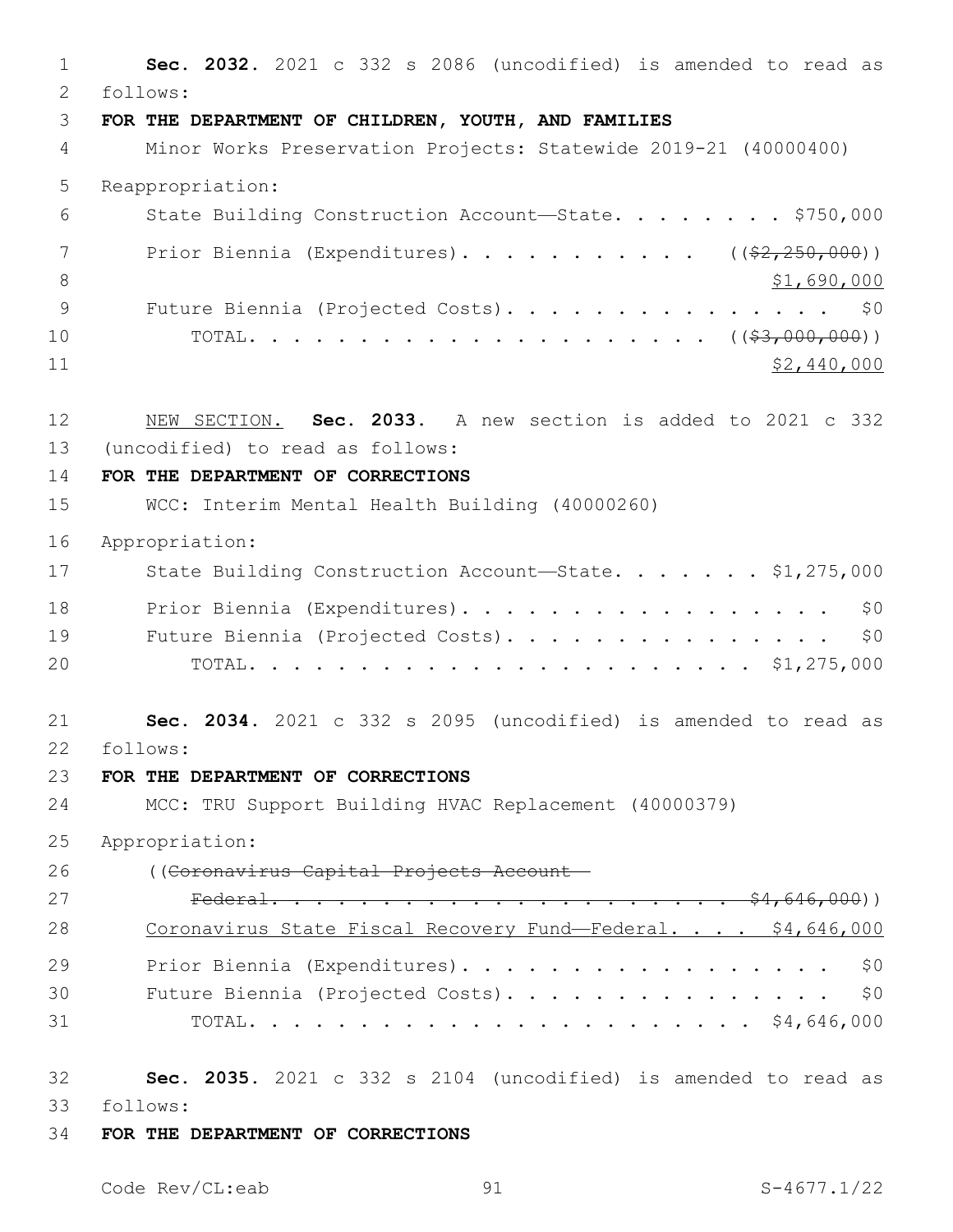1 MCC: Sewer System HABU (Highest and Best Use) (40000185) 2 The reappropriation in this section is subject to the following 3 conditions and limitations: The reappropriation is subject to the 4 provisions of section 2103, chapter 413, Laws of 2019. 5 Reappropriation: 6 State Building Construction Account—State. . . . . ((\$500,000)) 7 \$720,000 8 Prior Biennia (Expenditures). . . . . . . . . . . ((\$300,000))  $9 \times 80,000$ 10 Future Biennia (Projected Costs). . . . . . . . . . . . . . \$0 11 TOTAL. . . . . . . . . . . . . . . . . . . . . . . . \$800,000 12 **Sec. 2036.** 2021 c 332 s 2103 (uncodified) is amended to read as follows: 13 14 **FOR THE DEPARTMENT OF CORRECTIONS** 15 LCC: Boiler Replacement (40000255) 16 Appropriation: 17 State Building Construction Account-State. . . . . . \$1,300,000 18 Prior Biennia (Expenditures). . . . . . . . . . . . . . . . \$0 19 Future Biennia (Projected Costs). . . . . . . . ((\$3,695,000))  $20 \times 50$ 21 TOTAL. . . . . . . . . . . . . . . . . . . . . . . \$4,995,000 22 NEW SECTION. **Sec. 2037.** A new section is added to 2021 c 332 (uncodified) to read as follows: 23 24 **FOR THE DEPARTMENT OF CORRECTIONS** 25 Inpatient Psychiatric Unit (40000413) 26 Appropriation: 27 State Building Construction Account-State. . . . . . . \$350,000 28 Prior Biennia (Expenditures). . . . . . . . . . . . . . . . \$0 29 Future Biennia (Projected Costs). . . . . . . . . . . . . . \$0 30 TOTAL. . . . . . . . . . . . . . . . . . . . . . . . \$350,000 31 NEW SECTION. **Sec. 2038.** A new section is added to 2021 c 332 (uncodified) to read as follows: 32 33 **FOR THE DEPARTMENT OF CORRECTIONS** 34 AHCC: Modular Building for Health Service Staff (40000415)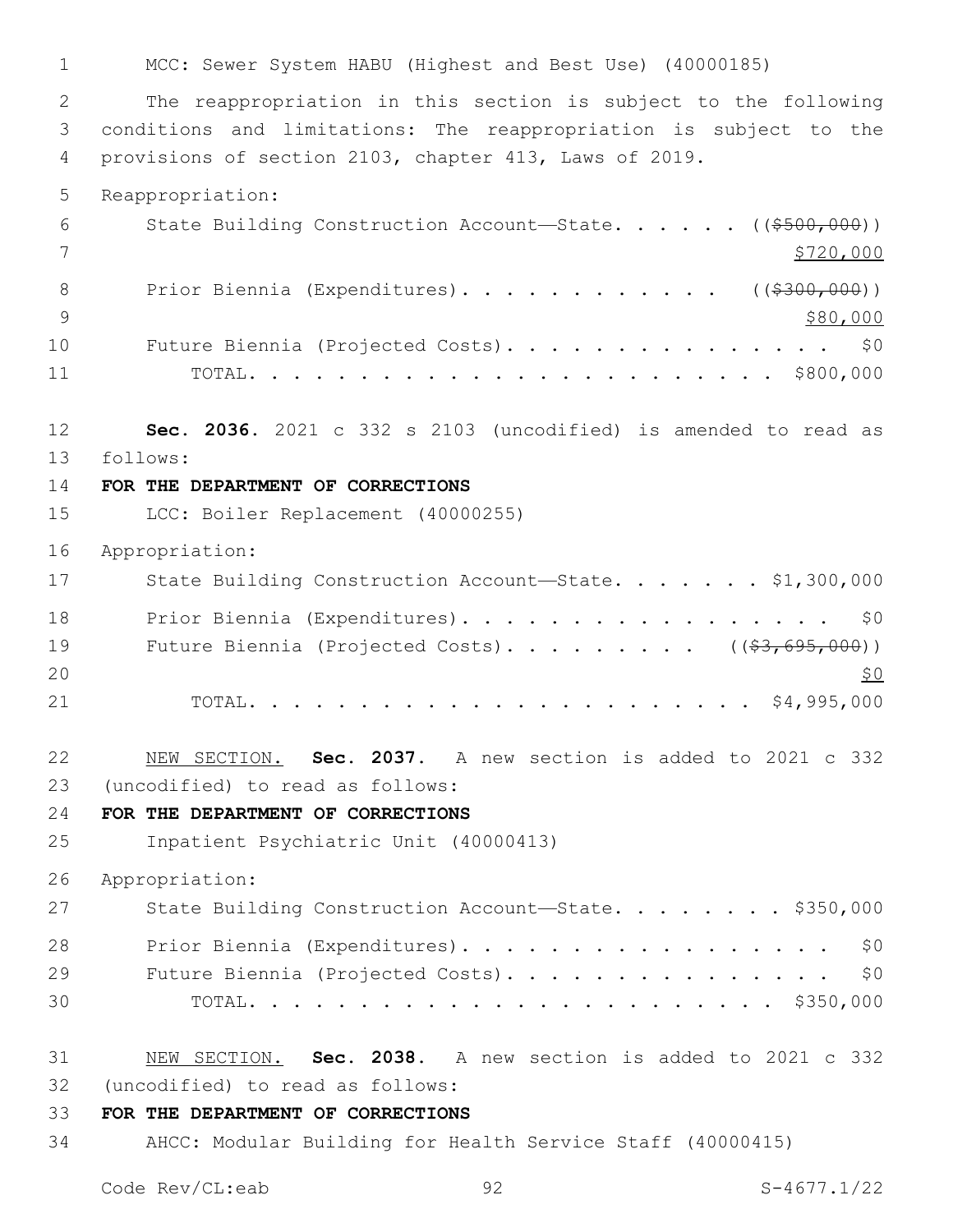| $\mathbf 1$  | Appropriation:                                               |
|--------------|--------------------------------------------------------------|
| $\mathbf{2}$ | State Building Construction Account-State. \$791,000         |
| 3            | Prior Biennia (Expenditures).<br>\$0                         |
| 4            | \$0<br>Future Biennia (Projected Costs).                     |
| 5            |                                                              |
| 6            | NEW SECTION. Sec. 2039. A new section is added to 2021 c 332 |
| 7            | (uncodified) to read as follows:                             |
| 8            | FOR THE DEPARTMENT OF CORRECTIONS                            |
| 9            | CRCC: Modular Building for Health Service Staff (40000416)   |
| 10           | Appropriation:                                               |
| 11           | State Building Construction Account-State. \$777,000         |
| 12           | Prior Biennia (Expenditures).<br>\$0                         |
| 13           | \$0<br>Future Biennia (Projected Costs).                     |
| 14           |                                                              |
| 15           | NEW SECTION. Sec. 2040. A new section is added to 2021 c 332 |
|              |                                                              |
| 16           | (uncodified) to read as follows:                             |
| 17           | FOR THE DEPARTMENT OF CORRECTIONS                            |
| 18           | McNeil Island Passenger Ferry Replacement (40000418)         |
| 19           | Appropriation:                                               |
| 20           | State Building Construction Account-State. \$611,000         |
| 21           | Prior Biennia (Expenditures).<br>\$0                         |
| 22           | Future Biennia (Projected Costs).<br>\$0                     |
| 23           |                                                              |
| 24           | NEW SECTION. Sec. 2041. A new section is added to 2021 c 332 |
| 25           | (uncodified) to read as follows:                             |
| 26           | FOR THE DEPARTMENT OF CORRECTIONS                            |
| 27           | McNeil Island Transport Barge Replacement (40000419)         |
| 28           | Appropriation:                                               |
| 29           | State Building Construction Account-State. \$250,000         |
| 30           | Prior Biennia (Expenditures).<br>\$0                         |
| 31           | Future Biennia (Projected Costs).<br>\$0                     |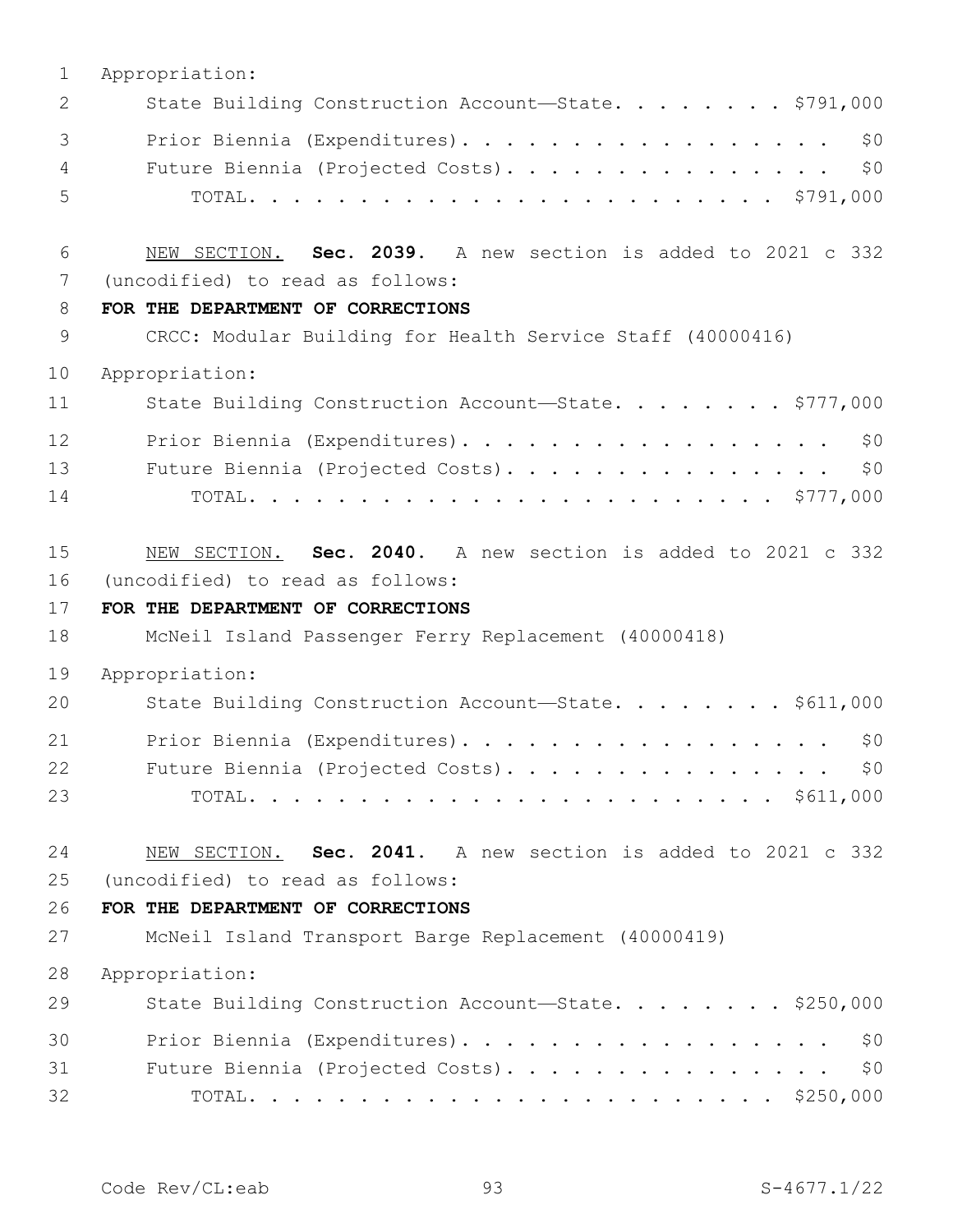1 **Sec. 2042.** 2021 c 332 s 2106 (uncodified) is amended to read as follows: 2 3 **FOR THE DEPARTMENT OF CORRECTIONS** 4 WSP: Unit Six Roof Replacement (92000037) 5 Reappropriation: 6 State Building Construction Account—State. . . . . ((\$650,000)) 7 \$786,000 8 Prior Biennia (Expenditures)............. ((\$277,000)) 9 \$141,000 10 Future Biennia (Projected Costs). . . . . . . . . . . . . . \$0 11 TOTAL. . . . . . . . . . . . . . . . . . . . . . . . \$927,000 12 **Sec. 2043.** 2021 c 332 s 2107 (uncodified) is amended to read as follows: 13 14 **FOR THE DEPARTMENT OF CORRECTIONS** 15 WCCW: AC for MSU (92000039) 16 Reappropriation: 17 State Building Construction Account-State. . . . . . \$1,250,000 18 Appropriation: 19 State Building Construction Account—State. . . . . . . \$160,000 20 Prior Biennia (Expenditures).............. ((\$46,000))  $21$   $\frac{$99,000}{ }$ 22 Future Biennia (Projected Costs). . . . . . . . . . . . . . \$0 23 TOTAL. . . . . . . . . . . . . . . . . . . . . ((\$1,296,000))  $24$  \$1,509,000 25 NEW SECTION. **Sec. 2044.** A new section is added to 2021 c 332 (uncodified) to read as follows: 26 27 **FOR THE DEPARTMENT OF CORRECTIONS** 28 CBCC: Utilidor Mechanical and Electrical System Repair (91000432) 29 Appropriation: 30 State Building Construction Account-State. . . . . . \$1,500,000 31 Prior Biennia (Expenditures). . . . . . . . . . . . . . . . . \$0 32 Future Biennia (Projected Costs). . . . . . . . . . . . . . \$0 33 TOTAL. . . . . . . . . . . . . . . . . . . . . . . \$1,500,000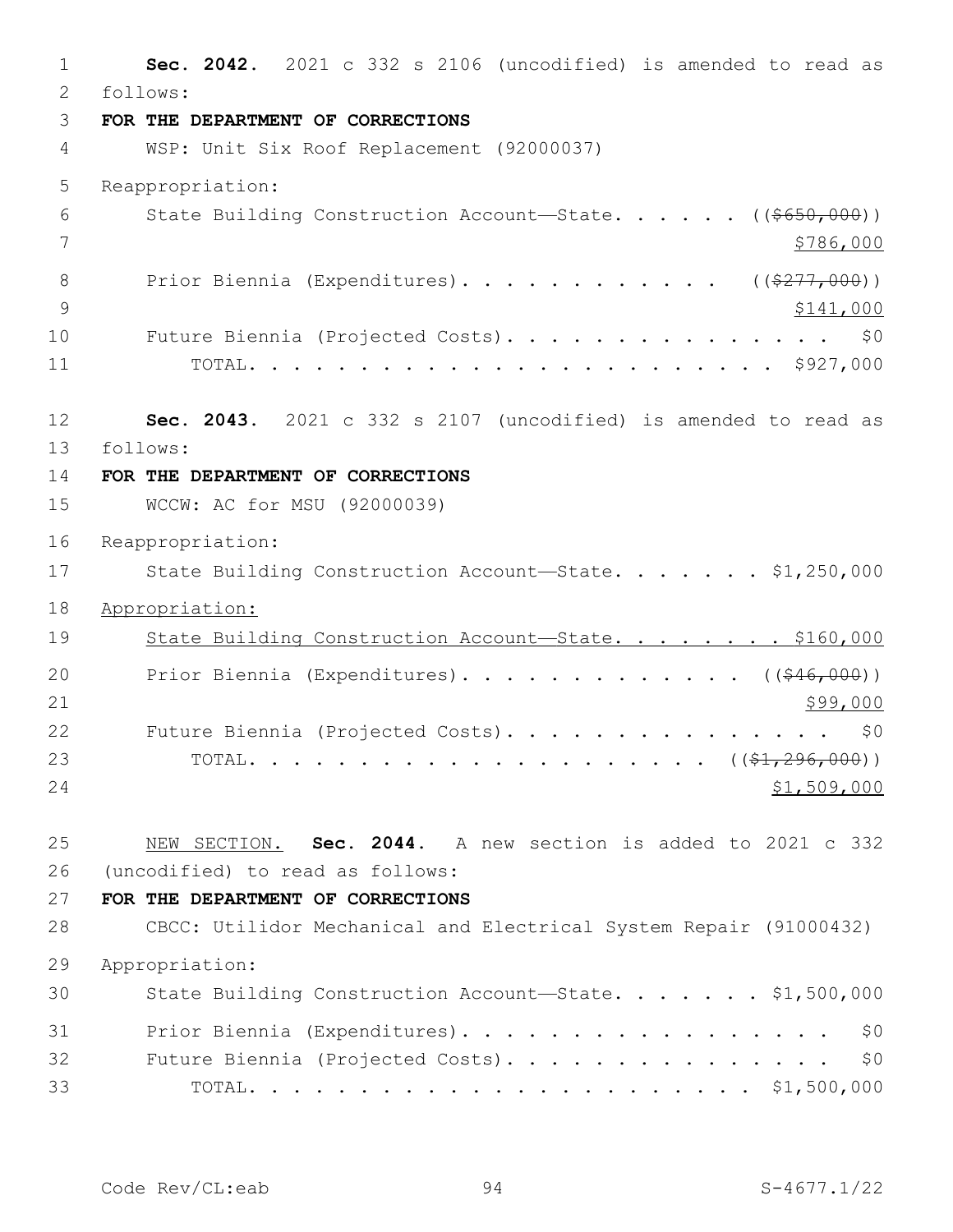- 1 NEW SECTION. **Sec. 2045.** 2021 c 332 s 2093 (uncodified) is
- 2 repealed.

(End of part)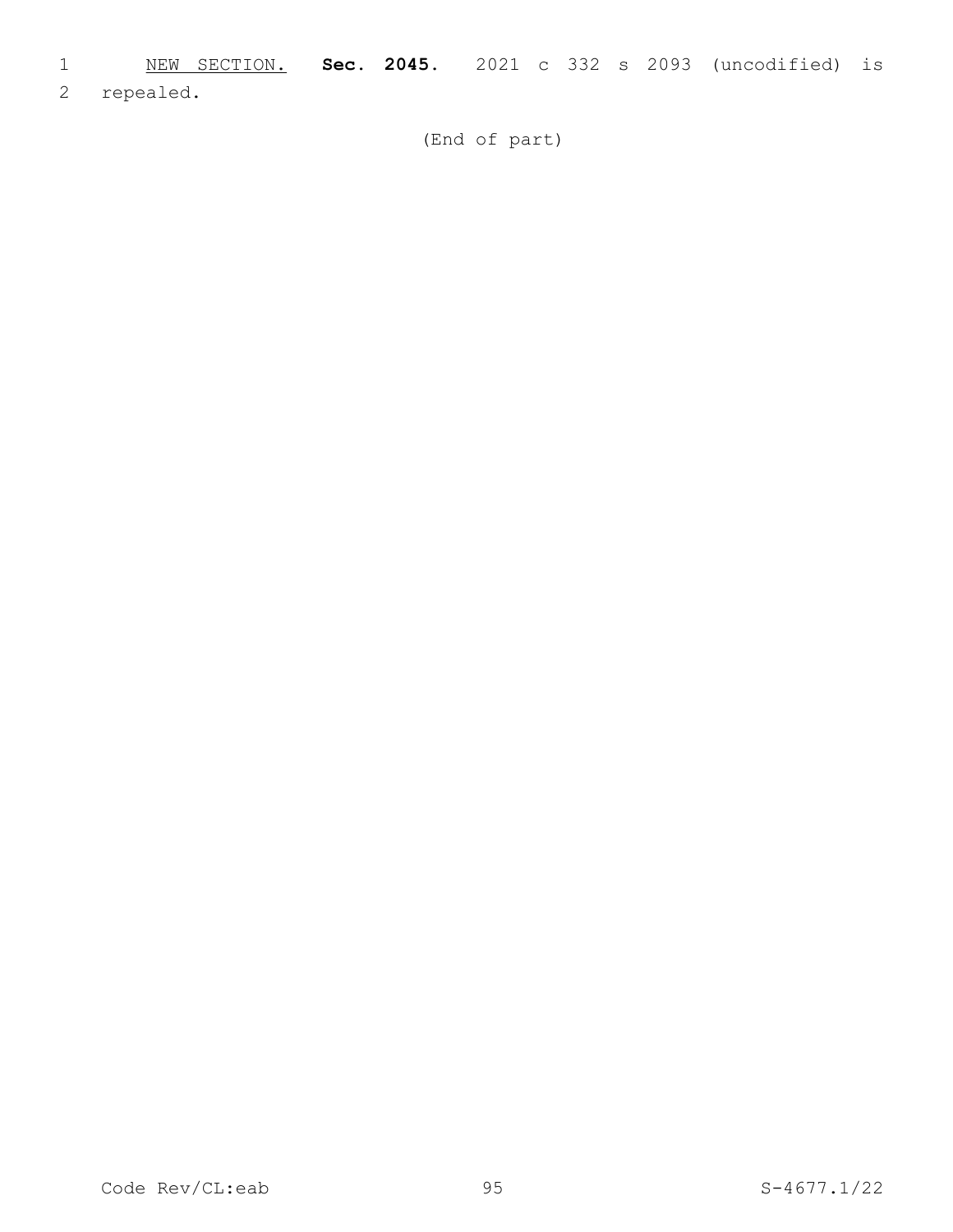| 1  | PART 3                                                                                  |
|----|-----------------------------------------------------------------------------------------|
| 2  | NATURAL RESOURCES                                                                       |
|    |                                                                                         |
| 3  | Sec. 3001. 2021 c 332 s 3071 (uncodified) is amended to read as                         |
| 4  | follows:                                                                                |
| 5  | FOR THE DEPARTMENT OF ECOLOGY                                                           |
| 6  | 2019-21 Streamflow Restoration Program (40000177)                                       |
| 7  | Reappropriation:                                                                        |
| 8  | Watershed Restoration and Enhancement Bond                                              |
| 9  | Account—State. ( $(\frac{231}{504}, \frac{504}{600})$ )                                 |
| 10 | \$31,542,000                                                                            |
| 11 | Prior Biennia (Expenditures). ( $(\frac{2}{68}, \frac{496}{600})$ )                     |
| 12 | \$8,458,000                                                                             |
| 13 | Future Biennia (Projected Costs).<br>\$0                                                |
| 14 |                                                                                         |
|    |                                                                                         |
| 15 | Sec. 3002. 2021 c 332 s 3084 (uncodified) is amended to read as                         |
| 16 | follows:                                                                                |
| 17 | FOR THE DEPARTMENT OF ECOLOGY                                                           |
| 18 | 2021-23 Water Pollution Control Revolving Program (40000337)                            |
| 19 | Appropriation:                                                                          |
| 20 | Water Pollution Control Revolving Fund-State. \$225,000,000                             |
| 21 | Water Pollution Control Revolving Fund-Federal. . $((\frac{275,000,000)}{275,000,000})$ |
| 22 | \$108,000,000                                                                           |
| 23 | Subtotal Appropriation. ( $(\frac{2300,000,000)}{100,000}$ )                            |
| 24 | \$333,000,000                                                                           |
| 25 | Prior Biennia (Expenditures).<br>\$0                                                    |
| 26 | Future Biennia (Projected Costs). \$1,200,000,000                                       |
| 27 |                                                                                         |
| 28 | \$1,533,000,000                                                                         |
|    |                                                                                         |
| 29 | Sec. 3003. 2021 c 332 s 3086 (uncodified) is amended to read as                         |
| 30 | follows:                                                                                |
| 31 | FOR THE DEPARTMENT OF ECOLOGY                                                           |
| 32 | 2021-23 State Match - Water Pollution Control Revolving Program                         |
| 33 | (40000339)                                                                              |
| 34 | Appropriation:                                                                          |
| 35 | Water Pollution Control Revolving Fund-State. $($ $($ $$15,000,000)$ $)$                |
|    | Code Rev/CL:eab<br>96<br>$S-4677.1/22$                                                  |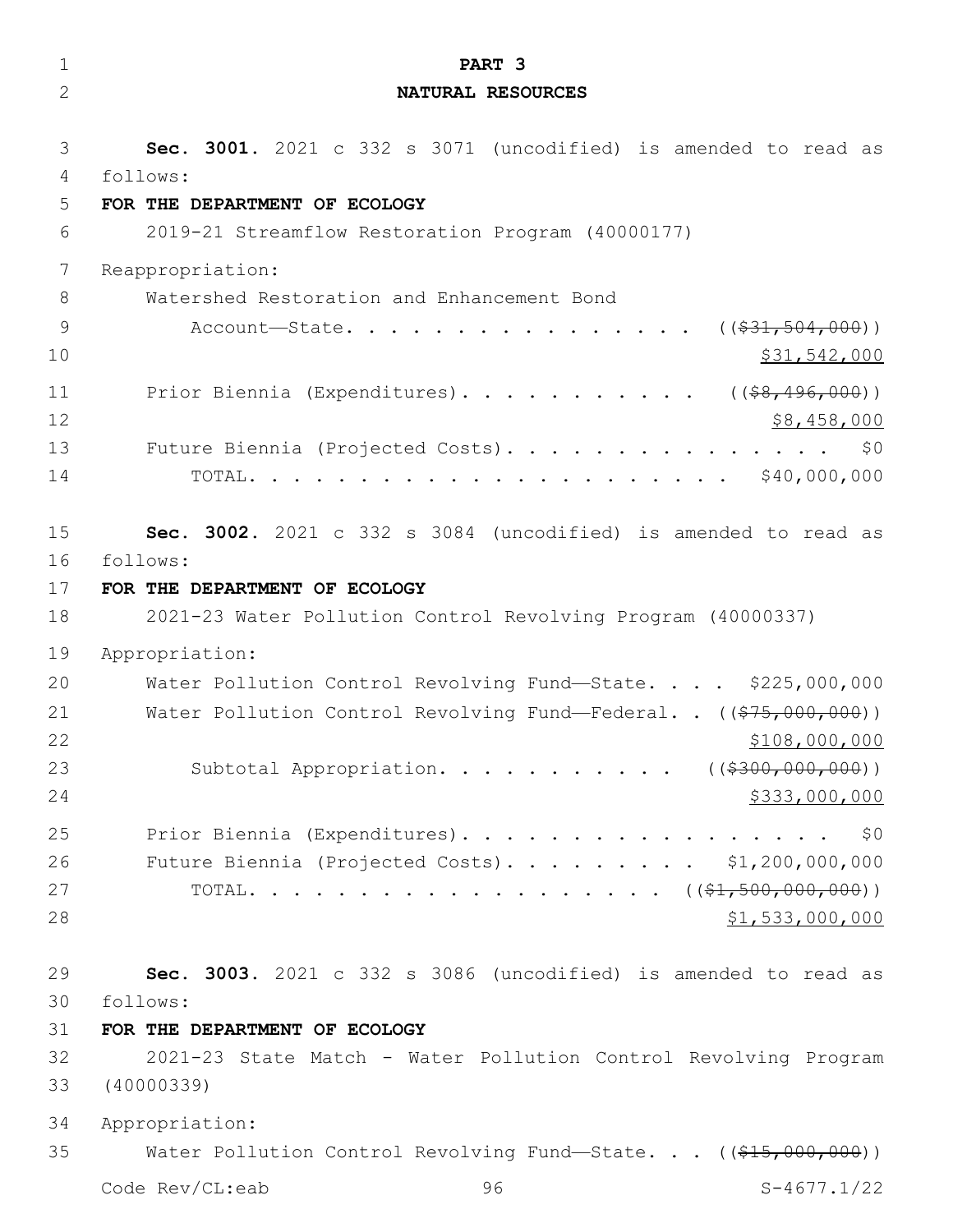\$18,000,000  $\,$ 

| 2             | Prior Biennia (Expenditures). \$0              |
|---------------|------------------------------------------------|
| $\mathcal{S}$ | Future Biennia (Projected Costs). \$60,000,000 |
| 4             |                                                |
| - 5 -         | \$78,000,000                                   |

 NEW SECTION. **Sec. 3004.** A new section is added to 2021 c 332 7 (uncodified) to read as follows:

## **FOR THE DEPARTMENT OF ECOLOGY**

 Pacific Wood Treating Site Cleanup – Cleanup Settlement Account (40000464)

Appropriation:

| 12 | Cleanup Settlement Account-State. \$2,326,000 |
|----|-----------------------------------------------|
| 13 | Prior Biennia (Expenditures). \$0             |
| 14 | Future Biennia (Projected Costs). \$0         |
| 15 |                                               |

 NEW SECTION. **Sec. 3005.** A new section is added to 2021 c 332 17 (uncodified) to read as follows:

# **FOR THE DEPARTMENT OF ECOLOGY**

2022 Clean Up Toxic Sites – Puget Sound (40000465)

Appropriation:

| 21 | Model Toxics Control Capital Account-State. \$4,000,000 |  |
|----|---------------------------------------------------------|--|
| 22 | Prior Biennia (Expenditures). \$0                       |  |
| 23 | Future Biennia (Projected Costs). \$0                   |  |
| 24 |                                                         |  |

 NEW SECTION. **Sec. 3006.** A new section is added to 2021 c 332 (uncodified) to read as follows: 26

## **FOR THE DEPARTMENT OF ECOLOGY**

Failing Main Electrical Service Panel (40000467)

Appropriation:

| 30 | State Building Construction Account-State. \$663,000 |
|----|------------------------------------------------------|
| 31 | Prior Biennia (Expenditures). \$0                    |
| 32 | Future Biennia (Projected Costs). \$0                |
| 33 |                                                      |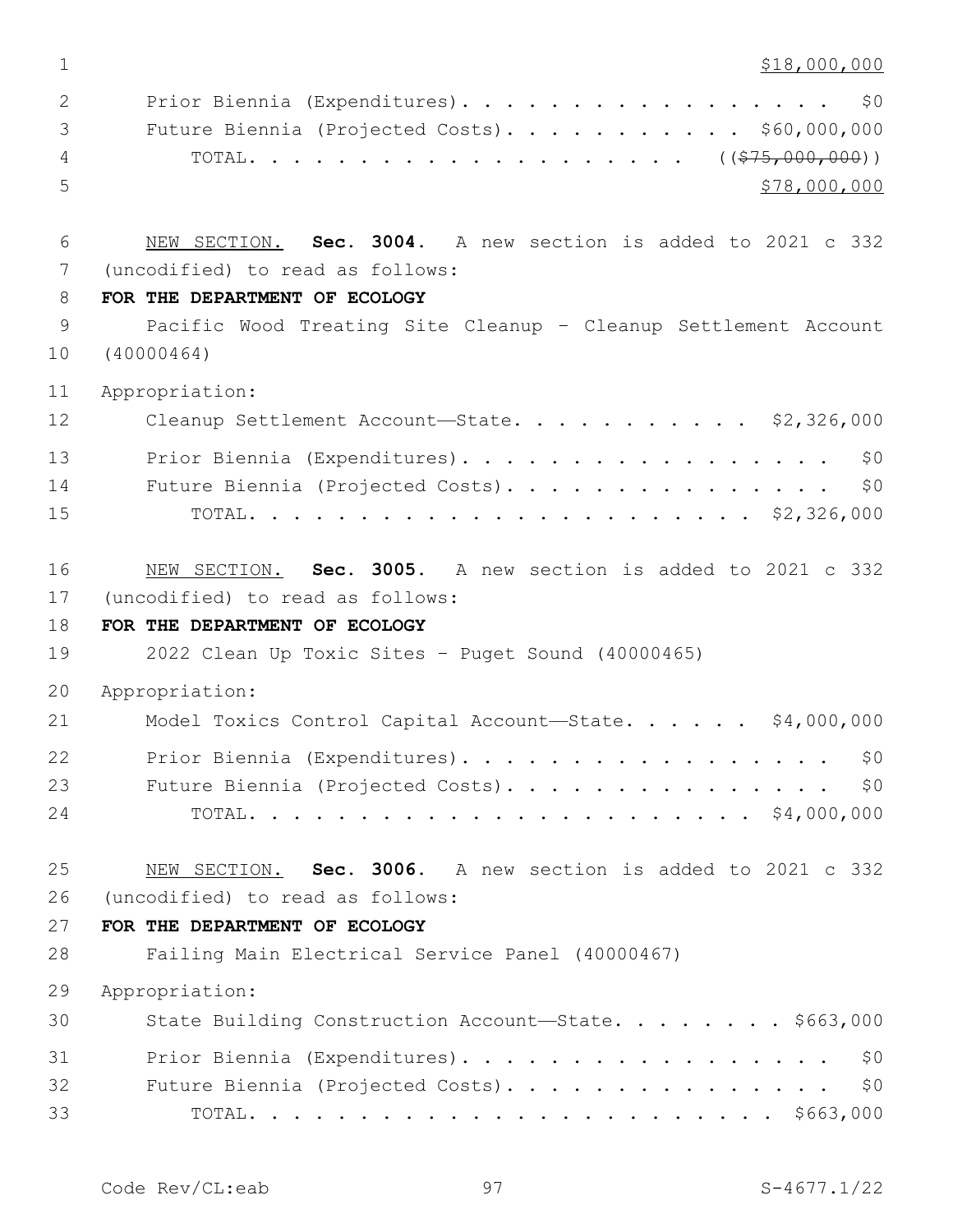NEW SECTION. **Sec. 3007.** A new section is added to 2021 c 332 (uncodified) to read as follows: 2

## **FOR THE DEPARTMENT OF ECOLOGY**

 2022 Community-Based Public-Private Stormwater Partnership (40000470)

 The appropriation in this section is subject to the following conditions and limitations: The appropriation in this section is provided solely for the department to establish a community-based public-private partnership stormwater pilot program, using the Washington state stormwater community-based public-private partnership feasibility assessment as a guide. The department must work with partner agencies to develop local capacity and attract 13 private investment.

Appropriation:

| 15 | Model Toxics Control Stormwater Account-State. \$500,000 |  |
|----|----------------------------------------------------------|--|
| 16 | Prior Biennia (Expenditures). \$0                        |  |
| 17 | Future Biennia (Projected Costs). \$28,000,000           |  |
| 18 |                                                          |  |

 NEW SECTION. **Sec. 3008.** A new section is added to 2021 c 332 (uncodified) to read as follows: 20

## **FOR THE DEPARTMENT OF ECOLOGY**

2022 Water Pollution Control Revolving Program (40000473)

Appropriation:

| 24 | Water Pollution Control Revolving Fund-State. \$200,000,000 |  |
|----|-------------------------------------------------------------|--|
| 25 | Prior Biennia (Expenditures). \$0                           |  |
| 26 | Future Biennia (Projected Costs). \$0                       |  |
| 27 |                                                             |  |

 **Sec. 3009.** 2021 c 332 s 3112 (uncodified) is amended to read as follows: 29

# **FOR THE DEPARTMENT OF ECOLOGY**

2021-23 Water Banking (91000373)

32 The appropriations in this section  $((\frac{1}{18}))$  are subject to the 33 following conditions and limitations:

 (1)(a) The appropriations in this section are provided solely for the department to administer a pilot grant program for water banking 36 strategies to meet local water needs.

Code Rev/CL:eab 98 S-4677.1/22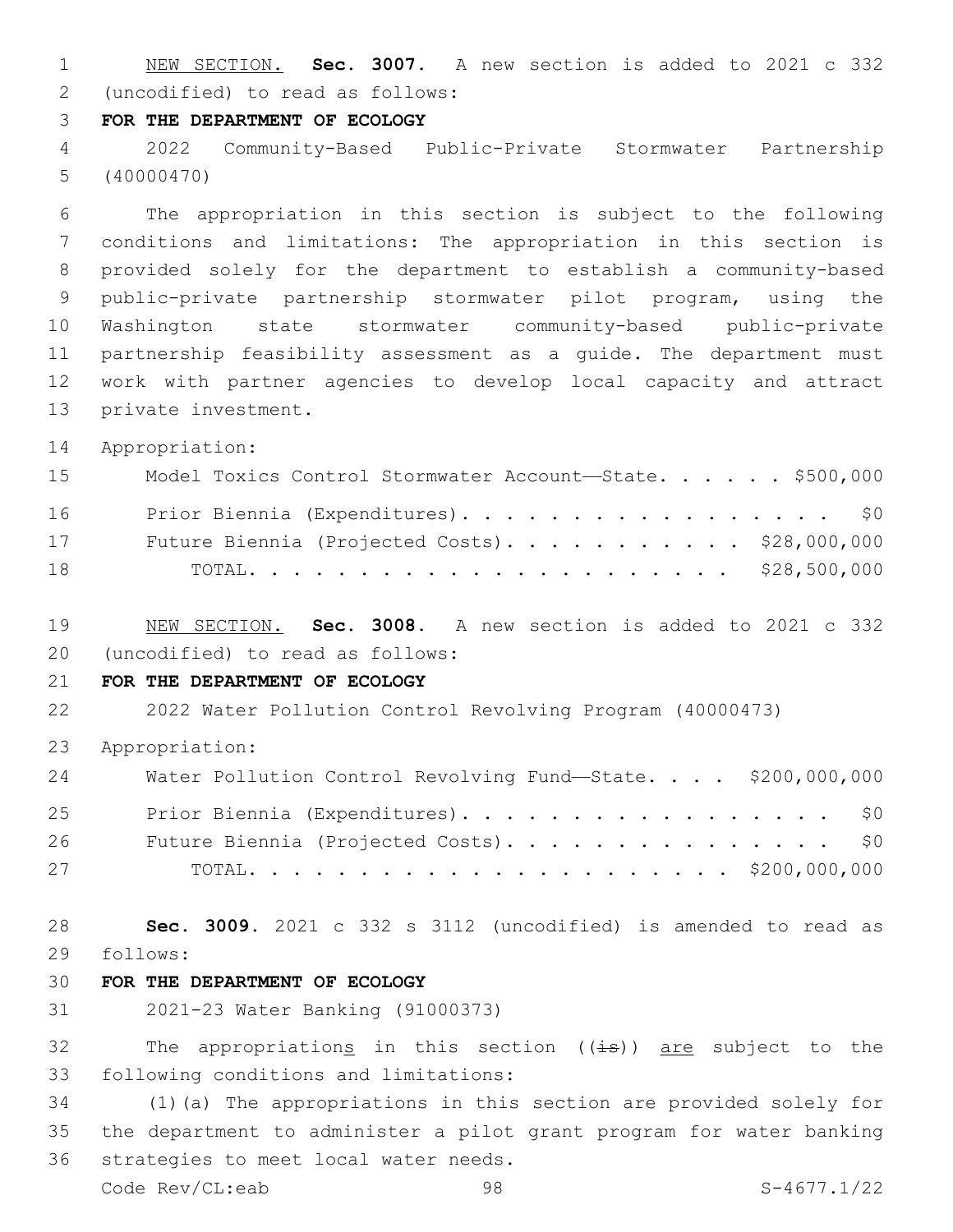(b) \$2,000,000 is provided solely for qualified applicants located within the Methow River Basin.2

(2)(a) Grant awards may only be used for:3

 (i) Development of water banks in rural counties as defined in 5 RCW  $82.14.370(5)$ ;

 (ii) Acquisition of water rights appropriate for use in a water bank including all costs necessary to evaluate the water right for 8 eligibility for its intended use; and

 (iii) Activities necessary to facilitate the creation of a water 10 bank.

 (b) For applicants located outside of the Methow River Basin, grant awards may only be used for the development of water banks in rural counties that have the headwaters of a major watershed within their borders and only for water banking strategies within the county of origin. For purposes of this section, "major watershed" has the same meaning as shoreline of statewide significance in RCW 17 90.58.030(2)(f)(v) (A) and (B).

(3) Grant awards may not exceed \$2,000,000 per applicant.

 (4) For the purposes of a grant pursuant to this section, a water bank must meet water needs, which include, but are not limited to, agricultural use and instream flow for fish and wildlife. The water bank must preserve water rights for use in the county of origin and for permanent instream flows for fish and wildlife through the 24 primary and secondary reaches of the water right.

 (5) To be eligible to receive a grant under this section, an 26 applicant must:

 (a) Be a public entity or a participant in a public-private 28 partnership with a public entity;

 (b) Exhibit sufficient expertise and capacity to develop and maintain a water bank consistent with the purposes of this 31 appropriation;

(c) Secure a valid interest to purchase a water right;

 (d) Show that the water rights appear to be adequate for the 34 intended use; and

 (e) Agree to have one-third of any water right purchased with the funds appropriated under this section to have its purpose of use changed permanently to instream flow benefiting fish and wildlife.

Appropriation:

39 State Building Construction Account-State. . . . . . \$5,000,000

Code Rev/CL:eab 99 S-4677.1/22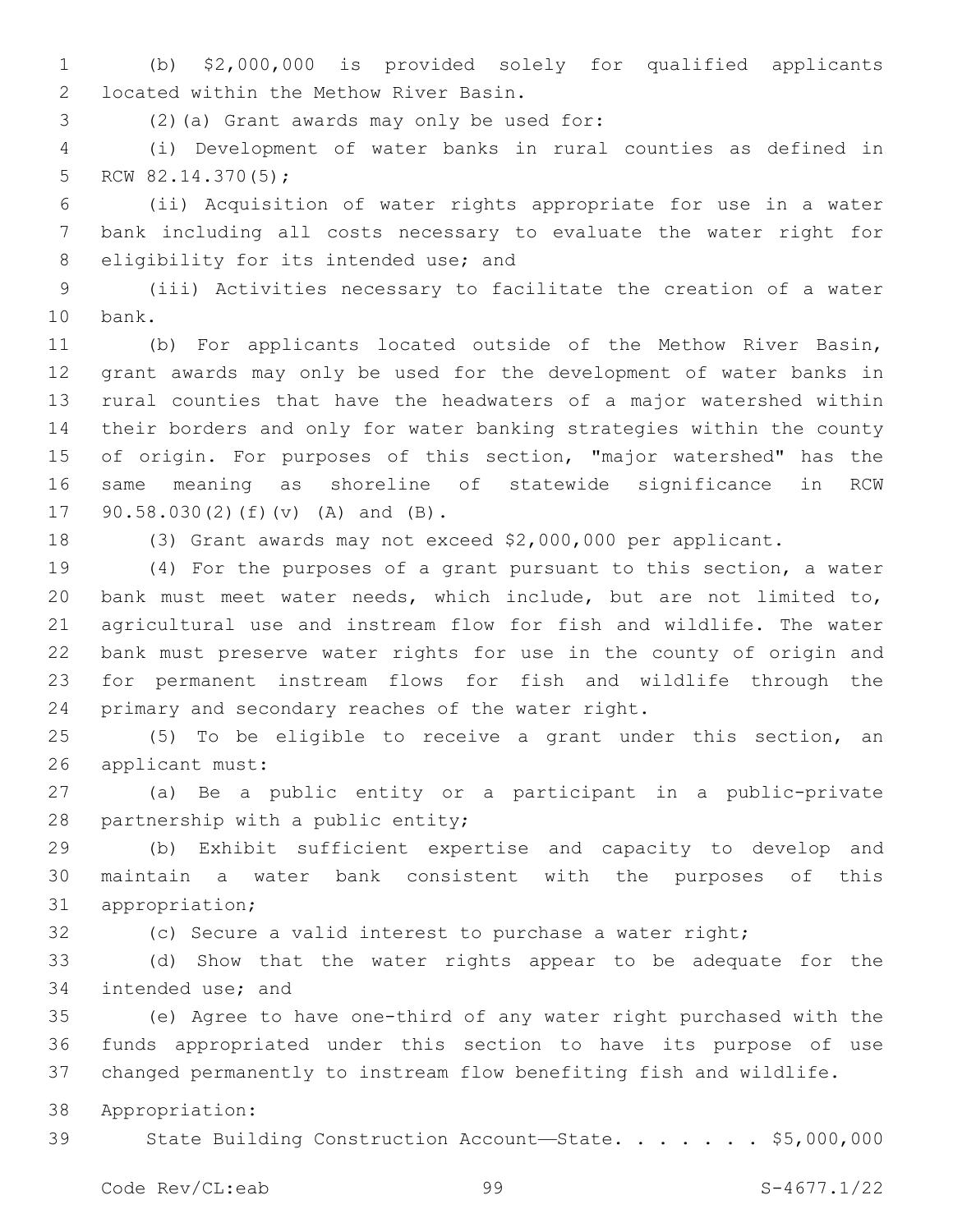| $\mathbf 1$    | State Drought Preparedness and Response Account-                |
|----------------|-----------------------------------------------------------------|
| 2              |                                                                 |
| 3              | Subtotal Appropriation. \$14,000,000                            |
| $\overline{4}$ | \$0<br>Prior Biennia (Expenditures).                            |
| 5              | \$0<br>Future Biennia (Projected Costs).                        |
| 6              |                                                                 |
| 7              | \$14,000,000                                                    |
| 8              | NEW SECTION. Sec. 3010. A new section is added to 2021 c 332    |
| 9              | (uncodified) to read as follows:                                |
| 10             | FOR THE DEPARTMENT OF ECOLOGY                                   |
| 11             | 2022 Stormwater Projects (92000195)                             |
| 12             | The appropriation in this section is subject to the following   |
| 13             | conditions and limitations: The appropriation in the section is |
| 14             | provided solely for the following list of projects:             |
| 15             | 6PPD Tire-Wear Particle Stormwater Project                      |
| 16             | Partnership (Seattle). \$4,000,000                              |
| 17             | Port of Port Angeles Stormwater Project                         |
| 18             |                                                                 |
| 19             | Appropriation:                                                  |
| 20             | Model Toxics Control Stormwater Account-State. \$4,855,000      |
| 21             | Prior Biennia (Expenditures).<br>\$0                            |
| 22             | Future Biennia (Projected Costs).<br>\$0                        |
| 23             | TOTAL.                                                          |
| 24             | Sec. 3011. 2021 c 332 s 3129 (uncodified) is amended to read as |
| 25             | follows:                                                        |
| 26             | FOR THE STATE PARKS AND RECREATION COMMISSION                   |
| 27             | Steamboat Rock Build Dunes Campground (30000729)                |
| 28             | Reappropriation:                                                |
| 29             | State Building Construction Account-State. \$200,000            |
| 30             | Prior Biennia (Expenditures). ( $(\frac{24,137,000}{2})$        |
| 31             | \$4,026,000                                                     |
| 32             | Future Biennia (Projected Costs). \$0                           |
| 33             |                                                                 |
| 34             | \$4,226,000                                                     |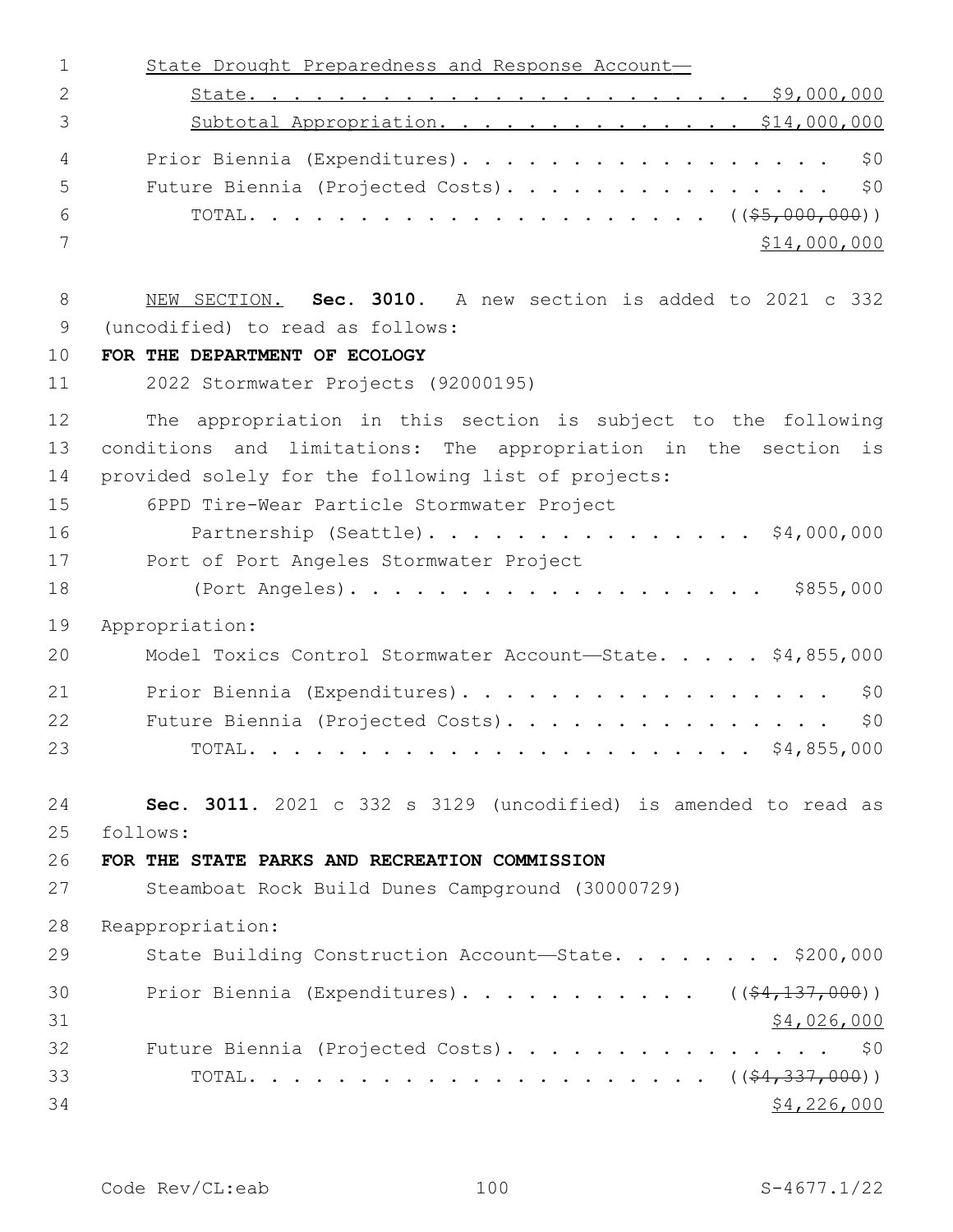| 1  | Sec. 3012. 2021 c 332 s 3130 (uncodified) is amended to read as   |
|----|-------------------------------------------------------------------|
| 2  | follows:                                                          |
| 3  | FOR THE STATE PARKS AND RECREATION COMMISSION                     |
| 4  | Kopachuck Day Use Development (30000820)                          |
| 5  | Reappropriation:                                                  |
| 6  | State Building Construction Account-State. \$4,914,000            |
| 7  | Appropriation:                                                    |
| 8  | State Building Construction Account-State. \$2,070,000            |
| 9  | Prior Biennia (Expenditures). \$1,024,000                         |
| 10 | Future Biennia (Projected Costs).<br>\$0                          |
| 11 |                                                                   |
| 12 | \$8,008,000                                                       |
| 13 | Sec. 3013. 2021 c 332 s 3133 (uncodified) is amended to read as   |
| 14 | follows:                                                          |
| 15 | FOR THE STATE PARKS AND RECREATION COMMISSION                     |
| 16 | Lake Sammamish Dock Grant Match (30000872)                        |
| 17 | Reappropriation:                                                  |
| 18 | State Building Construction Account-State. \$938,000              |
| 19 | Prior Biennia (Expenditures). ( $(\frac{\$142,000}{\$142,000})$ ) |
| 20 | \$128,000                                                         |
| 21 | Future Biennia (Projected Costs).<br>\$0                          |
| 22 |                                                                   |
| 23 | \$1,066,000                                                       |
| 24 | Sec. 3014. 2021 c 332 s 3134 (uncodified) is amended to read as   |
| 25 | follows:                                                          |
| 26 | FOR THE STATE PARKS AND RECREATION COMMISSION                     |
| 27 | Birch Bay - Repair Failing Bridge (30000876)                      |
| 28 | Reappropriation:                                                  |
| 29 | State Building Construction Account-State. \$55,000               |
| 30 | Prior Biennia (Expenditures). ( $(\frac{2193,000}{1})$            |
| 31 | \$191,000                                                         |
| 32 | Future Biennia (Projected Costs).<br>\$0                          |
| 33 |                                                                   |
| 34 | \$246,000                                                         |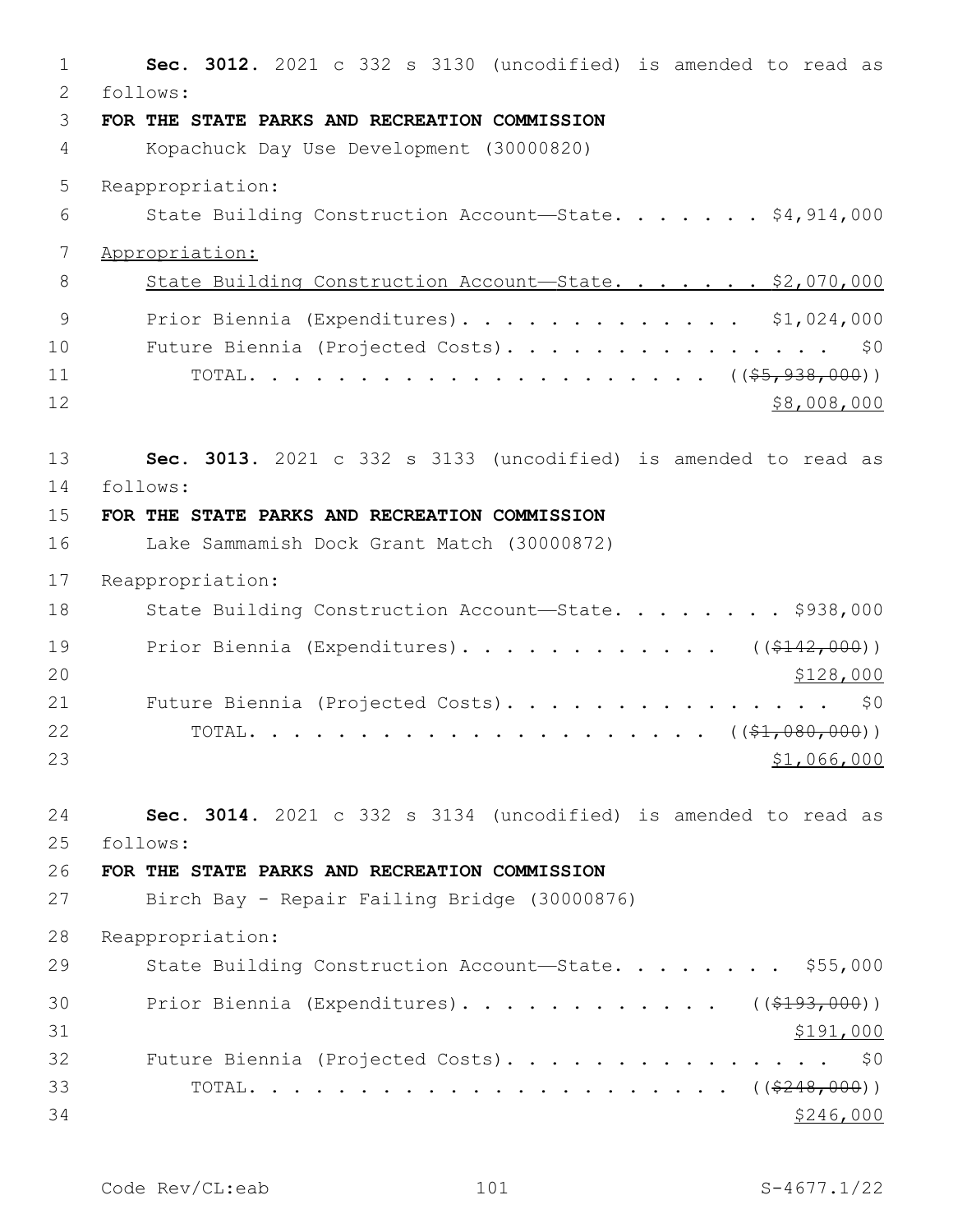**Sec. 3015.** 2021 c 332 s 3136 (uncodified) is amended to read as follows: 2 **FOR THE STATE PARKS AND RECREATION COMMISSION** Field Spring Replace Failed Sewage Syst & Non-ADA Comfort Station (30000951) Reappropriation: 7 State Building Construction Account—State. . . . . . \$1,023,000 Appropriation: 9 State Building Construction Account-State. . . . . . . \$480,000 Prior Biennia (Expenditures). . . . . . . . . . . . . . \$245,000 Future Biennia (Projected Costs). . . . . . . . . . . . . . . \$0 TOTAL. . . . . . . . . . . . . . . . . . . . . ((\$1,268,000)) \$1,748,000 **Sec. 3016.** 2021 c 332 s 3138 (uncodified) is amended to read as follows: 15 **FOR THE STATE PARKS AND RECREATION COMMISSION** Parkland Acquisition (30000976) Appropriation: 19 Parkland Acquisition Account—State. . . . . . . ((\$2,000,000)) \$2,500,000 21 Prior Biennia (Expenditures). . . . . . . . . . . . \$2,245,000 22 Future Biennia (Projected Costs). . . . . . . . . . \$8,000,000 23 TOTAL. . . . . . . . . . . . . . . . . . ((<del>\$12,245,000</del>)) \$12,745,000 **Sec. 3017.** 2021 c 332 s 3143 (uncodified) is amended to read as follows: 26 **FOR THE STATE PARKS AND RECREATION COMMISSION** Statewide Water System Renovation (30001016) Reappropriation: 30 State Building Construction Account-State. . . . . . . \$103,000 31 Prior Biennia (Expenditures). . . . . . . . . . . ((\$397,000))  $\frac{$392,000}{9}$  Future Biennia (Projected Costs). . . . . . . . . . . . . . . \$0 TOTAL. . . . . . . . . . . . . . . . . . . . . . ((\$500,000))  $\frac{$495,000}{900}$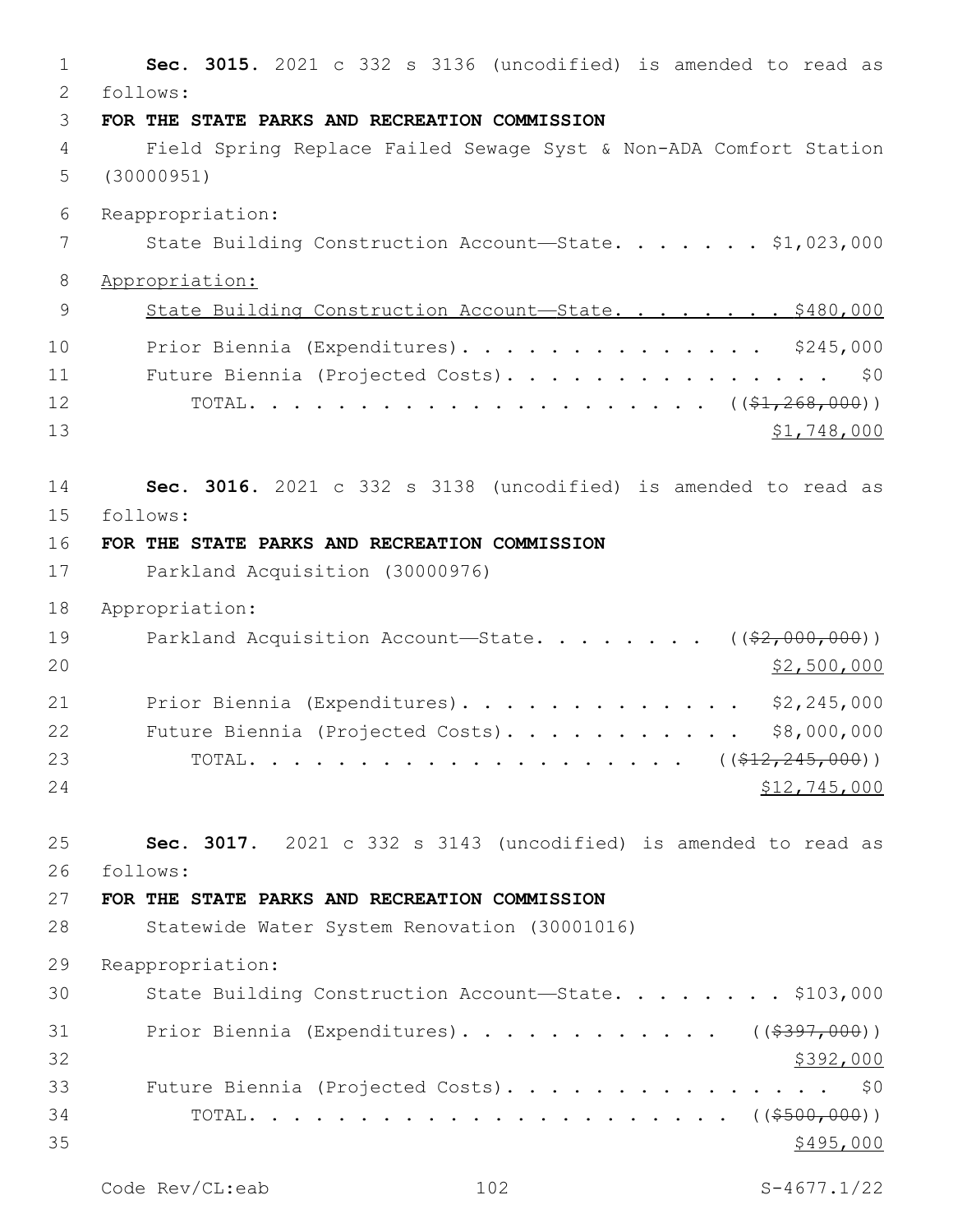1 **Sec. 3018.** 2021 c 332 s 3147 (uncodified) is amended to read as follows: 2 3 **FOR THE STATE PARKS AND RECREATION COMMISSION** 4 Statewide Fish Barrier Removal (40000010) 5 Reappropriation: 6 State Building Construction Account—State. . . . . ((\$1,605,000))  $7$   $\frac{1}{2}$ , 718,000 8 Prior Biennia (Expenditures). . . . . . . . . . . ((\$300,000)) 9 \$187,000 10 Future Biennia (Projected Costs). . . . . . . . . . . . . . \$0 11 TOTAL. . . . . . . . . . . . . . . . . . . . . . . \$1,905,000 12 **Sec. 3019.** 2021 c 332 s 3149 (uncodified) is amended to read as follows: 13 14 **FOR THE STATE PARKS AND RECREATION COMMISSION** 15 Preservation Minor Works 2019-21 (40000151) 16 Reappropriation: 17 State Building Construction Account—State. . . . . ((\$1,139,000)) 18 \$1,196,000 19 Prior Biennia (Expenditures). . . . . . . . . . ((\$3,308,000)) 20 \$3,251,000 21 Future Biennia (Projected Costs). . . . . . . . . . . . . . \$0 22 TOTAL. . . . . . . . . . . . . . . . . . . . . . . \$4,447,000 23 **Sec. 3020.** 2021 c 332 s 3151 (uncodified) is amended to read as follows: 24 25 **FOR THE STATE PARKS AND RECREATION COMMISSION** 26 Palouse to Cascade Trail - Crab Creek Trestle Replacement 27 (40000162) 28 Reappropriation: 29 State Building Construction Account-State. . . . . . . \$79,000 30 Appropriation: 31 State Building Construction Account-State. . . . . . \$2,031,000 32 Prior Biennia (Expenditures). . . . . . . . . . . . . \$171,000 33 Future Biennia (Projected Costs). . . . . . . . . . . . . . . \$0 34 TOTAL. . . . . . . . . . . . . . . . . . . . . . ((\$250,000))  $35$  \$2,281,000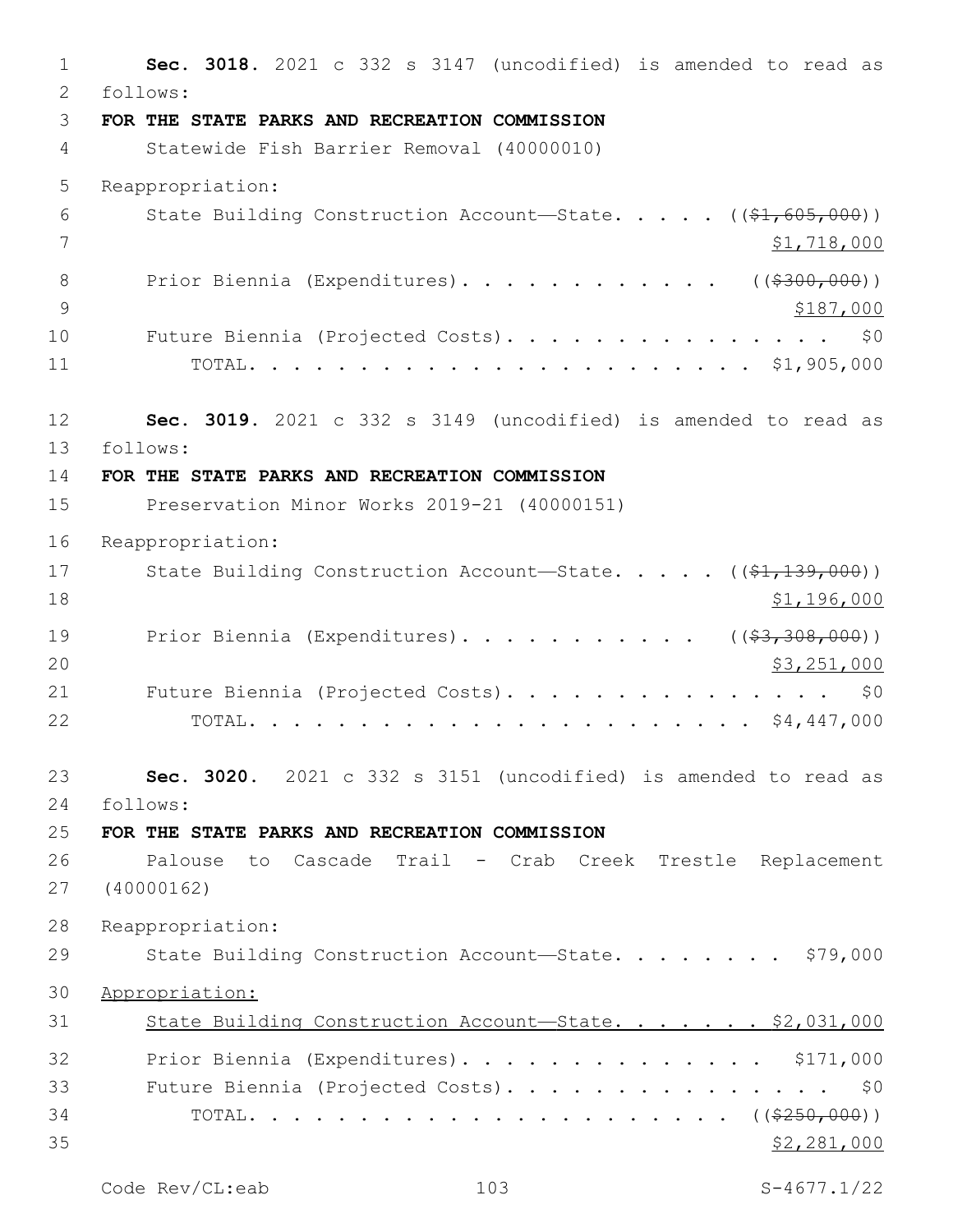**Sec. 3021.** 2021 c 332 s 3154 (uncodified) is amended to read as follows: 2 **FOR THE STATE PARKS AND RECREATION COMMISSION** Saint Edward Maintenance Facility (40000218) Appropriation: 6 State Building Construction Account—State. . . . . ((\$2,199,000)) \$2,524,000 8 Prior Biennia (Expenditures). . . . . . . . . . . . . . . . \$0 9 Future Biennia (Projected Costs). . . . . . . . . . . . . . \$0 TOTAL. . . . . . . . . . . . . . . . . . . . . ((\$2,199,000)) \$2,524,000 **Sec. 3022.** 2021 c 332 s 3164 (uncodified) is amended to read as follows: 13 **FOR THE RECREATION AND CONSERVATION OFFICE** Washington Wildlife Recreation Grants (30000139) The reappropriation in this section is subject to the following conditions and limitations: The reappropriation is provided solely for the list of projects in LEAP capital document No. 2011-3A, 19 developed May 24, 2011. Reappropriation: 21 Outdoor Recreation Account—State. . . . . . . . . ((\$637,000)) 23 Prior Biennia (Expenditures). . . . . . . . . . ((\$41,363,000)) 24 \$41,215,000 25 Future Biennia (Projected Costs). . . . . . . . . . . . . . \$0 TOTAL. . . . . . . . . . . . . . . . . . . . . . \$42,000,000 **Sec. 3023.** 2021 c 332 s 3165 (uncodified) is amended to read as follows: 28 **FOR THE RECREATION AND CONSERVATION OFFICE** Washington Wildlife Recreation Grants (30000205) The reappropriations in this section are subject to the following conditions and limitations: The reappropriations are subject to the provisions of section 3161, chapter 19, Laws of 2013 2nd sp. sess. Reappropriation: 35 Farm and Forest Account—State. . . . . . . . . . . ((\$616,000)) Code Rev/CL:eab 104 S-4677.1/22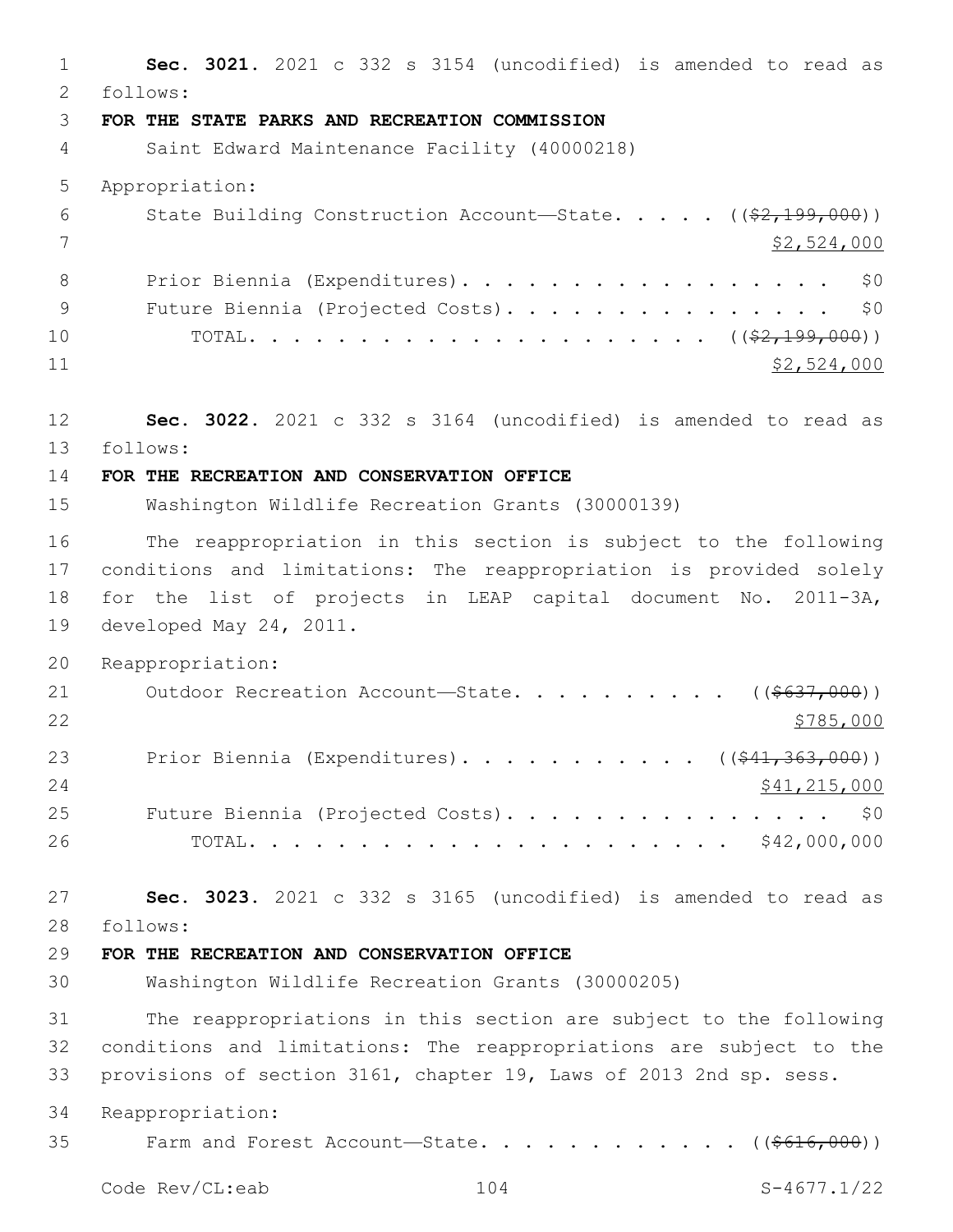| 1              | \$843,000                                                             |
|----------------|-----------------------------------------------------------------------|
| $\overline{2}$ | ( ( \$132, 000) )<br>Habitat Conservation Account-State.              |
| 3              | \$464,000                                                             |
| 4              | $($ $(\frac{2}{7} + 189, 000)$ )<br>Outdoor Recreation Account-State. |
| 5              | <u>\$2,647,000</u>                                                    |
| 6              | Riparian Protection Account-State.<br>( ( \$470,000) )                |
| 7              | \$494,000                                                             |
| 8              | Subtotal Reappropriation.<br>$($ $($ $$3, 407, 000)$ $)$              |
| 9              | \$4,448,000                                                           |
| 10             | Prior Biennia (Expenditures). ( $(\frac{\$61,593,000)}{}$ )           |
| 11             | \$60,552,000                                                          |
| 12             | Future Biennia (Projected Costs).<br>\$0                              |
| 13             |                                                                       |
| 14             | Sec. 3024. 2021 c 332 s 3168 (uncodified) is amended to read as       |
| 15             | follows:                                                              |
| 16             | FOR THE RECREATION AND CONSERVATION OFFICE                            |
| 17             | Puget Sound Acquisition and Restoration (30000211)                    |
| 18             | Reappropriation:                                                      |
| 19             | State Building Construction Account-State. ((\$903,000))              |
| 20             | \$3,657,000                                                           |
| 21             | Prior Biennia (Expenditures). ( $(\frac{1669,097,000}{1})$            |
| 22             | \$66,343,000                                                          |
| 23             | Future Biennia (Projected Costs).<br>\$0                              |
| 24             | \$70,000,000                                                          |
| 25             | Sec. 3025. 2021 c 332 s 3171 (uncodified) is amended to read as       |
| 26             | follows:                                                              |
| 27             | FOR THE RECREATION AND CONSERVATION OFFICE                            |
| 28             | Washington Wildlife Recreation Grants (30000220)                      |
| 29             | The reappropriations in this section are subject to the following     |
| 30             | conditions and limitations: The reappropriations in this section are  |
| 31             | provided solely for the list of projects in LEAP capital document No. |
| 32             | 2015-1, developed June 30, 2015.                                      |
| 33             | Reappropriation:                                                      |
| 34             | Farm and Forest Account-State.<br>$((\$1,181,000))$                   |
| 35             | \$1,563,000                                                           |
| 36             | Habitat Conservation Account-State. ( $(\frac{2}{7}, 910, 000)$ )     |
|                | Code Rev/CL:eab<br>105<br>$S-4677.1/22$                               |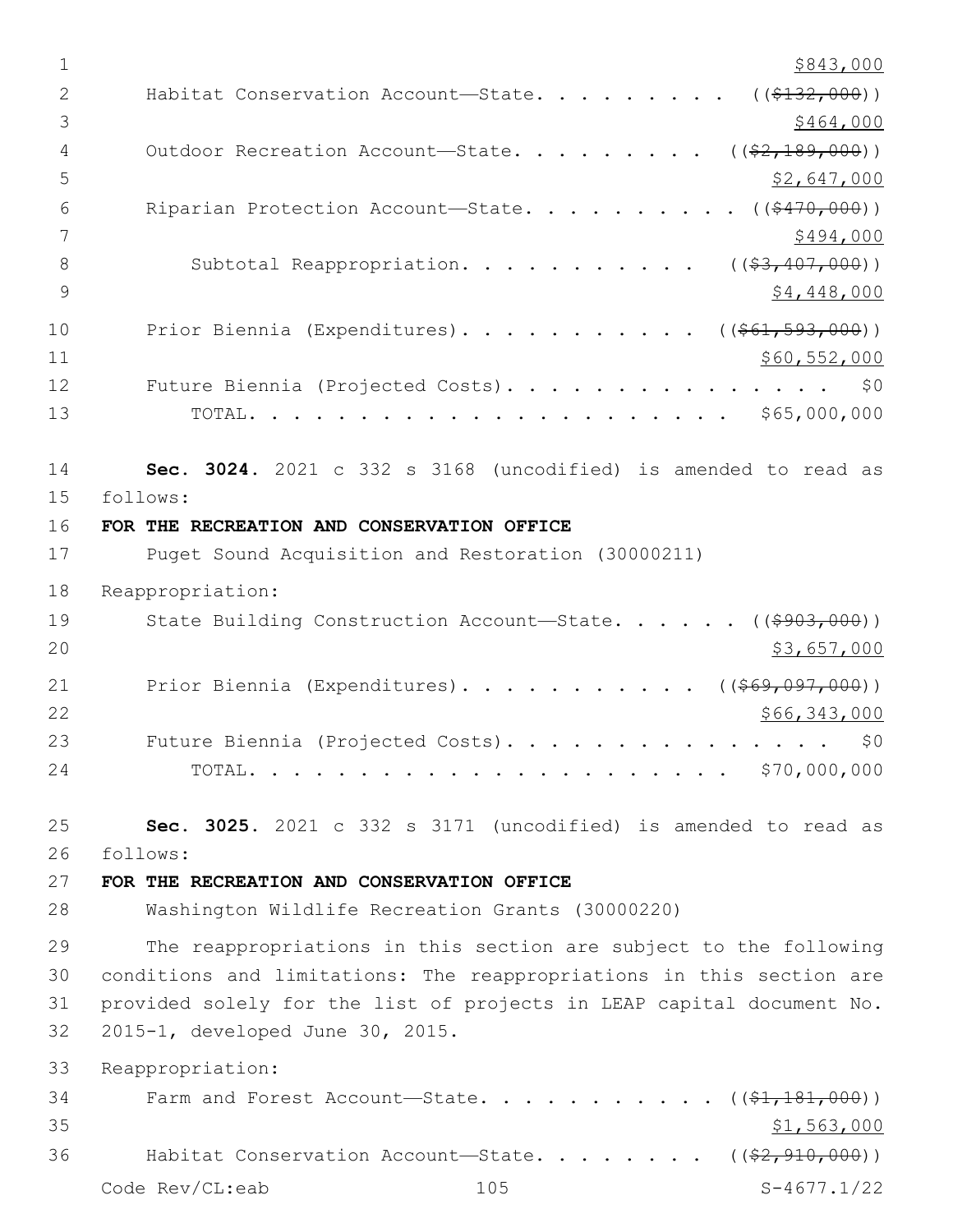$1$  \$2,814,000 2 Outdoor Recreation Account—State. . . . . . . . ((\$3,268,000))  $\frac{1}{3}$ ,085,000 4 Riparian Protection Account—State. . . . . . . . ((\$1,345,000))  $5 - 5$ 6 Subtotal Reappropriation. . . . . . . . . . ((\$8,704,000))  $7 \frac{\text{S}}{7}$ ,579,000 8 Prior Biennia (Expenditures). . . . . . . . . . ((\$46,619,000))  $9 \hspace{3.5cm}$  \$47,744,000 10 Future Biennia (Projected Costs). . . . . . . . . . . . . . \$0 11 TOTAL. . . . . . . . . . . . . . . . . . . . . . \$55,323,000 12 **Sec. 3026.** 2021 c 332 s 3173 (uncodified) is amended to read as follows: 13 14 **FOR THE RECREATION AND CONSERVATION OFFICE** 15 Boating Facilities Program (30000222) 16 The reappropriation in this section is subject to the following 17 conditions and limitations: The reappropriation is subject to the 18 provisions of section 3024, chapter 35, Laws of 2016 sp. sess. 19 Reappropriation: 20 Recreation Resources Account—State. . . . . . . . . ((<del>\$49,000</del>))  $21$   $\frac{$137,000}{}$ 22 Prior Biennia (Expenditures). . . . . . . . . . (  $(\frac{214,161,000}{s})$  $23$   $$14,073,000$ 24 Future Biennia (Projected Costs). . . . . . . . . . . . . . \$0 25 TOTAL. . . . . . . . . . . . . . . . . . . . . . \$14,210,000 26 **Sec. 3027.** 2021 c 332 s 3178 (uncodified) is amended to read as follows: 27 28 **FOR THE RECREATION AND CONSERVATION OFFICE** 29 Puget Sound Estuary and Salmon Restoration Program (30000227) 30 Reappropriation: 31 State Building Construction Account—State. . . . . ((\$82,000))  $32 \div 5670,000$ 33 Prior Biennia (Expenditures). . . . . . . . . . ((\$7,918,000))  $34$   $$7,330,000$ 35 Future Biennia (Projected Costs). . . . . . . . . . . . . . . \$0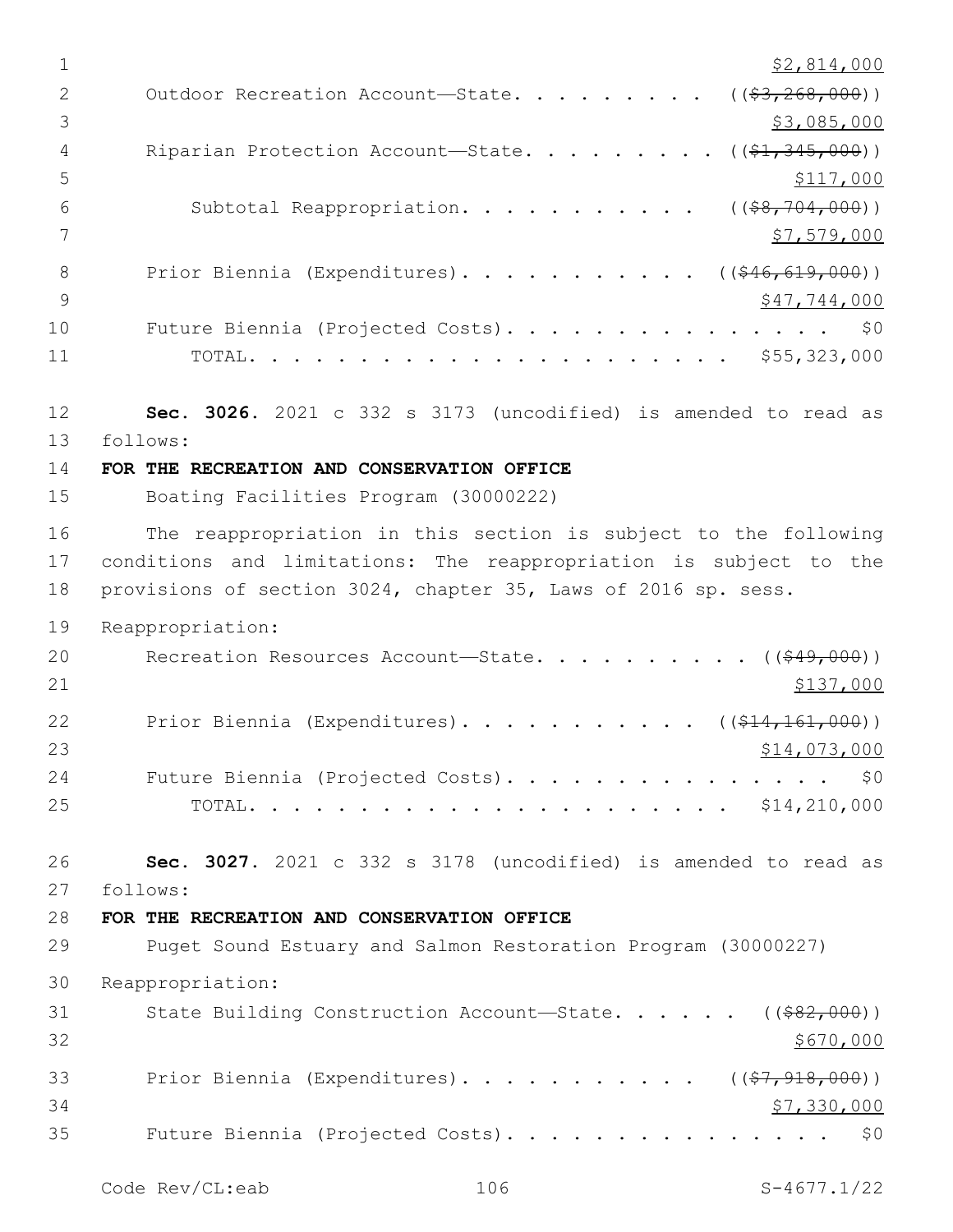1 TOTAL. . . . . . . . . . . . . . . . . . . . . . . \$8,000,000

2 **Sec. 3028.** 2021 c 332 s 3183 (uncodified) is amended to read as follows: 3 4 **FOR THE RECREATION AND CONSERVATION OFFICE** 5 Family Forest Fish Passage Program (30000233) 6 Reappropriation: 7 State Building Construction Account—State. . . . . . ((\$160,000)) 8 \$204,000 9 Prior Biennia (Expenditures). . . . . . . . . . ((\$4,840,000))  $10 \hspace{2.5cm}$  \$4,796,000 11 Future Biennia (Projected Costs). . . . . . . . . . . . . . \$0 12 TOTAL. . . . . . . . . . . . . . . . . . . . . . . \$5,000,000 13 **Sec. 3029.** 2021 c 332 s 3184 (uncodified) is amended to read as 14 follows: 15 **FOR THE RECREATION AND CONSERVATION OFFICE** 16 Salmon Recovery Funding Board Programs (30000408) 17 The reappropriations in this section are subject to the following 18 conditions and limitations: The reappropriations are subject to the 19 provisions of section 3070, chapter 2, Laws of 2018. 20 Reappropriation: 21 General Fund—Federal. . . . . . . . . . . . . . . . . \$32,369,000 22 State Building Construction Account—State. . . . . ((\$1,642,000))  $23$  \$6,231,000 24 Subtotal Reappropriation. . . . . . . . . . ((\$34,011,000))  $25$  \$38,600,000 \$38,600,000 \$38,600,000 \$38,600,000 \$38,600,000 \$38,600,000 \$38,600,000 \$58,600 \$58,600 \$58,600 \$59,600 \$59,600 \$59,600 \$59,600 \$59,600 \$50,500 \$50,500 \$50,500 \$50,500 \$50,500 \$50,500 \$50,500 \$50,500 \$50, 26 Prior Biennia (Expenditures). . . . . . . . . . ((\$32,202,000)) 27,613,000 28 Future Biennia (Projected Costs). . . . . . . . . . . . . . \$0 29 TOTAL. . . . . . . . . . . . . . . . . . . . . . \$66,213,000 30 **Sec. 3030.** 2021 c 332 s 3185 (uncodified) is amended to read as follows: 31

# 32 **FOR THE RECREATION AND CONSERVATION OFFICE**

33 2017-19 Washington Wildlife Recreation Grants (30000409)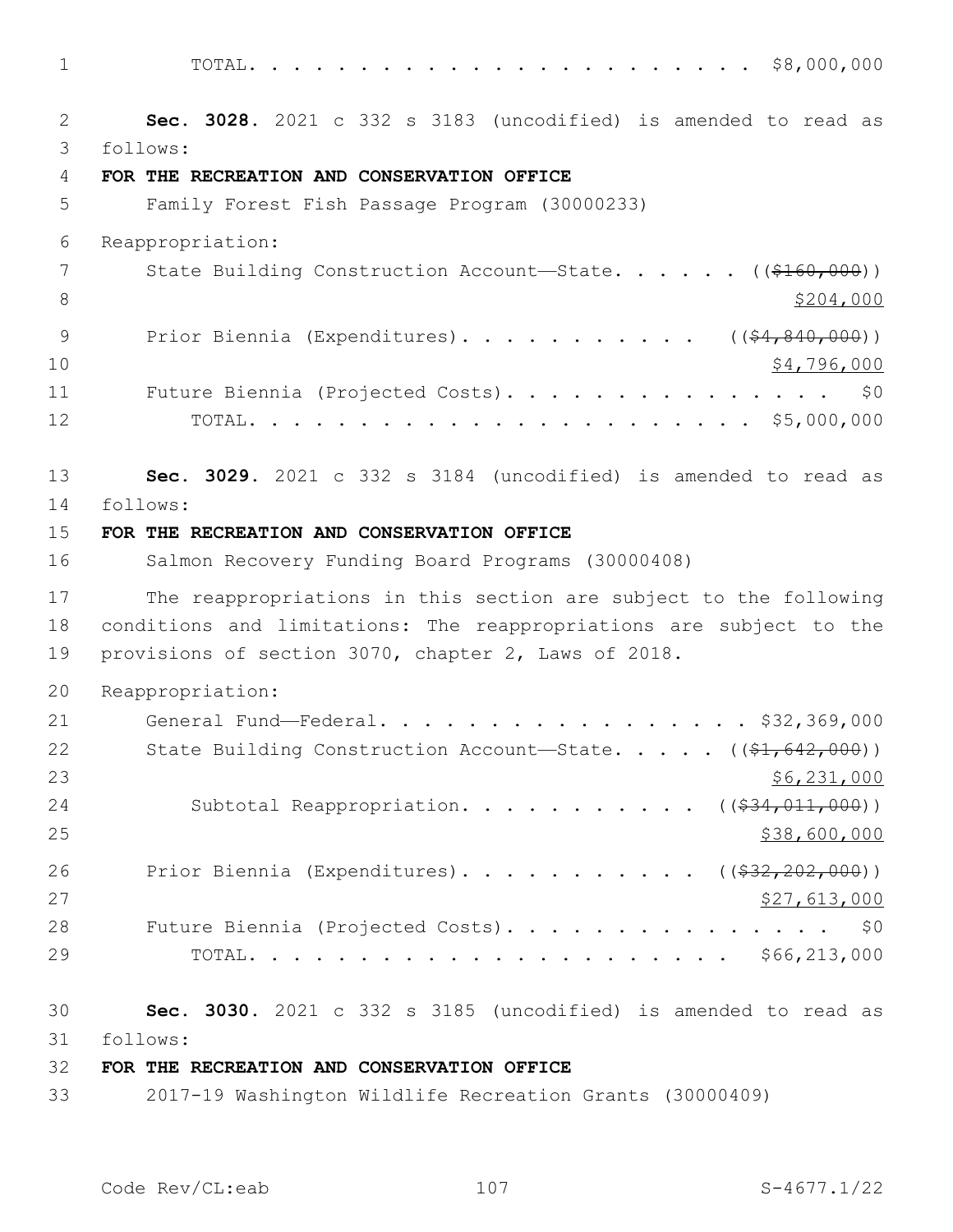The reappropriations in this section are subject to the following conditions and limitations: The reappropriations in this section are provided solely for the list of projects in LEAP capital document No. 2017-42, developed July 20, 2017, and LEAP capital document No. 5 2018-6H, developed January 3, 2018.

Reappropriation:

| 7  | Farm and Forest Account-State. ( $(\frac{25}{65}, \frac{860}{000})$ )        |
|----|------------------------------------------------------------------------------|
| 8  | \$5,002,000                                                                  |
| 9  | Habitat Conservation Account-State. ( $(\frac{212}{592}, \frac{592}{000})$ ) |
| 10 | \$12,878,000                                                                 |
| 11 | Outdoor Recreation Account-State. ( $(\frac{212}{7474},000)$ )               |
| 12 | \$14,248,000                                                                 |
| 13 | Subtotal Reappropriation. ( $(\frac{230}{200}, \frac{926}{000})$ )           |
| 14 | \$32,128,000                                                                 |
| 15 | Prior Biennia (Expenditures). ( $(\frac{249}{1000})(\frac{249}{1000})$       |
| 16 | \$47,872,000                                                                 |
| 17 | Future Biennia (Projected Costs). \$0                                        |
| 18 |                                                                              |

 **Sec. 3031.** 2021 c 332 s 3187 (uncodified) is amended to read as follows: 20

# **FOR THE RECREATION AND CONSERVATION OFFICE**

Nonhighway Off-Road Vehicle Activities (30000411)

Reappropriation:

| 24 | NOVA Program Account—State. $($ $($ $\frac{2995}{100})$                 |
|----|-------------------------------------------------------------------------|
| 25 | \$2,991,000                                                             |
| 26 | Prior Biennia (Expenditures). ( $(\frac{\$12,300,000}{\$12,300,000})$ ) |
| 27 | \$10, 204, 000                                                          |
| 28 | Future Biennia (Projected Costs). \$0                                   |
| 29 |                                                                         |

 **Sec. 3032.** 2021 c 332 s 3188 (uncodified) is amended to read as follows: 31

**FOR THE RECREATION AND CONSERVATION OFFICE**

Youth Athletic Facilities (30000412)

Reappropriation:

35 State Building Construction Account—State. . . . . ((\$1,302,000))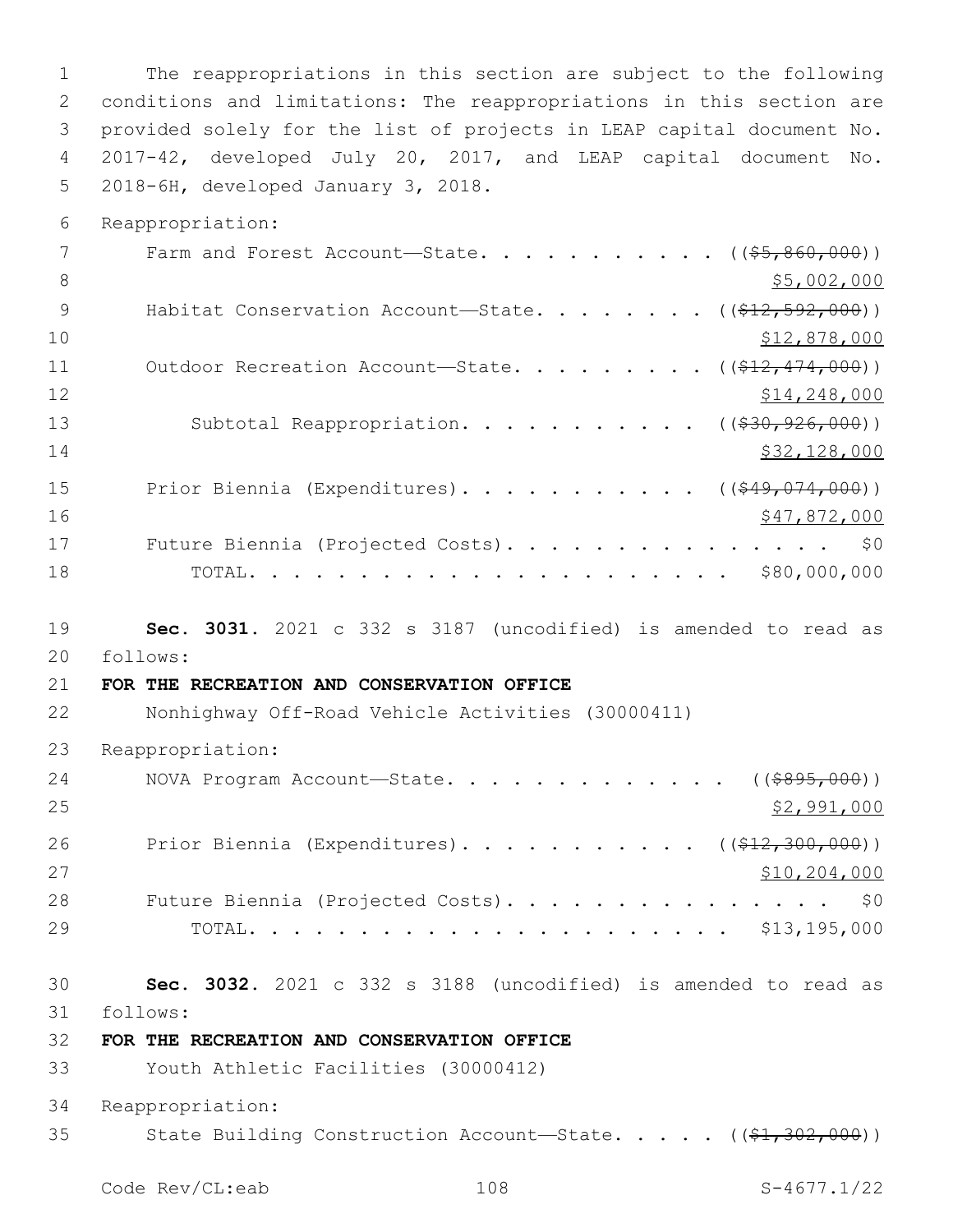| $\mathbf{1}$      | \$1,522,000                                                                  |
|-------------------|------------------------------------------------------------------------------|
| $\mathbf{2}$<br>3 | Prior Biennia (Expenditures). ( $(\frac{2}{775,000})$ )<br>\$2,555,000       |
| 4                 | Future Biennia (Projected Costs).<br>\$0                                     |
| 5                 |                                                                              |
| 6                 | Sec. 3033. 2021 c 332 s 3189 (uncodified) is amended to read as              |
| 7                 | follows:                                                                     |
| 8                 | FOR THE RECREATION AND CONSERVATION OFFICE                                   |
| 9                 | Aquatic Lands Enhancement Account (30000413)                                 |
| 10                | The reappropriations in this section are subject to the following            |
| 11                | conditions and limitations: The reappropriations in this section are         |
| 12                | provided solely for the list of projects in LEAP capital document No.        |
| 13                | 2018-9H, developed March 5, 2018.                                            |
| 14                | Reappropriation:                                                             |
| 15                | Aquatic Lands Enhancement Account-State. \$884,000                           |
| 16                | State Building Construction Account-State. $($ $(*2, 732, 000)$              |
| 17                | \$4,013,000                                                                  |
| 18<br>19          | Subtotal Reappropriation. ( $(\frac{2}{7}, 616, 000)$ )<br>\$4,897,000       |
|                   |                                                                              |
| 20                | ( ( \$8, 669, 000) )<br>Prior Biennia (Expenditures).                        |
| 21<br>22          | \$7,388,000<br>Future Biennia (Projected Costs).<br>\$0                      |
| 23                |                                                                              |
|                   |                                                                              |
| 24                | Sec. 3034. 2021 c 332 s 3190 (uncodified) is amended to read as              |
| 25                | follows:                                                                     |
| 26                | FOR THE RECREATION AND CONSERVATION OFFICE                                   |
| 27                | Puget Sound Acquisition and Restoration (30000414)                           |
| 28                | Reappropriation:                                                             |
| 29                | State Building Construction Account-State. $($ $($ $\frac{216}{640}$ , 000)) |
| 30                | \$20, 763, 000                                                               |
| 31                | Prior Biennia (Expenditures). ( $(\frac{23}{7}360,000)$ )                    |
| 32                | \$19,237,000                                                                 |
| 33                | Future Biennia (Projected Costs).<br>\$0                                     |
| 34                |                                                                              |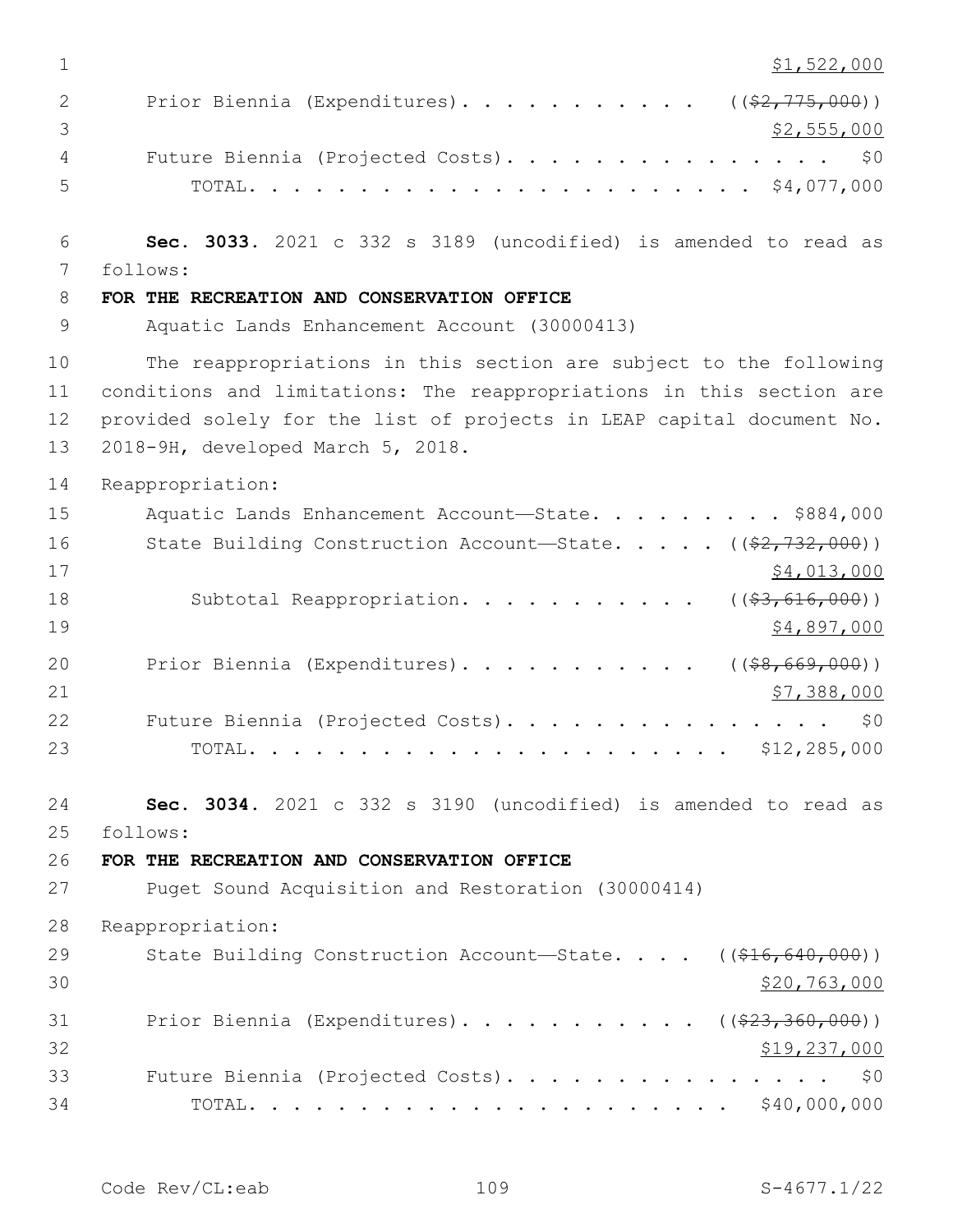1 **Sec. 3035.** 2021 c 332 s 3195 (uncodified) is amended to read as follows: 2 3 **FOR THE RECREATION AND CONSERVATION OFFICE** 4 Washington Coastal Restoration Initiative (30000420) 5 The reappropriation in this section is subject to the following 6 conditions and limitations: The reappropriation is subject to the 7 provisions of section 3082, chapter 2, Laws of 2018. 8 Reappropriation: 9 State Building Construction Account—State. . . . . ((\$5,769,000))  $10 \hspace{2.5cm}$ \$5,790,000 11 Prior Biennia (Expenditures). . . . . . . . . . ((\$6,731,000)) 12 \$6,710,000 13 Future Biennia (Projected Costs). . . . . . . . . . . . . . \$0 14 TOTAL. . . . . . . . . . . . . . . . . . . . . . \$12,500,000 15 **Sec. 3036.** 2021 c 332 s 3197 (uncodified) is amended to read as follows: 16 17 **FOR THE RECREATION AND CONSERVATION OFFICE** 18 2019-21 - Washington Wildlife Recreation Grants (40000002) 19 The reappropriations in this section are subject to the following 20 conditions and limitations: The reappropriations are subject to the 21 provisions of section 3200, chapter 413, Laws of 2019. 22 Reappropriation: 23 Farm and Forest Account—State. . . . . . . . . . ((\$6,880,000)) 24 \$6,687,000 \$6,687,000 25 Habitat Conservation Account—State. . . . . . . ((\$20,349,000))  $26$   $$25,791,000$ 27 Outdoor Recreation Account—State. . . . . . . . ((\$28,025,000)) 28 \$24,390,000 29 Subtotal Reappropriation. . . . . . . . . . ((\$55,254,000))  $30 \frac{\text{556,868,000}}{9000}$ 31 Prior Biennia (Expenditures). . . . . . . . . . ((\$29,746,000))  $32$  \$28,132,000 33 Future Biennia (Projected Costs). . . . . . . . . . . . . . . \$0 34 TOTAL. . . . . . . . . . . . . . . . . . . . . . \$85,000,000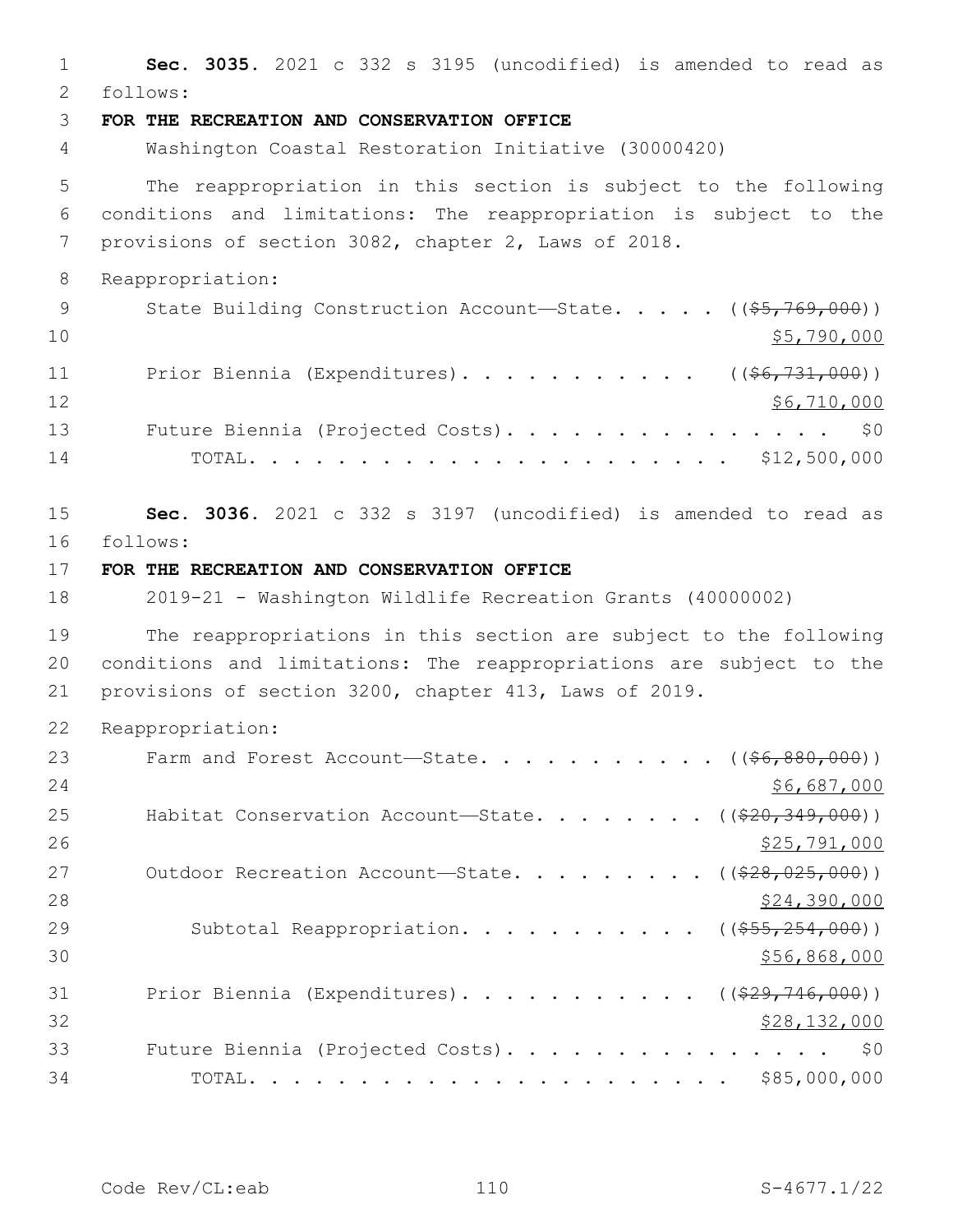**Sec. 3037.** 2021 c 332 s 3201 (uncodified) is amended to read as follows: 2 **FOR THE RECREATION AND CONSERVATION OFFICE** 2019-21 - Youth Athletic Facilities (40000007) The reappropriation in this section is subject to the following conditions and limitations: The amounts reappropriated in this section may be awarded only to projects approved by the legislature, as identified in LEAP capital documents No. 2020-467-HSBA, developed February 25, 2020, and No. 2020-467-HB, developed February 14, 2020. Reappropriation: 11 State Building Construction Account—State. . . . ((\$7,597,000)) \$7,833,000 13 Prior Biennia (Expenditures). . . . . . . . . . ((\$4,403,000)) 14 \$4,167,000 15 Future Biennia (Projected Costs). . . . . . . . . . . . . . \$0 TOTAL. . . . . . . . . . . . . . . . . . . . . . \$12,000,000 **Sec. 3038.** 2021 c 332 s 3221 (uncodified) is amended to read as 18 follows: **FOR THE RECREATION AND CONSERVATION OFFICE** 2021-23 - Brian Abbott Fish Barrier Removal Board (40000035)

 The appropriation in this section is subject to the following 22 conditions and limitations:

 (1) The appropriation in this section is provided solely for 24 projects approved by the legislature, as identified in ((LEAP capital document No. RCO-5-HB-2021)) OFM capital document 2022-1, developed 26 ((April 15, 2021)) December 16, 2021.

 (2) The recreation and conservation funding board may retain a portion of the funds appropriated in this section for the administration of the grants. The portion of the funds retained for administration may not exceed three percent of the appropriation.

 (3) The department of fish and wildlife may retain a portion of the funds appropriated in this section for the Brian Abbott fish barrier removal board for technical assistance in developing projects for consideration. The portion of the funds retained for technical assistance may not exceed 4.12 percent of the appropriation.

Appropriation:

37 State Building Construction Account-State. . . . . \$26,795,000

Code Rev/CL:eab 111 S-4677.1/22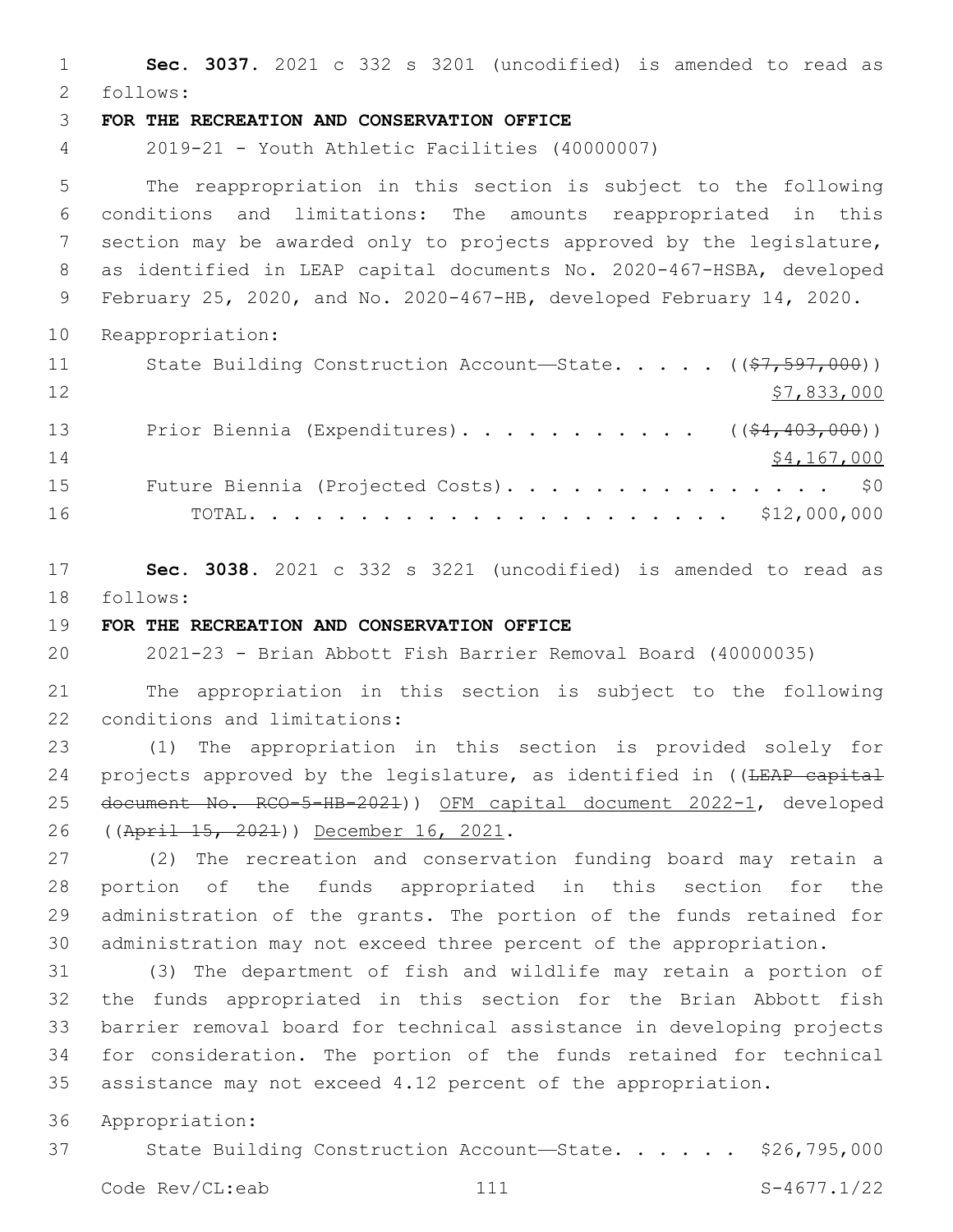1 Prior Biennia (Expenditures). . . . . . . . . . . . . . . . \$0 Future Biennia (Projected Costs). . . . . . . . . . \$107,180,000 TOTAL. . . . . . . . . . . . . . . . . . . . . . \$133,975,000 **Sec. 3039.** 2021 c 332 s 3229 (uncodified) is amended to read as follows: 5 **FOR THE RECREATION AND CONSERVATION OFFICE** Coastal Restoration Grants (91000448) The reappropriation in this section is subject to the following conditions and limitations: The reappropriation is subject to the provisions of section 3177, chapter 3, Laws of 2015 3rd sp. sess. Reappropriation: 12 State Building Construction Account—State. . . . . ((\$152,000))  $13 \frac{\$622,000}{}$ 14 Prior Biennia (Expenditures)........... ((\$11,033,000)) \$10,563,000 16 Future Biennia (Projected Costs). . . . . . . . . . . . . . \$0 TOTAL. . . . . . . . . . . . . . . . . . . . . . \$11,185,000 **Sec. 3040.** 2021 c 332 s 3230 (uncodified) is amended to read as follows: 19 **FOR THE RECREATION AND CONSERVATION OFFICE** Upper Quinault River Restoration Project (91000958) Reappropriation: 23 State Building Construction Account—State. . . . . . \$1,359,000 Appropriation: 25 State Building Construction Account—State. . . . . ((\$1,000,000)) \$2,000,000 27 Prior Biennia (Expenditures). . . . . . . . . . . . . \$641,000 28 Future Biennia (Projected Costs). . . . . . . . . . . . . . \$0 TOTAL. . . . . . . . . . . . . . . . . . . . . ((\$3,000,000))  $30 \times 4,000,000$  **Sec. 3041.** 2021 c 332 s 3232 (uncodified) is amended to read as follows: 32 **FOR THE RECREATION AND CONSERVATION OFFICE** Recreation & Conservation Office Recreation Grants (92000131)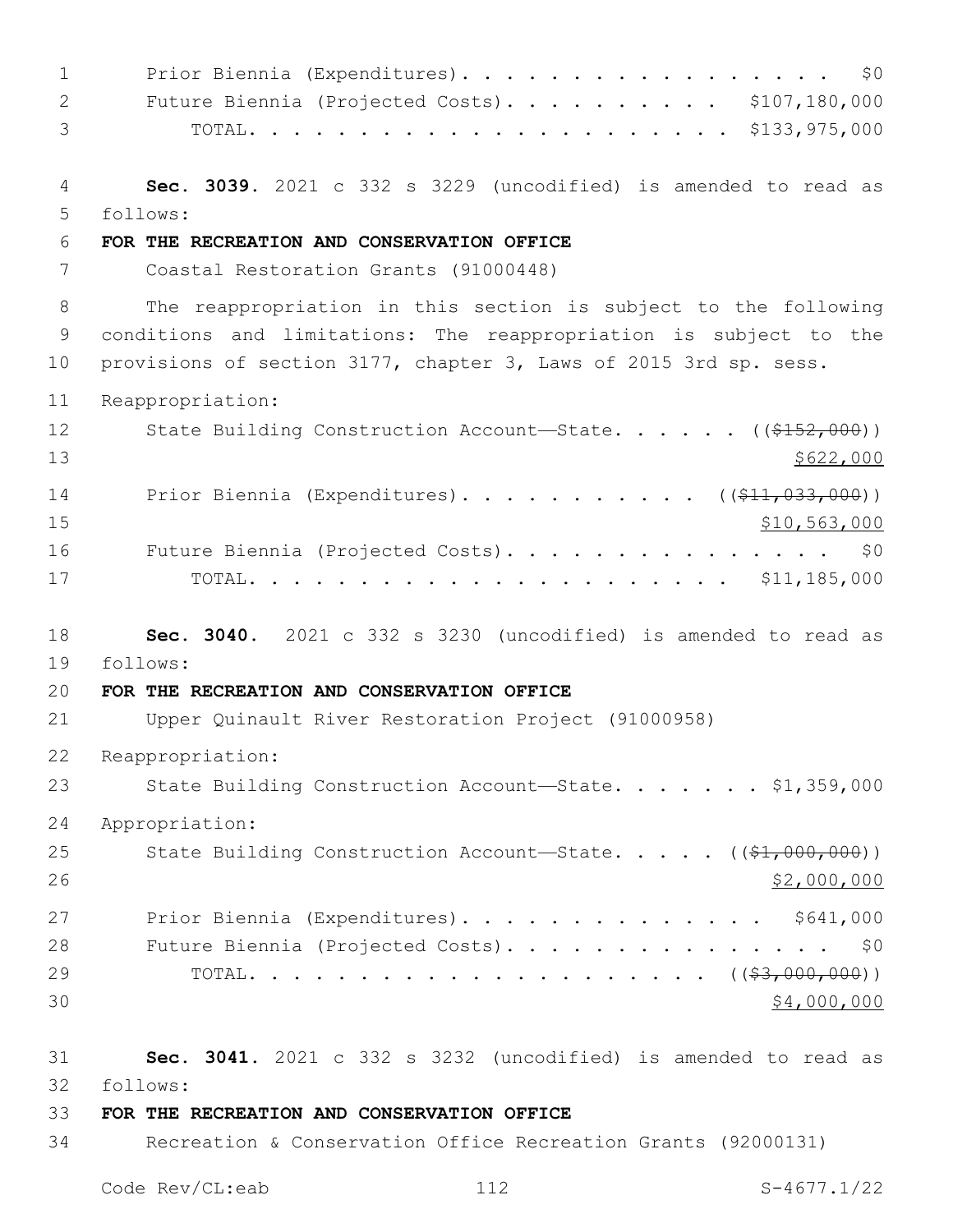The reappropriations in this section are subject to the following conditions and limitations: The reappropriations are subject to the provisions of section 3049, chapter 356, Laws of 2020.

Reappropriation:

| 5  | Outdoor Recreation Account-State. ( $(\frac{2132}{132}, 000)$ )                      |
|----|--------------------------------------------------------------------------------------|
| 6  | \$497,000                                                                            |
| 7  | State Building Construction Account-State. $($ $($ $\frac{65}{67}, \frac{859}{600})$ |
| 8  | \$8,050,000                                                                          |
| 9  | Subtotal Reappropriation. ( $(\frac{25}{7}, \frac{991}{100})$ )                      |
| 10 | \$8,547,000                                                                          |
| 11 | Prior Biennia (Expenditures). ( $(\frac{228}{790}, \frac{790}{000})$ )               |
| 12 | \$26,234,000                                                                         |
| 13 | Future Biennia (Projected Costs). \$0                                                |
| 14 |                                                                                      |
|    |                                                                                      |

 **Sec. 3042.** 2021 c 332 s 3253 (uncodified) is amended to read as follows: 16

## **FOR THE STATE CONSERVATION COMMISSION**

CREP PIP Loan Program 2017-19 (92000014)

 The reappropriation in this section is subject to the following conditions and limitations: The reappropriation is subject to the provisions of section 6019, chapter 413, Laws of 2019.

Reappropriation:

| 23 | Conservation Assistance Revolving Account-State. $((\frac{2350}{100})$ |
|----|------------------------------------------------------------------------|
| 24 | \$270,000                                                              |
| 25 | Prior Biennia (Expenditures). \$50,000                                 |
| 26 | Future Biennia (Projected Costs). \$0                                  |
| 27 |                                                                        |
| 28 | \$320,000                                                              |

 NEW SECTION. **Sec. 3043.** A new section is added to 2021 c 332 (uncodified) to read as follows: 30

## **FOR THE STATE CONSERVATION COMMISSION**

Farmland Protection and Land Access (92000015)

Appropriation:

34 State Building Construction Account-State. . . . . . \$2,000,000 35 Prior Biennia (Expenditures). . . . . . . . . . . . . . . . \$0

Code Rev/CL:eab 113 S-4677.1/22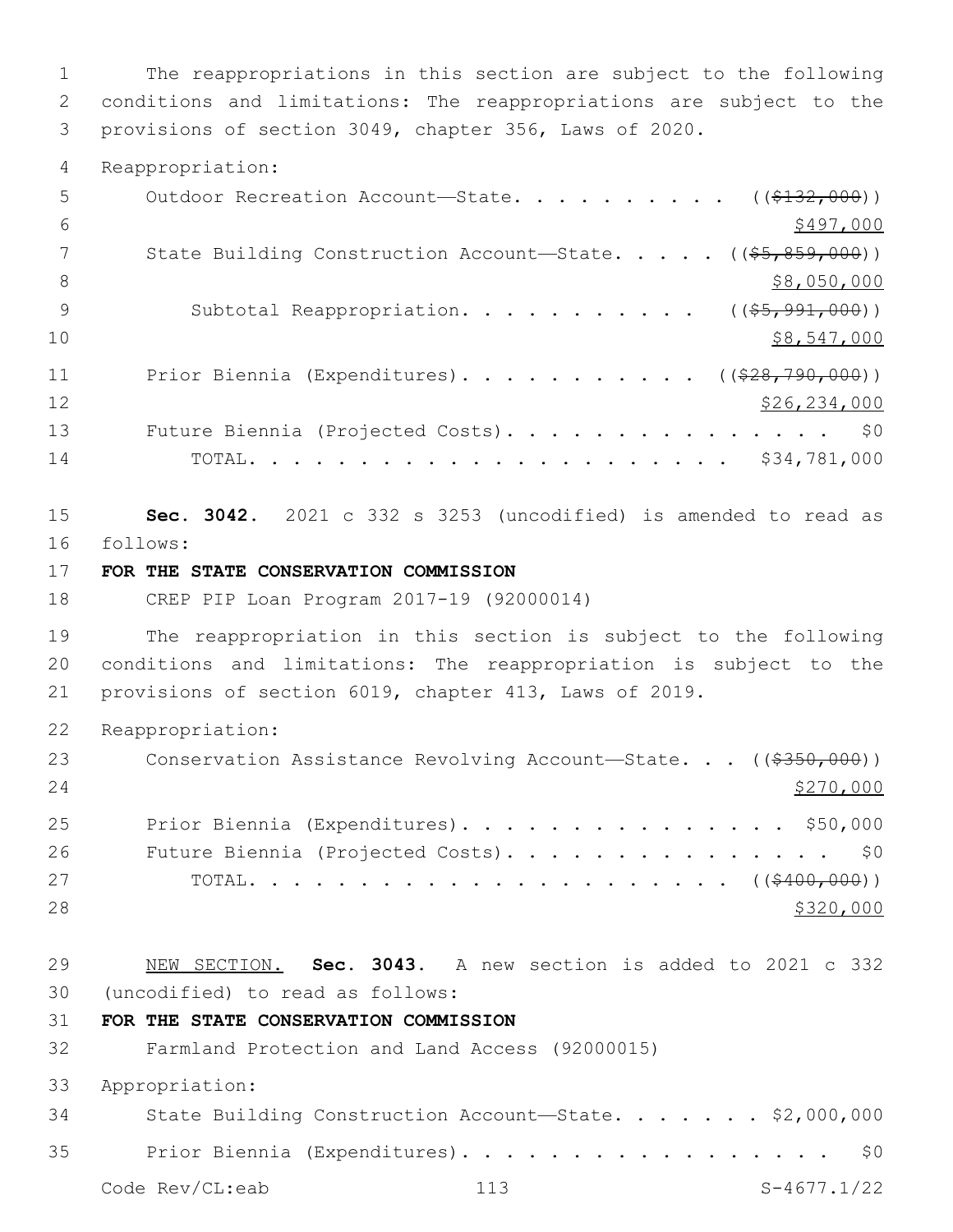| 1  | Future Biennia (Projected Costs).<br>\$0                              |
|----|-----------------------------------------------------------------------|
| 2  |                                                                       |
|    |                                                                       |
| 3  | NEW SECTION. Sec. 3044. A new section is added to 2021 c 332          |
| 4  | (uncodified) to read as follows:                                      |
| 5  | FOR THE STATE CONSERVATION COMMISSION                                 |
| 6  | Voluntary Stewardship Program (92000016)                              |
| 7  | Appropriation:                                                        |
| 8  | State Building Construction Account-State. \$3,000,000                |
| 9  | Prior Biennia (Expenditures).<br>\$0                                  |
| 10 | Future Biennia (Projected Costs).<br>\$0                              |
| 11 |                                                                       |
| 12 | Sec. 3045. 2021 c 332 s 3254 (uncodified) is amended to read as       |
| 13 | follows:                                                              |
| 14 | FOR THE DEPARTMENT OF FISH AND WILDLIFE                               |
| 15 | Deschutes Watershed Center (20062008)                                 |
| 16 | The ((reappropriation)) appropriations in this section ((is)) are     |
| 17 | following conditions and<br>limitations:<br>to the<br>subject<br>The  |
| 18 | reappropriation is subject to the provisions of section 3063, chapter |
| 19 | 356, Laws of 2020.                                                    |
| 20 | Reappropriation:                                                      |
| 21 | State Building Construction Account-State. \$2,387,000                |
| 22 | Appropriation:                                                        |
| 23 | State Building Construction Account-State. \$2,200,000                |
| 24 | Prior Biennia (Expenditures). ( $(\frac{13}{13}, \frac{108}{100})$ )  |
| 25 | \$13,191,000                                                          |
| 26 | Future Biennia (Projected Costs). ( $(\frac{236}{1000}, 000)$ )       |
| 27 | \$48,616,000                                                          |
| 28 |                                                                       |
| 29 | \$66,394,000                                                          |
|    |                                                                       |
| 30 | Sec. 3046. 2021 c 332 s 3255 (uncodified) is amended to read as       |
| 31 | follows:                                                              |
| 32 | FOR THE DEPARTMENT OF FISH AND WILDLIFE                               |
| 33 | Migratory Waterfowl Habitat (20082045)                                |

((Reappropriation:

Code Rev/CL:eab 114 S-4677.1/22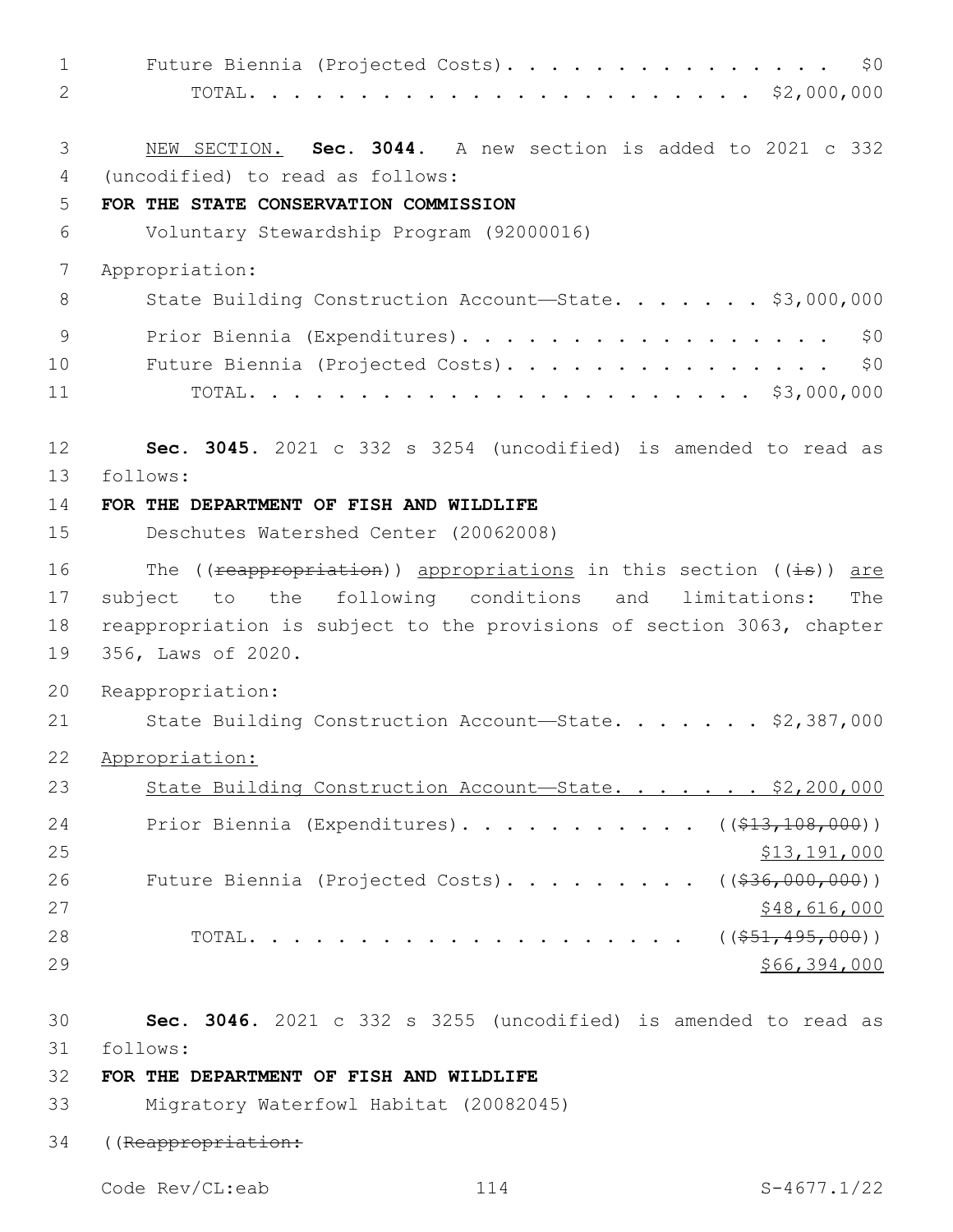1 Limited Fish and Wildlife Account State. . . . . . . \$350,000) 2 Appropriation: 3 Limited Fish and Wildlife Account—State. . . . . . ((\$600,000)) 4 \$752,000 5 Prior Biennia (Expenditures). . . . . . . . . . . ((\$1,923,000))  $6 - 52,336,000$ 7 Future Biennia (Projected Costs). . . . . . . . . . \$1,800,000 8 TOTAL. . . . . . . . . . . . . . . . . . . . . ((\$4,673,000))  $9$   $$4,888,000$ 10 **Sec. 3047.** 2021 c 332 s 3273 (uncodified) is amended to read as follows: 11 12 **FOR THE DEPARTMENT OF FISH AND WILDLIFE** 13 Hurd Creek - Relocate Facilities out of Floodplain (30000830) 14 Reappropriation: 15 State Building Construction Account—State. . . . . . . \$200,000 16 Appropriation: 17 State Building Construction Account-State. . . . . \$11,894,000 18 Prior Biennia (Expenditures). . . . . . . . . . . ((\$577,000))  $19$  \$504,000 20 Future Biennia (Projected Costs). . . . . . . . . . . . . . . \$0 21 TOTAL. . . . . . . . . . . . . . . . . . . . ((\$12,671,000))  $22$  \$12,598,000 23 **Sec. 3048.** 2021 c 332 s 3274 (uncodified) is amended to read as follows: 24 25 **FOR THE DEPARTMENT OF FISH AND WILDLIFE** 26 Dungeness Hatchery - Replace Main Intake (30000844) 27 Reappropriation: 28 State Building Construction Account—State. . . . . ((\$300,000))  $29$   $\frac{$252,000}{}$ 30 Prior Biennia (Expenditures). . . . . . . . . . ((\$3,606,000))  $31$  \$3,102,000 32 Future Biennia (Projected Costs). . . . . . . . . . . . . . \$0 33 TOTAL. . . . . . . . . . . . . . . . . . . . . ((\$3,906,000))  $34$  \$3,354,000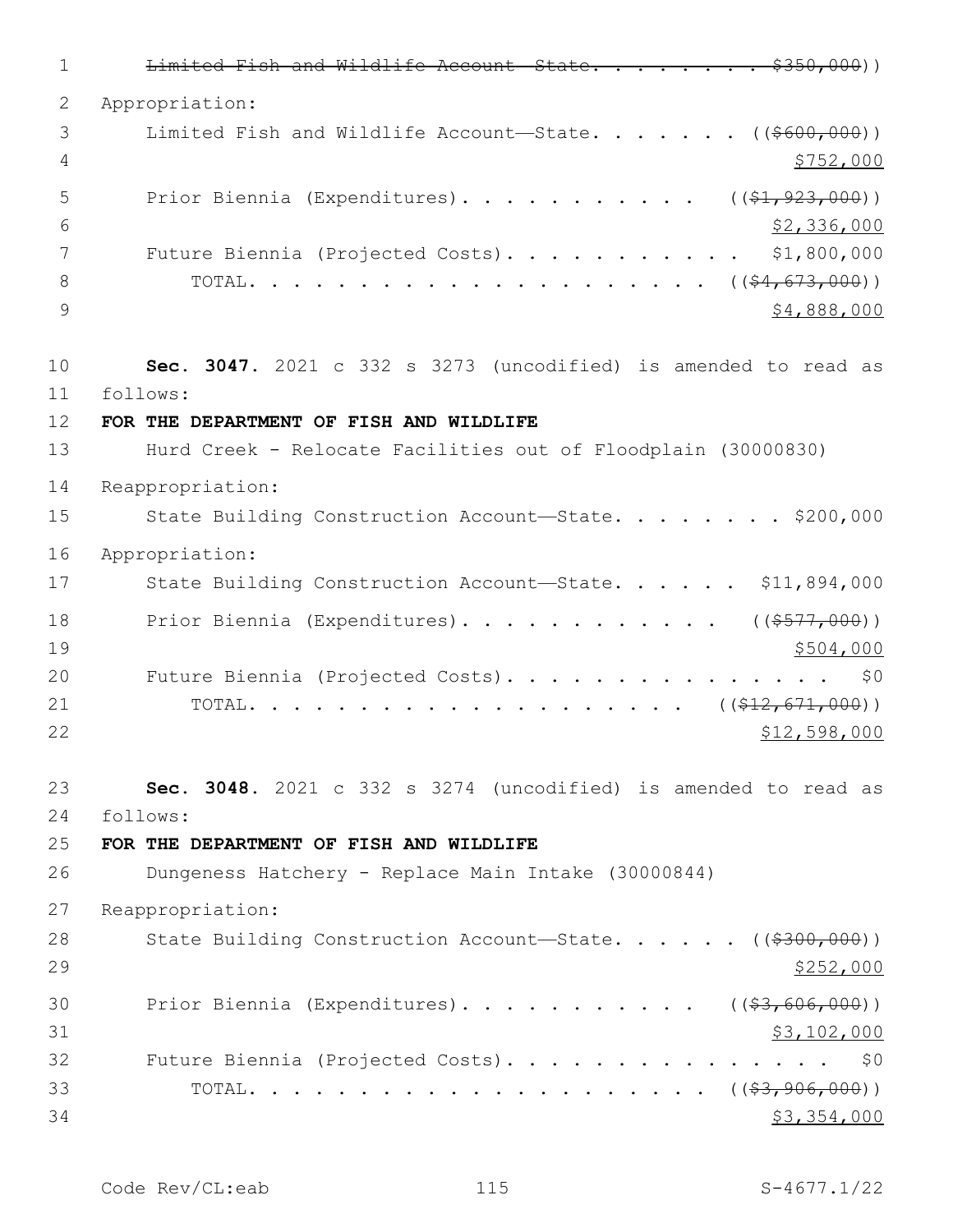1 **Sec. 3049.** 2021 c 332 s 3281 (uncodified) is amended to read as follows: 2 3 **FOR THE DEPARTMENT OF FISH AND WILDLIFE** 4 Toutle River Fish Collection Facility - Match (40000021) 5 The appropriations in this section are subject to the following conditions and limitations:6 7 (1) The reappropriation in this section is provided solely for 8 the department to purchase  $fee-title and/or easements as  $((part-of))$$ </u> 9 necessary for sediment abatement, fish release and collection sites, 10 and for project obligations related to the state's participation in 11 design review and design cost share of the fish collection facility. 12 (2) The appropriation in this section is provided solely for 13 project obligations related to modular housing replacement. 14 Reappropriation: 15 State Building Construction Account—State. . . . . . \$6,371,000 16 Appropriation: 17 State Building Construction Account-State. . . . . . . \$239,000 18 Prior Biennia (Expenditures). . . . . . . . . . . . . \$404,000 19 Future Biennia (Projected Costs). . . . . . . . . . \$4,312,000 20 TOTAL. . . . . . . . . . . . . . . . . . . . . . \$11,326,000 21 NEW SECTION. **Sec. 3050.** A new section is added to 2021 c 332 (uncodified) to read as follows: 22 23 **FOR THE DEPARTMENT OF FISH AND WILDLIFE** 24 Klickitat WLA - Simcoe Fencing (40000161) 25 Appropriation: 26 State Building Construction Account—State. . . . . . . \$450,000 27 Prior Biennia (Expenditures). . . . . . . . . . . . . . . . \$0 28 Future Biennia (Projected Costs). . . . . . . . . . . . . . \$0 29 TOTAL. . . . . . . . . . . . . . . . . . . . . . . . \$450,000 30 **Sec. 3051.** 2021 c 332 s 3292 (uncodified) is amended to read as follows: 31 32 **FOR THE DEPARTMENT OF FISH AND WILDLIFE** 33 Leque Island Highway 532 Road Protection (92000019) 34 Reappropriation: 35 State Building Construction Account—State. . . . . . . . \$160,000

Code Rev/CL:eab 116 S-4677.1/22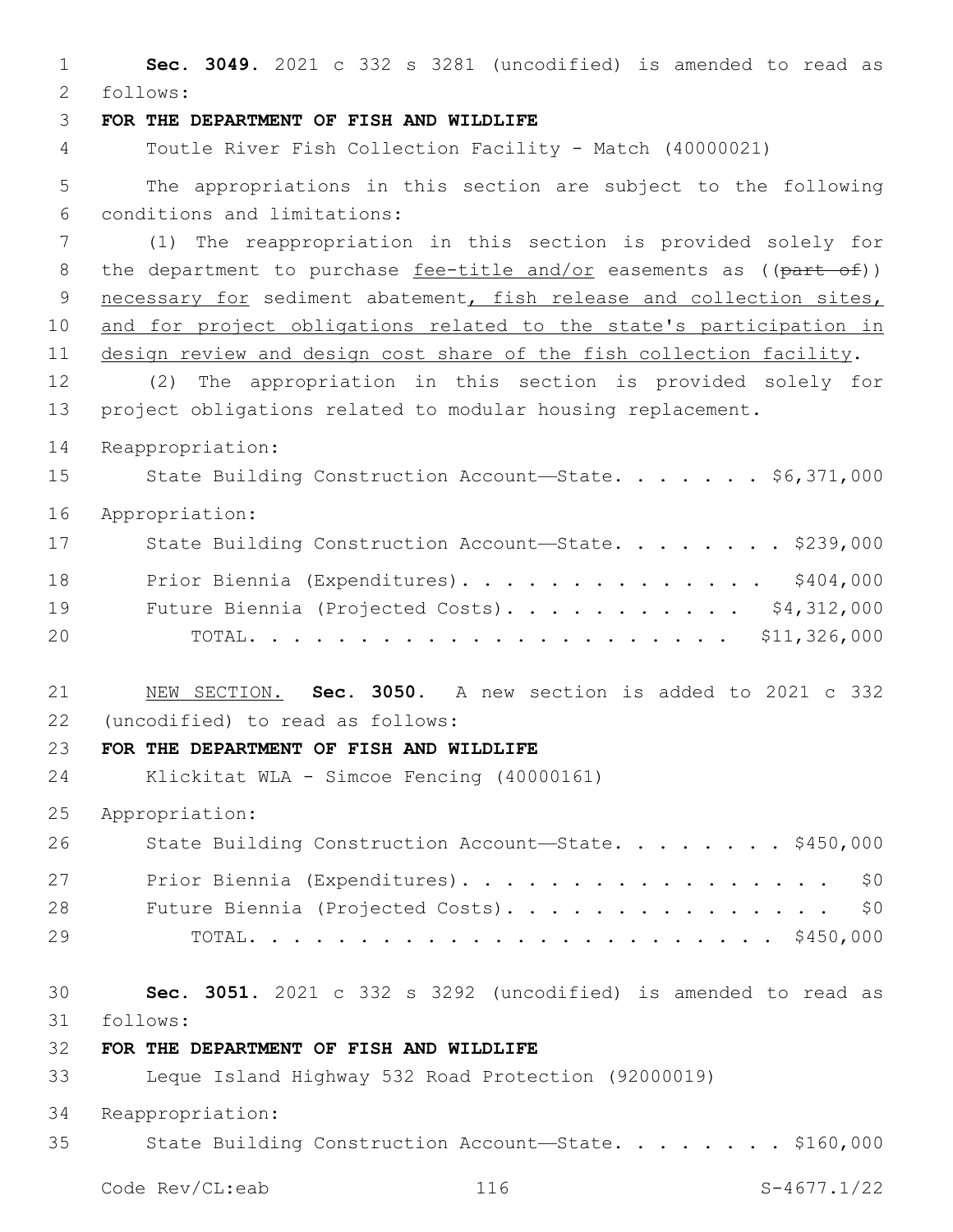| $\sim$ 1      | Prior Biennia (Expenditures). ( $(\frac{2520}{100})$ ) |           |
|---------------|--------------------------------------------------------|-----------|
|               |                                                        | \$519,000 |
| $\mathcal{S}$ | Future Biennia (Projected Costs). \$0                  |           |
|               |                                                        |           |
| $5^{\circ}$   |                                                        | \$679,000 |

 NEW SECTION. **Sec. 3052.** A new section is added to 2021 c 332 (uncodified) to read as follows: 7

### **FOR THE DEPARTMENT OF FISH AND WILDLIFE**

Recreational Fishing Access on the Grande Ronde River (92000051)

 The appropriation in this section is subject to the following conditions and limitations: The appropriation in this section is provided solely for the department to develop or establish an alternative recreational access point for anglers along the Grande Ronde river with the express purpose of alleviating tensions between property owners who own river frontage and the general public who may interfere with the owners' private enjoyment of their property. The department may not develop access requiring expenditure of state moneys that interferes with an owner's private property rights and may not develop access to easement 106165 or easement 113860 in Anatone, Washington, commonly referred to as the Dreamz Road 21 easements.

Appropriation:

| 23 | State Building Construction Account-State. \$500,000 |
|----|------------------------------------------------------|
| 24 | Prior Biennia (Expenditures). \$0                    |
| 25 | Future Biennia (Projected Costs). \$0                |
| 26 |                                                      |

 NEW SECTION. **Sec. 3053.** A new section is added to 2021 c 332 (uncodified) to read as follows: 28

### **FOR THE DEPARTMENT OF FISH AND WILDLIFE**

Upper Indian Creek Fish Screen Removal (92001248)

Appropriation:

| 32 | State Building Construction Account-State. \$65,000 |  |
|----|-----------------------------------------------------|--|
| 33 | Prior Biennia (Expenditures). \$0                   |  |
| 34 | Future Biennia (Projected Costs). \$0               |  |
| 35 |                                                     |  |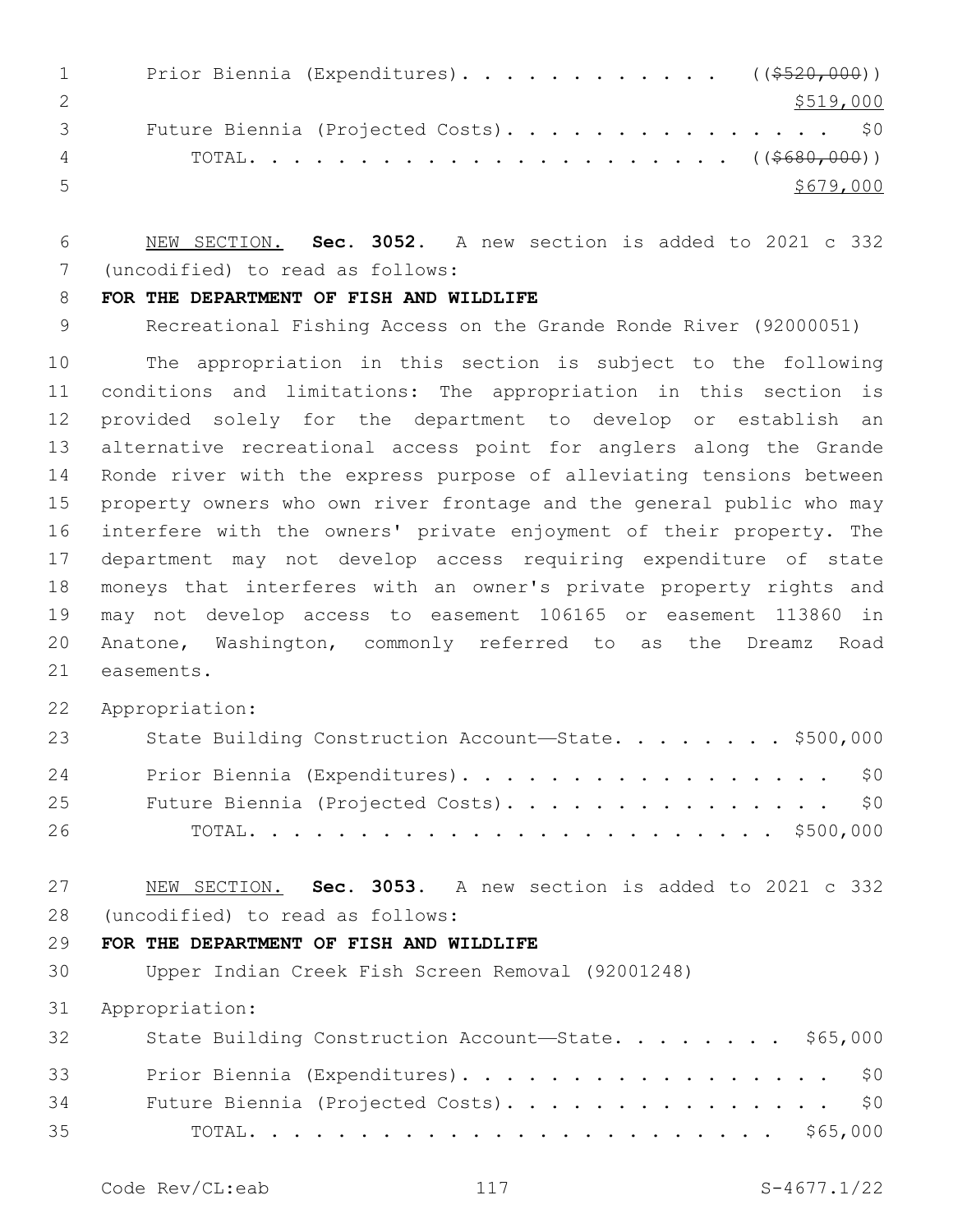1 **Sec. 3054.** 2021 c 332 s 3298 (uncodified) is amended to read as follows: 2

#### 3 **FOR THE DEPARTMENT OF NATURAL RESOURCES**

4 2021-23 Structurally Deficient Bridges (40000086)

5 The appropriations in this section  $((\frac{1}{18}))$  are subject to the following conditions and limitations:6

7 The appropriations in this section  $((\frac{1}{15}))$  are provided solely for 8 the following projects: (a) The Naked Falls/Stebbins Creek bridge 9 replacement in Skamania county; (b) the Shale Creek timber bridge 10 repair in Jefferson county; ((and)) (c) the Coal Creek bridge 11 replacement in Clallam county; (d) the Shale Creek concrete bridge 12 repair in Jefferson county; (e) the 5970 #1 bridge replacement in 13 Pacific county; (f) the Rock Creek bridge replacement in Skamania 14 county; (g) the EF Dickey River bridge design in Clallam county; (h) 15 the Steep Creek bridge replacement in Skamania county; (i) the 16 Sollecks High bridge repair in Jefferson county; (j) the 5973 bridge 17 replacement in Pacific county; (k) the Cedar Creek bridge repair in 18 Grays Harbor county; (1) the Arvid Creek bridge replacement in 19 Jefferson county; (m) the Susie Creek bridge repair in Jefferson 20 county; (n) the YR-Jones bridge replacement in Yakima county; (o) the 21 Middle Creek railcar bridge replacement in Pend Oreille county; and 22 (p) the Butler Mill bridge replacement in Grays Harbor county.

23 Appropriation:

| 24 | State Building Construction Account-State. \$1,050,000 |
|----|--------------------------------------------------------|
| 25 | Access Road Revolving Account-State. \$2,250,000       |
| 26 | Subtotal Appropriation. \$3,300,000                    |
| 27 | Prior Biennia (Expenditures). \$0                      |
| 28 | Future Biennia (Projected Costs). \$10,000,000         |
| 29 |                                                        |
| 30 | \$13,300,000                                           |

31 **Sec. 3055.** 2021 c 332 s 3305 (uncodified) is amended to read as follows: 32

33 **FOR THE DEPARTMENT OF NATURAL RESOURCES**

34 Omak Consolidation, Expansion and Relocation (40000033)

35 Reappropriation:

36 State Building Construction Account—State. . . . . . ((\$107,000))  $37$   $\frac{$108,000}{9}$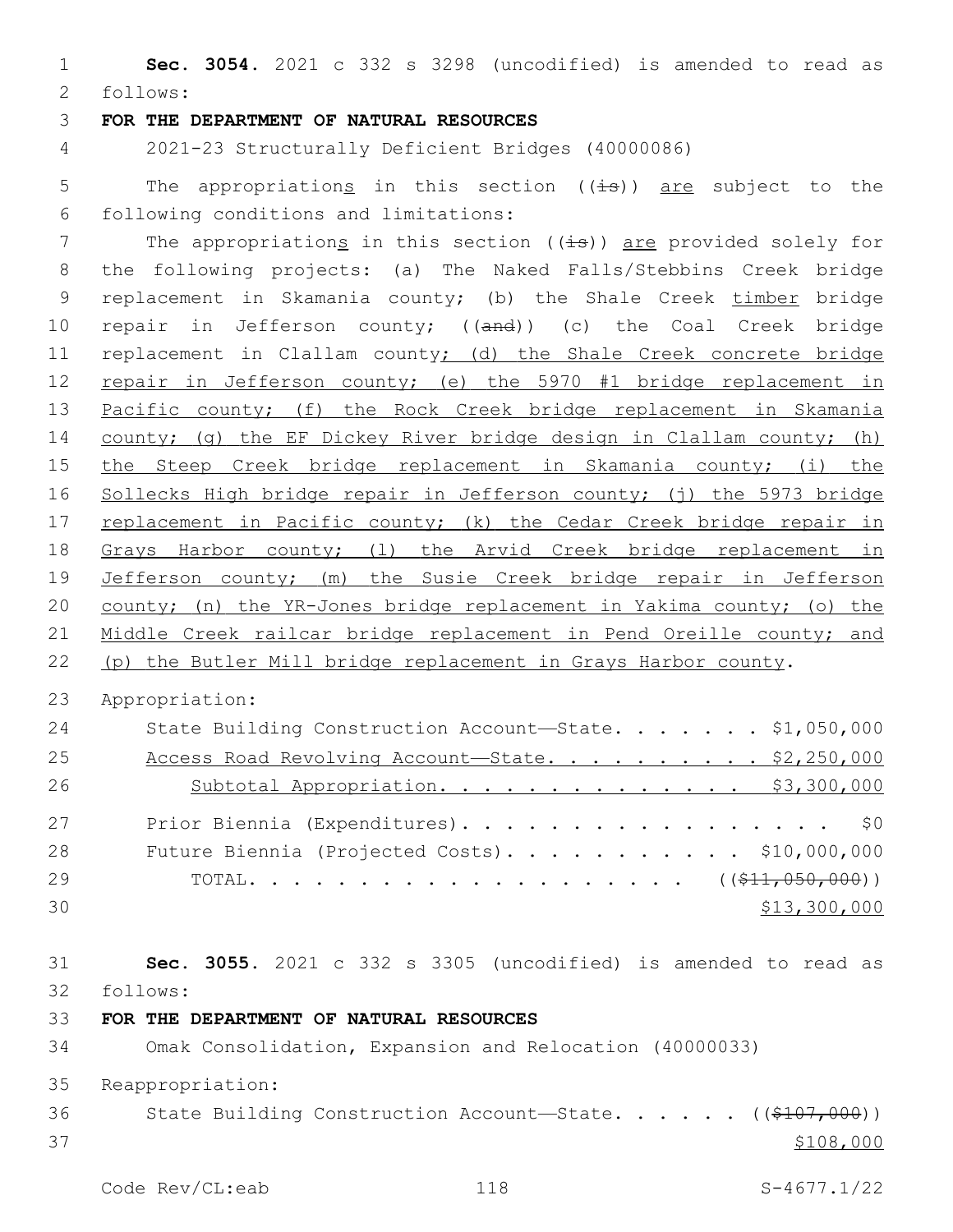| $\mathbf{1}$<br>2   | Prior Biennia (Expenditures). ( $(\frac{1}{2}, 000)$ )<br><u>\$0</u>                                                                                                                           |
|---------------------|------------------------------------------------------------------------------------------------------------------------------------------------------------------------------------------------|
| 3<br>$\overline{4}$ | Future Biennia (Projected Costs).<br>\$0                                                                                                                                                       |
| 5                   | Sec. 3056. 2021 c 332 s 3306 (uncodified) is amended to read as                                                                                                                                |
| 6                   | follows:                                                                                                                                                                                       |
| 7<br>8              | FOR THE DEPARTMENT OF NATURAL RESOURCES<br>Trust Land Transfer Program (40000034)                                                                                                              |
| 9<br>10<br>11       | The reappropriation in this section is subject to the following<br>conditions and limitations: The reappropriation is subject to the<br>provisions of section 3281, chapter 413, Laws of 2019. |
| 12                  | Reappropriation:                                                                                                                                                                               |
| 13<br>14            | State Building Construction Account-State. $($ $($ $\frac{1}{61}$ , $675$ , 000))<br>\$1,696,000                                                                                               |
| 15<br>16            | Prior Biennia (Expenditures). ( $(\frac{24}{725},000)$ )<br>\$4,704,000                                                                                                                        |
| 17<br>18            | Future Biennia (Projected Costs).<br>\$0                                                                                                                                                       |
| 19                  | Sec. 3057. 2021 c 332 s 3308 (uncodified) is amended to read as                                                                                                                                |
| 20                  | follows:                                                                                                                                                                                       |
| 21                  | FOR THE DEPARTMENT OF NATURAL RESOURCES                                                                                                                                                        |
| 22                  | Teanaway (40000038)                                                                                                                                                                            |
| 23                  | Reappropriation:                                                                                                                                                                               |
| 24<br>25            | State Building Construction Account-State. $($ $($ \$1,220,000) $)$<br>\$1,305,000                                                                                                             |
| 26<br>27            | Prior Biennia (Expenditures). ((\$636,000))<br>\$551,000                                                                                                                                       |
| 28                  | Future Biennia (Projected Costs). \$0                                                                                                                                                          |
| 29                  |                                                                                                                                                                                                |
| 30<br>31            | Sec. 3058. 2021 c 332 s 3313 (uncodified) is amended to read as<br>follows:                                                                                                                    |
| 32                  | FOR THE DEPARTMENT OF NATURAL RESOURCES                                                                                                                                                        |
| 33                  | Natural Areas Facilities 2019-21 (40000046)                                                                                                                                                    |
| 34                  | Reappropriation:                                                                                                                                                                               |
|                     | Code Rev/CL:eab<br>119<br>$S-4677.1/22$                                                                                                                                                        |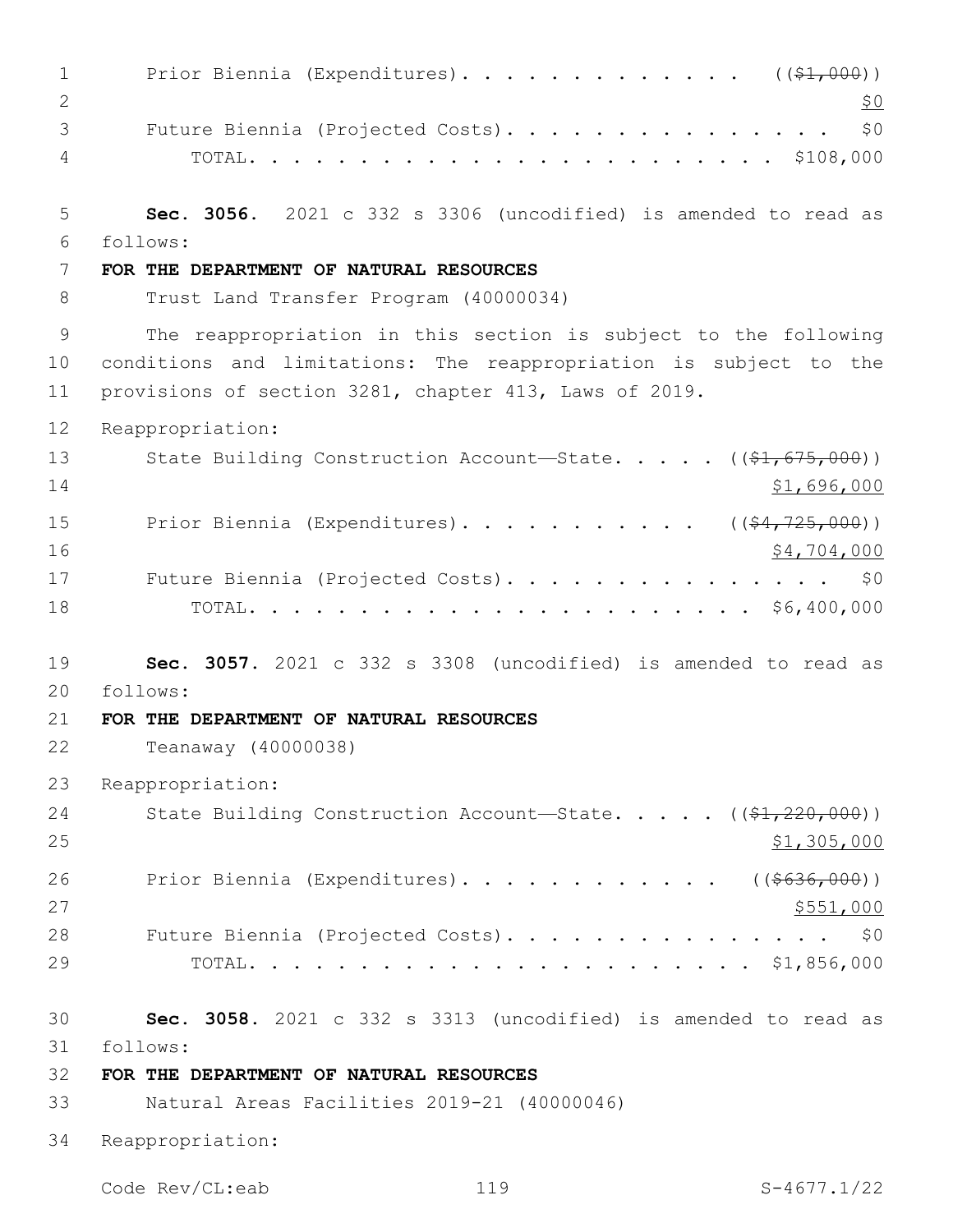1 State Building Construction Account—State. . . . . ((\$295,000)) 2  $\frac{$527,000}{ }$ 3 Prior Biennia (Expenditures). . . . . . . . . . . ((\$1,705,000))  $4 \times 1,473,000$ 5 Future Biennia (Projected Costs). . . . . . . . . . . . . . . \$0 6 TOTAL. . . . . . . . . . . . . . . . . . . . . . . \$2,000,000 7 **Sec. 3059.** 2021 c 332 s 3317 (uncodified) is amended to read as follows: 8 9 **FOR THE DEPARTMENT OF NATURAL RESOURCES** 10 Grouse Ridge Fish Barriers & RMAP Compliance (40000056) 11 Reappropriation: 12 State Building Construction Account—State. . . . . ((\$3,210,000)) 13 \$3,217,000 14 Appropriation: 15 State Building Construction Account—State. . . . . . \$1,730,000 16 Prior Biennia (Expenditures).............. ((\$35,000))  $17$  \$28,000 18 Future Biennia (Projected Costs). . . . . . . . . . . . . . \$0 19 TOTAL. . . . . . . . . . . . . . . . . . . . . . . \$4,975,000 20 **Sec. 3060.** 2021 c 332 s 3319 (uncodified) is amended to read as follows: 21 22 **FOR THE DEPARTMENT OF NATURAL RESOURCES** 23 2021-23 Minor Works Preservation (40000070) 24 The appropriation in this section is subject to the following 25 conditions and limitations: \$205,000 of the appropriation in this 26 section is provided solely for communication site preservation and 27 repairs. 28 Appropriation: 29 State Building Construction Account—State. . . . . ((\$2,183,000))  $30 \,$  \$3,122,000 31 Prior Biennia (Expenditures). . . . . . . . . . . . . . . . . \$0 32 Future Biennia (Projected Costs). . . . . . . . . . . . . . \$0 33 TOTAL. . . . . . . . . . . . . . . . . . . . . ((\$2,183,000))  $34$  \$3,122,000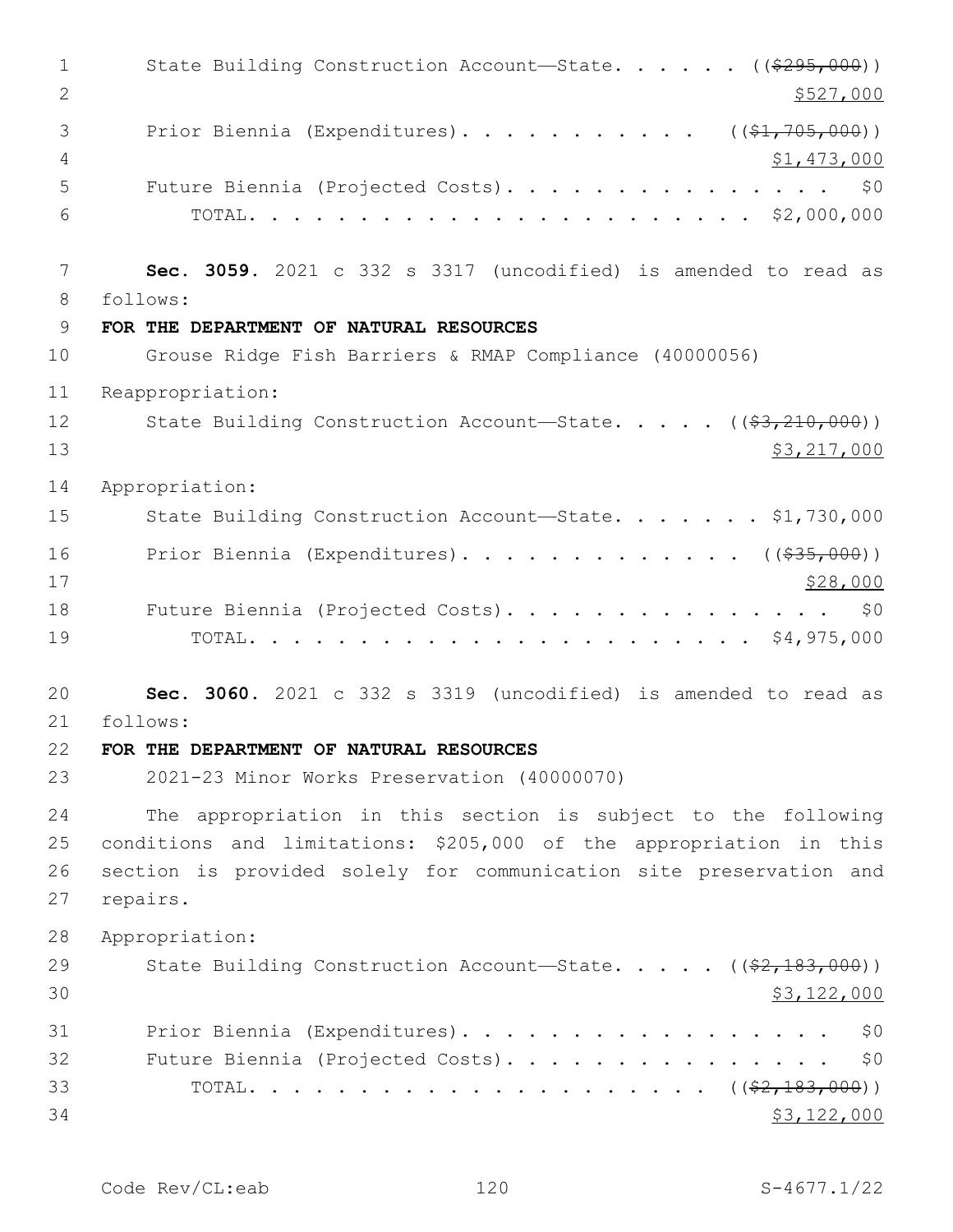**Sec. 3061.** 2021 c 332 s 3328 (uncodified) is amended to read as follows: 2 **FOR THE DEPARTMENT OF NATURAL RESOURCES** Rural Broadband Investment (40000082) The appropriation in this section is subject to the following conditions and limitations:6 (1) \$600,000 of the appropriation in this section is provided solely for installation of new communication towers at Ellis Peak, 9 Striped Peak, and Paradise Peak. (2) \$400,000 of the appropriation in this section is provided solely for communication tower upgrades at Blyn Mountain and Capitol 12 Peak. (3) \$20,000 of the appropriation in this section is provided 14 solely for a new generator in Okanogan county. (4) \$5,000 of the appropriation in this section is provided solely for a utility connection project in Clallam county. Appropriation: ((Coronavirus Capital Projects Account— Federal. . . . . . . . . . . . . . . . . . . . . \$2,000,000)) 20 State Building Construction Account-State. . . . . . \$2,000,000 Prior Biennia (Expenditures). . . . . . . . . . . . . . . . . \$0 22 Future Biennia (Projected Costs). . . . . . . . . . . . . . \$0 TOTAL. . . . . . . . . . . . . . . . . . . . . . . \$2,000,000 NEW SECTION. **Sec. 3062.** A new section is added to 2021 c 332 (uncodified) to read as follows: 25 **FOR THE DEPARTMENT OF NATURAL RESOURCES** Whiteman Cove Barrier Removal (92000039) The appropriation in this section is subject to the following 29 conditions and limitations: (1) \$70,000 of the appropriation in this section is provided solely for the department to complete the final design and permitting of the fish barrier removal project at Whiteman Cove. (2) \$1,400,000 of the appropriation in this section is provided solely for the YMCA Camp Coleman cabin preservation and system 35 upgrades at Whiteman Cove. Appropriation: State Building Construction Account—State. . . . . . . \$1,470,000

Code Rev/CL:eab 121 S-4677.1/22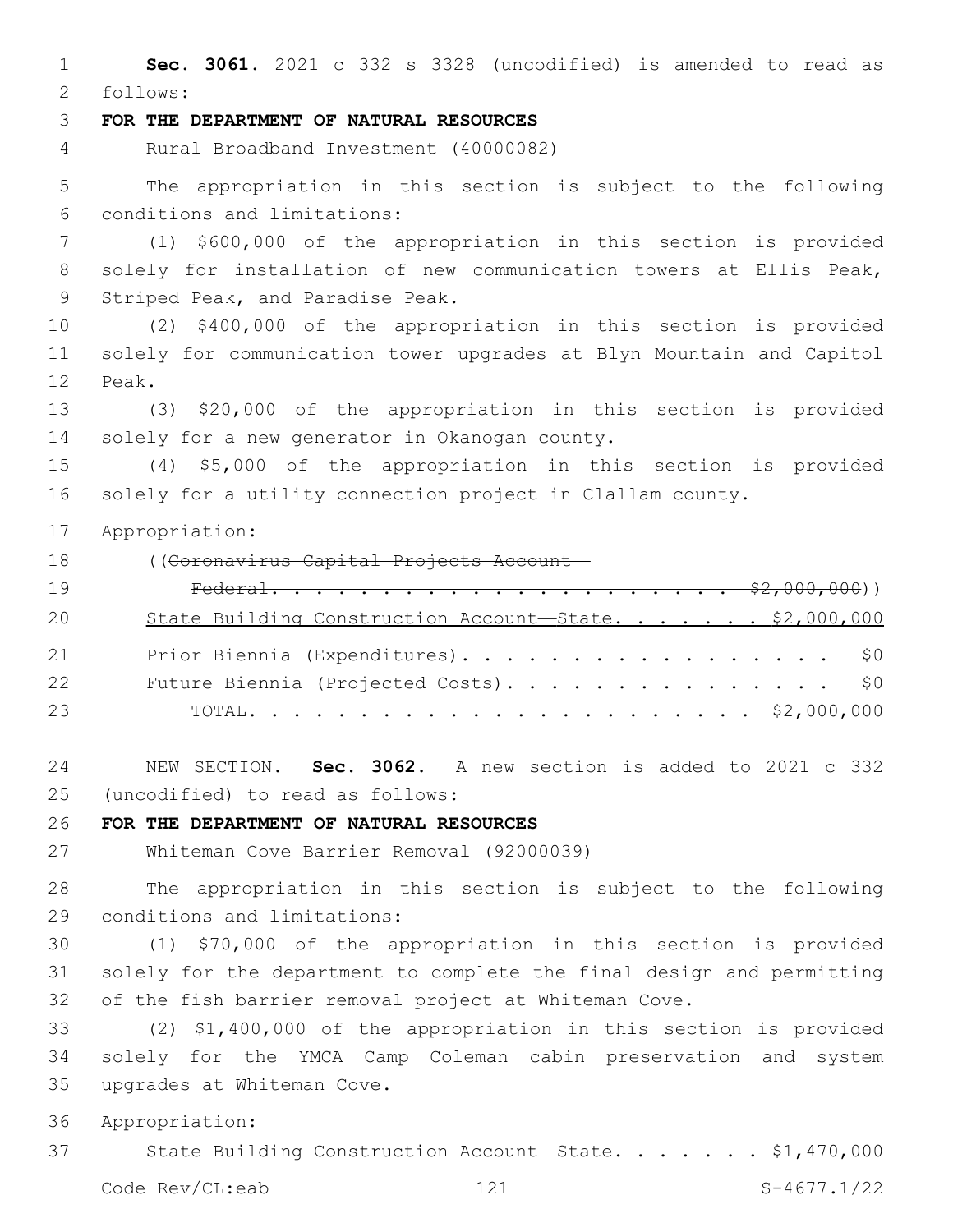| 1 Prior Biennia (Expenditures). \$0     |  |
|-----------------------------------------|--|
| 2 Future Biennia (Projected Costs). \$0 |  |
|                                         |  |

(End of part)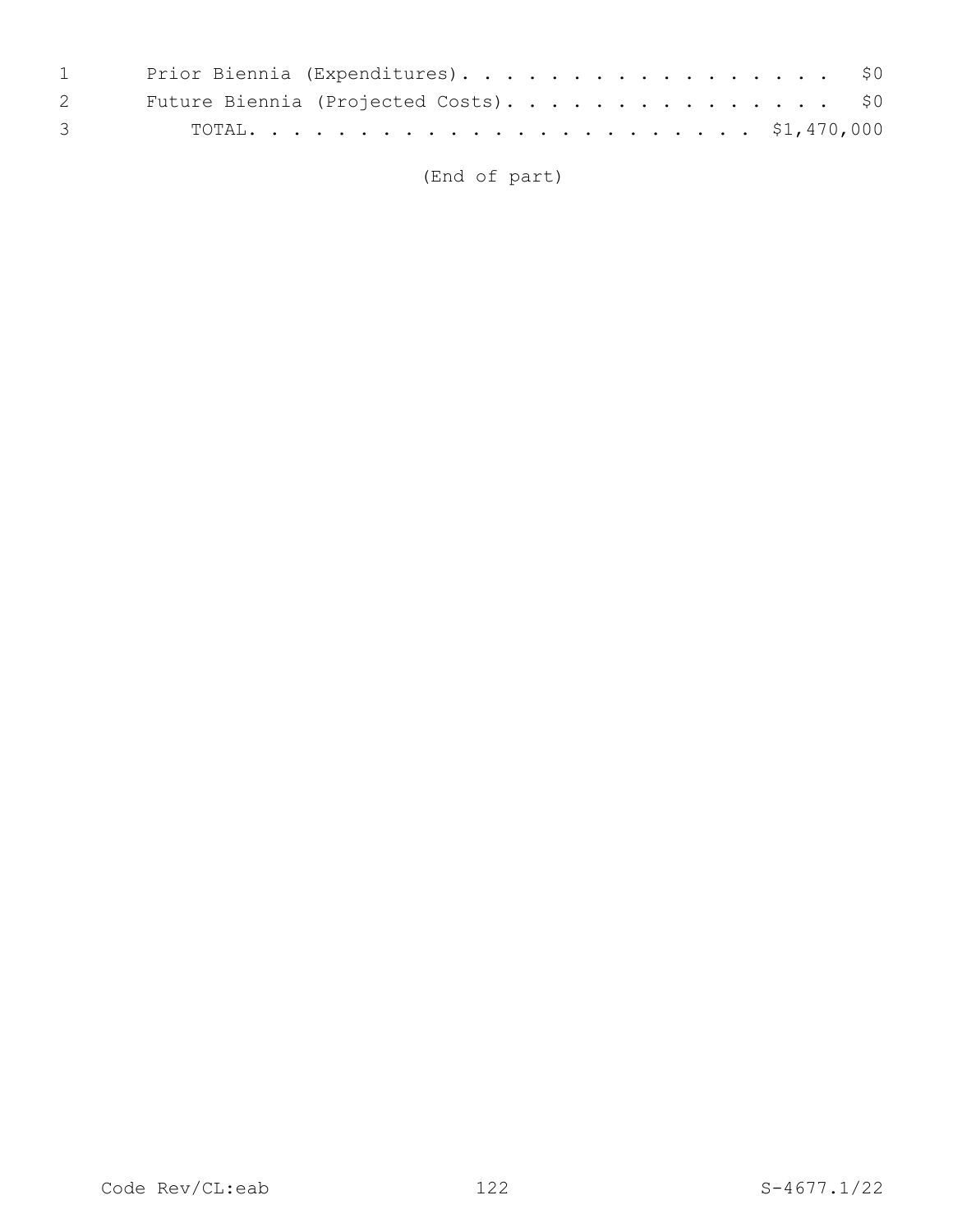| $\mathbf{1}$   | PART 4                                                                |
|----------------|-----------------------------------------------------------------------|
| $\mathbf{2}$   | <b>TRANSPORTATION</b>                                                 |
|                |                                                                       |
| 3              | NEW SECTION. Sec. 4001. A new section is added to 2021 c 332          |
| $\overline{4}$ | (uncodified) to read as follows:                                      |
| 5              | FOR THE WASHINGTON STATE PATROL                                       |
| 6              | Crime Laboratory I-5 Corridor Consolidated Facility (30000290)        |
| 7              | The appropriation in this section is subject to the following         |
| 8              | conditions and limitations:                                           |
| 9              | (1) The appropriation is provided solely for a predesign.             |
| 10             | (2) The predesign must include:                                       |
| 11             | An assessment of current forensic services operations,<br>(a)         |
| 12             | including volumes processed by sample type (e.g., DNA, material       |
| 13             | analysis, firearms, latent prints), locations from which evidentiary  |
| 14             | samples and materials were sent to the lab, how<br>samples are        |
| 15             | processed, how results are delivered, and other duties conducted by   |
| 16             | forensic services staff as part of their operations that impact       |
| 17             | availability for forensic analysis including, but not limited to,     |
| 18             | evidence collection and testimony;                                    |
| 19             | An evaluation of a consolidated lab model compared to<br>(b)          |
| 20             | distributed lab models, including an examination of advantages and    |
| 21             | disadvantages associated with each model, which model is preferred,   |
| 22             | and why. The evaluation should include an analysis on the impacts of  |
| 23             | the factors listed in subsection (2) (a) of this section, including   |
| 24             | the impacts on the delivery of samples and materials to the lab and   |
| 25             | staffing impacts, including for responsibilities such as testimony    |
| 26             | and evidence collection;                                              |
| 27             | (c) An evaluation of state-owned compared to leased lab approach,     |
| 28             | including costs associated with each approach, the anticipated source |
| 29             | of funds for each option, which approach is preferred, and why; and   |
| 30             | (d) A projected volume of evidentiary samples able to be              |
| 31<br>32       | processed in the preferred alternative and a comparison to the        |
|                | current processing model.                                             |
| 33             | (3) The predesign must align with the most recent master plan.        |
| 34             | Appropriation:                                                        |
| 35             | State Building Construction Account-State. \$333,000                  |
|                |                                                                       |

36 Prior Biennia (Expenditures). . . . . . . . . . . . . . . . \$0 37 Future Biennia (Projected Costs). . . . . . . . . . . . . . \$0 TOTAL. . . . . . . . . . . . . . . . . . . . . . . . \$333,000 Code Rev/CL:eab 123 S-4677.1/22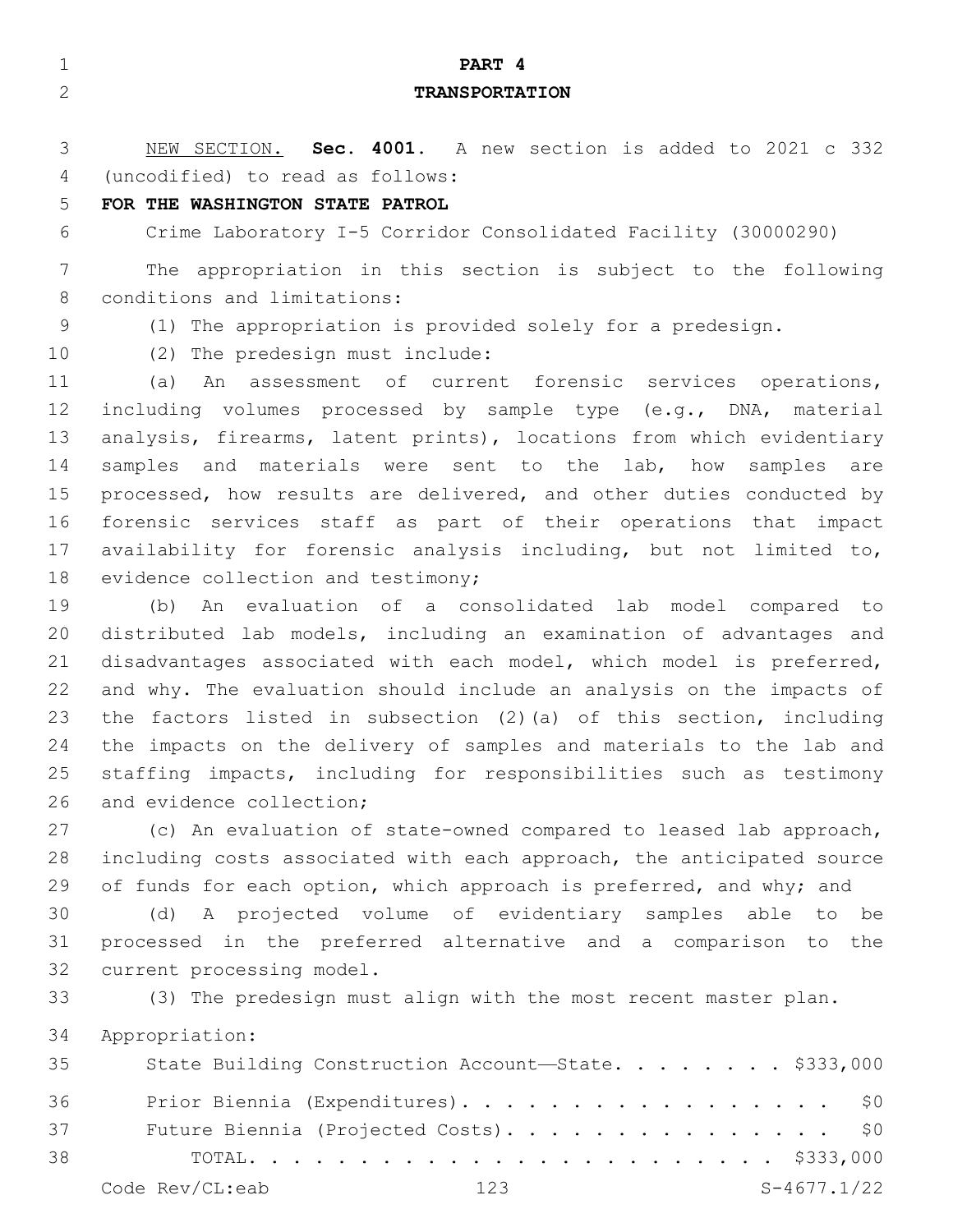(End of part)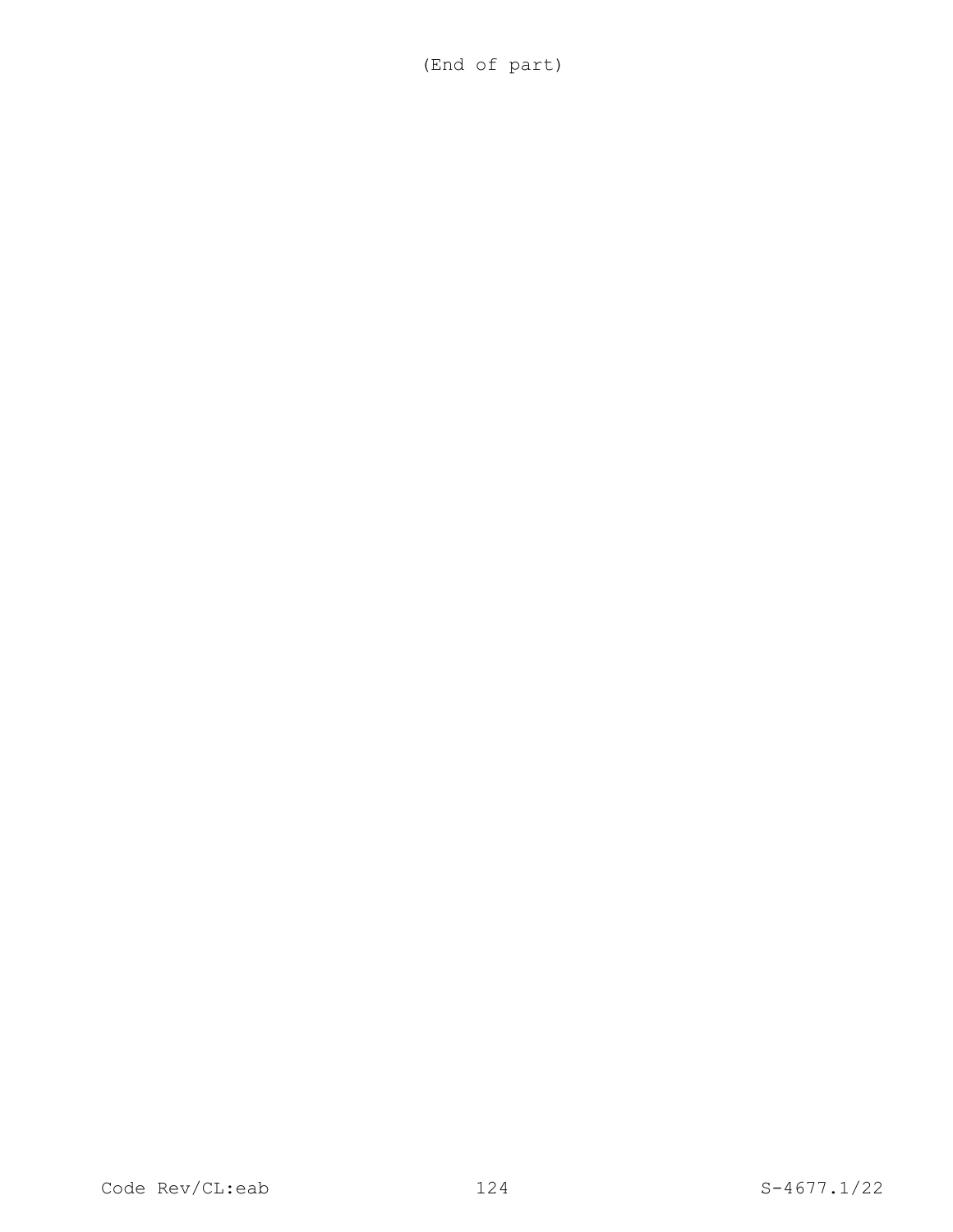| $\mathbf 1$    | PART 5                                                              |
|----------------|---------------------------------------------------------------------|
| $\overline{2}$ | <b>EDUCATION</b>                                                    |
|                |                                                                     |
| 3              | Sec. 5001. 2021 c 332 s 5002 (uncodified) is amended to read as     |
| 4              | follows:                                                            |
| 5              | FOR THE SUPERINTENDENT OF PUBLIC INSTRUCTION                        |
| 6              | $2013 - 15$<br>School Construction Assistance Program - Maintenance |
| 7              | (30000145)                                                          |
| 8              | Reappropriation:                                                    |
| 9              | State Building Construction Account-State. \$1,529,000              |
| 10             | Prior Biennia (Expenditures). ( $(\frac{2385}{701},000)$ )          |
| 11             | \$385,645,000                                                       |
| 12             | Future Biennia (Projected Costs).<br>\$0                            |
| 13             |                                                                     |
| 14             | \$387,174,000                                                       |
|                |                                                                     |
| 15             | Sec. 5002. 2021 c 332 s 5005 (uncodified) is amended to read as     |
| 16             | follows:                                                            |
| 17             | FOR THE SUPERINTENDENT OF PUBLIC INSTRUCTION                        |
| 18             | Skill Centers - Minor Works (30000187)                              |
| 19             | Reappropriation:                                                    |
| 20             | School Construction and Skill Centers Building                      |
| 21             | Account-Bonds-State.<br>$((\$521,000))$                             |
| 22             | \$512,000                                                           |
| 23             | Prior Biennia (Expenditures). \$2,479,000                           |
| 24             | Future Biennia (Projected Costs). \$0                               |
| 25             |                                                                     |
| 26             | \$2,991,000                                                         |
|                |                                                                     |
| 27             | Sec. 5003. 2021 c 332 s 5010 (uncodified) is amended to read as     |
| 28<br>29       | follows:<br>FOR THE SUPERINTENDENT OF PUBLIC INSTRUCTION            |
| 30             | West Sound Technical Skills Center Modernization (40000015)         |
|                |                                                                     |
| 31             | The ((reappropriation)) appropriations in this section ((is)) are   |
| 32             | subject to the following conditions and limitations: ((The          |
| 33             | reappropriation is subject to provisions of section 5002, chapter   |
| 34             | $356,$ Laws of $2020.$ ))                                           |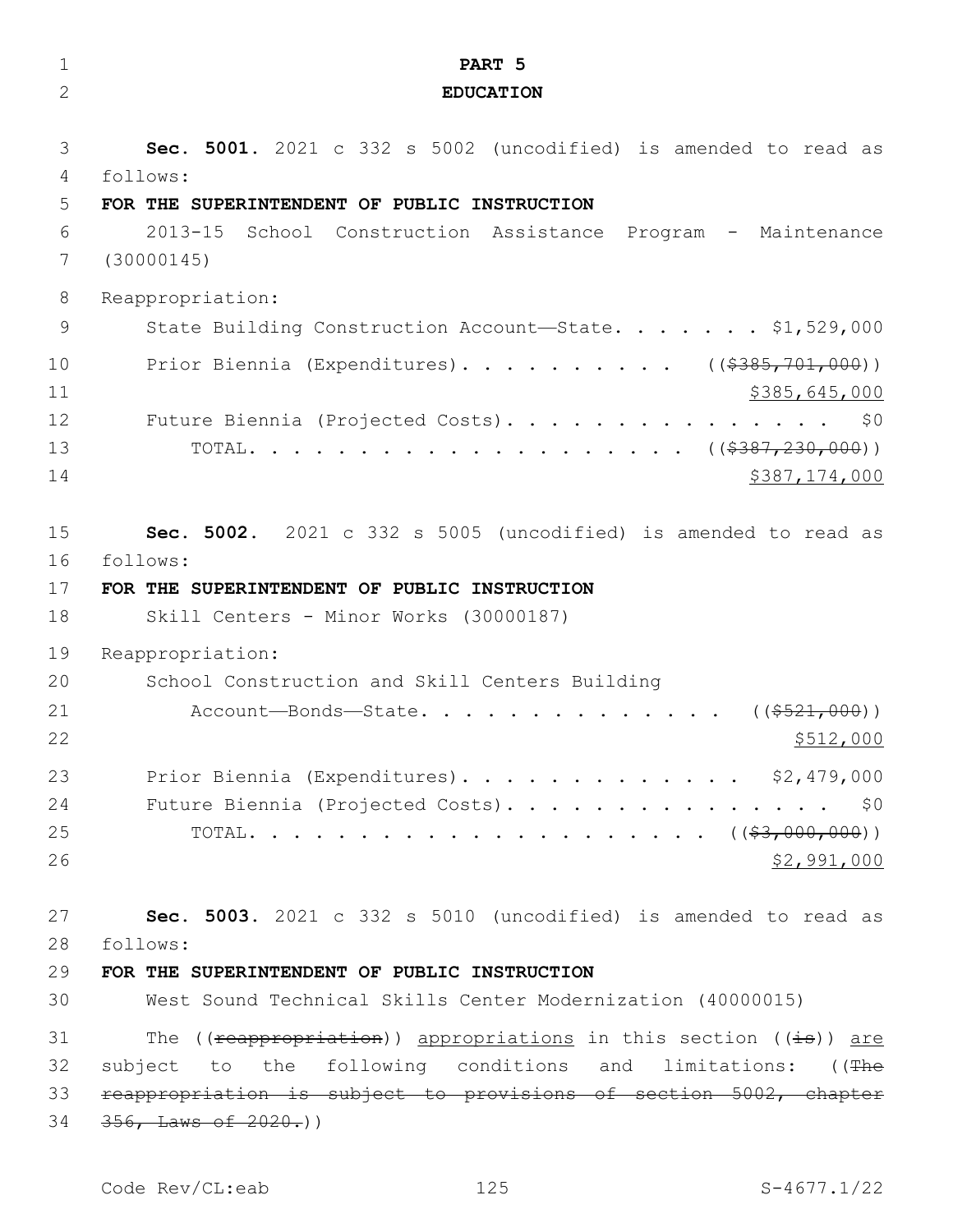(1) The appropriations in this section are provided solely for grant funding to the Bremerton school district to complete design and 3 begin construction of a new career and technical education facility at the West Sound technical skills center in Bremerton.

 (2) In coordination with the office of the superintendent of public instruction, the Bremerton school district's West Sound technical skills center must: (a) Ensure the career and technical programs planned for in the design and renovation of the skills center support high-demand and high-wage sector program needs; (b) ensure that space needs are reasonable and appropriate for the programs planned and enrollment projections; (c) evaluate the proposed project budget using value engineering and life-cycle cost 13 analysis techniques; and (d) use this information to inform the proposed design.

 (3) The office of the superintendent of public instruction must 16 approve the skill center programs, design, and budget before 17 requesting allotment of construction phase funding.

Reappropriation:

19 State Building Construction Account—State. . . . . . . \$274,000

Appropriation:

| 21 | State Building Construction Account-State.                  |              |
|----|-------------------------------------------------------------|--------------|
| 22 |                                                             | \$30,000,000 |
| 23 | Prior Biennia (Expenditures). \$226,000                     |              |
| 24 | Future Biennia (Projected Costs). ( $(\frac{1}{2}\theta)$ ) |              |
| 25 |                                                             | \$20,343,000 |
| 26 |                                                             |              |
| 27 |                                                             | \$50,843,000 |

 **Sec. 5004.** 2021 c 332 s 5015 (uncodified) is amended to read as follows: 29

**FOR THE SUPERINTENDENT OF PUBLIC INSTRUCTION**

2021-23 School Construction Assistance Program (40000034)

 The appropriations in this section are subject to the following 33 conditions and limitations:

 (1) ((\$727,780,000)) \$537,824,000 of the appropriations in this section is provided solely for school construction assistance grants for qualifying public school construction projects.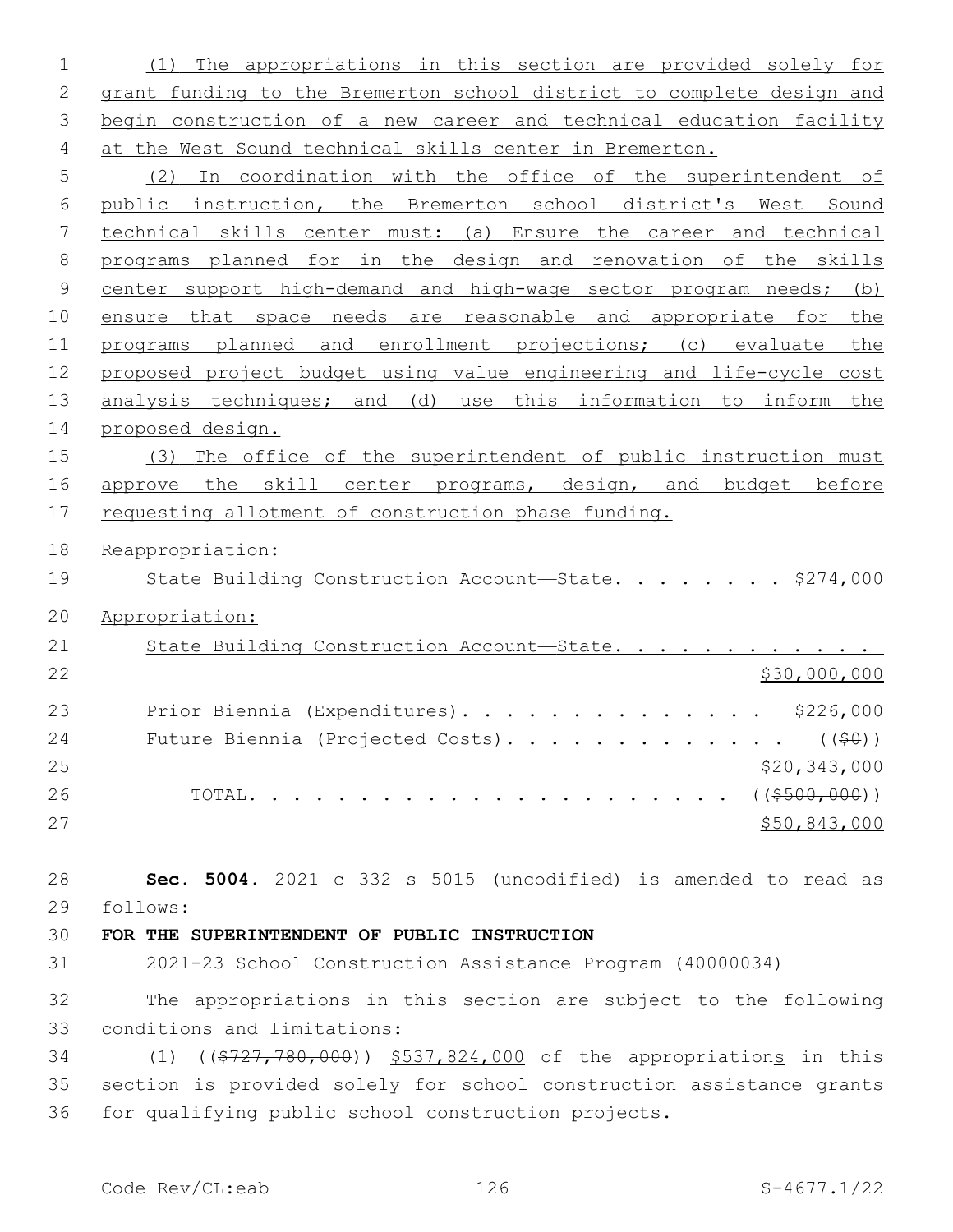(2) \$2,836,000 of the appropriations in this section is provided solely for study and survey grants and for completing inventory and building condition assessments for public school districts every six 4 years. (3) \$20,000 of the appropriations in this section is provided solely for the Sunnyside School District for the transfer of the Yakima Valley Technical Skills Center Sunnyside Satellite Campus and 8 its related property and equipment. Appropriation: 10 State Building Construction Account—State. . . . ((\$702,657,000)) \$505,306,000 12 Common School Construction Account—State. . . . . ((\$24,959,000)) \$29,374,000 14 Common School Construction Account—Federal. . . . ((\$3,000,000)) \$6,000,000 \$6,000,000 \$6,000,000 \$6,000,000 \$6,000,000 \$6,000 \$6,000 \$6,000 \$6,000 \$6,000 \$6,000 \$6,000 \$6,000 \$6,000 \$6,000 \$6,000 \$6,000 \$6,000 \$6,000 \$6,000 \$6,000 \$6,000 \$6,000 \$6,000 \$6,000 \$6,000 \$6,000 \$6,000 16 Subtotal Appropriation. . . . . . . . . . ((\$730,616,000)) \$540,680,000 18 Prior Biennia (Expenditures). . . . . . . . . . . . . . . . \$0 Future Biennia (Projected Costs). . . . . . . . . \$3,899,490,000 20 TOTAL. . . . . . . . . . . . . . . . . ((<del>\$4,630,106,000</del>))  $54,440,170,000$  **Sec. 5005.** 2021 c 332 s 5018 (uncodified) is amended to read as follows: 23 **FOR THE SUPERINTENDENT OF PUBLIC INSTRUCTION** 2021-23 Small District and Tribal Compact Schools Modernization (40000039) 27 The appropriation( $(\theta)$ ) in this section ( $(\theta + \epsilon)$ ) is subject to the 28 following conditions and limitations:

 (1) \$3,000,000 of the state building construction account—state appropriation in this section is provided solely for a modernization grant to the Mount Adams school district to complete the replacement 32 of Harrah Elementary School.

33 (2)(a) ((\$21,795,000)) \$33,795,000 of the state building 34 construction account—state appropriation ((and \$12,000,000 of the 35 coronavirus capital projects account—federal appropriation in this 36 section are)) is provided solely for modernization grants for small 37 school districts with total enrollments of 1,000 students or less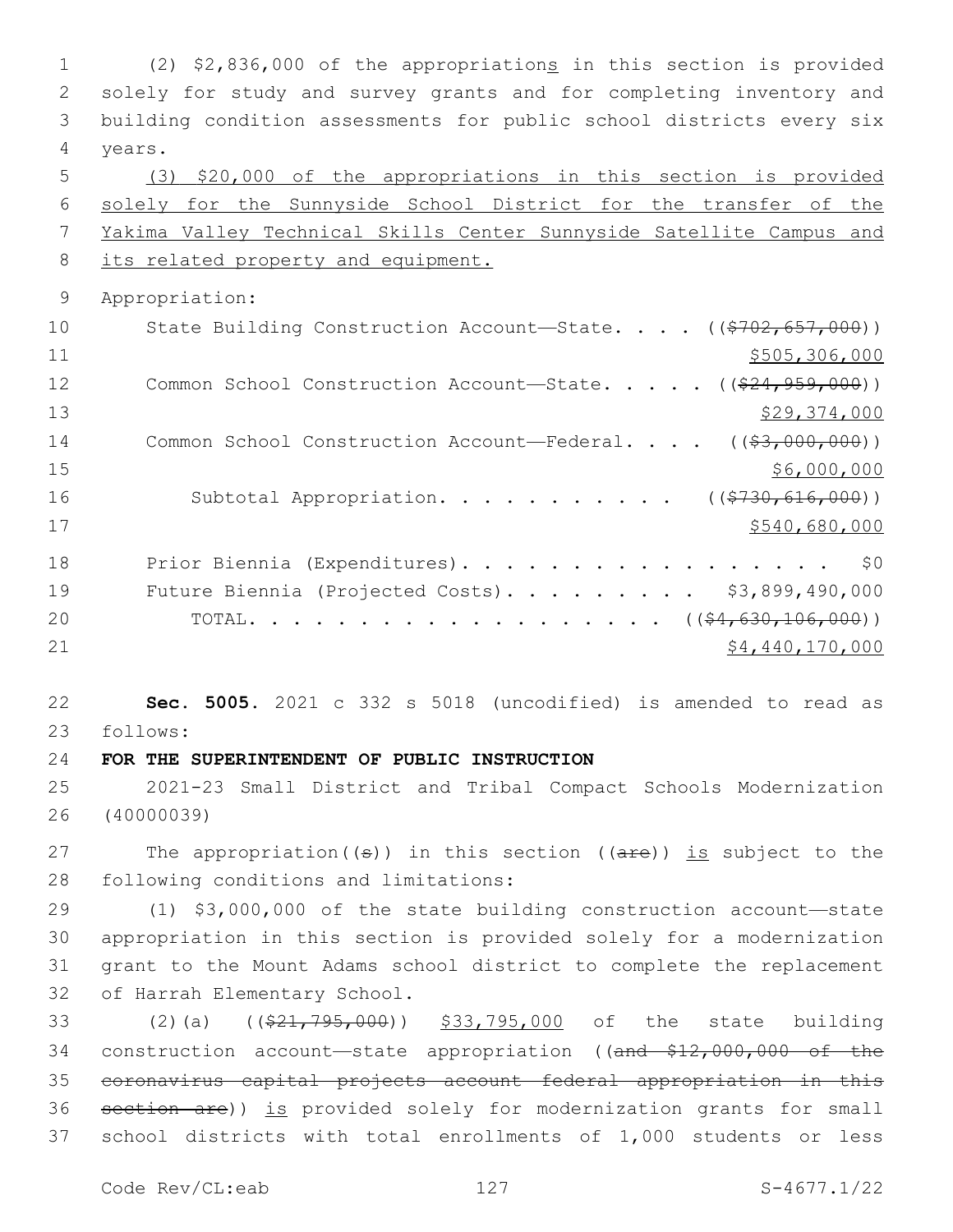with significant building system deficiencies and limited financial capacity as approved by the superintendent of public instruction's small district modernization grant advisory committee.

 (b) The superintendent of public instruction must submit a list of small school district modernization projects, as prioritized by the advisory committee, to the legislature by January 15, 2023. The list must include: (i) A description of the project; (ii) the proposed state funding level, not to exceed \$5,000,000; (iii) estimated total project costs; and (iv) local funding resources.

 (3) \$1,100,000 of the state building construction account—state appropriation in this section is provided solely for planning grants for small school districts with enrollments of 1,000 students or less interested in seeking modernization grants. The superintendent of public instruction may prioritize planning grants for school districts with the most serious building deficiencies and the most limited financial capacity. Planning grants may not exceed \$50,000 per district. Planning grants may only be awarded to school districts with an estimated total project cost of \$5,000,000 or less.

 (4)(a) \$4,218,000 of the state building construction account— state appropriation in this section is provided solely for planning grants and modernization grants to state tribal compact schools. The superintendent may prioritize planning grants for state tribal compact schools with the most serious building deficiencies and the 24 most limited financial capacity.

 (b) The superintendent of public instruction must submit a prioritized list of state-tribal compact school modernization projects to the legislature by January 15, 2023. The list must include: (i) A description of the project; (ii) the planning grant 29 amount; and (iii) estimated total project costs.

 (5) The appropriated funds in this section may be awarded only to projects approved by the legislature, as identified in LEAP capital document No. OSPI-1.1-CD-2021, developed April 15, 2021.

Appropriation:

34 State Building Construction Account—State. . . . ((\$30,113,000)) \$42,113,000 ((Coronavirus Capital Projects Account— Federal. . . . . . . . . . . . . . . . . . . . . \$12,000,000 Subtotal Appropriation. . . . . . . . . . . . . \$42,113,000)) 39 Prior Biennia (Expenditures). . . . . . . . . . . . . . . . \$0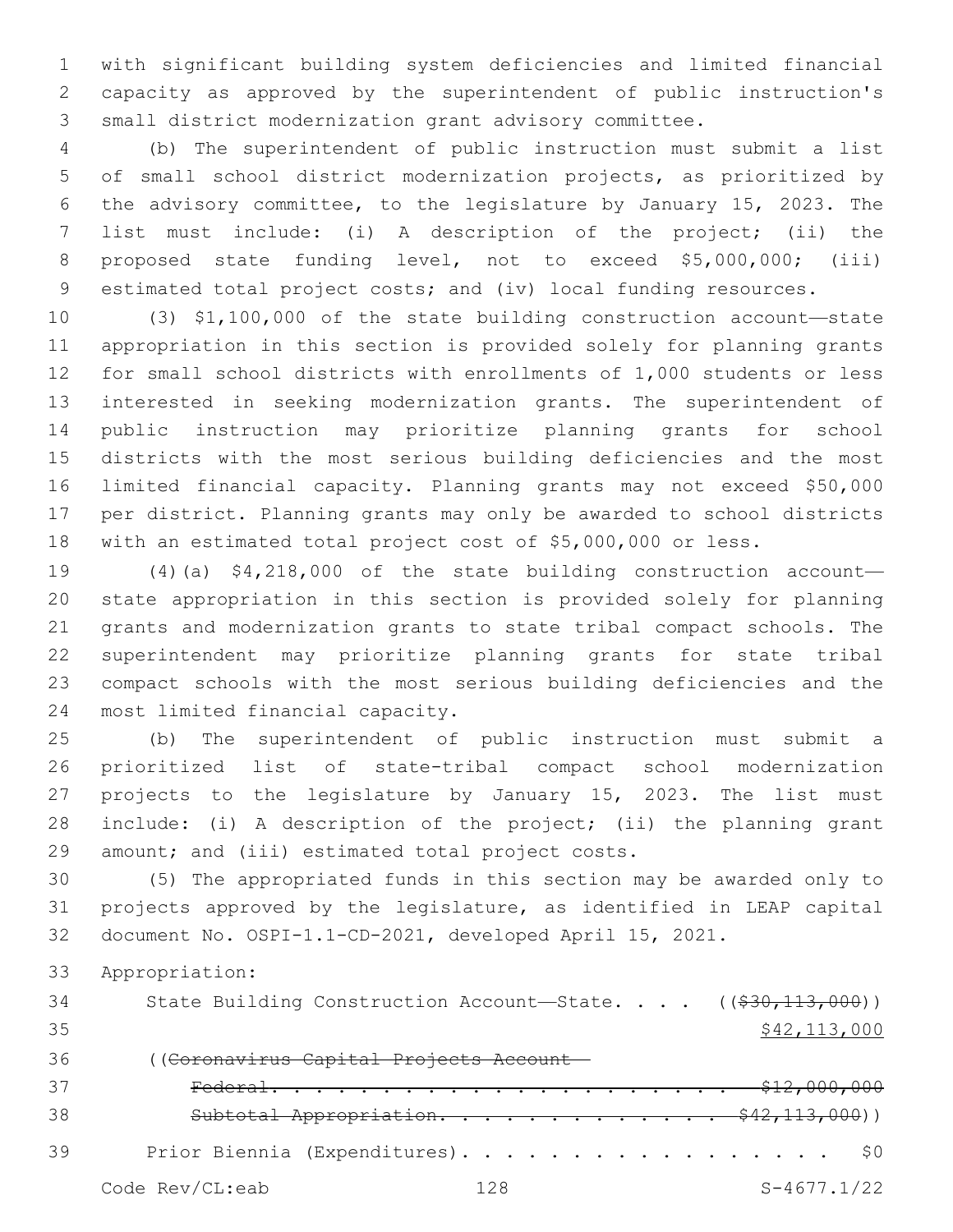| $\mathbf 1$  | \$290,592,000<br>Future Biennia (Projected Costs).                                   |
|--------------|--------------------------------------------------------------------------------------|
| $\mathbf{2}$ | \$332,705,000<br>TOTAL.                                                              |
|              |                                                                                      |
| 3            | Sec. 5006. 2021 c 332 s 5019 (uncodified) is amended to read as                      |
| 4            | follows:                                                                             |
| 5            | FOR THE SUPERINTENDENT OF PUBLIC INSTRUCTION                                         |
| 6            | 2021-23 Skills Centers Minor Works (40000040)                                        |
| 7            | The appropriation( $(\theta)$ ) in this section ( $(\text{are})$ ) is subject to the |
| 8            | following conditions and limitations: In addition to the conditions                  |
| 9            | and limitations specified in section 7019 of this act, no skill                      |
| 10           | center shall receive funding for more than two minor works projects                  |
| 11           | within the 2021-2023 fiscal biennium.                                                |
| 12           | Appropriation:                                                                       |
| 13           | State Building Construction Account-State. ((\$1,556,000))                           |
| 14           | \$3,388,000                                                                          |
| 15           | ((Coronavirus Capital Projects Account-                                              |
| 16           |                                                                                      |
| 17           | Subtotal Appropriation. \$3,388,000))                                                |
|              |                                                                                      |
| 18           | Prior Biennia (Expenditures).<br>\$0                                                 |
| 19           | Future Biennia (Projected Costs). \$0                                                |
| 20           |                                                                                      |
| 21           | Sec. 5007. 2021 c 332 s 5023 (uncodified) is amended to read as                      |
| 22           | follows:                                                                             |
| 23           | FOR THE SUPERINTENDENT OF PUBLIC INSTRUCTION                                         |
| 24           | 2021-23 School District Health and Safety (40000052)                                 |
| 25           | The appropriations in this section are subject to the following                      |
| 26           | conditions and limitations:                                                          |
| 27           | $(1)$ \$643,000 of the common school construction account-state                      |
| 28           | appropriation and $((\$1,357,000))$ $\$3,057,000$ of the state building              |
| 29           | construction account-state appropriation in this section are provided                |
| 30           | solely for emergency repair grants to address unexpected and imminent                |
| 31           | health and safety hazards at K-12 public schools, including skill                    |
| 32           | centers, that will impact the day-to-day operations of the school                    |
| 33           | facility, and this is the maximum amount that may be spent for this                  |
| 34           | purpose. For emergency repair grants only, an emergency declaration                  |
| 35           | must be signed by the school district board of directors<br>and                      |
| 36           | submitted to<br>superintendent of public instruction<br>for<br>the                   |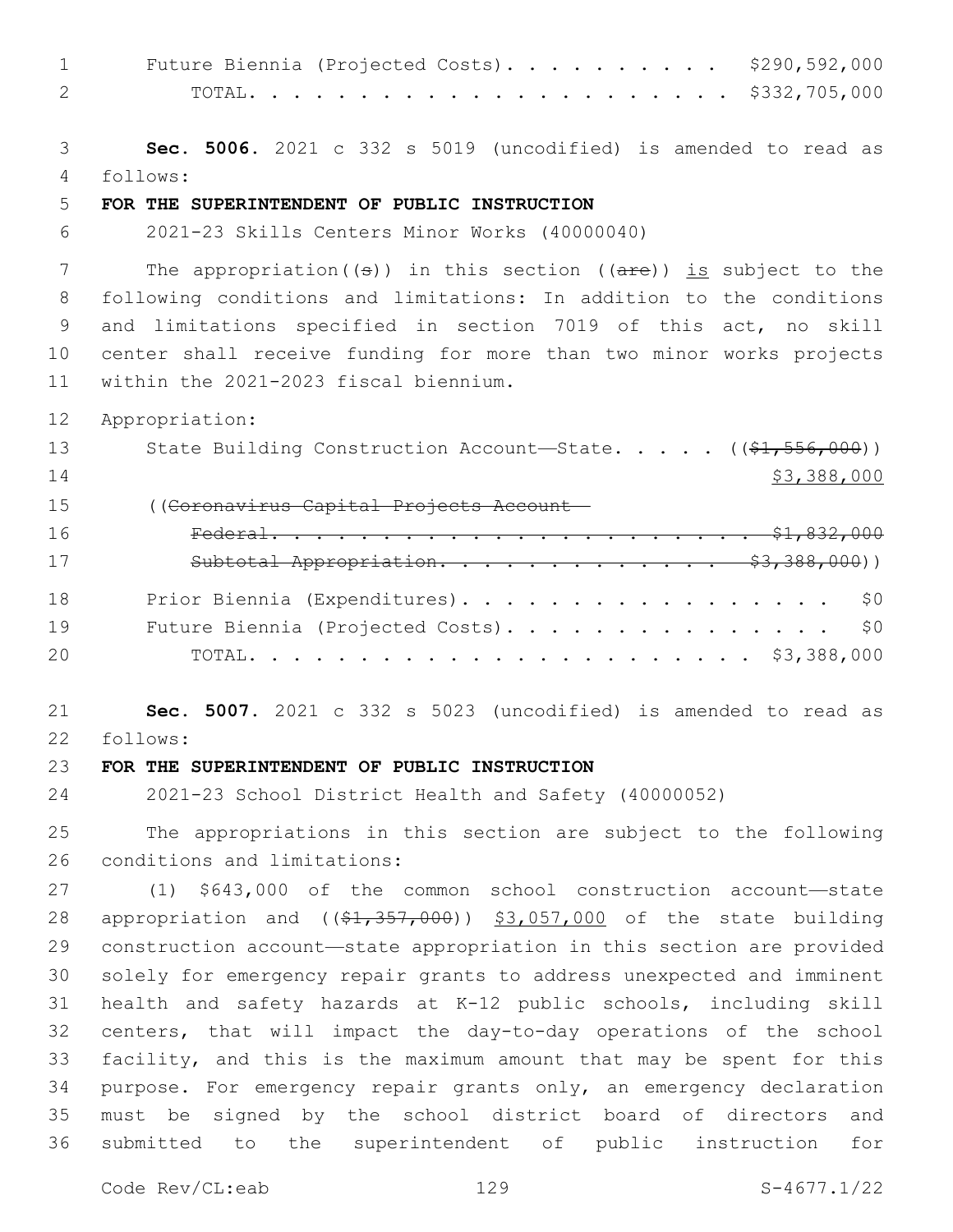consideration. The emergency declaration must include a description of the imminent health and safety hazard, the possible cause, the proposed scope of emergency repair work and related cost estimate, and identification of local funding to be applied to the project. Grants of emergency repair moneys must be conditioned upon the written commitment and plan of the school district board of directors to repay the grant with any insurance payments or other judgments 8 that may be awarded, if applicable.

 (2) \$965,000 of the common school construction account—state 10 appropriation( $\left(\frac{2}{5}, \frac{35}{100}\right)$ ) and \$3,228,000 of the state building 11 construction account—state appropriation((<sub>r</sub> and \$1,193,000 of the coronavirus capital projects account—federal appropriation)) in this section are provided solely for urgent repair grants to address nonreccurring urgent small repair projects at K-12 public schools, excluding skill centers, that could impact the health and safety of students and staff if not completed, and this is the maximum amount that may be spent for this purpose. The office of the superintendent of public instruction, after consulting with maintenance and operations administrators of school districts, shall develop criteria and assurances for providing funding for specific projects through a competitive grant program. The criteria and assurances must include, but are not limited to, the following: (a) Limiting school districts to one grant, not to exceed \$200,000, per three-year period; (b) prioritizing applications based on limited school district financial resources for the project; and (c) requiring any district receiving funding provided in this section to demonstrate a consistent commitment to addressing school facility needs. The grant applications must include a comprehensive description of the health and safety issues to be addressed, a detailed description of the remedy, including a detailed cost estimate of the repair or replacement work to be performed, and identification of local funding, if any, which will be applied to the project. Grants may be used for, but are not limited to: Repair or replacement of failing building systems, abatement of potentially hazardous materials, and 35 safety-related structural improvements.

 (3) \$322,000 of the common school construction account—state appropriation and \$678,000 of the state building construction account —state appropriation in this section are provided solely for equal access grants for facility repairs and alterations at K-12 public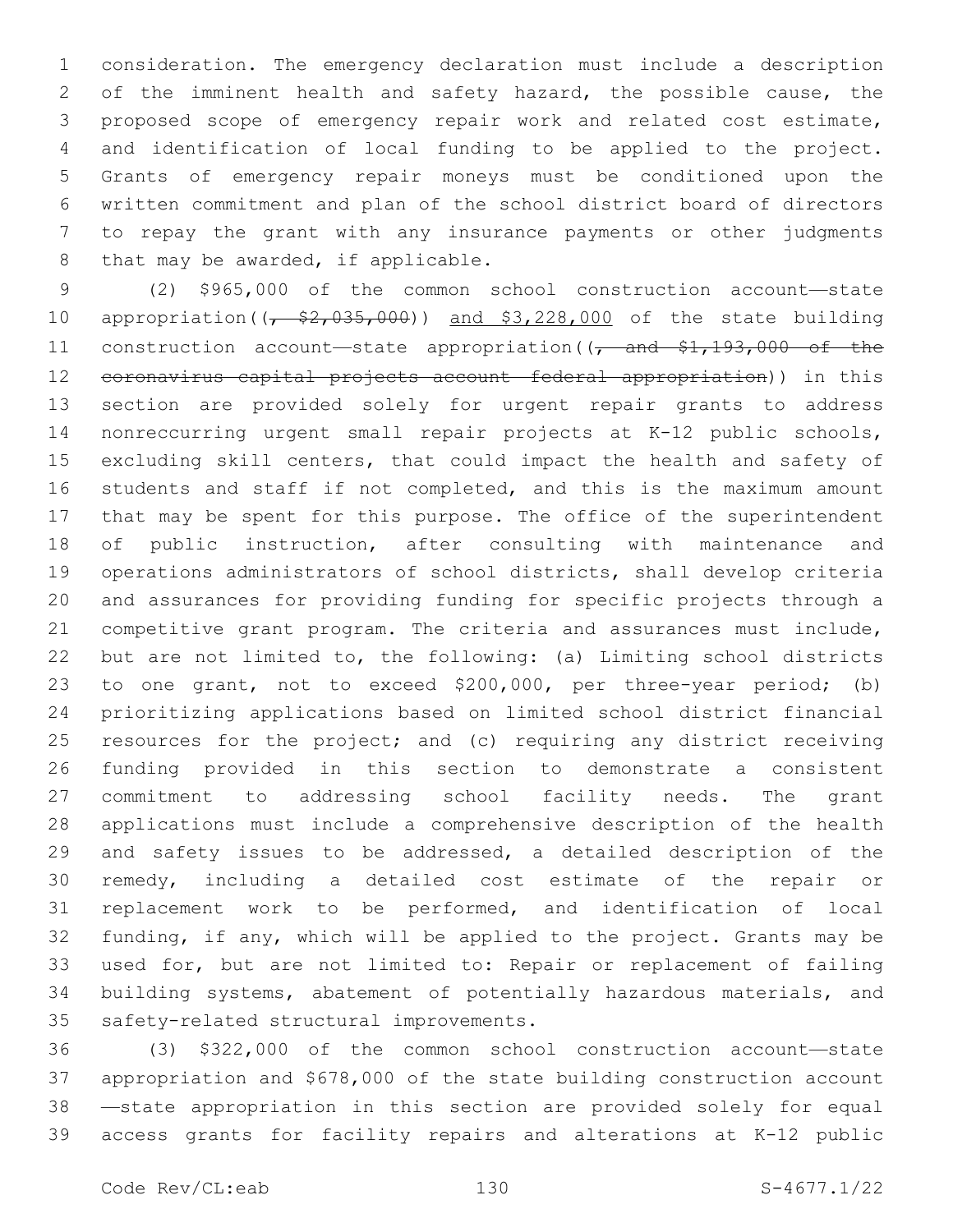schools, including skills centers, to improve compliance with the Americans with disabilities act and individuals with disabilities education act, and this is the maximum amount that may be spent for this purpose. The office of the superintendent of public instruction shall develop criteria and assurances for providing funding for specific projects through a competitive grant program. The criteria and assurances must include, but are not limited to, the following: (a) Limiting districts to one grant, not to exceed \$100,000, per three-year period; (b) prioritizing applications based on limited school district financial resources for the project; and (c) requiring recipient districts to demonstrate a consistent commitment to addressing school facility needs. The grant applications must include a description of the Americans with disabilities act or individuals with disabilities education act compliance deficiency, a comprehensive description of the facility accessibility issues to be addressed, a detailed description of the remedy including a detailed 17 cost estimate of the repair or replacement work to be performed, and identification of local funding, if any, which will be applied to the project. Priority for grant funding must be given to school districts that demonstrate a lack of capital resources to address the compliance deficiencies outlined in the grant application.

 (4) The superintendent of public instruction must notify the office of financial management, the legislative evaluation and accountability program committee, the house capital budget committee, and the senate ways and means committee as projects described in subsection (1) of this section are approved for funding.

Appropriation:

((Coronavirus Capital Projects Account—

| 29 |                                                                               |
|----|-------------------------------------------------------------------------------|
| 30 | Common School Construction Account-State. \$1,930,000                         |
| 31 | State Building Construction Account-State. $($ $($ $\frac{64}{707}, 000)$ $)$ |
| 32 | \$6,963,000                                                                   |
| 33 | Subtotal Appropriation. ( $(\frac{27}{193}, 000)$ )                           |
| 34 | \$8,893,000                                                                   |
| 35 | Prior Biennia (Expenditures). \$0                                             |
| 36 | Future Biennia (Projected Costs). \$52,000,000                                |
| 37 |                                                                               |
| 38 | \$60,893,000                                                                  |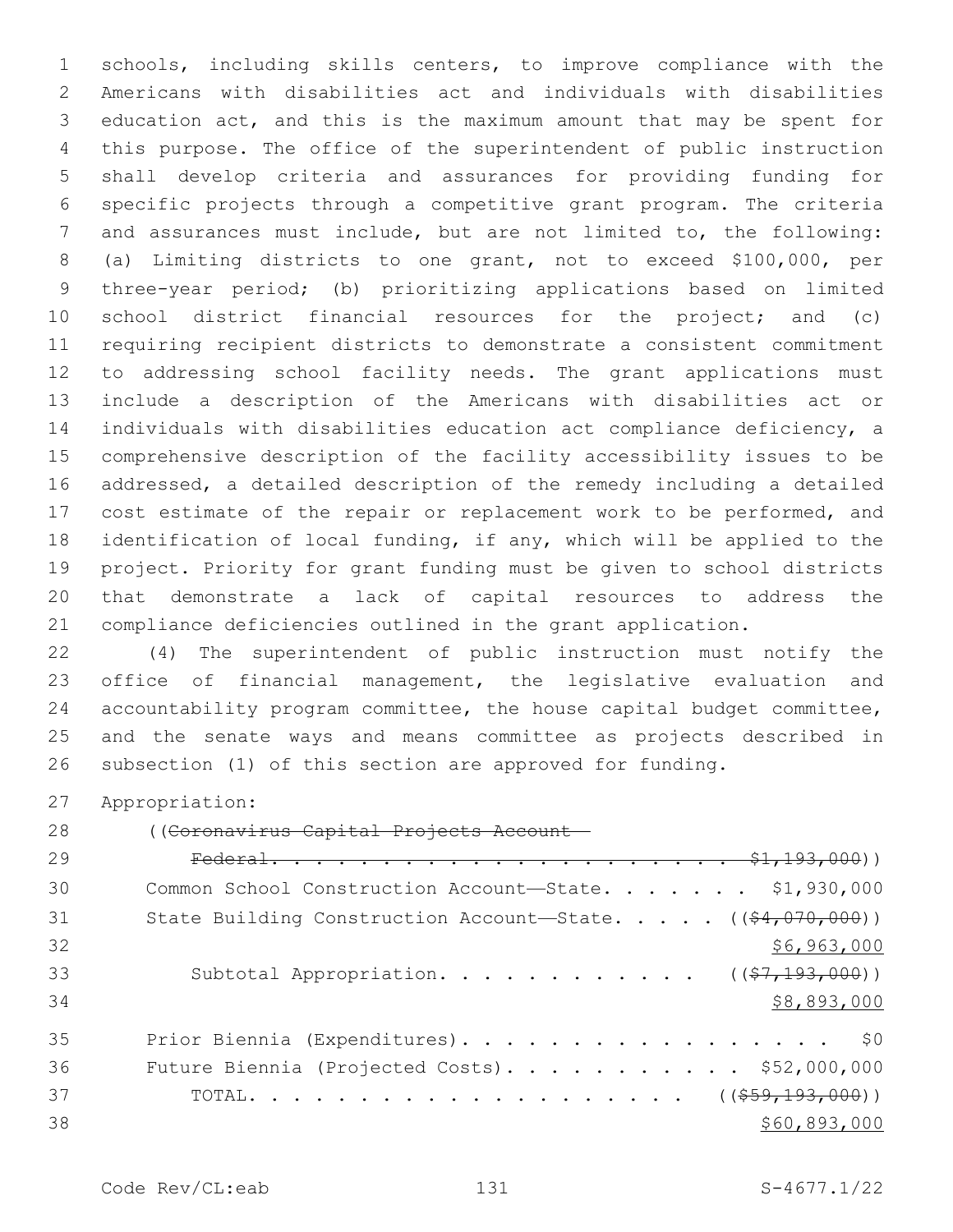**Sec. 5008.** 2021 c 332 s 5038 (uncodified) is amended to read as follows: 2 **FOR THE SUPERINTENDENT OF PUBLIC INSTRUCTION** 2021-23 Distressed Schools (92000917) The appropriation in this section is subject to the following conditions and limitations:6 (1) \$7,000,000 of the appropriation in this section is provided solely for a 12-classroom addition at Green Lake Elementary School in 9 Seattle public schools. (2) \$940,000 of the appropriation in this section is provided solely for the Healthy Schools pilot to reduce exposure to air 12 pollution and improve air quality in schools. (3) \$772,000 of the appropriation in this section is provided solely for a school-based health center at Spanaway Middle School. (4) \$13,000,000 of the appropriation in this section is provided solely for the Almira school district to replace the Almira 17 elementary school destroyed by fire. The office of the superintendent of public instruction must expedite allocation and distribution of any eligible funds for this use. (5) \$2,600,000 of the appropriation in this section is provided solely for the completion of a two-classroom early learning addition at the John Muir Elementary School in Seattle public schools. Appropriation: 24 State Building Construction Account—State. . . . . ((\$8,712,000)) 25 \$24,312,000 26 Prior Biennia (Expenditures). . . . . . . . . . . . . . . . \$0 27 Future Biennia (Projected Costs). . . . . . . . . . . . . . \$0 TOTAL. . . . . . . . . . . . . . . . . . . . . ((\$8,712,000)) \$24,312,000 **Sec. 5009.** 2021 c 332 s 5039 (uncodified) is amended to read as follows: 31 **FOR THE SUPERINTENDENT OF PUBLIC INSTRUCTION** 2019-21 School Seismic Safety Retrofit Program (92000148) 34 The (( $r$ eappropriation)) appropriations in this section ( $(i\texttt{s})$ ) are subject to the following conditions and limitations: 36 (1) The ((reappropriation is)) appropriations are subject to the provisions of section 5006, chapter 356, Laws of 2020.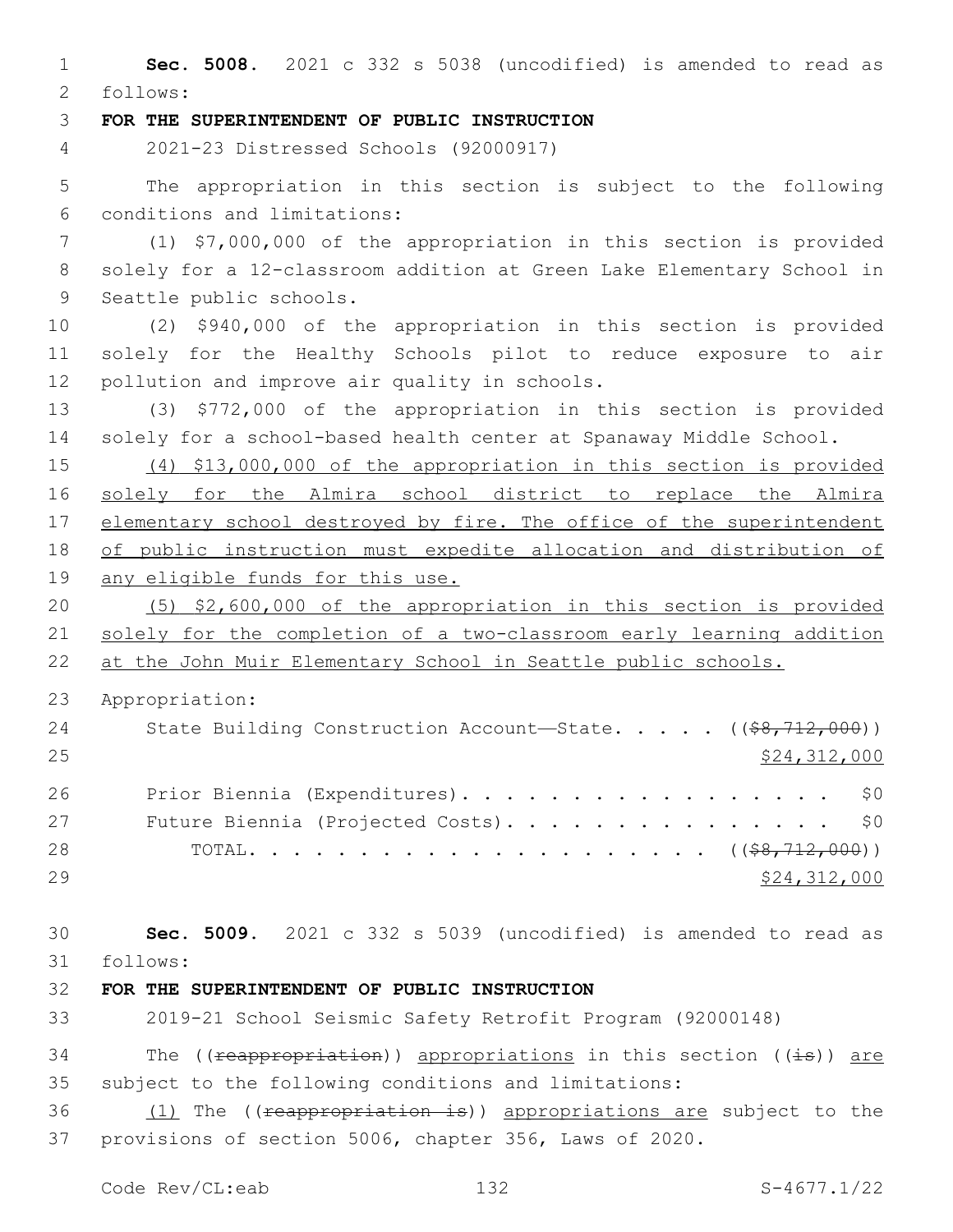| $\mathbf 1$  | (2) (a) \$6,000,000 of the appropriation is provided solely for the    |
|--------------|------------------------------------------------------------------------|
| $\mathbf{2}$ | North Beach school district to complete needed seismic safety          |
| 3            | retrofits to the Pacific Beach elementary school gymnasium project as  |
| 4            | approved by the office of the superintendent of public instruction's   |
| 5            | school seismic safety retrofit committee. With approval of the         |
| 6            | committee, the office of the superintendent of public instruction may  |
| 7            | allow funding to be used by the North Beach school district to         |
| 8            | replace and relocate the Pacific Beach elementary school campus and    |
| 9            | its facilities.                                                        |
| 10           | (b) Nothing in (a) of this subsection prohibits the North Beach        |
| 11           | school district from being eligible for the school seismic safety      |
| 12           | grant program in Substitute Senate Bill No. 5933 (seismic safety).     |
| 13           | Reappropriation:                                                       |
| 14           | State Building Construction Account-State. \$13,190,000                |
|              |                                                                        |
| 15           | Appropriation:                                                         |
| 16           | State Building Construction Account-State. \$8,561,000                 |
| 17           | Prior Biennia (Expenditures). \$50,000                                 |
| 18           | Future Biennia (Projected Costs).<br>\$0                               |
| 19           |                                                                        |
| 20           | \$21,801,000                                                           |
|              |                                                                        |
| 21           | NEW SECTION. Sec. 5010. A new section is added to 2021 c 332           |
| 22           | (uncodified) to read as follows:                                       |
| 23           | FOR THE SUPERINTENDENT OF PUBLIC INSTRUCTION                           |
| 24           | 2021-23 School Seismic Safety Grant Program 5933 (92000923)            |
| 25           | The appropriation in this section is subject to the following          |
| 26           | conditions and limitations: \$115,000,000 of the appropriation in this |
| 27           | section is provided solely for the implementation of Substitute        |
| 28           | Senate Bill No. 5933 (school seismic safety grant program). If the     |
| 29           |                                                                        |
|              | bill is not enacted by June 30, 2022, the amounts provided in this     |
| 30           | section shall lapse.                                                   |
| 31           | Appropriation:                                                         |
| 32           | State Building Construction Account-State. \$115,000,000               |
|              |                                                                        |
| 33           | Prior Biennia (Expenditures). \$0                                      |
| 34<br>35     | Future Biennia (Projected Costs). \$400,000,000                        |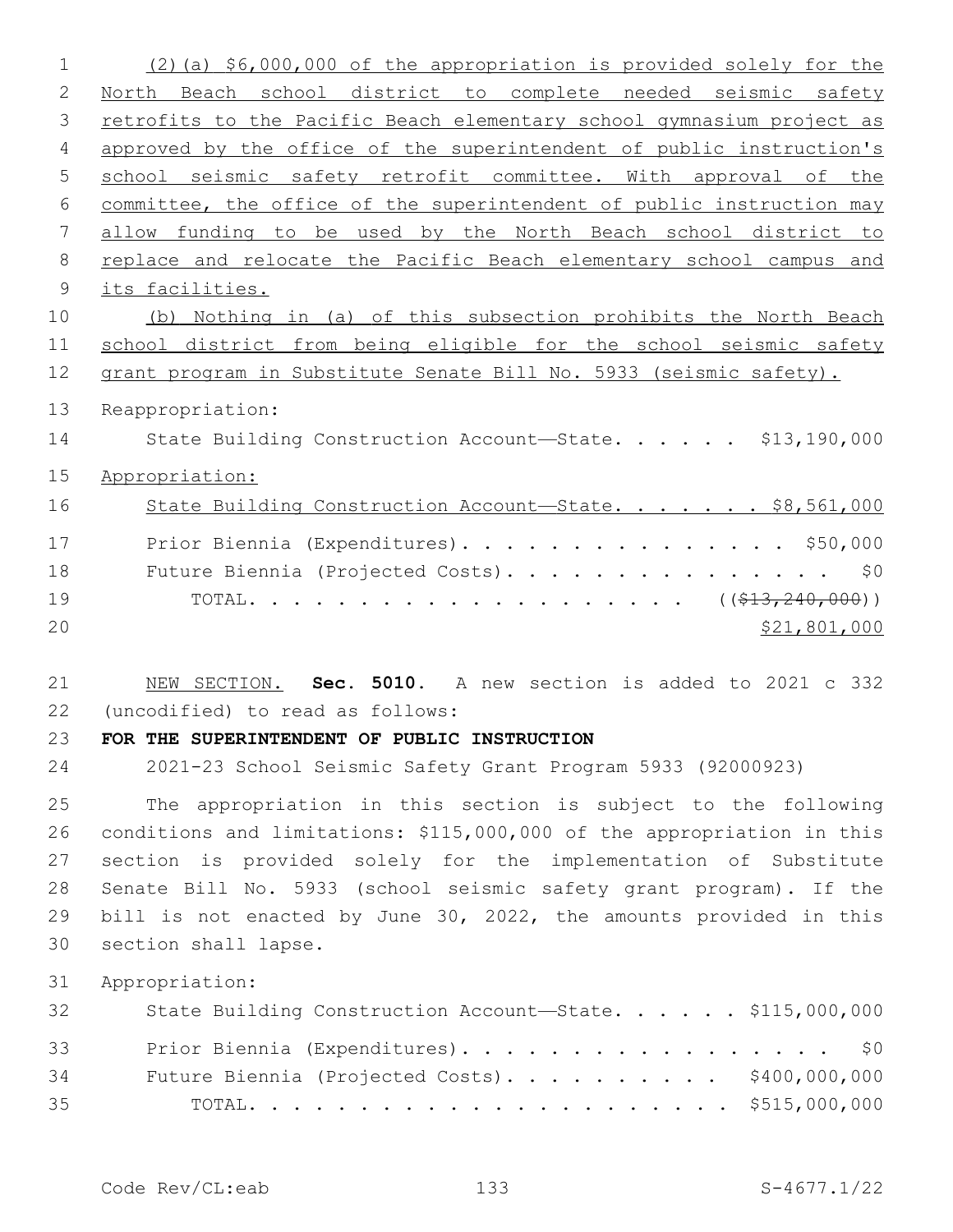NEW SECTION. **Sec. 5011.** A new section is added to 2021 c 332 (uncodified) to read as follows: 2 **FOR THE SUPERINTENDENT OF PUBLIC INSTRUCTION** 2022 Small District and Tribal Compact Schools Modernization (92000925) The appropriation in this section is subject to the following conditions and limitations: \$2,594,000 of the appropriation in this section is provided solely for the following list of projects: 9 SD Brewster School District. . . . . . . . . . . . . \$933,000 SD Oroville School District. . . . . . . . . . . . . . \$1,661,000 Appropriation: 12 State Building Construction Account-State. . . . . . \$2,594,000 13 Prior Biennia (Expenditures). . . . . . . . . . . . . . . . \$0 14 Future Biennia (Projected Costs). . . . . . . . . . . . . . \$0 TOTAL. . . . . . . . . . . . . . . . . . . . . . . \$2,594,000 **Sec. 5012.** 2021 c 332 s 5044 (uncodified) is amended to read as 17 follows: **FOR THE UNIVERSITY OF WASHINGTON** UW Major Infrastructure (30000808) Reappropriation: 21 University of Washington Building Account-State. . . . \$7,000,000 Appropriation: University of Washington Building Account—State. . . . \$8,000,000 24 State Building Construction Account-State. . . . . . \$2,000,000 25 Subtotal Appropriation. . . . . . . . . . . . . \$10,000,000 Prior Biennia (Expenditures). . . . . . . . . . . . . \$25,500,000 27 Future Biennia (Projected Costs). . . . . . . . ((\$34,300,000)) \$32,300,000 TOTAL. . . . . . . . . . . . . . . . . . . . . . \$74,800,000 NEW SECTION. **Sec. 5013.** A new section is added to 2021 c 332 (uncodified) to read as follows: 31 **FOR THE UNIVERSITY OF WASHINGTON** UW Clean Energy Testbeds (40000098)

 The appropriation in this section is subject to the following conditions and limitations: \$7,500,000 of the general fund—federal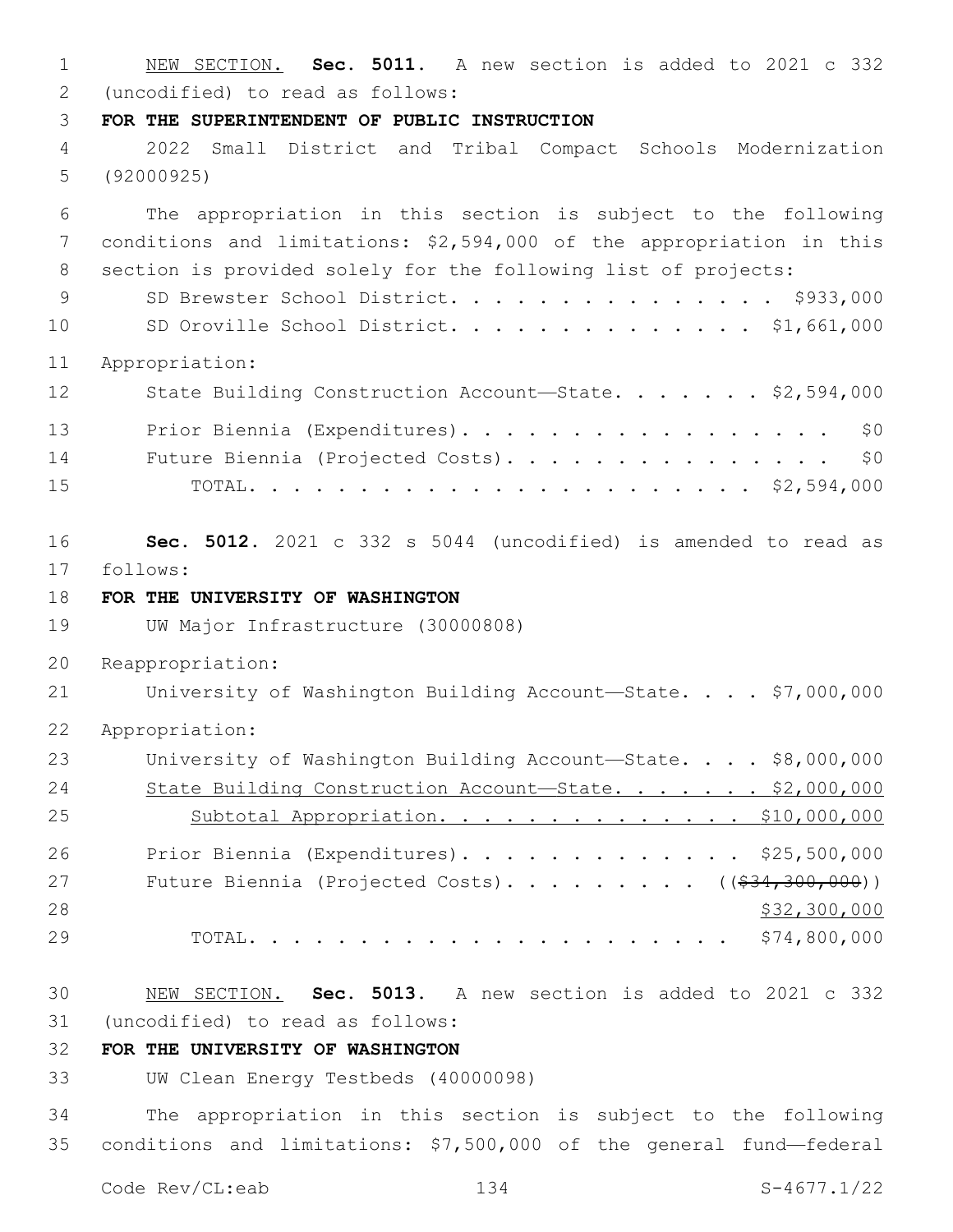appropriation in this section is provided solely for grants awarded for battery and energy research, development, and demonstration projects under P.L. 117-58 (infrastructure investment and jobs act). If awards are not received by June 30, 2023, the expenditure 5 authority in this section shall lapse. Appropriation: General Fund—Federal. . . . . . . . . . . . . . . . . \$7,500,000 8 Prior Biennia (Expenditures). . . . . . . . . . . . . . . . \$0 9 Future Biennia (Projected Costs). . . . . . . . . . . . . . \$0 TOTAL. . . . . . . . . . . . . . . . . . . . . . . \$7,500,000 **Sec. 5014.** 2021 c 332 s 5051 (uncodified) is amended to read as follows: 12 **FOR THE UNIVERSITY OF WASHINGTON** Ctr for Advanced Materials and Clean Energy Research Test Beds (91000016) Reappropriation: 17 State Building Construction Account—State. . . . ((\$15,000,000))  $\frac{15,076,000}{ }$ 19 Prior Biennia (Expenditures). . . . . . . . . . ( (\$13,988,000)) 20 \$13,912,000 21 Future Biennia (Projected Costs). . . . . . . . . . . . . . \$0 TOTAL. . . . . . . . . . . . . . . . . . . . . . \$28,988,000 **Sec. 5015.** 2021 c 332 s 5054 (uncodified) is amended to read as follows: 24 **FOR THE UNIVERSITY OF WASHINGTON** UW Tacoma Campus Soil Remediation (92000002) Reappropriation: 28 Model Toxics Control Capital Account—State. . . . ((\$600,000)) \$1,142,000 Appropriation: Model Toxics Control Capital Account—State. . . . . . \$2,000,000 32 Prior Biennia (Expenditures)............. ((\$7,658,000))  $\frac{1}{57}$ , 116,000 Future Biennia (Projected Costs). . . . . . . . . . . \$8,000,000 TOTAL. . . . . . . . . . . . . . . . . . . . . . \$18,258,000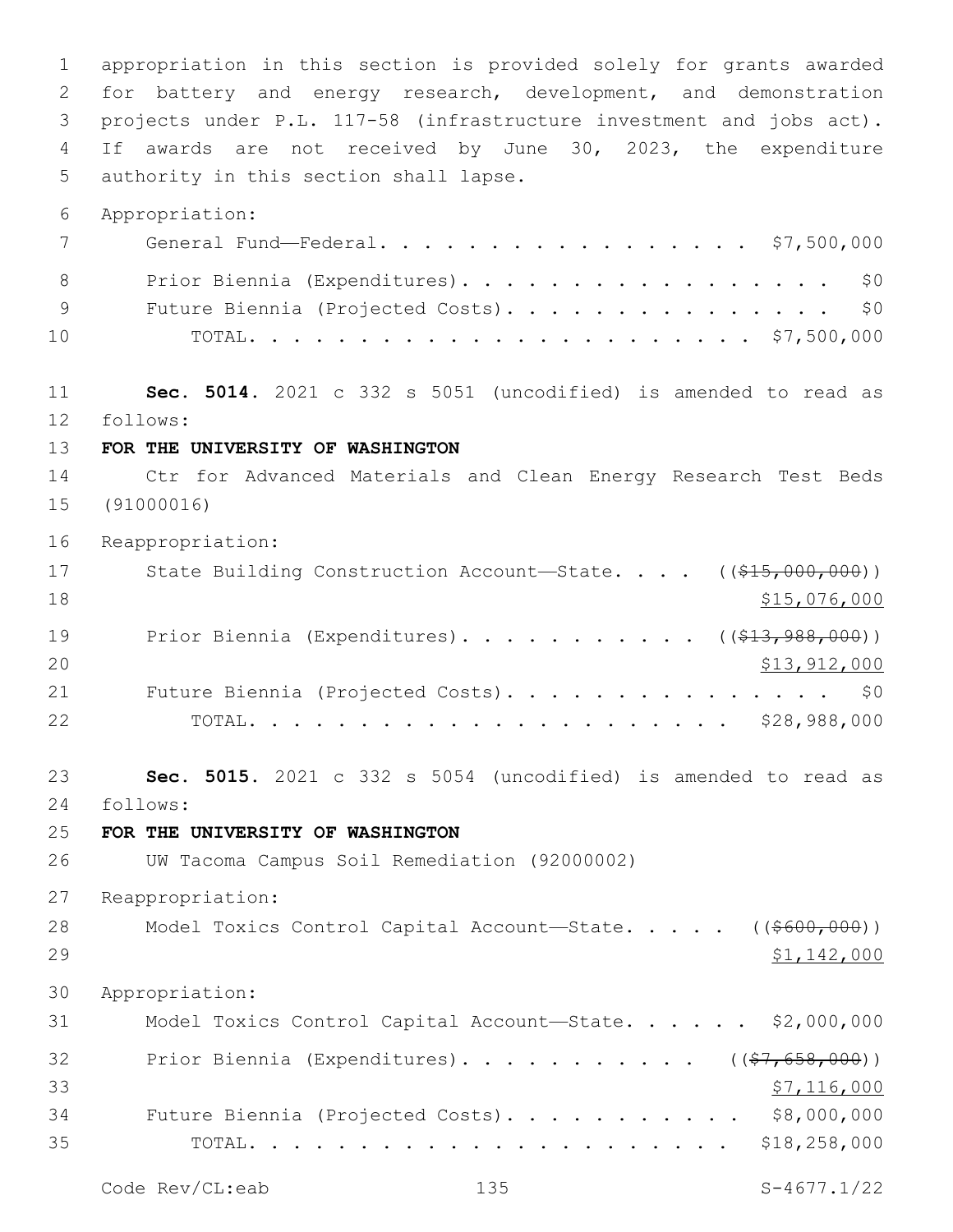NEW SECTION. **Sec. 5016.** A new section is added to 2021 c 332 (uncodified) to read as follows: 2 **FOR WASHINGTON STATE UNIVERSITY** Pullman Student Success Center Phase 1 (40000339) Appropriation: State Building Construction Account—State. . . . . . . \$2,000,000 7 Prior Biennia (Expenditures). . . . . . . . . . . . . . . . \$0 8 Future Biennia (Projected Costs). . . . . . . . . . . . . . \$0 TOTAL. . . . . . . . . . . . . . . . . . . . . . . \$2,000,000 **Sec. 5017.** 2021 c 332 s 5070 (uncodified) is amended to read as follows: 11 **FOR EASTERN WASHINGTON UNIVERSITY** Interdisciplinary Science Center (30000001) Reappropriation: 15 State Building Construction Account—State. . . . . . \$3,000,000 16 Prior Biennia (Expenditures). . . . . . . . . . ((\$69,200,000)) \$66,690,000 18 Future Biennia (Projected Costs). . . . . . . . . . . . . . \$0 19 TOTAL. . . . . . . . . . . . . . . . . . ((<del>\$72,200,000</del>)) \$69,690,000 **Sec. 5018.** 2021 c 332 s 5083 (uncodified) is amended to read as follows: 22 **FOR CENTRAL WASHINGTON UNIVERSITY** Health Education (40000009) Reappropriation: 26 State Building Construction Account-State. . . . . . \$1,800,000 Appropriation: 28 State Building Construction Account—State. . . . ((\$55,505,000)) 29 \$57,205,000 Prior Biennia (Expenditures). . . . . . . . . . . . . \$3,200,000 Future Biennia (Projected Costs). . . . . . . . . . . . . . . \$0 TOTAL. . . . . . . . . . . . . . . . . . . . ((\$60,505,000)) \$62,205,000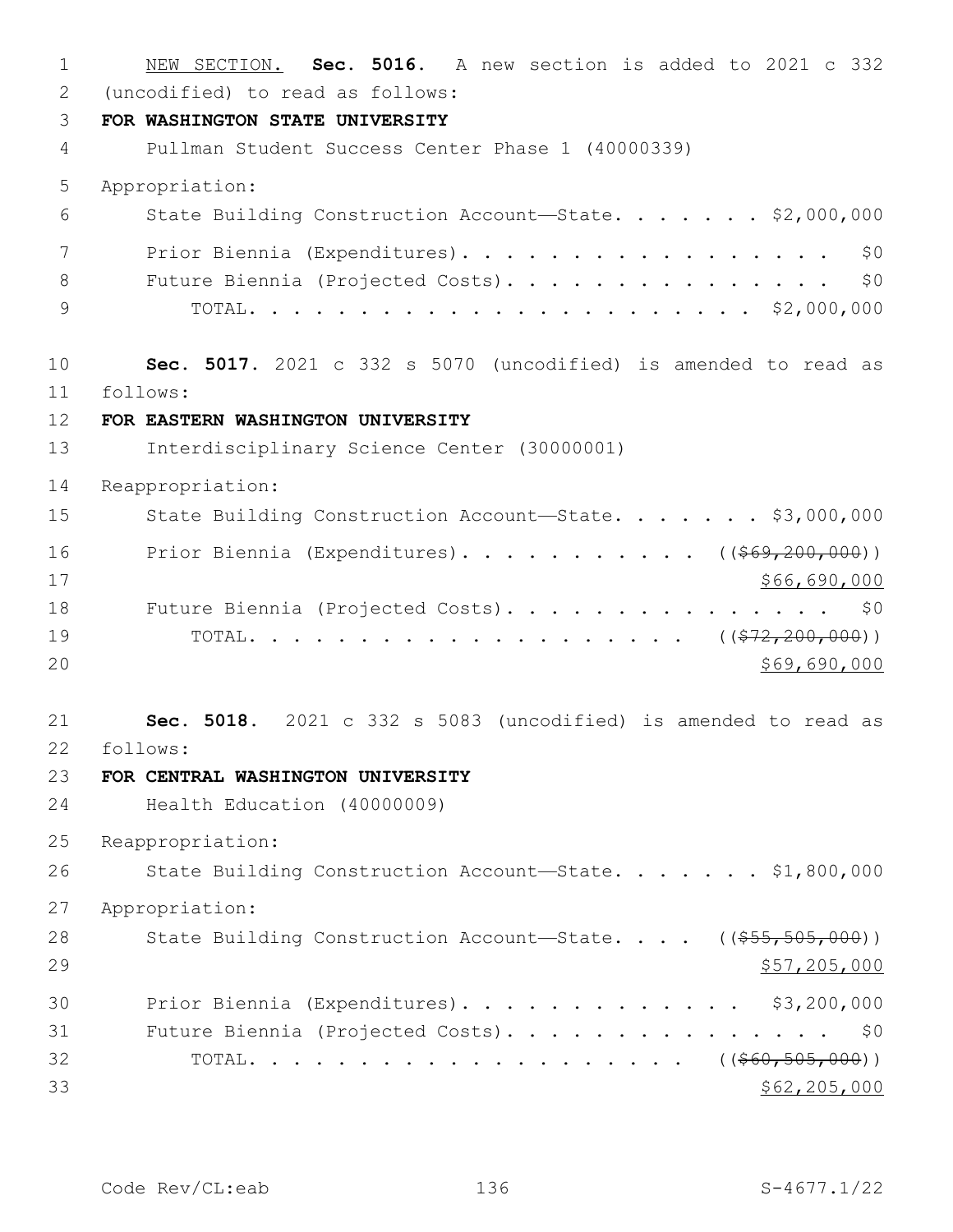NEW SECTION. **Sec. 5019.** A new section is added to 2021 c 332 (uncodified) to read as follows: 2 **FOR CENTRAL WASHINGTON UNIVERSITY** Electrical Grid Security (40000121) Appropriation: State Building Construction Account—State. . . . . . . . \$754,000 7 Central Washington University Capital Projects 8 Account-State. . . . . . . . . . . . . . . . . . \$754,000 Subtotal Appropriation. . . . . . . . . . . . . . \$1,508,000 10 Prior Biennia (Expenditures). . . . . . . . . . . . . . . . \$0 Future Biennia (Projected Costs). . . . . . . . . . . . . . . \$0 TOTAL. . . . . . . . . . . . . . . . . . . . . . . \$1,508,000 NEW SECTION. **Sec. 5020.** A new section is added to 2021 c 332 (uncodified) to read as follows: 14 **FOR THE EVERGREEN STATE COLLEGE** Health and Counseling Center (30000614) Reappropriation: 18 State Building Construction Account—State. . . . . . . \$380,000 Prior Biennia (Expenditures). . . . . . . . . . . . . \$5,362,000 20 Future Biennia (Projected Costs). . . . . . . . . . . . . . \$0 TOTAL. . . . . . . . . . . . . . . . . . . . . . . \$5,742,000 **Sec. 5021.** 2021 c 332 s 5093 (uncodified) is amended to read as follows: 23 **FOR THE EVERGREEN STATE COLLEGE** Minor Works Preservation (40000034) Appropriation: 27 The Evergreen State College Capital Projects 28 Account—State. . . . . . . . . . . . . . . (  $(\frac{2}{7}, \frac{580}{100})$  )  $$2,580,000$ 30 State Building Construction Account—State. . . . . ((\$1,945,000)) \$2,945,000 Subtotal Appropriation. . . . . . . . . . . . . . \$5,525,000 Prior Biennia (Expenditures). . . . . . . . . . . . . . . . . \$0 34 Future Biennia (Projected Costs). . . . . . . . . . \$77,500,000 TOTAL. . . . . . . . . . . . . . . . . . . . . . \$83,025,000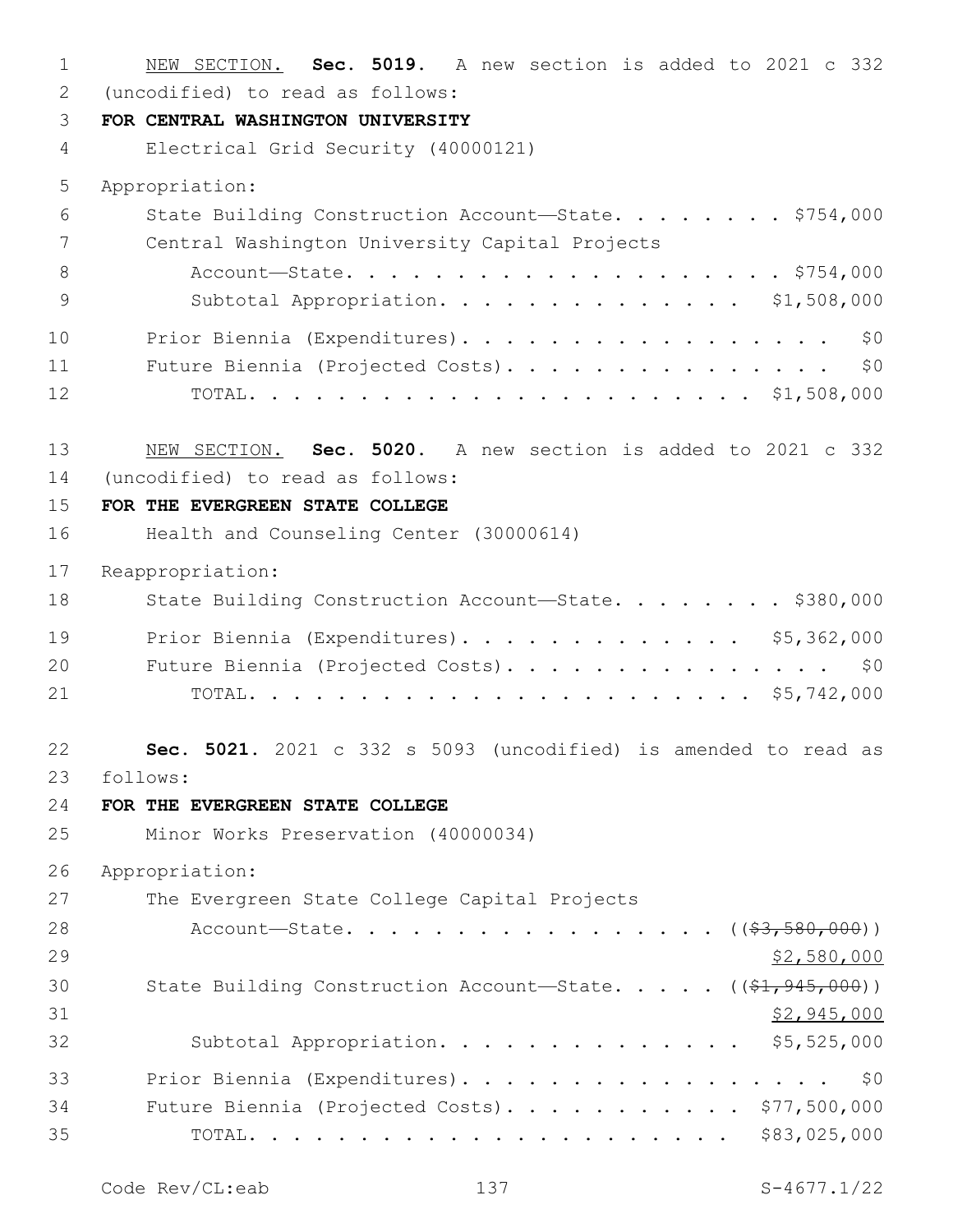| $\mathbf{1}$ | Sec. 5022. 2021 c 332 s 5094 (uncodified) is amended to read as  |
|--------------|------------------------------------------------------------------|
| 2            | follows:                                                         |
| 3            | FOR THE EVERGREEN STATE COLLEGE                                  |
| 4            | Lab II HVAC Upgrades (40000047)                                  |
| 5            | Appropriation:                                                   |
| 6            | ((Coronavirus Capital Projects Account-                          |
| 7            |                                                                  |
| 8            | Coronavirus State Fiscal Recovery Fund-Federal. \$4,000,000      |
| 9            | Prior Biennia (Expenditures).<br>\$0                             |
| 10           | Future Biennia (Projected Costs).<br>\$0                         |
| 11           |                                                                  |
| 12           | NEW SECTION. Sec. 5023. A new section is added to 2021 c 332     |
| 13           | (uncodified) to read as follows:                                 |
| 14           | FOR THE EVERGREEN STATE COLLEGE                                  |
| 15           | Recreation and Athletic Center Critical Repairs (40000082)       |
| 16           | Appropriation:                                                   |
| 17           | State Building Construction Account-State. \$1,000,000           |
| 18           | Prior Biennia (Expenditures).<br>\$0                             |
| 19           | Future Biennia (Projected Costs).<br>\$0                         |
| 20           |                                                                  |
| 21           | NEW SECTION. Sec. 5024. A new section is added to 2021 c 332     |
| 22           | (uncodified) to read as follows:                                 |
| 23           | FOR THE EVERGREEN STATE COLLEGE                                  |
| 24           | Emergency Dispatch & Communication System Replacement (40000084) |
| 25           | Appropriation:                                                   |
| 26           | The Evergreen State College Capital Projects                     |
| 27           | Account-State. \$1,000,000                                       |
| 28           | Prior Biennia (Expenditures).<br>\$0                             |
| 29           | Future Biennia (Projected Costs). \$0                            |
| 30           |                                                                  |
| 31           | Sec. 5025. 2021 c 332 s 5096 (uncodified) is amended to read as  |
| 32           | follows:                                                         |
| 33           | FOR THE EVERGREEN STATE COLLEGE                                  |
| 34           | Minor Works - Preservation: 2019-21 (91000031)                   |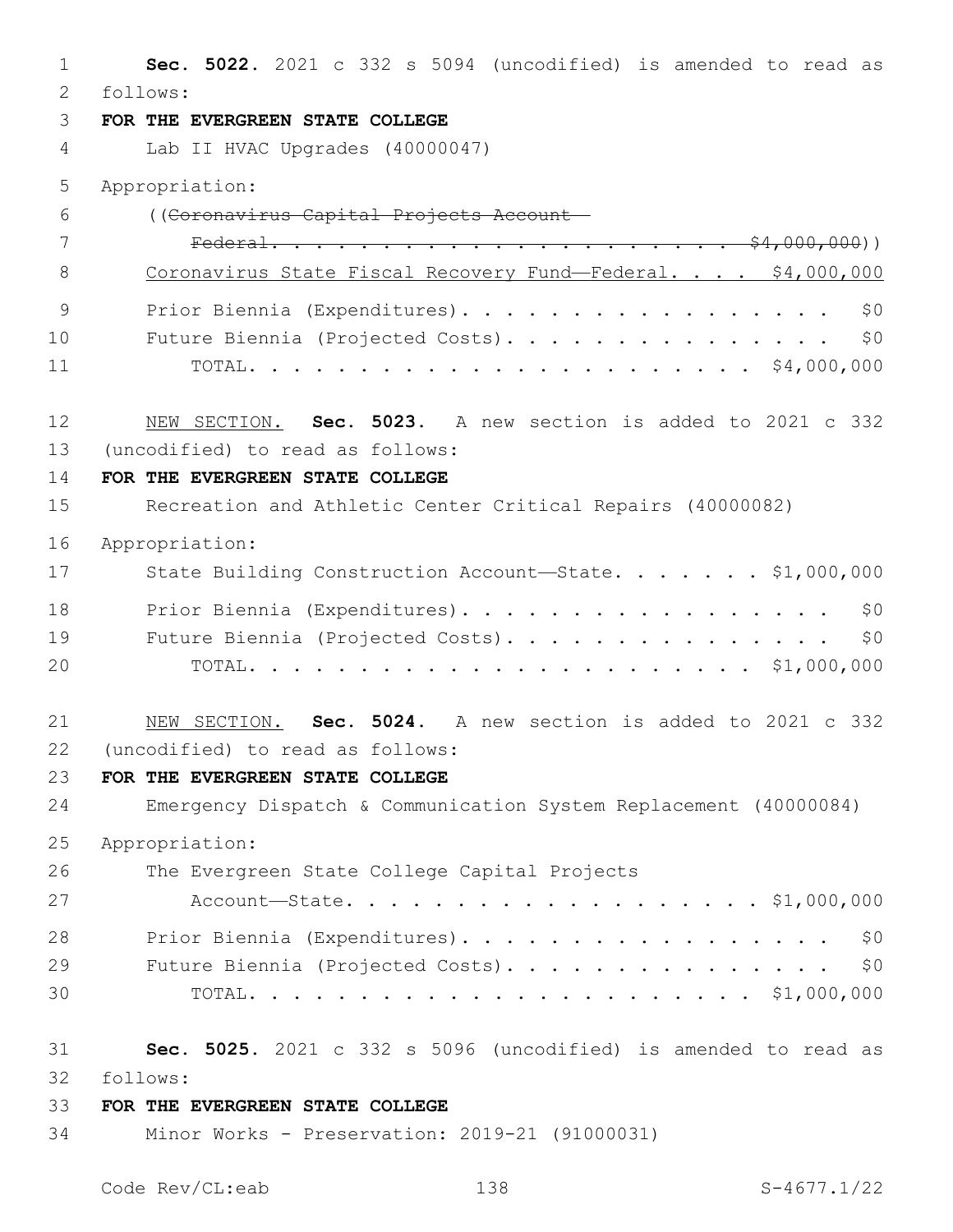1 Reappropriation: 2 The Evergreen State College Capital Projects 3 Account—State. . . . . . . . . . . . . . . . . . . . \$900,000 4 State Building Construction Account-State. . . . . . . \$107,000 5 Subtotal Reappropriation. . . . . . . . . . . . . \$1,007,000 6 Prior Biennia (Expenditures)............ ((\$4,966,000))  $7$   $\frac{1}{2}$   $\frac{1}{2}$   $\frac{1}{2}$   $\frac{1}{2}$   $\frac{1}{2}$   $\frac{1}{2}$   $\frac{1}{2}$   $\frac{1}{2}$   $\frac{1}{2}$   $\frac{1}{2}$   $\frac{1}{2}$   $\frac{1}{2}$   $\frac{1}{2}$   $\frac{1}{2}$   $\frac{1}{2}$   $\frac{1}{2}$   $\frac{1}{2}$   $\frac{1}{2}$   $\frac{1}{2}$   $\frac{1}{2}$   $\frac{1}{2}$   $\frac{1}{2$ 8 Future Biennia (Projected Costs). . . . . . . . . . . . . . \$0 9 TOTAL. . . . . . . . . . . . . . . . . . . . . . . \$5,866,000 10 **Sec. 5026.** 2021 c 332 s 5101 (uncodified) is amended to read as follows: 11 12 **FOR WESTERN WASHINGTON UNIVERSITY** 13 Electrical Engineering/Computer Science Building (30000872) 14 The appropriations in this section are subject to the following 15 conditions and limitations: 16 (1) The reappropriation is subject to the provisions of section 17 5089, chapter 413, Laws of 2019. 18 (2) The University may pursue the living building challenge petal 19 certification for this project instead of the LEED silver 20 certification required by RCW 39.35D.030. 21 Reappropriation: 22 State Building Construction Account-State. . . . . . . \$500,000 23 Appropriation: 24 State Building Construction Account-State. . . . . \$51,000,000 25 Western Washington University Capital Projects 26 Account-State. . . . . . . . . . . . . . . . . \$1,500,000 27 Subtotal Appropriation. . . . . . . . . . . . . \$52,500,000 28 Prior Biennia (Expenditures). . . . . . . . . . . . . \$1,500,000 29 Future Biennia (Projected Costs). . . . . . . . . . . . . . \$0 30 TOTAL. . . . . . . . . . . . . . . . . . ((\$53,000,000))  $31$  \$54,500,000 32 **Sec. 5027.** 2021 c 332 s 5104 (uncodified) is amended to read as

- follows: 33
- 34 **FOR WESTERN WASHINGTON UNIVERSITY**
- 35 2021-23 Classroom & Lab Upgrades (30000911)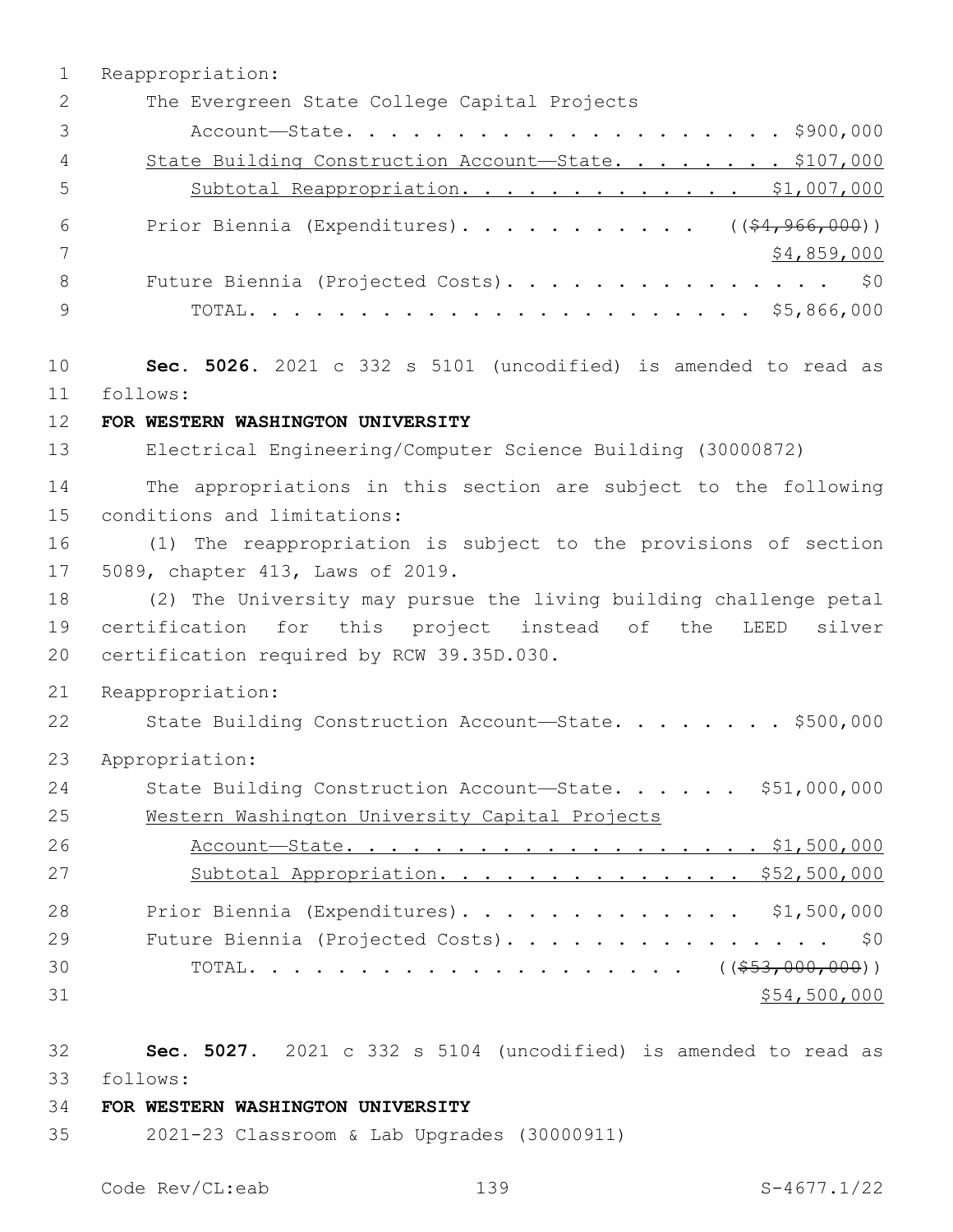| State Building Construction Account-State. ((\$2,500,000))<br>2<br>3<br>\$4,000,000<br>Prior Biennia (Expenditures).<br>\$0<br>4<br>Future Biennia (Projected Costs). \$10,500,000<br>5<br>6<br>7<br>\$14,500,000<br>8<br>Sec. 5028. 2021 c 332 s 5107 (uncodified) is amended to read as<br>9<br>follows:<br>10<br>FOR WESTERN WASHINGTON UNIVERSITY<br>11<br>Minor Works - Program 2021-2023 (30000918)<br>12<br>Appropriation:<br>13<br>Western Washington University Capital Projects<br>14<br>Account-State. \$1,000,000<br>15<br>State Building Construction Account-State. \$500,000<br>16<br>Subtotal Appropriation. \$1,500,000<br>17<br>Prior Biennia (Expenditures).<br>\$0<br>18<br>Future Biennia (Projected Costs). \$7,000,000<br>19<br>20<br>\$8,500,000<br>21<br>Sec. 5029. 2021 c 332 s 5111 (uncodified) is amended to read as<br>22<br>follows:<br>23<br>FOR THE WASHINGTON STATE HISTORICAL SOCIETY<br>24<br>Heritage Capital Grants Projects (30000297)<br>25<br>The reappropriation in this section is subject to the following<br>26<br>conditions and limitations: The reappropriation is subject to the<br>27<br>provisions of section 5054, chapter 2, Laws of 2018.<br>28<br>Reappropriation:<br>29<br>State Building Construction Account-State. \$1,800,000<br>Prior Biennia (Expenditures). ( $(\frac{27}{186},000)$ )<br>30<br>31<br>\$6,579,000<br>32<br>Future Biennia (Projected Costs). \$0<br>33 | $\mathbf{1}$ | Appropriation: |
|---------------------------------------------------------------------------------------------------------------------------------------------------------------------------------------------------------------------------------------------------------------------------------------------------------------------------------------------------------------------------------------------------------------------------------------------------------------------------------------------------------------------------------------------------------------------------------------------------------------------------------------------------------------------------------------------------------------------------------------------------------------------------------------------------------------------------------------------------------------------------------------------------------------------------------------------------------------------------------------------------------------------------------------------------------------------------------------------------------------------------------------------------------------------------------------------------------------------------------------------------------------------------------------------------------------------------------------------------------------------------------------------------------------------------------------|--------------|----------------|
|                                                                                                                                                                                                                                                                                                                                                                                                                                                                                                                                                                                                                                                                                                                                                                                                                                                                                                                                                                                                                                                                                                                                                                                                                                                                                                                                                                                                                                       |              |                |
|                                                                                                                                                                                                                                                                                                                                                                                                                                                                                                                                                                                                                                                                                                                                                                                                                                                                                                                                                                                                                                                                                                                                                                                                                                                                                                                                                                                                                                       |              |                |
|                                                                                                                                                                                                                                                                                                                                                                                                                                                                                                                                                                                                                                                                                                                                                                                                                                                                                                                                                                                                                                                                                                                                                                                                                                                                                                                                                                                                                                       |              |                |
|                                                                                                                                                                                                                                                                                                                                                                                                                                                                                                                                                                                                                                                                                                                                                                                                                                                                                                                                                                                                                                                                                                                                                                                                                                                                                                                                                                                                                                       |              |                |
|                                                                                                                                                                                                                                                                                                                                                                                                                                                                                                                                                                                                                                                                                                                                                                                                                                                                                                                                                                                                                                                                                                                                                                                                                                                                                                                                                                                                                                       |              |                |
|                                                                                                                                                                                                                                                                                                                                                                                                                                                                                                                                                                                                                                                                                                                                                                                                                                                                                                                                                                                                                                                                                                                                                                                                                                                                                                                                                                                                                                       |              |                |
|                                                                                                                                                                                                                                                                                                                                                                                                                                                                                                                                                                                                                                                                                                                                                                                                                                                                                                                                                                                                                                                                                                                                                                                                                                                                                                                                                                                                                                       |              |                |
|                                                                                                                                                                                                                                                                                                                                                                                                                                                                                                                                                                                                                                                                                                                                                                                                                                                                                                                                                                                                                                                                                                                                                                                                                                                                                                                                                                                                                                       |              |                |
|                                                                                                                                                                                                                                                                                                                                                                                                                                                                                                                                                                                                                                                                                                                                                                                                                                                                                                                                                                                                                                                                                                                                                                                                                                                                                                                                                                                                                                       |              |                |
|                                                                                                                                                                                                                                                                                                                                                                                                                                                                                                                                                                                                                                                                                                                                                                                                                                                                                                                                                                                                                                                                                                                                                                                                                                                                                                                                                                                                                                       |              |                |
|                                                                                                                                                                                                                                                                                                                                                                                                                                                                                                                                                                                                                                                                                                                                                                                                                                                                                                                                                                                                                                                                                                                                                                                                                                                                                                                                                                                                                                       |              |                |
|                                                                                                                                                                                                                                                                                                                                                                                                                                                                                                                                                                                                                                                                                                                                                                                                                                                                                                                                                                                                                                                                                                                                                                                                                                                                                                                                                                                                                                       |              |                |
|                                                                                                                                                                                                                                                                                                                                                                                                                                                                                                                                                                                                                                                                                                                                                                                                                                                                                                                                                                                                                                                                                                                                                                                                                                                                                                                                                                                                                                       |              |                |
|                                                                                                                                                                                                                                                                                                                                                                                                                                                                                                                                                                                                                                                                                                                                                                                                                                                                                                                                                                                                                                                                                                                                                                                                                                                                                                                                                                                                                                       |              |                |
|                                                                                                                                                                                                                                                                                                                                                                                                                                                                                                                                                                                                                                                                                                                                                                                                                                                                                                                                                                                                                                                                                                                                                                                                                                                                                                                                                                                                                                       |              |                |
|                                                                                                                                                                                                                                                                                                                                                                                                                                                                                                                                                                                                                                                                                                                                                                                                                                                                                                                                                                                                                                                                                                                                                                                                                                                                                                                                                                                                                                       |              |                |
|                                                                                                                                                                                                                                                                                                                                                                                                                                                                                                                                                                                                                                                                                                                                                                                                                                                                                                                                                                                                                                                                                                                                                                                                                                                                                                                                                                                                                                       |              |                |
|                                                                                                                                                                                                                                                                                                                                                                                                                                                                                                                                                                                                                                                                                                                                                                                                                                                                                                                                                                                                                                                                                                                                                                                                                                                                                                                                                                                                                                       |              |                |
|                                                                                                                                                                                                                                                                                                                                                                                                                                                                                                                                                                                                                                                                                                                                                                                                                                                                                                                                                                                                                                                                                                                                                                                                                                                                                                                                                                                                                                       |              |                |
|                                                                                                                                                                                                                                                                                                                                                                                                                                                                                                                                                                                                                                                                                                                                                                                                                                                                                                                                                                                                                                                                                                                                                                                                                                                                                                                                                                                                                                       |              |                |
|                                                                                                                                                                                                                                                                                                                                                                                                                                                                                                                                                                                                                                                                                                                                                                                                                                                                                                                                                                                                                                                                                                                                                                                                                                                                                                                                                                                                                                       |              |                |
|                                                                                                                                                                                                                                                                                                                                                                                                                                                                                                                                                                                                                                                                                                                                                                                                                                                                                                                                                                                                                                                                                                                                                                                                                                                                                                                                                                                                                                       |              |                |
|                                                                                                                                                                                                                                                                                                                                                                                                                                                                                                                                                                                                                                                                                                                                                                                                                                                                                                                                                                                                                                                                                                                                                                                                                                                                                                                                                                                                                                       |              |                |
|                                                                                                                                                                                                                                                                                                                                                                                                                                                                                                                                                                                                                                                                                                                                                                                                                                                                                                                                                                                                                                                                                                                                                                                                                                                                                                                                                                                                                                       |              |                |
|                                                                                                                                                                                                                                                                                                                                                                                                                                                                                                                                                                                                                                                                                                                                                                                                                                                                                                                                                                                                                                                                                                                                                                                                                                                                                                                                                                                                                                       |              |                |
|                                                                                                                                                                                                                                                                                                                                                                                                                                                                                                                                                                                                                                                                                                                                                                                                                                                                                                                                                                                                                                                                                                                                                                                                                                                                                                                                                                                                                                       |              |                |
|                                                                                                                                                                                                                                                                                                                                                                                                                                                                                                                                                                                                                                                                                                                                                                                                                                                                                                                                                                                                                                                                                                                                                                                                                                                                                                                                                                                                                                       |              |                |
|                                                                                                                                                                                                                                                                                                                                                                                                                                                                                                                                                                                                                                                                                                                                                                                                                                                                                                                                                                                                                                                                                                                                                                                                                                                                                                                                                                                                                                       |              |                |
|                                                                                                                                                                                                                                                                                                                                                                                                                                                                                                                                                                                                                                                                                                                                                                                                                                                                                                                                                                                                                                                                                                                                                                                                                                                                                                                                                                                                                                       |              |                |
|                                                                                                                                                                                                                                                                                                                                                                                                                                                                                                                                                                                                                                                                                                                                                                                                                                                                                                                                                                                                                                                                                                                                                                                                                                                                                                                                                                                                                                       |              |                |
|                                                                                                                                                                                                                                                                                                                                                                                                                                                                                                                                                                                                                                                                                                                                                                                                                                                                                                                                                                                                                                                                                                                                                                                                                                                                                                                                                                                                                                       |              |                |
|                                                                                                                                                                                                                                                                                                                                                                                                                                                                                                                                                                                                                                                                                                                                                                                                                                                                                                                                                                                                                                                                                                                                                                                                                                                                                                                                                                                                                                       |              |                |
|                                                                                                                                                                                                                                                                                                                                                                                                                                                                                                                                                                                                                                                                                                                                                                                                                                                                                                                                                                                                                                                                                                                                                                                                                                                                                                                                                                                                                                       |              |                |
|                                                                                                                                                                                                                                                                                                                                                                                                                                                                                                                                                                                                                                                                                                                                                                                                                                                                                                                                                                                                                                                                                                                                                                                                                                                                                                                                                                                                                                       |              |                |
|                                                                                                                                                                                                                                                                                                                                                                                                                                                                                                                                                                                                                                                                                                                                                                                                                                                                                                                                                                                                                                                                                                                                                                                                                                                                                                                                                                                                                                       | 34           | \$8,379,000    |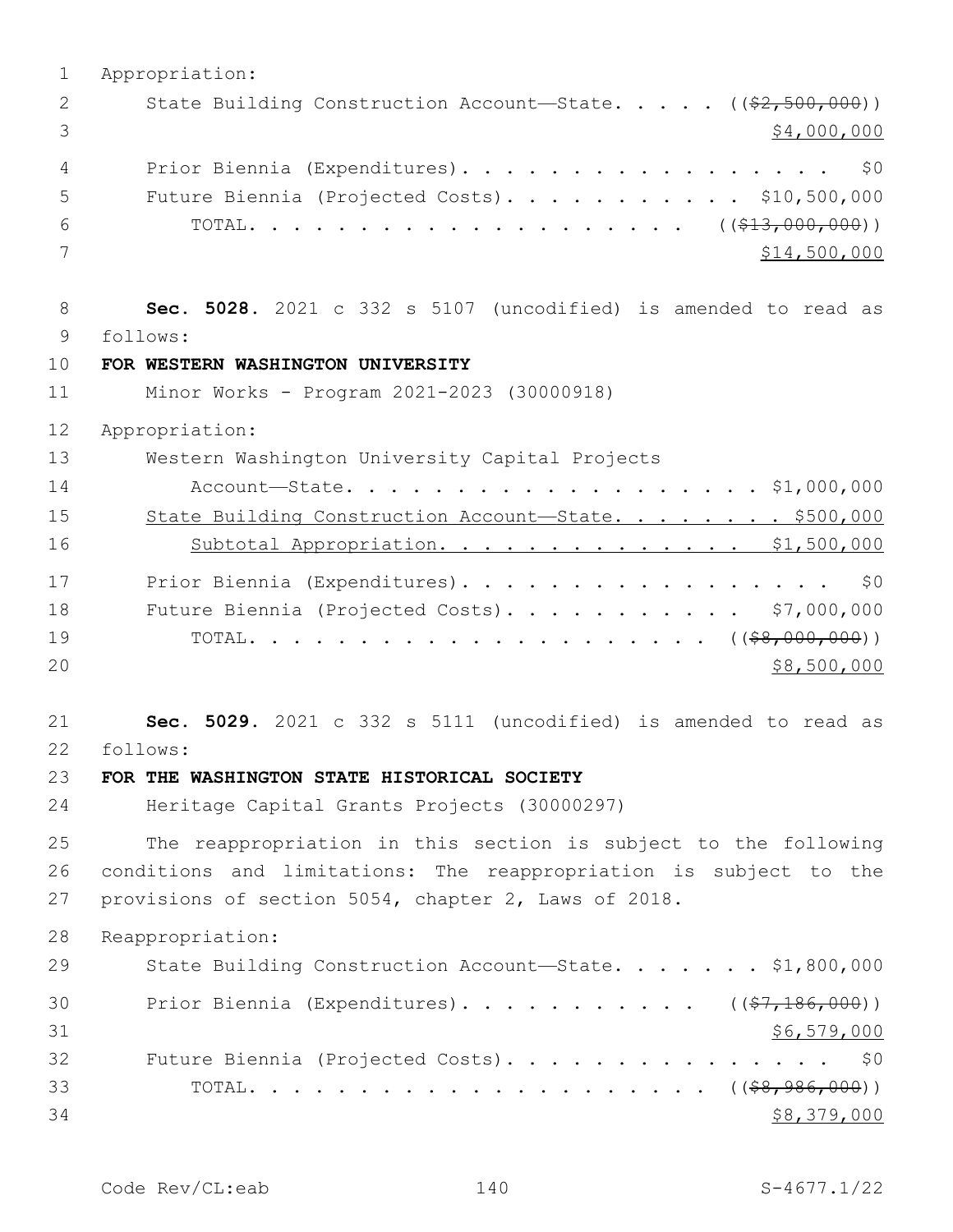1 **Sec. 5030.** 2021 c 332 s 5112 (uncodified) is amended to read as follows: 2 3 **FOR THE WASHINGTON STATE HISTORICAL SOCIETY** 4 Heritage Capital Grant Projects: 2019-21 (40000014) 5 The reappropriation in this section is subject to the following 6 conditions and limitations: The reappropriation is subject to the 7 provisions of section 5020, chapter 356, Laws of 2020. 8 Reappropriation: 9 State Building Construction Account-State. . . . . . \$4,400,000 10 Prior Biennia (Expenditures). . . . . . . . . . ((\$4,777,000)) 11 \$4,731,000 12 Future Biennia (Projected Costs). . . . . . . . . . . . . . \$0 13 TOTAL. . . . . . . . . . . . . . . . . . . . . ((\$9,177,000))  $14$  \$9,131,000 15 **Sec. 5031.** 2021 c 332 s 5115 (uncodified) is amended to read as follows: 16 17 **FOR THE WASHINGTON STATE HISTORICAL SOCIETY** 18 Preservation - Minor Works 2021-23 (40000136) 19 Appropriation: 20 State Building Construction Account—State. . . . . ((\$2,500,000)) 21 \$4,697,000 22 Prior Biennia (Expenditures). . . . . . . . . . . . . . . . \$0 23 Future Biennia (Projected Costs). . . . . . . . . . \$8,298,000 24 TOTAL. . . . . . . . . . . . . . . . . . (  $(\frac{210}{798}, \frac{798}{000})$  ) 25 \$12,995,000 26 NEW SECTION. **Sec. 5032.** A new section is added to 2021 c 332 27 (uncodified) to read as follows: 28 **FOR THE EASTERN WASHINGTON STATE HISTORICAL SOCIETY** 29 Complete HVAC Controls Replacement (40000052) 30 Appropriation: 31 State Building Construction Account-State. . . . . . . \$290,000 32 Prior Biennia (Expenditures). . . . . . . . . . . . . . . . \$0 33 Future Biennia (Projected Costs). . . . . . . . . . . . . . \$0 34 TOTAL. . . . . . . . . . . . . . . . . . . . . . . . \$290,000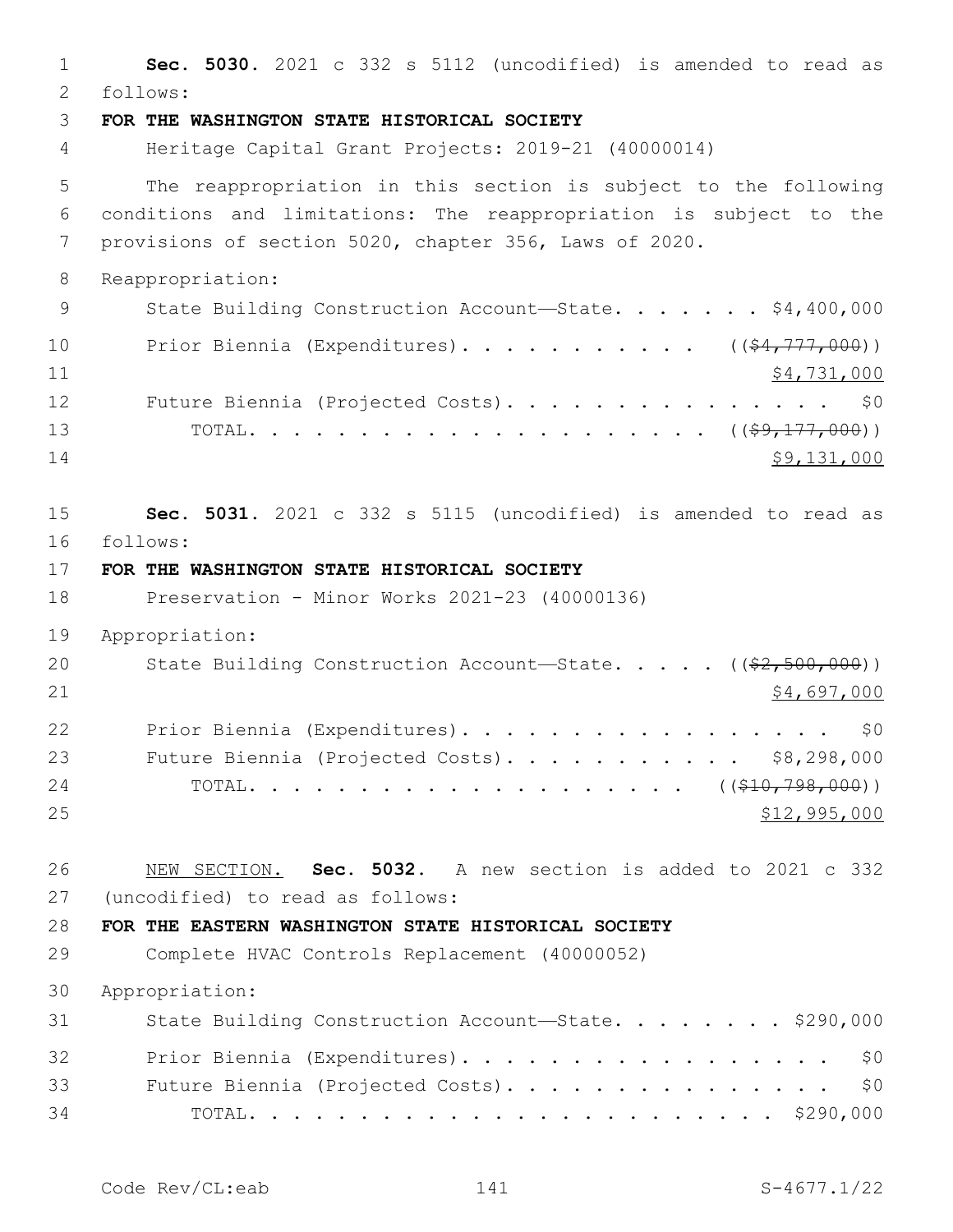NEW SECTION. **Sec. 5033.** A new section is added to 2021 c 332 (uncodified) to read as follows:2 **FOR THE EASTERN WASHINGTON STATE HISTORICAL SOCIETY** Garage and Emergency Exit Spalling Concrete Remediation (40000053) Appropriation: 7 State Building Construction Account—State. . . . . . . \$901,000 8 Prior Biennia (Expenditures). . . . . . . . . . . . . . . . \$0 9 Future Biennia (Projected Costs). . . . . . . . . . . . . . \$0 TOTAL. . . . . . . . . . . . . . . . . . . . . . . . \$901,000 **Sec. 5034.** 2021 c 332 s 5153 (uncodified) is amended to read as follows: 12 **FOR THE COMMUNITY AND TECHNICAL COLLEGE SYSTEM** Facility Repairs (40000169) Reappropriation: Community and Technical College Capital Projects Account—State. . . . . . . . . . . . . . . . . . . \$2,826,000 18 State Building Construction Account-State. . . . . . \$2,627,000 19 Subtotal Reappropriation. . . . . . . . . . . . \$5,453,000 20 Prior Biennia (Expenditures). . . . . . . . . . ((\$33,074,000)) 21 \$32,587,000 22 Future Biennia (Projected Costs). . . . . . . . . . . . . . \$0 TOTAL. . . . . . . . . . . . . . . . . . . . ((\$38,527,000)) 24 \$38,040,000 \$38,040,000 \$38,040,000 \$38,040,000 \$38,040,000 \$38,040,000 \$38,040,000 \$ NEW SECTION. **Sec. 5035.** A new section is added to 2021 c 332 (uncodified) to read as follows:26 **FOR THE COMMUNITY AND TECHNICAL COLLEGE SYSTEM** Minor Works - Infrastructure (40000431) Appropriation: State Building Construction Account—State. . . . . . . \$4,903,000 31 Prior Biennia (Expenditures). . . . . . . . . . . . . . . . \$0 Future Biennia (Projected Costs). . . . . . . . . . . . . . . \$0 TOTAL. . . . . . . . . . . . . . . . . . . . . . . \$4,903,000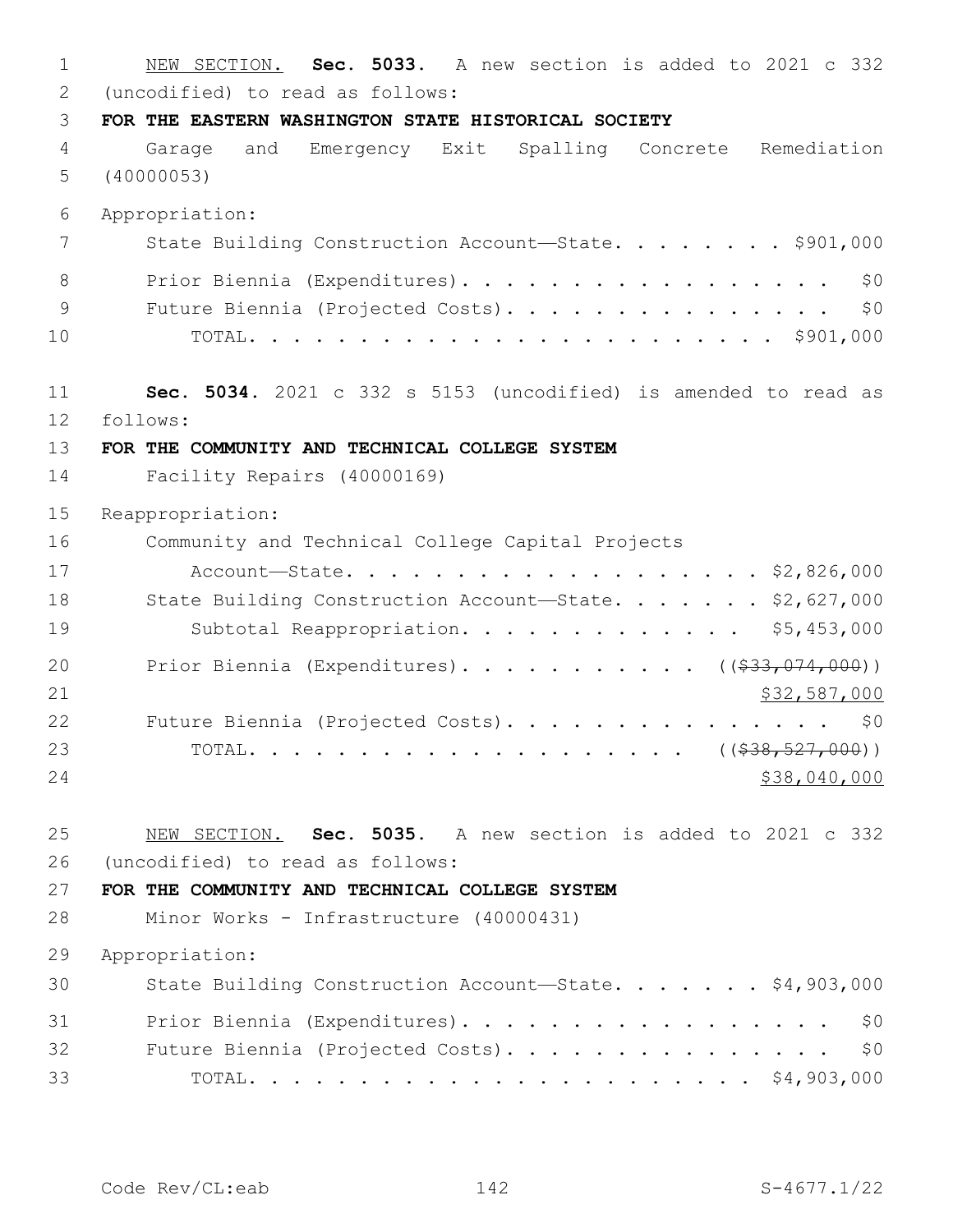NEW SECTION. **Sec. 5036.** A new section is added to 2021 c 332 (uncodified) to read as follows: 2 **FOR THE COMMUNITY AND TECHNICAL COLLEGE SYSTEM** Pierce College Olympic South Asbestos Abatement and Restoration (40000516) Appropriation: 7 State Building Construction Account—State. . . . . . \$6,579,000 Model Toxics Control Capital Account—State. . . . . . \$6,580,000 Subtotal Appropriation. . . . . . . . . . . . . . \$13,159,000 10 Prior Biennia (Expenditures). . . . . . . . . . . . . . . . \$0 Future Biennia (Projected Costs). . . . . . . . . . . . . . . \$0 TOTAL. . . . . . . . . . . . . . . . . . . . . . \$13,159,000 NEW SECTION. **Sec. 5037.** A new section is added to 2021 c 332 14 (uncodified) to read as follows: **FOR THE COMMUNITY AND TECHNICAL COLLEGE SYSTEM** Pierce College at New Bethel High School (92000036) Appropriation: 18 State Building Construction Account-State. . . . . . \$1,600,000 19 Prior Biennia (Expenditures). . . . . . . . . . . . . . . . \$0 20 Future Biennia (Projected Costs). . . . . . . . . . \$1,600,000 TOTAL. . . . . . . . . . . . . . . . . . . . . . . \$3,200,000 **Sec. 5038.** 2021 c 332 s 5170 (uncodified) is amended to read as follows: 23 **FOR THE WASHINGTON STATE ARTS COMMISSION** Yakima Sun Dome Reflectors (92000002) Reappropriation: 27 State Building Construction Account-State. . . . . . . \$14,000 Appropriation: 29 State Building Construction Account-State. . . . . . . \$508,000 30 Prior Biennia (Expenditures). . . . . . . . . . . . ((\$80,000)) \$66,000 32 Future Biennia (Projected Costs). . . . . . . . . . . . . . \$0 TOTAL. . . . . . . . . . . . . . . . . . . . . . . . \$588,000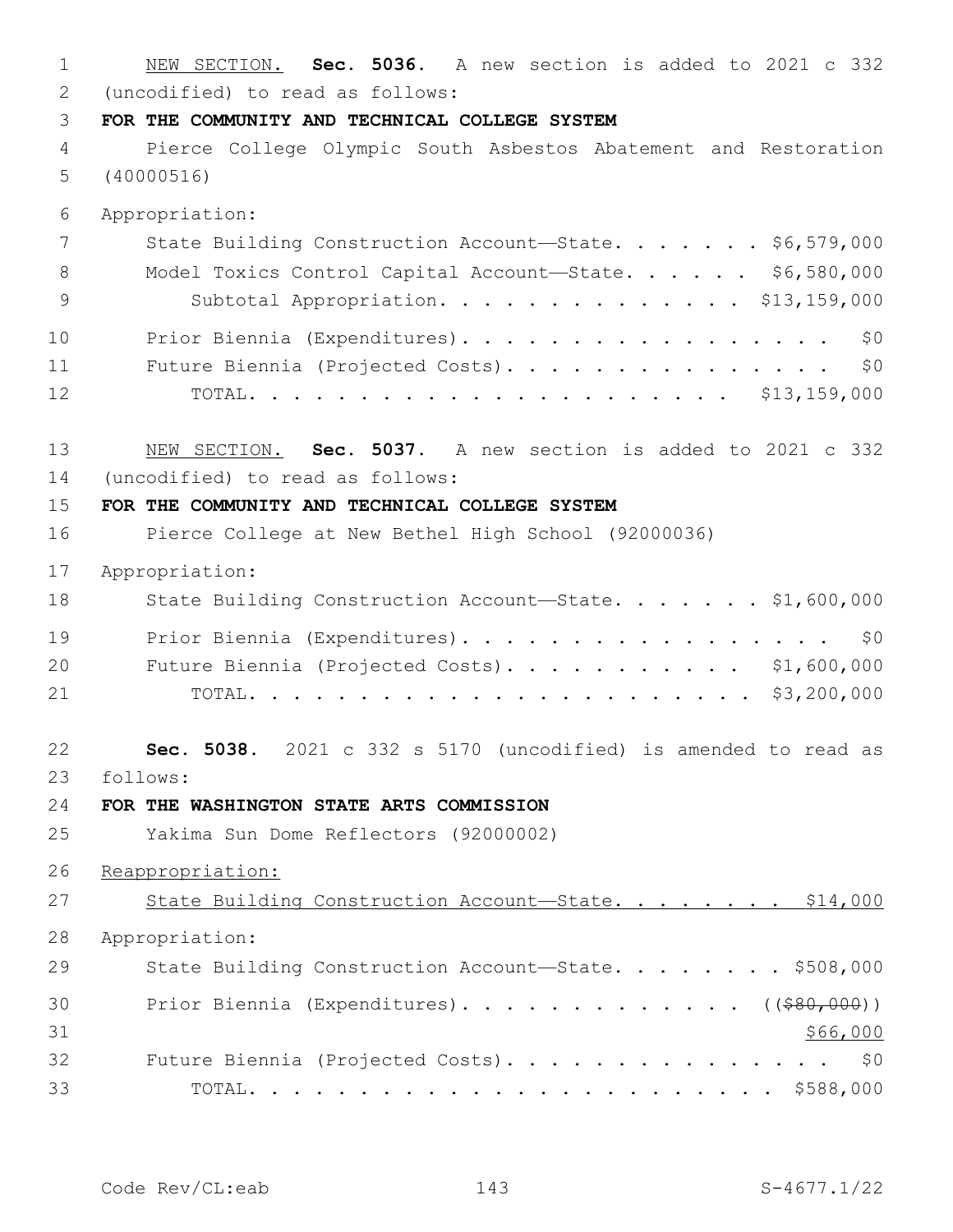- 1 NEW SECTION. **Sec. 5039.** 2021 c 332 s 5024 (uncodified) is
- 2 repealed.

(End of part)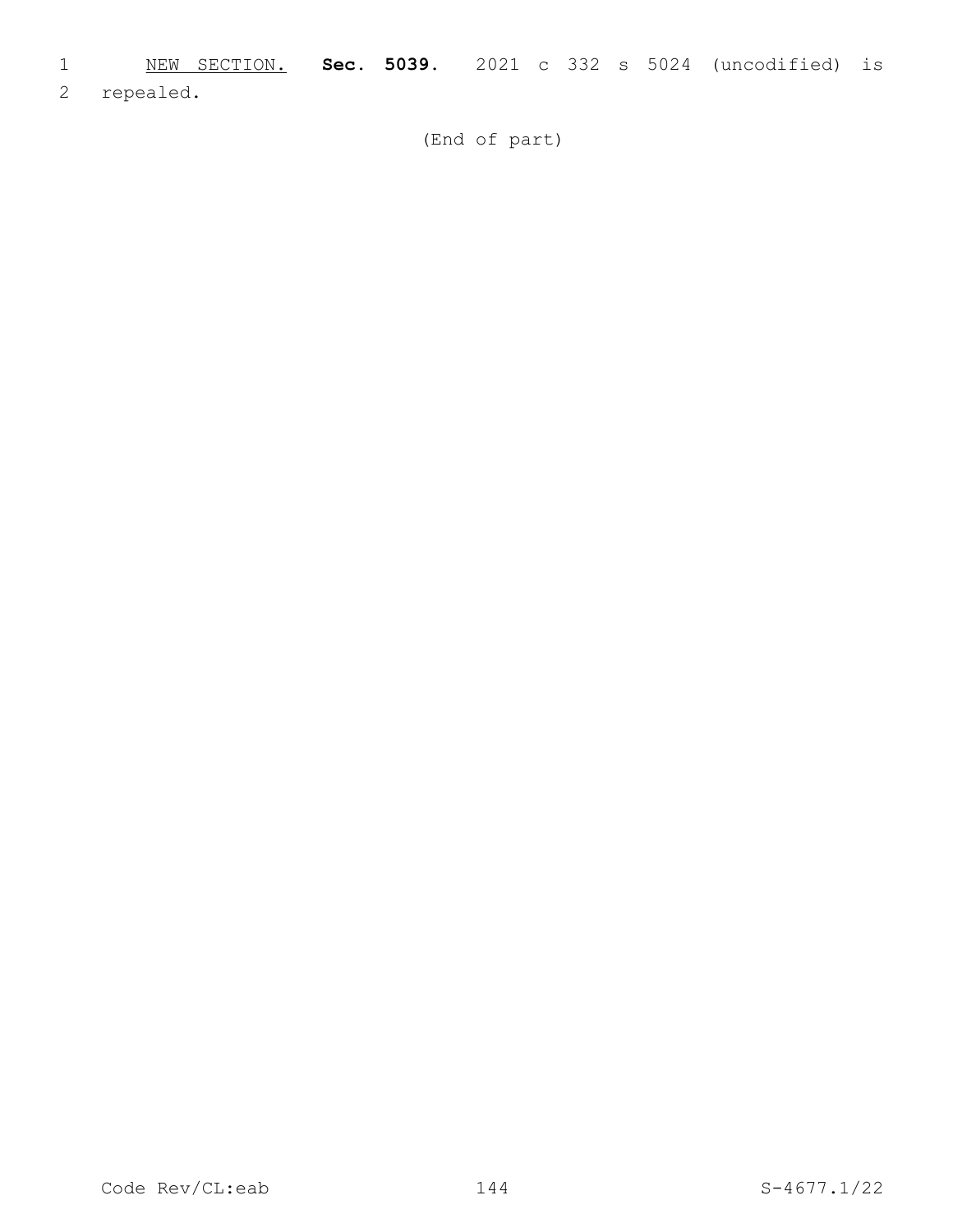## 1 **PART 6**

## 2 **RESERVED**

(End of part)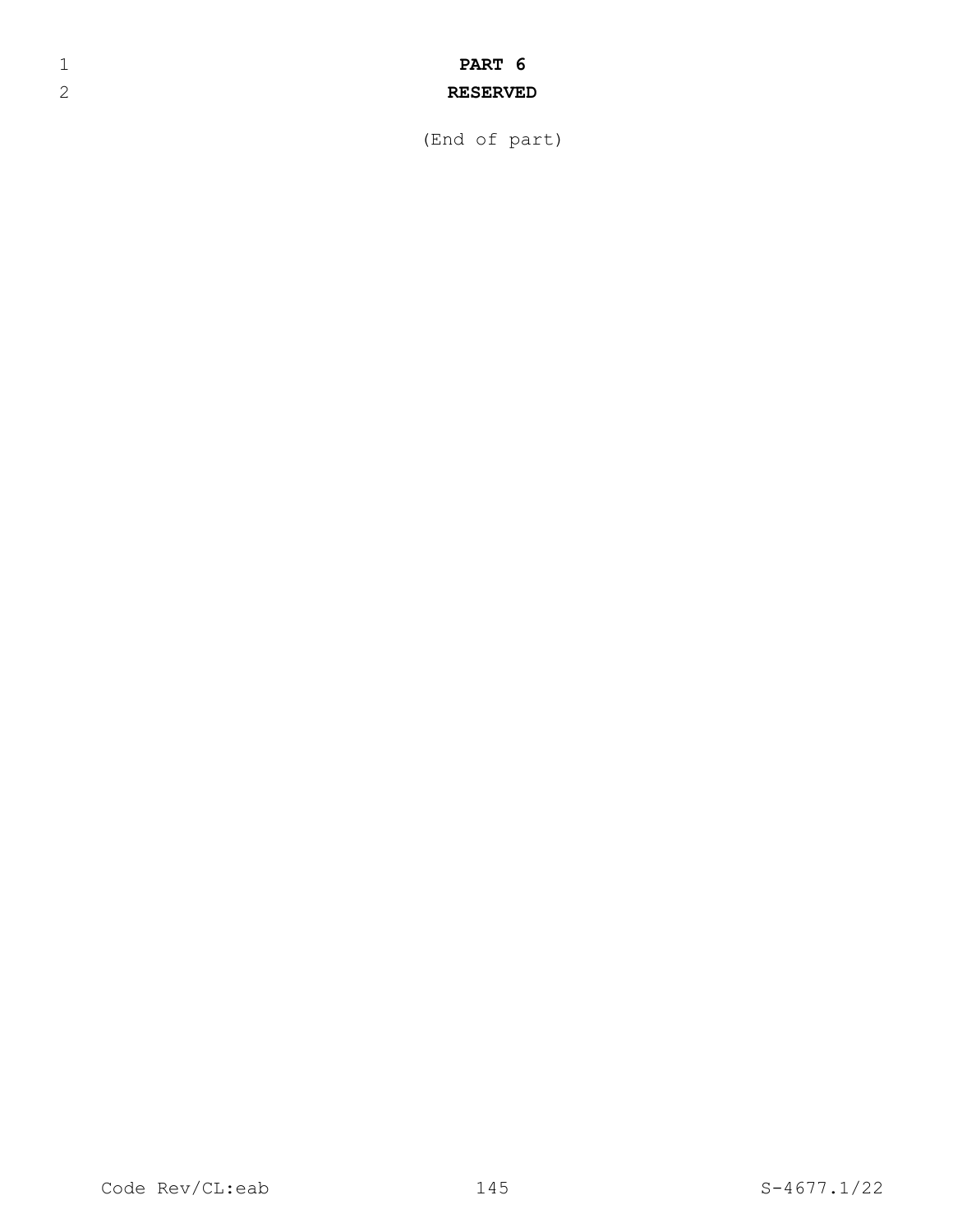| ⊣<br><b>PART</b>                               | -7 |
|------------------------------------------------|----|
| $\mathcal{D}$<br>MISCELLANEOUS PROVISIONS<br>↩ |    |
|                                                |    |

 **Sec. 7001.** 2021 c 332 s 7001 (uncodified) is amended to read as follows:4

 RCW 43.88.031 requires the disclosure of the estimated debt service costs associated with new capital bond appropriations. The estimated debt service costs for the appropriations contained in this 8 act are ((\$46,768,901)) \$46,810,631 for the 2021-2023 biennium, 9 ((\$314,662,796)) \$324,599,260 for the 2023-2025 biennium, and 10 ((\$447,088,148)) 466,702,535 for the 2025-2027 biennium.

 **Sec. 7002.** 2021 c 332 s 7002 (uncodified) is amended to read as 12 follows:

 ACQUISITION OF PROPERTIES AND FACILITIES THROUGH FINANCIAL CONTRACTS. (1) The following agencies may enter into financial contracts, paid from any funds of an agency, appropriated or nonappropriated, for the purposes indicated and in not more than the principal amounts indicated, plus financing expenses and required reserves pursuant to chapter 39.94 RCW. When securing properties under this section, agencies shall use the most economical financial contract option available, including long-term leases, lease-purchase agreements, lease-development with option to purchase agreements or financial contracts using certificates of participation. Expenditures made by an agency for one of the indicated purposes before the issue date of the authorized financial contract and any certificates of participation therein are intended to be reimbursed from proceeds of the financial contract and any certificates of participation therein to the extent provided in the agency's financing plan approved by the 28 state finance committee.

 (2) Those noninstructional facilities of higher education institutions authorized in this section to enter into financial contracts are not eligible for state funded maintenance and operations. Instructional space that is available for regularly scheduled classes for academic transfer, basic skills, and workforce training programs may be eligible for state funded maintenance and 35 operations.

 (3) Secretary of state: Enter into a financing contract for up to \$119,000,000 plus financing expenses and required reserves pursuant to chapter 39.94 RCW to construct a new library-archives building.

Code Rev/CL:eab 146 S-4677.1/22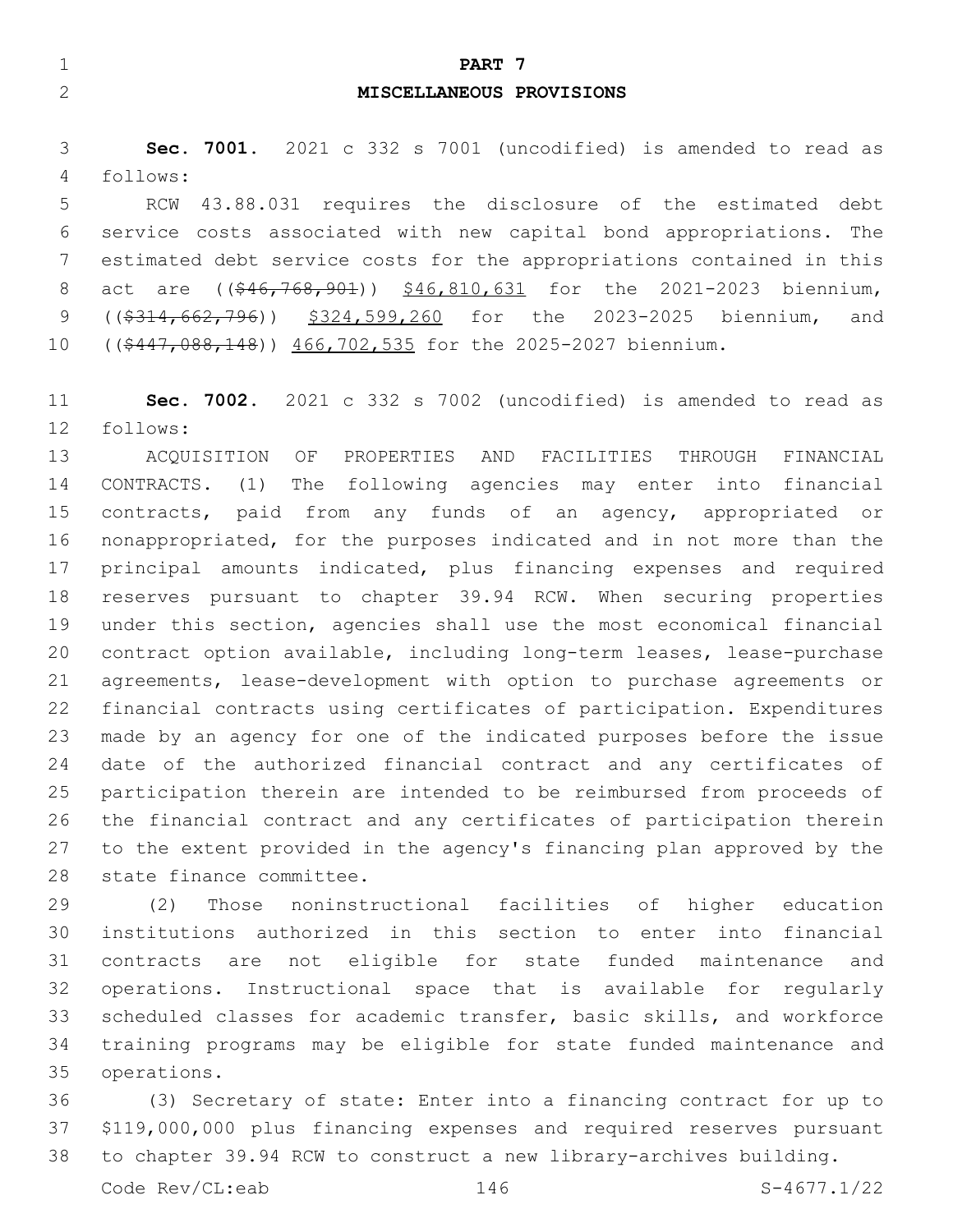(4) Washington state patrol: Enter into a financing contract for up to \$7,706,000 plus financing expenses and required reserves pursuant to chapter 39.94 RCW to construct a burn building for live 4 fire training.

 (5) Department of social and health services: Enter into a financing contract for up to \$115,700,000 plus costs and financing expenses and required reserves pursuant to chapter 39.94 RCW to construct a nursing facility on the fircrest residential habilitation center campus. The department may contract to lease develop or lease purchase the facility. Before entering into a contract, the department must consult with the office of financial management and the office of the state treasurer. Should the department of social and health services choose to use a financing contract that does not provide for the issuance of certificates of participation, the financing contract shall be subject to approval by the state finance committee as required by RCW 39.94.010. In approving a financing contract not providing for the use of certificates of participation, the state finance committee should be reasonably certain that the contract is excluded from the computation of indebtedness, particularly that the contract is not backed by the full faith and credit of the state and the legislature is expressly not obligated to appropriate funds to make payments. For purposes of this subsection, "financing contract" includes but is not limited to a certificate of participation and tax exempt financing similar to that authorized in 25 RCW 47.79.140.

(6) Community and technical colleges:26

 (a) Enter into a financing contract on behalf of Grays Harbor College for up to \$3,200,000 plus financing expenses and required reserves pursuant to chapter 39.94 RCW to construct a student 30 services and instructional building.

 (b) Enter into a financing contract on behalf of Shoreline Community College for up to \$3,128,000 plus financing expenses and required reserves pursuant to chapter 39.94 RCW to construct an allied health, science, and manufacturing replacement building.

 (c) Enter into a financing contract on behalf of South Puget Sound Community College for up to \$5,000,000 plus financing expenses and required reserves pursuant to chapter 39.94 RCW to renovate a 38 health education building.

 (d) Enter into a financing contract on behalf of Bates Technical College for up to \$1,350,000 plus financing expenses and required Code Rev/CL:eab 147 S-4677.1/22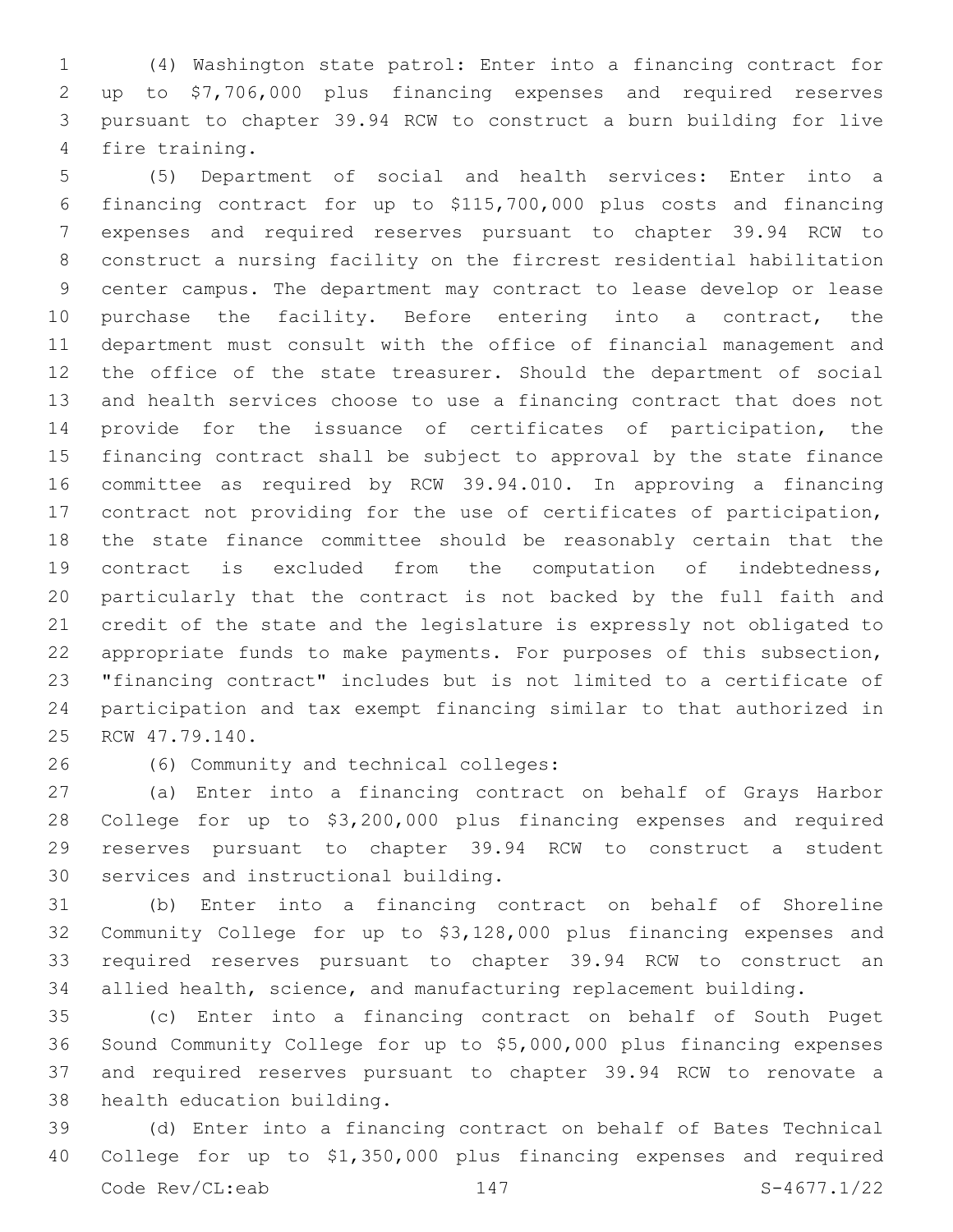reserves pursuant to chapter 39.94 RCW to purchase land and 2 facilities.

 (7) The department of ecology: ((Submit a financing contract proposal to fully fund the Lacey headquarters parking garage preservation project, including financing expenses and required reserves pursuant to chapter 39.94 RCW, in the department's 2022 supplemental capital budget request)) Enter into a financing contract for up to \$3,797,000 plus financing expenses and required reserves pursuant to chapter 39.94 RCW for the Lacey headquarters parking 10 garage preservation project.

 **Sec. 7003.** 2021 c 332 s 7012 (uncodified) is amended to read as 12 follows:

 Executive Order No. 21-02, archaeological and cultural resources, 14 was issued effective ((November 10, 2005)) April 7, 2021. Agencies shall comply with the requirements set forth in this executive order and must consult with the department of archaeology and historic preservation and affected tribes on the potential effects of projects on cultural resources and historic properties proposed in state- funded construction or acquisition projects, including grant or pass- through funding that culminates in construction or land acquisitions. Consultation with the department of archaeology and historic preservation and affected tribes must be initiated early in the project planning process, prior to construction or taking title.

 **Sec. 7004.** 2021 c 332 s 7020 (uncodified) is amended to read as 25 follows:

**FOR THE STATE TREASURER—TRANSFERS**

 (1) Public Works Assistance Account: For transfer 28 to the drinking water assistance account, up to ((\$5,500,000)) \$9,000,000 for fiscal year 2022 and up to \$5,500,000 30 for fiscal year 2023 . . . . . . . . . . . . . . . ((\$11,000,000)) \$14,500,000 (2) Public Works Assistance Account: For32 33 transfer to the water pollution control revolving account, up to \$7,500,000 for fiscal year 2022 and 35 up to ((\$7,500,000)) \$10,500,000 for fiscal year 2023. . . . . . . . . . . . . . . . . . . . . . . . . ((\$15,000,000)) 37 \$18,000,000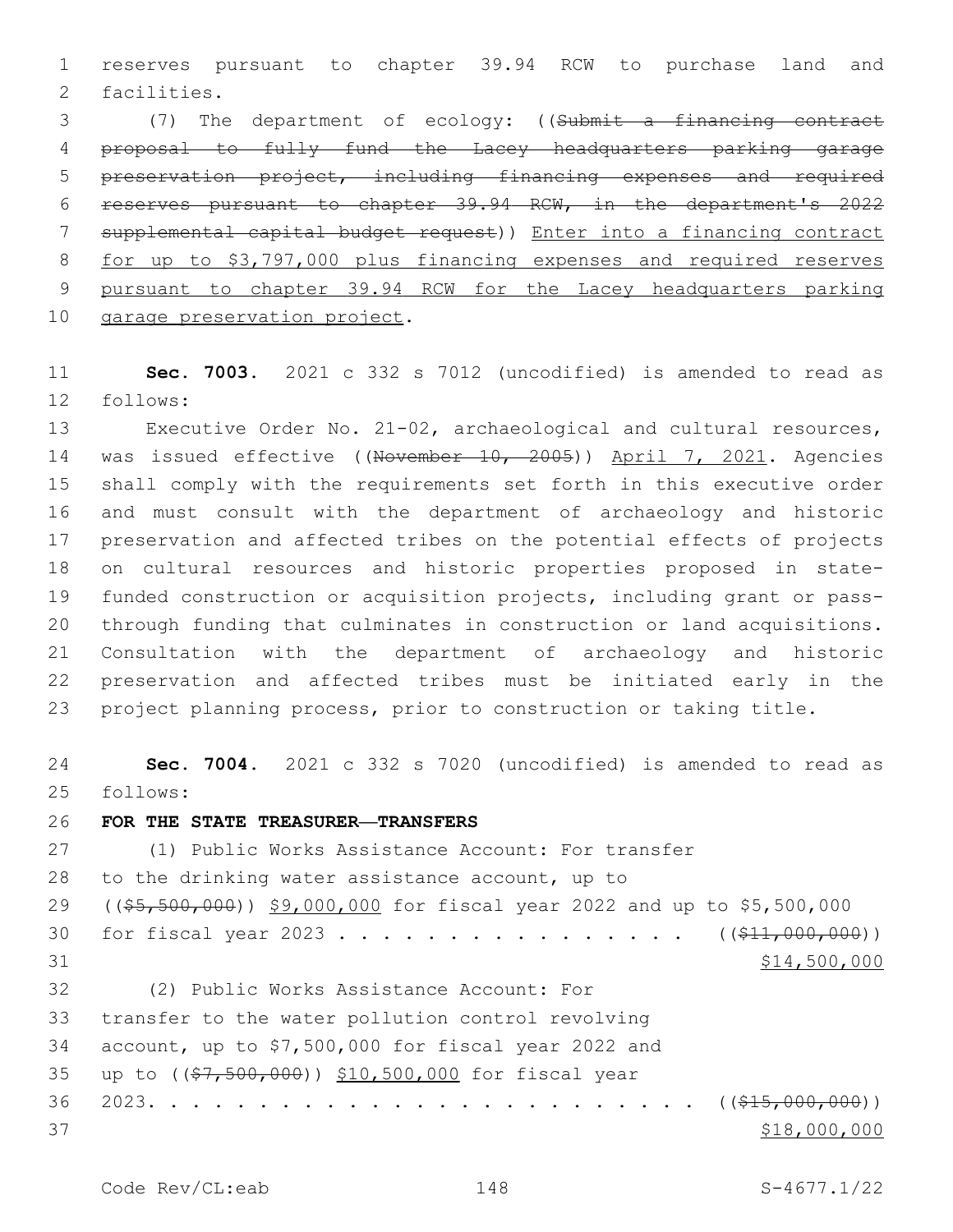(3) Public Works Assistance Account: For transfer to the statewide broadband account, up to \$7,000,000 for fiscal year 2022 3 and up to \$7,000,000 for fiscal year 2023. . . . . . . . \$14,000,000

 **Sec. 7005.** 2021 c 332 s 7041 (uncodified) is amended to read as follows:5

 (1) The department of enterprise services shall convene a construction industry work group to recommend how to apply successful carbon reduction strategies, incorporate necessary parameters of design and construction considerations, and allow for efficient and cost effective state construction projects. The work group must be comprised of construction industry professionals as recommended by a leading association on Washington business in design, specification, construction, and material supply and construction professionals that have successfully realized real and measurable results. The work group must also include a representative from the department of enterprise services, representatives from environmental groups, and someone of applicable expertise from the Washington academy of 18 sciences.

 (2) The work group shall identify and recommend carbon reduction strategies and environmental product declaration principles to successfully apply in state construction projects and:

 (a) Clarify the definition of environmental product declaration to ensure that environmental product declarations (EPD) are applied 24 properly, consistently, and as intended and provide a baseline of understanding based on accepted metrics to obtain measurable results 26 for state construction projects;

 (b) Suggest a pilot project or project review to apply construction industry recommendations and create an education and standards brief that accompanies the report required under subsection 30 (3) of this section;

 (c) Outline the environmental project review data collection process in functional detail and use existing data gathering 33 resources such as EC3; and

 (d) Identify measurable outcome criteria to establish a project baseline summary for use during design from estimated project material quantities using industry average environmental product declarations.37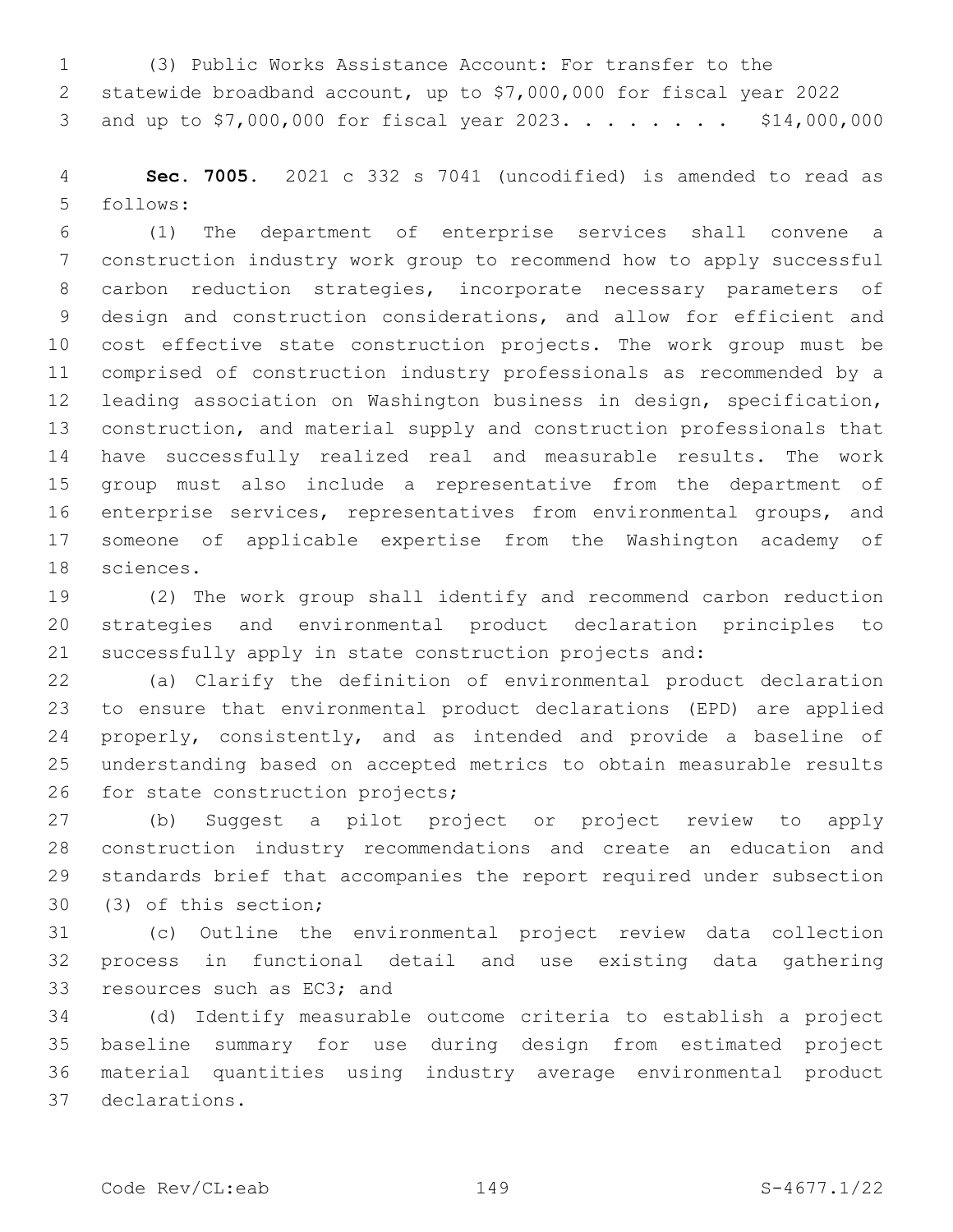(3) The work group shall provide their recommendations in a 2 report to the fiscal committees of the legislature by ( $\sqrt{4}$ anuary 1, 3 ) June 30, 2022.

 (d) Identify measurable outcome criteria to establish a project baseline summary for use during design from estimated project material quantities using industry average environmental product 7 declarations; and

 (e) Identify sustainable and low-carbon emitting building materials, including but not limited to, aggregate and recycled concrete materials, as described in subsection (4) of this section.

 (3) The work group shall provide their recommendations in a report to the fiscal committees of the legislature by January 1, 13 2022.

 (4)(a) The legislature continues to prioritize Washington state's sustainability goals and reaffirms its determination that recyclable construction aggregate and recycled concrete materials are too valuable to be wasted and landfilled. The legislature further finds that the reuse of construction aggregate and recycled concrete 19 materials into construction projects is known to:

 (i) Reduce the need for consumption of new construction aggregate 21 materials and conserves existing aggregate resources;

 (ii) Encourages reuse and recycling, reduces waste, and discourages landfilling of readily available natural resources;

 (iii) Reduces truck trips and related transportation emissions; 25 and

 (iv) Reduces greenhouse gases related to the construction of state funded construction projects, reduce embodied energy, and improve and advance the sustainable principles and practices of 29 Washington state.

 (b) These recyclable materials have well established markets, are substantially a primary or secondary product of necessary construction processes and production, as a commodity substantially meets widely recognized international, national, and local standards and specifications, and are managed as an item of commercial value.

 **Sec. 7006.** RCW 43.83B.430 and 2020 c 168 s 6 are each amended to read as follows:36

 The state drought preparedness and response account is created in the state treasury. All receipts from appropriated funds designated for the account and all cost recovery revenues collected under RCW Code Rev/CL:eab 150 S-4677.1/22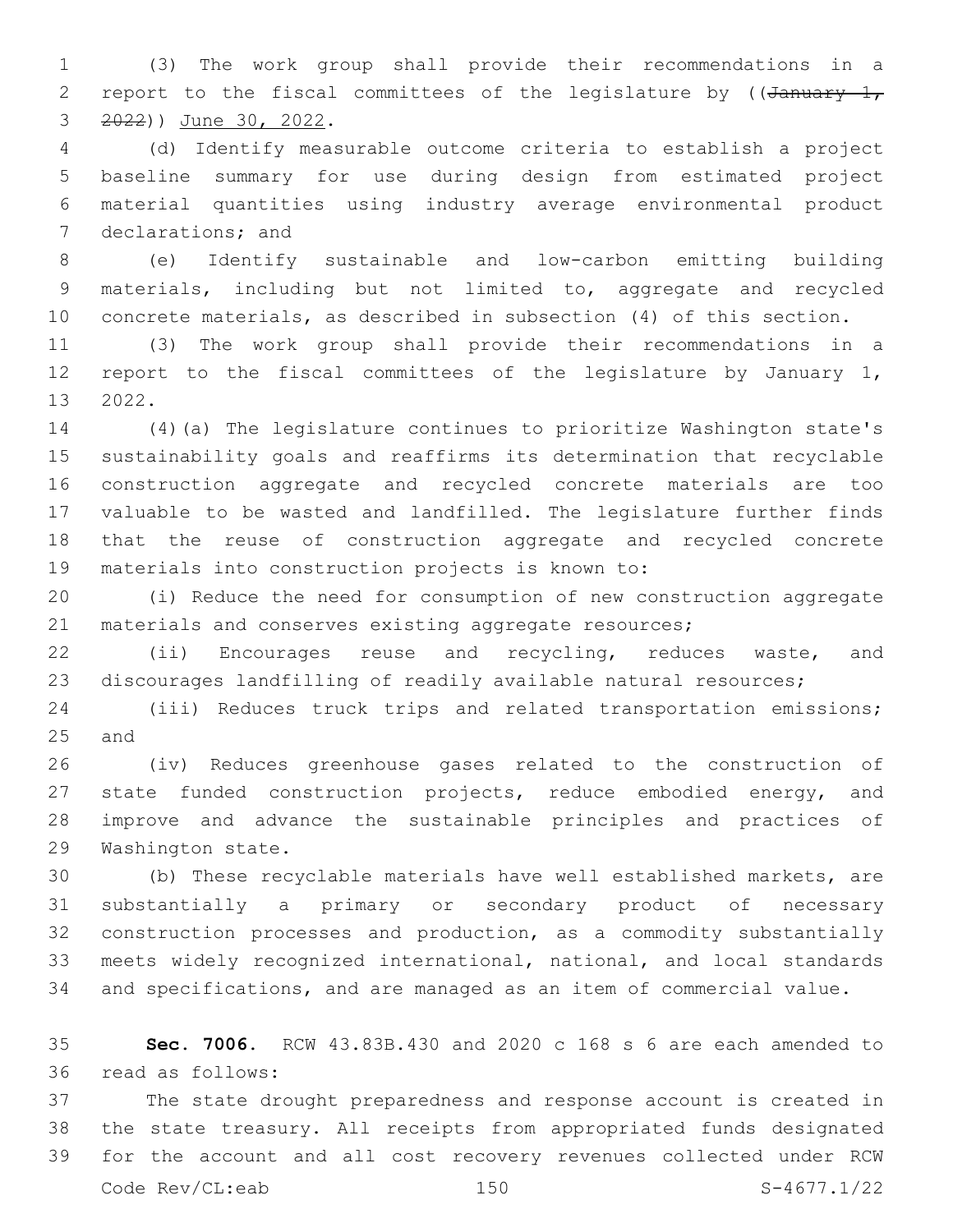43.83B.410(5) must be deposited into the account. Expenditures from the account may be used for drought preparedness and response activities under this chapter, including grants issued under RCW 43.83B.415. Moneys in the account may be spent only after appropriation. During the 2021-2023 fiscal biennium, the legislature may appropriate moneys from the state drought preparedness and response account created in RCW 43.83B.430 for activities related to water banking.

 **Sec. 7007.** RCW 43.155.050 and 2021 c 334 s 979 and 2021 c 332 s 7031 are each reenacted and amended to read as follows:

 The public works assistance account is hereby established in the state treasury. Money may be placed in the public works assistance account from the proceeds of bonds when authorized by the legislature or from any other lawful source. Money in the public works assistance account shall be used to make loans and grants and to give financial guarantees to local governments for public works projects. Moneys in the account may also be appropriated or transferred to the water pollution control revolving fund and the drinking water assistance account to provide for state match requirements under federal law. Not more than twenty percent of the biennial capital budget appropriation to the public works board from this account may be expended or obligated for preconstruction loans and grants, emergency loans and grants, or loans and grants for capital facility planning under this chapter. Not more than ten percent of the biennial capital budget appropriation to the public works board from this account may be expended or obligated as grants for preconstruction, emergency, capital facility planning, and construction projects. During the 2017-2019 and 2019-2021 fiscal biennia, the legislature may appropriate moneys from the account for activities related to rural economic development, the growth management act, the aviation revitalization loan program, the community economic revitalization board broadband program, and the voluntary stewardship program. During the 2021-2023 biennium, the legislature may appropriate moneys from the account for activities related to the aviation revitalization board. During the 2019-2021 fiscal biennia, the legislature may direct the state treasurer to make transfers of moneys in the public works assistance account to the education legacy trust account. During the 2019-2021 and 2021-2023 fiscal biennia, the legislature may direct the state treasurer to make transfers of Code Rev/CL:eab 151 151 S-4677.1/22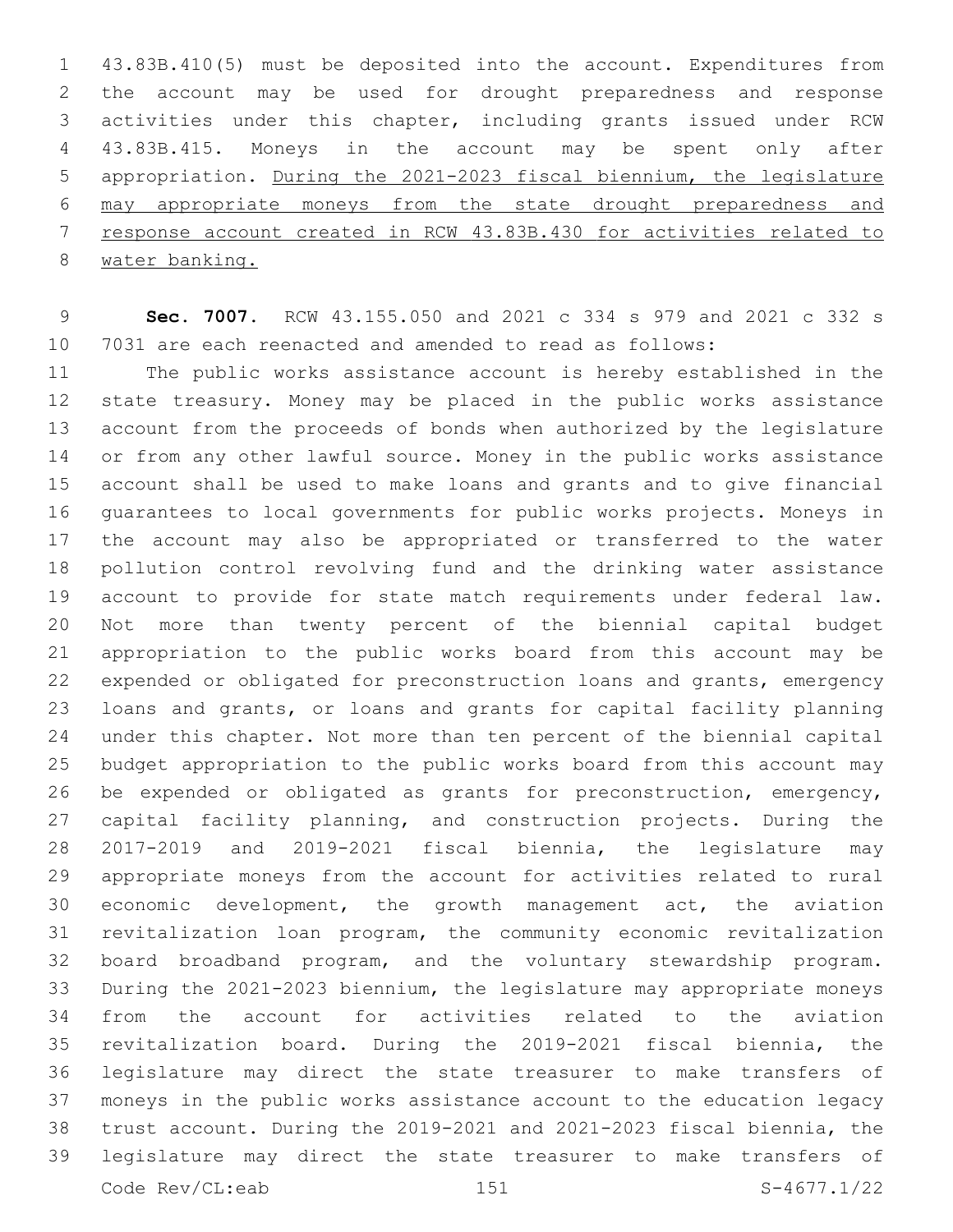moneys in the public works assistance account to the statewide broadband account. During the 2021-2023 fiscal biennium, the legislature may appropriate moneys from the public works assistance account for activities related to the voluntary stewardship program, rural economic development, and the growth management act. During the 2021-2023 biennium, the legislature may appropriate moneys from the account for projects identified in section 1028 of this act.

 NEW SECTION. **Sec. 7008.** The state board for community and technical colleges was tasked by the legislature in section 7038, chapter 332, Laws of 2021 to report on alternative methods of prioritizing and presenting the list of requested capital projects for community and technical colleges in the 2023-2025 fiscal biennium. The state board for community and technical colleges shall implement for the 2023-2025 fiscal biennium the report's option of a single prioritized request with minor projects above major projects and with all of the funding needed for design and construction included in a single biennium. However, in recognition of the transition to this new prioritized request method, projects that received funding for design only in the 2021-2023 fiscal biennium must receive priority over new projects in the 2023-2025 fiscal biennium request.

 NEW SECTION. **Sec. 7009.** The energy efficiency revolving loan capitalization account is created in the state treasury. All moneys received by the state from the energy efficiency revolving loan fund capitalization grant program created in section 40502 of P.L. 117-58 (infrastructure investment and jobs act) must be deposited into the account. The account may also receive legislative transfers and appropriations and all other revenues directed for deposit into the account. Moneys in the account may be spent only after appropriation. Expenditures from the account may be used to make grants or loans, and to provide technical assistance, to conduct energy audits and to implement audit strategies to increase the energy efficiency of residential and commercial buildings and facilities.

 NEW SECTION. **Sec. 7010.** If any provision of this act or its application to any person or circumstance is held invalid, the remainder of the act or the application of the provision to other persons or circumstances is not affected.

Code Rev/CL:eab 152 S-4677.1/22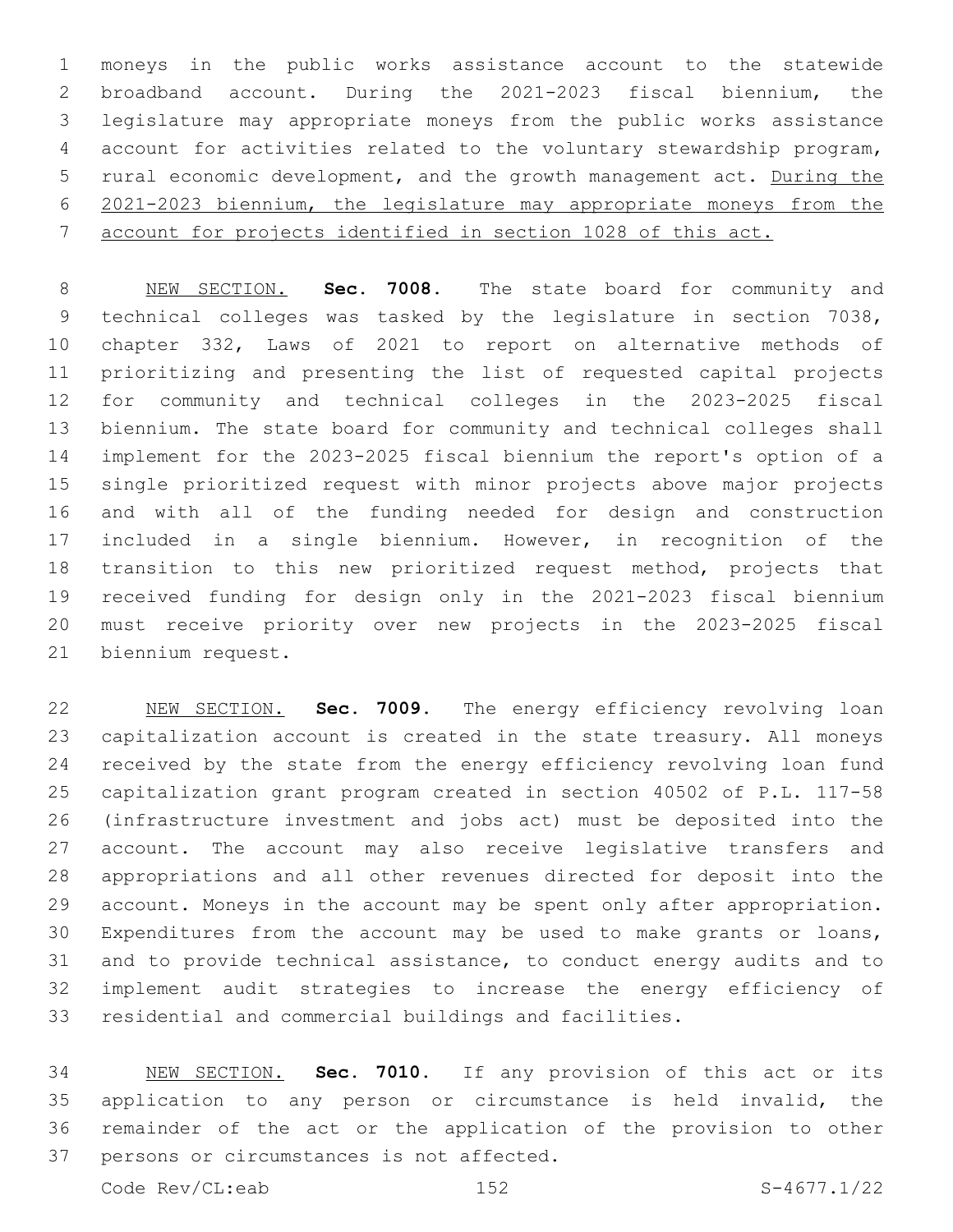NEW SECTION. **Sec. 7011.** This act is necessary for the immediate preservation of the public peace, health, or safety, or support of the state government and its existing public institutions, and takes effect immediately.

(End of part)